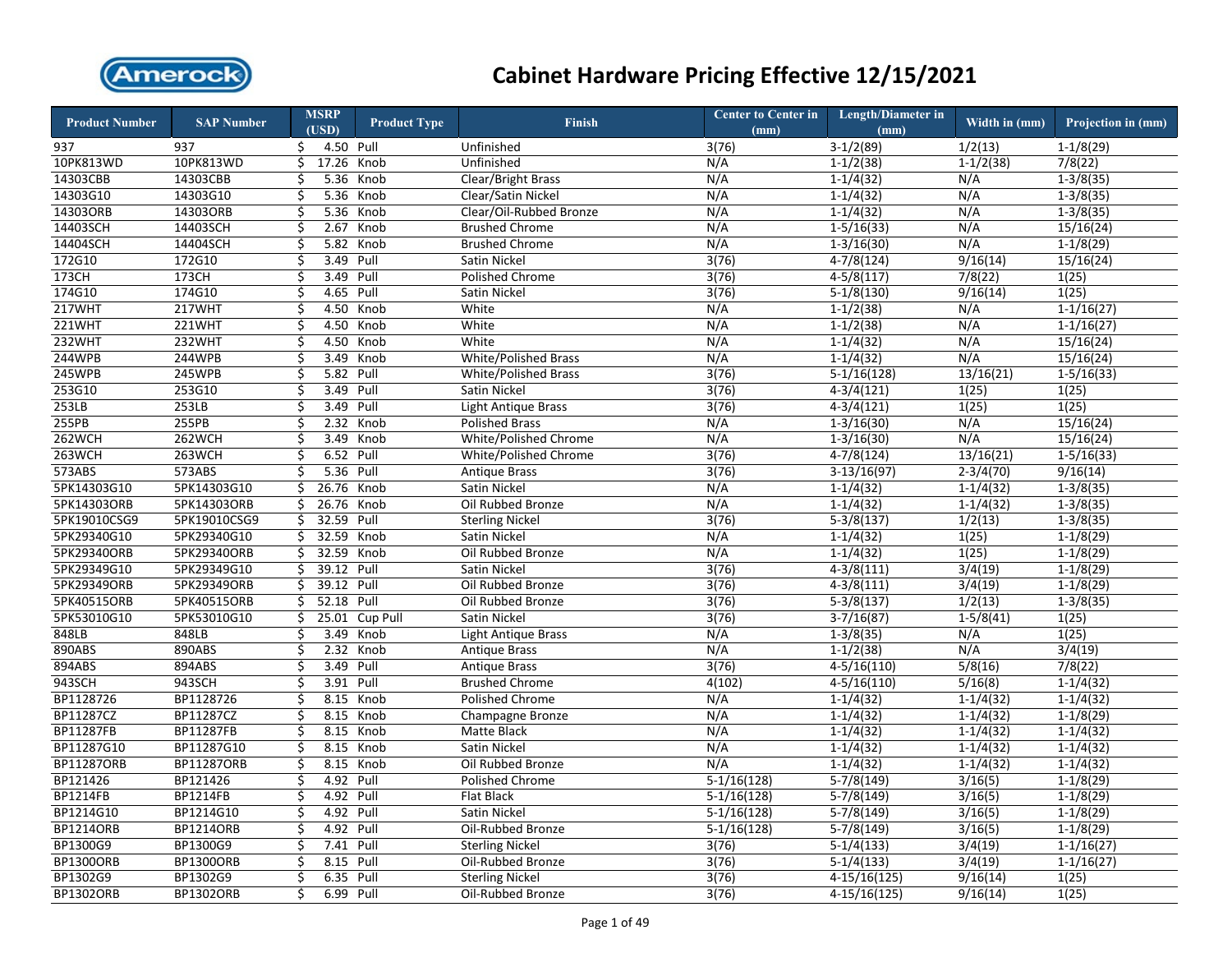

| <b>Product Number</b> | <b>SAP Number</b> |    | <b>MSRP</b> | <b>Product Type</b> | <b>Finish</b>            | <b>Center to Center in</b> | Length/Diameter in | Width in (mm)  | Projection in (mm) |
|-----------------------|-------------------|----|-------------|---------------------|--------------------------|----------------------------|--------------------|----------------|--------------------|
|                       |                   |    | (USD)       |                     |                          | (mm)                       | (mm)               |                |                    |
| <b>BP1307ORB</b>      | <b>BP1307ORB</b>  | \$ |             | 4.65 Knob           | Oil-Rubbed Bronze        | N/A                        | $1-1/4(32)$        | N/A            | 7/8(22)            |
| BP1337G9              | BP1337G9          | \$ | 6.99        | Knob                | <b>Sterling Nickel</b>   | N/A                        | $1 - 1/4(32)$      | N/A            | $1 - 1/16(27)$     |
| BP138726              | BP138726          | Ś. | 5.36        | Knob                | <b>Polished Chrome</b>   | N/A                        | $1 - 1/4(32)$      | N/A            | $1 - 1/16(27)$     |
| BP1387ART             | BP1387ART         | \$ | 4.59        | Knob                | Antique Rust             | N/A                        | $1-1/4(32)$        | N/A            | $1-1/16(27)$       |
| BP1387G10             | BP1387G10         | \$ | 5.36        | Knob                | Satin Nickel             | N/A                        | $1 - 1/4(32)$      | N/A            | $1-1/16(27)$       |
| BP14662G10            | BP14662G10        | \$ | 11.65       | Knob                | Satin Nickel             | N/A                        | $1-3/4(44)$        | N/A            | $1 - 3/8(35)$      |
| BP1466G10             | BP1466G10         | \$ | 10.61       | Knob                | Satin Nickel             | N/A                        | $1 - 1/4(32)$      | N/A            | 1(25)              |
| <b>BP1466ORB</b>      | <b>BP1466ORB</b>  | \$ | 10.61       | Knob                | Oil-Rubbed Bronze        | N/A                        | $1 - 1/4(32)$      | N/A            | 1(25)              |
| <b>BP1466WN</b>       | BP1466WN          | \$ | 10.61       | Knob                | <b>Weathered Nickel</b>  | N/A                        | $1-1/4(32)$        | N/A            | 1(25)              |
| BP1475G9              | BP1475G9          | \$ | 6.99        | Knob                | <b>Sterling Nickel</b>   | N/A                        | $1-3/8(35)$        | $1-1/4(32)$    | $1 - 3/16(30)$     |
| <b>BP1580EB</b>       | <b>BP1580EB</b>   | \$ | 6.99        | Pull                | <b>Elegant Brass</b>     | 3(76)                      | $5-1/2(140)$       | 11/16(17)      | 1(25)              |
| BP1580G10             | BP1580G10         | \$ | 6.99        | Pull                | Satin Nickel             | 3(76)                      | $5-1/2(140)$       | 11/16(17)      | 1(25)              |
| <b>BP1580ORB</b>      | <b>BP1580ORB</b>  | \$ | 6.99        | Pull                | Oil-Rubbed Bronze        | 3(76)                      | $5-1/2(140)$       | 11/16(17)      | 1(25)              |
| BP1580R2              | BP1580R2          | \$ | 6.99        | Pull                | <b>Weathered Brass</b>   | 3(76)                      | $5-1/2(140)$       | 11/16(17)      | 1(25)              |
| <b>BP1580WID</b>      | <b>BP1580WID</b>  | \$ | 6.99        | Pull                | Wrought Iron Dark        | 3(76)                      | $5-1/2(140)$       | 11/16(17)      | 1(25)              |
| <b>BP1580WN</b>       | <b>BP1580WN</b>   | \$ | 6.99        | Pull                | <b>Weathered Nickel</b>  | 3(76)                      | $5-1/2(140)$       | 11/16(17)      | 1(25)              |
| <b>BP1581EB</b>       | <b>BP1581EB</b>   | \$ | 4.65        | Knob                | <b>Elegant Brass</b>     | N/A                        | $1 - 5/16(33)$     | N/A            | $1-1/16(27)$       |
| BP1581G10             | BP1581G10         | Ś. | 4.65        | Knob                | Satin Nickel             | N/A                        | $1 - 5/16(33)$     | N/A            | $1 - 1/16(27)$     |
| BP1581ORB             | <b>BP1581ORB</b>  | \$ | 4.65        | Knob                | Oil-Rubbed Bronze        | N/A                        | $1-5/16(33)$       | N/A            | $1-1/16(27)$       |
| BP1581R2              | BP1581R2          | \$ | 4.65        | Knob                | <b>Weathered Brass</b>   | N/A                        | $1 - 5/16(33)$     | N/A            | $1 - 1/16(27)$     |
| <b>BP1581WID</b>      | <b>BP1581WID</b>  | \$ | 4.65        | Knob                | <b>Wrought Iron Dark</b> | N/A                        | $1 - 5/16(33)$     | N/A            | $1 - 1/16(27)$     |
| BP1581WN              | BP1581WN          | \$ | 4.65        | Knob                | <b>Weathered Nickel</b>  | N/A                        | $1 - 5/16(33)$     | N/A            | $1 - 1/16(27)$     |
| <b>BP1582ORB</b>      | <b>BP1582ORB</b>  | \$ | 12.35       | Cup Pull            | Oil-Rubbed Bronze        | 3(76)                      | $4-1/4(108)$       | $1-5/16(33)$   | 1(25)              |
| <b>BP1582WID</b>      | <b>BP1582WID</b>  | \$ | 12.35       | Cup Pull            | <b>Wrought Iron Dark</b> | 3(76)                      | $4-1/4(108)$       | $1 - 5/16(33)$ | 1(25)              |
| BP1582WN              | BP1582WN          | \$ | 12.35       | Cup Pull            | <b>Weathered Nickel</b>  | 3(76)                      | $4-1/4(108)$       | $1 - 5/16(33)$ | 1(25)              |
| <b>BP1583ORB</b>      | <b>BP1583ORB</b>  | \$ | 6.99        | <b>Finger Pull</b>  | Oil-Rubbed Bronze        | N/A                        | $1-7/8(48)$        | $1-1/16(27)$   | $1-1/16(27)$       |
| <b>BP1583WN</b>       | BP1583WN          | \$ | 6.99        | Finger Pull         | <b>Weathered Nickel</b>  | N/A                        | $1-7/8(48)$        | $1-1/16(27)$   | $1 - 1/16(27)$     |
| <b>BP1584FB</b>       | <b>BP1584FB</b>   | \$ | 8.15        | Pull                | <b>Flat Black</b>        | 3(76)                      | $4-1/8(105)$       | 3/8(10)        | $1-1/4(32)$        |
| BP1584G10             | BP1584G10         | \$ | 8.15 Pull   |                     | Satin Nickel             | 3(76)                      | $4-1/8(105)$       | 3/8(10)        | $1 - 1/4(32)$      |
| <b>BP1584ORB</b>      | <b>BP1584ORB</b>  | \$ | 8.15        | Pull                | Oil-Rubbed Bronze        | 3(76)                      | $4-1/8(105)$       | 3/8(10)        | $1-1/4(32)$        |
| BP1585ART             | <b>BP1585ART</b>  | \$ | 4.99        | Knob                | <b>Antique Rust</b>      | N/A                        | $1 - 1/4(32)$      | N/A            | $1 - 1/16(27)$     |
| <b>BP1585FB</b>       | <b>BP1585FB</b>   | \$ | 5.82        | Knob                | Flat Black               | N/A                        | $1-1/4(32)$        | N/A            | $1-1/16(27)$       |
| BP1585G10             | BP1585G10         | \$ | 5.82        | Knob                | Satin Nickel             | N/A                        | $1-1/4(32)$        | N/A            | $1 - 1/16(27)$     |
| <b>BP1585ORB</b>      | <b>BP1585ORB</b>  | \$ | 5.82        | Knob                | Oil-Rubbed Bronze        | N/A                        | $1-1/4(32)$        | N/A            | $1 - 1/16(27)$     |
| BP15862FB             | BP15862FB         | Ś. | 12.35       | Knob                | <b>Flat Black</b>        | N/A                        | $1 - 3/4(44)$      | N/A            | $1-5/16(33)$       |
| BP15862G10            | BP15862G10        | \$ | 12.35       | Knob                | Satin Nickel             | N/A                        | $1-3/4(44)$        | N/A            | $1-5/16(33)$       |
| BP15862ORB            | BP15862ORB        | \$ | 12.35       | Knob                | Oil-Rubbed Bronze        | N/A                        | $1-3/4(44)$        | N/A            | $1 - 5/16(33)$     |
| BP15862WN             | BP15862WN         | \$ | 12.35       | Knob                | <b>Weathered Nickel</b>  | N/A                        | $1-3/4(44)$        | N/A            | $1 - 5/16(33)$     |
| BP1586ART             | BP1586ART         | \$ | 6.99        | Knob                | <b>Antique Rust</b>      | N/A                        | $1 - 5/16(33)$     | N/A            | 1(25)              |
| <b>BP1586FB</b>       | <b>BP1586FB</b>   | \$ | 6.99        | Knob                | <b>Flat Black</b>        | N/A                        | $1 - 5/16(33)$     | N/A            | 1(25)              |
| BP1586G10             | BP1586G10         | \$ | 6.99        | Knob                | Satin Nickel             | N/A                        | $1-5/16(33)$       | N/A            | 1(25)              |
| <b>BP1586ORB</b>      | <b>BP1586ORB</b>  | \$ | 6.99        | Knob                | Oil-Rubbed Bronze        | N/A                        | $1-5/16(33)$       | N/A            | 1(25)              |
| <b>BP1586WID</b>      | <b>BP1586WID</b>  | \$ | 6.99        | Knob                | <b>Wrought Iron Dark</b> | N/A                        | $1 - 5/16(33)$     | N/A            | 1(25)              |
| BP1586WN              | BP1586WN          | \$ | 6.99        | Knob                | <b>Weathered Nickel</b>  | N/A                        | $1 - 5/16(33)$     | N/A            | 1(25)              |
| <b>BP1587FB</b>       | <b>BP1587FB</b>   | \$ | 8.15        | Pull                | Flat Black               | $3-3/4(96)$                | $6-1/4(159)$       | 11/16(17)      | $1-1/16(27)$       |
| BP1587G10             | BP1587G10         | \$ | 8.15 Pull   |                     | Satin Nickel             | $3-3/4(96)$                | $6-1/4(159)$       | 11/16(17)      | $1 - 1/16(27)$     |
| <b>BP1587ORB</b>      | <b>BP1587ORB</b>  | \$ | 8.15 Pull   |                     | Oil-Rubbed Bronze        | $3-3/4(96)$                | $6-1/4(159)$       | 11/16(17)      | $1-1/16(27)$       |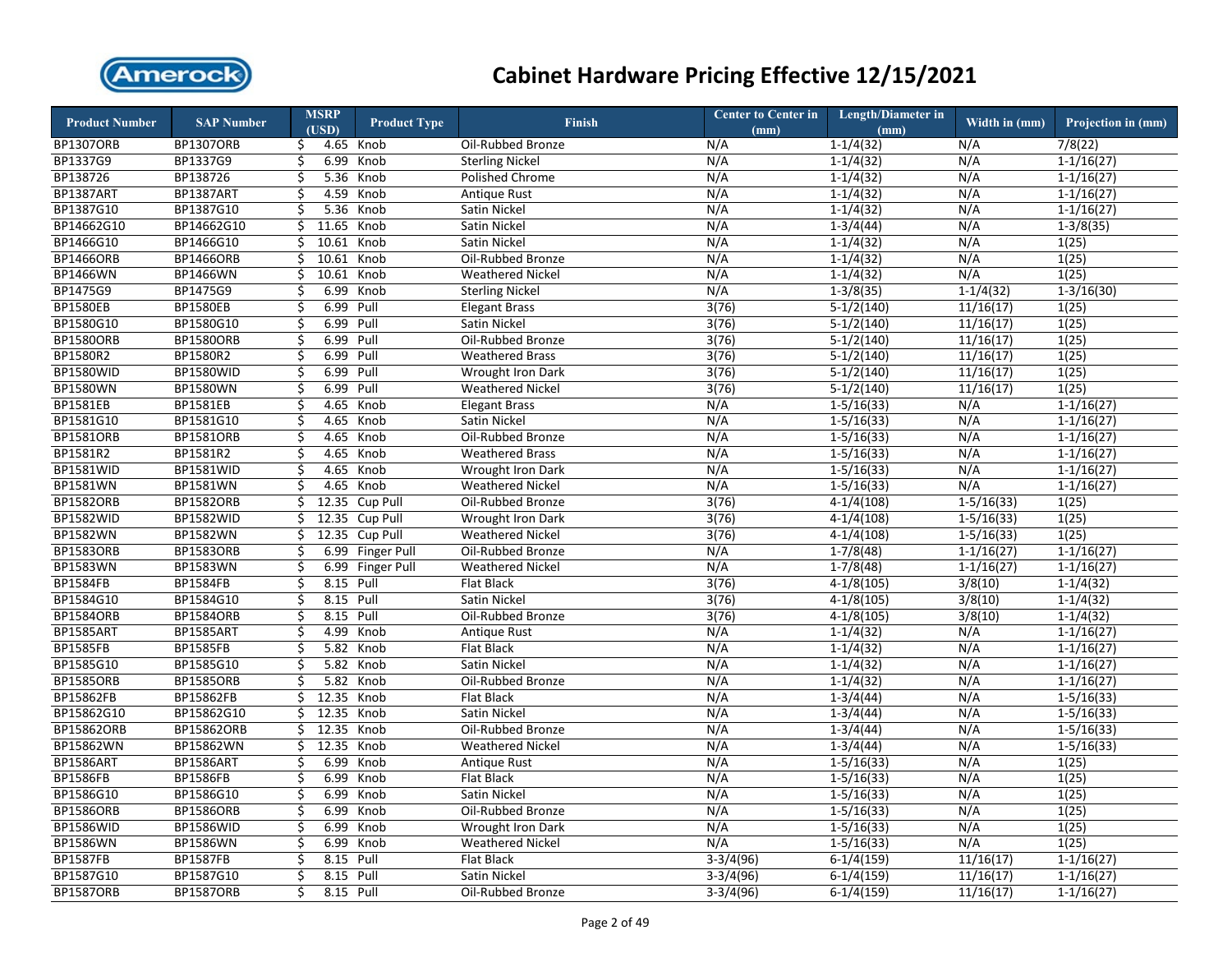

| <b>Product Number</b> | <b>SAP Number</b> |    | <b>MSRP</b><br>(USD) | <b>Product Type</b> | <b>Finish</b>            | Center to Center in<br>(mm) | <b>Length/Diameter in</b><br>(mm) | Width in (mm)           | Projection in (mm) |
|-----------------------|-------------------|----|----------------------|---------------------|--------------------------|-----------------------------|-----------------------------------|-------------------------|--------------------|
| BP1587WN              | BP1587WN          | \$ | 8.15 Pull            |                     | <b>Weathered Nickel</b>  | $3-3/4(96)$                 | $6-1/4(159)$                      | 11/16(17)               | $1 - 1/16(27)$     |
| <b>BP1588FB</b>       | <b>BP1588FB</b>   | \$ | 9.32 Pull            |                     | Flat Black               | $5-1/16(128)$               | $7-1/2(191)$                      | 3/4(19)                 | $1-1/8(29)$        |
| BP1588G10             | BP1588G10         | Ś. | 9.32 Pull            |                     | Satin Nickel             | $5-1/16(128)$               | $7-1/2(191)$                      | 3/4(19)                 | $1-1/8(29)$        |
| <b>BP1588ORB</b>      | <b>BP1588ORB</b>  | \$ | 9.32 Pull            |                     | Oil-Rubbed Bronze        | $5-1/16(128)$               | $7-1/2(191)$                      | 3/4(19)                 | $1-1/8(29)$        |
| <b>BP1588WN</b>       | BP1588WN          | Ś. | 9.32 Pull            |                     | <b>Weathered Nickel</b>  | $5-1/16(128)$               | $7-1/2(191)$                      | 3/4(19)                 | $1-1/8(29)$        |
| <b>BP1590FB</b>       | <b>BP1590FB</b>   | \$ | 6.99 Pull            |                     | <b>Flat Black</b>        | 3(76)                       | $5-1/2(140)$                      | 11/16(17)               | 1(25)              |
| BP1590G10             | BP1590G10         | \$ | 6.99                 | Pull                | Satin Nickel             | 3(76)                       | $5-1/2(140)$                      | 11/16(17)               | 1(25)              |
| <b>BP1590ORB</b>      | <b>BP1590ORB</b>  | \$ | 6.99                 | Pull                | Oil-Rubbed Bronze        | 3(76)                       | $5-1/2(140)$                      | 11/16(17)               | 1(25)              |
| <b>BP1590WID</b>      | BP1590WID         | \$ | 6.99                 | Pull                | Wrought Iron Dark        | 3(76)                       | $5-1/2(140)$                      | 11/16(17)               | 1(25)              |
| BP1590WN              | BP1590WN          | \$ | 6.99                 | Pull                | <b>Weathered Nickel</b>  | 3(76)                       | $5-1/2(140)$                      | 11/16(17)               | 1(25)              |
| <b>BP1592FB</b>       | <b>BP1592FB</b>   | \$ | 12.35                | Cup Pull            | <b>Flat Black</b>        | 3(76)                       | $4-1/4(108)$                      | $1-5/16(33)$            | 1(25)              |
| BP1592G10             | BP1592G10         | Ś. | 12.35                | Cup Pull            | Satin Nickel             | 3(76)                       | $\sqrt{4-1/4(108)}$               | $\overline{1-5/16(33)}$ | 1(25)              |
| <b>BP1592ORB</b>      | <b>BP1592ORB</b>  | \$ | 12.35                | Cup Pull            | Oil-Rubbed Bronze        | 3(76)                       | $4-1/4(108)$                      | $1-5/16(33)$            | 1(25)              |
| <b>BP1592WID</b>      | <b>BP1592WID</b>  | \$ | 12.35                | Cup Pull            | <b>Wrought Iron Dark</b> | 3(76)                       | $4-1/4(108)$                      | $1-5/16(33)$            | 1(25)              |
| <b>BP1593FB</b>       | <b>BP1593FB</b>   | \$ | 6.99                 | <b>Finger Pull</b>  | Flat Black               | N/A                         | $1-7/8(48)$                       | $1-1/16(27)$            | $1-1/16(27)$       |
| BP1593G10             | BP1593G10         | \$ |                      | 6.99 Finger Pull    | Satin Nickel             | N/A                         | $1-7/8(48)$                       | $1 - 1/16(27)$          | $1-1/16(27)$       |
| <b>BP1593ORB</b>      | <b>BP1593ORB</b>  | \$ | 6.99                 | <b>Finger Pull</b>  | Oil-Rubbed Bronze        | N/A                         | $1-7/8(48)$                       | $1-1/16(27)$            | $1-1/16(27)$       |
| BP173G10              | BP173G10          | \$ | 3.49 Pull            |                     | Satin Nickel             | 3(76)                       | $4 - 5/8(117)$                    | 7/8(22)                 | 1(25)              |
| BP173ORB              | BP173ORB          | \$ | 3.49 Pull            |                     | Oil-Rubbed Bronze        | 3(76)                       | $4 - 5/8(117)$                    | 7/8(22)                 | 1(25)              |
| <b>BP174ORB</b>       | BP174ORB          | Ś. | 4.65 Pull            |                     | Oil-Rubbed Bronze        | 3(76)                       | $5-1/8(130)$                      | 9/16(14)                | 1(25)              |
| BP176CAE              | BP176CAE          | \$ |                      | 8.15 Pull/Backplate | Antique English          | 3(76)                       | $5-1/2(140)$                      | 1(25)                   | $1-1/4(32)$        |
| BP1784G10             | BP1784G10         | \$ | 9.32 Pull            |                     | Satin Nickel             | $3-3/4(96)$                 | $4-7/8(124)$                      | 3/8(10)                 | $1-1/4(32)$        |
| <b>BP1784ORB</b>      | <b>BP1784ORB</b>  | \$ | 9.32 Pull            |                     | Oil-Rubbed Bronze        | $3-3/4(96)$                 | $4 - 7/8(124)$                    | 3/8(10)                 | $1 - 1/4(32)$      |
| BP1785G10             | BP1785G10         | \$ | 10.48                | Pull                | Satin Nickel             | $5-1/16(128)$               | $6-1/8(156)$                      | 3/8(10)                 | $1-1/4(32)$        |
| <b>BP1785ORB</b>      | <b>BP1785ORB</b>  | \$ | 10.48 Pull           |                     | Oil-Rubbed Bronze        | $5-1/16(128)$               | $6-1/8(156)$                      | 3/8(10)                 | $1-1/4(32)$        |
| BP19001SS             | BP19001SS         | Ś  | 9.13                 | Pull                | <b>Stainless Steel</b>   | 3(76)                       | $3-11/16(94)$                     | 3/8(10)                 | $1 - 3/16(30)$     |
| BP19002SS             | BP19002SS         | \$ | 10.44 Pull           |                     | <b>Stainless Steel</b>   | $3-3/4(96)$                 | $4-9/16(116)$                     | 3/8(10)                 | $1 - 3/16(30)$     |
| BP19003SS             | BP19003SS         | Ś. | 13.05                | Pull                | <b>Stainless Steel</b>   | $5-1/16(128)$               | 6(152)                            | 3/8(10)                 | $1-3/16(30)$       |
| BP19004SS             | BP19004SS         | \$ | 14.36                | Pull                | <b>Stainless Steel</b>   | $6 - 5/16(160)$             | $7-1/2(191)$                      | 3/8(10)                 | $1-1/4(32)$        |
| BP19005SS             | BP19005SS         | \$ | 20.88                | Pull                | <b>Stainless Steel</b>   | $7-9/16(192)$               | $8-7/8(225)$                      | 3/8(10)                 | $1-1/4(32)$        |
| <b>BP19008SS</b>      | BP19008SS         | \$ | 19.58                | Knob                | <b>Stainless Steel</b>   | N/A                         | $1-1/4(32)$                       | N/A                     | $1-1/8(29)$        |
| BP19009BBR            | BP19009BBR        | \$ | 7.82                 | Knob                | <b>Black Bronze</b>      | N/A                         | $1-15/16(49)$                     | 1/2(13)                 | $1-3/8(35)$        |
| BP19009BBZ            | BP19009BBZ        | \$ | 7.82                 | Knob                | Golden Champagne         | N/A                         | $1-15/16(49)$                     | 1/2(13)                 | $1 - 3/8(35)$      |
| BP19009CSG9           | BP19009CSG9       | \$ | 6.52                 | Knob                | <b>Sterling Nickel</b>   | N/A                         | $1-15/16(49)$                     | 1/2(13)                 | $1-3/8(35)$        |
| BP19009GM             | BP19009GM         | \$ |                      | 7.82 Knob           | Gunmetal                 | N/A                         | $1-15/16(49)$                     | 1/2(13)                 | $1-3/8(35)$        |
| BP19009ORB            | BP19009ORB        | \$ | 7.82                 | Knob                | Oil-Rubbed Bronze        | N/A                         | $1-15/16(49)$                     | 1/2(13)                 | $1-3/8(35)$        |
| BP19009PN             | BP19009PN         | \$ |                      | 7.82 Knob           | <b>Polished Nickel</b>   | N/A                         | $1-15/16(49)$                     | 1/2(13)                 | $1-3/8(35)$        |
| BP19009SS             | BP19009SS         | \$ | 11.22 Knob           |                     | <b>Stainless Steel</b>   | N/A                         | $1-15/16(49)$                     | 1/2(13)                 | $1-3/8(35)$        |
| BP19010CSG9           | BP19010CSG9       | Ś. | 6.52 Pull            |                     | <b>Sterling Nickel</b>   | 3(76)                       | $5-3/8(137)$                      | 1/2(13)                 | $1-3/8(35)$        |
| BP19010SS             | BP19010SS         | \$ | 11.74                | Pull                | <b>Stainless Steel</b>   | 3(76)                       | $5-3/8(137)$                      | 1/2(13)                 | $1-3/8(35)$        |
| BP19011CSG9           | BP19011CSG9       | \$ | 7.82                 | Pull                | <b>Sterling Nickel</b>   | $3-3/4(96)$                 | $6-1/8(156)$                      | 1/2(13)                 | $1-3/8(35)$        |
| BP19011SS             | BP19011SS         | \$ | 14.36 Pull           |                     | <b>Stainless Steel</b>   | $3-3/4(96)$                 | $6-1/8(156)$                      | 1/2(13)                 | $1-3/8(35)$        |
| BP19012CSG9           | BP19012CSG9       | \$ | 11.74 Pull           |                     | <b>Sterling Nickel</b>   | $7-9/16(192)$               | $9-15/16(252)$                    | 1/2(13)                 | $1 - 3/8(35)$      |
| BP19012SS             | BP19012SS         | \$ | 16.96 Pull           |                     | <b>Stainless Steel</b>   | 7-9/16(192)                 | $9-15/16(252)$                    | 1/2(13)                 | $1 - 3/8(35)$      |
| BP19013CSG9           | BP19013CSG9       | \$ | 13.05                | Pull                | <b>Sterling Nickel</b>   | $10-1/16(256)$              | $13-1/4(337)$                     | 1/2(13)                 | $1-3/8(35)$        |
| BP19013SS             | BP19013SS         | Ś. | 18.27                | Pull                | <b>Stainless Steel</b>   | $10-1/16(256)$              | $13-1/4(337)$                     | 1/2(13)                 | $1-3/8(35)$        |
| BP19014BBR            | <b>BP19014BBR</b> | \$ | 19.58 Pull           |                     | <b>Black Bronze</b>      | $12 - 5/8(320)$             | 15-3/4(400)                       | 1/2(13)                 | $1-3/8(35)$        |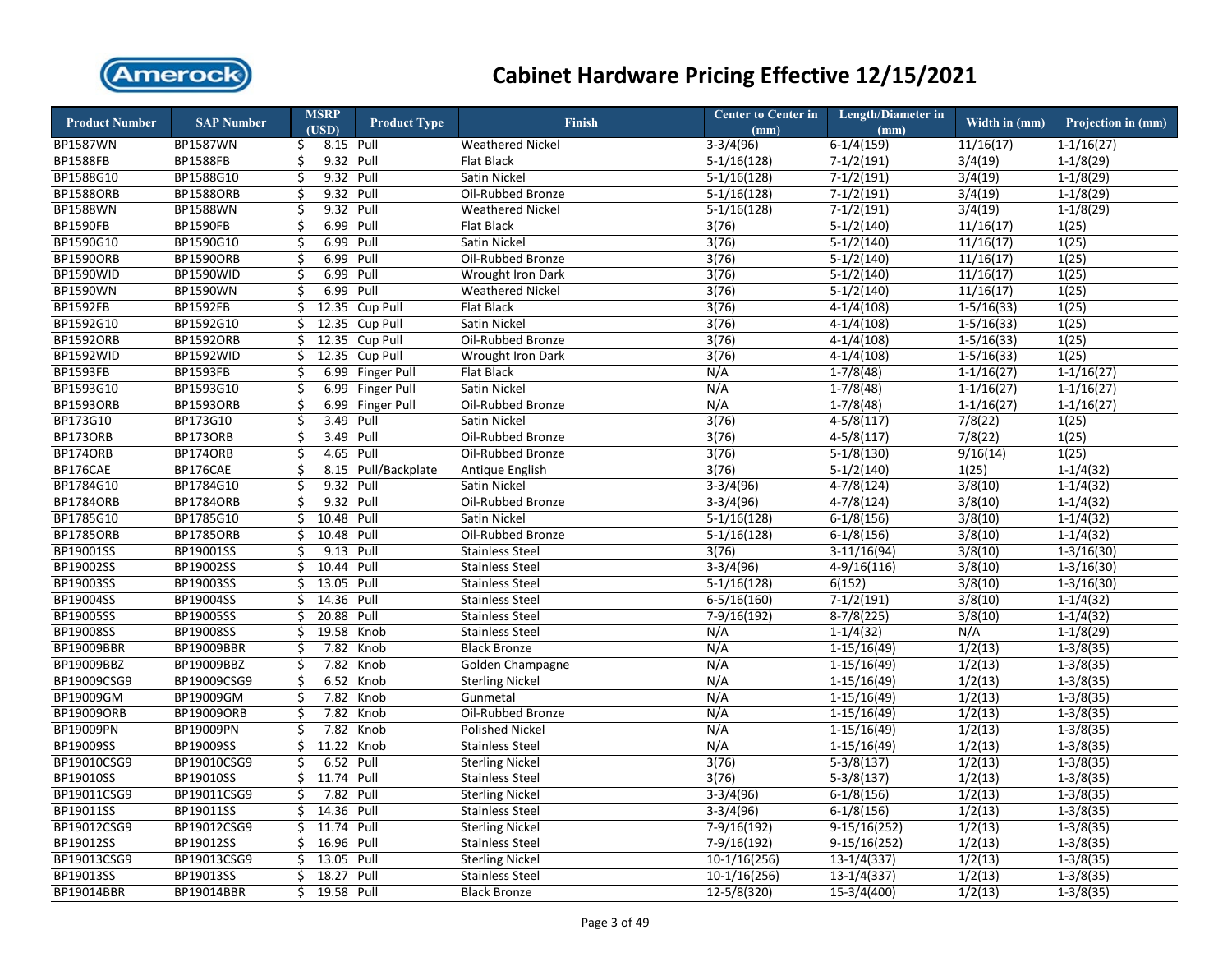

| <b>Product Number</b> | <b>SAP Number</b> |    | <b>MSRP</b>              | <b>Product Type</b> | <b>Finish</b>           | <b>Center to Center in</b> | <b>Length/Diameter in</b> | Width in (mm)        | Projection in (mm) |
|-----------------------|-------------------|----|--------------------------|---------------------|-------------------------|----------------------------|---------------------------|----------------------|--------------------|
|                       |                   |    | (USD)                    |                     |                         | (mm)                       | (mm)                      |                      |                    |
| BP19014BBZ            | BP19014BBZ        |    | $\frac{1}{5}$ 19.58 Pull |                     | Golden Champagne        | $12 - 5/8(320)$            | $15-3/4(400)$             | 1/2(13)              | $1 - 3/8(35)$      |
| BP19014CSG9           | BP19014CSG9       | \$ | 14.36 Pull               |                     | <b>Sterling Nickel</b>  | 12-5/8(320)                | 15-3/4(400)               | 1/2(13)              | $1-3/8(35)$        |
| BP19014GM             | BP19014GM         | Ś. | 19.58 Pull               |                     | Gunmetal                | 12-5/8(320)                | 15-3/4(400)               | 1/2(13)              | $1 - 3/8(35)$      |
| BP19014ORB            | BP19014ORB        | \$ | 19.58 Pull               |                     | Oil-Rubbed Bronze       | $12 - 5/8(320)$            | $15-3/4(400)$             | 1/2(13)              | $1-3/8(35)$        |
| BP19014PN             | BP19014PN         | Ś  | 19.58 Pull               |                     | <b>Polished Nickel</b>  | 12-5/8(320)                | 15-3/4(400)               | 1/2(13)              | $1-3/8(35)$        |
| <b>BP19014SS</b>      | BP19014SS         | \$ | 21.66 Pull               |                     | <b>Stainless Steel</b>  | 12-5/8(320)                | $15-3/4(400)$             | 1/2(13)              | $1 - 3/8(35)$      |
| BP19015CSG9           | BP19015CSG9       | Ś. | 16.96 Pull               |                     | <b>Sterling Nickel</b>  | $16-3/8(416)$              | $19-1/2(495)$             | 1/2(13)              | $1-3/8(35)$        |
| BP19015ORB            | BP19015ORB        | \$ | 24.81                    | Pull                | Oil-Rubbed Bronze       | $16-3/8(416)$              | 19-1/2(495)               | $\overline{1/2(13)}$ | $1 - 3/8(35)$      |
| BP19015SS             | BP19015SS         | \$ | 26.10                    | Pull                | <b>Stainless Steel</b>  | $16-3/8(416)$              | $19-1/2(495)$             | 1/2(13)              | $1-3/8(35)$        |
| BP19016BBR            | BP19016BBR        | \$ | 26.10                    | Pull                | <b>Black Bronze</b>     | 18-7/8(480)                | $22 - 1/16(560)$          | 1/2(13)              | $1 - 3/8(35)$      |
| BP19016BBZ            | BP19016BBZ        | \$ | 26.10 Pull               |                     | Golden Champagne        | $18-7/8(480)$              | $22-1/16(560)$            | 1/2(13)              | $1-3/8(35)$        |
| BP19016CSG9           | BP19016CSG9       | \$ | 19.58 Pull               |                     | <b>Sterling Nickel</b>  | 18-7/8(480)                | 22-1/16(560)              | 1/2(13)              | $1 - 3/8(35)$      |
| BP19016GM             | BP19016GM         | \$ | 26.10                    | Pull                | Gunmetal                | $18-7/8(480)$              | $22-1/16(560)$            | 1/2(13)              | $1-3/8(35)$        |
| BP19016ORB            | BP19016ORB        | \$ | 26.10 Pull               |                     | Oil-Rubbed Bronze       | $18-7/8(480)$              | $22-1/16(560)$            | 1/2(13)              | $1-3/8(35)$        |
| BP19016PN             | BP19016PN         | \$ | 26.10 Pull               |                     | <b>Polished Nickel</b>  | $18-7/8(480)$              | $22-1/16(560)$            | 1/2(13)              | $1-3/8(35)$        |
| BP19016SS             | BP19016SS         | \$ | 30.03 Pull               |                     | <b>Stainless Steel</b>  | $18-7/8(480)$              | $22 - 1/16(560)$          | 1/2(13)              | $1-3/8(35)$        |
| BP19017CSG9           | BP19017CSG9       | \$ | 22.19                    | Pull                | <b>Sterling Nickel</b>  | $21 - 7/16(544)$           | $24 - 9/16(624)$          | 1/2(13)              | $1-3/8(35)$        |
| BP19017ORB            | BP19017ORB        | \$ | 33.95 Pull               |                     | Oil-Rubbed Bronze       | $21 - 7/16(544)$           | $24 - 9/16(624)$          | 1/2(13)              | $1 - 3/8(35)$      |
| BP19017SS             | BP19017SS         | \$ | 36.55 Pull               |                     | <b>Stainless Steel</b>  | $21 - 7/16(544)$           | $24 - 9/16(624)$          | 1/2(13)              | $1-3/8(35)$        |
| BP19018CSG9           | BP19018CSG9       | Ś. | 24.81                    | Pull                | <b>Sterling Nickel</b>  | $25-3/16(640)$             | 28-5/16(719)              | 1/2(13)              | $1-3/8(35)$        |
| <b>BP19018ORB</b>     | BP19018ORB        | \$ | 39.17 Pull               |                     | Oil-Rubbed Bronze       | 25-3/16(640)               | 28-5/16(719)              | 1/2(13)              | $1 - 3/8(35)$      |
| BP19018SS             | BP19018SS         | Ś. | 41.78                    | Pull                | <b>Stainless Steel</b>  | $25 - 3/16(640)$           | 28-5/16(719)              | 1/2(13)              | $1-3/8(35)$        |
| BP19019CSG9           | BP19019CSG9       | \$ | 27.41                    | Pull                | <b>Sterling Nickel</b>  | $30-1/4(768)$              | $33 - 7/16(849)$          | 1/2(13)              | $1 - 3/8(35)$      |
| BP19019ORB            | BP19019ORB        | \$ | 44.39                    | Pull                | Oil-Rubbed Bronze       | 30-1/4(768)                | $33 - 7/16(849)$          | 1/2(13)              | $1 - 3/8(35)$      |
| BP19019SS             | BP19019SS         | \$ | 47.00 Pull               |                     | <b>Stainless Steel</b>  | 30-1/4(768)                | 33-7/16(849)              | 1/2(13)              | $1 - 3/8(35)$      |
| BP1908G10             | BP1908G10         | \$ | 2.32                     | Pull                | Satin Nickel            | 3(76)                      | $5-3/4(146)$              | 11/16(17)            | 13/16(21)          |
| BP1910G10             | BP1910G10         | \$ | 2.32                     | Knob                | Satin Nickel            | N/A                        | $1 - 3/16(30)$            | N/A                  | $1-1/8(29)$        |
| BP19200G10            | BP19200G10        | \$ | 11.99                    | Pull                | Satin Nickel            | $5-1/16(128)$              | $5-9/16(141)$             | 1/2(13)              | $1-1/4(32)$        |
| BP19203G10            | BP19203G10        | \$ | 13.98 Pull               |                     | Satin Nickel            | $5-1/16(128)$              | $6-5/16(160)$             | 3/4(19)              | $1-1/16(27)$       |
| BP19205G10            | BP19205G10        | \$ | 11.99                    | Pull                | Satin Nickel            | $5-1/16(128)$              | $6-1/8(156)$              | 5/8(16)              | $1 - 3/16(30)$     |
| BP19208G10            | BP19208G10        | \$ |                          | 7.82 Backplate      | Satin Nickel            | 3(76)                      | $5-11/16(144)$            | 1(25)                | 1/16(2)            |
| BP19208ORB            | BP19208ORB        | \$ | 7.82                     | Backplate           | Oil-Rubbed Bronze       | 3(76)                      | $5-11/16(144)$            | 1(25)                | 1/16(2)            |
| BP1925726             | BP1925726         | \$ | 6.99                     | Knob                | Polished Chrome         | N/A                        | $1-1/4(32)$               | N/A                  | $1-5/16(33)$       |
| BP19257G10            | BP19257G10        | \$ | 6.99                     | Knob                | Satin Nickel            | N/A                        | $1-1/4(32)$               | N/A                  | $1-5/16(33)$       |
| BP19258G10            | BP19258G10        | Ś. | 9.32 Pull                |                     | Satin Nickel            | 3(76)                      | $4-9/16(116)$             | 1/2(13)              | $1-1/4(32)$        |
| BP19259G10            | BP19259G10        | \$ | 6.99                     | Pull                | Satin Nickel            | 3(76)                      | $4 - 5/8(117)$            | 1/2(13)              | 1(25)              |
| BP19321WN             | BP19321WN         | \$ | 6.99                     | Knob                | <b>Weathered Nickel</b> | N/A                        | $2-3/4(70)$               | 1(25)                | $1-1/2(38)$        |
| BP19323ORB            | BP19323ORB        | \$ | 9.99 Pull                |                     | Oil-Rubbed Bronze       | $3-3/4(96)$                | $4-5/8(117)$              | $1-3/4(44)$          | 7/8(22)            |
| BP19323WN             | BP19323WN         | \$ | 9.99                     | Pull                | <b>Weathered Nickel</b> | $3-3/4(96)$                | $4 - 5/8(117)$            | $1-3/4(44)$          | 7/8(22)            |
| BP195026              | BP195026          | \$ | 9.29                     | Knob                | Polished Chrome         | N/A                        | $1 - 1/4(32)$             | N/A                  | $1-1/8(29)$        |
| BP1950G10             | BP1950G10         | \$ | 9.29                     | Knob                | <b>Satin Nickel</b>     | N/A                        | $1-1/4(32)$               | N/A                  | $1-1/8(29)$        |
| BP1950H26             | BP1950H26         | \$ | 6.83                     | Knob                | Polished Chrome         | N/A                        | $1 - 1/4(32)$             | N/A                  | $1-1/8(29)$        |
| BP1950H26D            | BP1950H26D        | \$ | 6.83                     | Knob                | <b>Brushed Chrome</b>   | N/A                        | $1-1/4(32)$               | N/A                  | $1-1/8(29)$        |
| BP1950HBNB            | BP1950HBNB        | \$ | 6.83                     | Knob                | <b>Black Nickel</b>     | N/A                        | $1 - 1/4(32)$             | N/A                  | $1-1/8(29)$        |
| BP1950HG10            | BP1950HG10        | \$ | 6.83                     | Knob                | Satin Nickel            | N/A                        | $1-1/4(32)$               | N/A                  | $1-1/8(29)$        |
| <b>BP1950ORB</b>      | <b>BP1950ORB</b>  | \$ | 9.29                     | Knob                | Oil-Rubbed Bronze       | N/A                        | $1-1/4(32)$               | N/A                  | $1-1/8(29)$        |
| BP19541CSG9           | BP19541CSG9       | \$ | 9.13 Pull                |                     | <b>Sterling Nickel</b>  | $5-1/16(128)$              | $7-3/8(187)$              | 1/2(13)              | $1-3/8(35)$        |
|                       |                   |    |                          |                     |                         |                            |                           |                      |                    |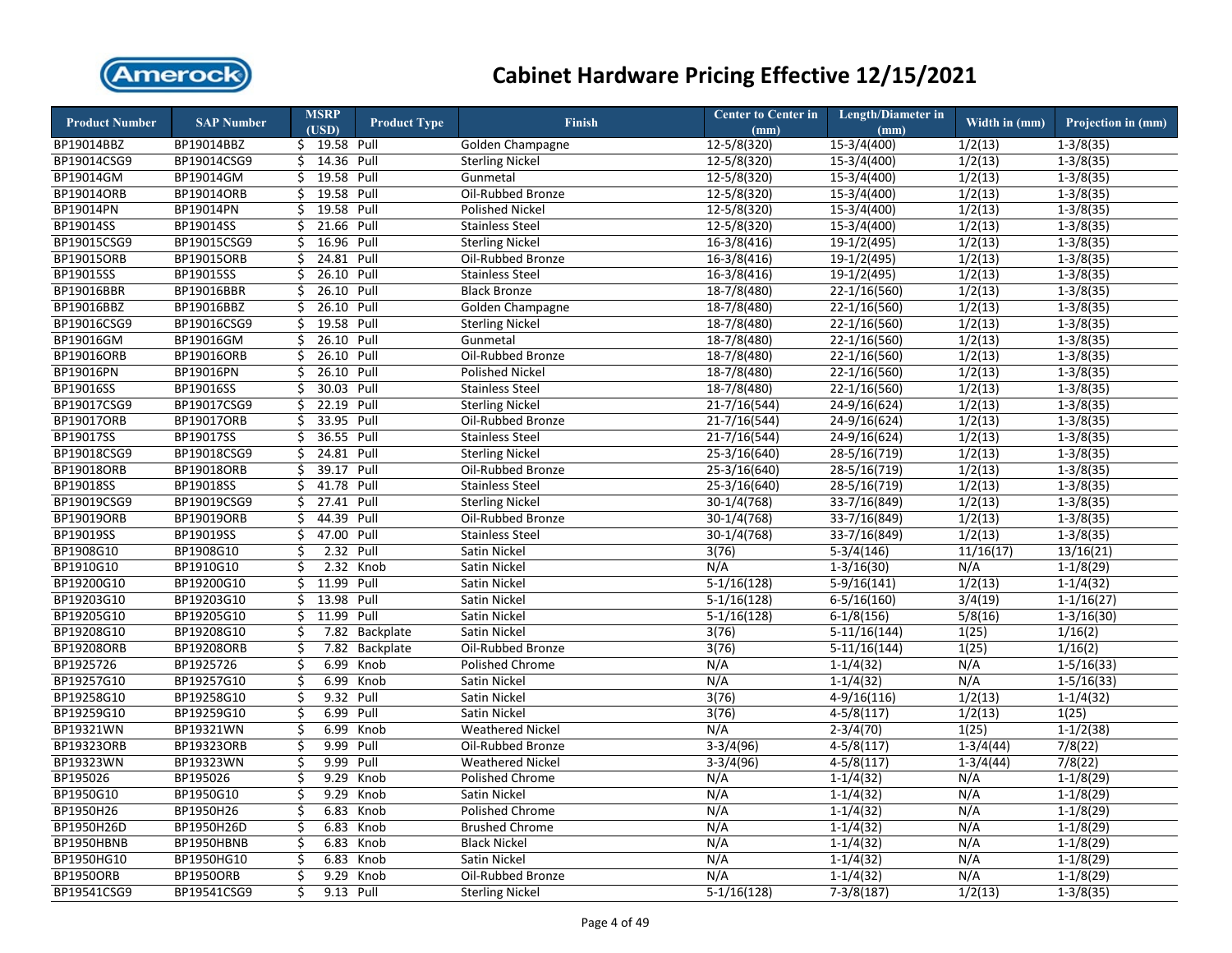

| <b>Product Number</b> | <b>SAP Number</b> |    | <b>MSRP</b><br>(USD) | <b>Product Type</b> | <b>Finish</b>           | <b>Center to Center in</b><br>(mm) | <b>Length/Diameter in</b><br>(mm) | Width in (mm)  | Projection in (mm) |
|-----------------------|-------------------|----|----------------------|---------------------|-------------------------|------------------------------------|-----------------------------------|----------------|--------------------|
| BP19541SS             | BP19541SS         |    | $$16.45$ Pull        |                     | <b>Stainless Steel</b>  | $5-1/16(128)$                      | $7-3/8(187)$                      | 1/2(13)        | $1-3/8(35)$        |
| BP2193526             | BP2193526         | \$ | 3.15 Pull            |                     | Polished Chrome         | 3(76)                              | 5(127)                            | 11/16(17)      | 1(25)              |
| BP21935FB             | BP21935FB         | Ś. | 3.15 Pull            |                     | Matte Black             | 3(76)                              | 5(127)                            | 11/16(17)      | 1(25)              |
| BP21935G10            | BP21935G10        | \$ | 3.15 Pull            |                     | Satin Nickel            | 3(76)                              | 5(127)                            | 11/16(17)      | 1(25)              |
| BP21935ORB            | <b>BP21935ORB</b> | Ś. | 3.15 Pull            |                     | Oil Rubbed Bronze       | 3(76)                              | 5(127)                            | 11/16(17)      | 1(25)              |
| BP2209426             | BP2209426         | \$ |                      | 4.96 Cup Pull       | Polished Chrome         | 3(76)                              | $3-11/16(94)$                     | $1-1/4(32)$    | $1-1/8(29)$        |
| BP22094FB             | BP22094FB         | \$ |                      | 4.96 Cup Pull       | Matte Black             | 3(76)                              | $3-11/16(94)$                     | $1-1/4(32)$    | $1-1/8(29)$        |
| BP22094G10            | BP22094G10        | \$ |                      | 4.96 Cup Pull       | Satin Nickel            | 3(76)                              | $3-11/16(94)$                     | $1 - 1/4(32)$  | $1-1/8(29)$        |
| <b>BP22094ORB</b>     | <b>BP22094ORB</b> | \$ |                      | 4.96 Cup Pull       | Oil Rubbed Bronze       | 3(76)                              | $3-11/16(94)$                     | $1-1/4(32)$    | $1-1/8(29)$        |
| BP2243926             | BP2243926         | \$ |                      | 11.65 Cup Pull      | Polished Chrome         | $5-1/16(128)$                      | $6-3/8(162)$                      | $1 - 5/16(33)$ | 15/16(24)          |
| BP22439CZ             | BP22439CZ         | \$ |                      | 11.65 Cup Pull      | Champagne Bronze        | $5-1/16(128)$                      | $6-3/8(162)$                      | $1-5/16(34)$   | 15/16(24)          |
| <b>BP22439FB</b>      | BP22439FB         | Ś. |                      | 11.65 Cup Pull      | <b>Matte Black</b>      | $5-1/16(128)$                      | $6-3/8(162)$                      | $1 - 5/16(33)$ | 15/16(24)          |
| BP22439G10            | BP22439G10        | \$ |                      | 11.65 Cup Pull      | Satin Nickel            | $5-1/16(128)$                      | $6-3/8(162)$                      | $1 - 5/16(33)$ | 15/16(24)          |
| BP22439ORB            | BP22439ORB        | \$ |                      | 11.65 Cup Pull      | Oil Rubbed Bronze       | $5-1/16(128)$                      | $6-3/8(162)$                      | $1-5/16(33)$   | 15/16(24)          |
| BP24002AN             | BP24002AN         | \$ | 14.69 Pull           |                     | <b>Antique Nickel</b>   | $5-1/16(128)$                      | $5-7/8(149)$                      | 5/8(16)        | $1-3/8(35)$        |
| BP24002SN             | BP24002SN         | \$ | 14.69 Pull           |                     | Satin Nickel Matte      | $5-1/16(128)$                      | $5-7/8(149)$                      | 5/8(16)        | $1 - 3/8(35)$      |
| BP24009AN             | BP24009AN         | \$ | 9.99                 | Knob                | <b>Antique Nickel</b>   | N/A                                | $1 - 3/16(30)$                    | N/A            | 1(25)              |
| BP24013SN             | BP24013SN         | \$ | 13.98 Pull           |                     | Satin Nickel Matte      | $5-1/16(128)$                      | $5-9/16(141)$                     | 1/2(13)        | $1-3/8(35)$        |
| BP24013SS             | BP24013SS         | \$ | 13.98 Pull           |                     | <b>Stainless Steel</b>  | $5-1/16(128)$                      | $5-9/16(141)$                     | 1/2(13)        | $1-3/8(35)$        |
| BP24017SN             | BP24017SN         | Ś. | 13.98 Pull           |                     | Satin Nickel Matte      | $6 - 5/16(160)$                    | $6-11/16(170)$                    | 1/2(13)        | $1-1/8(29)$        |
| BP24018SN             | BP24018SN         | \$ | 12.82 Pull           |                     | Satin Nickel Matte      | $3-3/4(96)$                        | $4 - 3/16(106)$                   | 1/2(13)        | $1 - 3/16(30)$     |
| BP24021AN             | BP24021AN         | \$ | 8.99                 | Knob                | <b>Antique Nickel</b>   | N/A                                | $1-5/16(33)$                      | N/A            | $1-1/8(29)$        |
| BP24234DOB            | BP24234DOB        | \$ | 9.53                 | Knob                | Dark Oiled Bronze       | N/A                                | $1-3/8(35)$                       | N/A            | $1-3/16(30)$       |
| BP24235DOB            | BP24235DOB        | \$ | 11.65 Pull           |                     | Dark Oiled Bronze       | $3-3/4(96)$                        | $4 - 5/16(110)$                   | 7/8(22)        | $1 - 5/16(33)$     |
| BP2611626             | BP2611626         | \$ | 8.99 Pull            |                     | Polished Chrome         | 3(76)                              | $4 - 7/16(113)$                   | 1(25)          | 15/16(24)          |
| BP26116G10            | BP26116G10        | \$ | 9.53 Pull            |                     | Satin Nickel            | 3(76)                              | $4-7/16(113)$                     | 1(25)          | 15/16(24)          |
| BP26116ORB            | BP26116ORB        | \$ | 9.53 Pull            |                     | Oil-Rubbed Bronze       | 3(76)                              | $4 - 7/16(113)$                   | 1(25)          | 15/16(24)          |
| BP26117G10            | BP26117G10        | \$ | 5.29                 | Knob                | Satin Nickel            | N/A                                | $1-1/16(27)$                      | $1-1/16(27)$   | 15/16(24)          |
| BP26127G10            | BP26127G10        | \$ | 6.99                 | Knob                | Satin Nickel            | N/A                                | $1-1/2(38)$                       | 1(25)          | $1 - 3/16(30)$     |
| BP26127ORB            | BP26127ORB        | \$ | 6.99                 | Knob                | Oil-Rubbed Bronze       | N/A                                | $1-1/2(38)$                       | 1(25)          | $1-3/16(30)$       |
| BP26128G10            | BP26128G10        | \$ | 9.99                 | Pull                | Satin Nickel            | $2 - 1/2(64)$                      | $3-5/8(92)$                       | $1-5/8(41)$    | 7/8(22)            |
| BP2613026             | BP2613026         | \$ | 8.99                 | Cup Pull            | Polished Chrome         | 3(76)                              | $3-7/16(87)$                      | 1(25)          | 7/8(22)            |
| BP26130G10            | BP26130G10        | \$ |                      | 9.53 Cup Pull       | Satin Nickel            | 3(76)                              | $3-7/16(87)$                      | 1(25)          | 7/8(22)            |
| BP26130PN             | BP26130PN         | \$ | 8.99                 | Cup Pull            | Polished Nickel         | 3(76)                              | $3-7/16(87)$                      | 1(25)          | 7/8(22)            |
| BP26131G10            | BP26131G10        | \$ | 6.35                 | Knob                | Satin Nickel            | N/A                                | 1(25)                             | 1(25)          | $1-1/16(27)$       |
| BP26131PN             | BP26131PN         | \$ |                      | 6.35 Knob           | <b>Polished Nickel</b>  | N/A                                | 1(25)                             | 1(25)          | $1-1/16(27)$       |
| BP26131WN             | BP26131WN         | \$ | 5.99                 | Knob                | <b>Weathered Nickel</b> | N/A                                | 1(25)                             | 1(25)          | $1-1/16(27)$       |
| BP2613426             | BP2613426         | \$ | 10.99 Pull           |                     | Polished Chrome         | 3(76)                              | $5-1/16(128)$                     | 1/2(13)        | 1(25)              |
| BP26134G10            | BP26134G10        | Ś. | 10.99                | Pull                | Satin Nickel            | 3(76)                              | $5-1/16(128)$                     | 1/2(13)        | 1(25)              |
| BP2613526             | BP2613526         | \$ | 12.82 Pull           |                     | Polished Chrome         | $3-3/4(96)$                        | $6 - 3/4(171)$                    | 1/2(13)        | $1 - 1/16(27)$     |
| BP2613526D            | BP2613526D        | \$ | 10.99 Pull           |                     | <b>Brushed Chrome</b>   | $3-3/4(96)$                        | $6 - 3/4(171)$                    | 1/2(13)        | $1 - 1/16(27)$     |
| BP26135G10            | BP26135G10        | \$ | 12.82 Pull           |                     | Satin Nickel            | $3-3/4(96)$                        | $6 - 3/4(171)$                    | 1/2(13)        | $1-1/16(27)$       |
| BP26137G10            | BP26137G10        | \$ | 9.53                 | Cup Pull            | Satin Nickel            | $3-3/4(96)$                        | $4-1/4(108)$                      | 1(25)          | 1(25)              |
| <b>BP26137ORB</b>     | BP26137ORB        | \$ | 8.99                 | Cup Pull            | Oil-Rubbed Bronze       | $3-3/4(96)$                        | $4-1/4(108)$                      | 1(25)          | 1(25)              |
| BP26138G10            | BP26138G10        | \$ |                      | 10.59 Cup Pull      | Satin Nickel            | $5-1/16(128)$                      | $5-1/2(140)$                      | 1(25)          | 1(25)              |
| BP261392G10           | BP261392G10       | \$ | 13.77                | Knob                | Satin Nickel            | N/A                                | $1 - 7/16(37)$                    | $1 - 7/16(37)$ | $1-1/4(32)$        |
| BP26200SS             | BP26200SS         | \$ | 23.50 Knob           |                     | <b>Stainless Steel</b>  | N/A                                | $1-1/4(32)$                       | N/A            | 1(25)              |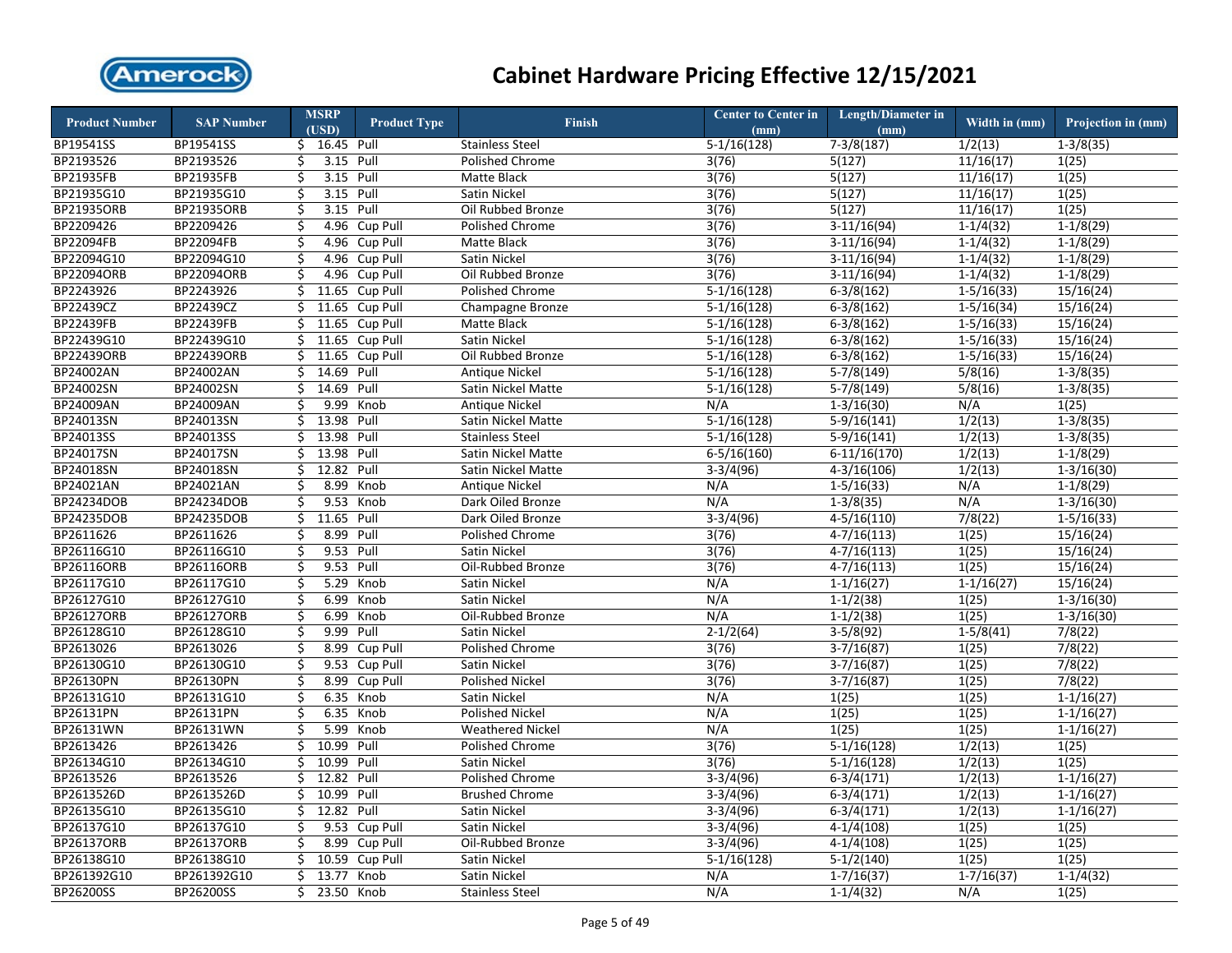

| <b>Product Number</b> | <b>SAP Number</b> | <b>MSRP</b>      | <b>Product Type</b>     | <b>Finish</b>          | <b>Center to Center in</b> | <b>Length/Diameter in</b> | Width in (mm) | Projection in (mm) |
|-----------------------|-------------------|------------------|-------------------------|------------------------|----------------------------|---------------------------|---------------|--------------------|
|                       |                   | (USD)            |                         |                        | (mm)                       | (mm)                      |               |                    |
| BP26201BBR            | BP26201BBR        | 6.99 Pull<br>\$  |                         | <b>Black Bronze</b>    | 3(76)                      | $\overline{5-1/4(133)}$   | 3/8(10)       | $1-1/16(27)$       |
| BP26201BBZ            | BP26201BBZ        | 6.99 Pull<br>\$  |                         | Golden Champagne       | 3(76)                      | $5-1/4(133)$              | 3/8(10)       | $1 - 1/16(27)$     |
| BP26201G10            | BP26201G10        | 6.99 Pull<br>Ś.  |                         | Satin Nickel           | 3(76)                      | $5-1/4(133)$              | 3/8(10)       | $1-1/16(27)$       |
| BP26201ORB            | BP26201ORB        | 6.99 Pull<br>\$  |                         | Oil-Rubbed Bronze      | 3(76)                      | $5-1/4(133)$              | 3/8(10)       | $1-1/16(27)$       |
| BP26201PN             | BP26201PN         | 6.99<br>Ś.       | Pull                    | <b>Polished Nickel</b> | 3(76)                      | $5-1/4(133)$              | 3/8(10)       | $1 - 1/16(27)$     |
| BP26203BBR            | BP26203BBR        | \$<br>10.48 Pull |                         | <b>Black Bronze</b>    | $3-3/4(96)$                | $6-9/16(167)$             | 1/2(13)       | $1-1/8(29)$        |
| BP26203BBZ            | BP26203BBZ        | 10.48 Pull<br>\$ |                         | Golden Champagne       | $3-3/4(96)$                | $6-9/16(167)$             | 1/2(13)       | $1-1/8(29)$        |
| BP26203G10            | BP26203G10        | 10.48 Pull<br>\$ |                         | Satin Nickel           | $3-3/4(96)$                | $6-9/16(167)$             | 1/2(13)       | $1-1/8(29)$        |
| BP26203ORB            | BP26203ORB        | 10.48<br>Ś.      | Pull                    | Oil-Rubbed Bronze      | $3-3/4(96)$                | $6-9/16(167)$             | 1/2(13)       | $1-1/8(29)$        |
| BP26203PN             | BP26203PN         | 10.48 Pull<br>\$ |                         | <b>Polished Nickel</b> | $3-3/4(96)$                | $6-9/16(167)$             | 1/2(13)       | $1-1/8(29)$        |
| BP26204BBR            | BP26204BBR        | \$<br>15.15 Pull |                         | <b>Black Bronze</b>    | $6 - 5/16(160)$            | $9-1/16(230)$             | 1/2(13)       | $1-1/4(32)$        |
| BP26204BBZ            | BP26204BBZ        | 15.15 Pull<br>Ś. |                         | Golden Champagne       | $6 - 5/16(160)$            | $9-1/16(230)$             | 1/2(13)       | $1-1/4(32)$        |
| BP26204G10            | BP26204G10        | 15.15 Pull<br>\$ |                         | Satin Nickel           | $6 - 5/16(160)$            | $9-1/16(230)$             | 1/2(13)       | $1-1/4(32)$        |
| BP26204ORB            | BP26204ORB        | \$<br>15.15 Pull |                         | Oil-Rubbed Bronze      | $6-5/16(160)$              | $9-1/16(230)$             | 1/2(13)       | $1-1/4(32)$        |
| <b>BP26204PN</b>      | BP26204PN         | \$<br>15.15 Pull |                         | <b>Polished Nickel</b> | $6 - 5/16(160)$            | $9-1/16(230)$             | 1/2(13)       | $1-1/4(32)$        |
| BP26205BBR            | BP26205BBR        | \$116.59         | <b>Appliance Pull</b>   | <b>Black Bronze</b>    | 8(203)                     | 12(305)                   | 7/8(22)       | $1 - 5/8(41)$      |
| BP26205BBZ            | BP26205BBZ        | \$116.59         | <b>Appliance Pull</b>   | Golden Champagne       | 8(203)                     | 12(305)                   | 7/8(22)       | $1-5/8(41)$        |
| BP26205G10            | BP26205G10        | \$116.59         | <b>Appliance Pull</b>   | Satin Nickel           | 8(203)                     | 12(305)                   | 7/8(22)       | $1-5/8(41)$        |
| BP26205ORB            | BP26205ORB        |                  | \$116.59 Appliance Pull | Oil-Rubbed Bronze      | 8(203)                     | 12(305)                   | 7/8(22)       | $1 - 5/8(41)$      |
| BP26205PN             | BP26205PN         |                  | \$116.59 Appliance Pull | <b>Polished Nickel</b> | 8(203)                     | 12(305)                   | 7/8(22)       | $1 - 5/8(41)$      |
| BP26206BBR            | BP26206BBR        |                  | \$128.25 Appliance Pull | <b>Black Bronze</b>    | 12(305)                    | 16(406)                   | 7/8(22)       | $1-11/16(43)$      |
| BP26206BBZ            | BP26206BBZ        |                  | \$128.25 Appliance Pull | Golden Champagne       | 12(305)                    | 16(406)                   | 7/8(22)       | $1-11/16(43)$      |
| BP26206G10            | BP26206G10        |                  | \$128.25 Appliance Pull | <b>Satin Nickel</b>    | 12(305)                    | 16(406)                   | 7/8(22)       | $1-11/16(43)$      |
| BP26206ORB            | BP26206ORB        |                  | \$128.25 Appliance Pull | Oil-Rubbed Bronze      | 12(305)                    | 16(406)                   | 7/8(22)       | $1-11/16(43)$      |
| BP26206PN             | BP26206PN         |                  | \$128.25 Appliance Pull | <b>Polished Nickel</b> | 12(305)                    | 16(406)                   | 7/8(22)       | $1-11/16(43)$      |
| BP26207BBR            | BP26207BBR        |                  | \$186.55 Appliance Pull | <b>Black Bronze</b>    | 18(457)                    | 22(559)                   | 7/8(22)       | $1-11/16(43)$      |
| BP26207BBZ            | BP26207BBZ        |                  | \$186.55 Appliance Pull | Golden Champagne       | 18(457)                    | 22(559)                   | 7/8(22)       | $1-11/16(43)$      |
| BP26207G10            | BP26207G10        |                  | \$186.55 Appliance Pull | Satin Nickel           | 18(457)                    | 22(559)                   | 7/8(22)       | $1-11/16(43)$      |
| BP26207ORB            | BP26207ORB        |                  | \$186.55 Appliance Pull | Oil-Rubbed Bronze      | 18(457)                    | 22(559)                   | 7/8(22)       | $1-11/16(43)$      |
| BP26207PN             | BP26207PN         |                  | \$186.55 Appliance Pull | <b>Polished Nickel</b> | 18(457)                    | 22(559)                   | 7/8(22)       | $1-11/16(43)$      |
| BP2701626             | BP2701626         | 9.53 Pull<br>\$  |                         | <b>Polished Chrome</b> | $3-3/4(96)$                | $4-9/16(116)$             | 1/2(13)       | $1-5/16(33)$       |
| BP27016G10            | BP27016G10        | \$<br>9.53 Pull  |                         | Satin Nickel           | $3-3/4(96)$                | $4-9/16(116)$             | 1/2(13)       | $1-5/16(33)$       |
| BP2701726             | BP2701726         | 12.71 Pull<br>Ś. |                         | Polished Chrome        | $5-1/16(128)$              | $5-7/8(149)$              | 5/8(16)       | $1-7/16(37)$       |
| BP27017AA             | BP27017AA         | 13.98 Pull<br>\$ |                         | Anodized Aluminum      | $5-1/16(128)$              | $5-7/8(149)$              | 5/8(16)       | $1 - 7/16(37)$     |
| BP27017G10            | BP27017G10        | 12.71 Pull<br>\$ |                         | Satin Nickel           | $5-1/16(128)$              | $5-7/8(149)$              | 5/8(16)       | $1 - 7/16(37)$     |
| BP2701826             | BP2701826         | \$               | 6.35 Knob               | Polished Chrome        | N/A                        | 7/8(22)                   | 7/8(22)       | $1-1/16(27)$       |
| BP27018G10            | BP27018G10        | \$               | 7.11 Knob               | Satin Nickel           | N/A                        | 7/8(22)                   | 7/8(22)       | $1 - 1/16(27)$     |
| BP29111G10            | BP29111G10        | 5.82 Pull<br>\$  |                         | Satin Nickel           | $5-1/16(128)$              | $5-15/16(151)$            | 1/2(13)       | $1-1/8(29)$        |
| BP29112CS             | BP29112CS         | Ś.               | 5.36 Knob               | Clear                  | N/A                        | $1 - 3/16(30)$            | N/A           | $1-1/4(32)$        |
| BP29113G10            | BP29113G10        | \$               | 2.32 Knob               | Satin Nickel           | N/A                        | $1-1/4(32)$               | N/A           | 7/8(22)            |
| BP29113ORB            | BP29113ORB        | \$               | 2.32 Knob               | Oil-Rubbed Bronze      | N/A                        | $1 - 1/4(32)$             | N/A           | 7/8(22)            |
| BP29115G10            | BP29115G10        | \$               | 5.82 Knob               | Satin Nickel           | N/A                        | $1-1/2(38)$               | N/A           | $1-3/16(30)$       |
| BP29120G10            | BP29120G10        | 6.99 Pull<br>\$  |                         | Satin Nickel           | $3-3/4(96)$                | $4 - 7/8(124)$            | 3/4(19)       | 1(25)              |
| BP29200G10            | BP29200G10        | \$<br>6.99 Pull  |                         | Satin Nickel           | $3-3/4(96)$                | $5-1/2(140)$              | 7/16(11)      | $1 - 1/16(27)$     |
| BP29200ORB            | BP29200ORB        | \$<br>6.99       | Pull                    | Oil-Rubbed Bronze      | $3-3/4(96)$                | $5-1/2(140)$              | 7/16(11)      | $1-1/16(27)$       |
| BP29201G10            | BP29201G10        | \$<br>6.99       | Pull                    | <b>Satin Nickel</b>    | $3-3/4(96)$                | $6-1/16(154)$             | 7/16(11)      | 1(25)              |
| BP29201ORB            | BP29201ORB        | \$<br>6.99       | Pull                    | Oil-Rubbed Bronze      | $3-3/4(96)$                | $6-1/16(154)$             | 7/16(11)      | 1(25)              |
|                       |                   |                  |                         |                        |                            |                           |               |                    |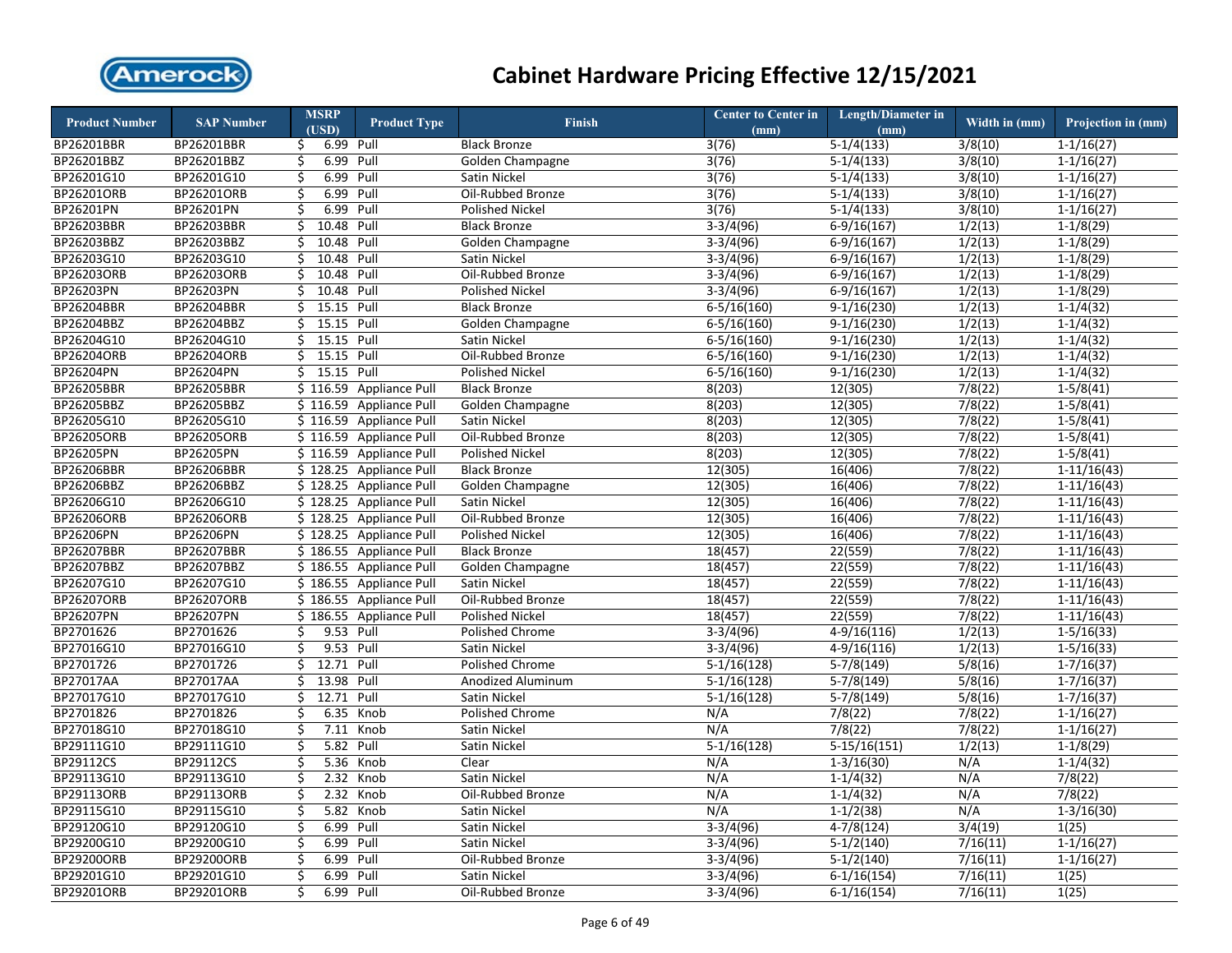

| <b>Product Number</b> | <b>SAP Number</b> |                         | <b>MSRP</b><br>(USD)    | <b>Product Type</b> | <b>Finish</b>          | <b>Center to Center in</b><br>(mm) | <b>Length/Diameter in</b><br>(mm) | Width in (mm) | Projection in (mm) |
|-----------------------|-------------------|-------------------------|-------------------------|---------------------|------------------------|------------------------------------|-----------------------------------|---------------|--------------------|
| BP29202G10            | BP29202G10        | \$                      | 6.99 Pull               |                     | <b>Satin Nickel</b>    | $3-3/4(96)$                        | $5-3/16(132)$                     | 3/8(10)       | 1(25)              |
| <b>BP29202ORB</b>     | BP29202ORB        | \$                      | 6.99                    | Pull                | Oil-Rubbed Bronze      | $3-3/4(96)$                        | $5-3/16(132)$                     | 3/8(10)       | 1(25)              |
| BP29203G10            | BP29203G10        | \$                      |                         | 5.36 Knob           | Satin Nickel           | N/A                                | $1-1/2(38)$                       | 1/2(13)       | $1-1/16(27)$       |
| BP29203ORB            | BP29203ORB        | \$                      |                         | 5.36 Knob           | Oil-Rubbed Bronze      | N/A                                | $1-1/2(38)$                       | 1/2(13)       | $1-1/16(27)$       |
| BP29289AS             | BP29289AS         | $\overline{\mathsf{S}}$ | 5.29 Pull               |                     | Antique Silver         | 3(76)                              | $4-3/16(106)$                     | 3/8(10)       | $1 - 3/16(30)$     |
| BP29289ORB            | BP29289ORB        | \$                      | 5.29 Pull               |                     | Oil-Rubbed Bronze      | 3(76)                              | $4 - 3/16(106)$                   | 3/8(10)       | $1 - 3/16(30)$     |
| <b>BP29295AS</b>      | <b>BP29295AS</b>  | \$                      | 6.35 Pull               |                     | <b>Antique Silver</b>  | $3-3/4(96)$                        | 5(127)                            | 3/8(10)       | $1-1/4(32)$        |
| BP29295G10            | BP29295G10        | \$                      | 6.35 Pull               |                     | Satin Nickel           | $3-3/4(96)$                        | 5(127)                            | 3/8(10)       | $1 - 1/4(32)$      |
| BP29295ORB            | BP29295ORB        | \$                      | 6.35 Pull               |                     | Oil-Rubbed Bronze      | $3-3/4(96)$                        | 5(127)                            | 3/8(10)       | $1-1/4(32)$        |
| BP29310AS             | BP29310AS         | \$                      | 5.29                    | Knob                | <b>Antique Silver</b>  | N/A                                | $1 - 1/4(32)$                     | N/A           | $1 - 1/16(27)$     |
| BP29310G10            | BP29310G10        | $\overline{\mathsf{S}}$ | 5.29                    | Knob                | Satin Nickel           | N/A                                | $1 - 1/4(32)$                     | N/A           | $1-1/16(27)$       |
| BP29310ORB            | BP29310ORB        | \$                      | 5.29                    | Knob                | Oil-Rubbed Bronze      | N/A                                | $1 - 1/4(32)$                     | N/A           | $1-1/16(27)$       |
| BP29340AS             | BP29340AS         | \$                      |                         | 6.52 Knob           | <b>Antique Silver</b>  | N/A                                | $1-1/4(32)$                       | 1(25)         | $1-1/8(29)$        |
| BP29340BBR            | BP29340BBR        | \$                      |                         | 6.52 Knob           | <b>Black Bronze</b>    | N/A                                | $1-1/4(32)$                       | 1(25)         | $1-1/8(29)$        |
| BP29340BBZ            | BP29340BBZ        | \$                      |                         | 6.52 Knob           | Golden Champagne       | N/A                                | $1-1/4(32)$                       | 1(25)         | $1-1/8(29)$        |
| BP29340CBZ            | BP29340CBZ        | \$                      |                         | 6.52 Knob           | Caramel Bronze         | N/A                                | $1-1/4(32)$                       | 1(25)         | $1-1/8(29)$        |
| BP29340G10            | BP29340G10        | \$                      | 6.52                    | Knob                | Satin Nickel           | N/A                                | $1-1/4(32)$                       | 1(25)         | $1-1/8(29)$        |
| BP29340GM             | 2000712           | \$                      |                         | 5.82 Knob           | Gunmetal               | N/A                                | $1 - 1/4(32)$                     | 1(25)         | $1-1/8(29)$        |
| BP29340ORB            | BP29340ORB        | \$                      |                         | 6.52 Knob           | Oil-Rubbed Bronze      | N/A                                | $1-1/4(32)$                       | 1(25)         | $1-1/8(29)$        |
| BP29340PN             | 2000694           | \$                      |                         | 6.52 Knob           | <b>Polished Nickel</b> | N/A                                | $1-1/4(32)$                       | 1(25)         | $1-1/8(29)$        |
| BP29349AS             | BP29349AS         | \$                      | 7.82 Pull               |                     | <b>Antique Silver</b>  | 3(76)                              | $4-3/8(111)$                      | 3/4(19)       | $1-1/8(29)$        |
| BP29349BBR            | BP29349BBR        | \$                      | 7.82 Pull               |                     | <b>Black Bronze</b>    | 3(76)                              | $4 - 3/8(111)$                    | 3/4(19)       | $1-1/8(29)$        |
| BP29349BBZ            | BP29349BBZ        | \$                      | 7.82 Pull               |                     | Golden Champagne       | 3(76)                              | $4 - 3/8(111)$                    | 3/4(19)       | $1-1/8(29)$        |
| BP29349CBZ            | BP29349CBZ        | $\overline{\mathsf{S}}$ | 7.82 Pull               |                     | Caramel Bronze         | 3(76)                              | $4 - 3/8(111)$                    | 3/4(19)       | $1-1/8(29)$        |
| BP29349G10            | BP29349G10        | \$                      | 7.82 Pull               |                     | Satin Nickel           | 3(76)                              | $4 - 3/8(111)$                    | 3/4(19)       | $1-1/8(29)$        |
| BP29349GM             | 2000713           | Ś                       | 6.99                    | Pull                | Gunmetal               | 3(76)                              | $4 - 3/8(111)$                    | 3/4(19)       | $1-1/8(29)$        |
| <b>BP29349ORB</b>     | BP29349ORB        | \$                      | 7.82 Pull               |                     | Oil-Rubbed Bronze      | 3(76)                              | $4 - 3/8(111)$                    | 3/4(19)       | $1-1/8(29)$        |
| BP29349PN             | 2000695           | \$                      | 7.82 Pull               |                     | <b>Polished Nickel</b> | 3(76)                              | $4 - 3/8(111)$                    | 3/4(19)       | $1-1/8(29)$        |
| BP29355AS             | BP29355AS         | \$                      | 9.13                    | Pull                | Antique Silver         | $3-3/4(96)$                        | $5-3/16(132)$                     | 3/4(19)       | $1-3/16(30)$       |
| BP29355BBR            | BP29355BBR        | \$                      | 9.13                    | Pull                | <b>Black Bronze</b>    | $3-3/4(96)$                        | $5-3/16(132)$                     | 3/4(19)       | $1-3/16(30)$       |
| BP29355BBZ            | BP29355BBZ        | \$                      | 9.13 Pull               |                     | Golden Champagne       | $3-3/4(96)$                        | $5-3/16(132)$                     | 3/4(19)       | $1-3/16(30)$       |
| <b>BP29355CBZ</b>     | BP29355CBZ        | \$                      | 9.13 Pull               |                     | Caramel Bronze         | $3-3/4(96)$                        | $5-3/16(132)$                     | 3/4(19)       | $1-3/16(30)$       |
| BP29355G10            | BP29355G10        | \$                      | 9.13 Pull               |                     | Satin Nickel           | $3-3/4(96)$                        | $5-3/16(132)$                     | 3/4(19)       | $1 - 3/16(30)$     |
| BP29355GM             | 2000714           | \$                      | 8.15                    | Pull                | Gunmetal               | $3-3/4(96)$                        | $5-3/16(132)$                     | 3/4(19)       | $1-3/16(30)$       |
| <b>BP29355ORB</b>     | BP29355ORB        | \$                      | 9.13 Pull               |                     | Oil-Rubbed Bronze      | $3-3/4(96)$                        | $5-3/16(132)$                     | 3/4(19)       | $1-3/16(30)$       |
| <b>BP29355PN</b>      | 2000696           | \$                      | 9.13 Pull               |                     | <b>Polished Nickel</b> | $3-3/4(96)$                        | $5-3/16(132)$                     | 3/4(19)       | $1 - 3/16(30)$     |
| <b>BP29355VB</b>      | 1853594           | \$                      | 8.15 Pull               |                     | Venetian Bronze        | $3-3/4(96)$                        | $5-3/16(132)$                     | 3/4(19)       | $1 - 3/16(30)$     |
| BP29363AS             | BP29363AS         | \$                      | 10.44                   | Pull                | Antique Silver         | $5-1/16(128)$                      | $6-9/16(167)$                     | 13/16(21)     | $1-1/4(32)$        |
| BP29363BBR            | BP29363BBR        | \$                      | 10.44                   | Pull                | <b>Black Bronze</b>    | $5-1/16(128)$                      | $6-9/16(167)$                     | 13/16(21)     | $1-1/4(32)$        |
| BP29363BBZ            | BP29363BBZ        | \$                      | 10.44 Pull              |                     | Golden Champagne       | $5-1/16(128)$                      | $6-9/16(167)$                     | 13/16(21)     | $1-1/4(32)$        |
| BP29363G10            | BP29363G10        | Ś.                      | 10.44 Pull              |                     | Satin Nickel           | $5-1/16(128)$                      | $6-9/16(167)$                     | 13/16(21)     | $1-1/4(32)$        |
| <b>BP29363GM</b>      | 2000715           | \$                      | 9.32 Pull               |                     | Gunmetal               | $5-1/16(128)$                      | $6-9/16(167)$                     | 13/16(21)     | $1 - 1/4(32)$      |
| BP29363ORB            | BP29363ORB        | \$                      | 10.44                   | Pull                | Oil-Rubbed Bronze      | $5-1/16(128)$                      | $6-9/16(167)$                     | 13/16(21)     | $1-1/4(32)$        |
| BP29363PN             | 2000697           | \$                      | 10.44                   | Pull                | <b>Polished Nickel</b> | $5-1/16(128)$                      | $6-9/16(167)$                     | 13/16(21)     | $1-1/4(32)$        |
| BP29364AS             | BP29364AS         | \$                      | 10.48                   | Pull                | <b>Antique Silver</b>  | $6 - 5/16(160)$                    | $7-15/16(202)$                    | 15/16(24)     | $1-5/16(33)$       |
| BP29364BBR            | BP29364BBR        | \$                      | $\overline{11.74}$ Pull |                     | <b>Black Bronze</b>    | $6 - 5/16(160)$                    | 7-15/16(202)                      | 15/16(24)     | $1-5/16(33)$       |
| BP29364BBZ            | BP29364BBZ        |                         | \$ 11.74 Pull           |                     | Golden Champagne       | $6 - 5/16(160)$                    | 7-15/16(202)                      | 15/16(24)     | $1-5/16(33)$       |
|                       |                   |                         |                         |                     |                        |                                    |                                   |               |                    |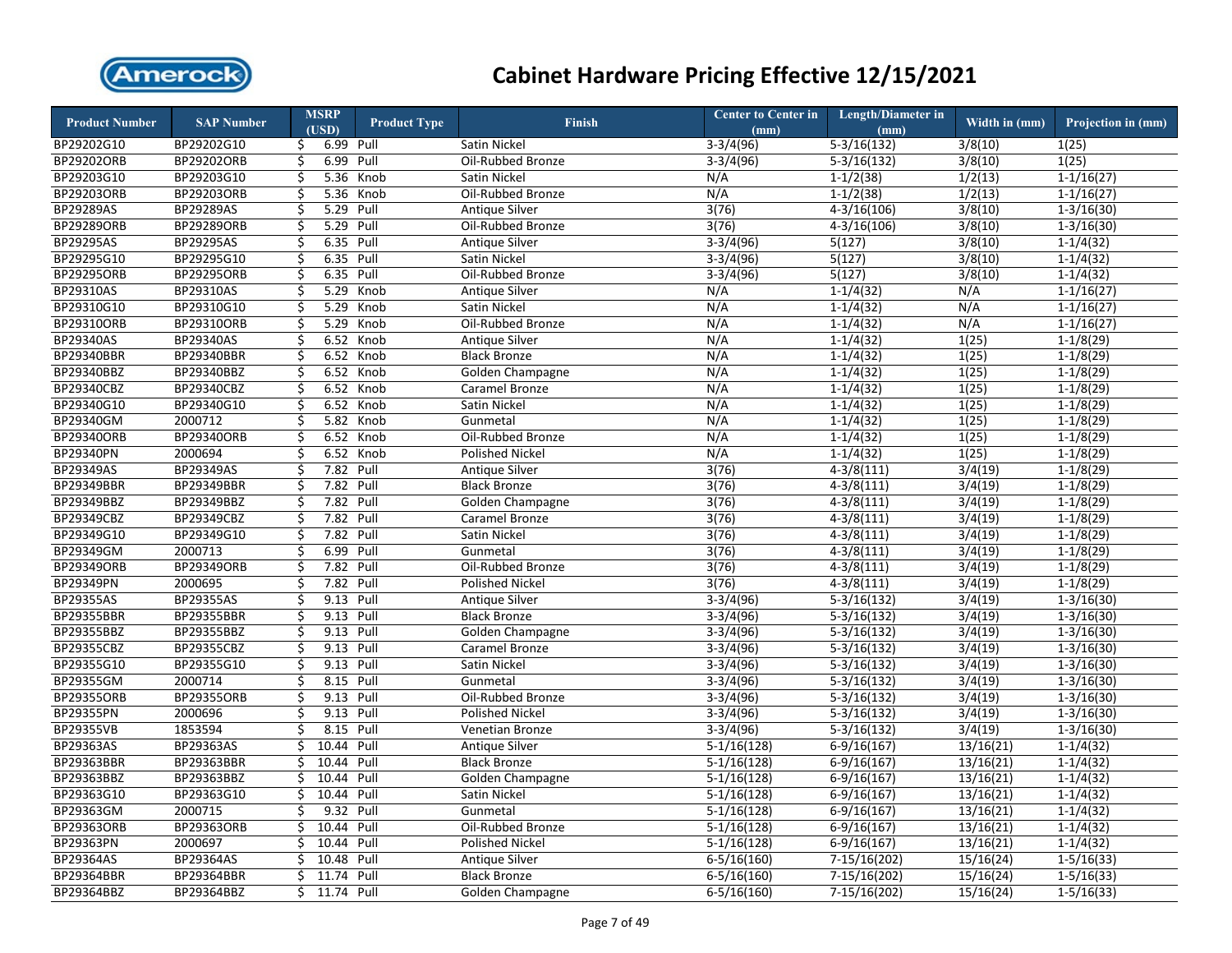

| <b>Product Number</b> | <b>SAP Number</b> | <b>MSRP</b><br>(USD) | <b>Product Type</b>     | <b>Finish</b>          | <b>Center to Center in</b><br>(mm) | <b>Length/Diameter in</b><br>(mm) | Width in (mm) | Projection in (mm) |
|-----------------------|-------------------|----------------------|-------------------------|------------------------|------------------------------------|-----------------------------------|---------------|--------------------|
| BP29364G10            | BP29364G10        | \$ 10.48 Pull        |                         | Satin Nickel           | $6 - 5/16(160)$                    | 7-15/16(202)                      | 15/16(24)     | $1 - 5/16(33)$     |
| BP29364GM             | 2000716           | 10.48 Pull<br>\$     |                         | Gunmetal               | $6 - 5/16(160)$                    | 7-15/16(202)                      | 15/16(24)     | $1 - 5/16(33)$     |
| <b>BP29364ORB</b>     | BP29364ORB        | 10.48<br>Ś.          | Pull                    | Oil-Rubbed Bronze      | $6 - 5/16(160)$                    | 7-15/16(202)                      | 15/16(24)     | $1 - 5/16(33)$     |
| BP29364PN             | 2000698           | 10.48<br>Ś.          | Pull                    | <b>Polished Nickel</b> | $6 - 5/16(160)$                    | $7-15/16(202)$                    | 15/16(24)     | $1 - 5/16(33)$     |
| BP29365AS             | BP29365AS         | 69.95<br>Ś.          | Appliance Pull          | Antique Silver         | 8(203)                             | $10-1/4(260)$                     | $1-1/8(29)$   | $1-5/16(33)$       |
| BP29365BBR            | BP29365BBR        | Ś.<br>69.95          | Appliance Pull          | <b>Black Bronze</b>    | 8(203)                             | $10-1/4(260)$                     | $1-1/8(29)$   | $1-5/16(33)$       |
| BP29365BBZ            | BP29365BBZ        | \$                   | 69.95 Appliance Pull    | Golden Champagne       | 8(203)                             | $10-1/4(260)$                     | $1-1/8(29)$   | $1-5/16(33)$       |
| BP29365G10            | BP29365G10        | \$                   | 69.95 Appliance Pull    | Satin Nickel           | 8(203)                             | $10-1/4(260)$                     | $1 - 1/8(29)$ | $1 - 5/16(33)$     |
| <b>BP29365ORB</b>     | BP29365ORB        | Ś.                   | 69.95 Appliance Pull    | Oil-Rubbed Bronze      | 8(203)                             | $10-1/4(260)$                     | $1-1/8(29)$   | $1 - 5/16(33)$     |
| <b>BP29365PN</b>      | BP29365PN         | \$                   | 69.95 Appliance Pull    | <b>Polished Nickel</b> | 8(203)                             | $10-1/4(260)$                     | $1-1/8(29)$   | $1 - 5/16(33)$     |
| BP29366AS             | BP29366AS         | \$                   | 93.27 Appliance Pull    | <b>Antique Silver</b>  | 12(305)                            | $14 - 7/16(367)$                  | $1-3/8(35)$   | $1-13/16(46)$      |
| BP29366BBR            | BP29366BBR        | Ś.                   | 93.27 Appliance Pull    | <b>Black Bronze</b>    | 12(305)                            | $\overline{14 - 7/16}$ (367)      | $1-3/8(35)$   | $1-13/16(46)$      |
| BP29366BBZ            | BP29366BBZ        | \$                   | 93.27 Appliance Pull    | Golden Champagne       | 12(305)                            | $14 - 7/16(367)$                  | $1-3/8(35)$   | $1-13/16(46)$      |
| BP29366G10            | BP29366G10        | \$<br>93.27          | <b>Appliance Pull</b>   | Satin Nickel           | 12(305)                            | $14 - 7/16(367)$                  | $1-3/8(35)$   | $1-13/16(46)$      |
| <b>BP29366ORB</b>     | BP29366ORB        | \$                   | 93.27 Appliance Pull    | Oil-Rubbed Bronze      | 12(305)                            | $14 - 7/16(367)$                  | $1-3/8(35)$   | $1-13/16(46)$      |
| BP29366PN             | BP29366PN         | Ś.<br>93.27          | <b>Appliance Pull</b>   | <b>Polished Nickel</b> | 12(305)                            | $14 - 7/16(367)$                  | $1-3/8(35)$   | $1-13/16(46)$      |
| BP29367AS             | BP29367AS         |                      | \$151.57 Appliance Pull | Antique Silver         | 18(457)                            | $20-3/4(527)$                     | $1-9/16(40)$  | $2-1/16(52)$       |
| <b>BP29367BBR</b>     | <b>BP29367BBR</b> |                      | \$151.57 Appliance Pull | <b>Black Bronze</b>    | 18(457)                            | 20-3/4(527)                       | $1-3/8(35)$   | $2-1/16(52)$       |
| BP29367BBZ            | BP29367BBZ        |                      | \$151.57 Appliance Pull | Golden Champagne       | 18(457)                            | $20-3/4(527)$                     | $1-3/8(35)$   | $2 - 1/16(52)$     |
| BP29367G10            | BP29367G10        |                      | \$151.57 Appliance Pull | Satin Nickel           | 18(457)                            | 20-3/4(527)                       | $1-9/16(40)$  | $2 - 1/16(52)$     |
| BP29367ORB            | BP29367ORB        |                      | \$151.57 Appliance Pull | Oil-Rubbed Bronze      | 18(457)                            | $20-3/4(527)$                     | $1-9/16(40)$  | $2 - 1/16(52)$     |
| BP29367PN             | BP29367PN         |                      | \$151.57 Appliance Pull | Polished Nickel        | 18(457)                            | $20-3/4(527)$                     | $1-3/8(35)$   | $2 - 1/16(52)$     |
| BP29368AS             | BP29368AS         | 9.13<br>\$           | Knob                    | Antique Silver         | N/A                                | $1-1/2(38)$                       | $1-1/4(32)$   | $1-1/4(32)$        |
| BP29368BBR            | BP29368BBR        | \$                   | 9.13 Knob               | <b>Black Bronze</b>    | N/A                                | $1 - 1/2(38)$                     | $1-1/4(32)$   | $1 - 1/4(32)$      |
| BP29368BBZ            | BP29368BBZ        | \$<br>9.13           | Knob                    | Golden Champagne       | N/A                                | $1 - 1/2(38)$                     | $1 - 1/4(32)$ | $1 - 1/4(32)$      |
| BP29368G10            | BP29368G10        | \$<br>9.13           | Knob                    | Satin Nickel           | N/A                                | $1-1/2(38)$                       | $1-1/4(32)$   | $1-1/4(32)$        |
| BP29368GM             | 2000711           | \$<br>8.15           | Knob                    | Gunmetal               | N/A                                | $1 - 1/2(38)$                     | $1-1/4(32)$   | $1-1/4(32)$        |
| <b>BP29368ORB</b>     | BP29368ORB        | \$<br>9.13           | Knob                    | Oil-Rubbed Bronze      | N/A                                | $1-1/2(38)$                       | $1-1/4(32)$   | $1-1/4(32)$        |
| <b>BP29368PN</b>      | 2000693           | \$<br>9.13           | Knob                    | <b>Polished Nickel</b> | N/A                                | $1-1/2(38)$                       | $1-1/4(32)$   | $1-1/4(32)$        |
| BP2937026             | BP2937026         | \$<br>4.65           | Knob                    | Polished Chrome        | N/A                                | $1-1/8(29)$                       | $1-1/8(29)$   | $1-1/16(27)$       |
| <b>BP29370AS</b>      | <b>BP29370AS</b>  | \$<br>5.21           | Knob                    | <b>Antique Silver</b>  | N/A                                | $1-1/8(29)$                       | $1-1/8(29)$   | $1-1/16(27)$       |
| BP29370CZ             | BP29370CZ         | \$<br>5.21           | Knob                    | Champagne Bronze       | N/A                                | $1-1/8(29)$                       | $1-1/8(29)$   | $1-1/16(27)$       |
| <b>BP29370FB</b>      | BP29370FB         | \$<br>4.65           | Knob                    | Matte Black            | N/A                                | $1-1/8(29)$                       | $1-1/8(29)$   | $1-1/16(27)$       |
| BP29370G10            | BP29370G10        | 5.21<br>\$           | Knob                    | Satin Nickel           | N/A                                | $1-1/8(29)$                       | $1-1/8(29)$   | $1 - 1/16(27)$     |
| <b>BP29370ORB</b>     | <b>BP29370ORB</b> | \$<br>5.21           | Knob                    | Oil-Rubbed Bronze      | N/A                                | $1-1/8(29)$                       | $1-1/8(29)$   | $1-1/16(27)$       |
| BP2937926             | BP2937926         | \$<br>5.82 Pull      |                         | Polished Chrome        | 3(76)                              | $4-1/8(105)$                      | 11/16(17)     | $1-5/16(33)$       |
| <b>BP29379AS</b>      | BP29379AS         | \$<br>5.82 Pull      |                         | Antique Silver         | 3(76)                              | $4-1/8(105)$                      | 11/16(17)     | $1 - 5/16(33)$     |
| BP29379CZ             | BP29379CZ         | \$<br>5.82 Pull      |                         | Champagne Bronze       | 3(76)                              | $4-1/8(105)$                      | 11/16(17)     | $1 - 5/16(33)$     |
| <b>BP29379FB</b>      | <b>BP29379FB</b>  | Ś<br>5.82            | Pull                    | Matte Black            | 3(76)                              | $4-1/8(105)$                      | 11/16(17)     | $1-5/16(33)$       |
| BP29379G10            | BP29379G10        | \$<br>5.82 Pull      |                         | Satin Nickel           | 3(76)                              | $4-1/8(105)$                      | 11/16(17)     | $1-5/16(33)$       |
| <b>BP29379ORB</b>     | BP29379ORB        | \$<br>6.52 Pull      |                         | Oil-Rubbed Bronze      | 3(76)                              | $4-1/8(105)$                      | 11/16(17)     | $1 - 5/16(33)$     |
| BP2938526             | BP2938526         | 6.99<br>\$           | Pull                    | Polished Chrome        | $3-3/4(96)$                        | $4-15/16(125)$                    | 11/16(17)     | $1 - 5/16(33)$     |
| <b>BP29385AS</b>      | BP29385AS         | \$<br>7.82           | Pull                    | <b>Antique Silver</b>  | $3-3/4(96)$                        | $4-15/16(125)$                    | 11/16(17)     | $1 - 5/16(33)$     |
| BP29385CZ             | BP29385CZ         | \$<br>7.82           | Pull                    | Champagne Bronze       | $3-3/4(96)$                        | $4-15/16(125)$                    | 11/16(17)     | $1 - 5/16(33)$     |
| <b>BP29385FB</b>      | BP29385FB         | 6.99<br>\$           | Pull                    | Matte Black            | $3-3/4(96)$                        | $4-15/16(125)$                    | 11/16(17)     | $1-5/16(33)$       |
| BP29385G10            | BP29385G10        | \$<br>6.99           | Pull                    | Satin Nickel           | $3-3/4(96)$                        | $4-15/16(125)$                    | 11/16(17)     | $1-5/16(33)$       |
| BP29385ORB            | BP29385ORB        | Ś<br>7.82            | Pull                    | Oil-Rubbed Bronze      | $3-3/4(96)$                        | $4-15/16(125)$                    | 11/16(17)     | $1 - 5/16(33)$     |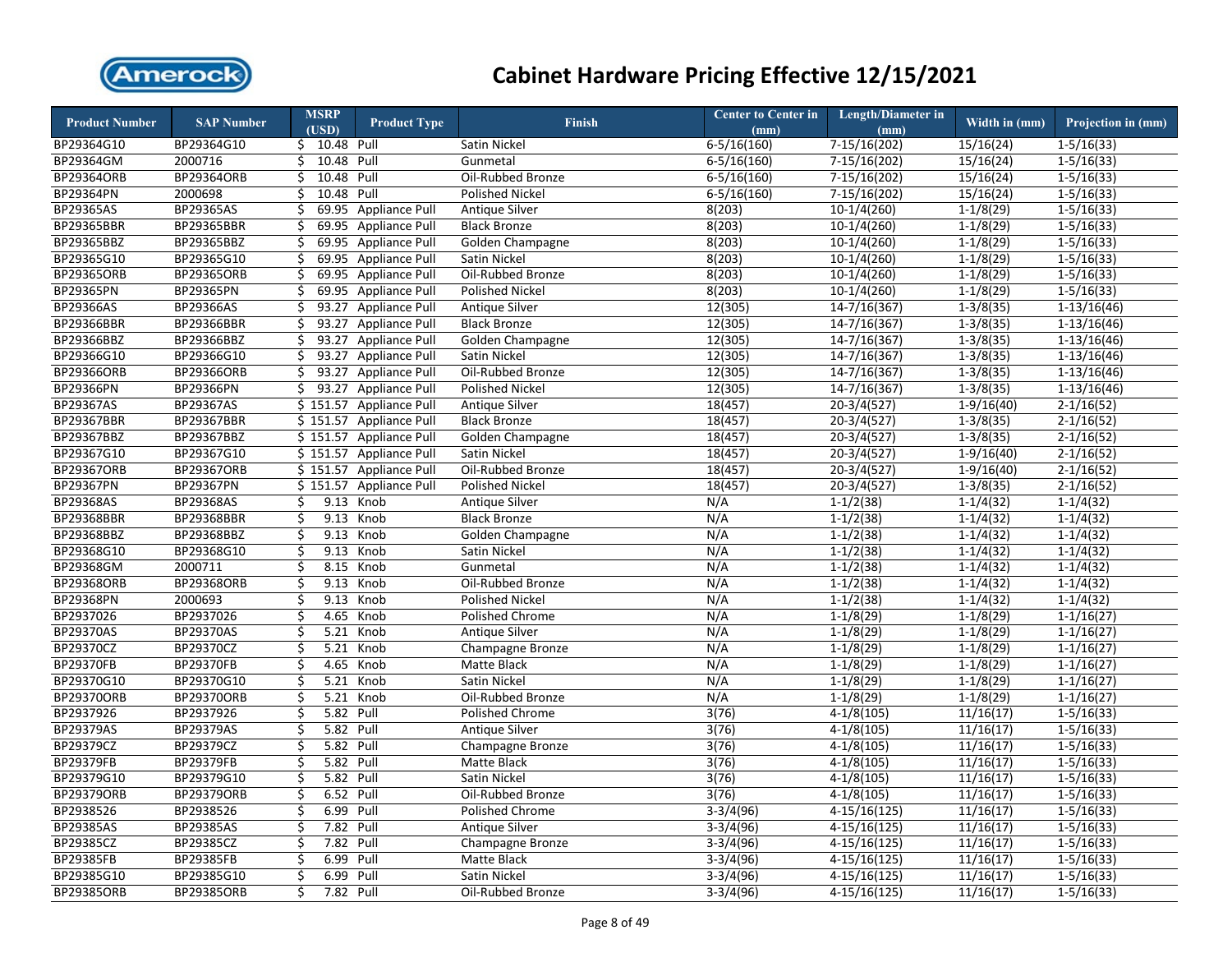

| $6-1/4(159)$<br>BP2939326<br>BP2939326<br>8.15 Pull<br>11/16(17)<br>$1 - 7/16(37)$<br><b>Polished Chrome</b><br>$5-1/16(128)$<br>\$<br><b>BP29393AS</b><br>9.13 Pull<br>11/16(17)<br>BP29393AS<br>\$<br><b>Antique Silver</b><br>$5-1/16(128)$<br>$6-1/4(159)$<br>$1-7/16(37)$<br>BP29393CZ<br>BP29393CZ<br>\$<br>9.13 Pull<br>$5-1/16(128)$<br>$6-1/4(159)$<br>11/16(17)<br>$1 - 7/16(37)$<br>Champagne Bronze<br>BP29393FB<br>BP29393FB<br>8.15<br>Pull<br>11/16(17)<br>\$<br>Matte Black<br>$5-1/16(128)$<br>$6-1/4(159)$<br>$1 - 7/16(37)$<br>BP29393G10<br>BP29393G10<br>9.13 Pull<br>Satin Nickel<br>\$<br>$5-1/16(128)$<br>$6-1/4(159)$<br>11/16(17)<br>$1 - 7/16(37)$<br><b>BP29393ORB</b><br>BP29393ORB<br>\$<br>9.13 Pull<br>Oil-Rubbed Bronze<br>11/16(17)<br>$5-1/16(128)$<br>$6-1/4(159)$<br>$1 - 7/16(37)$<br>BP2939426<br>BP2939426<br>\$<br>10.48 Pull<br>Polished Chrome<br>$6 - 5/16(160)$<br>$7-1/2(191)$<br>11/16(17)<br>$1-1/2(38)$<br><b>BP29394AS</b><br>BP29394AS<br>\$<br>10.48 Pull<br>Antique Silver<br>$7-1/2(191)$<br>11/16(17)<br>$1 - 1/2(38)$<br>$6 - 5/16(160)$<br>BP29394CZ<br>BP29394CZ<br>10.48<br>Pull<br>$7-1/2(191)$<br>11/16(17)<br>$1-1/2(38)$<br>\$<br>Champagne Bronze<br>$6 - 5/16(160)$<br>BP29394FB<br>BP29394FB<br>10.48 Pull<br>11/16(17)<br>\$<br>Matte Black<br>$6 - 5/16(160)$<br>$7-1/2(191)$<br>$1 - 1/2(38)$<br>BP29394G10<br>BP29394G10<br>\$<br>10.48<br>Pull<br>Satin Nickel<br>$6 - 5/16(160)$<br>$7-1/2(191)$<br>11/16(17)<br>$1-1/2(38)$<br>BP29394ORB<br>BP29394ORB<br>\$<br>10.48<br>$7-1/2(191)$<br>Pull<br>Oil-Rubbed Bronze<br>$6 - 5/16(160)$<br>11/16(17)<br>$1 - 1/2(38)$<br>BP29395ORB<br>BP29395ORB<br>Ś<br>49.99<br>8(203)<br>$9-3/16(233)$<br>3/4(19)<br>$1-9/16(40)$<br><b>Appliance Pull</b><br>Oil-Rubbed Bronze<br><b>BP29396ORB</b><br>\$<br>79.99<br>BP29396ORB<br><b>Appliance Pull</b><br>12(305)<br>$13-1/8(333)$<br>3/4(19)<br>$1-5/8(41)$<br>Oil-Rubbed Bronze<br>7/8(22)<br>BP29397G10<br>BP29397G10<br>\$129.99<br><b>Appliance Pull</b><br>Satin Nickel<br>18(457)<br>$19-3/16(487)$<br>$1-3/4(44)$<br><b>BP29397ORB</b><br>7/8(22)<br>BP29397ORB<br>\$129.99<br><b>Appliance Pull</b><br>18(457)<br>$19-3/16(487)$<br>$1-3/4(44)$<br>Oil-Rubbed Bronze<br>9.32<br>$1-1/2(38)$<br>BP2939826<br>BP2939826<br>\$<br>Knob<br>Polished Chrome<br>N/A<br>$1-1/2(38)$<br>$1-1/8(29)$<br><b>BP29398AS</b><br>BP29398AS<br>\$<br>9.32 Knob<br>N/A<br>$1-1/2(38)$<br>$1-1/2(38)$<br>$1-1/8(29)$<br>Antique Silver<br>BP29398CBZ<br>BP29398CBZ<br>\$<br>7.99<br>Knob<br>N/A<br>$1-1/2(38)$<br>$1-1/2(38)$<br>$1-1/8(29)$<br>Caramel Bronze<br>BP29398CZ<br>BP29398CZ<br>\$<br>9.32 Knob<br>$1-1/2(38)$<br>$1-1/2(38)$<br>N/A<br>$1-1/8(29)$<br>Champagne Bronze<br><b>BP29398FB</b><br><b>BP29398FB</b><br>\$<br>9.32<br>Knob<br>N/A<br>$1-1/2(38)$<br>Matte Black<br>$1 - 1/2(38)$<br>$1-1/8(29)$<br>BP29398G10<br>BP29398G10<br>\$<br>9.32<br>Knob<br>Satin Nickel<br>N/A<br>$1-1/2(38)$<br>$1-1/2(38)$<br>$1-1/8(29)$<br>BP29398ORB<br>BP29398ORB<br>\$<br>9.32 Knob<br>Oil-Rubbed Bronze<br>N/A<br>$1-1/2(38)$<br>$1-1/2(38)$<br>$1-1/8(29)$<br>BP29409G10<br>BP29409G10<br>\$<br>6.52 Pull<br>3(76)<br>$4 - 3/8(111)$<br>3/8(10)<br>Satin Nickel<br>$1 - 3/16(30)$<br>BP29415G10<br>BP29415G10<br>\$<br>6.99<br>7/16(11)<br>Pull<br>Satin Nickel<br>$3-3/4(96)$<br>$5-1/8(130)$<br>$1 - 1/4(32)$<br>BP29416G10<br>BP29416G10<br>\$<br>9.32<br>Pull<br>Satin Nickel<br>$5-1/16(128)$<br>$6-3/8(162)$<br>1/2(13)<br>$1-3/8(35)$<br>BP29423G10<br>BP29423G10<br>\$<br>10.48 Pull<br>1/2(13)<br>Satin Nickel<br>$6 - 5/16(160)$<br>$7-5/8(194)$<br>$1 - 7/16(37)$<br>BP29439G10<br>BP29439G10<br>\$<br>6.35<br>Pull<br>Satin Nickel<br>3(76)<br>$3-11/16(94)$<br>1/2(13)<br>$1-1/8(29)$<br>BP29445G10<br>BP29445G10<br>\$<br>7.41<br>Pull<br>$3-3/4(96)$<br>$4-1/2(114)$<br>1/2(13)<br>$1-1/4(32)$<br>Satin Nickel<br>8.47<br>Pull<br>1/2(13)<br>$1-3/8(35)$<br>BP29446G10<br>BP29446G10<br>\$<br>Satin Nickel<br>$5-1/16(128)$<br>$5-7/8(149)$<br>BP29460CAS<br><b>BP29460CAS</b><br>\$<br>11.65<br>Knob<br>Clear/Antique Silver<br>N/A<br>$1-1/16(27)$<br>$1-1/8(29)$<br>$1 - 1/16(27)$<br>$1-1/16(27)$<br>BP29460CG10<br>BP29460CG10<br>11.65<br>Knob<br>Clear/Satin Nickel<br>N/A<br>$1-1/16(27)$<br>$1-1/8(29)$<br>\$<br>11.65<br>BP29460CORB<br>BP29460CORB<br>Knob<br>N/A<br>$1-1/8(29)$<br>\$<br>Clear/Oil-Rubbed Bronze<br>$1 - 1/16(27)$<br>$1 - 1/16(27)$<br>BP3401AC<br>BP3401AC<br>\$<br>3.49<br>Pull<br>$3-3/8(86)$<br>$5-3/8(137)$<br>1(25)<br>Antique Copper<br>13/16(21)<br><b>BP3401CB</b><br>Pull<br>BP3401CB<br>\$<br>3.49<br><b>Colonial Black</b><br>$3-3/8(86)$<br>$5-3/8(137)$<br>1(25)<br>13/16(21)<br><b>BP3403CB</b><br><b>BP3403CB</b><br>2.32 Knob<br>N/A<br>\$<br><b>Colonial Black</b><br>N/A<br>$1-1/4(32)$<br>7/8(22)<br>BP341326<br>N/A<br>BP341326<br>\$<br>3.49<br>Knob<br>N/A<br>$1-1/2(38)$<br>5/8(16)<br><b>Polished Chrome</b><br>BP341526<br>3.03<br>3/8(10)<br>BP341526<br>\$<br>Pull<br>$2 - 3/4(70)$<br>$3-1/2(89)$<br>7/8(22)<br>Polished Chrome<br>BP341626<br>BP341626<br>\$<br>3.03<br>Pull<br>3(76)<br>3/8(10)<br><b>Polished Chrome</b><br>$4-1/16(103)$<br>3/4(19)<br>BP34163<br>BP34163<br>\$<br>3.03<br>Pull<br>3/8(10)<br><b>Polished Brass</b><br>3(76)<br>$4-1/16(103)$<br>3/4(19)<br><b>BP3423BB</b><br>BP3423BB<br>Knob<br><b>Burnished Brass</b><br>N/A<br>$1-1/4(32)$<br>N/A<br>1(25)<br>Ś<br>3.49<br><b>BP3424BB</b><br>1/2(13)<br><b>BP3424BB</b><br>\$<br>2.43<br>Pull<br><b>Burnished Brass</b><br>3(76)<br>5(127)<br>7/8(22)<br><b>BP3433AC</b><br><b>BP3433AC</b><br>\$<br>N/A<br>$1-1/2(38)$<br>N/A<br>7/8(22)<br>3.17<br>Knob<br>Antique Copper<br><b>BP3441BB</b><br>BP3441BB<br>\$<br>3.49<br>Pull<br>3(76)<br>$3-7/16(87)$<br>7/16(11)<br>15/16(24)<br><b>Burnished Brass</b><br><b>BP3443BB</b><br>\$<br>N/A<br><b>BP3443BB</b><br>2.67<br>Knob<br><b>Burnished Brass</b><br>N/A<br>$1-1/4(32)$<br>13/16(21)<br>BP36546G10<br>BP36546G10<br>\$<br>9.53<br>Knob<br>N/A<br>$1-1/4(32)$<br>Satin Nickel<br>$1 - 1/4(32)$<br>$1 - 3/16(30)$<br>9.53 Knob | <b>Product Number</b> | <b>SAP Number</b> | <b>MSRP</b><br>(USD) | <b>Product Type</b> | <b>Finish</b> | <b>Center to Center in</b><br>(mm) | <b>Length/Diameter in</b><br>(mm) | Width in (mm) | Projection in (mm) |
|-----------------------------------------------------------------------------------------------------------------------------------------------------------------------------------------------------------------------------------------------------------------------------------------------------------------------------------------------------------------------------------------------------------------------------------------------------------------------------------------------------------------------------------------------------------------------------------------------------------------------------------------------------------------------------------------------------------------------------------------------------------------------------------------------------------------------------------------------------------------------------------------------------------------------------------------------------------------------------------------------------------------------------------------------------------------------------------------------------------------------------------------------------------------------------------------------------------------------------------------------------------------------------------------------------------------------------------------------------------------------------------------------------------------------------------------------------------------------------------------------------------------------------------------------------------------------------------------------------------------------------------------------------------------------------------------------------------------------------------------------------------------------------------------------------------------------------------------------------------------------------------------------------------------------------------------------------------------------------------------------------------------------------------------------------------------------------------------------------------------------------------------------------------------------------------------------------------------------------------------------------------------------------------------------------------------------------------------------------------------------------------------------------------------------------------------------------------------------------------------------------------------------------------------------------------------------------------------------------------------------------------------------------------------------------------------------------------------------------------------------------------------------------------------------------------------------------------------------------------------------------------------------------------------------------------------------------------------------------------------------------------------------------------------------------------------------------------------------------------------------------------------------------------------------------------------------------------------------------------------------------------------------------------------------------------------------------------------------------------------------------------------------------------------------------------------------------------------------------------------------------------------------------------------------------------------------------------------------------------------------------------------------------------------------------------------------------------------------------------------------------------------------------------------------------------------------------------------------------------------------------------------------------------------------------------------------------------------------------------------------------------------------------------------------------------------------------------------------------------------------------------------------------------------------------------------------------------------------------------------------------------------------------------------------------------------------------------------------------------------------------------------------------------------------------------------------------------------------------------------------------------------------------------------------------------------------------------------------------------------------------------------------------------------------------------------------------------------------------------------------------------------------------------------------------------------------------------------------------------------------------------------------------------------------------------------------------------------------------------------------------------------------------------------------------------------------------------------------------------------------------------------------------------------------------------------------------------------------------------------------------------------------------------------------------------------------------------------------------------------------------------------------------------------------------------------------------------------------------------------------------------------------------------------------------------------------------------------------------------------------------------------------------------------------------------------------------------------------------------------------------------------------------------------------------------------------------------------------------------------------------------------------------------------------------------------------------------------------------------------------------------------------------------------------------------------------------------------------------------|-----------------------|-------------------|----------------------|---------------------|---------------|------------------------------------|-----------------------------------|---------------|--------------------|
|                                                                                                                                                                                                                                                                                                                                                                                                                                                                                                                                                                                                                                                                                                                                                                                                                                                                                                                                                                                                                                                                                                                                                                                                                                                                                                                                                                                                                                                                                                                                                                                                                                                                                                                                                                                                                                                                                                                                                                                                                                                                                                                                                                                                                                                                                                                                                                                                                                                                                                                                                                                                                                                                                                                                                                                                                                                                                                                                                                                                                                                                                                                                                                                                                                                                                                                                                                                                                                                                                                                                                                                                                                                                                                                                                                                                                                                                                                                                                                                                                                                                                                                                                                                                                                                                                                                                                                                                                                                                                                                                                                                                                                                                                                                                                                                                                                                                                                                                                                                                                                                                                                                                                                                                                                                                                                                                                                                                                                                                                                                                                                                                                                                                                                                                                                                                                                                                                                                                                                                                                                                                                                           |                       |                   |                      |                     |               |                                    |                                   |               |                    |
|                                                                                                                                                                                                                                                                                                                                                                                                                                                                                                                                                                                                                                                                                                                                                                                                                                                                                                                                                                                                                                                                                                                                                                                                                                                                                                                                                                                                                                                                                                                                                                                                                                                                                                                                                                                                                                                                                                                                                                                                                                                                                                                                                                                                                                                                                                                                                                                                                                                                                                                                                                                                                                                                                                                                                                                                                                                                                                                                                                                                                                                                                                                                                                                                                                                                                                                                                                                                                                                                                                                                                                                                                                                                                                                                                                                                                                                                                                                                                                                                                                                                                                                                                                                                                                                                                                                                                                                                                                                                                                                                                                                                                                                                                                                                                                                                                                                                                                                                                                                                                                                                                                                                                                                                                                                                                                                                                                                                                                                                                                                                                                                                                                                                                                                                                                                                                                                                                                                                                                                                                                                                                                           |                       |                   |                      |                     |               |                                    |                                   |               |                    |
|                                                                                                                                                                                                                                                                                                                                                                                                                                                                                                                                                                                                                                                                                                                                                                                                                                                                                                                                                                                                                                                                                                                                                                                                                                                                                                                                                                                                                                                                                                                                                                                                                                                                                                                                                                                                                                                                                                                                                                                                                                                                                                                                                                                                                                                                                                                                                                                                                                                                                                                                                                                                                                                                                                                                                                                                                                                                                                                                                                                                                                                                                                                                                                                                                                                                                                                                                                                                                                                                                                                                                                                                                                                                                                                                                                                                                                                                                                                                                                                                                                                                                                                                                                                                                                                                                                                                                                                                                                                                                                                                                                                                                                                                                                                                                                                                                                                                                                                                                                                                                                                                                                                                                                                                                                                                                                                                                                                                                                                                                                                                                                                                                                                                                                                                                                                                                                                                                                                                                                                                                                                                                                           |                       |                   |                      |                     |               |                                    |                                   |               |                    |
|                                                                                                                                                                                                                                                                                                                                                                                                                                                                                                                                                                                                                                                                                                                                                                                                                                                                                                                                                                                                                                                                                                                                                                                                                                                                                                                                                                                                                                                                                                                                                                                                                                                                                                                                                                                                                                                                                                                                                                                                                                                                                                                                                                                                                                                                                                                                                                                                                                                                                                                                                                                                                                                                                                                                                                                                                                                                                                                                                                                                                                                                                                                                                                                                                                                                                                                                                                                                                                                                                                                                                                                                                                                                                                                                                                                                                                                                                                                                                                                                                                                                                                                                                                                                                                                                                                                                                                                                                                                                                                                                                                                                                                                                                                                                                                                                                                                                                                                                                                                                                                                                                                                                                                                                                                                                                                                                                                                                                                                                                                                                                                                                                                                                                                                                                                                                                                                                                                                                                                                                                                                                                                           |                       |                   |                      |                     |               |                                    |                                   |               |                    |
|                                                                                                                                                                                                                                                                                                                                                                                                                                                                                                                                                                                                                                                                                                                                                                                                                                                                                                                                                                                                                                                                                                                                                                                                                                                                                                                                                                                                                                                                                                                                                                                                                                                                                                                                                                                                                                                                                                                                                                                                                                                                                                                                                                                                                                                                                                                                                                                                                                                                                                                                                                                                                                                                                                                                                                                                                                                                                                                                                                                                                                                                                                                                                                                                                                                                                                                                                                                                                                                                                                                                                                                                                                                                                                                                                                                                                                                                                                                                                                                                                                                                                                                                                                                                                                                                                                                                                                                                                                                                                                                                                                                                                                                                                                                                                                                                                                                                                                                                                                                                                                                                                                                                                                                                                                                                                                                                                                                                                                                                                                                                                                                                                                                                                                                                                                                                                                                                                                                                                                                                                                                                                                           |                       |                   |                      |                     |               |                                    |                                   |               |                    |
|                                                                                                                                                                                                                                                                                                                                                                                                                                                                                                                                                                                                                                                                                                                                                                                                                                                                                                                                                                                                                                                                                                                                                                                                                                                                                                                                                                                                                                                                                                                                                                                                                                                                                                                                                                                                                                                                                                                                                                                                                                                                                                                                                                                                                                                                                                                                                                                                                                                                                                                                                                                                                                                                                                                                                                                                                                                                                                                                                                                                                                                                                                                                                                                                                                                                                                                                                                                                                                                                                                                                                                                                                                                                                                                                                                                                                                                                                                                                                                                                                                                                                                                                                                                                                                                                                                                                                                                                                                                                                                                                                                                                                                                                                                                                                                                                                                                                                                                                                                                                                                                                                                                                                                                                                                                                                                                                                                                                                                                                                                                                                                                                                                                                                                                                                                                                                                                                                                                                                                                                                                                                                                           |                       |                   |                      |                     |               |                                    |                                   |               |                    |
|                                                                                                                                                                                                                                                                                                                                                                                                                                                                                                                                                                                                                                                                                                                                                                                                                                                                                                                                                                                                                                                                                                                                                                                                                                                                                                                                                                                                                                                                                                                                                                                                                                                                                                                                                                                                                                                                                                                                                                                                                                                                                                                                                                                                                                                                                                                                                                                                                                                                                                                                                                                                                                                                                                                                                                                                                                                                                                                                                                                                                                                                                                                                                                                                                                                                                                                                                                                                                                                                                                                                                                                                                                                                                                                                                                                                                                                                                                                                                                                                                                                                                                                                                                                                                                                                                                                                                                                                                                                                                                                                                                                                                                                                                                                                                                                                                                                                                                                                                                                                                                                                                                                                                                                                                                                                                                                                                                                                                                                                                                                                                                                                                                                                                                                                                                                                                                                                                                                                                                                                                                                                                                           |                       |                   |                      |                     |               |                                    |                                   |               |                    |
|                                                                                                                                                                                                                                                                                                                                                                                                                                                                                                                                                                                                                                                                                                                                                                                                                                                                                                                                                                                                                                                                                                                                                                                                                                                                                                                                                                                                                                                                                                                                                                                                                                                                                                                                                                                                                                                                                                                                                                                                                                                                                                                                                                                                                                                                                                                                                                                                                                                                                                                                                                                                                                                                                                                                                                                                                                                                                                                                                                                                                                                                                                                                                                                                                                                                                                                                                                                                                                                                                                                                                                                                                                                                                                                                                                                                                                                                                                                                                                                                                                                                                                                                                                                                                                                                                                                                                                                                                                                                                                                                                                                                                                                                                                                                                                                                                                                                                                                                                                                                                                                                                                                                                                                                                                                                                                                                                                                                                                                                                                                                                                                                                                                                                                                                                                                                                                                                                                                                                                                                                                                                                                           |                       |                   |                      |                     |               |                                    |                                   |               |                    |
|                                                                                                                                                                                                                                                                                                                                                                                                                                                                                                                                                                                                                                                                                                                                                                                                                                                                                                                                                                                                                                                                                                                                                                                                                                                                                                                                                                                                                                                                                                                                                                                                                                                                                                                                                                                                                                                                                                                                                                                                                                                                                                                                                                                                                                                                                                                                                                                                                                                                                                                                                                                                                                                                                                                                                                                                                                                                                                                                                                                                                                                                                                                                                                                                                                                                                                                                                                                                                                                                                                                                                                                                                                                                                                                                                                                                                                                                                                                                                                                                                                                                                                                                                                                                                                                                                                                                                                                                                                                                                                                                                                                                                                                                                                                                                                                                                                                                                                                                                                                                                                                                                                                                                                                                                                                                                                                                                                                                                                                                                                                                                                                                                                                                                                                                                                                                                                                                                                                                                                                                                                                                                                           |                       |                   |                      |                     |               |                                    |                                   |               |                    |
|                                                                                                                                                                                                                                                                                                                                                                                                                                                                                                                                                                                                                                                                                                                                                                                                                                                                                                                                                                                                                                                                                                                                                                                                                                                                                                                                                                                                                                                                                                                                                                                                                                                                                                                                                                                                                                                                                                                                                                                                                                                                                                                                                                                                                                                                                                                                                                                                                                                                                                                                                                                                                                                                                                                                                                                                                                                                                                                                                                                                                                                                                                                                                                                                                                                                                                                                                                                                                                                                                                                                                                                                                                                                                                                                                                                                                                                                                                                                                                                                                                                                                                                                                                                                                                                                                                                                                                                                                                                                                                                                                                                                                                                                                                                                                                                                                                                                                                                                                                                                                                                                                                                                                                                                                                                                                                                                                                                                                                                                                                                                                                                                                                                                                                                                                                                                                                                                                                                                                                                                                                                                                                           |                       |                   |                      |                     |               |                                    |                                   |               |                    |
|                                                                                                                                                                                                                                                                                                                                                                                                                                                                                                                                                                                                                                                                                                                                                                                                                                                                                                                                                                                                                                                                                                                                                                                                                                                                                                                                                                                                                                                                                                                                                                                                                                                                                                                                                                                                                                                                                                                                                                                                                                                                                                                                                                                                                                                                                                                                                                                                                                                                                                                                                                                                                                                                                                                                                                                                                                                                                                                                                                                                                                                                                                                                                                                                                                                                                                                                                                                                                                                                                                                                                                                                                                                                                                                                                                                                                                                                                                                                                                                                                                                                                                                                                                                                                                                                                                                                                                                                                                                                                                                                                                                                                                                                                                                                                                                                                                                                                                                                                                                                                                                                                                                                                                                                                                                                                                                                                                                                                                                                                                                                                                                                                                                                                                                                                                                                                                                                                                                                                                                                                                                                                                           |                       |                   |                      |                     |               |                                    |                                   |               |                    |
|                                                                                                                                                                                                                                                                                                                                                                                                                                                                                                                                                                                                                                                                                                                                                                                                                                                                                                                                                                                                                                                                                                                                                                                                                                                                                                                                                                                                                                                                                                                                                                                                                                                                                                                                                                                                                                                                                                                                                                                                                                                                                                                                                                                                                                                                                                                                                                                                                                                                                                                                                                                                                                                                                                                                                                                                                                                                                                                                                                                                                                                                                                                                                                                                                                                                                                                                                                                                                                                                                                                                                                                                                                                                                                                                                                                                                                                                                                                                                                                                                                                                                                                                                                                                                                                                                                                                                                                                                                                                                                                                                                                                                                                                                                                                                                                                                                                                                                                                                                                                                                                                                                                                                                                                                                                                                                                                                                                                                                                                                                                                                                                                                                                                                                                                                                                                                                                                                                                                                                                                                                                                                                           |                       |                   |                      |                     |               |                                    |                                   |               |                    |
|                                                                                                                                                                                                                                                                                                                                                                                                                                                                                                                                                                                                                                                                                                                                                                                                                                                                                                                                                                                                                                                                                                                                                                                                                                                                                                                                                                                                                                                                                                                                                                                                                                                                                                                                                                                                                                                                                                                                                                                                                                                                                                                                                                                                                                                                                                                                                                                                                                                                                                                                                                                                                                                                                                                                                                                                                                                                                                                                                                                                                                                                                                                                                                                                                                                                                                                                                                                                                                                                                                                                                                                                                                                                                                                                                                                                                                                                                                                                                                                                                                                                                                                                                                                                                                                                                                                                                                                                                                                                                                                                                                                                                                                                                                                                                                                                                                                                                                                                                                                                                                                                                                                                                                                                                                                                                                                                                                                                                                                                                                                                                                                                                                                                                                                                                                                                                                                                                                                                                                                                                                                                                                           |                       |                   |                      |                     |               |                                    |                                   |               |                    |
|                                                                                                                                                                                                                                                                                                                                                                                                                                                                                                                                                                                                                                                                                                                                                                                                                                                                                                                                                                                                                                                                                                                                                                                                                                                                                                                                                                                                                                                                                                                                                                                                                                                                                                                                                                                                                                                                                                                                                                                                                                                                                                                                                                                                                                                                                                                                                                                                                                                                                                                                                                                                                                                                                                                                                                                                                                                                                                                                                                                                                                                                                                                                                                                                                                                                                                                                                                                                                                                                                                                                                                                                                                                                                                                                                                                                                                                                                                                                                                                                                                                                                                                                                                                                                                                                                                                                                                                                                                                                                                                                                                                                                                                                                                                                                                                                                                                                                                                                                                                                                                                                                                                                                                                                                                                                                                                                                                                                                                                                                                                                                                                                                                                                                                                                                                                                                                                                                                                                                                                                                                                                                                           |                       |                   |                      |                     |               |                                    |                                   |               |                    |
|                                                                                                                                                                                                                                                                                                                                                                                                                                                                                                                                                                                                                                                                                                                                                                                                                                                                                                                                                                                                                                                                                                                                                                                                                                                                                                                                                                                                                                                                                                                                                                                                                                                                                                                                                                                                                                                                                                                                                                                                                                                                                                                                                                                                                                                                                                                                                                                                                                                                                                                                                                                                                                                                                                                                                                                                                                                                                                                                                                                                                                                                                                                                                                                                                                                                                                                                                                                                                                                                                                                                                                                                                                                                                                                                                                                                                                                                                                                                                                                                                                                                                                                                                                                                                                                                                                                                                                                                                                                                                                                                                                                                                                                                                                                                                                                                                                                                                                                                                                                                                                                                                                                                                                                                                                                                                                                                                                                                                                                                                                                                                                                                                                                                                                                                                                                                                                                                                                                                                                                                                                                                                                           |                       |                   |                      |                     |               |                                    |                                   |               |                    |
|                                                                                                                                                                                                                                                                                                                                                                                                                                                                                                                                                                                                                                                                                                                                                                                                                                                                                                                                                                                                                                                                                                                                                                                                                                                                                                                                                                                                                                                                                                                                                                                                                                                                                                                                                                                                                                                                                                                                                                                                                                                                                                                                                                                                                                                                                                                                                                                                                                                                                                                                                                                                                                                                                                                                                                                                                                                                                                                                                                                                                                                                                                                                                                                                                                                                                                                                                                                                                                                                                                                                                                                                                                                                                                                                                                                                                                                                                                                                                                                                                                                                                                                                                                                                                                                                                                                                                                                                                                                                                                                                                                                                                                                                                                                                                                                                                                                                                                                                                                                                                                                                                                                                                                                                                                                                                                                                                                                                                                                                                                                                                                                                                                                                                                                                                                                                                                                                                                                                                                                                                                                                                                           |                       |                   |                      |                     |               |                                    |                                   |               |                    |
|                                                                                                                                                                                                                                                                                                                                                                                                                                                                                                                                                                                                                                                                                                                                                                                                                                                                                                                                                                                                                                                                                                                                                                                                                                                                                                                                                                                                                                                                                                                                                                                                                                                                                                                                                                                                                                                                                                                                                                                                                                                                                                                                                                                                                                                                                                                                                                                                                                                                                                                                                                                                                                                                                                                                                                                                                                                                                                                                                                                                                                                                                                                                                                                                                                                                                                                                                                                                                                                                                                                                                                                                                                                                                                                                                                                                                                                                                                                                                                                                                                                                                                                                                                                                                                                                                                                                                                                                                                                                                                                                                                                                                                                                                                                                                                                                                                                                                                                                                                                                                                                                                                                                                                                                                                                                                                                                                                                                                                                                                                                                                                                                                                                                                                                                                                                                                                                                                                                                                                                                                                                                                                           |                       |                   |                      |                     |               |                                    |                                   |               |                    |
|                                                                                                                                                                                                                                                                                                                                                                                                                                                                                                                                                                                                                                                                                                                                                                                                                                                                                                                                                                                                                                                                                                                                                                                                                                                                                                                                                                                                                                                                                                                                                                                                                                                                                                                                                                                                                                                                                                                                                                                                                                                                                                                                                                                                                                                                                                                                                                                                                                                                                                                                                                                                                                                                                                                                                                                                                                                                                                                                                                                                                                                                                                                                                                                                                                                                                                                                                                                                                                                                                                                                                                                                                                                                                                                                                                                                                                                                                                                                                                                                                                                                                                                                                                                                                                                                                                                                                                                                                                                                                                                                                                                                                                                                                                                                                                                                                                                                                                                                                                                                                                                                                                                                                                                                                                                                                                                                                                                                                                                                                                                                                                                                                                                                                                                                                                                                                                                                                                                                                                                                                                                                                                           |                       |                   |                      |                     |               |                                    |                                   |               |                    |
|                                                                                                                                                                                                                                                                                                                                                                                                                                                                                                                                                                                                                                                                                                                                                                                                                                                                                                                                                                                                                                                                                                                                                                                                                                                                                                                                                                                                                                                                                                                                                                                                                                                                                                                                                                                                                                                                                                                                                                                                                                                                                                                                                                                                                                                                                                                                                                                                                                                                                                                                                                                                                                                                                                                                                                                                                                                                                                                                                                                                                                                                                                                                                                                                                                                                                                                                                                                                                                                                                                                                                                                                                                                                                                                                                                                                                                                                                                                                                                                                                                                                                                                                                                                                                                                                                                                                                                                                                                                                                                                                                                                                                                                                                                                                                                                                                                                                                                                                                                                                                                                                                                                                                                                                                                                                                                                                                                                                                                                                                                                                                                                                                                                                                                                                                                                                                                                                                                                                                                                                                                                                                                           |                       |                   |                      |                     |               |                                    |                                   |               |                    |
|                                                                                                                                                                                                                                                                                                                                                                                                                                                                                                                                                                                                                                                                                                                                                                                                                                                                                                                                                                                                                                                                                                                                                                                                                                                                                                                                                                                                                                                                                                                                                                                                                                                                                                                                                                                                                                                                                                                                                                                                                                                                                                                                                                                                                                                                                                                                                                                                                                                                                                                                                                                                                                                                                                                                                                                                                                                                                                                                                                                                                                                                                                                                                                                                                                                                                                                                                                                                                                                                                                                                                                                                                                                                                                                                                                                                                                                                                                                                                                                                                                                                                                                                                                                                                                                                                                                                                                                                                                                                                                                                                                                                                                                                                                                                                                                                                                                                                                                                                                                                                                                                                                                                                                                                                                                                                                                                                                                                                                                                                                                                                                                                                                                                                                                                                                                                                                                                                                                                                                                                                                                                                                           |                       |                   |                      |                     |               |                                    |                                   |               |                    |
|                                                                                                                                                                                                                                                                                                                                                                                                                                                                                                                                                                                                                                                                                                                                                                                                                                                                                                                                                                                                                                                                                                                                                                                                                                                                                                                                                                                                                                                                                                                                                                                                                                                                                                                                                                                                                                                                                                                                                                                                                                                                                                                                                                                                                                                                                                                                                                                                                                                                                                                                                                                                                                                                                                                                                                                                                                                                                                                                                                                                                                                                                                                                                                                                                                                                                                                                                                                                                                                                                                                                                                                                                                                                                                                                                                                                                                                                                                                                                                                                                                                                                                                                                                                                                                                                                                                                                                                                                                                                                                                                                                                                                                                                                                                                                                                                                                                                                                                                                                                                                                                                                                                                                                                                                                                                                                                                                                                                                                                                                                                                                                                                                                                                                                                                                                                                                                                                                                                                                                                                                                                                                                           |                       |                   |                      |                     |               |                                    |                                   |               |                    |
|                                                                                                                                                                                                                                                                                                                                                                                                                                                                                                                                                                                                                                                                                                                                                                                                                                                                                                                                                                                                                                                                                                                                                                                                                                                                                                                                                                                                                                                                                                                                                                                                                                                                                                                                                                                                                                                                                                                                                                                                                                                                                                                                                                                                                                                                                                                                                                                                                                                                                                                                                                                                                                                                                                                                                                                                                                                                                                                                                                                                                                                                                                                                                                                                                                                                                                                                                                                                                                                                                                                                                                                                                                                                                                                                                                                                                                                                                                                                                                                                                                                                                                                                                                                                                                                                                                                                                                                                                                                                                                                                                                                                                                                                                                                                                                                                                                                                                                                                                                                                                                                                                                                                                                                                                                                                                                                                                                                                                                                                                                                                                                                                                                                                                                                                                                                                                                                                                                                                                                                                                                                                                                           |                       |                   |                      |                     |               |                                    |                                   |               |                    |
|                                                                                                                                                                                                                                                                                                                                                                                                                                                                                                                                                                                                                                                                                                                                                                                                                                                                                                                                                                                                                                                                                                                                                                                                                                                                                                                                                                                                                                                                                                                                                                                                                                                                                                                                                                                                                                                                                                                                                                                                                                                                                                                                                                                                                                                                                                                                                                                                                                                                                                                                                                                                                                                                                                                                                                                                                                                                                                                                                                                                                                                                                                                                                                                                                                                                                                                                                                                                                                                                                                                                                                                                                                                                                                                                                                                                                                                                                                                                                                                                                                                                                                                                                                                                                                                                                                                                                                                                                                                                                                                                                                                                                                                                                                                                                                                                                                                                                                                                                                                                                                                                                                                                                                                                                                                                                                                                                                                                                                                                                                                                                                                                                                                                                                                                                                                                                                                                                                                                                                                                                                                                                                           |                       |                   |                      |                     |               |                                    |                                   |               |                    |
|                                                                                                                                                                                                                                                                                                                                                                                                                                                                                                                                                                                                                                                                                                                                                                                                                                                                                                                                                                                                                                                                                                                                                                                                                                                                                                                                                                                                                                                                                                                                                                                                                                                                                                                                                                                                                                                                                                                                                                                                                                                                                                                                                                                                                                                                                                                                                                                                                                                                                                                                                                                                                                                                                                                                                                                                                                                                                                                                                                                                                                                                                                                                                                                                                                                                                                                                                                                                                                                                                                                                                                                                                                                                                                                                                                                                                                                                                                                                                                                                                                                                                                                                                                                                                                                                                                                                                                                                                                                                                                                                                                                                                                                                                                                                                                                                                                                                                                                                                                                                                                                                                                                                                                                                                                                                                                                                                                                                                                                                                                                                                                                                                                                                                                                                                                                                                                                                                                                                                                                                                                                                                                           |                       |                   |                      |                     |               |                                    |                                   |               |                    |
|                                                                                                                                                                                                                                                                                                                                                                                                                                                                                                                                                                                                                                                                                                                                                                                                                                                                                                                                                                                                                                                                                                                                                                                                                                                                                                                                                                                                                                                                                                                                                                                                                                                                                                                                                                                                                                                                                                                                                                                                                                                                                                                                                                                                                                                                                                                                                                                                                                                                                                                                                                                                                                                                                                                                                                                                                                                                                                                                                                                                                                                                                                                                                                                                                                                                                                                                                                                                                                                                                                                                                                                                                                                                                                                                                                                                                                                                                                                                                                                                                                                                                                                                                                                                                                                                                                                                                                                                                                                                                                                                                                                                                                                                                                                                                                                                                                                                                                                                                                                                                                                                                                                                                                                                                                                                                                                                                                                                                                                                                                                                                                                                                                                                                                                                                                                                                                                                                                                                                                                                                                                                                                           |                       |                   |                      |                     |               |                                    |                                   |               |                    |
|                                                                                                                                                                                                                                                                                                                                                                                                                                                                                                                                                                                                                                                                                                                                                                                                                                                                                                                                                                                                                                                                                                                                                                                                                                                                                                                                                                                                                                                                                                                                                                                                                                                                                                                                                                                                                                                                                                                                                                                                                                                                                                                                                                                                                                                                                                                                                                                                                                                                                                                                                                                                                                                                                                                                                                                                                                                                                                                                                                                                                                                                                                                                                                                                                                                                                                                                                                                                                                                                                                                                                                                                                                                                                                                                                                                                                                                                                                                                                                                                                                                                                                                                                                                                                                                                                                                                                                                                                                                                                                                                                                                                                                                                                                                                                                                                                                                                                                                                                                                                                                                                                                                                                                                                                                                                                                                                                                                                                                                                                                                                                                                                                                                                                                                                                                                                                                                                                                                                                                                                                                                                                                           |                       |                   |                      |                     |               |                                    |                                   |               |                    |
|                                                                                                                                                                                                                                                                                                                                                                                                                                                                                                                                                                                                                                                                                                                                                                                                                                                                                                                                                                                                                                                                                                                                                                                                                                                                                                                                                                                                                                                                                                                                                                                                                                                                                                                                                                                                                                                                                                                                                                                                                                                                                                                                                                                                                                                                                                                                                                                                                                                                                                                                                                                                                                                                                                                                                                                                                                                                                                                                                                                                                                                                                                                                                                                                                                                                                                                                                                                                                                                                                                                                                                                                                                                                                                                                                                                                                                                                                                                                                                                                                                                                                                                                                                                                                                                                                                                                                                                                                                                                                                                                                                                                                                                                                                                                                                                                                                                                                                                                                                                                                                                                                                                                                                                                                                                                                                                                                                                                                                                                                                                                                                                                                                                                                                                                                                                                                                                                                                                                                                                                                                                                                                           |                       |                   |                      |                     |               |                                    |                                   |               |                    |
|                                                                                                                                                                                                                                                                                                                                                                                                                                                                                                                                                                                                                                                                                                                                                                                                                                                                                                                                                                                                                                                                                                                                                                                                                                                                                                                                                                                                                                                                                                                                                                                                                                                                                                                                                                                                                                                                                                                                                                                                                                                                                                                                                                                                                                                                                                                                                                                                                                                                                                                                                                                                                                                                                                                                                                                                                                                                                                                                                                                                                                                                                                                                                                                                                                                                                                                                                                                                                                                                                                                                                                                                                                                                                                                                                                                                                                                                                                                                                                                                                                                                                                                                                                                                                                                                                                                                                                                                                                                                                                                                                                                                                                                                                                                                                                                                                                                                                                                                                                                                                                                                                                                                                                                                                                                                                                                                                                                                                                                                                                                                                                                                                                                                                                                                                                                                                                                                                                                                                                                                                                                                                                           |                       |                   |                      |                     |               |                                    |                                   |               |                    |
|                                                                                                                                                                                                                                                                                                                                                                                                                                                                                                                                                                                                                                                                                                                                                                                                                                                                                                                                                                                                                                                                                                                                                                                                                                                                                                                                                                                                                                                                                                                                                                                                                                                                                                                                                                                                                                                                                                                                                                                                                                                                                                                                                                                                                                                                                                                                                                                                                                                                                                                                                                                                                                                                                                                                                                                                                                                                                                                                                                                                                                                                                                                                                                                                                                                                                                                                                                                                                                                                                                                                                                                                                                                                                                                                                                                                                                                                                                                                                                                                                                                                                                                                                                                                                                                                                                                                                                                                                                                                                                                                                                                                                                                                                                                                                                                                                                                                                                                                                                                                                                                                                                                                                                                                                                                                                                                                                                                                                                                                                                                                                                                                                                                                                                                                                                                                                                                                                                                                                                                                                                                                                                           |                       |                   |                      |                     |               |                                    |                                   |               |                    |
|                                                                                                                                                                                                                                                                                                                                                                                                                                                                                                                                                                                                                                                                                                                                                                                                                                                                                                                                                                                                                                                                                                                                                                                                                                                                                                                                                                                                                                                                                                                                                                                                                                                                                                                                                                                                                                                                                                                                                                                                                                                                                                                                                                                                                                                                                                                                                                                                                                                                                                                                                                                                                                                                                                                                                                                                                                                                                                                                                                                                                                                                                                                                                                                                                                                                                                                                                                                                                                                                                                                                                                                                                                                                                                                                                                                                                                                                                                                                                                                                                                                                                                                                                                                                                                                                                                                                                                                                                                                                                                                                                                                                                                                                                                                                                                                                                                                                                                                                                                                                                                                                                                                                                                                                                                                                                                                                                                                                                                                                                                                                                                                                                                                                                                                                                                                                                                                                                                                                                                                                                                                                                                           |                       |                   |                      |                     |               |                                    |                                   |               |                    |
|                                                                                                                                                                                                                                                                                                                                                                                                                                                                                                                                                                                                                                                                                                                                                                                                                                                                                                                                                                                                                                                                                                                                                                                                                                                                                                                                                                                                                                                                                                                                                                                                                                                                                                                                                                                                                                                                                                                                                                                                                                                                                                                                                                                                                                                                                                                                                                                                                                                                                                                                                                                                                                                                                                                                                                                                                                                                                                                                                                                                                                                                                                                                                                                                                                                                                                                                                                                                                                                                                                                                                                                                                                                                                                                                                                                                                                                                                                                                                                                                                                                                                                                                                                                                                                                                                                                                                                                                                                                                                                                                                                                                                                                                                                                                                                                                                                                                                                                                                                                                                                                                                                                                                                                                                                                                                                                                                                                                                                                                                                                                                                                                                                                                                                                                                                                                                                                                                                                                                                                                                                                                                                           |                       |                   |                      |                     |               |                                    |                                   |               |                    |
|                                                                                                                                                                                                                                                                                                                                                                                                                                                                                                                                                                                                                                                                                                                                                                                                                                                                                                                                                                                                                                                                                                                                                                                                                                                                                                                                                                                                                                                                                                                                                                                                                                                                                                                                                                                                                                                                                                                                                                                                                                                                                                                                                                                                                                                                                                                                                                                                                                                                                                                                                                                                                                                                                                                                                                                                                                                                                                                                                                                                                                                                                                                                                                                                                                                                                                                                                                                                                                                                                                                                                                                                                                                                                                                                                                                                                                                                                                                                                                                                                                                                                                                                                                                                                                                                                                                                                                                                                                                                                                                                                                                                                                                                                                                                                                                                                                                                                                                                                                                                                                                                                                                                                                                                                                                                                                                                                                                                                                                                                                                                                                                                                                                                                                                                                                                                                                                                                                                                                                                                                                                                                                           |                       |                   |                      |                     |               |                                    |                                   |               |                    |
|                                                                                                                                                                                                                                                                                                                                                                                                                                                                                                                                                                                                                                                                                                                                                                                                                                                                                                                                                                                                                                                                                                                                                                                                                                                                                                                                                                                                                                                                                                                                                                                                                                                                                                                                                                                                                                                                                                                                                                                                                                                                                                                                                                                                                                                                                                                                                                                                                                                                                                                                                                                                                                                                                                                                                                                                                                                                                                                                                                                                                                                                                                                                                                                                                                                                                                                                                                                                                                                                                                                                                                                                                                                                                                                                                                                                                                                                                                                                                                                                                                                                                                                                                                                                                                                                                                                                                                                                                                                                                                                                                                                                                                                                                                                                                                                                                                                                                                                                                                                                                                                                                                                                                                                                                                                                                                                                                                                                                                                                                                                                                                                                                                                                                                                                                                                                                                                                                                                                                                                                                                                                                                           |                       |                   |                      |                     |               |                                    |                                   |               |                    |
|                                                                                                                                                                                                                                                                                                                                                                                                                                                                                                                                                                                                                                                                                                                                                                                                                                                                                                                                                                                                                                                                                                                                                                                                                                                                                                                                                                                                                                                                                                                                                                                                                                                                                                                                                                                                                                                                                                                                                                                                                                                                                                                                                                                                                                                                                                                                                                                                                                                                                                                                                                                                                                                                                                                                                                                                                                                                                                                                                                                                                                                                                                                                                                                                                                                                                                                                                                                                                                                                                                                                                                                                                                                                                                                                                                                                                                                                                                                                                                                                                                                                                                                                                                                                                                                                                                                                                                                                                                                                                                                                                                                                                                                                                                                                                                                                                                                                                                                                                                                                                                                                                                                                                                                                                                                                                                                                                                                                                                                                                                                                                                                                                                                                                                                                                                                                                                                                                                                                                                                                                                                                                                           |                       |                   |                      |                     |               |                                    |                                   |               |                    |
|                                                                                                                                                                                                                                                                                                                                                                                                                                                                                                                                                                                                                                                                                                                                                                                                                                                                                                                                                                                                                                                                                                                                                                                                                                                                                                                                                                                                                                                                                                                                                                                                                                                                                                                                                                                                                                                                                                                                                                                                                                                                                                                                                                                                                                                                                                                                                                                                                                                                                                                                                                                                                                                                                                                                                                                                                                                                                                                                                                                                                                                                                                                                                                                                                                                                                                                                                                                                                                                                                                                                                                                                                                                                                                                                                                                                                                                                                                                                                                                                                                                                                                                                                                                                                                                                                                                                                                                                                                                                                                                                                                                                                                                                                                                                                                                                                                                                                                                                                                                                                                                                                                                                                                                                                                                                                                                                                                                                                                                                                                                                                                                                                                                                                                                                                                                                                                                                                                                                                                                                                                                                                                           |                       |                   |                      |                     |               |                                    |                                   |               |                    |
|                                                                                                                                                                                                                                                                                                                                                                                                                                                                                                                                                                                                                                                                                                                                                                                                                                                                                                                                                                                                                                                                                                                                                                                                                                                                                                                                                                                                                                                                                                                                                                                                                                                                                                                                                                                                                                                                                                                                                                                                                                                                                                                                                                                                                                                                                                                                                                                                                                                                                                                                                                                                                                                                                                                                                                                                                                                                                                                                                                                                                                                                                                                                                                                                                                                                                                                                                                                                                                                                                                                                                                                                                                                                                                                                                                                                                                                                                                                                                                                                                                                                                                                                                                                                                                                                                                                                                                                                                                                                                                                                                                                                                                                                                                                                                                                                                                                                                                                                                                                                                                                                                                                                                                                                                                                                                                                                                                                                                                                                                                                                                                                                                                                                                                                                                                                                                                                                                                                                                                                                                                                                                                           |                       |                   |                      |                     |               |                                    |                                   |               |                    |
|                                                                                                                                                                                                                                                                                                                                                                                                                                                                                                                                                                                                                                                                                                                                                                                                                                                                                                                                                                                                                                                                                                                                                                                                                                                                                                                                                                                                                                                                                                                                                                                                                                                                                                                                                                                                                                                                                                                                                                                                                                                                                                                                                                                                                                                                                                                                                                                                                                                                                                                                                                                                                                                                                                                                                                                                                                                                                                                                                                                                                                                                                                                                                                                                                                                                                                                                                                                                                                                                                                                                                                                                                                                                                                                                                                                                                                                                                                                                                                                                                                                                                                                                                                                                                                                                                                                                                                                                                                                                                                                                                                                                                                                                                                                                                                                                                                                                                                                                                                                                                                                                                                                                                                                                                                                                                                                                                                                                                                                                                                                                                                                                                                                                                                                                                                                                                                                                                                                                                                                                                                                                                                           |                       |                   |                      |                     |               |                                    |                                   |               |                    |
|                                                                                                                                                                                                                                                                                                                                                                                                                                                                                                                                                                                                                                                                                                                                                                                                                                                                                                                                                                                                                                                                                                                                                                                                                                                                                                                                                                                                                                                                                                                                                                                                                                                                                                                                                                                                                                                                                                                                                                                                                                                                                                                                                                                                                                                                                                                                                                                                                                                                                                                                                                                                                                                                                                                                                                                                                                                                                                                                                                                                                                                                                                                                                                                                                                                                                                                                                                                                                                                                                                                                                                                                                                                                                                                                                                                                                                                                                                                                                                                                                                                                                                                                                                                                                                                                                                                                                                                                                                                                                                                                                                                                                                                                                                                                                                                                                                                                                                                                                                                                                                                                                                                                                                                                                                                                                                                                                                                                                                                                                                                                                                                                                                                                                                                                                                                                                                                                                                                                                                                                                                                                                                           |                       |                   |                      |                     |               |                                    |                                   |               |                    |
|                                                                                                                                                                                                                                                                                                                                                                                                                                                                                                                                                                                                                                                                                                                                                                                                                                                                                                                                                                                                                                                                                                                                                                                                                                                                                                                                                                                                                                                                                                                                                                                                                                                                                                                                                                                                                                                                                                                                                                                                                                                                                                                                                                                                                                                                                                                                                                                                                                                                                                                                                                                                                                                                                                                                                                                                                                                                                                                                                                                                                                                                                                                                                                                                                                                                                                                                                                                                                                                                                                                                                                                                                                                                                                                                                                                                                                                                                                                                                                                                                                                                                                                                                                                                                                                                                                                                                                                                                                                                                                                                                                                                                                                                                                                                                                                                                                                                                                                                                                                                                                                                                                                                                                                                                                                                                                                                                                                                                                                                                                                                                                                                                                                                                                                                                                                                                                                                                                                                                                                                                                                                                                           |                       |                   |                      |                     |               |                                    |                                   |               |                    |
|                                                                                                                                                                                                                                                                                                                                                                                                                                                                                                                                                                                                                                                                                                                                                                                                                                                                                                                                                                                                                                                                                                                                                                                                                                                                                                                                                                                                                                                                                                                                                                                                                                                                                                                                                                                                                                                                                                                                                                                                                                                                                                                                                                                                                                                                                                                                                                                                                                                                                                                                                                                                                                                                                                                                                                                                                                                                                                                                                                                                                                                                                                                                                                                                                                                                                                                                                                                                                                                                                                                                                                                                                                                                                                                                                                                                                                                                                                                                                                                                                                                                                                                                                                                                                                                                                                                                                                                                                                                                                                                                                                                                                                                                                                                                                                                                                                                                                                                                                                                                                                                                                                                                                                                                                                                                                                                                                                                                                                                                                                                                                                                                                                                                                                                                                                                                                                                                                                                                                                                                                                                                                                           |                       |                   |                      |                     |               |                                    |                                   |               |                    |
|                                                                                                                                                                                                                                                                                                                                                                                                                                                                                                                                                                                                                                                                                                                                                                                                                                                                                                                                                                                                                                                                                                                                                                                                                                                                                                                                                                                                                                                                                                                                                                                                                                                                                                                                                                                                                                                                                                                                                                                                                                                                                                                                                                                                                                                                                                                                                                                                                                                                                                                                                                                                                                                                                                                                                                                                                                                                                                                                                                                                                                                                                                                                                                                                                                                                                                                                                                                                                                                                                                                                                                                                                                                                                                                                                                                                                                                                                                                                                                                                                                                                                                                                                                                                                                                                                                                                                                                                                                                                                                                                                                                                                                                                                                                                                                                                                                                                                                                                                                                                                                                                                                                                                                                                                                                                                                                                                                                                                                                                                                                                                                                                                                                                                                                                                                                                                                                                                                                                                                                                                                                                                                           |                       |                   |                      |                     |               |                                    |                                   |               |                    |
|                                                                                                                                                                                                                                                                                                                                                                                                                                                                                                                                                                                                                                                                                                                                                                                                                                                                                                                                                                                                                                                                                                                                                                                                                                                                                                                                                                                                                                                                                                                                                                                                                                                                                                                                                                                                                                                                                                                                                                                                                                                                                                                                                                                                                                                                                                                                                                                                                                                                                                                                                                                                                                                                                                                                                                                                                                                                                                                                                                                                                                                                                                                                                                                                                                                                                                                                                                                                                                                                                                                                                                                                                                                                                                                                                                                                                                                                                                                                                                                                                                                                                                                                                                                                                                                                                                                                                                                                                                                                                                                                                                                                                                                                                                                                                                                                                                                                                                                                                                                                                                                                                                                                                                                                                                                                                                                                                                                                                                                                                                                                                                                                                                                                                                                                                                                                                                                                                                                                                                                                                                                                                                           |                       |                   |                      |                     |               |                                    |                                   |               |                    |
|                                                                                                                                                                                                                                                                                                                                                                                                                                                                                                                                                                                                                                                                                                                                                                                                                                                                                                                                                                                                                                                                                                                                                                                                                                                                                                                                                                                                                                                                                                                                                                                                                                                                                                                                                                                                                                                                                                                                                                                                                                                                                                                                                                                                                                                                                                                                                                                                                                                                                                                                                                                                                                                                                                                                                                                                                                                                                                                                                                                                                                                                                                                                                                                                                                                                                                                                                                                                                                                                                                                                                                                                                                                                                                                                                                                                                                                                                                                                                                                                                                                                                                                                                                                                                                                                                                                                                                                                                                                                                                                                                                                                                                                                                                                                                                                                                                                                                                                                                                                                                                                                                                                                                                                                                                                                                                                                                                                                                                                                                                                                                                                                                                                                                                                                                                                                                                                                                                                                                                                                                                                                                                           |                       |                   |                      |                     |               |                                    |                                   |               |                    |
|                                                                                                                                                                                                                                                                                                                                                                                                                                                                                                                                                                                                                                                                                                                                                                                                                                                                                                                                                                                                                                                                                                                                                                                                                                                                                                                                                                                                                                                                                                                                                                                                                                                                                                                                                                                                                                                                                                                                                                                                                                                                                                                                                                                                                                                                                                                                                                                                                                                                                                                                                                                                                                                                                                                                                                                                                                                                                                                                                                                                                                                                                                                                                                                                                                                                                                                                                                                                                                                                                                                                                                                                                                                                                                                                                                                                                                                                                                                                                                                                                                                                                                                                                                                                                                                                                                                                                                                                                                                                                                                                                                                                                                                                                                                                                                                                                                                                                                                                                                                                                                                                                                                                                                                                                                                                                                                                                                                                                                                                                                                                                                                                                                                                                                                                                                                                                                                                                                                                                                                                                                                                                                           |                       |                   |                      |                     |               |                                    |                                   |               |                    |
|                                                                                                                                                                                                                                                                                                                                                                                                                                                                                                                                                                                                                                                                                                                                                                                                                                                                                                                                                                                                                                                                                                                                                                                                                                                                                                                                                                                                                                                                                                                                                                                                                                                                                                                                                                                                                                                                                                                                                                                                                                                                                                                                                                                                                                                                                                                                                                                                                                                                                                                                                                                                                                                                                                                                                                                                                                                                                                                                                                                                                                                                                                                                                                                                                                                                                                                                                                                                                                                                                                                                                                                                                                                                                                                                                                                                                                                                                                                                                                                                                                                                                                                                                                                                                                                                                                                                                                                                                                                                                                                                                                                                                                                                                                                                                                                                                                                                                                                                                                                                                                                                                                                                                                                                                                                                                                                                                                                                                                                                                                                                                                                                                                                                                                                                                                                                                                                                                                                                                                                                                                                                                                           |                       |                   |                      |                     |               |                                    |                                   |               |                    |
|                                                                                                                                                                                                                                                                                                                                                                                                                                                                                                                                                                                                                                                                                                                                                                                                                                                                                                                                                                                                                                                                                                                                                                                                                                                                                                                                                                                                                                                                                                                                                                                                                                                                                                                                                                                                                                                                                                                                                                                                                                                                                                                                                                                                                                                                                                                                                                                                                                                                                                                                                                                                                                                                                                                                                                                                                                                                                                                                                                                                                                                                                                                                                                                                                                                                                                                                                                                                                                                                                                                                                                                                                                                                                                                                                                                                                                                                                                                                                                                                                                                                                                                                                                                                                                                                                                                                                                                                                                                                                                                                                                                                                                                                                                                                                                                                                                                                                                                                                                                                                                                                                                                                                                                                                                                                                                                                                                                                                                                                                                                                                                                                                                                                                                                                                                                                                                                                                                                                                                                                                                                                                                           |                       |                   |                      |                     |               |                                    |                                   |               |                    |
|                                                                                                                                                                                                                                                                                                                                                                                                                                                                                                                                                                                                                                                                                                                                                                                                                                                                                                                                                                                                                                                                                                                                                                                                                                                                                                                                                                                                                                                                                                                                                                                                                                                                                                                                                                                                                                                                                                                                                                                                                                                                                                                                                                                                                                                                                                                                                                                                                                                                                                                                                                                                                                                                                                                                                                                                                                                                                                                                                                                                                                                                                                                                                                                                                                                                                                                                                                                                                                                                                                                                                                                                                                                                                                                                                                                                                                                                                                                                                                                                                                                                                                                                                                                                                                                                                                                                                                                                                                                                                                                                                                                                                                                                                                                                                                                                                                                                                                                                                                                                                                                                                                                                                                                                                                                                                                                                                                                                                                                                                                                                                                                                                                                                                                                                                                                                                                                                                                                                                                                                                                                                                                           | BP36546GM             | BP36546GM         | \$                   |                     | Gunmetal      | N/A                                | $1-1/4(32)$                       | $1-1/4(32)$   | $1-3/16(30)$       |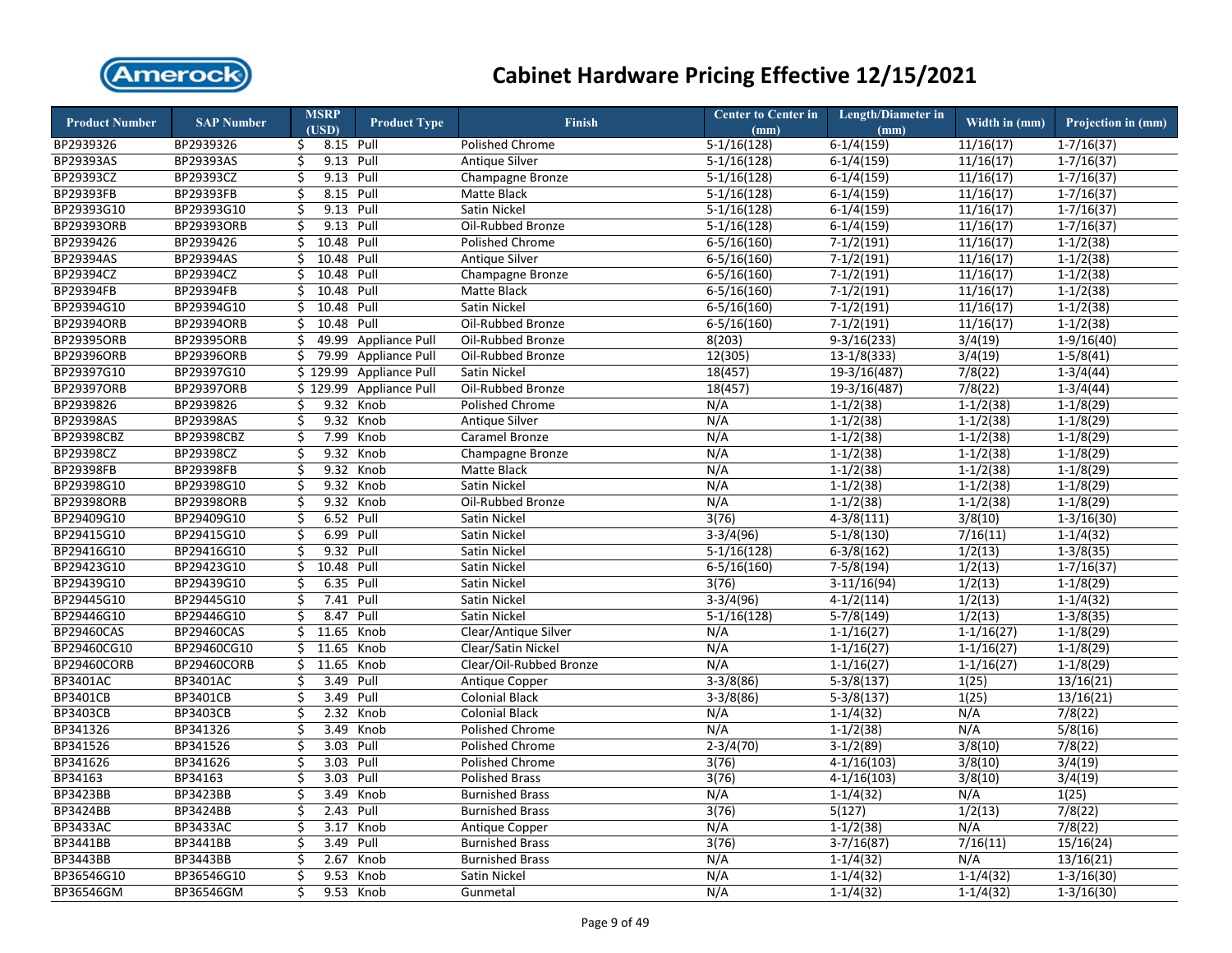

| <b>Product Number</b> | <b>SAP Number</b>  |     | <b>MSRP</b><br>(USD) | <b>Product Type</b> | <b>Finish</b>                          | <b>Center to Center in</b><br>(mm) | <b>Length/Diameter in</b><br>(mm) | Width in (mm) | Projection in (mm)     |
|-----------------------|--------------------|-----|----------------------|---------------------|----------------------------------------|------------------------------------|-----------------------------------|---------------|------------------------|
| BP36546ORB            | BP36546ORB         | \$  |                      | 9.53 Knob           | Oil-Rubbed Bronze                      | N/A                                | $1 - 1/4(32)$                     | $1 - 1/4(32)$ | $1 - 3/16(30)$         |
| BP36546PN             | BP36546PN          | \$  |                      | 9.53 Knob           | <b>Polished Nickel</b>                 | N/A                                | $1 - 1/4(32)$                     | $1-1/4(32)$   | $1 - 3/16(30)$         |
| BP36547GM             | BP36547GM          | Ś.  | 10.99 Knob           |                     | Gunmetal                               | N/A                                | $1 - 1/2(38)$                     | $1-1/2(38)$   | $1 - 3/8(35)$          |
| BP36548G10            | BP36548G10         | \$  | 12.71                | Pull                | Satin Nickel                           | $3-3/4(96)$                        | $4-13/16(122)$                    | 13/16(21)     | $1 - 1/4(32)$          |
| BP36548GM             | BP36548GM          | \$  | 12.71 Pull           |                     | Gunmetal                               | $3-3/4(96)$                        | $4-13/16(122)$                    | 13/16(21)     | $1-1/4(32)$            |
| BP36548ORB            | BP36548ORB         | \$  | 12.71                | Pull                | Oil-Rubbed Bronze                      | $3-3/4(96)$                        | $4-13/16(122)$                    | 13/16(21)     | $1-1/4(32)$            |
| BP36548PN             | BP36548PN          | Ś.  | 12.71 Pull           |                     | <b>Polished Nickel</b>                 | $3-3/4(96)$                        | $4-13/16(122)$                    | 13/16(21)     | $1-1/4(32)$            |
| BP36549G10            | BP36549G10         | \$  | 13.99 Pull           |                     | Satin Nickel                           | $5-1/16(128)$                      | $6 - 3/16(157)$                   | 7/8(22)       | $1 - 7/16(37)$         |
| BP36549GM             | BP36549GM          | \$  | 13.99                | Pull                | Gunmetal                               | $5-1/16(128)$                      | $6-3/16(157)$                     | 7/8(22)       | $1 - 7/16(37)$         |
| BP36550GM             | BP36550GM          | \$  | 14.99 Pull           |                     | Gunmetal                               | $6 - 5/16(160)$                    | $7-5/8(194)$                      | 15/16(24)     | $1-9/16(40)$           |
| <b>BP36550ORB</b>     | <b>BP36550ORB</b>  | \$  | 14.99                | Pull                | Oil-Rubbed Bronze                      | $6 - 5/16(160)$                    | $7-5/8(194)$                      | 15/16(24)     | $1-9/16(40)$           |
| BP36556G10ORB         | BP36556G10ORB      | \$. | 15.66                | Knob                | Satin Nickel/Oil-Rubbed Bronze         | N/A                                | $2 - 5/8(67)$                     | 5/8(16)       | $1 - 1/2(38)$          |
| BP36556PNBBR          | BP36556PNBBR       | \$  | 15.66                | Knob                | Polished Nickel/Black Bronze           | N/A                                | $2-5/8(67)$                       | 5/8(16)       | $1-1/2(38)$            |
| BP36556PNBBZ          | BP36556PNBBZ       | \$  | 15.66                | Knob                | Polished Nickel/Golden Champagne       | N/A                                | $2-5/8(67)$                       | 5/8(16)       | $\overline{1-1/2(38)}$ |
| BP36556PNGM           | BP36556PNGM        | \$  | 15.66 Knob           |                     | Polished Nickel/Gunmetal               | N/A                                | $2-5/8(67)$                       | 5/8(16)       | $1 - 1/2(38)$          |
| BP36556PNSS           | <b>BP36556PNSS</b> | \$  | 15.66 Knob           |                     | Polished Nickel/Stainless Steel        | N/A                                | $2-5/8(67)$                       | 5/8(16)       | $1-1/2(38)$            |
| BP36557G10ORB         | BP36557G10ORB      | \$  | 16.96 Pull           |                     | Satin Nickel/Oil-Rubbed Bronze         | $3in \& 3-3/4(76 \& 96)$           | $4-11/16(119)$                    | 5/8(16)       | $1 - 1/2(38)$          |
| BP36557PNBBR          | BP36557PNBBR       | \$  | 16.96 Pull           |                     | Polished Nickel/Black Bronze           | 3in & 3-3/4(76 & 96) 4-11/16(119)  |                                   | 5/8(16)       | $1-1/2(38)$            |
| BP36557PNBBZ          | BP36557PNBBZ       | \$  | 16.96 Pull           |                     | Polished Nickel/Golden Champagne       | 3in & 3-3/4(76 & 96) 4-11/16(96)   |                                   | 5/8(16)       | $1-1/2(38)$            |
| BP36557PNGM           | BP36557PNGM        | \$  | 16.96 Pull           |                     | Polished Nickel/Gunmetal               | 3in & 3-3/4(76 & 96) 4-11/16(119)  |                                   | 5/8(16)       | $1-1/2(38)$            |
| BP36557PNSS           | BP36557PNSS        | \$  | 16.96 Pull           |                     | Polished Nickel/Stainless Steel        | 3in & 3-3/4(76 & 96) 4-11/16(119)  |                                   | 5/8(16)       | $1 - 1/2(38)$          |
| BP36558G10ORB         | BP36558G10ORB      | \$  | 18.27                | Pull                | Satin Nickel/Oil-Rubbed Bronze         | $5-1/16(128)$                      | $5-15/16(151)$                    | 5/8(16)       | $1 - 1/2(38)$          |
| BP36558PNBBR          | BP36558PNBBR       | \$  | 18.27 Pull           |                     | Polished Nickel/Black Bronze           | $5-1/16(128)$                      | $5-15/16(151)$                    | 5/8(16)       | $1 - 1/2(38)$          |
| BP36558PNBBZ          | BP36558PNBBZ       | \$  | 18.27 Pull           |                     | Polished Nickel/Golden Champagne       | $5-1/16(128)$                      | $5-15/16(151)$                    | 5/8(16)       | $1 - 1/2(38)$          |
| BP36558PNGM           | BP36558PNGM        |     | \$ 18.27 Pull        |                     | Polished Nickel/Gunmetal               | $5-1/16(128)$                      | $5-15/16(151)$                    | 5/8(16)       | $1 - 1/2(38)$          |
| <b>BP36558PNSS</b>    | BP36558PNSS        | \$  | 18.27                | Pull                | Polished Nickel/Stainless Steel        | $5-1/16(128)$                      | $5-15/16(151)$                    | 5/8(16)       | $1-1/2(38)$            |
| BP36559G10ORB         | BP36559G10ORB      |     | \$ 19.58 Pull        |                     | Satin Nickel/Oil-Rubbed Bronze         | $6 - 5/16(160)$                    | $7-3/16(183)$                     | 5/8(16)       | $1 - 1/2(38)$          |
| BP36559PNBBR          | BP36559PNBBR       | \$  | 19.58 Pull           |                     | Polished Nickel/Black Bronze           | $6 - 5/16(160)$                    | $7-3/16(183)$                     | 5/8(16)       | $1-1/2(38)$            |
| BP36559PNBBZ          | BP36559PNBBZ       | \$  | 19.58 Pull           |                     | Polished Nickel/Golden Champagne       | $6 - 5/16(170)$                    | $7-3/16(183)$                     | 5/8(16)       | $1-1/2(38)$            |
| BP36559PNGM           | BP36559PNGM        | \$  | 19.58 Pull           |                     | Polished Nickel/Gunmetal               | $6 - 5/16(160)$                    | $7-3/16(183)$                     | 5/8(16)       | $1-1/2(38)$            |
| BP36559PNSS           | BP36559PNSS        | \$  | 19.58 Pull           |                     | Polished Nickel/Stainless Steel        | $6-5/16(160)$                      | $7-3/16(183)$                     | 5/8(16)       | $1-1/2(38)$            |
| BP36560G10ORB         | BP36560G10ORB      | \$  | 28.72 Pull           |                     | Satin Nickel/Oil Rubbed Bronze         | $10-1/16(256)$                     | 11(279)                           | 5/8(16)       | $1-1/2(38)$            |
| BP36560PNBBR          | BP36560PNBBR       | \$  | 28.72 Pull           |                     | Polished Nickel/Black Bronze           | $10-1/16(256)$                     | 11(279)                           | 5/8(16)       | $1-1/2(38)$            |
| BP36560PNBBZ          | BP36560PNBBZ       | Ś.  | 28.72 Pull           |                     | Polished Nickel/Golden Champagne       | $10-1/16(256)$                     | 11(279)                           | 5/8(16)       | $1-1/2(38)$            |
| BP36560PNGM           | BP36560PNGM        | Ś.  | 28.72 Pull           |                     | Polished Nickel/Gunmetal               | $10-1/16(256)$                     | 11(279)                           | 5/8(16)       | $1-1/2(38)$            |
| <b>BP36560PNSS</b>    | BP36560PNSS        | \$. | 28.72 Pull           |                     | Polished Nickel/Stainless Steel        | $10-1/16(256)$                     | 11(279)                           | 5/8(16)       | $1 - 1/2(38)$          |
| BP36561G10ORB         | BP36561G10ORB      | \$  | 35.24 Pull           |                     | Satin Nickel/Oil Rubbed Bronze         | $12 - 5/8(320)$                    | $13-1/2(343)$                     | 5/8(16)       | $1-1/2(38)$            |
| BP36561PNBBR          | BP36561PNBBR       | \$  | 35.24 Pull           |                     | Polished Nickel/Black Bronze           | $12 - 5/8(320)$                    | $13-1/2(343)$                     | 5/8(16)       | $1-1/2(38)$            |
| BP36561PNBBZ          | BP36561PNBBZ       | \$  | 35.24 Pull           |                     | Polished Nickel/Golden Champagne       | $12 - 5/8(320)$                    | $13-1/2(343)$                     | 5/8(16)       | $1 - 1/2(38)$          |
| BP36561PNGM           | BP36561PNGM        | \$  | 35.24 Pull           |                     | Polished Nickel/Gunmetal               | 12-5/8(320)                        | $13-1/2(343)$                     | 5/8(16)       | $1 - 1/2(38)$          |
| BP36561PNSS           | BP36561PNSS        | Ś.  | 35.24 Pull           |                     | Polished Nickel/Stainless Steel        | $12 - 5/8(320)$                    | $13-1/2(343)$                     | 5/8(16)       | $1-1/2(38)$            |
| BP36562G10ORB         | BP36562G10ORB      | \$  | 27.39                | Pull                | Satin Nickel/Oil-Rubbed Bronze         | 8(203)                             | $8-7/8(225)$                      | 5/8(16)       | $1 - 1/2(38)$          |
| BP36562PNBBR          | BP36562PNBBR       | \$  | 27.39                | Pull                | Polished Nickel/Black Bronze           | 8(203)                             | $8-7/8(225)$                      | 5/8(16)       | $1-1/2(38)$            |
| BP36562PNBBZ          | BP36562PNBBZ       |     | \$ 27.39 Pull        |                     | Polished Nickel/Golden Champagne       | 8(203)                             | $8-7/8(225)$                      | 5/8(16)       | $1-1/2(38)$            |
| BP36562PNGM           | BP36562PNGM        | \$  | 27.39 Pull           |                     | Polished Nickel/Gunmetal               | 8(203)                             | $8-7/8(225)$                      | 5/8(16)       | $1 - 1/2(38)$          |
| BP36562PNSS           | BP36562PNSS        | Ś.  | 27.39 Pull           |                     | <b>Polished Nickel/Stainless Steel</b> | 8(203)                             | $8-7/8(225)$                      | 5/8(16)       | $1-1/2(38)$            |
| BP36564G10            | 2000834            | \$  | 9.13 Pull            |                     | Satin Nickel                           | 3(76)                              | 4(102)                            | 5/8(16)       | $1-1/2(38)$            |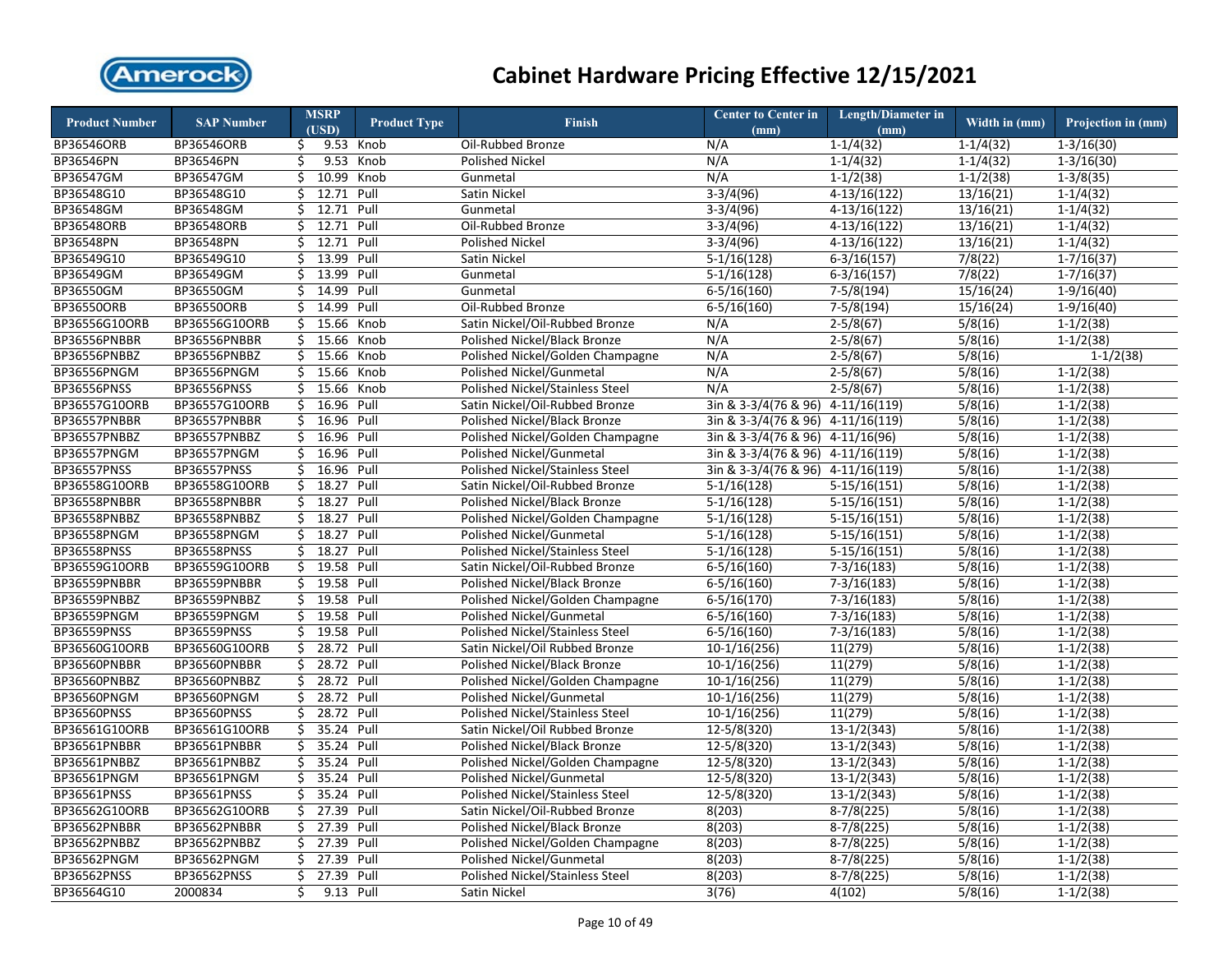

| <b>Product Number</b> | <b>SAP Number</b> |    | <b>MSRP</b>   | <b>Product Type</b> | <b>Finish</b>          | <b>Center to Center in</b> | <b>Length/Diameter in</b> | Width in (mm) | Projection in (mm) |
|-----------------------|-------------------|----|---------------|---------------------|------------------------|----------------------------|---------------------------|---------------|--------------------|
|                       |                   |    | (USD)         |                     |                        | (mm)                       | (mm)                      |               |                    |
| BP36568G10            | 2000838           |    | \$ 13.05 Pull |                     | Satin Nickel           | $5-1/16(128)$              | $6-7/16(164)$             | 1(25)         | 1(25)              |
| <b>BP36568ORB</b>     | 2000842           | \$ | 13.05 Pull    |                     | Oil-Rubbed Bronze      | $5-1/16(128)$              | $6-7/16(164)$             | 1(25)         | 1(25)              |
| <b>BP36568PN</b>      | 2000840           | \$ | 13.05         | Pull                | <b>Polished Nickel</b> | $5-1/16(128)$              | $6-7/16(164)$             | 1(25)         | 1(25)              |
| BP36569G10            | 2000839           | \$ | 15.42 Pull    |                     | Satin Nickel           | $6 - 5/16(160)$            | $7-1/2(191)$              | 1(25)         | 1(25)              |
| <b>BP36569ORB</b>     | 2001141           | \$ | 15.42 Pull    |                     | Oil-Rubbed Bronze      | $6-5/16(160)$              | $7-1/2(191)$              | 1(25)         | 1(25)              |
| BP36569PN             | 2000841           | \$ | 15.42 Pull    |                     | <b>Polished Nickel</b> | $6 - 5/16(160)$            | $7-1/2(191)$              | 1(25)         | 1(25)              |
| BP3657026             | BP3657026         | \$ | 5.24 Pull     |                     | Polished Chrome        | $3-3/4(96)$                | $4-1/8(105)$              | 3/8(10)       | $1-3/16(30)$       |
| BP36570CZ             | BP36570CZ         | \$ | 5.24 Pull     |                     | Champagne Bronze       | $3-3/4(96)$                | $4-1/8(105)$              | 3/8(10)       | $1 - 3/16(30)$     |
| <b>BP36570FB</b>      | <b>BP36570FB</b>  | \$ | 5.24 Pull     |                     | <b>Matte Black</b>     | $3-3/4(96)$                | $4-1/8(105)$              | 3/8(10)       | $1-3/16(30)$       |
| BP36570G10            | 2000846           | \$ | 5.24 Pull     |                     | Satin Nickel           | $3-3/4(96)$                | $4-1/8(105)$              | 3/8(10)       | $1 - 3/16(30)$     |
| BP36570ORB            | 2000849           | \$ | 5.24 Pull     |                     | Oil-Rubbed Bronze      | $3-3/4(96)$                | $4-1/8(105)$              | 3/8(10)       | $1 - 3/16(30)$     |
| <b>BP36570PN</b>      | 2000843           | Ś  | 5.24 Pull     |                     | <b>Polished Nickel</b> | $3-3/4(96)$                | $4-1/8(105)$              | 3/8(10)       | $1 - 3/16(30)$     |
| BP3657126             | BP3657126         | \$ | 6.40          | Pull                | Polished Chrome        | $5-1/16(128)$              | $5-7/16(138)$             | 3/8(10)       | $1-3/16(30)$       |
| BP36571CZ             | BP36571CZ         | \$ | 6.40 Pull     |                     | Champagne Bronze       | $5-1/16(128)$              | $5-7/16(138)$             | 3/8(10)       | $1 - 3/16(30)$     |
| BP36571FB             | BP36571FB         | \$ | 6.40          | Pull                | <b>Matte Black</b>     | $5-1/16(128)$              | $5-7/16(138)$             | 3/8(10)       | $1-3/16(30)$       |
| BP36571G10            | 2000847           | \$ | 6.40 Pull     |                     | Satin Nickel           | $5-1/16(128)$              | $5-7/16(138)$             | 3/8(10)       | $1-3/16(30)$       |
| <b>BP36571ORB</b>     | 2000850           | \$ | 6.40          | Pull                | Oil-Rubbed Bronze      | $5-1/16(128)$              | $5-7/16(138)$             | 3/8(10)       | $1-3/16(30)$       |
| <b>BP36571PN</b>      | 2000844           | \$ | 6.40 Pull     |                     | <b>Polished Nickel</b> | $5-1/16(128)$              | $5-7/16(138)$             | 3/8(10)       | $1-3/16(30)$       |
| BP3657226             | BP3657226         | \$ | 7.57 Pull     |                     | Polished Chrome        | $6 - 5/16(160)$            | $6-11/16(170)$            | 3/8(10)       | $1-3/16(30)$       |
| BP36572CZ             | BP36572CZ         | \$ | 7.57 Pull     |                     | Champagne Bronze       | $6 - 5/16(160)$            | $6-11/16(170)$            | 3/8(10)       | $1-3/16(30)$       |
| <b>BP36572FB</b>      | BP36572FB         | \$ | 7.57          | Pull                | Matte Black            | $6 - 5/16(160)$            | $6-11/16(170)$            | 3/8(10)       | $1-3/16(30)$       |
| BP36572G10            | 2000848           | \$ | 7.57          | Pull                | Satin Nickel           | $6 - 5/16(160)$            | $6-11/16(170)$            | 3/8(10)       | $1-3/16(30)$       |
| BP36572ORB            | 2000851           | \$ | 7.57          | Pull                | Oil-Rubbed Bronze      | $6 - 5/16(160)$            | $6-11/16(170)$            | 3/8(10)       | $1-3/16(30)$       |
| BP36572PN             | 2000845           | \$ | 7.57 Pull     |                     | <b>Polished Nickel</b> | $6-5/16(160)$              | $6-11/16(170)$            | 3/8(10)       | $1 - 3/16(30)$     |
| BP3657326             | BP3657326         | \$ | 4.04          | Pull                | Polished Chrome        | 3(76)                      | $3-13/16(97)$             | 1(25)         | $1-5/8(41)$        |
| <b>BP36573FB</b>      | <b>BP36573FB</b>  | \$ | 4.04          | Pull                | <b>Matte Black</b>     | 3(76)                      | $3-13/16(97)$             | 1(25)         | $1-5/8(41)$        |
| BP36573G10            | 2000852           | \$ | 4.04 Pull     |                     | Satin Nickel           | 3(76)                      | $3-13/16(97)$             | 1(25)         | $1 - 5/8(41)$      |
| <b>BP36573ORB</b>     | 2000855           | Ś  | 4.04 Pull     |                     | Oil-Rubbed Bronze      | 3(76)                      | $3-13/16(97)$             | 1(25)         | $1-5/8(41)$        |
| <b>BP36573PN</b>      | 2000858           | Ś  | 4.04 Pull     |                     | <b>Polished Nickel</b> | 3(76)                      | $3-13/16(97)$             | 1(25)         | $1-5/8(41)$        |
| BP3657426             | BP3657426         | \$ | 5.18 Pull     |                     | Polished Chrome        | $3-3/4(96)$                | $4-6/16(116)$             | 1(25)         | $1-5/8(41)$        |
| <b>BP36574FB</b>      | BP36574FB         | \$ | 5.18 Pull     |                     | <b>Matte Black</b>     | $3-3/4(96)$                | $4-6/16(116)$             | 1(25)         | $1-5/8(41)$        |
| BP36574G10            | 2000853           | \$ | 5.18 Pull     |                     | Satin Nickel           | $3-3/4(96)$                | $4-9/16(116)$             | 1(25)         | $1-5/8(41)$        |
| <b>BP36574ORB</b>     | 2000856           | \$ | 5.18 Pull     |                     | Oil-Rubbed Bronze      | $3-3/4(96)$                | $4-9/16(116)$             | 1(25)         | $1-5/8(41)$        |
| <b>BP36574PN</b>      | 2000859           | \$ | 5.18 Pull     |                     | <b>Polished Nickel</b> | $3-3/4(96)$                | $4-9/16(116)$             | 1(25)         | $1-5/8(41)$        |
| BP3657526             | BP3657526         | \$ | 6.34 Pull     |                     | Polished Chrome        | $5-1/16(128)$              | $5-13/16(148)$            | 1(25)         | $1-5/8(41)$        |
| <b>BP36575FB</b>      | <b>BP36575FB</b>  | \$ | 6.34 Pull     |                     | <b>Matte Black</b>     | $5-1/16(128)$              | $5-13/16(148)$            | 1(25)         | $1-5/8(41)$        |
| BP36575G10            | 2000854           | \$ | 6.34 Pull     |                     | Satin Nickel           | $5-1/16(128)$              | $5-13/16(148)$            | 1(25)         | $1-5/8(41)$        |
| <b>BP36575ORB</b>     | 2000857           | \$ | 6.34 Pull     |                     | Oil-Rubbed Bronze      | $5-1/16(128)$              | $5-13/16(148)$            | 1(25)         | $1 - 5/8(41)$      |
| <b>BP36575PN</b>      | 2000860           | \$ | 6.34 Pull     |                     | <b>Polished Nickel</b> | $5-1/16(128)$              | $5-13/16(148)$            | 1(25)         | $1-5/8(41)$        |
| BP36580G10            | BP36580G10        | \$ | 10.59 Knob    |                     | Satin Nickel           | N/A                        | $1-3/8(35)$               | N/A           | $1-1/16(27)$       |
| BP36584G10            | BP36584G10        | \$ | 12.71         | Pull                | Satin Nickel           | $3-3/4(96)$                | $5-9/16(141)$             | 11/16(17)     | $1 - 1/16(27)$     |
| BP36585G10            | BP36585G10        | \$ | 14.83 Pull    |                     | Satin Nickel           | $5-1/16(128)$              | $6-13/16(173)$            | 11/16(17)     | $1 - 1/4(32)$      |
| <b>BP36585PN</b>      | BP36585PN         | \$ | 14.83         | Pull                | <b>Polished Nickel</b> | $5-1/16(128)$              | $6-13/16(173)$            | 11/16(17)     | $1-1/4(32)$        |
| BP36593BBZ            | BP36593BBZ        | \$ | 13.98 Pull    |                     | Golden Champagne       | $3-3/4(96)$                | $4-11/16(119)$            | 11/16(17)     | $1 - 3/8(35)$      |
| BP36593G10            | BP36593G10        | Ś  | 13.98 Pull    |                     | Satin Nickel           | $3-3/4(96)$                | $4-11/16(119)$            | 11/16(17)     | $1-3/8(35)$        |
| BP36593ORB            | BP36593ORB        | \$ | 13.98 Pull    |                     | Oil-Rubbed Bronze      | $3-3/4(96)$                | $4-11/16(119)$            | 11/16(17)     | $1 - 3/8(35)$      |
| BP36594BBZ            | BP36594BBZ        | Ś. | 16.31 Pull    |                     | Golden Champagne       | $5-1/16(128)$              | $6-1/16(154)$             | 3/4(19)       | $1 - 7/16(37)$     |
|                       |                   |    |               |                     |                        |                            |                           |               |                    |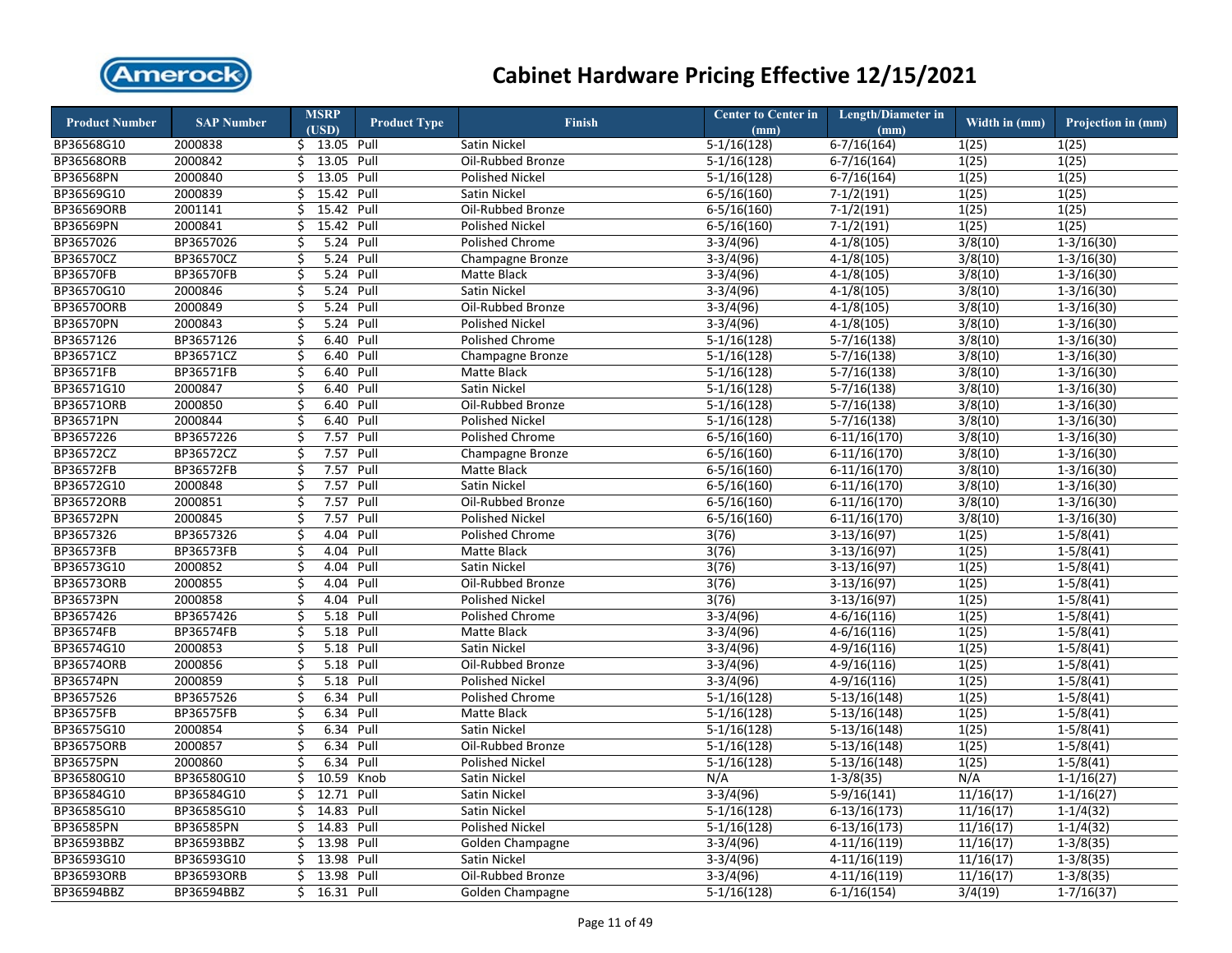

| <b>Product Number</b> | <b>SAP Number</b>  |    | <b>MSRP</b><br>(USD) | <b>Product Type</b> | <b>Finish</b>            | <b>Center to Center in</b><br>(mm) | <b>Length/Diameter in</b><br>(mm) | Width in (mm)  | Projection in (mm)      |
|-----------------------|--------------------|----|----------------------|---------------------|--------------------------|------------------------------------|-----------------------------------|----------------|-------------------------|
| BP36594G10            | BP36594G10         |    | \$ 16.31 Pull        |                     | <b>Satin Nickel</b>      | $5-1/16(128)$                      | $6-1/16(154)$                     | 3/4(19)        | $1-7/16(37)$            |
| <b>BP36594ORB</b>     | BP36594ORB         |    | $$16.31$ Pull        |                     | Oil-Rubbed Bronze        | $5-1/16(128)$                      | $6-1/16(154)$                     | 3/4(19)        | $1 - 7/16(37)$          |
| BP36595BBZ            | BP36595BBZ         |    | \$ 17.48 Pull        |                     | Golden Champagne         | $6 - 5/16(160)$                    | $7-3/8(187)$                      | 7/8(22)        | $1 - 5/8(41)$           |
| BP36595G10            | BP36595G10         | \$ | 17.48                | Pull                | Satin Nickel             | $6 - 5/16(160)$                    | $7-3/8(187)$                      | 7/8(22)        | $1-5/8(41)$             |
| BP36595ORB            | <b>BP36595ORB</b>  | Ś. | 17.48                | Pull                | Oil-Rubbed Bronze        | $6 - 5/16(160)$                    | $7-3/8(187)$                      | 7/8(22)        | $1 - 5/8(41)$           |
| BP36601G10            | BP36601G10         | \$ | 11.65 Knob           |                     | Satin Nickel             | N/A                                | $1 - 1/4(32)$                     | 1(25)          | $1 - 3/16(30)$          |
| BP36601GM             | BP36601GM          | Ś. | 11.65 Knob           |                     | Gunmetal                 | N/A                                | $1-1/4(32)$                       | 1(25)          | $\overline{1-3/1}6(30)$ |
| <b>BP36601ORB</b>     | BP36601ORB         | \$ | 11.65 Knob           |                     | Oil-Rubbed Bronze        | N/A                                | $1 - 1/4(32)$                     | 1(25)          | $1 - 3/16(30)$          |
| BP36602G10            | BP36602G10         | Ś. | 13.98                | Knob                | Satin Nickel             | N/A                                | $1-1/2(38)$                       | $1-1/4(32)$    | $1 - 3/8(35)$           |
| BP36602GM             | BP36602GM          | \$ | 13.98 Knob           |                     | Gunmetal                 | N/A                                | $1 - 1/2(38)$                     | $1 - 1/4(32)$  | $1 - 3/8(35)$           |
| <b>BP36602ORB</b>     | BP36602ORB         | \$ | 13.98                | Knob                | Oil-Rubbed Bronze        | N/A                                | $1-1/2(38)$                       | $1-1/4(32)$    | $1-3/8(35)$             |
| BP36603BBZ            | BP36603BBZ         |    | \$11.65              | Knob                | Golden Champagne         | N/A                                | $1-3/8(35)$                       | N/A            | $1 - 3/16(30)$          |
| BP36603G10            | BP36603G10         | \$ | 11.65                | Knob                | Satin Nickel             | N/A                                | $1-3/8(35)$                       | N/A            | $1-3/16(30)$            |
| BP36603GM             | BP36603GM          |    | \$11.65              | Knob                | Gunmetal                 | N/A                                | $1-3/8(35)$                       | N/A            | $1-3/16(30)$            |
| BP36603MB             | BP36603MB          | \$ | 11.65                | Knob                | Matte Black              | N/A                                | $1-3/8(35)$                       | $1-3/8(35)$    | $1-3/16(30)$            |
| <b>BP36603PN</b>      | BP36603PN          | \$ | 11.65                | Knob                | <b>Polished Nickel</b>   | N/A                                | $1-3/8(35)$                       | N/A            | $1-3/16(30)$            |
| BP36604BBZ            | BP36604BBZ         | \$ | 13.98                | Knob                | Golden Champagne         | N/A                                | $1-3/4(44)$                       | N/A            | $1-5/16(33)$            |
| BP36604G10            | BP36604G10         | \$ | 13.98                | Knob                | Satin Nickel             | N/A                                | $1-3/4(44)$                       | N/A            | $1-5/16(33)$            |
| BP36604GM             | BP36604GM          | \$ | 13.98 Knob           |                     | Gunmetal                 | N/A                                | $1-3/4(44)$                       | N/A            | $1-5/16(33)$            |
| BP36604PN             | BP36604PN          | \$ | 13.98 Knob           |                     | <b>Polished Nickel</b>   | N/A                                | $1-3/4(44)$                       | N/A            | $1-5/16(33)$            |
| BP36605G10            | BP36605G10         | \$ | 15.15 Pull           |                     | Satin Nickel             | $3-3/4(96)$                        | $5-5/16(135)$                     | $1-1/16(27)$   | $1 - 7/16(37)$          |
| BP36605GM             | BP36605GM          | Ś. | 15.15 Pull           |                     | Gunmetal                 | $3-3/4(96)$                        | $5-5/16(135)$                     | $1 - 1/16(27)$ | $1 - 7/16(37)$          |
| BP36605ORB            | BP36605ORB         | \$ | 15.15 Pull           |                     | Oil-Rubbed Bronze        | $3-3/4(96)$                        | $5-5/16(135)$                     | $1-1/16(27)$   | $1 - 7/16(37)$          |
| BP36606G10            | BP36606G10         | Ś. | 16.31 Pull           |                     | Satin Nickel             | $5-1/16(128)$                      | $6-9/16(167)$                     | $1-1/16(27)$   | $1 - 7/16(37)$          |
| BP36606GM             | BP36606GM          | \$ | 16.31 Pull           |                     | Gunmetal                 | $5-1/16(128)$                      | $6-9/16(167)$                     | $1 - 1/16(27)$ | $1 - 7/16(37)$          |
| BP36606ORB            | BP36606ORB         | \$ | 16.31                | Pull                | Oil-Rubbed Bronze        | $5-1/16(128)$                      | $6-9/16(167)$                     | $1-1/16(27)$   | $1 - 7/16(37)$          |
| BP36607G10            | BP36607G10         |    | \$ 17.48 Pull        |                     | Satin Nickel             | $6 - 5/16(160)$                    | 7-13/16(198)                      | $1 - 1/16(27)$ | $1 - 7/16(37)$          |
| BP36607GM             | BP36607GM          | Ś. | 17.48                | Pull                | Gunmetal                 | $6 - 5/16(160)$                    | $7-13/16(198)$                    | $1-1/16(27)$   | $1-7/16(37)$            |
| <b>BP36607ORB</b>     | BP36607ORB         | \$ | 17.48                | Pull                | Oil-Rubbed Bronze        | $6 - 5/16(160)$                    | $7-13/16(198)$                    | $1-1/16(27)$   | $1-7/16(37)$            |
| BP36608BBZFA          | BP36608BBZFA       | \$ | 12.82                | Knob                | Golden Champagne/Frosted | N/A                                | $1-3/8(35)$                       | N/A            | $1 - 3/16(30)$          |
| BP36608G10FA          | BP36608G10FA       |    | \$12.82              | Knob                | Satin Nickel/Frosted     | N/A                                | $1-3/8(35)$                       | N/A            | $1-3/16(30)$            |
| BP36608GMFA           | BP36608GMFA        | \$ | 12.82 Knob           |                     | Gunmetal/Frosted         | N/A                                | $1-3/8(35)$                       | N/A            | $1-3/16(30)$            |
| BP36608MBFA           | BP36608MBFA        | Ś. | 12.82 Knob           |                     | Matte Black/Frosted      | N/A                                | $1-3/8(35)$                       | $1-3/8(35)$    | $1-3/16(30)$            |
| BP36608PNFA           | BP36608PNFA        | Ś. | 12.82 Knob           |                     | Polished Nickel/Frosted  | N/A                                | $1-3/8(35)$                       | N/A            | $1 - 3/16(30)$          |
| BP36609BBZFA          | BP36609BBZFA       |    | $$16.31$ Knob        |                     | Golden Champagne/Frosted | N/A                                | $1 - 3/4(44)$                     | N/A            | $1-5/16(33)$            |
| BP36609G10FA          | BP36609G10FA       |    | $$16.31$ Knob        |                     | Satin Nickel/Frosted     | N/A                                | $1 - 3/4(44)$                     | N/A            | $1-5/16(33)$            |
| <b>BP36609GMFA</b>    | <b>BP36609GMFA</b> | \$ | 16.31                | Knob                | Gunmetal/Frosted         | N/A                                | $1-3/4(44)$                       | N/A            | $1-5/16(33)$            |
| BP36609PNFA           | BP36609PNFA        | \$ | 16.31                | Knob                | Polished Nickel/Frosted  | N/A                                | $1-3/4(44)$                       | N/A            | $1-5/16(33)$            |
| BP36613BBZ            | BP36613BBZ         | Ś. | 11.65                | Knob                | Golden Champagne         | N/A                                | $1-3/8(35)$                       | N/A            | $1 - 3/16(30)$          |
| BP36613G10            | BP36613G10         |    | $$11.65$ Knob        |                     | Satin Nickel             | N/A                                | $1 - 3/8(35)$                     | N/A            | $1 - 3/16(30)$          |
| BP36613ORB            | BP36613ORB         | Ś. | 11.65                | Knob                | Oil-Rubbed Bronze        | N/A                                | $1-3/8(35)$                       | N/A            | $1-3/16(30)$            |
| BP36614BBZ            | BP36614BBZ         |    | \$11.65              | Knob                | Golden Champagne         | N/A                                | $1-1/2(38)$                       | 1(25)          | $1 - 3/16(30)$          |
| BP36614G10            | BP36614G10         | Ś. | 11.65                | Knob                | Satin Nickel             | N/A                                | $1-1/2(38)$                       | 1(25)          | $1 - 3/16(30)$          |
| BP36614ORB            | BP36614ORB         |    | \$11.65              | Knob                | Oil-Rubbed Bronze        | N/A                                | $1-1/2(38)$                       | 1(25)          | $1-3/16(30)$            |
| BP36615BBZ            | BP36615BBZ         | \$ |                      | 13.98 Cup Pull      | Golden Champagne         | 3(76)                              | $3-7/8(98)$                       | $1-13/16(46)$  | $1 - 3/16(30)$          |
| BP36615G10            | BP36615G10         |    |                      | $5$ 13.98 Cup Pull  | Satin Nickel             | 3(76)                              | $3-7/8(98)$                       | $1-13/16(46)$  | $1 - 3/16(30)$          |
| BP36615ORB            | BP36615ORB         |    |                      | \$ 13.98 Cup Pull   | Oil-Rubbed Bronze        | 3(76)                              | $3-7/8(98)$                       | $1-13/16(46)$  | $1 - 3/16(30)$          |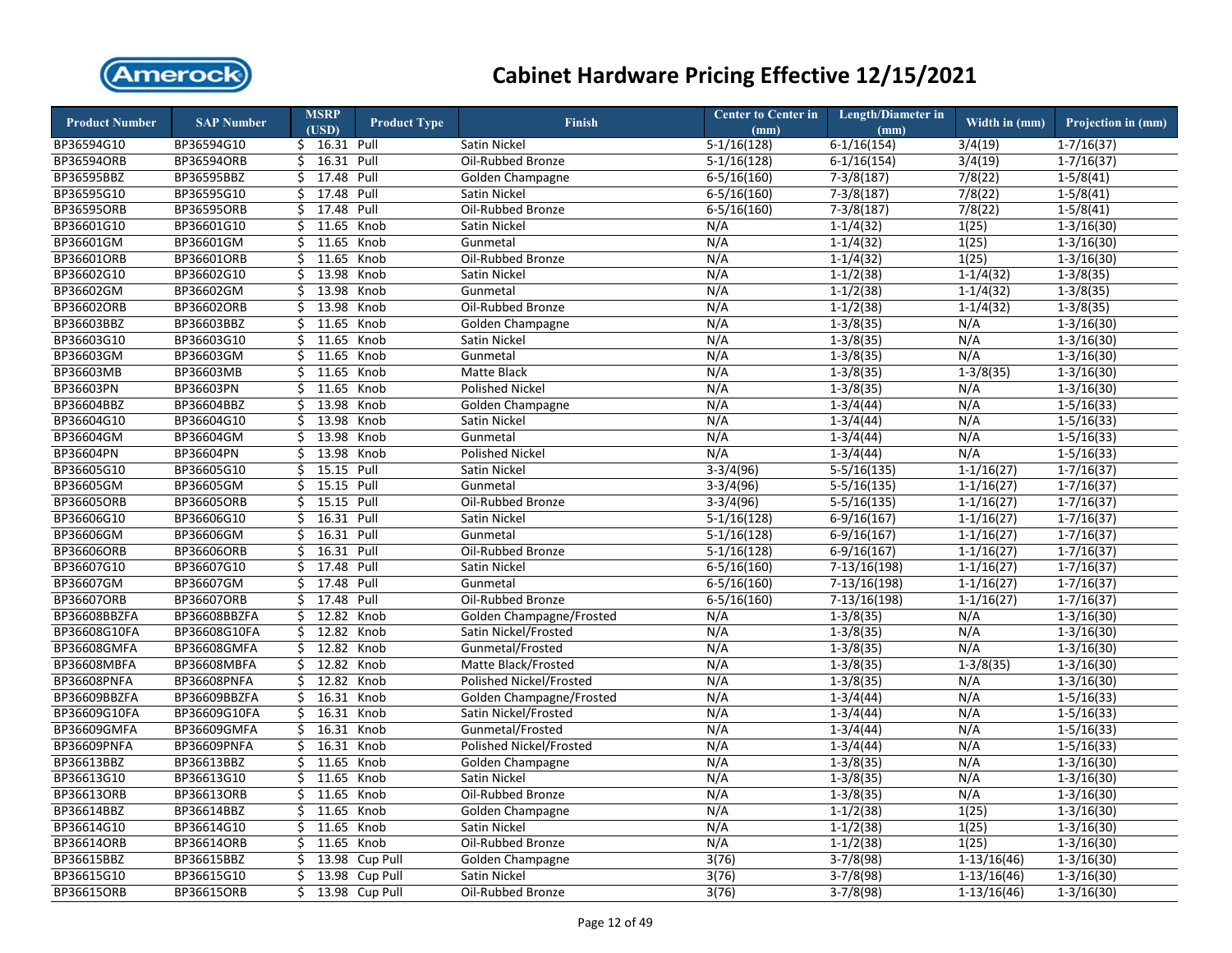

| <b>Product Number</b> | <b>SAP Number</b> | <b>MSRP</b><br>(USD) | <b>Product Type</b> | <b>Finish</b>           | Center to Center in<br>(mm) | Length/Diameter in<br>(mm) | Width in (mm)  | Projection in (mm) |
|-----------------------|-------------------|----------------------|---------------------|-------------------------|-----------------------------|----------------------------|----------------|--------------------|
| BP36617BBZ            | BP36617BBZ        | $$12.82$ Knob        |                     | Golden Champagne        | N/A                         | $1-3/4(44)$                | $1 - 3/16(30)$ | $1-5/16(33)$       |
| BP36617G10            | BP36617G10        | \$ 12.82 Knob        |                     | Satin Nickel            | N/A                         | $1 - 3/4(44)$              | $1-3/16(30)$   | $1 - 5/16(33)$     |
| <b>BP36617ORB</b>     | BP36617ORB        | 12.82<br>Ś.          | Knob                | Oil-Rubbed Bronze       | N/A                         | $1-3/4(44)$                | $1 - 3/16(30)$ | $1-5/16(33)$       |
| BP36621BBZ            | BP36621BBZ        | 13.98<br>\$          | Pull                | Golden Champagne        | $3-3/4(96)$                 | 5(127)                     | 1(25)          | $1-3/8(35)$        |
| BP36621G10            | BP36621G10        | 13.98<br>Ś.          | Pull                | Satin Nickel            | $3-3/4(96)$                 | 5(127)                     | 1(25)          | $1 - 3/8(35)$      |
| BP36621ORB            | BP36621ORB        | \$<br>13.98          | Pull                | Oil-Rubbed Bronze       | $3-3/4(96)$                 | 5(127)                     | 1(25)          | $1-3/8(35)$        |
| BP36622BBZ            | BP36622BBZ        | \$<br>15.15          | Pull                | Golden Champagne        | $5-1/16(128)$               | $6-1/4(159)$               | 1(25)          | $1 - 3/8(35)$      |
| BP36622G10            | BP36622G10        | \$                   | 15.15 Pull          | Satin Nickel            | $5-1/16(128)$               | $6-1/4(159)$               | 1(25)          | $1 - 3/8(35)$      |
| BP36622ORB            | BP36622ORB        | \$<br>15.15          | Pull                | Oil-Rubbed Bronze       | $5-1/16(128)$               | $6-1/4(159)$               | 1(25)          | $1 - 3/8(35)$      |
| BP36623BBZ            | BP36623BBZ        | \$<br>17.48          | Pull                | Golden Champagne        | $6 - 5/16(160)$             | $7-1/2(191)$               | 1(25)          | $1 - 3/8(35)$      |
| BP36623G10            | BP36623G10        | 17.48<br>Ś.          | Pull                | <b>Satin Nickel</b>     | $6 - 5/16(160)$             | $7-1/2(191)$               | 1(25)          | $1-3/8(35)$        |
| BP36623ORB            | BP36623ORB        | 17.48<br>\$.         | Pull                | Oil-Rubbed Bronze       | $6 - 5/16(160)$             | $7-1/2(191)$               | 1(25)          | $1-3/8(35)$        |
| BP36628BBR            | BP36628BBR        | 10.44<br>Ś           | Knob                | <b>Black Bronze</b>     | N/A                         | $1-3/8(35)$                | N/A            | $1-3/16(30)$       |
| BP36628BBZ            | BP36628BBZ        | \$<br>10.44          | Knob                | Golden Champagne        | N/A                         | $1-3/8(35)$                | N/A            | $1-3/16(30)$       |
| BP36628G10            | BP36628G10        | 10.44<br>\$          | Knob                | Satin Nickel            | N/A                         | $1-3/8(35)$                | N/A            | $1-3/16(30)$       |
| BP36628ORB            | BP36628ORB        | 10.44<br>\$          | Knob                | Oil-Rubbed Bronze       | N/A                         | $1-3/8(35)$                | N/A            | $1-3/16(30)$       |
| <b>BP36628PN</b>      | <b>BP36628PN</b>  | 10.44<br>\$          | Knob                | Polished Nickel         | N/A                         | $1-3/8(35)$                | N/A            | $1 - 3/16(30)$     |
| BP36629BBR            | BP36629BBR        | 13.05<br>\$          | Knob                | <b>Black Bronze</b>     | N/A                         | $1-3/4(44)$                | N/A            | $1 - 3/8(35)$      |
| BP36629BBZ            | BP36629BBZ        | 13.05<br>\$          | Knob                | Golden Champagne        | N/A                         | $1-3/4(44)$                | N/A            | $1-3/8(35)$        |
| BP36629G10            | BP36629G10        | 13.05<br>Ś.          | Knob                | Satin Nickel            | N/A                         | $1-3/4(44)$                | N/A            | $1 - 3/8(35)$      |
| BP36629ORB            | BP36629ORB        | 13.05<br>Ś.          | Knob                | Oil-Rubbed Bronze       | N/A                         | $1-3/4(44)$                | N/A            | $1-3/8(35)$        |
| <b>BP36629PN</b>      | BP36629PN         | 13.05<br>Ś.          | Knob                | <b>Polished Nickel</b>  | N/A                         | $1 - 3/4(44)$              | N/A            | $1 - 3/8(35)$      |
| BP36640BBZ            | BP36640BBZ        | 17.48<br>\$          | Cup Pull            | Golden Champagne        | 3 & 4(76 & 102)             | $5-1/16(128)$              | $1-3/4(44)$    | $1-3/8(35)$        |
| BP36640G10            | BP36640G10        | Ś.                   | 17.48 Cup Pull      | Satin Nickel            | 3 & 4(76 & 102)             | $5-1/16(128)$              | $1-3/4(44)$    | $1-3/8(35)$        |
| BP36640GM             | BP36640GM         | \$<br>17.48          | Cup Pull            | Gunmetal                | 3 & 4(76 & 102)             | $5-1/16(128)$              | $1 - 3/4(44)$  | $1 - 3/8(35)$      |
| BP36640ORB            | BP36640ORB        | 17.48<br>Ś.          | Cup Pull            | Oil-Rubbed Bronze       | 3 & 4(76 & 102)             | $5-1/16(128)$              | $1-3/4(44)$    | $1-3/8(35)$        |
| BP36640PN             | BP36640PN         | \$17.48              | Cup Pull            | <b>Polished Nickel</b>  | 3 & 4(76 & 102)             | $5-1/16(128)$              | $1-3/4(44)$    | $1-3/8(35)$        |
| BP36640WN             | BP36640WN         | 17.48<br>Ś.          | Cup Pull            | <b>Weathered Nickel</b> | 3 & 4(76 & 102)             | $5-1/16(128)$              | $1-3/4(44)$    | $1-3/8(35)$        |
| BP36642BBR            | BP36642BBR        | 11.65<br>Ś.          | Knob                | <b>Black Bronze</b>     | N/A                         | $2 - 1/2(64)$              | 5/8(16)        | $1 - 7/16(37)$     |
| BP36642BBZ            | BP36642BBZ        | \$<br>11.65          | Knob                | Golden Champagne        | N/A                         | $2-1/2(64)$                | 5/8(16)        | $1 - 7/16(37)$     |
| BP36642G10            | BP36642G10        | 11.65<br>\$          | Knob                | Satin Nickel            | N/A                         | $2-1/2(64)$                | 5/8(16)        | $1 - 7/16(37)$     |
| <b>BP36642ORB</b>     | BP36642ORB        | Ś.<br>11.65          | Knob                | Oil-Rubbed Bronze       | N/A                         | $2-1/2(64)$                | 5/8(16)        | $1-7/16(37)$       |
| <b>BP36642PN</b>      | BP36642PN         | \$                   | 11.65 Knob          | <b>Polished Nickel</b>  | N/A                         | $2-1/2(64)$                | 5/8(16)        | $1 - 7/16(37)$     |
| BP36643BBR            | BP36643BBR        | 15.15<br>\$          | Pull                | <b>Black Bronze</b>     | $3-3/4(96)$                 | $6 - 5/16(160)$            | 5/8(16)        | $1-7/16(37)$       |
| BP36643BBZ            | BP36643BBZ        | 15.15<br>\$          | Pull                | Golden Champagne        | $3-3/4(96)$                 | $6-5/16(160)$              | 5/8(16)        | $1-7/16(37)$       |
| BP36643G10            | BP36643G10        | \$                   | 15.15 Pull          | Satin Nickel            | $3-3/4(96)$                 | $6 - 5/16(160)$            | 5/8(16)        | $1 - 7/16(37)$     |
| <b>BP36643ORB</b>     | BP36643ORB        | Ś.                   | 15.15 Pull          | Oil-Rubbed Bronze       | $3-3/4(96)$                 | $6 - 5/16(160)$            | 5/8(16)        | $1 - 7/16(37)$     |
| BP36643PN             | BP36643PN         | \$                   | 15.15 Pull          | Polished Nickel         | $3-3/4(96)$                 | $6 - 5/16(160)$            | 5/8(16)        | $1 - 7/16(37)$     |
| BP36644BBR            | BP36644BBR        | 18.65<br>Ś.          | Pull                | <b>Black Bronze</b>     | $5-1/16(128)$               | $7-1/2(191)$               | 5/8(16)        | $1 - 7/16(37)$     |
| BP36644BBZ            | BP36644BBZ        | 18.65<br>\$          | Pull                | Golden Champagne        | $5-1/16(128)$               | $7-1/2(191)$               | 5/8(16)        | $1 - 7/16(37)$     |
| BP36644G10            | BP36644G10        | 18.65<br>\$          | Pull                | Satin Nickel            | $5-1/16(128)$               | $7-1/2(191)$               | 5/8(16)        | $1 - 7/16(37)$     |
| BP36644ORB            | BP36644ORB        | \$                   | 18.65 Pull          | Oil-Rubbed Bronze       | $5-1/16(128)$               | $7 - 1/2(191)$             | 5/8(16)        | $1 - 7/16(37)$     |
| <b>BP36644PN</b>      | BP36644PN         | \$<br>18.65          | Pull                | <b>Polished Nickel</b>  | $5-1/16(128)$               | $7-1/2(191)$               | 5/8(16)        | $1 - 7/16(37)$     |
| BP36645BBR            | BP36645BBR        | 22.14<br>\$          | Pull                | <b>Black Bronze</b>     | $6 - 5/16(160)$             | $8-3/4(222)$               | 5/8(16)        | $1 - 7/16(37)$     |
| BP36645BBZ            | BP36645BBZ        | 22.14<br>Ś.          | Pull                | Golden Champagne        | $6 - 5/16(160)$             | $8-3/4(222)$               | 5/8(16)        | $1-7/16(37)$       |
| BP36645G10            | BP36645G10        | 22.14<br>\$          | Pull                | Satin Nickel            | $6 - 5/16(160)$             | $8-3/4(222)$               | 5/8(16)        | $1 - 7/16(37)$     |
| BP36645ORB            | BP36645ORB        | Ś.                   | 22.14 Pull          | Oil-Rubbed Bronze       | $6 - 5/16(160)$             | $8-3/4(222)$               | 5/8(16)        | $1-7/16(37)$       |
|                       |                   |                      |                     |                         |                             |                            |                |                    |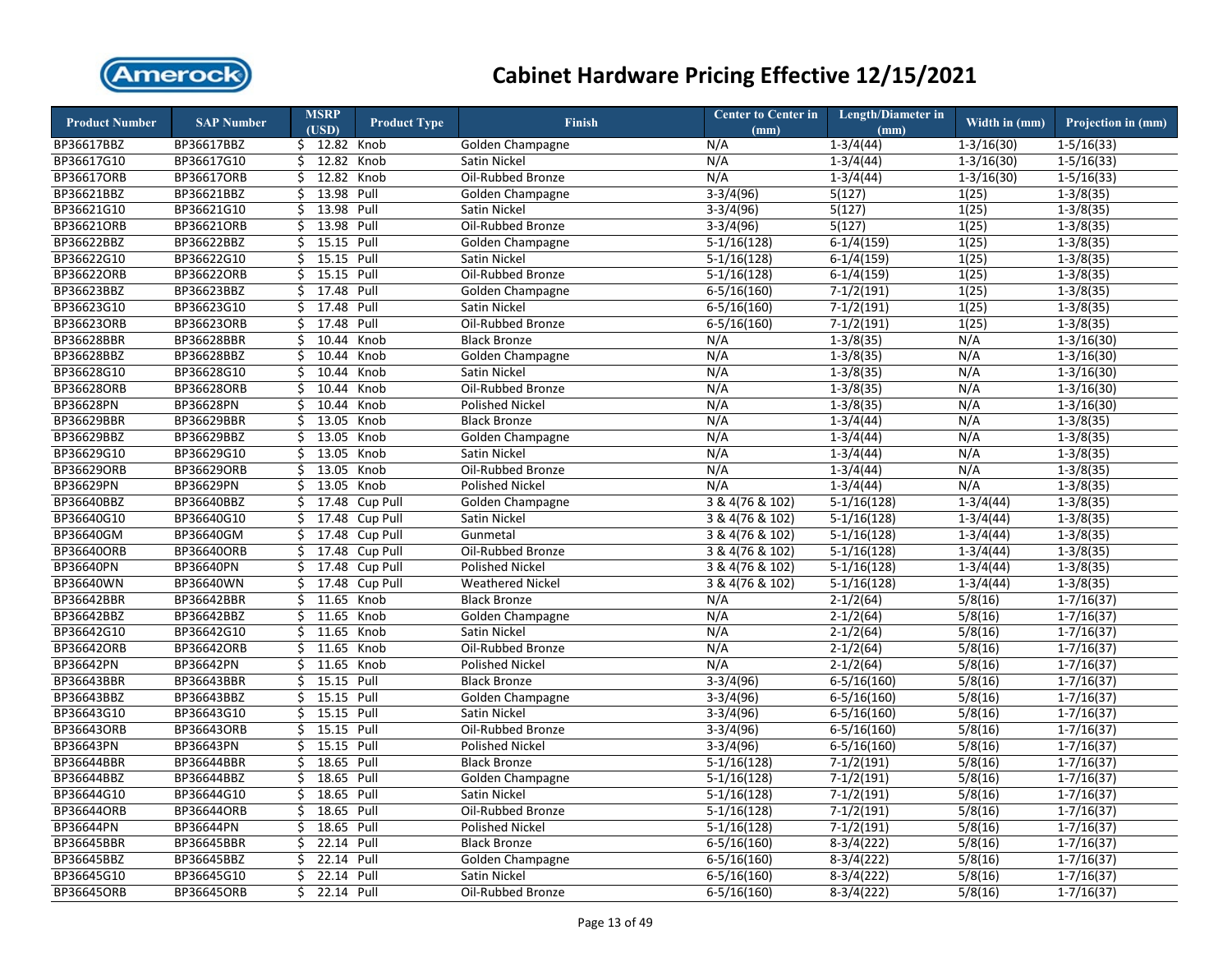

| <b>Product Number</b> | <b>SAP Number</b> |    | <b>MSRP</b><br>(USD) | <b>Product Type</b> | Finish                               | <b>Center to Center in</b><br>(mm) | <b>Length/Diameter in</b><br>(mm) | Width in (mm)          | Projection in (mm) |
|-----------------------|-------------------|----|----------------------|---------------------|--------------------------------------|------------------------------------|-----------------------------------|------------------------|--------------------|
| BP36645PN             | BP36645PN         |    | \$ 22.14 Pull        |                     | <b>Polished Nickel</b>               | $6 - 5/16(160)$                    | $8-3/4(222)$                      | 5/8(16)                | $1-7/16(37)$       |
| BP36647BBR26          | BP36647BBR26      |    | \$20.98              | Knob                | <b>Black Bronze/Polished Chrome</b>  | N/A                                | $2-1/2(64)$                       | 13/16(21)              | $1-9/16(40)$       |
| BP36647BBRBBZ         | BP36647BBRBBZ     | \$ | 20.98                | Knob                | Black Bronze/Golden Champagne        | N/A                                | $2-1/2(64)$                       | 13/16(21)              | $1-9/16(40)$       |
| BP36647BBRG10         | BP36647BBRG10     | \$ | 20.98                | Knob                | <b>Black Bronze/Satin Nickel</b>     | N/A                                | $2-1/2(64)$                       | 13/16(21)              | $1-9/16(40)$       |
| BP36647BBZ26          | BP36647BBZ26      | \$ | 20.98                | Knob                | Golden Champagne/Polished Chrome     | N/A                                | $2 - 1/2(64)$                     | 13/16(21)              | $1-9/16(40)$       |
| BP36647BBZBCR         | BP36647BBZBCR     | \$ | 20.98                | Knob                | Golden Champagne/Black Chrome        | N/A                                | $2-1/2(64)$                       | 13/16(21)              | $1-9/16(40)$       |
| BP36647BCR26          | BP36647BCR26      | \$ | 20.98                | Knob                | <b>Black Chrome/Polished Chrome</b>  | N/A                                | $2-1/2(64)$                       | 13/16(21)              | $1-9/16(40)$       |
| BP36647BCRBBZ         | BP36647BCRBBZ     | \$ | 20.98                | Knob                | <b>Black Chrome/Golden Champagne</b> | N/A                                | $2 - 1/2(64)$                     | 13/16(21)              | $1-9/16(40)$       |
| BP36647BCRG10         | BP36647BCRG10     | \$ | 20.98                | Knob                | <b>Black Chrome/Satin Nickel</b>     | N/A                                | $2-1/2(64)$                       | 13/16(21)              | $1-9/16(40)$       |
| BP36647G1026          | BP36647G1026      | \$ | 20.98                | Knob                | Satin Nickel/Polished Chrome         | N/A                                | $2 - 1/2(64)$                     | 13/16(21)              | $1-9/16(40)$       |
| BP36647G10BCR         | BP36647G10BCR     | \$ | 20.98                | Knob                | Satin Nickel/Black Chrome            | N/A                                | $2-1/2(64)$                       | 13/16(21)              | $1-9/16(40)$       |
| BP36647MBKBBR         | BP36647MBKBBR     |    | $\frac{1}{2}$ 22.73  | Knob                | Marble Black/Black Bronze            | N/A                                | $2 - 1/2(64)$                     | 13/16(21)              | $1-9/16(40)$       |
| BP36647MBKBBZ         | BP36647MBKBBZ     | \$ | 22.73                | Knob                | Marble Black/Golden Champagne        | N/A                                | $2-1/2(64)$                       | 13/16(21)              | $1-9/16(40)$       |
| BP36647MBKG10         | BP36647MBKG10     |    | $\frac{22.73}{ }$    | Knob                | Marble Black/Satin Nickel            | N/A                                | $2 - 1/2(64)$                     | 13/16(21)              | $1-9/16(40)$       |
| BP36647MBKPN          | BP36647MBKPN      | \$ | 22.73                | Knob                | Marble Black/Polished Nickel         | N/A                                | $2-1/2(64)$                       | 13/16(21)              | $1-9/16(40)$       |
| BP36647MWBBR          | BP36647MWBBR      | \$ | 18.65                | Knob                | Marble White/Black Bronze            | N/A                                | $2 - 1/2(64)$                     | 13/16(21)              | $1-9/16(40)$       |
| BP36647MWBBZ          | BP36647MWBBZ      | \$ | 18.65                | Knob                | Marble White/Golden Champagne        | N/A                                | $2-1/2(64)$                       | 13/16(21)              | $1-9/16(40)$       |
| BP36647MWG10          | BP36647MWG10      | \$ | 18.65                | Knob                | Marble White/Satin Nickel            | N/A                                | $2 - 1/2(64)$                     | 13/16(21)              | $1-9/16(40)$       |
| BP36647MWORB          | BP36647MWORB      | \$ | 18.65                | Knob                | Marble White/Oil-Rubbed Bronze       | N/A                                | $2-1/2(64)$                       | 13/16(21)              | $1-9/16(40)$       |
| BP36647MWPN           | BP36647MWPN       | \$ | 18.65                | Knob                | Marble White/Polished Nickel         | N/A                                | $2-1/2(64)$                       | 13/16(21)              | $1-9/16(40)$       |
| BP36647PNBBR          | BP36647PNBBR      | \$ | 20.98                | Knob                | Polished Nickel/Black Bronze         | N/A                                | $2 - 1/2(64)$                     | 13/16(21)              | $1-9/16(40)$       |
| BP36647PNBCR          | BP36647PNBCR      | Ś. | 20.98                | Knob                | Polished Nickel/Black Chrome         | N/A                                | $2-1/2(64)$                       | 13/16(21)              | $1-9/16(40)$       |
| BP36648BBR26          | BP36648BBR26      | \$ | 37.30 Pull           |                     | <b>Black Bronze/Polished Chrome</b>  | $3-3/4(96)$                        | $6 - 5/16(160)$                   | 13/16(21)              | $1-9/16(40)$       |
| BP36648BBRBBZ         | BP36648BBRBBZ     | \$ | 37.30 Pull           |                     | Black Bronze/Golden Champagne        | $3-3/4(96)$                        | $6-5/16(160)$                     | 13/16(21)              | $1-9/16(40)$       |
| BP36648BBRG10         | BP36648BBRG10     | \$ | 37.30 Pull           |                     | <b>Black Bronze/Satin Nickel</b>     | $3-3/4(96)$                        | $6 - 5/16(160)$                   | 13/16(21)              | $1-9/16(40)$       |
| BP36648BBZ26          | BP36648BBZ26      | \$ | 37.30                | Pull                | Golden Champagne/Polished Chrome     | $3-3/4(96)$                        | $6 - 5/16(160)$                   | 13/16(21)              | $1-9/16(40)$       |
| BP36648BBZBCR         | BP36648BBZBCR     |    | \$ 37.30 Pull        |                     | Golden Champagne/Black Chrome        | $3-3/4(96)$                        | $6 - 5/16(160)$                   | 13/16(21)              | $1-9/16(40)$       |
| BP36648BCR26          | BP36648BCR26      | \$ | 37.30 Pull           |                     | <b>Black Chrome/Polished Chrome</b>  | $3-3/4(96)$                        | $6 - 5/16(160)$                   | 13/16(21)              | $1-9/16(40)$       |
| BP36648BCRBBZ         | BP36648BCRBBZ     | \$ | 37.30 Pull           |                     | <b>Black Chrome/Golden Champagne</b> | $3-3/4(96)$                        | $6 - 5/16(160)$                   | 13/16(21)              | $1-9/16(40)$       |
| BP36648BCRG10         | BP36648BCRG10     | \$ | 37.30 Pull           |                     | <b>Black Chrome/Satin Nickel</b>     | $3-3/4(96)$                        | $6 - 5/16(160)$                   | 13/16(21)              | $1-9/16(40)$       |
| BP36648G1026          | BP36648G1026      |    | \$ 37.30 Pull        |                     | Satin Nickel/Polished Chrome         | $3-3/4(96)$                        | $6 - 5/16(160)$                   | 13/16(21)              | $1-9/16(40)$       |
| BP36648G10BCR         | BP36648G10BCR     | \$ | 37.30 Pull           |                     | Satin Nickel/Black Chrome            | $3-3/4(96)$                        | $6 - 5/16(160)$                   | 13/16(21)              | $1-9/16(40)$       |
| BP36648MBKBBR         | BP36648MBKBBR     | \$ | 44.30 Pull           |                     | Marble Black/Black Bronze            | $3-3/4(96)$                        | $6 - 5/16(160)$                   | 13/16(21)              | $1-9/16(40)$       |
| BP36648MBKBBZ         | BP36648MBKBBZ     | \$ | 44.30                | Pull                | Marble Black/Golden Champagne        | $3-3/4(96)$                        | $6 - 5/16(160)$                   | 13/16(21)              | $1-9/16(40)$       |
| BP36648MBKG10         | BP36648MBKG10     | Ś. | 44.30 Pull           |                     | Marble Black/Satin Nickel            | $3-3/4(96)$                        | $6 - 5/16(160)$                   | 13/16(21)              | $1-9/16(40)$       |
| BP36648MBKPN          | BP36648MBKPN      | \$ | 44.30 Pull           |                     | Marble Black/Polished Nickel         | $3-3/4(96)$                        | $6 - 5/16(160)$                   | 13/16(21)              | $1-9/16(40)$       |
| BP36648MWBBR          | BP36648MWBBR      | \$ | 34.97                | Pull                | Marble White/Black Bronze            | $3-3/4(96)$                        | $6 - 5/16(160)$                   | 13/16(21)              | $1-9/16(40)$       |
| BP36648MWBBZ          | BP36648MWBBZ      | \$ | 34.97                | Pull                | Marble White/Golden Champagne        | $3-3/4(96)$                        | $6 - 5/16(160)$                   | $\overline{13/1}6(21)$ | $1-9/16(40)$       |
| BP36648MWG10          | BP36648MWG10      | \$ | 34.97                | Pull                | Marble White/Satin Nickel            | $3-3/4(96)$                        | $6 - 5/16(160)$                   | 13/16(21)              | $1-9/16(40)$       |
| BP36648MWORB          | BP36648MWORB      | \$ | 34.97                | Pull                | Marble White/Oil-Rubbed Bronze       | $3-3/4(96)$                        | $6 - 5/16(160)$                   | 13/16(21)              | $1-9/16(40)$       |
| BP36648MWPN           | BP36648MWPN       | \$ | 34.97                | Pull                | Marble White/Polished Nickel         | $3-3/4(96)$                        | $6-5/16(160)$                     | 13/16(21)              | $1-9/16(40)$       |
| BP36648PNBBR          | BP36648PNBBR      | \$ | 37.30 Pull           |                     | Polished Nickel/Black Bronze         | $3-3/4(96)$                        | $6 - 5/16(160)$                   | 13/16(21)              | $1-9/16(40)$       |
| BP36648PNBCR          | BP36648PNBCR      | \$ | 37.30                | Pull                | Polished Nickel/Black Chrome         | $3-3/4(96)$                        | $6 - 5/16(160)$                   | 13/16(21)              | $1-9/16(40)$       |
| BP36649BBR26          | BP36649BBR26      | \$ | 43.13 Pull           |                     | <b>Black Bronze/Polished Chrome</b>  | $5-1/16(128)$                      | $7-1/2(191)$                      | 13/16(21)              | $1-9/16(40)$       |
| BP36649BBRBBZ         | BP36649BBRBBZ     | \$ | 43.13 Pull           |                     | Black Bronze/Golden Champagne        | $5-1/16(128)$                      | $7-1/2(191)$                      | 13/16(21)              | $1-9/16(40)$       |
| BP36649BBRG10         | BP36649BBRG10     |    | \$ 43.13 Pull        |                     | <b>Black Bronze/Satin Nickel</b>     | $5-1/16(128)$                      | $7-1/2(191)$                      | 13/16(21)              | $1-9/16(40)$       |
| BP36649BBZ26          | BP36649BBZ26      |    | \$ 43.13 Pull        |                     | Golden Champagne/Polished Chrome     | $5-1/16(128)$                      | $7-1/2(191)$                      | 13/16(21)              | $1-9/16(40)$       |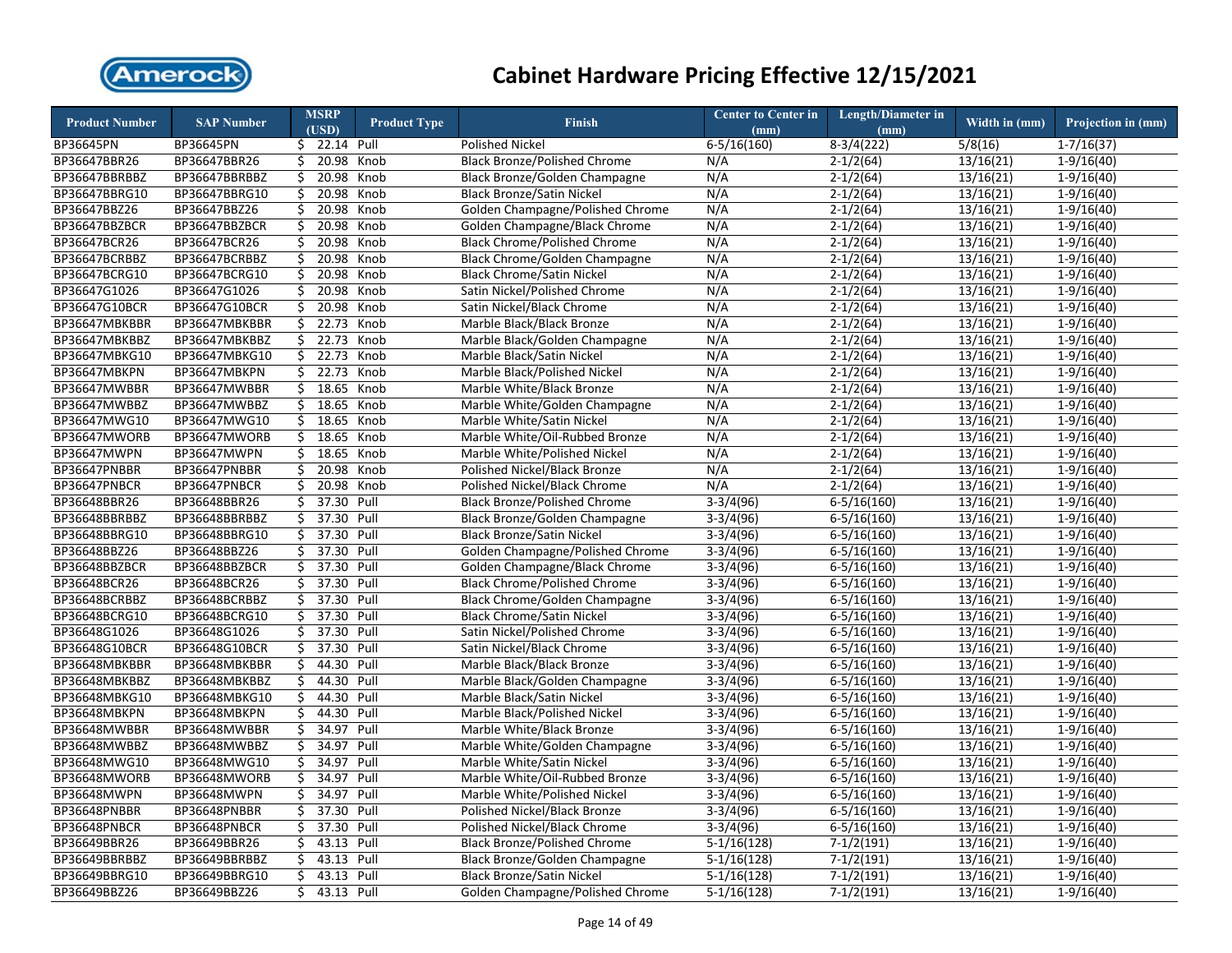

| <b>Product Number</b> | <b>SAP Number</b> |     | <b>MSRP</b>   | <b>Product Type</b> | <b>Finish</b>                        | <b>Center to Center in</b> | <b>Length/Diameter in</b>    | Width in (mm)          | Projection in (mm)           |
|-----------------------|-------------------|-----|---------------|---------------------|--------------------------------------|----------------------------|------------------------------|------------------------|------------------------------|
|                       |                   |     | (USD)         |                     |                                      | (mm)                       | (mm)                         |                        |                              |
| BP36649BBZBCR         | BP36649BBZBCR     |     | \$ 43.13 Pull |                     | Golden Champagne/Black Chrome        | $5-1/16(128)$              | $7-1/2(191)$                 | 13/16(21)              | $1-9/16(40)$                 |
| BP36649BCR26          | BP36649BCR26      |     | \$ 43.13 Pull |                     | <b>Black Chrome/Polished Chrome</b>  | $5-1/16(128)$              | $7-1/2(191)$                 | 13/16(21)              | $1-9/16(40)$                 |
| BP36649BCRBBZ         | BP36649BCRBBZ     | \$  | 43.13 Pull    |                     | <b>Black Chrome/Golden Champagne</b> | $5-1/16(128)$              | $7-1/2(191)$                 | 13/16(21)              | $1-9/16(40)$                 |
| BP36649BCRG10         | BP36649BCRG10     | \$  | 43.13 Pull    |                     | <b>Black Chrome/Satin Nickel</b>     | $5-1/16(128)$              | $7-1/2(191)$                 | 13/16(21)              | $1-9/16(40)$                 |
| BP36649G1026          | BP36649G1026      | \$  | 43.13 Pull    |                     | Satin Nickel/Polished Chrome         | $5-1/16(128)$              | $7-1/2(191)$                 | 13/16(21)              | $1-9/16(40)$                 |
| BP36649G10BCR         | BP36649G10BCR     | Ś.  | 43.13 Pull    |                     | Satin Nickel/Black Chrome            | $5-1/16(128)$              | $7-1/2(191)$                 | 13/16(21)              | $1-9/16(40)$                 |
| BP36649MBKBBR         | BP36649MBKBBR     | \$  | 50.13 Pull    |                     | Marble Black/Black Bronze            | $5-1/16(128)$              | $7-1/2(191)$                 | 13/16(21)              | $1-9/16(40)$                 |
| BP36649MBKBBZ         | BP36649MBKBBZ     | \$  | 50.13 Pull    |                     | Marble Black/Golden Champagne        | $5-1/16(128)$              | $7-1/2(191)$                 | 13/16(21)              | $1-9/16(40)$                 |
| BP36649MBKG10         | BP36649MBKG10     | \$  | 50.13 Pull    |                     | Marble Black/Satin Nickel            | $5-1/16(128)$              | $7-1/2(191)$                 | 13/16(21)              | $1-9/16(40)$                 |
| BP36649MBKPN          | BP36649MBKPN      | \$  | 50.13 Pull    |                     | Marble Black/Polished Nickel         | $5-1/16(128)$              | $7-1/2(191)$                 | 13/16(21)              | $1-9/16(40)$                 |
| BP36649MWBBR          | BP36649MWBBR      | \$  | 40.80         | Pull                | Marble White/Black Bronze            | $5-1/16(128)$              | $7-1/2(191)$                 | 13/16(21)              | $1-9/16(40)$                 |
| BP36649MWBBZ          | BP36649MWBBZ      | \$  | 40.80 Pull    |                     | Marble White/Golden Champagne        | $5-1/16(128)$              | $7-1/2(191)$                 | 13/16(21)              | $1-9/16(40)$                 |
| BP36649MWG10          | BP36649MWG10      | \$  | 40.80         | Pull                | Marble White/Satin Nickel            | $5-1/16(128)$              | $7-1/2(191)$                 | 13/16(21)              | $1-9/16(40)$                 |
| BP36649MWORB          | BP36649MWORB      | \$  | 40.80 Pull    |                     | Marble White/Oil-Rubbed Bronze       | $5-1/16(128)$              | $7-1/2(191)$                 | 13/16(21)              | $1-9/16(40)$                 |
| BP36649MWPN           | BP36649MWPN       | \$  | 40.80 Pull    |                     | Marble White/Polished Nickel         | $5-1/16(128)$              | $7-1/2(191)$                 | 13/16(21)              | $1-9/16(40)$                 |
| BP36649PNBBR          | BP36649PNBBR      | \$  | 43.13 Pull    |                     | Polished Nickel/Black Bronze         | $5-1/16(128)$              | $7-1/2(191)$                 | 13/16(21)              | $1-9/16(40)$                 |
| BP36649PNBCR          | BP36649PNBCR      | \$  | 43.13 Pull    |                     | Polished Nickel/Black Chrome         | $5-1/16(128)$              | $7-1/2(191)$                 | 13/16(21)              | $1-9/16(40)$                 |
| BP36650BBR26          | BP36650BBR26      | \$  | 48.96         | Pull                | <b>Black Bronze/Polished Chrome</b>  | $6 - 5/16(170)$            | $8-3/4(222)$                 | 13/16(21)              | $1-9/16(40)$                 |
| BP36650BBRBBZ         | BP36650BBRBBZ     | \$  | 48.96 Pull    |                     | Black Bronze/Golden Champagne        | $6 - 5/16(170)$            | $8-3/4(222)$                 | 13/16(21)              | $1-9/16(40)$                 |
| BP36650BBRG10         | BP36650BBRG10     | \$  | 48.96 Pull    |                     | <b>Black Bronze/Satin Nickel</b>     | $6 - 5/16(170)$            | $8-3/4(222)$                 | 13/16(21)              | $1-9/16(40)$                 |
| BP36650BBZ26          | BP36650BBZ26      | \$  | 48.96         | Pull                | Golden Champagne/Polished Chrome     | $6 - 5/16(170)$            | $8-3/4(222)$                 | 13/16(21)              | $1-9/16(40)$                 |
| BP36650BBZBCR         | BP36650BBZBCR     | \$  | 48.96 Pull    |                     | Golden Champagne/Black Chrome        | $6 - 5/16(170)$            | $8-3/4(222)$                 | 13/16(21)              | $1-9/16(40)$                 |
| BP36650BCR26          | BP36650BCR26      | \$  | 48.96 Pull    |                     | <b>Black Chrome/Polished Chrome</b>  | $6 - 5/16(170)$            | $8-3/4(222)$                 | 13/16(21)              | $1-9/16(40)$                 |
| BP36650BCRBBZ         | BP36650BCRBBZ     | \$  | 48.96 Pull    |                     | <b>Black Chrome/Golden Champagne</b> | $6 - 5/16(170)$            | $8-3/4(222)$                 | 13/16(21)              | $1-9/16(40)$                 |
| BP36650BCRG10         | BP36650BCRG10     | \$  | 48.96 Pull    |                     | <b>Black Chrome/Satin Nickel</b>     | $6 - 5/16(170)$            | $8-3/4(222)$                 | $\overline{13/1}6(21)$ | $1-9/16(40)$                 |
| BP36650G1026          | BP36650G1026      | \$  | 48.96         | Pull                | Satin Nickel/Polished Chrome         | $6 - 5/16(170)$            | $8-3/4(222)$                 | 13/16(21)              | $1-9/16(40)$                 |
| BP36650G10BCR         | BP36650G10BCR     | \$  | 48.96 Pull    |                     | Satin Nickel/Black Chrome            | $6 - 5/16(170)$            | $8-3/4(222)$                 | 13/16(21)              | $1-9/16(40)$                 |
| BP36650MBKBBR         | BP36650MBKBBR     | \$  | 57.12 Pull    |                     | Marble Black/Black Bronze            | $6 - 5/16(170)$            | $8-3/4(222)$                 | 13/16(21)              | $1-9/16(40)$                 |
| BP36650MBKBBZ         | BP36650MBKBBZ     | \$. | 57.12 Pull    |                     | Marble Black/Golden Champagne        | $6 - 5/16(170)$            | $8-3/4(222)$                 | 13/16(21)              | $1-9/16(40)$                 |
| BP36650MBKG10         | BP36650MBKG10     | \$  | 57.12 Pull    |                     | Marble Black/Satin Nickel            | $6 - 5/16(170)$            | $8-3/4(222)$                 | 13/16(21)              | $1-9/16(40)$                 |
| BP36650MBKPN          | BP36650MBKPN      |     | \$ 57.12 Pull |                     | Marble Black/Polished Nickel         | $6 - 5/16(170)$            | $8-3/4(222)$                 | 13/16(21)              | $1-9/16(40)$                 |
| BP36650MWBBR          | BP36650MWBBR      | \$  | 46.63 Pull    |                     | Marble White/Black Bronze            | $6-5/16(160)$              | $8-3/4(222)$                 | 13/16(21)              | $1-9/16(40)$                 |
| BP36650MWBBZ          | BP36650MWBBZ      |     | $$46.63$ Pull |                     | Marble White/Golden Champagne        | $6 - 5/16(160)$            | $8-3/4(222)$                 | 13/16(21)              | $1-9/16(40)$                 |
| BP36650MWG10          | BP36650MWG10      | \$  | 46.63 Pull    |                     | Marble White/Satin Nickel            | $6 - 5/16(160)$            | $8-3/4(222)$                 | 13/16(21)              | $1-9/16(40)$                 |
| BP36650MWORB          | BP36650MWORB      | \$  | 46.63 Pull    |                     | Marble White/Oil-Rubbed Bronze       | $6-5/16(160)$              | $8-3/4(222)$                 | 13/16(21)              | $1-9/16(40)$                 |
| BP36650MWPN           | BP36650MWPN       | \$  | 46.63 Pull    |                     | Marble White/Polished Nickel         | $6 - 5/16(160)$            |                              | 13/16(21)              |                              |
| BP36650PNBBR          | BP36650PNBBR      | \$  | 48.96         | Pull                | Polished Nickel/Black Bronze         | $6 - 5/16(170)$            | $8-3/4(222)$<br>$8-3/4(222)$ | 13/16(21)              | $1-9/16(40)$<br>$1-9/16(40)$ |
|                       |                   | \$  | 48.96         | Pull                |                                      |                            |                              |                        |                              |
| BP36650PNBCR          | BP36650PNBCR      | Ś.  | 14.34         | Knob                | Polished Nickel/Black Chrome         | $6 - 5/16(170)$            | $8-3/4(222)$                 | 13/16(21)              | $1-9/16(40)$                 |
| BP36651CBBR           | BP36651CBBR       |     |               |                     | Clear/Black Bronze                   | N/A                        | $1-3/4(44)$                  | 1(25)                  | $\overline{1-3/1}6(30)$      |
| BP36651CBBZ           | BP36651CBBZ       | \$  | 16.07         | Knob                | Clear/Golden Champagne               | N/A                        | $1 - 3/4(44)$                | 1(25)                  | $1 - 3/16(30)$               |
| BP36651CG10           | BP36651CG10       | Ś.  | 16.07         | Knob                | Clear/Satin Nickel                   | N/A                        | $1 - 3/4(44)$                | 1(25)                  | $1 - 3/16(30)$               |
| BP36651CGM            | BP36651CGM        | Ś.  | 16.07         | Knob                | Clear/Gunmetal                       | N/A                        | $1 - 3/4(44)$                | 1(25)                  | $1 - 3/16(30)$               |
| BP36651CORB           | BP36651CORB       | \$  | 16.07         | Knob                | Clear/Oil-Rubbed Bronze              | N/A                        | $1 - 3/4(44)$                | 1(25)                  | $1 - 3/16(30)$               |
| BP36651CPN            | BP36651CPN        | \$  | 16.07         | Knob                | Clear/Polished Nickel                | N/A                        | $1 - 3/4(44)$                | 1(25)                  | $1 - 3/16(30)$               |
| BP36652CBBR           | BP36652CBBR       | Ś.  | 14.34         | Knob                | Clear/Black Bronze                   | N/A                        | $1-3/4(44)$                  | N/A                    | 1(25)                        |
| BP36652CBBZ           | BP36652CBBZ       | \$  | 16.07         | Knob                | Clear/Golden Champagne               | N/A                        | $1 - 3/4(44)$                | N/A                    | 1(25)                        |
| BP36652CG10           | BP36652CG10       |     | \$16.07       | Knob                | Clear/Satin Nickel                   | N/A                        | $1-3/4(44)$                  | N/A                    | 1(25)                        |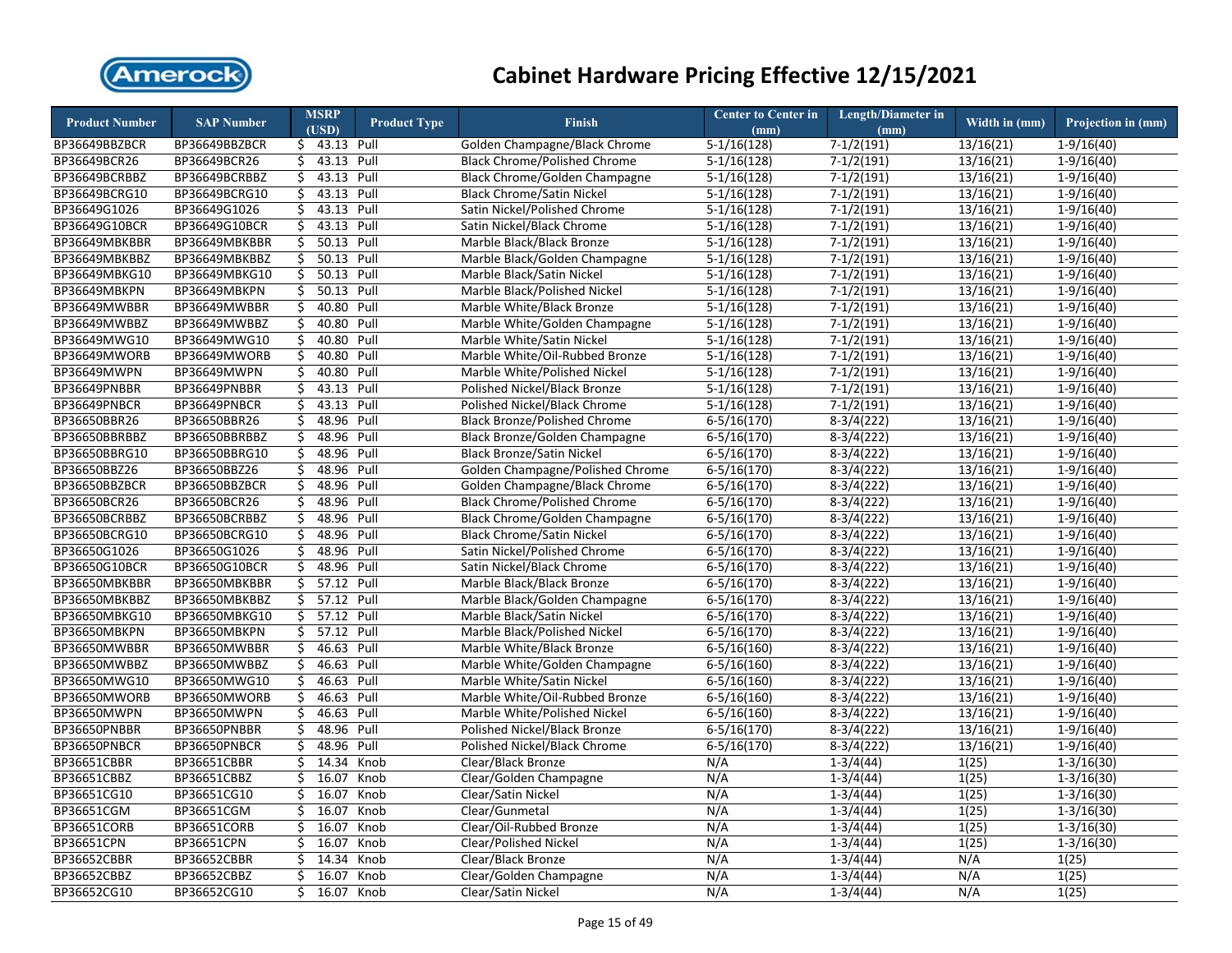

| <b>Product Number</b>         | <b>SAP Number</b>  |          | <b>MSRP</b><br>(USD) | <b>Product Type</b> | <b>Finish</b>                       | <b>Center to Center in</b><br>(mm) | <b>Length/Diameter in</b><br>(mm) | Width in (mm)          | Projection in (mm)     |
|-------------------------------|--------------------|----------|----------------------|---------------------|-------------------------------------|------------------------------------|-----------------------------------|------------------------|------------------------|
| BP36652CGM                    | BP36652CGM         |          | $$16.07$ Knob        |                     | Clear/Gunmetal                      | N/A                                | $1-3/4(44)$                       | N/A                    | 1(25)                  |
| BP36652CORB                   | BP36652CORB        |          | \$16.07              | Knob                | Clear/Oil-Rubbed Bronze             | N/A                                | $1 - 3/4(44)$                     | N/A                    | 1(25)                  |
| BP36652CPN                    | BP36652CPN         |          | \$16.07              | Knob                | Clear/Polished Nickel               | N/A                                | $1 - 3/4(44)$                     | N/A                    | 1(25)                  |
| BP36653CBBR                   | BP36653CBBR        | Ś.       | 14.34                | Knob                | Clear/Black Bronze                  | N/A                                | $1-3/8(35)$                       | $1-3/8(35)$            | $1 - 5/16(33)$         |
| BP36653CBBZ                   | BP36653CBBZ        | \$       | 16.07                | Knob                | Clear/Golden Champagne              | N/A                                | $1 - 3/8(35)$                     | $1 - 3/8(35)$          | $1 - 5/16(33)$         |
| BP36653CG10                   | BP36653CG10        | \$       | 16.07                | Knob                | Clear/Satin Nickel                  | N/A                                | $1-3/8(35)$                       | $1-3/8(35)$            | $1 - 5/16(33)$         |
| BP36653CGM                    | BP36653CGM         | \$       | 16.07                | Knob                | Clear/Gunmetal                      | N/A                                | $1-3/8(35)$                       | $1-3/8(35)$            | $1 - 5/16(33)$         |
| BP36653CORB                   | BP36653CORB        | \$       | 16.07                | Knob                | Clear/Oil-Rubbed Bronze             | N/A                                | $1-3/8(35)$                       | $1 - 3/8(35)$          | $1 - 5/16(33)$         |
| BP36653CPN                    | <b>BP36653CPN</b>  | Ś        | 16.07                | Knob                | <b>Clear/Polished Nickel</b>        | N/A                                | $1-3/8(35)$                       | $1 - 3/8(35)$          | $1 - 5/16(33)$         |
| BP36654CBBR                   | BP36654CBBR        | \$       | 32.60 Pull           |                     | Clear/Black Bronze                  | $3-3/4(96)$                        | $5-5/16(135)$                     | 3/4(19)                | $1 - 1/2(38)$          |
| BP36654CBBZ                   | BP36654CBBZ        | \$       | 32.60 Pull           |                     | Clear/Golden Champagne              | $3-3/4(96)$                        | $5-5/16(135)$                     | 3/4(19)                | $1-1/2(38)$            |
| BP36654CG10                   | BP36654CG10        | Ś.       | 32.60 Pull           |                     | Clear/Satin Nickel                  | $3-3/4(96)$                        | $5-5/16(135)$                     | 3/4(19)                | $\overline{1-1/2(38)}$ |
| BP36654CGM                    | BP36654CGM         | \$       | 32.60                | Pull                | Clear/Gunmetal                      | $3-3/4(96)$                        | $5-5/16(135)$                     | 3/4(19)                | $1-1/2(38)$            |
| BP36654CORB                   | BP36654CORB        | \$       | 32.60 Pull           |                     | Clear/Oil-Rubbed Bronze             | $3-3/4(96)$                        | $5-5/16(135)$                     | 3/4(19)                | $1-1/2(38)$            |
| BP36654CPN                    | BP36654CPN         | \$       | 32.60 Pull           |                     | Clear/Polished Nickel               | $3-3/4(96)$                        | $5-5/16(135)$                     | 3/4(19)                | $1-1/2(38)$            |
| BP36655CBBR                   | <b>BP36655CBBR</b> | \$       | 39.13 Pull           |                     | Clear/Black Bronze                  | $5-1/16(128)$                      | $6-9/16(167)$                     | 3/4(19)                | $1 - 1/2(38)$          |
| BP36655CBBZ                   | BP36655CBBZ        | \$       | 39.13 Pull           |                     | Clear/Golden Champagne              | $5-1/16(128)$                      | $6-9/16(167)$                     | 3/4(19)                | $1-1/2(38)$            |
| BP36655CG10                   | BP36655CG10        | \$       | 39.13 Pull           |                     | Clear/Satin Nickel                  | $5-1/16(128)$                      | $6-9/16(167)$                     | 3/4(19)                | $1-1/2(38)$            |
| BP36655CGM                    | BP36655CGM         | \$       | 39.13 Pull           |                     | Clear/Gunmetal                      | $5-1/16(128)$                      | $6-9/16(167)$                     | 3/4(19)                | $1-1/2(38)$            |
| <b>BP36655CORB</b>            | BP36655CORB        |          | $$39.13$ Pull        |                     | Clear/Oil-Rubbed Bronze             | $5-1/16(128)$                      | $6-9/16(167)$                     | 3/4(19)                | $1-1/2(38)$            |
| BP36655CPN                    | BP36655CPN         | \$       | 39.13 Pull           |                     | Clear/Polished Nickel               | $5-1/16(128)$                      | $6-9/16(167)$                     | 3/4(19)                | $1 - 1/2(38)$          |
| <b>BP36656CBBR</b>            | <b>BP36656CBBR</b> | Ś.       | 45.65 Pull           |                     | Clear/Black Bronze                  | $6 - 5/16(160)$                    | $7-7/8(200)$                      | 3/4(19)                | $1-1/2(38)$            |
| BP36656CBBZ                   | BP36656CBBZ        | Ś.       | 45.65 Pull           |                     | Clear/Golden Champagne              | $6 - 5/16(160)$                    | $7-7/8(200)$                      | 3/4(19)                | $1 - 1/2(38)$          |
| BP36656CG10                   | BP36656CG10        | \$       | 45.65 Pull           |                     | Clear/Satin Nickel                  | $6 - 5/16(160)$                    | $7 - 7/8(200)$                    | 3/4(19)                | $1 - 1/2(38)$          |
| BP36656CGM                    | BP36656CGM         | Ś.       | 45.65 Pull           |                     | Clear/Gunmetal                      | $6 - 5/16(160)$                    | 7-7/8(200)                        | 3/4(19)                | $1 - 1/2(38)$          |
| <b>BP36656CORB</b>            | <b>BP36656CORB</b> | \$       | 45.65 Pull           |                     | Clear/Oil-Rubbed Bronze             | $6 - 5/16(160)$                    | $7 - 7/8(200)$                    | 3/4(19)                | $1 - 1/2(38)$          |
| BP36656CPN                    | BP36656CPN         | \$       | 45.65 Pull           |                     | Clear/Polished Nickel               | $6 - 5/16(160)$                    | $7 - 7/8(200)$                    | 3/4(19)                | $1 - 1/2(38)$          |
| BP36663BBR26                  | BP36663BBR26       | \$       | 55.96 Pull           |                     | <b>Black Bronze/Polished Chrome</b> | 8(203)                             | $10-7/16(265)$                    | 13/16(21)              | $1-9/16(40)$           |
| BP36663BBRBBZ                 | BP36663BBRBBZ      | \$       | 55.96                | Pull                | Black Bronze/Golden Champagne       | 8(203)                             | $10-7/16(265)$                    | 13/16(21)              | $1-9/16(40)$           |
| BP36663BBRG10                 | BP36663BBRG10      | \$       | 55.96                | Pull                | <b>Black Bronze/Satin Nickel</b>    | 8(203)                             | $10-7/16(265)$                    | 13/16(21)              | $1-9/16(40)$           |
| BP36663BBZ26                  | BP36663BBZ26       | \$       | 55.96 Pull           |                     | Golden Champagne/Polished Chrome    | 8(203)                             | $10-7/16(265)$                    | 13/16(21)              | $1-9/16(40)$           |
| BP36663BBZBCR                 | BP36663BBZBCR      | \$       | 55.96 Pull           |                     | Golden Champagne/Black Chrome       | 8(203)                             | $10-7/16(265)$                    | 13/16(21)              | $1-9/16(40)$           |
| BP36663BCR26                  | BP36663BCR26       |          | $$55.96$ Pull        |                     | <b>Black Chrome/Polished Chrome</b> | 8(203)                             | $10-7/16(265)$                    | 13/16(21)              | $1-9/16(40)$           |
| BP36663BCRBBZ                 | BP36663BCRBBZ      | \$       | 55.96 Pull           |                     | Black Chrome/Golden Champagne       | 8(203)                             | $10-7/16(265)$                    | 13/16(21)              | $1-9/16(40)$           |
| BP36663BCRG10                 | BP36663BCRG10      | \$       | 55.96 Pull           |                     | <b>Black Chrome/Satin Nickel</b>    | 8(203)                             | $10-7/16(265)$                    | 13/16(21)              | $1-9/16(40)$           |
| BP36663G1026                  | BP36663G1026       | \$       | 55.96 Pull           |                     | Satin Nickel/Polished Chrome        | 8(203)                             | $10-7/16(265)$                    | 13/16(21)              | $1-9/16(40)$           |
| BP36663G10BCR                 | BP36663G10BCR      |          | $$55.96$ Pull        |                     | Satin Nickel/Black Chrome           | 8(203)                             | $10-7/16(265)$                    | 13/16(21)              | $1-9/16(40)$           |
| BP36663PNBBR                  | BP36663PNBBR       | \$       | 55.96 Pull           |                     | Polished Nickel/Black Bronze        |                                    |                                   |                        |                        |
| BP36663PNBCR                  | BP36663PNBCR       | Ś.       | 55.96 Pull           |                     | Polished Nickel/Black Chrome        | 8(203)<br>8(203)                   | $10-7/16(265)$                    | 13/16(21)              | $1-9/16(40)$           |
|                               |                    |          | 67.62 Pull           |                     |                                     |                                    | $10-7/16(265)$                    | 13/16(21)              | $1-9/16(40)$           |
| BP36664BBR26<br>BP36664BBRBBZ | BP36664BBR26       | \$       | 67.62 Pull           |                     | <b>Black Bronze/Polished Chrome</b> | $10-1/16(256)$                     | $12-1/2(318)$                     | $\overline{13/1}6(21)$ | $1-9/16(40)$           |
|                               | BP36664BBRBBZ      | \$<br>Ś. |                      |                     | Black Bronze/Golden Champagne       | $10-1/16(256)$                     | $12 - 1/2(318)$                   | 13/16(21)              | $1-9/16(40)$           |
| BP36664BBRG10                 | BP36664BBRG10      |          | 67.62 Pull           |                     | <b>Black Bronze/Satin Nickel</b>    | $10-1/16(256)$                     | $12 - 1/2(318)$                   | 13/16(21)              | $1-9/16(40)$           |
| BP36664BBZ26                  | BP36664BBZ26       | \$       | 67.62 Pull           |                     | Golden Champagne/Polished Chrome    | $10-1/16(256)$                     | $12 - 1/2(318)$                   | 13/16(21)              | $1-9/16(40)$           |
| BP36664BBZBCR                 | BP36664BBZBCR      | Ś.       | 67.62 Pull           |                     | Golden Champagne/Black Chrome       | $10-1/16(256)$                     | $12 - 1/2(318)$                   | 13/16(21)              | $1-9/16(40)$           |
| BP36664BCR26                  | BP36664BCR26       | \$       | 67.62 Pull           |                     | <b>Black Chrome/Polished Chrome</b> | $10-1/16(256)$                     | $12-1/2(318)$                     | 13/16(21)              | $1-9/16(40)$           |
| BP36664BCRBBZ                 | BP36664BCRBBZ      |          | \$ 67.62 Pull        |                     | Black Chrome/Golden Champagne       | $10-1/16(256)$                     | $12 - 1/2(318)$                   | 13/16(21)              | $1-9/16(40)$           |
| BP36664BCRG10                 | BP36664BCRG10      |          | \$ 67.62 Pull        |                     | <b>Black Chrome/Satin Nickel</b>    | $10-1/16(256)$                     | $12-1/2(318)$                     | 13/16(21)              | $1-9/16(40)$           |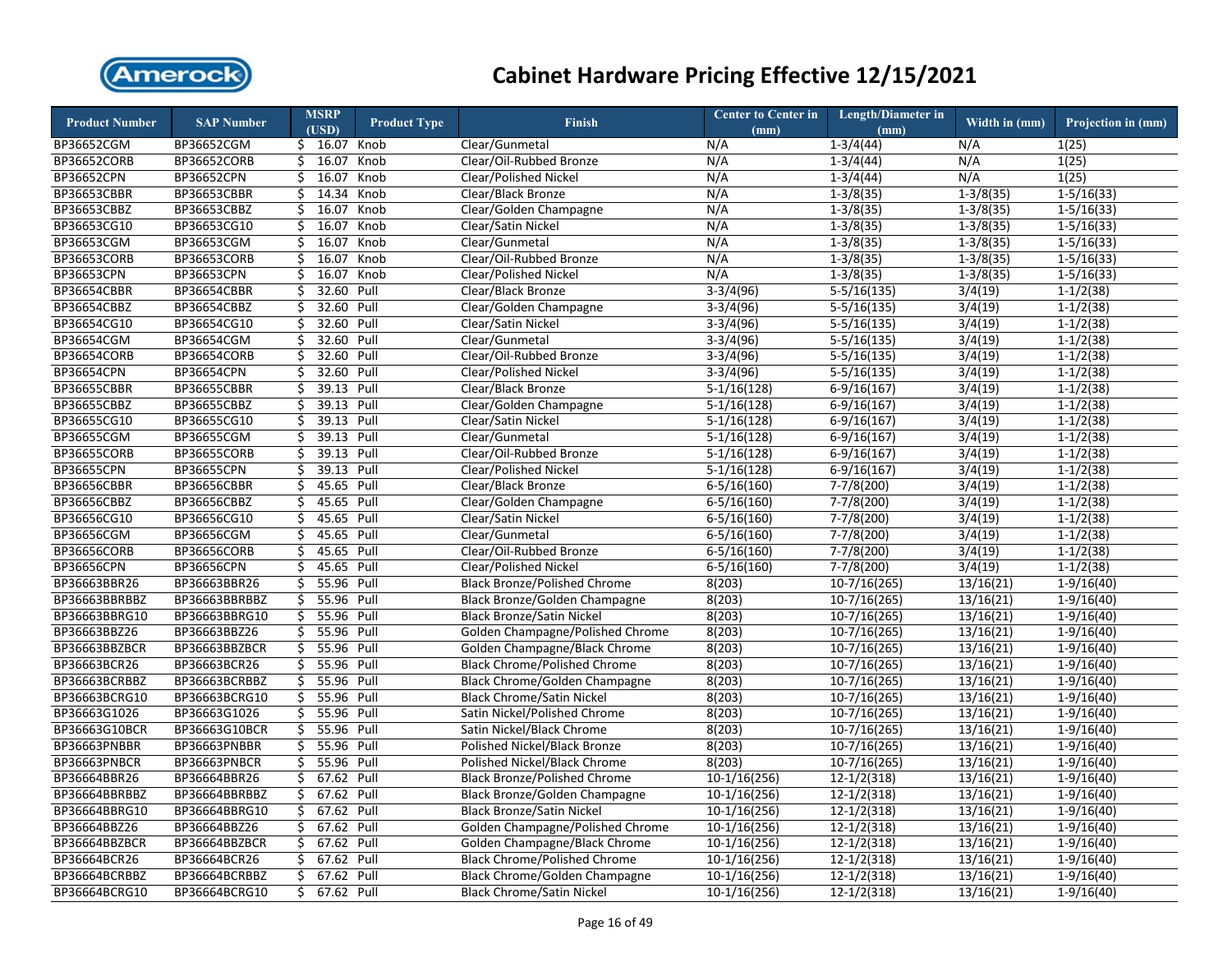

| \$ 67.62 Pull<br>Satin Nickel/Polished Chrome<br>$10-1/16(256)$<br>$12 - 1/2(318)$<br>13/16(21)<br>$1-9/16(40)$<br>BP36664G1026<br>BP36664G1026<br>67.62 Pull<br>$10-1/16(256)$<br>$12-1/2(318)$<br>13/16(21)<br>BP36664G10BCR<br>BP36664G10BCR<br>\$<br>Satin Nickel/Black Chrome<br>$1-9/16(40)$<br>$$67.62$ Pull<br>Polished Nickel/Black Bronze<br>$10-1/16(256)$<br>$12-1/2(318)$<br>13/16(21)<br>$1-9/16(40)$<br>BP36664PNBBR<br>BP36664PNBBR<br>67.62 Pull<br>10-1/16(256)<br>$12 - 1/2(318)$<br>13/16(21)<br>BP36664PNBCR<br>BP36664PNBCR<br>\$<br>Polished Nickel/Black Chrome<br>$1-9/16(40)$<br>20.98<br>BP36720BBN26<br>BP36720BBN26<br>\$<br>Knob<br>Black Brushed Nickel/Polished Chrome<br>N/A<br>$2 - 3/8(60)$<br>1/2(13)<br>$1-9/16(40)$<br>\$<br>20.98<br>$2-3/8(60)$<br>1/2(13)<br>BP36720BBNBN<br>BP36720BBNBN<br>Knob<br><b>Black Brushed Nickel/Black Nickel</b><br>N/A<br>$1-9/16(40)$<br>20.98<br>BP36720SC26<br>BP36720SC26<br>Ś.<br>Knob<br>Silver Champagne/Polished Chrome<br>N/A<br>$2 - 3/8(60)$<br>1/2(13)<br>$1-9/16(40)$<br>\$<br>20.98<br>Knob<br>N/A<br>$\frac{1}{2(13)}$<br>BP36720SCBN<br>BP36720SCBN<br>Silver Champagne/Black Nickel<br>$2 - 3/8(60)$<br>$\overline{1-9/1}6(40)$<br>37.30 Pull<br>\$<br><b>Black Brushed Nickel/Polished Chrome</b><br>$5-1/16(128)$<br>$6-1/4(159)$<br>1/2(13)<br>BP36724BBN26<br>BP36724BBN26<br>$1-9/16(40)$<br>37.30 Pull<br>Ś.<br>1/2(13)<br>BP36724BBNBN<br>BP36724BBNBN<br><b>Black Brushed Nickel/Black Nickel</b><br>$5-1/16(128)$<br>$6-1/4(159)$<br>$1-9/16(40)$<br>\$<br>37.30 Pull<br>1/2(13)<br>BP36724SC26<br>BP36724SC26<br>Silver Champagne/Polished Chrome<br>$5-1/16(128)$<br>$6-1/4(159)$<br>$1-9/16(40)$<br>37.30 Pull<br>BP36724SCBN<br>Ś.<br>1/2(13)<br>BP36724SCBN<br>Silver Champagne/Black Nickel<br>$5-1/16(128)$<br>$6-1/4(159)$<br>$1-9/16(40)$<br>BP36725BBN26<br>BP36725BBN26<br>\$<br>41.97<br>Pull<br>Black Brushed Nickel/Polished Chrome<br>$7-9/16(192)$<br>$8-3/4(222)$<br>1/2(13)<br>$1-9/16(40)$<br>\$<br>41.97<br>BP36725BBNBN<br>BP36725BBNBN<br>Pull<br><b>Black Brushed Nickel/Black Nickel</b><br>7-9/16(192)<br>$8-3/4(222)$<br>1/2(13)<br>$1-9/16(40)$<br>BP36725SC26<br>BP36725SC26<br>\$<br>41.97<br>Pull<br>Silver Champagne/Polished Chrome<br>$7-9/16(192)$<br>$8-3/4(222)$<br>1/2(13)<br>$1-9/16(40)$<br>BP36725SCBN<br>BP36725SCBN<br>\$ 41.97 Pull<br>$7 - 9/16(192)$<br>1/2(13)<br>Silver Champagne/Black Nickel<br>$8-3/4(222)$<br>$1-9/16(40)$<br>1/2(13)<br>BP36726BBN26<br>BP36726BBN26<br>\$<br>44.30 Pull<br><b>Black Brushed Nickel/Polished Chrome</b><br>$10-1/16(256)$<br>$11-1/4(286)$<br>$1-9/16(40)$<br>\$<br>44.30 Pull<br>$11-1/4(286)$<br>1/2(13)<br>$1-9/16(40)$<br>BP36726BBNBN<br>BP36726BBNBN<br><b>Black Brushed Nickel/Black Nickel</b><br>$10-1/16(256)$<br>44.30 Pull<br>1/2(13)<br>BP36726SC26<br>BP36726SC26<br>\$<br>Silver Champagne/Polished Chrome<br>$10-1/16(256)$<br>$11-1/4(286)$<br>$1-9/16(40)$<br>$$44.30$ Pull<br>BP36726SCBN<br>BP36726SCBN<br>$10-1/16(256)$<br>$11-1/4(286)$<br>1/2(13)<br>Silver Champagne/Black Nickel<br>$1-9/16(40)$<br>38.47<br>BP3673526<br>BP3673526<br>\$<br>Pull<br>POLISHED CHROME<br>$6 - 5/16(160)$<br>$\overline{8-13/16(224)}$<br>1/2(13)<br>$1 - 3/16(30)$<br>BP36735BBN<br>38.47<br>BP36735BBN<br>Ś.<br>Pull<br><b>Black Brushed Nickel</b><br>$6 - 5/16(160)$<br>$8-13/16(224)$<br>1/2(13)<br>$1 - 3/16(30)$<br>BP36735SC<br>BP36735SC<br>38.47<br>1/2(13)<br>\$<br>Pull<br>Silver Champagne<br>$6 - 5/16(160)$<br>$8-13/16(224)$<br>$1-3/16(30)$<br>BP3673626<br>BP3673626<br>Ś<br>45.46<br>Pull<br>POLISHED CHROME<br>8(203)<br>$10-1/2(267)$<br>1/2(13)<br>$1-3/16(30)$<br>45.46<br>BP36736BBN<br>BP36736BBN<br>\$<br>Pull<br><b>Black Brushed Nickel</b><br>8(203)<br>$10-1/2(267)$<br>1/2(13)<br>$1 - 3/16(30)$<br>BP36736SC<br>BP36736SC<br>Ś<br>45.46 Pull<br>8(203)<br>$10-1/2(267)$<br>1/2(13)<br>Silver Champagne<br>$1 - 3/16(30)$<br>52.46 Pull<br>BP3673726<br>BP3673726<br>Ś.<br>POLISHED CHROME<br>10-1/16(256)<br>$12 - 5/8(321)$<br>$\frac{1}{2(13)}$<br>$1 - 3/16(30)$<br>52.46<br>BP36737BBN<br>\$<br>Pull<br>$12 - 5/8(321)$<br>1/2(13)<br>BP36737BBN<br><b>Black Brushed Nickel</b><br>$10-1/16(256)$<br>$1 - 3/16(30)$<br><b>BP36737SC</b><br>52.46 Pull<br>BP36737SC<br>\$<br>Silver Champagne<br>$10-1/16(256)$<br>12-5/8(321)<br>1/2(13)<br>$1 - 3/16(30)$<br>BP3674326<br>BP3674326<br>\$<br>21.56<br>Edge Pull<br>POLISHED CHROME<br>$4-3/16(106)$<br>$5-13/16(148)$<br>11/16(17)<br>$1-9/16(40)$<br>BP36743BCR<br>$\overline{21.56}$<br><b>BP36743BCR</b><br>\$<br>Edge Pull<br><b>Black Chrome</b><br>$4 - 3/16(106)$<br>$5-13/16(148)$<br>11/16(17)<br>$1-9/16(40)$<br>BP36743G10<br>BP36743G10<br>\$<br>21.56 Edge Pull<br>$4 - 3/16(106)$<br>$5-13/16(148)$<br>11/16(17)<br>$1-9/16(40)$<br><b>SATIN NICKEL</b><br>BP36743PN<br>BP36743PN<br>\$<br>21.56 Edge Pull<br>POLISHED NICKEL<br>$4 - 3/16(106)$<br>$5-13/16(148)$<br>$\overline{11/1}6(17)$<br>$1-9/16(40)$<br>BP3674426<br>BP3674426<br>24.48 Edge Pull<br>\$<br>POLISHED CHROME<br>$4-9/16(116)$<br>$7-3/4(197)$<br>11/16(17)<br>$1-9/16(40)$<br>BP36744BCR<br>BP36744BCR<br>\$<br>24.48 Edge Pull<br>$4-9/16(116)$<br>11/16(17)<br><b>Black Chrome</b><br>$7-3/4(197)$<br>$1-9/16(40)$<br>BP36744G10<br>BP36744G10<br>\$<br>24.48 Edge Pull<br><b>SATIN NICKEL</b><br>$4-9/16(116)$<br>$7-3/4(197)$<br>11/16(17)<br>$1-9/16(40)$<br>BP36744PN<br>\$<br>24.48<br>Edge Pull<br>$4-9/16(116)$<br>BP36744PN<br>POLISHED NICKEL<br>$7-3/4(197)$<br>11/16(17)<br>$1-9/16(40)$<br>BP3674526<br>BP3674526<br>\$<br>26.81<br>Edge Pull<br>$6-9/16(167)$<br>POLISHED CHROME<br>$9-3/4(247)$<br>11/16(17)<br>$1-9/16(40)$<br><b>BP36745BCR</b><br><b>BP36745BCR</b><br>Ś.<br>26.81<br>Edge Pull<br>$6-9/16(167)$<br>$9-3/4(247)$<br>11/16(17)<br>$1-9/16(40)$<br><b>Black Chrome</b><br>\$<br>26.81<br>Edge Pull<br>BP36745G10<br>BP36745G10<br><b>SATIN NICKEL</b><br>$6-9/16(167)$<br>$9-3/4(247)$<br>11/16(17)<br>$1-9/16(40)$<br>BP36745PN<br>BP36745PN<br>\$<br>26.81<br><b>Edge Pull</b><br>POLISHED NICKEL<br>$6-9/16(167)$<br>$9-3/4(247)$<br>11/16(17)<br>$1-9/16(40)$<br>31.47<br>BP3674626<br>BP3674626<br>\$<br>Edge Pull<br>POLISHED CHROME<br>$8 \frac{9}{16}$<br>11-11/16(297)<br>11/16(17)<br>$1-9/16(40)$<br><b>BP36746BCR</b><br>31.47<br>$8 \frac{9}{16}$<br><b>BP36746BCR</b><br>\$<br>Edge Pull<br><b>Black Chrome</b><br>11-11/16(297)<br>11/16(17)<br>$1-9/16(40)$<br>\$<br>BP36746G10<br>31.47<br>Edge Pull<br>$8 \frac{9}{16}$<br>BP36746G10<br><b>SATIN NICKEL</b><br>11-11/16(297)<br>11/16(17)<br>$1-9/16(40)$<br>31.47<br>$8 \frac{9}{16}$<br>BP36746PN<br>BP36746PN<br>\$<br>Edge Pull<br>POLISHED NICKEL<br>$11-11/16(297)$<br>11/16(17)<br>$1-9/16(40)$<br>BP3675026<br>$\frac{1}{5}$ 21.56 Edge Pull<br>BP3675026<br>POLISHED CHROME<br>$4 - 3/16(106)$<br>$5-13/16(148)$<br>13/16(21)<br>$1-5/8(41)$<br><b>BP36750BCR</b><br>\$<br>21.56 Edge Pull<br>$5-13/16(148)$<br>13/16(21)<br>$1-5/8(41)$<br><b>BP36750BCR</b><br><b>Black Chrome</b><br>$4 - 3/16(106)$ | <b>Product Number</b> | <b>SAP Number</b> | <b>MSRP</b><br>(USD) | <b>Product Type</b> | <b>Finish</b> | <b>Center to Center in</b><br>(mm) | <b>Length/Diameter in</b><br>(mm) | Width in (mm) | Projection in (mm) |
|--------------------------------------------------------------------------------------------------------------------------------------------------------------------------------------------------------------------------------------------------------------------------------------------------------------------------------------------------------------------------------------------------------------------------------------------------------------------------------------------------------------------------------------------------------------------------------------------------------------------------------------------------------------------------------------------------------------------------------------------------------------------------------------------------------------------------------------------------------------------------------------------------------------------------------------------------------------------------------------------------------------------------------------------------------------------------------------------------------------------------------------------------------------------------------------------------------------------------------------------------------------------------------------------------------------------------------------------------------------------------------------------------------------------------------------------------------------------------------------------------------------------------------------------------------------------------------------------------------------------------------------------------------------------------------------------------------------------------------------------------------------------------------------------------------------------------------------------------------------------------------------------------------------------------------------------------------------------------------------------------------------------------------------------------------------------------------------------------------------------------------------------------------------------------------------------------------------------------------------------------------------------------------------------------------------------------------------------------------------------------------------------------------------------------------------------------------------------------------------------------------------------------------------------------------------------------------------------------------------------------------------------------------------------------------------------------------------------------------------------------------------------------------------------------------------------------------------------------------------------------------------------------------------------------------------------------------------------------------------------------------------------------------------------------------------------------------------------------------------------------------------------------------------------------------------------------------------------------------------------------------------------------------------------------------------------------------------------------------------------------------------------------------------------------------------------------------------------------------------------------------------------------------------------------------------------------------------------------------------------------------------------------------------------------------------------------------------------------------------------------------------------------------------------------------------------------------------------------------------------------------------------------------------------------------------------------------------------------------------------------------------------------------------------------------------------------------------------------------------------------------------------------------------------------------------------------------------------------------------------------------------------------------------------------------------------------------------------------------------------------------------------------------------------------------------------------------------------------------------------------------------------------------------------------------------------------------------------------------------------------------------------------------------------------------------------------------------------------------------------------------------------------------------------------------------------------------------------------------------------------------------------------------------------------------------------------------------------------------------------------------------------------------------------------------------------------------------------------------------------------------------------------------------------------------------------------------------------------------------------------------------------------------------------------------------------------------------------------------------------------------------------------------------------------------------------------------------------------------------------------------------------------------------------------------------------------------------------------------------------------------------------------------------------------------------------------------------------------------------------------------------------------------------------------------------------------------------------------------------------------------------------------------------------------------------------------------------------------------------------------------------------------------------------------------------------------------------------------------------------------------------------------------------------------------------------------------------------------------------------------------------------------------------------------------------------------------------------------------------------------------------------------------------------------------------------------------------------------------------------------------------------------------------------------------------------------------------------------------------------------------------------------------------------------------------------------------------------------------------------------------------------------------------------------------------------------------------------------------------------------------------------------------------------------------------------------------------------------------------------------------------------------------------------------------------------------------------------|-----------------------|-------------------|----------------------|---------------------|---------------|------------------------------------|-----------------------------------|---------------|--------------------|
|                                                                                                                                                                                                                                                                                                                                                                                                                                                                                                                                                                                                                                                                                                                                                                                                                                                                                                                                                                                                                                                                                                                                                                                                                                                                                                                                                                                                                                                                                                                                                                                                                                                                                                                                                                                                                                                                                                                                                                                                                                                                                                                                                                                                                                                                                                                                                                                                                                                                                                                                                                                                                                                                                                                                                                                                                                                                                                                                                                                                                                                                                                                                                                                                                                                                                                                                                                                                                                                                                                                                                                                                                                                                                                                                                                                                                                                                                                                                                                                                                                                                                                                                                                                                                                                                                                                                                                                                                                                                                                                                                                                                                                                                                                                                                                                                                                                                                                                                                                                                                                                                                                                                                                                                                                                                                                                                                                                                                                                                                                                                                                                                                                                                                                                                                                                                                                                                                                                                                                                                                                                                                                                                                                                                                                                                                                                                                                                                                                                                                                                                                                                                                                                                                                                                                                                                                                                                                                                                                                                                                                                                                            |                       |                   |                      |                     |               |                                    |                                   |               |                    |
|                                                                                                                                                                                                                                                                                                                                                                                                                                                                                                                                                                                                                                                                                                                                                                                                                                                                                                                                                                                                                                                                                                                                                                                                                                                                                                                                                                                                                                                                                                                                                                                                                                                                                                                                                                                                                                                                                                                                                                                                                                                                                                                                                                                                                                                                                                                                                                                                                                                                                                                                                                                                                                                                                                                                                                                                                                                                                                                                                                                                                                                                                                                                                                                                                                                                                                                                                                                                                                                                                                                                                                                                                                                                                                                                                                                                                                                                                                                                                                                                                                                                                                                                                                                                                                                                                                                                                                                                                                                                                                                                                                                                                                                                                                                                                                                                                                                                                                                                                                                                                                                                                                                                                                                                                                                                                                                                                                                                                                                                                                                                                                                                                                                                                                                                                                                                                                                                                                                                                                                                                                                                                                                                                                                                                                                                                                                                                                                                                                                                                                                                                                                                                                                                                                                                                                                                                                                                                                                                                                                                                                                                                            |                       |                   |                      |                     |               |                                    |                                   |               |                    |
|                                                                                                                                                                                                                                                                                                                                                                                                                                                                                                                                                                                                                                                                                                                                                                                                                                                                                                                                                                                                                                                                                                                                                                                                                                                                                                                                                                                                                                                                                                                                                                                                                                                                                                                                                                                                                                                                                                                                                                                                                                                                                                                                                                                                                                                                                                                                                                                                                                                                                                                                                                                                                                                                                                                                                                                                                                                                                                                                                                                                                                                                                                                                                                                                                                                                                                                                                                                                                                                                                                                                                                                                                                                                                                                                                                                                                                                                                                                                                                                                                                                                                                                                                                                                                                                                                                                                                                                                                                                                                                                                                                                                                                                                                                                                                                                                                                                                                                                                                                                                                                                                                                                                                                                                                                                                                                                                                                                                                                                                                                                                                                                                                                                                                                                                                                                                                                                                                                                                                                                                                                                                                                                                                                                                                                                                                                                                                                                                                                                                                                                                                                                                                                                                                                                                                                                                                                                                                                                                                                                                                                                                                            |                       |                   |                      |                     |               |                                    |                                   |               |                    |
|                                                                                                                                                                                                                                                                                                                                                                                                                                                                                                                                                                                                                                                                                                                                                                                                                                                                                                                                                                                                                                                                                                                                                                                                                                                                                                                                                                                                                                                                                                                                                                                                                                                                                                                                                                                                                                                                                                                                                                                                                                                                                                                                                                                                                                                                                                                                                                                                                                                                                                                                                                                                                                                                                                                                                                                                                                                                                                                                                                                                                                                                                                                                                                                                                                                                                                                                                                                                                                                                                                                                                                                                                                                                                                                                                                                                                                                                                                                                                                                                                                                                                                                                                                                                                                                                                                                                                                                                                                                                                                                                                                                                                                                                                                                                                                                                                                                                                                                                                                                                                                                                                                                                                                                                                                                                                                                                                                                                                                                                                                                                                                                                                                                                                                                                                                                                                                                                                                                                                                                                                                                                                                                                                                                                                                                                                                                                                                                                                                                                                                                                                                                                                                                                                                                                                                                                                                                                                                                                                                                                                                                                                            |                       |                   |                      |                     |               |                                    |                                   |               |                    |
|                                                                                                                                                                                                                                                                                                                                                                                                                                                                                                                                                                                                                                                                                                                                                                                                                                                                                                                                                                                                                                                                                                                                                                                                                                                                                                                                                                                                                                                                                                                                                                                                                                                                                                                                                                                                                                                                                                                                                                                                                                                                                                                                                                                                                                                                                                                                                                                                                                                                                                                                                                                                                                                                                                                                                                                                                                                                                                                                                                                                                                                                                                                                                                                                                                                                                                                                                                                                                                                                                                                                                                                                                                                                                                                                                                                                                                                                                                                                                                                                                                                                                                                                                                                                                                                                                                                                                                                                                                                                                                                                                                                                                                                                                                                                                                                                                                                                                                                                                                                                                                                                                                                                                                                                                                                                                                                                                                                                                                                                                                                                                                                                                                                                                                                                                                                                                                                                                                                                                                                                                                                                                                                                                                                                                                                                                                                                                                                                                                                                                                                                                                                                                                                                                                                                                                                                                                                                                                                                                                                                                                                                                            |                       |                   |                      |                     |               |                                    |                                   |               |                    |
|                                                                                                                                                                                                                                                                                                                                                                                                                                                                                                                                                                                                                                                                                                                                                                                                                                                                                                                                                                                                                                                                                                                                                                                                                                                                                                                                                                                                                                                                                                                                                                                                                                                                                                                                                                                                                                                                                                                                                                                                                                                                                                                                                                                                                                                                                                                                                                                                                                                                                                                                                                                                                                                                                                                                                                                                                                                                                                                                                                                                                                                                                                                                                                                                                                                                                                                                                                                                                                                                                                                                                                                                                                                                                                                                                                                                                                                                                                                                                                                                                                                                                                                                                                                                                                                                                                                                                                                                                                                                                                                                                                                                                                                                                                                                                                                                                                                                                                                                                                                                                                                                                                                                                                                                                                                                                                                                                                                                                                                                                                                                                                                                                                                                                                                                                                                                                                                                                                                                                                                                                                                                                                                                                                                                                                                                                                                                                                                                                                                                                                                                                                                                                                                                                                                                                                                                                                                                                                                                                                                                                                                                                            |                       |                   |                      |                     |               |                                    |                                   |               |                    |
|                                                                                                                                                                                                                                                                                                                                                                                                                                                                                                                                                                                                                                                                                                                                                                                                                                                                                                                                                                                                                                                                                                                                                                                                                                                                                                                                                                                                                                                                                                                                                                                                                                                                                                                                                                                                                                                                                                                                                                                                                                                                                                                                                                                                                                                                                                                                                                                                                                                                                                                                                                                                                                                                                                                                                                                                                                                                                                                                                                                                                                                                                                                                                                                                                                                                                                                                                                                                                                                                                                                                                                                                                                                                                                                                                                                                                                                                                                                                                                                                                                                                                                                                                                                                                                                                                                                                                                                                                                                                                                                                                                                                                                                                                                                                                                                                                                                                                                                                                                                                                                                                                                                                                                                                                                                                                                                                                                                                                                                                                                                                                                                                                                                                                                                                                                                                                                                                                                                                                                                                                                                                                                                                                                                                                                                                                                                                                                                                                                                                                                                                                                                                                                                                                                                                                                                                                                                                                                                                                                                                                                                                                            |                       |                   |                      |                     |               |                                    |                                   |               |                    |
|                                                                                                                                                                                                                                                                                                                                                                                                                                                                                                                                                                                                                                                                                                                                                                                                                                                                                                                                                                                                                                                                                                                                                                                                                                                                                                                                                                                                                                                                                                                                                                                                                                                                                                                                                                                                                                                                                                                                                                                                                                                                                                                                                                                                                                                                                                                                                                                                                                                                                                                                                                                                                                                                                                                                                                                                                                                                                                                                                                                                                                                                                                                                                                                                                                                                                                                                                                                                                                                                                                                                                                                                                                                                                                                                                                                                                                                                                                                                                                                                                                                                                                                                                                                                                                                                                                                                                                                                                                                                                                                                                                                                                                                                                                                                                                                                                                                                                                                                                                                                                                                                                                                                                                                                                                                                                                                                                                                                                                                                                                                                                                                                                                                                                                                                                                                                                                                                                                                                                                                                                                                                                                                                                                                                                                                                                                                                                                                                                                                                                                                                                                                                                                                                                                                                                                                                                                                                                                                                                                                                                                                                                            |                       |                   |                      |                     |               |                                    |                                   |               |                    |
|                                                                                                                                                                                                                                                                                                                                                                                                                                                                                                                                                                                                                                                                                                                                                                                                                                                                                                                                                                                                                                                                                                                                                                                                                                                                                                                                                                                                                                                                                                                                                                                                                                                                                                                                                                                                                                                                                                                                                                                                                                                                                                                                                                                                                                                                                                                                                                                                                                                                                                                                                                                                                                                                                                                                                                                                                                                                                                                                                                                                                                                                                                                                                                                                                                                                                                                                                                                                                                                                                                                                                                                                                                                                                                                                                                                                                                                                                                                                                                                                                                                                                                                                                                                                                                                                                                                                                                                                                                                                                                                                                                                                                                                                                                                                                                                                                                                                                                                                                                                                                                                                                                                                                                                                                                                                                                                                                                                                                                                                                                                                                                                                                                                                                                                                                                                                                                                                                                                                                                                                                                                                                                                                                                                                                                                                                                                                                                                                                                                                                                                                                                                                                                                                                                                                                                                                                                                                                                                                                                                                                                                                                            |                       |                   |                      |                     |               |                                    |                                   |               |                    |
|                                                                                                                                                                                                                                                                                                                                                                                                                                                                                                                                                                                                                                                                                                                                                                                                                                                                                                                                                                                                                                                                                                                                                                                                                                                                                                                                                                                                                                                                                                                                                                                                                                                                                                                                                                                                                                                                                                                                                                                                                                                                                                                                                                                                                                                                                                                                                                                                                                                                                                                                                                                                                                                                                                                                                                                                                                                                                                                                                                                                                                                                                                                                                                                                                                                                                                                                                                                                                                                                                                                                                                                                                                                                                                                                                                                                                                                                                                                                                                                                                                                                                                                                                                                                                                                                                                                                                                                                                                                                                                                                                                                                                                                                                                                                                                                                                                                                                                                                                                                                                                                                                                                                                                                                                                                                                                                                                                                                                                                                                                                                                                                                                                                                                                                                                                                                                                                                                                                                                                                                                                                                                                                                                                                                                                                                                                                                                                                                                                                                                                                                                                                                                                                                                                                                                                                                                                                                                                                                                                                                                                                                                            |                       |                   |                      |                     |               |                                    |                                   |               |                    |
|                                                                                                                                                                                                                                                                                                                                                                                                                                                                                                                                                                                                                                                                                                                                                                                                                                                                                                                                                                                                                                                                                                                                                                                                                                                                                                                                                                                                                                                                                                                                                                                                                                                                                                                                                                                                                                                                                                                                                                                                                                                                                                                                                                                                                                                                                                                                                                                                                                                                                                                                                                                                                                                                                                                                                                                                                                                                                                                                                                                                                                                                                                                                                                                                                                                                                                                                                                                                                                                                                                                                                                                                                                                                                                                                                                                                                                                                                                                                                                                                                                                                                                                                                                                                                                                                                                                                                                                                                                                                                                                                                                                                                                                                                                                                                                                                                                                                                                                                                                                                                                                                                                                                                                                                                                                                                                                                                                                                                                                                                                                                                                                                                                                                                                                                                                                                                                                                                                                                                                                                                                                                                                                                                                                                                                                                                                                                                                                                                                                                                                                                                                                                                                                                                                                                                                                                                                                                                                                                                                                                                                                                                            |                       |                   |                      |                     |               |                                    |                                   |               |                    |
|                                                                                                                                                                                                                                                                                                                                                                                                                                                                                                                                                                                                                                                                                                                                                                                                                                                                                                                                                                                                                                                                                                                                                                                                                                                                                                                                                                                                                                                                                                                                                                                                                                                                                                                                                                                                                                                                                                                                                                                                                                                                                                                                                                                                                                                                                                                                                                                                                                                                                                                                                                                                                                                                                                                                                                                                                                                                                                                                                                                                                                                                                                                                                                                                                                                                                                                                                                                                                                                                                                                                                                                                                                                                                                                                                                                                                                                                                                                                                                                                                                                                                                                                                                                                                                                                                                                                                                                                                                                                                                                                                                                                                                                                                                                                                                                                                                                                                                                                                                                                                                                                                                                                                                                                                                                                                                                                                                                                                                                                                                                                                                                                                                                                                                                                                                                                                                                                                                                                                                                                                                                                                                                                                                                                                                                                                                                                                                                                                                                                                                                                                                                                                                                                                                                                                                                                                                                                                                                                                                                                                                                                                            |                       |                   |                      |                     |               |                                    |                                   |               |                    |
|                                                                                                                                                                                                                                                                                                                                                                                                                                                                                                                                                                                                                                                                                                                                                                                                                                                                                                                                                                                                                                                                                                                                                                                                                                                                                                                                                                                                                                                                                                                                                                                                                                                                                                                                                                                                                                                                                                                                                                                                                                                                                                                                                                                                                                                                                                                                                                                                                                                                                                                                                                                                                                                                                                                                                                                                                                                                                                                                                                                                                                                                                                                                                                                                                                                                                                                                                                                                                                                                                                                                                                                                                                                                                                                                                                                                                                                                                                                                                                                                                                                                                                                                                                                                                                                                                                                                                                                                                                                                                                                                                                                                                                                                                                                                                                                                                                                                                                                                                                                                                                                                                                                                                                                                                                                                                                                                                                                                                                                                                                                                                                                                                                                                                                                                                                                                                                                                                                                                                                                                                                                                                                                                                                                                                                                                                                                                                                                                                                                                                                                                                                                                                                                                                                                                                                                                                                                                                                                                                                                                                                                                                            |                       |                   |                      |                     |               |                                    |                                   |               |                    |
|                                                                                                                                                                                                                                                                                                                                                                                                                                                                                                                                                                                                                                                                                                                                                                                                                                                                                                                                                                                                                                                                                                                                                                                                                                                                                                                                                                                                                                                                                                                                                                                                                                                                                                                                                                                                                                                                                                                                                                                                                                                                                                                                                                                                                                                                                                                                                                                                                                                                                                                                                                                                                                                                                                                                                                                                                                                                                                                                                                                                                                                                                                                                                                                                                                                                                                                                                                                                                                                                                                                                                                                                                                                                                                                                                                                                                                                                                                                                                                                                                                                                                                                                                                                                                                                                                                                                                                                                                                                                                                                                                                                                                                                                                                                                                                                                                                                                                                                                                                                                                                                                                                                                                                                                                                                                                                                                                                                                                                                                                                                                                                                                                                                                                                                                                                                                                                                                                                                                                                                                                                                                                                                                                                                                                                                                                                                                                                                                                                                                                                                                                                                                                                                                                                                                                                                                                                                                                                                                                                                                                                                                                            |                       |                   |                      |                     |               |                                    |                                   |               |                    |
|                                                                                                                                                                                                                                                                                                                                                                                                                                                                                                                                                                                                                                                                                                                                                                                                                                                                                                                                                                                                                                                                                                                                                                                                                                                                                                                                                                                                                                                                                                                                                                                                                                                                                                                                                                                                                                                                                                                                                                                                                                                                                                                                                                                                                                                                                                                                                                                                                                                                                                                                                                                                                                                                                                                                                                                                                                                                                                                                                                                                                                                                                                                                                                                                                                                                                                                                                                                                                                                                                                                                                                                                                                                                                                                                                                                                                                                                                                                                                                                                                                                                                                                                                                                                                                                                                                                                                                                                                                                                                                                                                                                                                                                                                                                                                                                                                                                                                                                                                                                                                                                                                                                                                                                                                                                                                                                                                                                                                                                                                                                                                                                                                                                                                                                                                                                                                                                                                                                                                                                                                                                                                                                                                                                                                                                                                                                                                                                                                                                                                                                                                                                                                                                                                                                                                                                                                                                                                                                                                                                                                                                                                            |                       |                   |                      |                     |               |                                    |                                   |               |                    |
|                                                                                                                                                                                                                                                                                                                                                                                                                                                                                                                                                                                                                                                                                                                                                                                                                                                                                                                                                                                                                                                                                                                                                                                                                                                                                                                                                                                                                                                                                                                                                                                                                                                                                                                                                                                                                                                                                                                                                                                                                                                                                                                                                                                                                                                                                                                                                                                                                                                                                                                                                                                                                                                                                                                                                                                                                                                                                                                                                                                                                                                                                                                                                                                                                                                                                                                                                                                                                                                                                                                                                                                                                                                                                                                                                                                                                                                                                                                                                                                                                                                                                                                                                                                                                                                                                                                                                                                                                                                                                                                                                                                                                                                                                                                                                                                                                                                                                                                                                                                                                                                                                                                                                                                                                                                                                                                                                                                                                                                                                                                                                                                                                                                                                                                                                                                                                                                                                                                                                                                                                                                                                                                                                                                                                                                                                                                                                                                                                                                                                                                                                                                                                                                                                                                                                                                                                                                                                                                                                                                                                                                                                            |                       |                   |                      |                     |               |                                    |                                   |               |                    |
|                                                                                                                                                                                                                                                                                                                                                                                                                                                                                                                                                                                                                                                                                                                                                                                                                                                                                                                                                                                                                                                                                                                                                                                                                                                                                                                                                                                                                                                                                                                                                                                                                                                                                                                                                                                                                                                                                                                                                                                                                                                                                                                                                                                                                                                                                                                                                                                                                                                                                                                                                                                                                                                                                                                                                                                                                                                                                                                                                                                                                                                                                                                                                                                                                                                                                                                                                                                                                                                                                                                                                                                                                                                                                                                                                                                                                                                                                                                                                                                                                                                                                                                                                                                                                                                                                                                                                                                                                                                                                                                                                                                                                                                                                                                                                                                                                                                                                                                                                                                                                                                                                                                                                                                                                                                                                                                                                                                                                                                                                                                                                                                                                                                                                                                                                                                                                                                                                                                                                                                                                                                                                                                                                                                                                                                                                                                                                                                                                                                                                                                                                                                                                                                                                                                                                                                                                                                                                                                                                                                                                                                                                            |                       |                   |                      |                     |               |                                    |                                   |               |                    |
|                                                                                                                                                                                                                                                                                                                                                                                                                                                                                                                                                                                                                                                                                                                                                                                                                                                                                                                                                                                                                                                                                                                                                                                                                                                                                                                                                                                                                                                                                                                                                                                                                                                                                                                                                                                                                                                                                                                                                                                                                                                                                                                                                                                                                                                                                                                                                                                                                                                                                                                                                                                                                                                                                                                                                                                                                                                                                                                                                                                                                                                                                                                                                                                                                                                                                                                                                                                                                                                                                                                                                                                                                                                                                                                                                                                                                                                                                                                                                                                                                                                                                                                                                                                                                                                                                                                                                                                                                                                                                                                                                                                                                                                                                                                                                                                                                                                                                                                                                                                                                                                                                                                                                                                                                                                                                                                                                                                                                                                                                                                                                                                                                                                                                                                                                                                                                                                                                                                                                                                                                                                                                                                                                                                                                                                                                                                                                                                                                                                                                                                                                                                                                                                                                                                                                                                                                                                                                                                                                                                                                                                                                            |                       |                   |                      |                     |               |                                    |                                   |               |                    |
|                                                                                                                                                                                                                                                                                                                                                                                                                                                                                                                                                                                                                                                                                                                                                                                                                                                                                                                                                                                                                                                                                                                                                                                                                                                                                                                                                                                                                                                                                                                                                                                                                                                                                                                                                                                                                                                                                                                                                                                                                                                                                                                                                                                                                                                                                                                                                                                                                                                                                                                                                                                                                                                                                                                                                                                                                                                                                                                                                                                                                                                                                                                                                                                                                                                                                                                                                                                                                                                                                                                                                                                                                                                                                                                                                                                                                                                                                                                                                                                                                                                                                                                                                                                                                                                                                                                                                                                                                                                                                                                                                                                                                                                                                                                                                                                                                                                                                                                                                                                                                                                                                                                                                                                                                                                                                                                                                                                                                                                                                                                                                                                                                                                                                                                                                                                                                                                                                                                                                                                                                                                                                                                                                                                                                                                                                                                                                                                                                                                                                                                                                                                                                                                                                                                                                                                                                                                                                                                                                                                                                                                                                            |                       |                   |                      |                     |               |                                    |                                   |               |                    |
|                                                                                                                                                                                                                                                                                                                                                                                                                                                                                                                                                                                                                                                                                                                                                                                                                                                                                                                                                                                                                                                                                                                                                                                                                                                                                                                                                                                                                                                                                                                                                                                                                                                                                                                                                                                                                                                                                                                                                                                                                                                                                                                                                                                                                                                                                                                                                                                                                                                                                                                                                                                                                                                                                                                                                                                                                                                                                                                                                                                                                                                                                                                                                                                                                                                                                                                                                                                                                                                                                                                                                                                                                                                                                                                                                                                                                                                                                                                                                                                                                                                                                                                                                                                                                                                                                                                                                                                                                                                                                                                                                                                                                                                                                                                                                                                                                                                                                                                                                                                                                                                                                                                                                                                                                                                                                                                                                                                                                                                                                                                                                                                                                                                                                                                                                                                                                                                                                                                                                                                                                                                                                                                                                                                                                                                                                                                                                                                                                                                                                                                                                                                                                                                                                                                                                                                                                                                                                                                                                                                                                                                                                            |                       |                   |                      |                     |               |                                    |                                   |               |                    |
|                                                                                                                                                                                                                                                                                                                                                                                                                                                                                                                                                                                                                                                                                                                                                                                                                                                                                                                                                                                                                                                                                                                                                                                                                                                                                                                                                                                                                                                                                                                                                                                                                                                                                                                                                                                                                                                                                                                                                                                                                                                                                                                                                                                                                                                                                                                                                                                                                                                                                                                                                                                                                                                                                                                                                                                                                                                                                                                                                                                                                                                                                                                                                                                                                                                                                                                                                                                                                                                                                                                                                                                                                                                                                                                                                                                                                                                                                                                                                                                                                                                                                                                                                                                                                                                                                                                                                                                                                                                                                                                                                                                                                                                                                                                                                                                                                                                                                                                                                                                                                                                                                                                                                                                                                                                                                                                                                                                                                                                                                                                                                                                                                                                                                                                                                                                                                                                                                                                                                                                                                                                                                                                                                                                                                                                                                                                                                                                                                                                                                                                                                                                                                                                                                                                                                                                                                                                                                                                                                                                                                                                                                            |                       |                   |                      |                     |               |                                    |                                   |               |                    |
|                                                                                                                                                                                                                                                                                                                                                                                                                                                                                                                                                                                                                                                                                                                                                                                                                                                                                                                                                                                                                                                                                                                                                                                                                                                                                                                                                                                                                                                                                                                                                                                                                                                                                                                                                                                                                                                                                                                                                                                                                                                                                                                                                                                                                                                                                                                                                                                                                                                                                                                                                                                                                                                                                                                                                                                                                                                                                                                                                                                                                                                                                                                                                                                                                                                                                                                                                                                                                                                                                                                                                                                                                                                                                                                                                                                                                                                                                                                                                                                                                                                                                                                                                                                                                                                                                                                                                                                                                                                                                                                                                                                                                                                                                                                                                                                                                                                                                                                                                                                                                                                                                                                                                                                                                                                                                                                                                                                                                                                                                                                                                                                                                                                                                                                                                                                                                                                                                                                                                                                                                                                                                                                                                                                                                                                                                                                                                                                                                                                                                                                                                                                                                                                                                                                                                                                                                                                                                                                                                                                                                                                                                            |                       |                   |                      |                     |               |                                    |                                   |               |                    |
|                                                                                                                                                                                                                                                                                                                                                                                                                                                                                                                                                                                                                                                                                                                                                                                                                                                                                                                                                                                                                                                                                                                                                                                                                                                                                                                                                                                                                                                                                                                                                                                                                                                                                                                                                                                                                                                                                                                                                                                                                                                                                                                                                                                                                                                                                                                                                                                                                                                                                                                                                                                                                                                                                                                                                                                                                                                                                                                                                                                                                                                                                                                                                                                                                                                                                                                                                                                                                                                                                                                                                                                                                                                                                                                                                                                                                                                                                                                                                                                                                                                                                                                                                                                                                                                                                                                                                                                                                                                                                                                                                                                                                                                                                                                                                                                                                                                                                                                                                                                                                                                                                                                                                                                                                                                                                                                                                                                                                                                                                                                                                                                                                                                                                                                                                                                                                                                                                                                                                                                                                                                                                                                                                                                                                                                                                                                                                                                                                                                                                                                                                                                                                                                                                                                                                                                                                                                                                                                                                                                                                                                                                            |                       |                   |                      |                     |               |                                    |                                   |               |                    |
|                                                                                                                                                                                                                                                                                                                                                                                                                                                                                                                                                                                                                                                                                                                                                                                                                                                                                                                                                                                                                                                                                                                                                                                                                                                                                                                                                                                                                                                                                                                                                                                                                                                                                                                                                                                                                                                                                                                                                                                                                                                                                                                                                                                                                                                                                                                                                                                                                                                                                                                                                                                                                                                                                                                                                                                                                                                                                                                                                                                                                                                                                                                                                                                                                                                                                                                                                                                                                                                                                                                                                                                                                                                                                                                                                                                                                                                                                                                                                                                                                                                                                                                                                                                                                                                                                                                                                                                                                                                                                                                                                                                                                                                                                                                                                                                                                                                                                                                                                                                                                                                                                                                                                                                                                                                                                                                                                                                                                                                                                                                                                                                                                                                                                                                                                                                                                                                                                                                                                                                                                                                                                                                                                                                                                                                                                                                                                                                                                                                                                                                                                                                                                                                                                                                                                                                                                                                                                                                                                                                                                                                                                            |                       |                   |                      |                     |               |                                    |                                   |               |                    |
|                                                                                                                                                                                                                                                                                                                                                                                                                                                                                                                                                                                                                                                                                                                                                                                                                                                                                                                                                                                                                                                                                                                                                                                                                                                                                                                                                                                                                                                                                                                                                                                                                                                                                                                                                                                                                                                                                                                                                                                                                                                                                                                                                                                                                                                                                                                                                                                                                                                                                                                                                                                                                                                                                                                                                                                                                                                                                                                                                                                                                                                                                                                                                                                                                                                                                                                                                                                                                                                                                                                                                                                                                                                                                                                                                                                                                                                                                                                                                                                                                                                                                                                                                                                                                                                                                                                                                                                                                                                                                                                                                                                                                                                                                                                                                                                                                                                                                                                                                                                                                                                                                                                                                                                                                                                                                                                                                                                                                                                                                                                                                                                                                                                                                                                                                                                                                                                                                                                                                                                                                                                                                                                                                                                                                                                                                                                                                                                                                                                                                                                                                                                                                                                                                                                                                                                                                                                                                                                                                                                                                                                                                            |                       |                   |                      |                     |               |                                    |                                   |               |                    |
|                                                                                                                                                                                                                                                                                                                                                                                                                                                                                                                                                                                                                                                                                                                                                                                                                                                                                                                                                                                                                                                                                                                                                                                                                                                                                                                                                                                                                                                                                                                                                                                                                                                                                                                                                                                                                                                                                                                                                                                                                                                                                                                                                                                                                                                                                                                                                                                                                                                                                                                                                                                                                                                                                                                                                                                                                                                                                                                                                                                                                                                                                                                                                                                                                                                                                                                                                                                                                                                                                                                                                                                                                                                                                                                                                                                                                                                                                                                                                                                                                                                                                                                                                                                                                                                                                                                                                                                                                                                                                                                                                                                                                                                                                                                                                                                                                                                                                                                                                                                                                                                                                                                                                                                                                                                                                                                                                                                                                                                                                                                                                                                                                                                                                                                                                                                                                                                                                                                                                                                                                                                                                                                                                                                                                                                                                                                                                                                                                                                                                                                                                                                                                                                                                                                                                                                                                                                                                                                                                                                                                                                                                            |                       |                   |                      |                     |               |                                    |                                   |               |                    |
|                                                                                                                                                                                                                                                                                                                                                                                                                                                                                                                                                                                                                                                                                                                                                                                                                                                                                                                                                                                                                                                                                                                                                                                                                                                                                                                                                                                                                                                                                                                                                                                                                                                                                                                                                                                                                                                                                                                                                                                                                                                                                                                                                                                                                                                                                                                                                                                                                                                                                                                                                                                                                                                                                                                                                                                                                                                                                                                                                                                                                                                                                                                                                                                                                                                                                                                                                                                                                                                                                                                                                                                                                                                                                                                                                                                                                                                                                                                                                                                                                                                                                                                                                                                                                                                                                                                                                                                                                                                                                                                                                                                                                                                                                                                                                                                                                                                                                                                                                                                                                                                                                                                                                                                                                                                                                                                                                                                                                                                                                                                                                                                                                                                                                                                                                                                                                                                                                                                                                                                                                                                                                                                                                                                                                                                                                                                                                                                                                                                                                                                                                                                                                                                                                                                                                                                                                                                                                                                                                                                                                                                                                            |                       |                   |                      |                     |               |                                    |                                   |               |                    |
|                                                                                                                                                                                                                                                                                                                                                                                                                                                                                                                                                                                                                                                                                                                                                                                                                                                                                                                                                                                                                                                                                                                                                                                                                                                                                                                                                                                                                                                                                                                                                                                                                                                                                                                                                                                                                                                                                                                                                                                                                                                                                                                                                                                                                                                                                                                                                                                                                                                                                                                                                                                                                                                                                                                                                                                                                                                                                                                                                                                                                                                                                                                                                                                                                                                                                                                                                                                                                                                                                                                                                                                                                                                                                                                                                                                                                                                                                                                                                                                                                                                                                                                                                                                                                                                                                                                                                                                                                                                                                                                                                                                                                                                                                                                                                                                                                                                                                                                                                                                                                                                                                                                                                                                                                                                                                                                                                                                                                                                                                                                                                                                                                                                                                                                                                                                                                                                                                                                                                                                                                                                                                                                                                                                                                                                                                                                                                                                                                                                                                                                                                                                                                                                                                                                                                                                                                                                                                                                                                                                                                                                                                            |                       |                   |                      |                     |               |                                    |                                   |               |                    |
|                                                                                                                                                                                                                                                                                                                                                                                                                                                                                                                                                                                                                                                                                                                                                                                                                                                                                                                                                                                                                                                                                                                                                                                                                                                                                                                                                                                                                                                                                                                                                                                                                                                                                                                                                                                                                                                                                                                                                                                                                                                                                                                                                                                                                                                                                                                                                                                                                                                                                                                                                                                                                                                                                                                                                                                                                                                                                                                                                                                                                                                                                                                                                                                                                                                                                                                                                                                                                                                                                                                                                                                                                                                                                                                                                                                                                                                                                                                                                                                                                                                                                                                                                                                                                                                                                                                                                                                                                                                                                                                                                                                                                                                                                                                                                                                                                                                                                                                                                                                                                                                                                                                                                                                                                                                                                                                                                                                                                                                                                                                                                                                                                                                                                                                                                                                                                                                                                                                                                                                                                                                                                                                                                                                                                                                                                                                                                                                                                                                                                                                                                                                                                                                                                                                                                                                                                                                                                                                                                                                                                                                                                            |                       |                   |                      |                     |               |                                    |                                   |               |                    |
|                                                                                                                                                                                                                                                                                                                                                                                                                                                                                                                                                                                                                                                                                                                                                                                                                                                                                                                                                                                                                                                                                                                                                                                                                                                                                                                                                                                                                                                                                                                                                                                                                                                                                                                                                                                                                                                                                                                                                                                                                                                                                                                                                                                                                                                                                                                                                                                                                                                                                                                                                                                                                                                                                                                                                                                                                                                                                                                                                                                                                                                                                                                                                                                                                                                                                                                                                                                                                                                                                                                                                                                                                                                                                                                                                                                                                                                                                                                                                                                                                                                                                                                                                                                                                                                                                                                                                                                                                                                                                                                                                                                                                                                                                                                                                                                                                                                                                                                                                                                                                                                                                                                                                                                                                                                                                                                                                                                                                                                                                                                                                                                                                                                                                                                                                                                                                                                                                                                                                                                                                                                                                                                                                                                                                                                                                                                                                                                                                                                                                                                                                                                                                                                                                                                                                                                                                                                                                                                                                                                                                                                                                            |                       |                   |                      |                     |               |                                    |                                   |               |                    |
|                                                                                                                                                                                                                                                                                                                                                                                                                                                                                                                                                                                                                                                                                                                                                                                                                                                                                                                                                                                                                                                                                                                                                                                                                                                                                                                                                                                                                                                                                                                                                                                                                                                                                                                                                                                                                                                                                                                                                                                                                                                                                                                                                                                                                                                                                                                                                                                                                                                                                                                                                                                                                                                                                                                                                                                                                                                                                                                                                                                                                                                                                                                                                                                                                                                                                                                                                                                                                                                                                                                                                                                                                                                                                                                                                                                                                                                                                                                                                                                                                                                                                                                                                                                                                                                                                                                                                                                                                                                                                                                                                                                                                                                                                                                                                                                                                                                                                                                                                                                                                                                                                                                                                                                                                                                                                                                                                                                                                                                                                                                                                                                                                                                                                                                                                                                                                                                                                                                                                                                                                                                                                                                                                                                                                                                                                                                                                                                                                                                                                                                                                                                                                                                                                                                                                                                                                                                                                                                                                                                                                                                                                            |                       |                   |                      |                     |               |                                    |                                   |               |                    |
|                                                                                                                                                                                                                                                                                                                                                                                                                                                                                                                                                                                                                                                                                                                                                                                                                                                                                                                                                                                                                                                                                                                                                                                                                                                                                                                                                                                                                                                                                                                                                                                                                                                                                                                                                                                                                                                                                                                                                                                                                                                                                                                                                                                                                                                                                                                                                                                                                                                                                                                                                                                                                                                                                                                                                                                                                                                                                                                                                                                                                                                                                                                                                                                                                                                                                                                                                                                                                                                                                                                                                                                                                                                                                                                                                                                                                                                                                                                                                                                                                                                                                                                                                                                                                                                                                                                                                                                                                                                                                                                                                                                                                                                                                                                                                                                                                                                                                                                                                                                                                                                                                                                                                                                                                                                                                                                                                                                                                                                                                                                                                                                                                                                                                                                                                                                                                                                                                                                                                                                                                                                                                                                                                                                                                                                                                                                                                                                                                                                                                                                                                                                                                                                                                                                                                                                                                                                                                                                                                                                                                                                                                            |                       |                   |                      |                     |               |                                    |                                   |               |                    |
|                                                                                                                                                                                                                                                                                                                                                                                                                                                                                                                                                                                                                                                                                                                                                                                                                                                                                                                                                                                                                                                                                                                                                                                                                                                                                                                                                                                                                                                                                                                                                                                                                                                                                                                                                                                                                                                                                                                                                                                                                                                                                                                                                                                                                                                                                                                                                                                                                                                                                                                                                                                                                                                                                                                                                                                                                                                                                                                                                                                                                                                                                                                                                                                                                                                                                                                                                                                                                                                                                                                                                                                                                                                                                                                                                                                                                                                                                                                                                                                                                                                                                                                                                                                                                                                                                                                                                                                                                                                                                                                                                                                                                                                                                                                                                                                                                                                                                                                                                                                                                                                                                                                                                                                                                                                                                                                                                                                                                                                                                                                                                                                                                                                                                                                                                                                                                                                                                                                                                                                                                                                                                                                                                                                                                                                                                                                                                                                                                                                                                                                                                                                                                                                                                                                                                                                                                                                                                                                                                                                                                                                                                            |                       |                   |                      |                     |               |                                    |                                   |               |                    |
|                                                                                                                                                                                                                                                                                                                                                                                                                                                                                                                                                                                                                                                                                                                                                                                                                                                                                                                                                                                                                                                                                                                                                                                                                                                                                                                                                                                                                                                                                                                                                                                                                                                                                                                                                                                                                                                                                                                                                                                                                                                                                                                                                                                                                                                                                                                                                                                                                                                                                                                                                                                                                                                                                                                                                                                                                                                                                                                                                                                                                                                                                                                                                                                                                                                                                                                                                                                                                                                                                                                                                                                                                                                                                                                                                                                                                                                                                                                                                                                                                                                                                                                                                                                                                                                                                                                                                                                                                                                                                                                                                                                                                                                                                                                                                                                                                                                                                                                                                                                                                                                                                                                                                                                                                                                                                                                                                                                                                                                                                                                                                                                                                                                                                                                                                                                                                                                                                                                                                                                                                                                                                                                                                                                                                                                                                                                                                                                                                                                                                                                                                                                                                                                                                                                                                                                                                                                                                                                                                                                                                                                                                            |                       |                   |                      |                     |               |                                    |                                   |               |                    |
|                                                                                                                                                                                                                                                                                                                                                                                                                                                                                                                                                                                                                                                                                                                                                                                                                                                                                                                                                                                                                                                                                                                                                                                                                                                                                                                                                                                                                                                                                                                                                                                                                                                                                                                                                                                                                                                                                                                                                                                                                                                                                                                                                                                                                                                                                                                                                                                                                                                                                                                                                                                                                                                                                                                                                                                                                                                                                                                                                                                                                                                                                                                                                                                                                                                                                                                                                                                                                                                                                                                                                                                                                                                                                                                                                                                                                                                                                                                                                                                                                                                                                                                                                                                                                                                                                                                                                                                                                                                                                                                                                                                                                                                                                                                                                                                                                                                                                                                                                                                                                                                                                                                                                                                                                                                                                                                                                                                                                                                                                                                                                                                                                                                                                                                                                                                                                                                                                                                                                                                                                                                                                                                                                                                                                                                                                                                                                                                                                                                                                                                                                                                                                                                                                                                                                                                                                                                                                                                                                                                                                                                                                            |                       |                   |                      |                     |               |                                    |                                   |               |                    |
|                                                                                                                                                                                                                                                                                                                                                                                                                                                                                                                                                                                                                                                                                                                                                                                                                                                                                                                                                                                                                                                                                                                                                                                                                                                                                                                                                                                                                                                                                                                                                                                                                                                                                                                                                                                                                                                                                                                                                                                                                                                                                                                                                                                                                                                                                                                                                                                                                                                                                                                                                                                                                                                                                                                                                                                                                                                                                                                                                                                                                                                                                                                                                                                                                                                                                                                                                                                                                                                                                                                                                                                                                                                                                                                                                                                                                                                                                                                                                                                                                                                                                                                                                                                                                                                                                                                                                                                                                                                                                                                                                                                                                                                                                                                                                                                                                                                                                                                                                                                                                                                                                                                                                                                                                                                                                                                                                                                                                                                                                                                                                                                                                                                                                                                                                                                                                                                                                                                                                                                                                                                                                                                                                                                                                                                                                                                                                                                                                                                                                                                                                                                                                                                                                                                                                                                                                                                                                                                                                                                                                                                                                            |                       |                   |                      |                     |               |                                    |                                   |               |                    |
|                                                                                                                                                                                                                                                                                                                                                                                                                                                                                                                                                                                                                                                                                                                                                                                                                                                                                                                                                                                                                                                                                                                                                                                                                                                                                                                                                                                                                                                                                                                                                                                                                                                                                                                                                                                                                                                                                                                                                                                                                                                                                                                                                                                                                                                                                                                                                                                                                                                                                                                                                                                                                                                                                                                                                                                                                                                                                                                                                                                                                                                                                                                                                                                                                                                                                                                                                                                                                                                                                                                                                                                                                                                                                                                                                                                                                                                                                                                                                                                                                                                                                                                                                                                                                                                                                                                                                                                                                                                                                                                                                                                                                                                                                                                                                                                                                                                                                                                                                                                                                                                                                                                                                                                                                                                                                                                                                                                                                                                                                                                                                                                                                                                                                                                                                                                                                                                                                                                                                                                                                                                                                                                                                                                                                                                                                                                                                                                                                                                                                                                                                                                                                                                                                                                                                                                                                                                                                                                                                                                                                                                                                            |                       |                   |                      |                     |               |                                    |                                   |               |                    |
|                                                                                                                                                                                                                                                                                                                                                                                                                                                                                                                                                                                                                                                                                                                                                                                                                                                                                                                                                                                                                                                                                                                                                                                                                                                                                                                                                                                                                                                                                                                                                                                                                                                                                                                                                                                                                                                                                                                                                                                                                                                                                                                                                                                                                                                                                                                                                                                                                                                                                                                                                                                                                                                                                                                                                                                                                                                                                                                                                                                                                                                                                                                                                                                                                                                                                                                                                                                                                                                                                                                                                                                                                                                                                                                                                                                                                                                                                                                                                                                                                                                                                                                                                                                                                                                                                                                                                                                                                                                                                                                                                                                                                                                                                                                                                                                                                                                                                                                                                                                                                                                                                                                                                                                                                                                                                                                                                                                                                                                                                                                                                                                                                                                                                                                                                                                                                                                                                                                                                                                                                                                                                                                                                                                                                                                                                                                                                                                                                                                                                                                                                                                                                                                                                                                                                                                                                                                                                                                                                                                                                                                                                            |                       |                   |                      |                     |               |                                    |                                   |               |                    |
|                                                                                                                                                                                                                                                                                                                                                                                                                                                                                                                                                                                                                                                                                                                                                                                                                                                                                                                                                                                                                                                                                                                                                                                                                                                                                                                                                                                                                                                                                                                                                                                                                                                                                                                                                                                                                                                                                                                                                                                                                                                                                                                                                                                                                                                                                                                                                                                                                                                                                                                                                                                                                                                                                                                                                                                                                                                                                                                                                                                                                                                                                                                                                                                                                                                                                                                                                                                                                                                                                                                                                                                                                                                                                                                                                                                                                                                                                                                                                                                                                                                                                                                                                                                                                                                                                                                                                                                                                                                                                                                                                                                                                                                                                                                                                                                                                                                                                                                                                                                                                                                                                                                                                                                                                                                                                                                                                                                                                                                                                                                                                                                                                                                                                                                                                                                                                                                                                                                                                                                                                                                                                                                                                                                                                                                                                                                                                                                                                                                                                                                                                                                                                                                                                                                                                                                                                                                                                                                                                                                                                                                                                            |                       |                   |                      |                     |               |                                    |                                   |               |                    |
|                                                                                                                                                                                                                                                                                                                                                                                                                                                                                                                                                                                                                                                                                                                                                                                                                                                                                                                                                                                                                                                                                                                                                                                                                                                                                                                                                                                                                                                                                                                                                                                                                                                                                                                                                                                                                                                                                                                                                                                                                                                                                                                                                                                                                                                                                                                                                                                                                                                                                                                                                                                                                                                                                                                                                                                                                                                                                                                                                                                                                                                                                                                                                                                                                                                                                                                                                                                                                                                                                                                                                                                                                                                                                                                                                                                                                                                                                                                                                                                                                                                                                                                                                                                                                                                                                                                                                                                                                                                                                                                                                                                                                                                                                                                                                                                                                                                                                                                                                                                                                                                                                                                                                                                                                                                                                                                                                                                                                                                                                                                                                                                                                                                                                                                                                                                                                                                                                                                                                                                                                                                                                                                                                                                                                                                                                                                                                                                                                                                                                                                                                                                                                                                                                                                                                                                                                                                                                                                                                                                                                                                                                            |                       |                   |                      |                     |               |                                    |                                   |               |                    |
|                                                                                                                                                                                                                                                                                                                                                                                                                                                                                                                                                                                                                                                                                                                                                                                                                                                                                                                                                                                                                                                                                                                                                                                                                                                                                                                                                                                                                                                                                                                                                                                                                                                                                                                                                                                                                                                                                                                                                                                                                                                                                                                                                                                                                                                                                                                                                                                                                                                                                                                                                                                                                                                                                                                                                                                                                                                                                                                                                                                                                                                                                                                                                                                                                                                                                                                                                                                                                                                                                                                                                                                                                                                                                                                                                                                                                                                                                                                                                                                                                                                                                                                                                                                                                                                                                                                                                                                                                                                                                                                                                                                                                                                                                                                                                                                                                                                                                                                                                                                                                                                                                                                                                                                                                                                                                                                                                                                                                                                                                                                                                                                                                                                                                                                                                                                                                                                                                                                                                                                                                                                                                                                                                                                                                                                                                                                                                                                                                                                                                                                                                                                                                                                                                                                                                                                                                                                                                                                                                                                                                                                                                            |                       |                   |                      |                     |               |                                    |                                   |               |                    |
|                                                                                                                                                                                                                                                                                                                                                                                                                                                                                                                                                                                                                                                                                                                                                                                                                                                                                                                                                                                                                                                                                                                                                                                                                                                                                                                                                                                                                                                                                                                                                                                                                                                                                                                                                                                                                                                                                                                                                                                                                                                                                                                                                                                                                                                                                                                                                                                                                                                                                                                                                                                                                                                                                                                                                                                                                                                                                                                                                                                                                                                                                                                                                                                                                                                                                                                                                                                                                                                                                                                                                                                                                                                                                                                                                                                                                                                                                                                                                                                                                                                                                                                                                                                                                                                                                                                                                                                                                                                                                                                                                                                                                                                                                                                                                                                                                                                                                                                                                                                                                                                                                                                                                                                                                                                                                                                                                                                                                                                                                                                                                                                                                                                                                                                                                                                                                                                                                                                                                                                                                                                                                                                                                                                                                                                                                                                                                                                                                                                                                                                                                                                                                                                                                                                                                                                                                                                                                                                                                                                                                                                                                            |                       |                   |                      |                     |               |                                    |                                   |               |                    |
|                                                                                                                                                                                                                                                                                                                                                                                                                                                                                                                                                                                                                                                                                                                                                                                                                                                                                                                                                                                                                                                                                                                                                                                                                                                                                                                                                                                                                                                                                                                                                                                                                                                                                                                                                                                                                                                                                                                                                                                                                                                                                                                                                                                                                                                                                                                                                                                                                                                                                                                                                                                                                                                                                                                                                                                                                                                                                                                                                                                                                                                                                                                                                                                                                                                                                                                                                                                                                                                                                                                                                                                                                                                                                                                                                                                                                                                                                                                                                                                                                                                                                                                                                                                                                                                                                                                                                                                                                                                                                                                                                                                                                                                                                                                                                                                                                                                                                                                                                                                                                                                                                                                                                                                                                                                                                                                                                                                                                                                                                                                                                                                                                                                                                                                                                                                                                                                                                                                                                                                                                                                                                                                                                                                                                                                                                                                                                                                                                                                                                                                                                                                                                                                                                                                                                                                                                                                                                                                                                                                                                                                                                            |                       |                   |                      |                     |               |                                    |                                   |               |                    |
|                                                                                                                                                                                                                                                                                                                                                                                                                                                                                                                                                                                                                                                                                                                                                                                                                                                                                                                                                                                                                                                                                                                                                                                                                                                                                                                                                                                                                                                                                                                                                                                                                                                                                                                                                                                                                                                                                                                                                                                                                                                                                                                                                                                                                                                                                                                                                                                                                                                                                                                                                                                                                                                                                                                                                                                                                                                                                                                                                                                                                                                                                                                                                                                                                                                                                                                                                                                                                                                                                                                                                                                                                                                                                                                                                                                                                                                                                                                                                                                                                                                                                                                                                                                                                                                                                                                                                                                                                                                                                                                                                                                                                                                                                                                                                                                                                                                                                                                                                                                                                                                                                                                                                                                                                                                                                                                                                                                                                                                                                                                                                                                                                                                                                                                                                                                                                                                                                                                                                                                                                                                                                                                                                                                                                                                                                                                                                                                                                                                                                                                                                                                                                                                                                                                                                                                                                                                                                                                                                                                                                                                                                            |                       |                   |                      |                     |               |                                    |                                   |               |                    |
|                                                                                                                                                                                                                                                                                                                                                                                                                                                                                                                                                                                                                                                                                                                                                                                                                                                                                                                                                                                                                                                                                                                                                                                                                                                                                                                                                                                                                                                                                                                                                                                                                                                                                                                                                                                                                                                                                                                                                                                                                                                                                                                                                                                                                                                                                                                                                                                                                                                                                                                                                                                                                                                                                                                                                                                                                                                                                                                                                                                                                                                                                                                                                                                                                                                                                                                                                                                                                                                                                                                                                                                                                                                                                                                                                                                                                                                                                                                                                                                                                                                                                                                                                                                                                                                                                                                                                                                                                                                                                                                                                                                                                                                                                                                                                                                                                                                                                                                                                                                                                                                                                                                                                                                                                                                                                                                                                                                                                                                                                                                                                                                                                                                                                                                                                                                                                                                                                                                                                                                                                                                                                                                                                                                                                                                                                                                                                                                                                                                                                                                                                                                                                                                                                                                                                                                                                                                                                                                                                                                                                                                                                            |                       |                   |                      |                     |               |                                    |                                   |               |                    |
|                                                                                                                                                                                                                                                                                                                                                                                                                                                                                                                                                                                                                                                                                                                                                                                                                                                                                                                                                                                                                                                                                                                                                                                                                                                                                                                                                                                                                                                                                                                                                                                                                                                                                                                                                                                                                                                                                                                                                                                                                                                                                                                                                                                                                                                                                                                                                                                                                                                                                                                                                                                                                                                                                                                                                                                                                                                                                                                                                                                                                                                                                                                                                                                                                                                                                                                                                                                                                                                                                                                                                                                                                                                                                                                                                                                                                                                                                                                                                                                                                                                                                                                                                                                                                                                                                                                                                                                                                                                                                                                                                                                                                                                                                                                                                                                                                                                                                                                                                                                                                                                                                                                                                                                                                                                                                                                                                                                                                                                                                                                                                                                                                                                                                                                                                                                                                                                                                                                                                                                                                                                                                                                                                                                                                                                                                                                                                                                                                                                                                                                                                                                                                                                                                                                                                                                                                                                                                                                                                                                                                                                                                            |                       |                   |                      |                     |               |                                    |                                   |               |                    |
|                                                                                                                                                                                                                                                                                                                                                                                                                                                                                                                                                                                                                                                                                                                                                                                                                                                                                                                                                                                                                                                                                                                                                                                                                                                                                                                                                                                                                                                                                                                                                                                                                                                                                                                                                                                                                                                                                                                                                                                                                                                                                                                                                                                                                                                                                                                                                                                                                                                                                                                                                                                                                                                                                                                                                                                                                                                                                                                                                                                                                                                                                                                                                                                                                                                                                                                                                                                                                                                                                                                                                                                                                                                                                                                                                                                                                                                                                                                                                                                                                                                                                                                                                                                                                                                                                                                                                                                                                                                                                                                                                                                                                                                                                                                                                                                                                                                                                                                                                                                                                                                                                                                                                                                                                                                                                                                                                                                                                                                                                                                                                                                                                                                                                                                                                                                                                                                                                                                                                                                                                                                                                                                                                                                                                                                                                                                                                                                                                                                                                                                                                                                                                                                                                                                                                                                                                                                                                                                                                                                                                                                                                            |                       |                   |                      |                     |               |                                    |                                   |               |                    |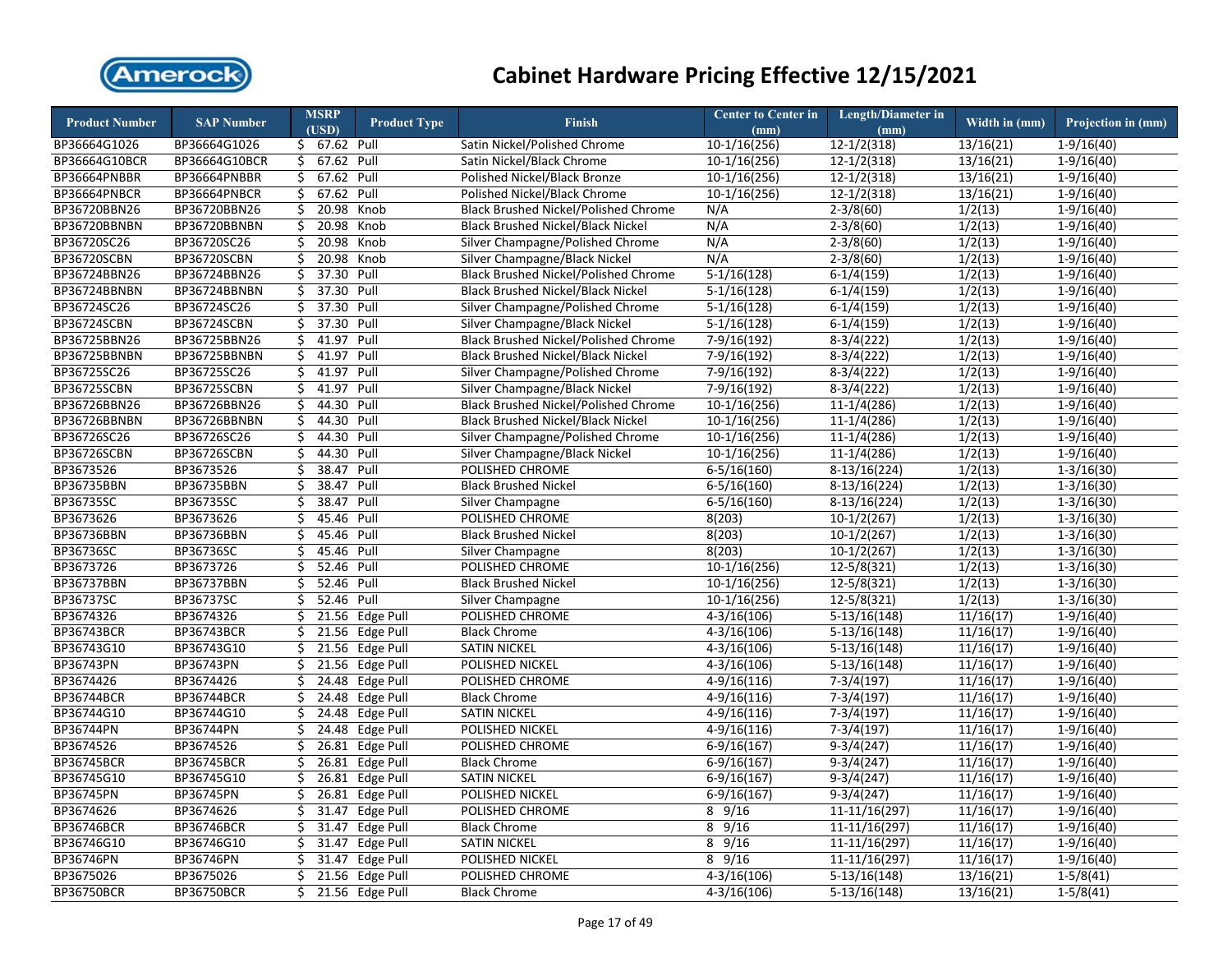

| <b>Product Number</b> | <b>SAP Number</b> | <b>MSRP</b> | <b>Product Type</b> | <b>Finish</b>       | <b>Center to Center in</b>          | Length/Diameter in        | Width in $(mm)$ | Projection in (mm) |
|-----------------------|-------------------|-------------|---------------------|---------------------|-------------------------------------|---------------------------|-----------------|--------------------|
|                       |                   | (USD)       |                     |                     | (mm)                                | (mm)                      |                 |                    |
| BP36750G10            | BP36750G10        |             | $$21.56$ Edge Pull  | <b>SATIN NICKEL</b> | $4 - 3/16(106)$                     | $5-13/16(148)$            | 13/16(21)       | $1-5/8(41)$        |
| BP36750PN             | BP36750PN         | \$          | 21.56<br>Edge Pull  | POLISHED NICKEL     | $4 - 3/16(106)$                     | $5-13/16(148)$            | 13/16(21)       | $1-5/8(41)$        |
| BP3675126             | BP3675126         | Ś.          | 24.48<br>Edge Pull  | POLISHED CHROME     | $4 - 9/16(116)$                     | $7-3/4(197)$              | 13/16(21)       | $1-5/8(41)$        |
| BP36751BCR            | BP36751BCR        | \$          | 24.48 Edge Pull     | <b>Black Chrome</b> | $4-9/16(116)$                       | $7-3/4(197)$              | 13/16(21)       | $1-5/8(41)$        |
| BP36751G10            | BP36751G10        | Ś.          | 24.48<br>Edge Pull  | <b>SATIN NICKEL</b> | $4-9/16(116)$                       | $7-3/4(197)$              | 13/16(21)       | $1-5/8(41)$        |
| BP36751PN             | BP36751PN         | \$          | 24.48<br>Edge Pull  | POLISHED NICKEL     | $4-9/16(116)$                       | $7-3/4(197)$              | 13/16(21)       | $1-5/8(41)$        |
| BP3675226             | BP3675226         | \$          | 26.81<br>Edge Pull  | POLISHED CHROME     | $6-9/16(167)$                       | $9-3/4(247)$              | 13/16(21)       | $1-5/8(41)$        |
| <b>BP36752BCR</b>     | <b>BP36752BCR</b> | \$          | 26.81<br>Edge Pull  | <b>Black Chrome</b> | $6-9/16(167)$                       | $9-3/4(247)$              | 13/16(21)       | $1 - 5/8(41)$      |
| BP36752G10            | BP36752G10        | \$          | 26.81<br>Edge Pull  | <b>SATIN NICKEL</b> | $6-9/16(167)$                       | $9-3/4(247)$              | 13/16(21)       | $1 - 5/8(41)$      |
| BP36752PN             | BP36752PN         | \$          | 26.81<br>Edge Pull  | POLISHED NICKEL     | $6-9/16(167)$                       | $9-3/4(247)$              | 13/16(21)       | $1 - 5/8(41)$      |
| BP3675326             | BP3675326         | \$          | 31.47<br>Edge Pull  | POLISHED CHROME     | $8-9/16(217)$                       | $11-11/16(297)$           | 13/16(21)       | $1-5/8(41)$        |
| <b>BP36753BCR</b>     | <b>BP36753BCR</b> | \$          | 31.47<br>Edge Pull  | <b>Black Chrome</b> | $8-9/16(217)$                       | $11-11/16(297)$           | 13/16(21)       | $1 - 5/8(41)$      |
| BP36753G10            | BP36753G10        | \$          | 31.47<br>Edge Pull  | <b>SATIN NICKEL</b> | $8-9/16(217)$                       | $11-11/16(297)$           | 13/16(21)       | $1-5/8(41)$        |
| <b>BP36753PN</b>      | BP36753PN         | \$          | 31.47<br>Edge Pull  | POLISHED NICKEL     | $8-9/16(217)$                       | 11-11/16(297)             | 13/16(21)       | $1-5/8(41)$        |
| BP3675826             | BP3675826         | \$          | 9.32 Knob           | Polished Chrome     | N/A                                 | $1-1/4(32)$               | $1-1/4(32)$     | 1(25)              |
| BP36758CZ             | BP36758CZ         | \$          | 9.32 Knob           | Champagne Bronze    | N/A                                 | $1-1/4(32)$               | $1-1/4(32)$     | 1(25)              |
| <b>BP36758FB</b>      | <b>BP36758FB</b>  | \$          | 9.32<br>Knob        | Matte Black         | N/A                                 | $1-1/4(32)$               | $1-1/4(32)$     | 1(25)              |
| BP36758G10            | BP36758G10        | \$          | 9.32 Knob           | Satin Nickel        | N/A                                 | $1-1/4(32)$               | $1-1/4(32)$     | 1(25)              |
| BP36758ORB            | BP36758ORB        | \$          | 9.32 Knob           | Oil-Rubbed Bronze   | N/A                                 | $1-1/4(32)$               | $1-1/4(32)$     | 1(25)              |
| BP3675926             | BP3675926         | Ś.          | 10.48 Pull          | Polished Chrome     | $3-3/4(96)$                         | $4-9/16(116)$             | 9/16(14)        | 15/16(24)          |
| BP36759CZ             | BP36759CZ         | \$          | 10.48<br>Pull       | Champagne Bronze    | $3-3/4(96)$                         | $4-9/16(116)$             | 9/16(14)        | 15/16(24)          |
| BP36759FB             | BP36759FB         | Ś           | 10.48<br>Pull       | Matte Black         | $3-3/4(96)$                         | $4-9/16(116)$             | 9/16(14)        | 15/16(24)          |
| BP36759G10            | BP36759G10        | \$          | 10.48<br>Pull       | Satin Nickel        | $3-3/4(96)$                         | $4-9/16(116)$             | 9/16(14)        | 15/16(24)          |
| <b>BP36759ORB</b>     | BP36759ORB        | Ś.          | 10.48<br>Pull       | Oil-Rubbed Bronze   | $3-3/4(96)$                         | $4-9/16(116)$             | 9/16(14)        | 15/16(24)          |
| BP3676026             | BP3676026         | \$          | 15.15 Pull          | Polished Chrome     | $5-1/16(128)$                       | $5-13/16(148)$            | 9/16(14)        | 15/16(24)          |
| BP36760CZ             | BP36760CZ         | \$          | 15.15<br>Pull       | Champagne Bronze    | $5-1/16(128)$                       | $5-13/16(148)$            | 9/16(14)        | 15/16(24)          |
| BP36760FB             | BP36760FB         | \$          | 15.15<br>Pull       | Matte Black         | $5-1/16(128)$                       | $5-13/16(148)$            | 9/16(14)        | 15/16(24)          |
| BP36760G10            | BP36760G10        | \$          | 15.15<br>Pull       | Satin Nickel        | $5-1/16(128)$                       | $5-13/16(148)$            | 9/16(14)        | 15/16(24)          |
| BP36760ORB            | BP36760ORB        | Ś.          | 15.15<br>Pull       | Oil-Rubbed Bronze   | $5-1/16(128)$                       | $\overline{5-13/16(148)}$ | 9/16(14)        | 15/16(24)          |
| BP3676126             | BP3676126         | \$          | 19.81<br>Pull       | Polished Chrome     | $7-9/16(192)$                       | $8-5/16(211)$             | 9/16(14)        | $1-1/8(29)$        |
| BP36761CZ             | BP36761CZ         | \$          | 19.81<br>Pull       | Champagne Bronze    | 7-9/16(192)                         | $8-5/16(211)$             | 9/16(14)        | $1-1/8(29)$        |
| BP36761FB             | BP36761FB         | \$          | 19.81<br>Pull       | Matte Black         | $7-9/16(192)$                       | $8-5/16(211)$             | 9/16(14)        | $1-1/8(29)$        |
| BP36761G10            | BP36761G10        | \$          | 19.81 Pull          | Satin Nickel        | $7-9/16(192)$                       | $8-5/16(211)$             | 9/16(14)        | $1-1/8(29)$        |
| BP36761ORB            | BP36761ORB        | \$          | 19.81<br>Pull       | Oil-Rubbed Bronze   | $7-9/16(192)$                       | $8-5/16(211)$             | 9/16(14)        | $1-1/8(29)$        |
| BP3676226             | BP3676226         | Ś           | 11.65<br>Cup Pull   | Polished Chrome     | 3 & 3-3/4(76 & 96)                  | $4-7/8(124)$              | $1-1/2(38)$     | 15/16(24)          |
| BP36762CZ             | BP36762CZ         | \$          | 11.65<br>Cup Pull   | Champagne Bronze    | 3 & 3-3/4(76 & 96)                  | $4-7/8(124)$              | $1-1/2(38)$     | 15/16(24)          |
| BP36762FB             | BP36762FB         | Ś.          | 11.65<br>Cup Pull   | Matte Black         | 3 & 3-3/4(76 & 96)                  | $4 - 7/8(124)$            | $1-1/2(38)$     | 15/16(24)          |
| BP36762G10            | BP36762G10        | \$          | 11.65 Cup Pull      | Satin Nickel        | 3 & 3-3/4(76 & 96)                  | $4 - 7/8(124)$            | $1-1/2(38)$     | 15/16(24)          |
| BP36762ORB            | BP36762ORB        | Ś           | 11.65<br>Cup Pull   | Oil-Rubbed Bronze   | 3 & 3-3/4(76 & 96)                  | $4 - 7/8(124)$            | $1-1/2(38)$     | 15/16(24)          |
| BP3676326             | BP3676326         | \$          | 16.31 Cup Pull      | Polished Chrome     | 5-1/16 & 6-5/16(126 $\{7-7/16(189)$ |                           | $1-1/2(38)$     | 15/16(24)          |
| BP36763CZ             | BP36763CZ         | \$          | 16.31 Cup Pull      | Champagne Bronze    | 5-1/16 & 6-5/16(126 $\{7-7/16(189)$ |                           | $1-1/2(38)$     | 15/16(24)          |
| BP36763FB             | BP36763FB         | \$          | 16.31 Cup Pull      | Matte Black         | 5-1/16 & 6-5/16(126 $\{7-7/16(189)$ |                           | $1-1/2(38)$     | 15/16(24)          |
| BP36763G10            | BP36763G10        | \$          | 16.31 Cup Pull      | Satin Nickel        | 5-1/16 & 6-5/16(126 $\{7-7/16(189)$ |                           | $1-1/2(38)$     | 15/16(24)          |
| BP36763ORB            | BP36763ORB        | \$          | 16.31 Cup Pull      | Oil-Rubbed Bronze   | 5-1/16 & 6-5/16(126 $\{7-7/16(189)$ |                           | $1 - 1/2(38)$   | 15/16(24)          |
| BP3676526             | BP3676526         | Ś.          | 11.65 Knob          | Polished Chrome     | N/A                                 | $1 - 1/4(32)$             | N/A             | $1-3/16(30)$       |
| BP36765CZ             | BP36765CZ         | \$          | 11.65<br>Knob       | Champagne Bronze    | N/A                                 | $1 - 1/4(32)$             | N/A             | $1 - 3/16(30)$     |
| BP36765FB             | BP36765FB         | Ś.          | 11.65 Knob          | Matte Black         | N/A                                 | $1-1/4(32)$               | N/A             | $1 - 3/16(30)$     |
|                       |                   |             |                     |                     |                                     |                           |                 |                    |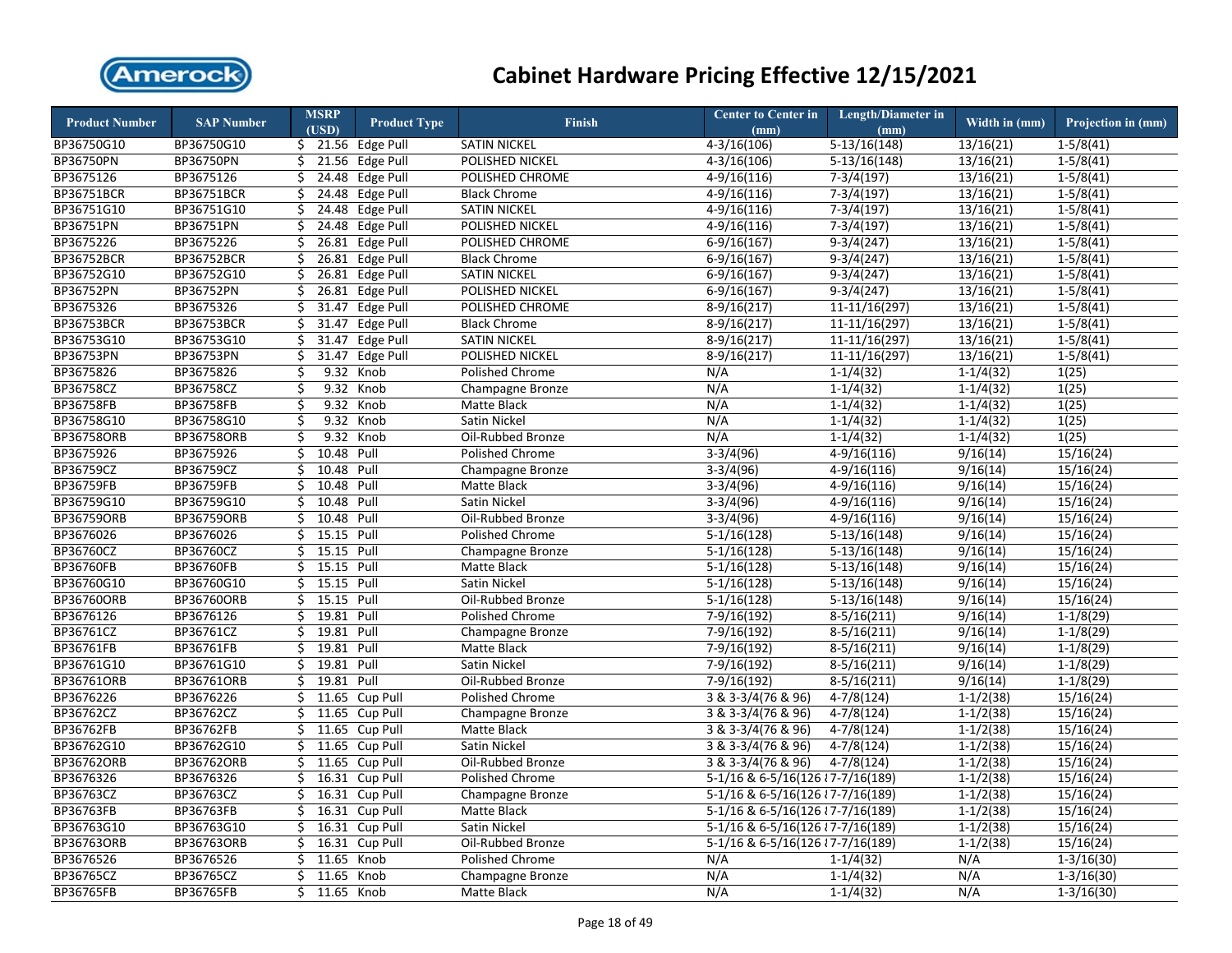

| <b>Product Number</b> | <b>SAP Number</b> | <b>MSRP</b><br>(USD) | <b>Product Type</b> | <b>Finish</b>          | <b>Center to Center in</b><br>(mm) | <b>Length/Diameter in</b><br>(mm) | Width in (mm) | Projection in (mm) |
|-----------------------|-------------------|----------------------|---------------------|------------------------|------------------------------------|-----------------------------------|---------------|--------------------|
| BP36765G10            | BP36765G10        | $$11.65$ Knob        |                     | Satin Nickel           | N/A                                | $1 - 1/4(32)$                     | N/A           | $1-3/16(30)$       |
| <b>BP36765ORB</b>     | <b>BP36765ORB</b> | \$11.65              | Knob                | Oil-Rubbed Bronze      | N/A                                | $1-1/4(32)$                       | N/A           | $1-3/16(30)$       |
| BP3676626             | BP3676626         | 13.98 Pull<br>Ś.     |                     | Polished Chrome        | $3-3/4(96)$                        | $5-5/16(135)$                     | 7/16(11)      | $1-3/8(35)$        |
| BP36766CZ             | BP36766CZ         | 13.98<br>\$          | Pull                | Champagne Bronze       | $3-3/4(96)$                        | $5-5/16(135)$                     | 7/16(11)      | $1-3/8(35)$        |
| BP36766FB             | BP36766FB         | 13.98<br>Ś.          | Pull                | Matte Black            | $3-3/4(96)$                        | $5-5/16(135)$                     | 7/16(11)      | $1 - 3/8(35)$      |
| BP36766G10            | BP36766G10        | 13.98<br>\$          | Pull                | Satin Nickel           | $3-3/4(96)$                        | $5-5/16(135)$                     | 7/16(11)      | $1 - 3/8(35)$      |
| BP36766ORB            | <b>BP36766ORB</b> | 13.98 Pull<br>Ś.     |                     | Oil-Rubbed Bronze      | $3-3/4(96)$                        | $5-5/16(135)$                     | 7/16(11)      | $1-3/8(35)$        |
| BP3676726             | BP3676726         | 18.65 Pull<br>\$     |                     | <b>Polished Chrome</b> | $5-1/16(128)$                      | $6-1/2(165)$                      | 7/16(11)      | $1 - 3/8(35)$      |
| BP36767CZ             | BP36767CZ         | 18.65<br>\$          | Pull                | Champagne Bronze       | $5-1/16(128)$                      | $6-1/2(165)$                      | 7/16(11)      | $1-3/8(35)$        |
| BP36767FB             | BP36767FB         | 18.65<br>\$          | Pull                | Matte Black            | $5-1/16(128)$                      | $6-1/2(165)$                      | 7/16(11)      | $1 - 3/8(35)$      |
| BP36767G10            | BP36767G10        | \$<br>18.65          | Pull                | Satin Nickel           | $5-1/16(128)$                      | $6-1/2(165)$                      | 7/16(11)      | $1-3/8(35)$        |
| BP36767ORB            | BP36767ORB        | 18.65<br>\$          | Pull                | Oil-Rubbed Bronze      | $5-1/16(128)$                      | $6-1/2(165)$                      | 7/16(11)      | $1 - 3/8(35)$      |
| BP3676826             | BP3676826         | Ś<br>23.31           | Pull                | Polished Chrome        | $7-9/16(192)$                      | $9-1/16(230)$                     | 7/16(11)      | $1-3/8(35)$        |
| BP36768CZ             | BP36768CZ         | \$<br>23.31          | Pull                | Champagne Bronze       | $7-9/16(192)$                      | $9-1/16(230)$                     | 7/16(11)      | $1-3/8(35)$        |
| <b>BP36768FB</b>      | <b>BP36768FB</b>  | 23.31 Pull<br>\$     |                     | Matte Black            | $7-9/16(192)$                      | $9-1/16(230)$                     | 7/16(11)      | $1-3/8(35)$        |
| BP36768G10            | BP36768G10        | 23.31<br>\$          | Pull                | Satin Nickel           | $7-9/16(192)$                      | $9-1/16(230)$                     | 7/16(11)      | $1-3/8(35)$        |
| <b>BP36768ORB</b>     | <b>BP36768ORB</b> | 23.31<br>\$          | Pull                | Oil-Rubbed Bronze      | 7-9/16(192)                        | $9-1/16(230)$                     | 7/16(11)      | $1-3/8(35)$        |
| BP3676926             | BP3676926         | 25.64 Pull<br>\$     |                     | Polished Chrome        | $8-13/16(224)$                     | $10-5/16(262)$                    | 7/16(11)      | $1-3/8(35)$        |
| BP36769CZ             | BP36769CZ         | 25.64 Pull<br>\$     |                     | Champagne Bronze       | $8-13/16(224)$                     | $10-5/16(262)$                    | 7/16(11)      | $1-3/8(35)$        |
| BP36769FB             | BP36769FB         | 25.64<br>\$          | Pull                | Matte Black            | $8-13/16(224)$                     | 10-5/16(262)                      | 7/16(11)      | $1 - 3/8(35)$      |
| BP36769G10            | BP36769G10        | 25.64<br>\$          | Pull                | Satin Nickel           | $8-13/16(224)$                     | 10-5/16(262)                      | 7/16(11)      | $1 - 3/8(35)$      |
| <b>BP36769ORB</b>     | BP36769ORB        | 25.64<br>\$          | Pull                | Oil-Rubbed Bronze      | $8-13/16(224)$                     | $10-5/16(262)$                    | 7/16(11)      | $1-3/8(35)$        |
| BP3677426             | BP3677426         | \$                   | 8.15 Knob           | Polished Chrome        | N/A                                | $1-1/8(29)$                       | N/A           | $1 - 1/16(27)$     |
| BP36774CZ             | BP36774CZ         | \$<br>8.15           | Knob                | Champagne Bronze       | N/A                                | $1-1/8(29)$                       | N/A           | $1 - 1/16(27)$     |
| BP36774FB             | BP36774FB         | \$<br>8.15           | Knob                | Matte Black            | N/A                                | $1-1/8(29)$                       | N/A           | $1 - 1/16(27)$     |
| BP36774G10            | BP36774G10        | \$<br>8.15           | Knob                | Satin Nickel           | N/A                                | $1-1/8(29)$                       | N/A           | $1-1/16(27)$       |
| BP36774ORB            | <b>BP36774ORB</b> | \$<br>8.15           | Knob                | Oil-Rubbed Bronze      | N/A                                | $1-1/8(29)$                       | N/A           | $1-1/16(27)$       |
| BP3677526             | BP3677526         | \$                   | 9.32 Pull           | Polished Chrome        | $3-3/4(96)$                        | $4-5/8(117)$                      | 3/8(10)       | $1-1/8(29)$        |
| BP36775CZ             | BP36775CZ         | \$                   | 9.32 Pull           | Champagne Bronze       | $3-3/4(96)$                        | $4-5/8(117)$                      | 3/8(10)       | $1-1/8(29)$        |
| <b>BP36775FB</b>      | <b>BP36775FB</b>  | \$<br>9.32           | Pull                | Matte Black            | $3-3/4(96)$                        | $4-5/8(117)$                      | 3/8(10)       | $1-1/8(29)$        |
| BP36775G10            | BP36775G10        | \$                   | 9.32 Pull           | Satin Nickel           | $3-3/4(96)$                        | $4-5/8(117)$                      | 3/8(10)       | $1-1/8(29)$        |
| <b>BP36775ORB</b>     | <b>BP36775ORB</b> | \$                   | 9.32 Pull           | Oil-Rubbed Bronze      | $3-3/4(96)$                        | $4-5/8(117)$                      | 3/8(10)       | $1-1/8(29)$        |
| BP3677626             | BP3677626         | \$<br>13.98 Pull     |                     | Polished Chrome        | $5-1/16(128)$                      | $5-7/8(149)$                      | 3/8(10)       | $1-3/16(30)$       |
| BP36776CZ             | BP36776CZ         | 13.98<br>\$          | Pull                | Champagne Bronze       | $5-1/16(128)$                      | $5-7/8(149)$                      | 3/8(10)       | $1-3/16(30)$       |
| <b>BP36776FB</b>      | BP36776FB         | 13.98 Pull<br>Ś.     |                     | Matte Black            | $5-1/16(128)$                      | $5-7/8(149)$                      | 3/8(10)       | $1-3/16(30)$       |
| BP36776G10            | BP36776G10        | 13.98 Pull<br>\$     |                     | Satin Nickel           | $5-1/16(128)$                      | $5-7/8(149)$                      | 3/8(10)       | $1 - 3/16(30)$     |
| <b>BP36776ORB</b>     | <b>BP36776ORB</b> | 13.98<br>Ś.          | Pull                | Oil-Rubbed Bronze      | $5-1/16(128)$                      | $5-7/8(149)$                      | 3/8(10)       | $1-3/16(30)$       |
| BP3677726             | BP3677726         | 16.31<br>\$          | Pull                | Polished Chrome        | $6 - 5/16(160)$                    | $7-1/8(181)$                      | 3/8(10)       | $1 - 3/16(30)$     |
| BP36777CZ             | BP36777CZ         | 16.31<br>\$          | Pull                | Champagne Bronze       | $6 - 5/16(160)$                    | $7-1/8(181)$                      | 3/8(10)       | $1 - 3/16(30)$     |
| <b>BP36777FB</b>      | <b>BP36777FB</b>  | 16.31<br>\$          | Pull                | Matte Black            | $6 - 5/16(160)$                    | $7-1/8(181)$                      | 3/8(10)       | $1 - 3/16(30)$     |
| BP36777G10            | BP36777G10        | 16.31<br>Ś.          | Pull                | Satin Nickel           | $6 - 5/16(160)$                    | $7-1/8(181)$                      | 3/8(10)       | $1-3/16(30)$       |
| <b>BP36777ORB</b>     | <b>BP36777ORB</b> | \$<br>16.31          | Pull                | Oil-Rubbed Bronze      | $6 - 5/16(160)$                    | $7-1/8(181)$                      | 3/8(10)       | $1-3/16(30)$       |
| BP3678026             | BP3678026         | Ś<br>8.15            | Knob                | Polished Chrome        | N/A                                | $1-1/4(32)$                       | N/A           | $1-1/8(29)$        |
| BP36780CZ             |                   |                      | Knob                |                        | N/A                                | $1-1/4(32)$                       |               | $1-1/8(29)$        |
| <b>BP36780FB</b>      | BP36780CZ         | \$<br>8.15           |                     | Champagne Bronze       | N/A                                |                                   | N/A<br>N/A    |                    |
|                       | BP36780FB         | \$<br>8.15           | Knob                | Matte Black            |                                    | $1 - 1/4(32)$                     | N/A           | $1-1/8(29)$        |
| BP36780G10            | BP36780G10        | \$                   | 8.15 Knob           | Satin Nickel           | N/A                                | $1-1/4(32)$                       |               | $1-1/8(29)$        |
| BP3678126             | BP3678126         | \$                   | 8.15 Pull           | Polished Chrome        | $3-3/4(96)$                        | $4 - 5/16(110)$                   | 5/16(8)       | $1-3/16(30)$       |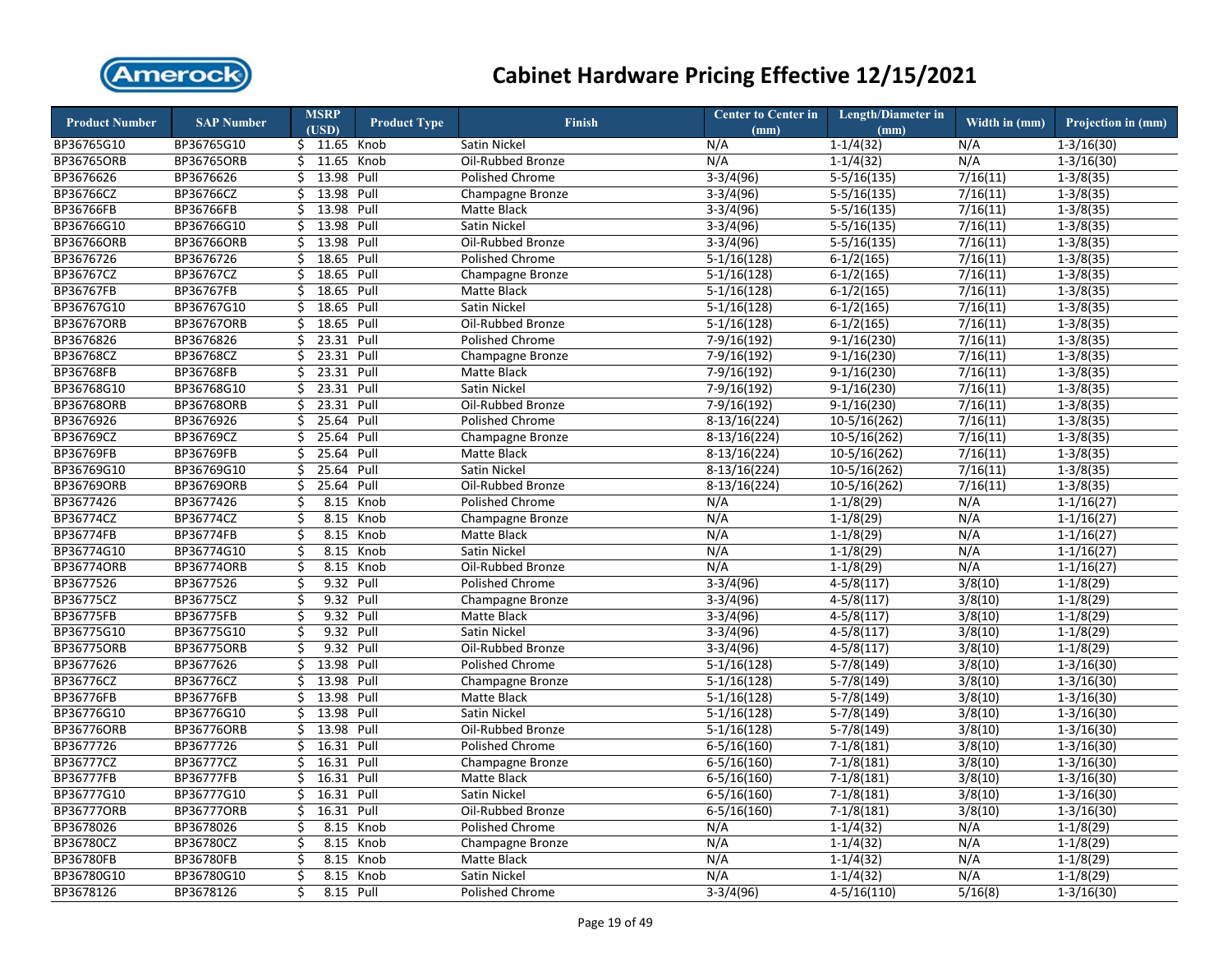

| <b>Product Number</b> | <b>SAP Number</b> | <b>MSRP</b><br>(USD) |                    | <b>Product Type</b> | <b>Finish</b>          | <b>Center to Center in</b><br>(mm) | <b>Length/Diameter in</b><br>(mm) | Width in (mm)      | Projection in (mm)      |
|-----------------------|-------------------|----------------------|--------------------|---------------------|------------------------|------------------------------------|-----------------------------------|--------------------|-------------------------|
| BP36781CZ             | BP36781CZ         | \$                   | 8.15 Pull          |                     | Champagne Bronze       | $3-3/4(96)$                        | $4 - 5/16(110)$                   | 5/16(8)            | $1-3/16(30)$            |
| BP36781FB             | BP36781FB         | \$                   | 8.15 Pull          |                     | Matte Black            | $3-3/4(96)$                        | $4 - 5/16(110)$                   | 5/16(8)            | $1 - 3/16(30)$          |
| BP36781G10            | BP36781G10        | Ś.                   | 8.15 Pull          |                     | Satin Nickel           | $3-3/4(96)$                        | $4 - 5/16(110)$                   | 5/16(8)            | $1 - 3/16(30)$          |
| BP3678226             | BP3678226         | \$                   | 12.82 Pull         |                     | Polished Chrome        | $5-1/16(128)$                      | $5-9/16(141)$                     | 5/16(8)            | $1-3/16(30)$            |
| BP36782CZ             | BP36782CZ         | Ś.                   | 12.82              | Pull                | Champagne Bronze       | $5-1/16(128)$                      | $5-9/16(141)$                     | 5/16(8)            | $1 - 3/16(30)$          |
| BP36782FB             | BP36782FB         | \$                   | 12.82              | Pull                | Matte Black            | $5-1/16(128)$                      | $5-9/16(141)$                     | 5/16(8)            | $\overline{1-3/1}6(30)$ |
| BP36782G10            | BP36782G10        | \$                   | 12.82              | Pull                | Satin Nickel           | $5-1/16(128)$                      | $5-9/16(141)$                     | 5/16(8)            | $1-3/16(30)$            |
| BP3678326             | BP3678326         | \$                   | 17.48              | Pull                | Polished Chrome        | 7-9/16(192)                        | $8-1/8(206)$                      | 5/16(8)            | $1 - 3/16(30)$          |
| BP36783CZ             | BP36783CZ         | Ś.                   | 17.48              | Pull                | Champagne Bronze       | 7-9/16(192)                        | $8-1/8(206)$                      | 5/16(8)            | $1 - 3/16(30)$          |
| <b>BP36783FB</b>      | BP36783FB         | \$                   | 17.48              | Pull                | Matte Black            | 7-9/16(192)                        | $8-1/8(206)$                      | 5/16(8)            | $1 - 3/16(30)$          |
| BP36783G10            | BP36783G10        | \$                   | 17.48              | Pull                | Satin Nickel           | 7-9/16(192)                        | $8-1/8(206)$                      | 5/16(8)            | $1 - 3/16(30)$          |
| BP3679326             | BP3679326         | \$                   | 9.32               | Knob                | <b>Polished Chrome</b> | N/A                                | $1 - 1/4(32)$                     | N/A                | $1-1/8(29)$             |
| BP36793CZ             | BP36793CZ         | \$                   | 9.32               | Knob                | Champagne Bronze       | N/A                                | $1-1/4(32)$                       | N/A                | $1-1/8(29)$             |
| BP36793FB             | BP36793FB         | \$                   | 9.32               | Knob                | Matte Black            | N/A                                | $1-1/4(32)$                       | N/A                | $1-1/8(29)$             |
| BP36793G10            | BP36793G10        | \$                   | 9.32               | Knob                | Satin Nickel           | N/A                                | $1-1/4(32)$                       | N/A                | $1-1/8(29)$             |
| <b>BP36793ORB</b>     | BP36793ORB        | \$                   | 9.32 Knob          |                     | Oil-Rubbed Bronze      | N/A                                | $1-1/4(32)$                       | N/A                | $1-1/8(29)$             |
| BP3679426             | BP3679426         | \$                   | 9.32 Pull          |                     | Polished Chrome        | $3-3/4(96)$                        | $4-7/16(113)$                     | 9/16(14)           | $1-1/8(29)$             |
| BP36794CZ             | BP36794CZ         | \$                   | 9.32 Pull          |                     | Champagne Bronze       | $3-3/4(96)$                        | $4 - 7/16(113)$                   | 9/16(14)           | $1-1/8(29)$             |
| <b>BP36794FB</b>      | BP36794FB         | \$                   | 9.32 Pull          |                     | Matte Black            | $3-3/4(96)$                        | $4-7/16(113)$                     | 9/16(14)           | $1-1/8(29)$             |
| BP36794G10            | BP36794G10        | Ś.                   | 9.32 Pull          |                     | Satin Nickel           | $3-3/4(96)$                        | $4 - 7/16(113)$                   | 9/16(14)           | $1-1/8(29)$             |
| BP36794ORB            | BP36794ORB        | \$                   | 9.32 Pull          |                     | Oil-Rubbed Bronze      | $3-3/4(96)$                        | $4-7/16(113)$                     | 9/16(14)           | $1-1/8(29)$             |
| BP3679526             | BP3679526         | Ś.                   | 13.98              | Pull                | Polished Chrome        | $5-1/16(128)$                      | $5-11/16(144)$                    | 9/16(14)           | $1-3/16(30)$            |
| BP36795CZ             | BP36795CZ         | \$                   | 13.98 Pull         |                     | Champagne Bronze       | $5-1/16(128)$                      | $5-11/16(144)$                    | 9/16(14)           | $1 - 3/16(30)$          |
| <b>BP36795FB</b>      | BP36795FB         | Ś.                   | 13.98              | Pull                | Matte Black            | $5-1/16(128)$                      | $5-11/16(144)$                    | 9/16(14)           | $1 - 3/16(30)$          |
| BP36795G10            | BP36795G10        | \$                   | 13.98              | Pull                | Satin Nickel           | $5-1/16(128)$                      | $5-11/16(144)$                    | 9/16(14)           | $1 - 3/16(30)$          |
| BP36795ORB            | BP36795ORB        | \$                   | 13.98              | Pull                | Oil-Rubbed Bronze      | $5-1/16(128)$                      | $5-11/16(144)$                    | 9/16(14)           | $1-3/16(30)$            |
| BP3679626             | BP3679626         | \$                   | 16.31              | Pull                | Polished Chrome        | $6 - 5/16(160)$                    | 7(178)                            | $\frac{9}{16(14)}$ | $1 - 3/16(30)$          |
| BP36796CZ             | BP36796CZ         | Ś.                   | 16.31              | Pull                | Champagne Bronze       | $6 - 5/16(160)$                    | 7(178)                            | 9/16(14)           | $1-3/16(30)$            |
| BP36796FB             | BP36796FB         | \$                   | 16.31              | Pull                | Matte Black            | $6 - 5/16(160)$                    | 7(178)                            | 9/16(14)           | $1-3/16(30)$            |
| BP36796G10            | BP36796G10        | \$                   | 16.31              | Pull                | Satin Nickel           | $6 - 5/16(160)$                    | 7(178)                            | 9/16(14)           | $1-3/16(30)$            |
| BP36796ORB            | BP36796ORB        | \$                   | 16.31              | Pull                | Oil-Rubbed Bronze      | $6 - 5/16(160)$                    | 7(178)                            | 9/16(14)           | $\overline{1-3/1}6(30)$ |
| BP36800SS             | BP36800SS         | \$                   | 3.67               | Pull                | <b>Stainless Steel</b> | $3-3/4(96)$                        | $6-1/16(154)$                     | 1/2(13)            | $1-3/8(35)$             |
| BP36801SS             | BP36801SS         | \$                   | 4.65 Pull          |                     | Stainless Steel        | $5-1/16(128)$                      | $6-7/8(175)$                      | 1/2(13)            | $1-3/8(35)$             |
| BP36802SS             | BP36802SS         | \$                   | 4.88               | Pull                | <b>Stainless Steel</b> | $7-7/16(192)$                      | $10-5/8(270)$                     | 1/2(13)            | $1-3/8(35)$             |
| BP36803SS             | BP36803SS         | \$                   | 5.81               | Pull                | <b>Stainless Steel</b> | $8-13/16(224)$                     | $11-7/8(302)$                     | 1/2(13)            | $1-3/8(35)$             |
| BP36804SS             | BP36804SS         | \$                   | 6.28               | Pull                | <b>Stainless Steel</b> | $10-1/16(256)$                     | $13-1/8(333)$                     | 1/2(13)            | $1-3/8(35)$             |
| BP36805SS             | BP36805SS         | \$                   | 6.94 Pull          |                     | <b>Stainless Steel</b> | 11-5/16(288)                       | 14-7/16(367)                      | 1/2(13)            | $1-3/8(35)$             |
| BP3683626             | BP3683626         | \$                   | 9.32               | Knob                | Polished Chrome        | N/A                                | 2(51)                             | 9/16(14)           | $1 - 1/16(27)$          |
| <b>BP36836FB</b>      | BP36836FB         | Ś.                   | 9.32               | Knob                | Matte Black            | N/A                                | 2(51)                             | 9/16(14)           | $1-1/16(27)$            |
| BP36836G10            | BP36836G10        | \$                   | 9.32               | Knob                | Satin Nickel           | N/A                                | 2(51)                             | 9/16(14)           | $1-1/16(27)$            |
| BP3683726             | BP3683726         | \$                   | 10.48 Pull         |                     | Polished Chrome        | $3-3/4(96)$                        | $4-9/16(116)$                     | 1/2(13)            | $1 - 1/16(27)$          |
| <b>BP36837FB</b>      | BP36837FB         | \$                   | 10.48              | Pull                | Matte Black            | $3-3/4(96)$                        | $4-9/16(116)$                     | 1/2(13)            | $1 - 1/16(27)$          |
| BP36837G10            | BP36837G10        | \$                   | 10.48              | Pull                | Satin Nickel           | $3-3/4(96)$                        | $4-9/16(116)$                     | 1/2(13)            | $1 - 1/16(27)$          |
| BP3683826             | BP3683826         | \$                   | $\overline{15.15}$ | Pull                | Polished Chrome        | $5-1/16(128)$                      | $5-13/16(148)$                    | 1/2(13)            | $1-1/16(27)$            |
| BP36838FB             | BP36838FB         | \$                   | 15.15              | Pull                | Matte Black            | $5-1/16(128)$                      | $5-13/16(148)$                    | 1/2(13)            | $1-1/16(27)$            |
| BP36838G10            | BP36838G10        | Ś.                   | 15.15              | Pull                | Satin Nickel           | $5-1/16(128)$                      | $5-13/16(148)$                    | 1/2(13)            | $1-1/16(27)$            |
| BP3683926             | BP3683926         | Ś.                   | 17.48              | Pull                | <b>Polished Chrome</b> | $6 - 5/16(160)$                    | $7-1/16(179)$                     | 1/2(13)            | $1-1/16(27)$            |
|                       |                   |                      |                    |                     |                        |                                    |                                   |                    |                         |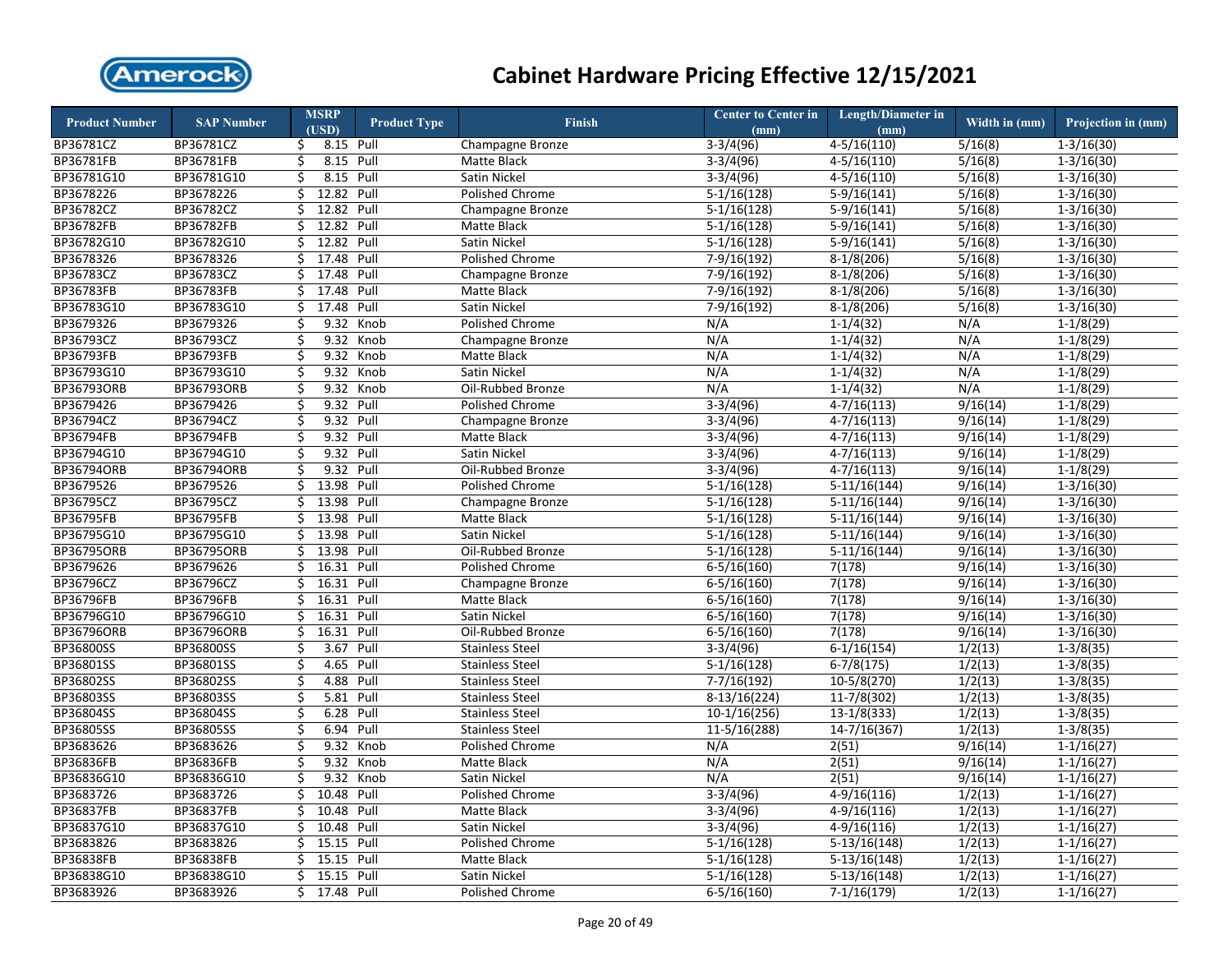

| <b>Product Number</b> | <b>SAP Number</b> |    | <b>MSRP</b>    | <b>Product Type</b> | <b>Finish</b>                | <b>Center to Center in</b> | <b>Length/Diameter in</b> | Width in (mm)         | Projection in (mm) |
|-----------------------|-------------------|----|----------------|---------------------|------------------------------|----------------------------|---------------------------|-----------------------|--------------------|
|                       |                   |    | (USD)          |                     |                              | (mm)                       | (mm)                      |                       |                    |
| BP36839FB             | BP36839FB         |    | \$ 17.48 Pull  |                     | Matte Black                  | $6 - 5/16(160)$            | $7-1/16(179)$             | 1/2(13)               | $1-1/16(27)$       |
| BP36839G10            | BP36839G10        |    | $$ 17.48$ Pull |                     | Satin Nickel                 | $6 - 5/16(160)$            | $7-1/16(179)$             | 1/2(13)               | $1 - 1/16(27)$     |
| BP3684026             | BP3684026         | Ś. | 19.81          | Pull                | Polished Chrome              | 8-13/16(224)               | $9 - 5/8(244)$            | 1/2(13)               | $1-1/6(27)$        |
| BP36840FB             | BP36840FB         | \$ | 19.81          | Pull                | Matte Black                  | $8-13/16(224)$             | $9-5/8(244)$              | 1/2(13)               | $1-1/6(27)$        |
| BP36840G10            | BP36840G10        | Ś. | 19.81          | Pull                | Satin Nickel                 | 8-13/16(224)               | $9-5/8(244)$              | 1/2(13)               | $1-1/6(27)$        |
| BP3684326             | BP3684326         | \$ | 8.15           | Knob                | Polished Chrome              | N/A                        | $1 - 1/4(32)$             | N/A                   | $1-1/8(29)$        |
| BP36843CZ             | BP36843CZ         | \$ | 8.15           | Knob                | Champagne Bronze             | N/A                        | $1 - 1/4(32)$             | N/A                   | $1-1/8(29)$        |
| BP36843FB             | BP36843FB         | \$ | 8.15           | Knob                | Matte Black                  | N/A                        | $1 - 1/4(32)$             | N/A                   | $1-1/8(29)$        |
| BP36843G10            | BP36843G10        | \$ | 8.15           | Knob                | <b>Satin Nickel</b>          | N/A                        | $1 - 1/4(32)$             | N/A                   | $1-1/8(29)$        |
| BP3684426             | BP3684426         | \$ | 10.48          | Pull                | Polished Chrome              | $3-3/4(96)$                | $4-1/4(108)$              | 9/16(14)              | 15/16(24)          |
| BP36844CZ             | BP36844CZ         | \$ | 10.48          | Pull                | Champagne Bronze             | $3-3/4(96)$                | $4-1/4(108)$              | 9/16(14)              | 15/16(24)          |
| BP36844FB             | BP36844FB         | Ś. | 10.48          | Pull                | Matte Black                  | $3-3/4(96)$                | $4-1/4(108)$              | 9/16(14)              | 15/16(24)          |
| BP36844G10            | BP36844G10        | \$ | 10.48          | Pull                | Satin Nickel                 | $3-3/4(96)$                | $4-1/4(108)$              | 9/16(14)              | 15/16(24)          |
| BP3684526             | BP3684526         | \$ | 15.15          | Pull                | Polished Chrome              | $5-1/16(128)$              | $5-9/16(141)$             | 9/16(14)              | 15/16(24)          |
| BP36845CZ             | BP36845CZ         | \$ | 15.15          | Pull                | Champagne Bronze             | $5-1/16(128)$              | $5-9/16(141)$             | 9/16(14)              | 15/16(24)          |
| BP36845FB             | BP36845FB         | \$ | 15.15 Pull     |                     | Matte Black                  | $5-1/16(128)$              | $5-9/16(141)$             | 9/16(14)              | 15/16(24)          |
| BP36845G10            | BP36845G10        | \$ | 15.15          | Pull                | Satin Nickel                 | $5-1/16(128)$              | $5-9/16(141)$             | 9/16(14)              | 15/16(24)          |
| BP3684626             | BP3684626         | \$ | 17.48          | Pull                | Polished Chrome              | $6-5/16(160)$              | $6-13/16(173)$            | 9/16(14)              | 15/16(24)          |
| BP36846CZ             | BP36846CZ         | \$ | 17.48          | Pull                | Champagne Bronze             | $6 - 5/16(160)$            | $6-13/16(173)$            | 9/16(14)              | 15/16(24)          |
| BP36846FB             | BP36846FB         | Ś. | 17.48          | Pull                | Matte Black                  | $6 - 5/16(160)$            | $6-13/16(173)$            | 9/16(14)              | 15/16(24)          |
| BP36846G10            | BP36846G10        | \$ | 17.48          | Pull                | Satin Nickel                 | $6 - 5/16(160)$            | $6-13/16(173)$            | 9/16(14)              | 15/16(24)          |
| BP3685226             | BP3685226         | Ś  | 6.99           | Pull                | Polished Chrome              | $3-3/4(96)$                | $4-1/4(108)$              | 7/16(11)              | $1-1/4(32)$        |
| BP36852FB             | BP36852FB         | \$ | 6.99           | Pull                | Matte Black                  | $3-3/4(96)$                | $4-1/4(108)$              | 7/16(11)              | $1 - 1/4(32)$      |
| BP36852G10            | BP36852G10        | \$ | 6.99           | Pull                | Satin Nickel                 | $3-3/4(96)$                | $4-1/4(108)$              | 7/16(11)              | $1-1/4(32)$        |
| BP3685326             | BP3685326         | \$ | 9.32 Pull      |                     | Polished Chrome              | $5-1/16(128)$              | $5-1/2(140)$              | 7/16(11)              | $1 - 1/4(32)$      |
| <b>BP36853FB</b>      | BP36853FB         | \$ | 9.32           | Pull                | Matte Black                  | $5-1/16(128)$              | $5-1/2(140)$              | 7/16(11)              | $1-1/4(32)$        |
| BP36853G10            | BP36853G10        | \$ | 9.32           | Pull                | Satin Nickel                 | $5-1/16(128)$              | $5-1/2(140)$              | $\overline{7/16(11)}$ | $1 - 1/4(32)$      |
| BP3685426             | BP3685426         | \$ | 11.65          | Pull                | <b>Polished Chrome</b>       | $6 - 5/16(160)$            | $6-3/4(171)$              | 7/16(11)              | $1-1/4(32)$        |
| BP36854FB             | BP36854FB         | \$ | 11.65          | Pull                | <b>Matte Black</b>           | $6 - 5/16(160)$            | $6-3/4(171)$              | 7/16(11)              | $1-1/4(32)$        |
| BP36854G10            | BP36854G10        | \$ | 11.65          | Pull                | Satin Nickel                 | $6 - 5/16(160)$            | $6 - 3/4(171)$            | 7/16(11)              | $1-1/4(32)$        |
| BP3685726             | BP3685726         | Ś. | 11.65          | Knob                | Polished Chrome              | N/A                        | $1-3/8(35)$               | N/A                   | 1(25)              |
| BP36857CZ             | BP36857CZ         | \$ | 11.65          | Knob                | Champagne Bronze             | N/A                        | $1-3/8(35)$               | N/A                   | 1(25)              |
| BP36857FB             | BP36857FB         | Ś. | 11.65          | Knob                | Matte Black                  | N/A                        | $1-3/8(35)$               | N/A                   | 1(25)              |
| BP36857FB26           | BP36857FB26       | \$ | 13.98          | Knob                | Matte Black/Polished Chrome  | N/A                        | $1-3/8(35)$               | N/A                   | 1(25)              |
| BP36857FBCZ           | BP36857FBCZ       | \$ | 13.98          | Knob                | Matte Black/Champagne Bronze | N/A                        | $1-3/8(35)$               | N/A                   | 1(25)              |
| BP36857FBG10          | BP36857FBG10      | \$ | 13.98          | Knob                | Matte Black/Satin Nickel     | N/A                        | $1-3/8(35)$               | N/A                   | 1(25)              |
| BP36857G10            | BP36857G10        | Ś. | 11.65          | Knob                | Satin Nickel                 | N/A                        | $1-3/8(35)$               | N/A                   | 1(25)              |
| BP3685826             | BP3685826         | \$ | 13.98          | Pull                | <b>Polished Chrome</b>       | $3-3/4(96)$                | $4-15/16(125)$            | 3/8(10)               | $1-5/16(33)$       |
| BP36858CZ             | BP36858CZ         | Ś  | 13.98          | Pull                | Champagne Bronze             | $3-3/4(96)$                | $4-15/16(125)$            | 3/8(10)               | $1 - 5/16(33)$     |
| BP36858FB             | BP36858FB         | \$ | 13.98          | Pull                | Matte Black                  | $3-3/4(96)$                | $4-15/16(125)$            | 3/8(10)               | $1-5/16(33)$       |
| BP36858FB26           | BP36858FB26       | Ś. | 16.31          | Pull                | Matte Black/Polished Chrome  | $3-3/4(96)$                | $4-15/16(125)$            | 3/8(10)               | $1 - 5/16(33)$     |
| BP36858FBCZ           | BP36858FBCZ       | Ś. | 16.31          | Pull                | Matte Black/Champagne Bronze | $3-3/4(96)$                | $4-15/16(125)$            | 3/8(10)               | $1 - 5/16(33)$     |
| BP36858FBG10          | BP36858FBG10      | \$ | 16.31          | Pull                | Matte Black/Satin Nickel     | $3-3/4(96)$                | $4-15/16(125)$            | 3/8(10)               | $1 - 5/16(33)$     |
| BP36858G10            | BP36858G10        | \$ | 13.98          | Pull                | Satin Nickel                 | $3-3/4(96)$                | $4-15/16(125)$            | 3/8(10)               | $1 - 5/16(33)$     |
| BP3685926             | BP3685926         | \$ | 18.65          | Pull                | Polished Chrome              | $5-1/16(128)$              | $6-3/16(157)$             | 3/8(10)               | $1-5/16(33)$       |
| BP36859CZ             | BP36859CZ         | Ś. | 18.65          | Pull                | Champagne Bronze             | $5-1/16(128)$              | $6 - 3/16(157)$           | 3/8(10)               | $1 - 5/16(33)$     |
| <b>BP36859FB</b>      | BP36859FB         | Ś. | 18.65          | Pull                | Matte Black                  | $5-1/16(128)$              | $6 - 3/16(157)$           | 3/8(10)               | $1 - 5/16(33)$     |
|                       |                   |    |                |                     |                              |                            |                           |                       |                    |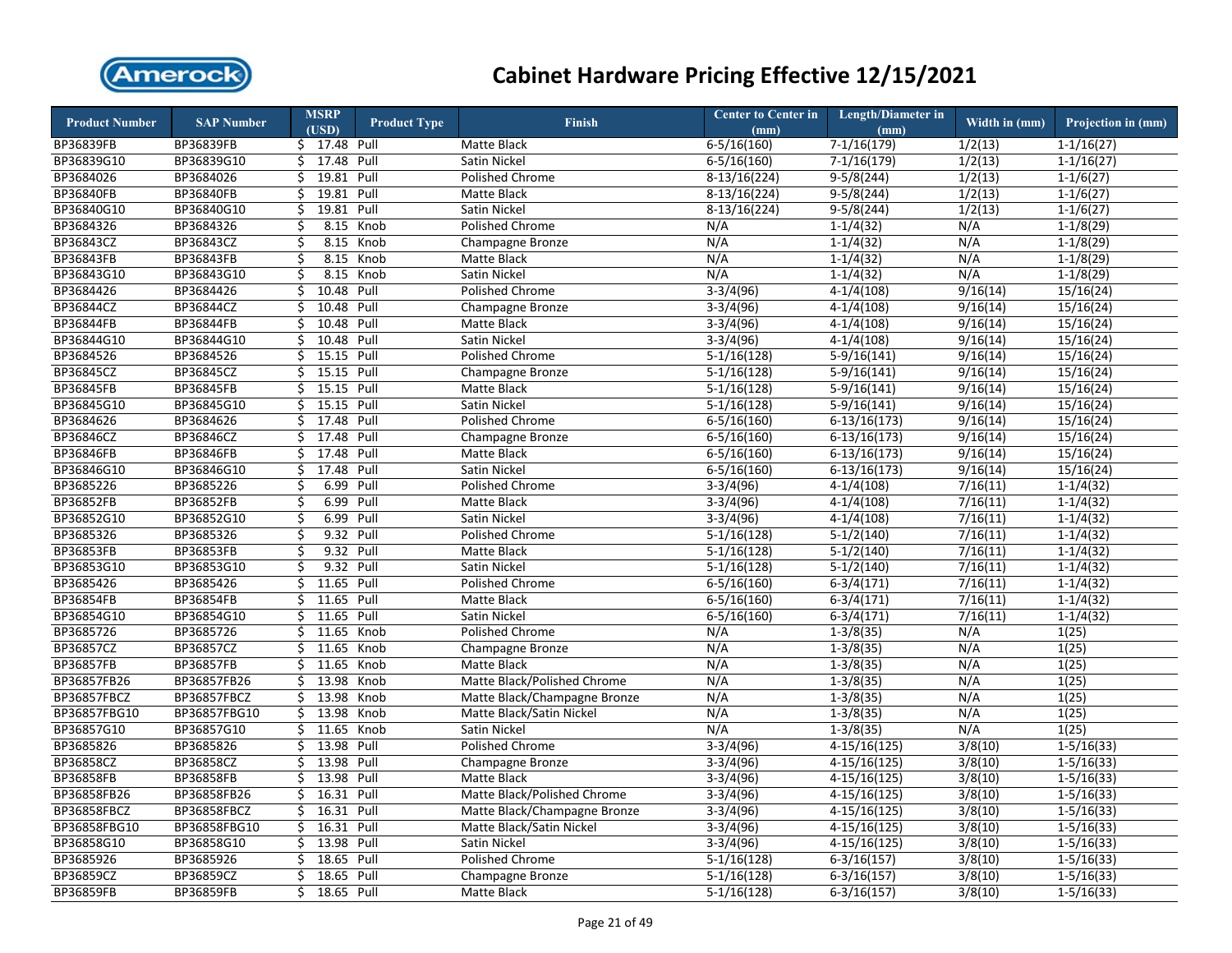

| <b>Product Number</b> | <b>SAP Number</b>  |    | <b>MSRP</b>            | <b>Product Type</b> | <b>Finish</b>                      | <b>Center to Center in</b> | <b>Length/Diameter in</b> | Width in (mm) | Projection in (mm) |
|-----------------------|--------------------|----|------------------------|---------------------|------------------------------------|----------------------------|---------------------------|---------------|--------------------|
|                       |                    |    | (USD)<br>\$ 20.98 Pull |                     | Matte Black/Polished Chrome        | (mm)<br>$5-1/16(128)$      | (mm)                      | 3/8(10)       |                    |
| BP36859FB26           | BP36859FB26        |    |                        |                     |                                    |                            | $6-3/16(157)$             |               | $1-5/16(33)$       |
| BP36859FBCZ           | <b>BP36859FBCZ</b> | \$ | 20.98 Pull<br>20.98    |                     | Matte Black/Champagne Bronze       | $5-1/16(128)$              | $6 - 3/16(157)$           | 3/8(10)       | $1-5/16(33)$       |
| BP36859FBG10          | BP36859FBG10       | \$ |                        | Pull                | Matte Black/Satin Nickel           | $5-1/16(128)$              | $6 - 3/16(157)$           | 3/8(10)       | $1-5/16(33)$       |
| BP36859G10            | BP36859G10         | \$ | 18.65                  | Pull                | Satin Nickel                       | $5-1/16(128)$              | $6-3/16(157)$             | 3/8(10)       | $1 - 5/16(33)$     |
| BP3686026             | BP3686026          | \$ | 20.98                  | Pull                | Polished Chrome                    | $6-5/16(160)$              | $7-7/16(189)$             | 3/8(10)       | $1 - 5/16(33)$     |
| BP36860CZ             | BP36860CZ          | \$ | 20.98                  | Pull                | Champagne Bronze                   | $6 - 5/16(160)$            | $7-7/16(189)$             | 3/8(10)       | $1 - 5/16(33)$     |
| BP36860FB             | BP36860FB          | Ś  | 20.98                  | Pull                | Matte Black                        | $6 - 5/16(160)$            | $7 - 7/16(189)$           | 3/8(10)       | $1-5/16(33)$       |
| BP36860FB26           | BP36860FB26        | \$ | 23.31                  | Pull                | <b>Matte Black/Polished Chrome</b> | $6 - 5/16(160)$            | $7-7/16(189)$             | 3/8(10)       | $1-5/16(33)$       |
| BP36860FBCZ           | BP36860FBCZ        | Ś. | 23.31                  | Pull                | Matte Black/Champagne Bronze       | $6-5/16(160)$              | $7 - 7/16(189)$           | 3/8(10)       | $1 - 5/16(33)$     |
| BP36860FBG10          | BP36860FBG10       | Ś. | 23.31                  | Pull                | Matte Black/Satin Nickel           | $6 - 5/16(160)$            | $7-7/16(189)$             | 3/8(10)       | $1 - 5/16(33)$     |
| BP36860G10            | BP36860G10         | \$ | 20.98 Pull             |                     | Satin Nickel                       | $6 - 5/16(160)$            | $7-7/16(189)$             | 3/8(10)       | $1 - 5/16(33)$     |
| BP3686126             | BP3686126          | Ś. | 23.31 Pull             |                     | <b>Polished Chrome</b>             | $8-13/16(224)$             | $9-15/16(252)$            | 3/8(10)       | $1 - 5/16(33)$     |
| BP36861CZ             | BP36861CZ          | Ś. | 23.31                  | Pull                | Champagne Bronze                   | $8-13/16(224)$             | $9-15/16(252)$            | 3/8(10)       | $1-5/16(33)$       |
| BP36861FB             | BP36861FB          | \$ | 23.31                  | Pull                | Matte Black                        | $8-13/16(224)$             | $9-15/16(252)$            | 3/8(10)       | $1-5/16(33)$       |
| BP36861FB26           | BP36861FB26        | \$ | 25.64                  | Pull                | Matte Black/Polished Chrome        | $8-13/16(224)$             | $9-15/16(252)$            | 3/8(10)       | $1-5/16(33)$       |
| BP36861FBCZ           | <b>BP36861FBCZ</b> | \$ | 25.64                  | Pull                | Matte Black/Champagne Bronze       | $8-13/16(224)$             | $9-15/16(252)$            | 3/8(10)       | $1-5/16(33)$       |
| BP36861FBG10          | BP36861FBG10       | \$ | 25.64                  | Pull                | Matte Black/Satin Nickel           | $8-13/16(224)$             | $9-15/16(252)$            | 3/8(10)       | $1-5/16(33)$       |
| BP36861G10            | BP36861G10         | Ś. | 23.31 Pull             |                     | Satin Nickel                       | $8-13/16(224)$             | $9-15/16(252)$            | 3/8(10)       | $1-5/16(33)$       |
| BP3686426             | BP3686426          | \$ | 11.65                  | Knob                | Polished Chrome                    | N/A                        | $1-1/4(32)$               | N/A           | $1-1/16(27)$       |
| BP36864CZ             | BP36864CZ          |    | \$11.65                | Knob                | Champagne Bronze                   | N/A                        | $1-1/4(32)$               | N/A           | $1 - 1/16(27)$     |
| BP36864FB             | BP36864FB          |    | \$11.65                | Knob                | Matte Black                        | N/A                        | $1-1/4(32)$               | N/A           | $1 - 1/16(27)$     |
| BP36864G10            | BP36864G10         | Ś. | 11.65                  | Knob                | Satin Nickel                       | N/A                        | $1 - 1/4(32)$             | N/A           | $1 - 1/16(27)$     |
| BP36864ORB            | BP36864ORB         | \$ | 11.65                  | Knob                | Oil-Rubbed Bronze                  | N/A                        | $1-1/4(32)$               | N/A           | $1-1/16(27)$       |
| BP3686526             | BP3686526          | Ś. | 13.98                  | Pull                | Polished Chrome                    | $3-3/4(96)$                | $5-3/4(146)$              | 7/16(11)      | $1-1/4(32)$        |
| BP36865CZ             | BP36865CZ          | \$ | 13.98                  | Pull                | Champagne Bronze                   | $3-3/4(96)$                | $5-3/4(146)$              | 7/16(11)      | $1 - 1/4(32)$      |
| BP36865FB             | BP36865FB          | Ś. | 13.98                  | Pull                | Matte Black                        | $3-3/4(96)$                | $5-3/4(146)$              | 7/16(11)      | $1-1/4(32)$        |
| BP36865G10            | BP36865G10         | Ś. | 13.98                  | Pull                | Satin Nickel                       | $3-3/4(96)$                | $5-3/4(146)$              | 7/16(11)      | $1 - 1/4(32)$      |
| BP36865ORB            | BP36865ORB         | \$ | 13.98                  | Pull                | Oil-Rubbed Bronze                  | $3-3/4(96)$                | $5-3/4(146)$              | 7/16(11)      | $1-1/4(32)$        |
| BP3686626             | BP3686626          | \$ | 18.65                  | Pull                | Polished Chrome                    | $5-1/16(128)$              | $7-1/16(179)$             | 7/16(11)      | $1-1/4(32)$        |
| BP36866CZ             | BP36866CZ          | Ś. | 18.65                  | Pull                | Champagne Bronze                   | $5-1/16(128)$              | $7-1/16(179)$             | 7/16(11)      | $1-1/4(32)$        |
| BP36866FB             | BP36866FB          | \$ | 18.65                  | Pull                | Matte Black                        | $5-1/16(128)$              | $7-1/16(179)$             | 7/16(11)      | $1-1/4(32)$        |
| BP36866G10            | BP36866G10         | \$ | 18.65                  | Pull                | Satin Nickel                       | $5-1/16(128)$              | $7-1/16(179)$             | 7/16(11)      | $1-1/4(32)$        |
| BP36866ORB            | BP36866ORB         | Ś. | 18.65 Pull             |                     | Oil-Rubbed Bronze                  | $5-1/16(128)$              | $7-1/16(179)$             | 7/16(11)      | $1-1/4(32)$        |
| BP3686726             | BP3686726          | \$ | 20.98                  | Pull                | Polished Chrome                    | $6-5/16(160)$              | $8-5/16(211)$             | 7/16(11)      | $1-1/4(32)$        |
| BP36867CZ             | BP36867CZ          | \$ | 20.98 Pull             |                     | Champagne Bronze                   | $6-5/16(160)$              | $8-5/16(211)$             | 7/16(11)      | $1-1/4(32)$        |
| <b>BP36867FB</b>      | BP36867FB          | \$ | 20.98 Pull             |                     | Matte Black                        | $6 - 5/16(160)$            | $8-5/16(211)$             | 7/16(11)      | $1-1/4(32)$        |
| BP36867G10            | BP36867G10         | \$ | 20.98                  | Pull                | Satin Nickel                       | $6-5/16(160)$              | $8-5/16(211)$             | 7/16(11)      | $1-1/4(32)$        |
| BP36867ORB            | BP36867ORB         | \$ | 20.98                  | Pull                | Oil-Rubbed Bronze                  | $6-5/16(160)$              | $8-5/16(211)$             | 7/16(11)      | $1-1/4(32)$        |
| BP3686826             | BP3686826          | Ś. | 23.31                  | Pull                | <b>Polished Chrome</b>             | 7-9/16(192)                | 9-9/16(243)               | 7/16(11)      | $1-1/4(32)$        |
| BP36868CZ             | BP36868CZ          | \$ | 23.31                  | Pull                | Champagne Bronze                   | $7-9/16(192)$              | $9-9/16(243)$             | 7/16(11)      | $1-1/4(32)$        |
| <b>BP36868FB</b>      | BP36868FB          | \$ | 23.31 Pull             |                     | Matte Black                        | 7-9/16(192)                | $9-9/16(243)$             | 7/16(11)      | $1-1/4(32)$        |
| BP36868G10            | BP36868G10         | Ś. | 23.31                  | Pull                | Satin Nickel                       | 7-9/16(192)                | $9-9/16(243)$             | 7/16(11)      | $1-1/4(32)$        |
| BP36868ORB            | BP36868ORB         | Ś. | 23.31                  | Pull                | Oil-Rubbed Bronze                  | $7-9/16(192)$              | $9-9/16(243)$             | 7/16(11)      | $1-1/4(32)$        |
| BP3686926             | BP3686926          | Ś. | $\overline{27.97}$     | Pull                | <b>Polished Chrome</b>             | $10-1/16(256)$             | 12-1/16(306)              | 7/16(11)      | $1 - 1/4(32)$      |
| BP36869CZ             | BP36869CZ          | \$ | 27.97                  | Pull                | Champagne Bronze                   | $10-1/16(256)$             | $12-1/16(306)$            | 7/16(11)      | $1-1/4(32)$        |
| BP36869FB             | BP36869FB          | \$ | 27.97                  | Pull                | Matte Black                        | $10-1/16(256)$             | 12-1/16(306)              | 7/16(11)      | $1-1/4(32)$        |
| BP36869G10            | BP36869G10         | Ś. | 27.97                  | Pull                | Satin Nickel                       | 10-1/16(256)               | $12 - 1/16(306)$          | 7/16(11)      | $1-1/4(32)$        |
|                       |                    |    |                        |                     |                                    |                            |                           |               |                    |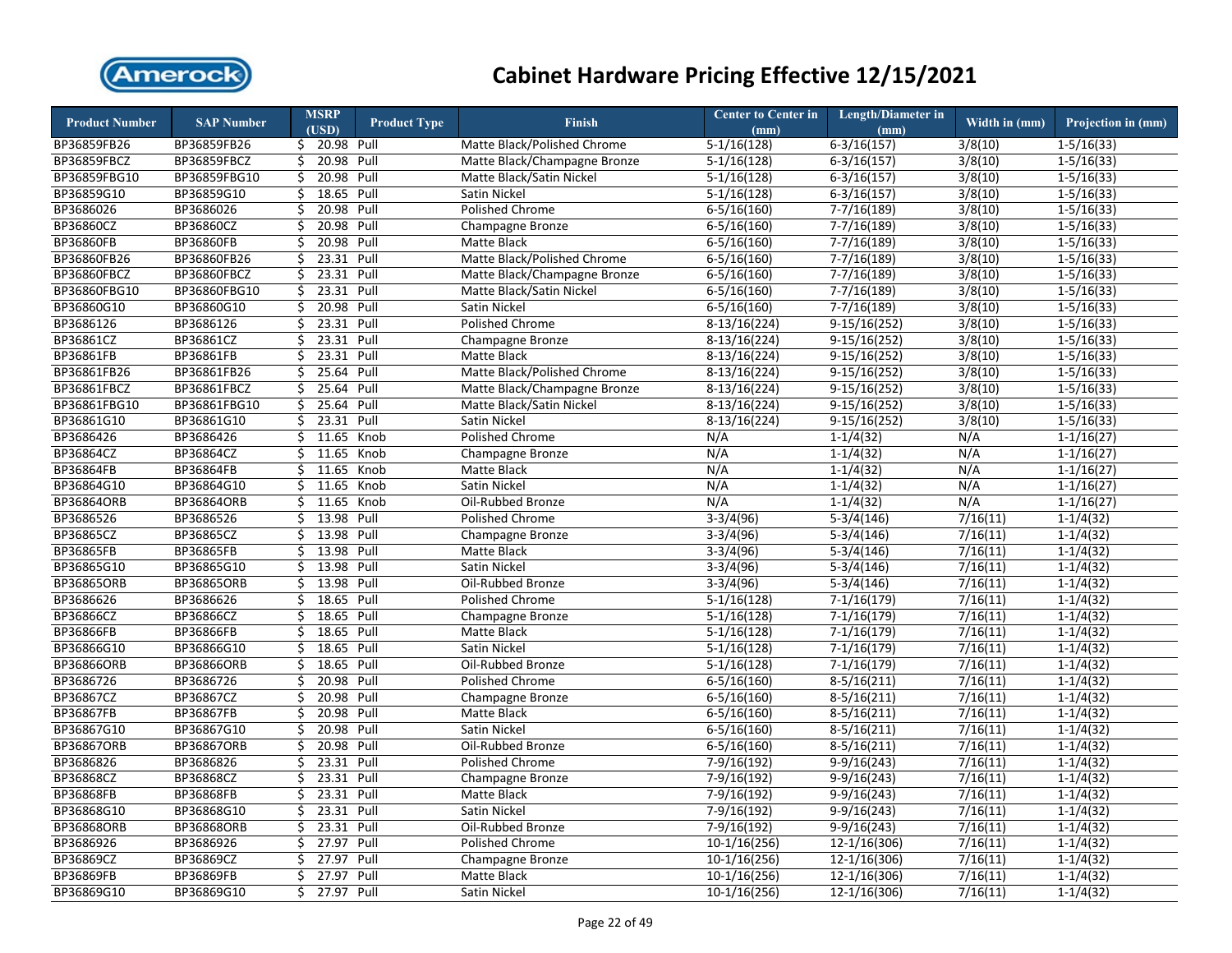

| <b>Product Number</b> | <b>SAP Number</b> | <b>MSRP</b>      | <b>Product Type</b> | <b>Finish</b>          | <b>Center to Center in</b> | <b>Length/Diameter in</b> | Width in $(mm)$ | Projection in (mm) |
|-----------------------|-------------------|------------------|---------------------|------------------------|----------------------------|---------------------------|-----------------|--------------------|
|                       |                   | (USD)            |                     |                        | (mm)                       | (mm)                      |                 |                    |
| BP36869ORB            | BP36869ORB        | \$27.97          | Pull                | Oil-Rubbed Bronze      | $10-1/16(256)$             | 12-1/16(306)              | 7/16(11)        | $1-1/4(32)$        |
| BP3687226             | BP3687226         | \$11.65          | Knob                | Polished Chrome        | N/A                        | $1 - 1/4(32)$             | $1 - 1/16(27)$  | $1 - 3/16(30)$     |
| BP36872CZ             | BP36872CZ         | Ś.<br>11.65      | Knob                | Champagne Bronze       | N/A                        | $1-1/4(32)$               | $1-1/16(27)$    | $1 - 3/16(30)$     |
| BP36872FB             | BP36872FB         | \$<br>11.65      | Knob                | Matte Black            | N/A                        | $1-1/4(32)$               | $1-1/16(27)$    | $1-3/16(30)$       |
| BP36872G10            | BP36872G10        | 11.65<br>Ś.      | Knob                | Satin Nickel           | N/A                        | $1 - 1/4(32)$             | $1 - 1/16(27)$  | $1 - 3/16(30)$     |
| BP36872ORB            | BP36872ORB        | Ś.<br>11.65      | Knob                | Oil-Rubbed Bronze      | N/A                        | $1-1/4(32)$               | $1 - 1/16(27)$  | $1 - 3/16(30)$     |
| BP3687326             | BP3687326         | 13.98<br>\$      | Pull                | Polished Chrome        | $3-3/4(96)$                | $5-7/8(149)$              | 1/2(13)         | $1-1/4(32)$        |
| BP36873CZ             | BP36873CZ         | 13.98<br>\$      | Pull                | Champagne Bronze       | $3-3/4(96)$                | $5-7/8(149)$              | 1/2(13)         | $1-1/4(32)$        |
| BP36873FB             | BP36873FB         | \$<br>13.98      | Pull                | Matte Black            | $3-3/4(96)$                | $5-7/8(149)$              | 1/2(13)         | $1-1/4(32)$        |
| BP36873G10            | BP36873G10        | \$<br>13.98      | Pull                | Satin Nickel           | $3-3/4(96)$                | $5-7/8(149)$              | 1/2(13)         | $1-1/4(32)$        |
| <b>BP36873ORB</b>     | BP36873ORB        | 13.98<br>\$      | Pull                | Oil-Rubbed Bronze      | $3-3/4(96)$                | $5-7/8(149)$              | 1/2(13)         | $1-1/4(32)$        |
| BP3687426             | BP3687426         | \$<br>18.65      | Pull                | Polished Chrome        | $5-1/16(128)$              | $7-1/8(181)$              | 1/2(13)         | $1-1/4(32)$        |
| BP36874CZ             | BP36874CZ         | 18.65<br>Ś       | Pull                | Champagne Bronze       | $5-1/16(128)$              | $7-1/8(181)$              | 1/2(13)         | $1-1/4(32)$        |
| <b>BP36874FB</b>      | BP36874FB         | \$<br>18.65      | Pull                | Matte Black            | $5-1/16(128)$              | $7-1/8(181)$              | 1/2(13)         | $1-1/4(32)$        |
| BP36874G10            | BP36874G10        | \$<br>18.65      | Pull                | Satin Nickel           | $5-1/16(128)$              | $7-1/8(181)$              | 1/2(13)         | $1-1/4(32)$        |
| BP36874ORB            | BP36874ORB        | 18.65<br>\$      | Pull                | Oil-Rubbed Bronze      | $5-1/16(128)$              | $7-1/8(181)$              | 1/2(13)         | $1-1/4(32)$        |
| BP3687526             | BP3687526         | 20.98<br>Ś       | Pull                | Polished Chrome        | $6 - 5/16(160)$            | $8-7/16(214)$             | 1/2(13)         | $1-1/4(32)$        |
| BP36875CZ             | BP36875CZ         | 20.98<br>\$      | Pull                | Champagne Bronze       | $6-5/16(160)$              | $8-7/16(214)$             | 1/2(13)         | $1-1/4(32)$        |
| BP36875FB             | BP36875FB         | 20.98<br>\$      | Pull                | Matte Black            | $6 - 5/16(160)$            | $8-7/16(214)$             | 1/2(13)         | $1-1/4(32)$        |
| BP36875G10            | BP36875G10        | 20.98<br>Ś.      | Pull                | Satin Nickel           | $6 - 5/16(160)$            | $8-7/16(214)$             | 1/2(13)         | $1 - 1/4(32)$      |
| <b>BP36875ORB</b>     | BP36875ORB        | 20.98<br>\$      | Pull                | Oil-Rubbed Bronze      | $6 - 5/16(160)$            | $8-7/16(214)$             | 1/2(13)         | $1-1/4(32)$        |
| BP3687626             | BP3687626         | Ś.<br>23.31      | Pull                | <b>Polished Chrome</b> | 7-9/16(192)                | $9-11/16(246)$            | 1/2(13)         | $1-1/4(32)$        |
| BP36876CZ             | BP36876CZ         | \$<br>23.31      | Pull                | Champagne Bronze       | 7-9/16(192)                | $9-11/16(246)$            | 1/2(13)         | $1-1/4(32)$        |
| BP36876FB             | BP36876FB         | 23.31<br>\$      | Pull                | Matte Black            | 7-9/16(192)                | $9-11/16(246)$            | 1/2(13)         | $1 - 1/4(32)$      |
| BP36876G10            | BP36876G10        | 23.31<br>Ś.      | Pull                | Satin Nickel           | 7-9/16(192)                | $9-11/16(246)$            | 1/2(13)         | $1-1/4(32)$        |
| <b>BP36876ORB</b>     | BP36876ORB        | \$<br>23.31      | Pull                | Oil-Rubbed Bronze      | $7-9/16(192)$              | $9-11/16(246)$            | 1/2(13)         | $1-1/4(32)$        |
| BP3687726             | BP3687726         | 27.97<br>\$      | Pull                | Polished Chrome        | $10-1/16(256)$             | 12-3/16(310)              | 1/2(13)         | $1-1/4(32)$        |
| BP36877CZ             | BP36877CZ         | 27.97<br>Ś.      | Pull                | Champagne Bronze       | $10-1/16(256)$             | $12 - 3/16(310)$          | 1/2(13)         | $1-1/4(32)$        |
| <b>BP36877FB</b>      | <b>BP36877FB</b>  | \$<br>27.97      | Pull                | Matte Black            | $10-1/16(256)$             | $12 - 3/16(310)$          | 1/2(13)         | $1-1/4(32)$        |
| BP36877G10            | BP36877G10        | 27.97<br>\$      | Pull                | Satin Nickel           | $10-1/16(256)$             | 12-3/16(310)              | 1/2(13)         | $1-1/4(32)$        |
| <b>BP36877ORB</b>     | <b>BP36877ORB</b> | \$<br>27.97      | Pull                | Oil-Rubbed Bronze      | $10-1/16(256)$             | $12 - 3/16(310)$          | 1/2(13)         | $1-1/4(32)$        |
| BP3688026             | BP3688026         | 10.48<br>\$      | Knob                | Polished Chrome        | N/A                        | $1-3/8(35)$               | N/A             | $1-3/16(30)$       |
| BP36880CZ             | BP36880CZ         | 10.48<br>Ś       | Knob                | Champagne Bronze       | N/A                        | $1 - 3/8(35)$             | N/A             | $1-3/16(30)$       |
| BP36880FB             | BP36880FB         | \$<br>10.48      | Knob                | Matte Black            | N/A                        | $1-3/8(35)$               | N/A             | $1 - 3/16(30)$     |
| BP36880G10            | BP36880G10        | 10.48<br>\$      | Knob                | Satin Nickel           | N/A                        | $1-3/8(35)$               | N/A             | $1 - 3/16(30)$     |
| BP3688126             | BP3688126         | 15.15<br>\$      | Pull                | Polished Chrome        | $3-3/4(96)$                | $5-1/4(133)$              | 5/16(8)         | $1-3/8(35)$        |
| BP36881CZ             | BP36881CZ         | 15.15<br>Ś.      | Pull                | Champagne Bronze       | $3-3/4(96)$                | $5-1/4(133)$              | 5/16(8)         | $1 - 3/8(35)$      |
| BP36881FB             | BP36881FB         | 15.15<br>\$      | Pull                | Matte Black            | $3-3/4(96)$                | $5-1/4(133)$              | 5/16(8)         | $1 - 3/8(35)$      |
| BP36881G10            | BP36881G10        | Ś.<br>15.15      | Pull                | Satin Nickel           | $3-3/4(96)$                | $5-1/4(133)$              | 5/16(8)         | $1-3/8(35)$        |
| BP3688226             | BP3688226         | 19.81<br>\$      | Pull                | Polished Chrome        | $5-1/16(128)$              | 6(152)                    | 5/16(8)         | $1 - 3/8(35)$      |
| BP36882CZ             | BP36882CZ         | Ś.<br>19.81      | Pull                | Champagne Bronze       | $5-1/16(128)$              | 6(152)                    | 5/16(8)         | $1 - 3/8(35)$      |
| BP36882FB             | BP36882FB         | 19.81<br>Ś.      | Pull                | Matte Black            | $5-1/16(128)$              | 6(152)                    | 5/16(8)         | $1 - 3/8(35)$      |
| BP36882G10            | BP36882G10        | \$<br>19.81      | Pull                | Satin Nickel           | $5-1/16(128)$              | 6(152)                    | 5/16(8)         | $1 - 3/8(35)$      |
| BP3688326             | BP3688326         | 22.14<br>\$      | Pull                | Polished Chrome        | $6 - 5/16(160)$            | $7 - 1/4(184)$            | 5/16(8)         | $1 - 3/8(35)$      |
| BP36883CZ             | BP36883CZ         | Ś<br>22.14       | Pull                | Champagne Bronze       | $6 - 5/16(160)$            | $7-1/4(184)$              | 5/16(8)         | $1-3/8(35)$        |
| <b>BP36883FB</b>      | BP36883FB         | \$<br>22.14 Pull |                     | Matte Black            | $6 - 5/16(160)$            | $7-1/4(184)$              | 5/16(8)         | $1 - 3/8(35)$      |
| BP36883G10            | BP36883G10        | 22.14 Pull<br>Ś. |                     | Satin Nickel           | $6 - 5/16(160)$            | $7-1/4(184)$              | 5/16(8)         | $1-3/8(35)$        |
|                       |                   |                  |                     |                        |                            |                           |                 |                    |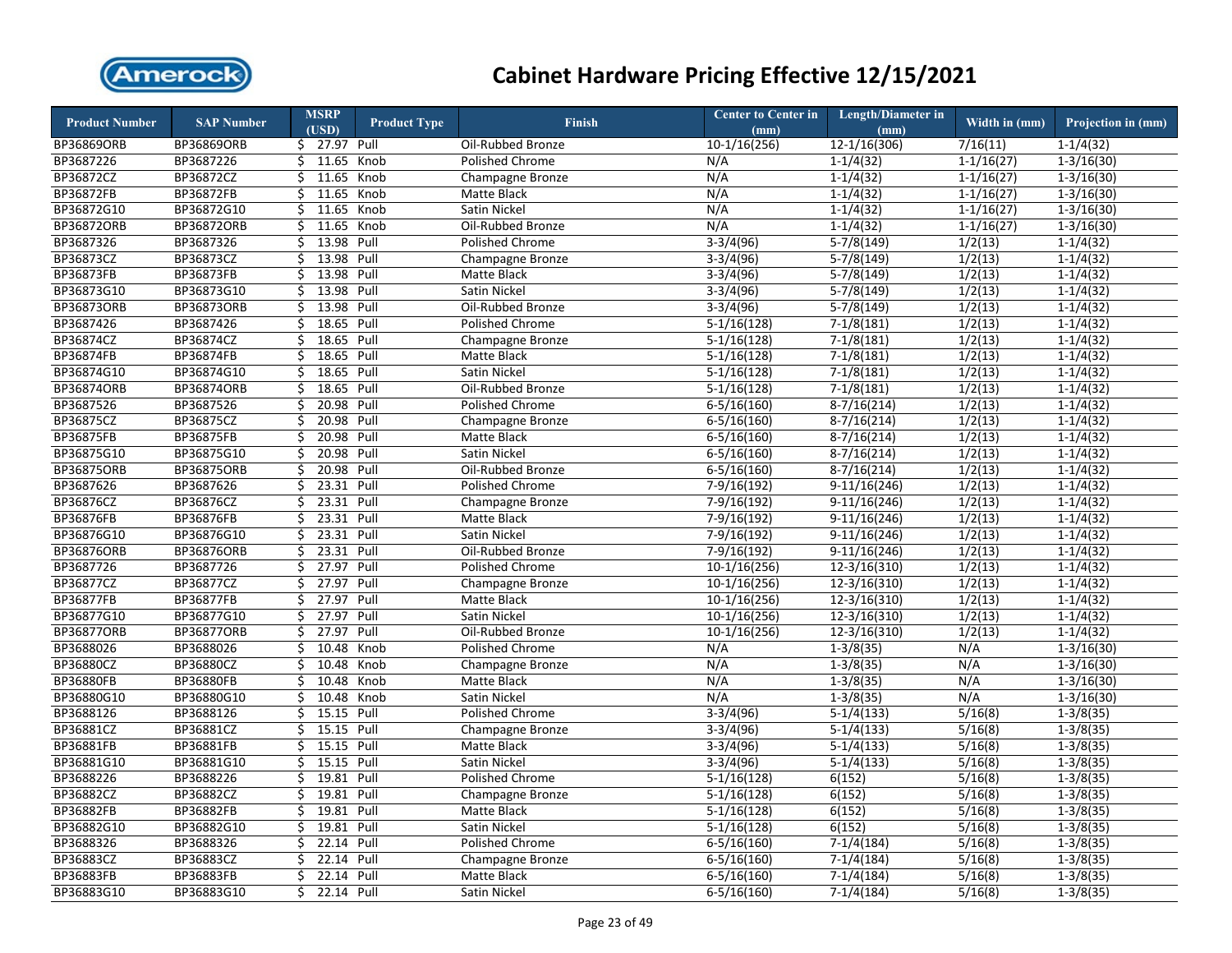

| <b>Product Number</b> | <b>SAP Number</b> | <b>MSRP</b>            | <b>Product Type</b> | <b>Finish</b>          | <b>Center to Center in</b> | <b>Length/Diameter in</b> | Width in (mm)         | Projection in (mm) |
|-----------------------|-------------------|------------------------|---------------------|------------------------|----------------------------|---------------------------|-----------------------|--------------------|
| BP3688426             | BP3688426         | (USD)<br>\$ 26.81 Pull |                     | <b>Polished Chrome</b> | (mm)<br>$8-13/16(224)$     | (mm)<br>$9-13/16(249)$    | 5/16(8)               | $1 - 3/8(35)$      |
| BP36884CZ             | BP36884CZ         | 26.81<br>\$            | Pull                | Champagne Bronze       | $8-13/16(224)$             | $9-13/16(249)$            | 5/16(8)               | $1-3/8(35)$        |
| BP36884FB             | BP36884FB         | 26.81<br>Ś.            | Pull                |                        | $8-13/16(224)$             | $9-13/16(249)$            | 5/16(8)               | $1-3/8(35)$        |
|                       |                   |                        |                     | Matte Black            |                            |                           |                       |                    |
| BP36884G10            | BP36884G10        | 26.81<br>\$            | Pull                | Satin Nickel           | $8-13/16(224)$             | $9-13/16(249)$            | 5/16(8)               | $1 - 3/8(35)$      |
| BP3688726             | BP3688726         | 13.98<br>Ś.            | Pull                | Polished Chrome        | $3-3/4(96)$                | $4-9/16(116)$             | 9/16(14)              | $1-3/8(35)$        |
| BP36887CZ             | BP36887CZ         | 13.98<br>\$            | Pull                | Champagne Bronze       | $3-3/4(96)$                | $4-9/16(116)$             | 9/16(14)              | $1 - 3/8(35)$      |
| BP36887FB             | BP36887FB         | \$<br>13.98            | Pull                | Matte Black            | $3-3/4(96)$                | $4-9/16(116)$             | 9/16(14)              | $1-3/8(35)$        |
| BP36887G10            | BP36887G10        | 13.98<br>Ś.            | Pull                | Satin Nickel           | $3-3/4(96)$                | $4-9/16(116)$             | 9/16(14)              | $1-3/8(35)$        |
| <b>BP36887ORB</b>     | BP36887ORB        | Ś.<br>13.98            | Pull                | Oil-Rubbed Bronze      | $3-3/4(96)$                | $4-9/16(116)$             | 9/16(14)              | $1-3/8(35)$        |
| BP3688826             | BP3688826         | \$<br>18.65            | Pull                | Polished Chrome        | $5-1/16(128)$              | $5-13/16(148)$            | 9/16(14)              | $1-3/8(35)$        |
| BP36888CZ             | BP36888CZ         | \$<br>18.65            | Pull                | Champagne Bronze       | $5-1/16(128)$              | $5-13/16(148)$            | 9/16(14)              | $1-3/8(35)$        |
| <b>BP36888FB</b>      | BP36888FB         | 18.65<br>Ś.            | Pull                | Matte Black            | $5-1/16(128)$              | $5-13/16(148)$            | 9/16(14)              | $1-3/8(35)$        |
| BP36888G10            | BP36888G10        | 18.65<br>\$            | Pull                | Satin Nickel           | $5-1/16(128)$              | $5-13/16(148)$            | 9/16(14)              | $1-3/8(35)$        |
| <b>BP36888ORB</b>     | <b>BP36888ORB</b> | 18.65<br>\$            | Pull                | Oil-Rubbed Bronze      | $5-1/16(128)$              | $5-13/16(148)$            | 9/16(14)              | $1 - 3/8(35)$      |
| BP3688926             | BP3688926         | Ś<br>20.98             | Pull                | Polished Chrome        | $6 - 5/16(160)$            | $7-1/16(179)$             | 9/16(14)              | $1-3/8(35)$        |
| BP36889CZ             | BP36889CZ         | \$<br>20.98 Pull       |                     | Champagne Bronze       | $6 - 5/16(160)$            | $7-1/16(179)$             | 9/16(14)              | $1 - 3/8(35)$      |
| BP36889FB             | BP36889FB         | \$<br>20.98 Pull       |                     | Matte Black            | $6 - 5/16(160)$            | $7-1/16(179)$             | 9/16(14)              | $1-3/8(35)$        |
| BP36889G10            | BP36889G10        | 20.98<br>Ś             | Pull                | Satin Nickel           | $6 - 5/16(160)$            | $7-1/16(179)$             | 9/16(14)              | $1 - 3/8(35)$      |
| BP36889ORB            | BP36889ORB        | 20.98<br>\$            | Pull                | Oil-Rubbed Bronze      | $6 - 5/16(160)$            | $7-1/16(179)$             | 9/16(14)              | $1 - 3/8(35)$      |
| BP3689026             | BP3689026         | 25.64<br>Ś.            | Pull                | <b>Polished Chrome</b> | 8-13/16(224)               | $9-9/16(243)$             | 9/16(14)              | $1-3/8(35)$        |
| BP36890CZ             | BP36890CZ         | 25.64<br>\$            | Pull                | Champagne Bronze       | $8-13/16(224)$             | $9-9/16(243)$             | 9/16(14)              | $1-3/8(35)$        |
| <b>BP36890FB</b>      | <b>BP36890FB</b>  | 25.64<br>\$            | Pull                | Matte Black            | $8-13/16(224)$             | $9-9/16(243)$             | 9/16(14)              | $1-3/8(35)$        |
| BP36890G10            | BP36890G10        | 25.64<br>\$            | Pull                | Satin Nickel           | $8-13/16(224)$             | $9-9/16(243)$             | 9/16(14)              | $1 - 3/8(35)$      |
| <b>BP36890ORB</b>     | BP36890ORB        | 25.64<br>Ś             | Pull                | Oil-Rubbed Bronze      | $8-13/16(224)$             | $9-9/16(243)$             | 9/16(14)              | $1-3/8(35)$        |
| BP3689326             | BP3689326         | 10.48<br>\$            | Knob                | Polished Chrome        | N/A                        | $1-1/4(32)$               | N/A                   | $1 - 3/16(30)$     |
| BP36893CZ             | BP36893CZ         | Ś<br>10.48             | Knob                | Champagne Bronze       | N/A                        | $1-1/4(32)$               | N/A                   | $1-3/16(30)$       |
| BP36893FB             | BP36893FB         | \$<br>10.48            | Knob                | Matte Black            | N/A                        | $1-1/4(32)$               | N/A                   | $1-3/16(30)$       |
| BP36893G10            | BP36893G10        | 10.48<br>\$            | Knob                | Satin Nickel           | N/A                        | $1-1/4(32)$               | N/A                   | $1-3/16(30)$       |
| BP3689426             | BP3689426         | 12.82<br>\$            | Pull                | Polished Chrome        | $3-3/4(96)$                | $4-9/16(116)$             | 7/16(11)              | $1-3/16(30)$       |
| BP36894CZ             | BP36894CZ         | 12.82 Pull<br>\$       |                     | Champagne Bronze       | $3-3/4(96)$                | $4-9/16(116)$             | 7/16(11)              | $1 - 3/16(30)$     |
| <b>BP36894FB</b>      | BP36894FB         | 12.82<br>Ś.            | Pull                | Matte Black            | $3-3/4(96)$                | $4-9/16(116)$             | 7/16(11)              | $1-3/16(30)$       |
| BP36894G10            | BP36894G10        | Ś.<br>12.82            | Pull                | Satin Nickel           | $3-3/4(96)$                | $4-9/16(116)$             | 7/16(11)              | $1 - 3/16(30)$     |
| BP3689526             | BP3689526         | Ś.<br>17.48            | Pull                | <b>Polished Chrome</b> | $5-1/16(128)$              | $5-13/16(148)$            | 7/16(11)              | $1 - 3/16(30)$     |
| BP36895CZ             | BP36895CZ         | 17.48<br>\$            | Pull                | Champagne Bronze       | $5-1/16(128)$              | $5-13/16(148)$            | $\overline{7/16(11)}$ | $1 - 3/16(30)$     |
| <b>BP36895FB</b>      | BP36895FB         | Ś.<br>17.48            | Pull                | Matte Black            | $5-1/16(128)$              | $5-13/16(148)$            | 7/16(11)              | $1-3/16(30)$       |
| BP36895G10            | BP36895G10        | \$<br>17.48            | Pull                | Satin Nickel           | $5-1/16(128)$              | $5-13/16(148)$            | 7/16(11)              | $1-3/16(30)$       |
| BP3689626             | BP3689626         | \$<br>19.81            | Pull                | Polished Chrome        | $6 - 5/16(160)$            | $7-1/16(179)$             | 7/16(11)              | $1 - 3/16(30)$     |
|                       |                   |                        |                     |                        |                            |                           |                       |                    |
| BP36896CZ             | BP36896CZ         | 19.81<br>\$            | Pull                | Champagne Bronze       | $6 - 5/16(160)$            | $7-1/16(179)$             | 7/16(11)              | $1 - 3/16(30)$     |
| <b>BP36896FB</b>      | BP36896FB         | 19.81<br>\$            | Pull                | Matte Black            | $6 - 5/16(160)$            | $7-1/16(179)$             | 7/16(11)              | $1 - 3/16(30)$     |
| BP36896G10            | BP36896G10        | 19.81<br>\$            | Pull                | Satin Nickel           | $6 - 5/16(160)$            | $7-1/16(179)$             | 7/16(11)              | $1 - 3/16(30)$     |
| BP3689926             | BP3689926         | 6.99<br>\$             | Pull                | Polished Chrome        | $3-3/4(96)$                | $4-1/4(108)$              | 1/2(13)               | 15/16(24)          |
| BP36899FB             | BP36899FB         | \$<br>6.99             | Pull                | Matte Black            | $3-3/4(96)$                | $4-1/4(108)$              | 1/2(13)               | 15/16(24)          |
| BP36899G10            | BP36899G10        | \$<br>6.99             | Pull                | Satin Nickel           | $3-3/4(96)$                | $4-1/4(108)$              | 1/2(13)               | 15/16(24)          |
| BP3690026             | BP3690026         | \$<br>9.32             | Pull                | Polished Chrome        | $5-1/16(128)$              | $5-1/2(140)$              | 1/2(13)               | 15/16(24)          |
| BP36900FB             | BP36900FB         | \$<br>9.32             | Pull                | Matte Black            | $5-1/16(128)$              | $5-1/2(140)$              | 1/2(13)               | 15/16(24)          |
| BP36900G10            | BP36900G10        | 9.32<br>Ś              | Pull                | Satin Nickel           | $5-1/16(128)$              | $5-1/2(140)$              | 1/2(13)               | 15/16(24)          |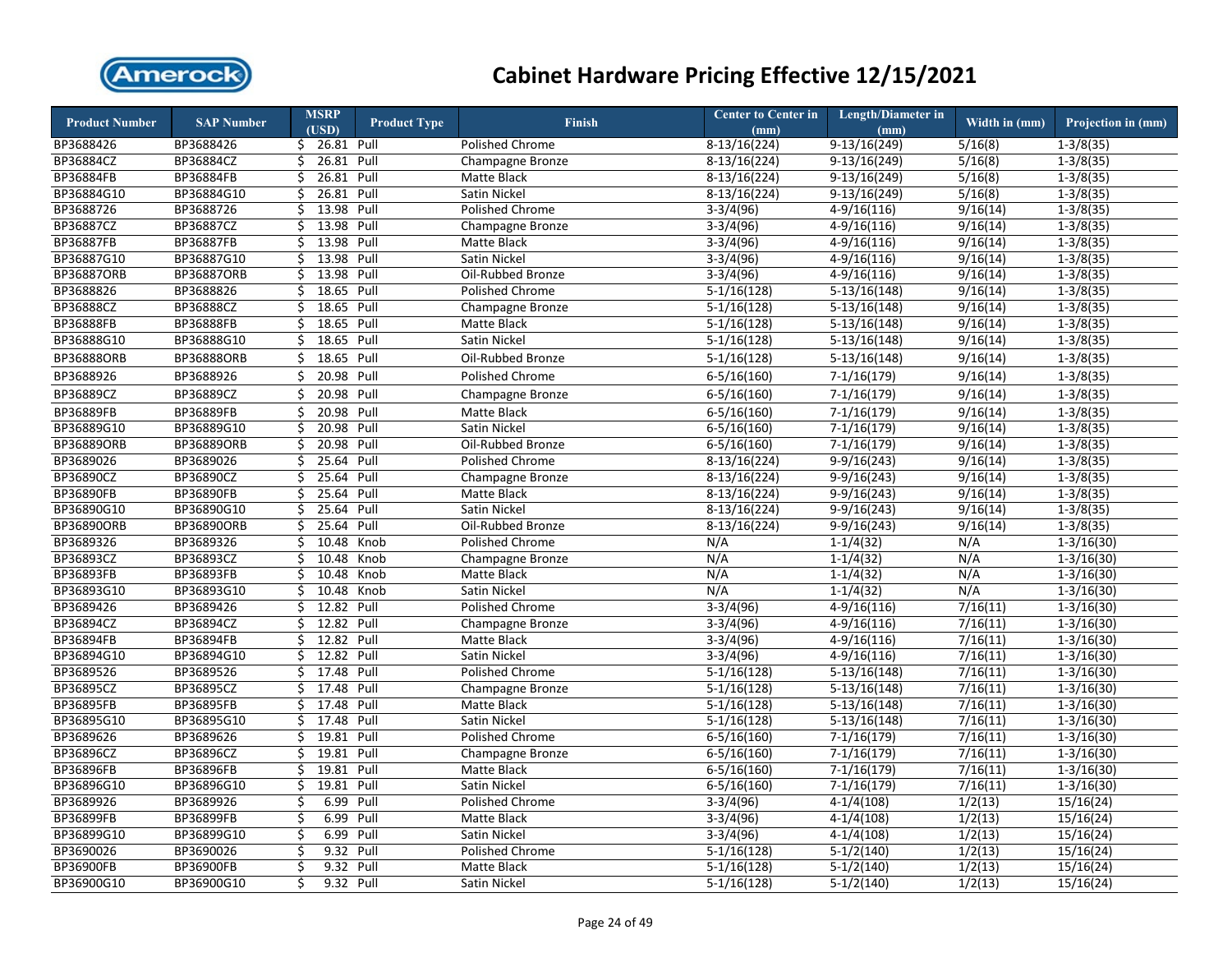

| <b>Product Number</b> | <b>SAP Number</b> |         | <b>MSRP</b><br>(USD) | <b>Product Type</b> | <b>Finish</b>          | <b>Center to Center in</b> | <b>Length/Diameter in</b> | Width in (mm)  | Projection in (mm) |
|-----------------------|-------------------|---------|----------------------|---------------------|------------------------|----------------------------|---------------------------|----------------|--------------------|
| BP3690426             | BP3690426         | \$      |                      | 5.82 Knob           | Polished Chrome        | (mm)<br>N/A                | (mm)<br>$1-3/8(35)$       | N/A            | 1(25)              |
| BP36904CZ             | BP36904CZ         |         |                      | 5.82 Knob           |                        | N/A                        | $1 - 3/8(35)$             | N/A            | 1(25)              |
| BP36904FB             | BP36904FB         | \$<br>Ś |                      | 5.82 Knob           | Champagne Bronze       | N/A                        | $1 - 3/8(35)$             | N/A            | 1(25)              |
|                       |                   |         |                      |                     | Matte Black            |                            | $1-3/8(35)$               |                |                    |
| BP36904G10            | BP36904G10        | \$      | 5.82                 | Knob                | Satin Nickel           | N/A                        |                           | N/A            | 1(25)              |
| BP3690526             | BP3690526         | \$      | 5.82                 | Knob                | Polished Chrome        | N/A                        | $1-3/16(30)$              | $1-3/16(30)$   | 1(25)              |
| BP36905CZ             | BP36905CZ         | \$      | 5.82                 | Knob                | Champagne Bronze       | N/A                        | $1-3/16(30)$              | $1-3/16(30)$   | 1(25)              |
| <b>BP36905FB</b>      | BP36905FB         | \$      |                      | 5.82 Knob           | Matte Black            | N/A                        | $1-3/16(30)$              | $1 - 3/16(30)$ | 1(25)              |
| BP36905G10            | BP36905G10        | \$      | 5.82                 | Knob                | Satin Nickel           | N/A                        | $1 - 3/16(30)$            | $1 - 3/16(30)$ | 1(25)              |
| BP36905ORB            | BP36905ORB        | \$      | 5.82                 | Knob                | Oil-Rubbed Bronze      | N/A                        | $1-3/16(30)$              | $1 - 3/16(30)$ | 1(25)              |
| BP3690726             | BP3690726         | \$      | 2.20                 | Knob                | Polished Chrome        | N/A                        | $1 - 1/4(32)$             | N/A            | $1-1/8(29)$        |
| BP36907FB             | BP36907FB         | \$      | 2.20                 | Knob                | Matte Black            | N/A                        | $1-1/4(32)$               | N/A            | $1-1/8(29)$        |
| BP36907G10            | BP36907G10        | \$      | 2.20                 | Knob                | <b>Satin Nickel</b>    | N/A                        | $1-1/4(32)$               | N/A            | $1-1/8(29)$        |
| BP36907ORB            | BP36907ORB        | \$      | 2.20                 | Knob                | Oil-Rubbed Bronze      | N/A                        | $1-1/4(32)$               | N/A            | $1-1/8(29)$        |
| BP3690926             | BP3690926         | \$      | 9.90                 | Pull                | Polished Chrome        | $8-13/16(224)$             | $9-3/16(233)$             | 3/8(10)        | $1-3/16(30)$       |
| BP36909CZ             | BP36909CZ         | \$      | 9.90                 | Pull                | Champagne Bronze       | $8-13/16(224)$             | $9-3/16(233)$             | 3/8(10)        | $1-3/16(30)$       |
| BP36909FB             | BP36909FB         | \$      | 9.90                 | Pull                | Matte Black            | $8-13/16(224)$             | $9-3/16(233)$             | 3/8(10)        | $1-3/16(30)$       |
| BP36909G10            | BP36909G10        | \$      | 9.90                 | Pull                | Satin Nickel           | $8-13/16(224)$             | $9-3/16(233)$             | 3/8(10)        | $1-3/16(30)$       |
| BP36909ORB            | BP36909ORB        | \$      | 9.90                 | Pull                | Oil-Rubbed Bronze      | $8-13/16(224)$             | $9-3/16(233)$             | 3/8(10)        | $1-3/16(30)$       |
| BP36909PN             | BP36909PN         | \$      | 9.90                 | Pull                | <b>Polished Nickel</b> | $8-13/16(224)$             | $9-3/16(233)$             | 3/8(10)        | $1 - 3/16(30)$     |
| BP3691226             | BP3691226         | Ś       | 6.99                 | Pull                | Polished Chrome        | $3-3/4(96)$                | $4-11/16(119)$            | 1/2(13)        | $1-5/16(33)$       |
| BP36912CZ             | BP36912CZ         | \$      | 6.99                 | Pull                | Champagne Bronze       | $3-3/4(96)$                | $4-11/16(119)$            | 1/2(13)        | $1-5/16(33)$       |
| BP36912FB             | BP36912FB         | \$      | 6.99                 | Pull                | Matte Black            | $3-3/4(96)$                | $4-11/16(119)$            | 1/2(13)        | $1 - 5/16(33)$     |
| BP36912G10            | BP36912G10        | \$      | 6.99                 | Pull                | Satin Nickel           | $3-3/4(96)$                | $4-11/16(119)$            | 1/2(13)        | $1-5/16(33)$       |
| BP3691326             | BP3691326         | \$      | 9.32 Pull            |                     | Polished Chrome        | $5-1/16(128)$              | $5-15/16(151)$            | 1/2(13)        | $1 - 5/16(33)$     |
| BP36913CZ             | BP36913CZ         | \$      | 9.32                 | Pull                | Champagne Bronze       | $5-1/16(128)$              | $5-15/16(151)$            | 1/2(13)        | $1 - 5/16(33)$     |
| BP36913FB             | BP36913FB         | \$      | 9.32                 | Pull                | Matte Black            | $5-1/16(128)$              | $5-15/16(151)$            | 1/2(13)        | $1-5/16(33)$       |
| BP36913G10            | BP36913G10        | \$      | 9.32                 | Pull                | Satin Nickel           | $5-1/16(128)$              | $5-15/16(151)$            | 1/2(13)        | $1 - 5/16(33)$     |
| BP3691426             | BP3691426         | \$      | 11.65                | Pull                | Polished Chrome        | $6 - 5/16(160)$            | $7-3/16(183)$             | 1/2(13)        | $1-5/16(33)$       |
| BP36914CZ             | BP36914CZ         | \$      | 11.65                | Pull                | Champagne Bronze       | $6 - 5/16(160)$            | $7-3/16(183)$             | 1/2(13)        | $1-5/16(33)$       |
| BP36914FB             | BP36914FB         | \$      | 11.65                | Pull                | Matte Black            | $6 - 5/16(160)$            | $7-3/16(183)$             | 1/2(13)        | $1-5/16(33)$       |
| BP36914G10            | BP36914G10        | Ś.      | 11.65                | Pull                | Satin Nickel           | $6-5/16(160)$              | $7-3/16(183)$             | 1/2(13)        | $1-5/16(33)$       |
| BP3691526             | BP3691526         | Ś       | 16.31                | Pull                | Polished Chrome        | $8-13/16(224)$             | $9-3/4(248)$              | 1/2(13)        | $1-5/16(33)$       |
| BP36915CZ             | BP36915CZ         | Ś.      | 16.31 Pull           |                     | Champagne Bronze       | $8-13/16(224)$             | $9-3/4(248)$              | 1/2(13)        | $1 - 5/16(33)$     |
| BP36915FB             | BP36915FB         | Ś       | 16.31                | Pull                | Matte Black            | $8-13/16(224)$             | $9-3/4(248)$              | 1/2(13)        | $1-5/16(33)$       |
| BP36915G10            | BP36915G10        | Ś       | 16.31                | Pull                | Satin Nickel           | $8-13/16(224)$             | $9-3/4(248)$              | 1/2(13)        | $1-5/16(33)$       |
| BP3691726             | BP3691726         | \$      | 11.65                | Pull                | Polished Chrome        | $3-3/4(96)$                | $6 - 5/8(168)$            | 1/4(6)         | $1-3/16(30)$       |
| BP36917CZ             | BP36917CZ         | \$      | 11.65                | Pull                | Champagne Bronze       | $3-3/4(96)$                | $6 - 5/8(168)$            | 1/4(6)         | $1 - 3/16(30)$     |
| BP36917FB             | BP36917FB         | \$      | 11.65                | Pull                | Matte Black            | $3-3/4(96)$                | $6 - 5/8(168)$            | 1/4(6)         | $1 - 3/16(30)$     |
| BP36917G10            | BP36917G10        | Ś       | 11.65                | Pull                | Satin Nickel           | $3-3/4(96)$                | $6-5/8(168)$              | 1/4(6)         | $1-3/16(30)$       |
| BP3691826             | BP3691826         | \$      | 16.31                | Pull                | Polished Chrome        | $5-1/16(128)$              | $7-7/8(200)$              | 1/4(6)         | $1-3/16(30)$       |
| BP36918CZ             | BP36918CZ         | \$      | 16.31                | Pull                | Champagne Bronze       | $5-1/16(128)$              | $7-7/8(200)$              | 1/4(6)         | $1 - 3/16(30)$     |
| BP36918FB             | BP36918FB         | \$      | 16.31                | Pull                | Matte Black            | $5-1/16(128)$              | $7-7/8(200)$              | 1/4(6)         | $1 - 3/16(30)$     |
| BP36918G10            | BP36918G10        | \$      | 16.31                | Pull                | Satin Nickel           | $5-1/16(128)$              | $7-7/8(200)$              | 1/4(6)         | $1 - 3/16(30)$     |
| BP3691926             | BP3691926         | \$      | 20.98                | Pull                | Polished Chrome        | 7-9/16(192)                | 10-5/8(270)               | 5/16(8)        | $1 - 5/16(33)$     |
| BP36919CZ             | BP36919CZ         | Ś       | 20.98                | Pull                | Champagne Bronze       | $7-9/16(192)$              | $10-5/8(270)$             | 5/16(8)        | $1-5/16(33)$       |
| BP36919FB             | BP36919FB         | Ś       | 20.98                | Pull                | Matte Black            | 7-9/16(192)                | 10-5/8(270)               | 5/16(8)        | $1 - 5/16(33)$     |
| BP36919G10            | BP36919G10        | Ś.      | 20.98                | Pull                | Satin Nickel           | $7-9/16(192)$              | 10-5/8(270)               | 5/16(8)        | $1 - 5/16(33)$     |
|                       |                   |         |                      |                     |                        |                            |                           |                |                    |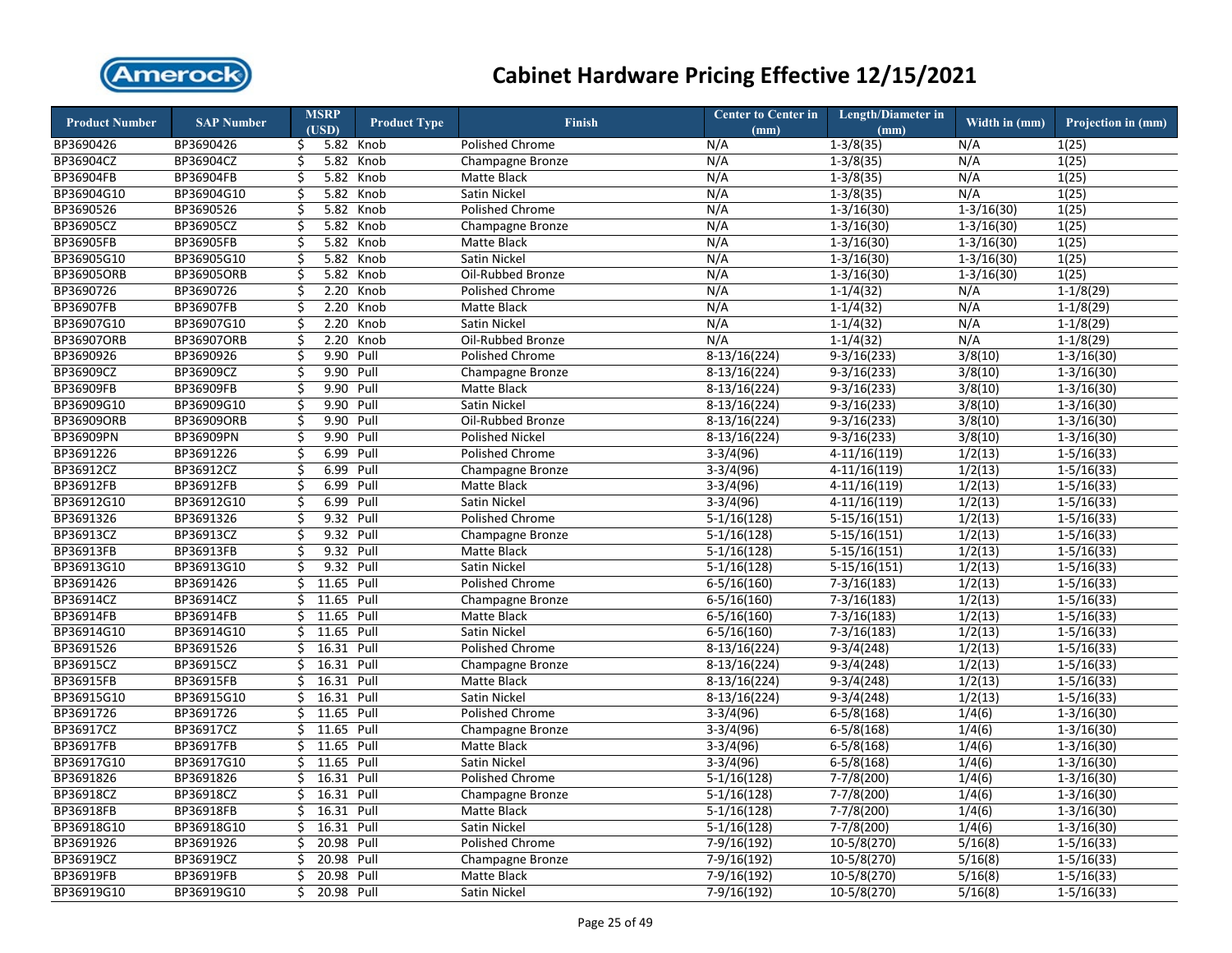

| <b>Product Number</b> | <b>SAP Number</b> |    | <b>MSRP</b><br>(USD) | <b>Product Type</b> | <b>Finish</b>            | <b>Center to Center in</b><br>(mm) | <b>Length/Diameter in</b><br>(mm) | Width in (mm) | Projection in (mm) |
|-----------------------|-------------------|----|----------------------|---------------------|--------------------------|------------------------------------|-----------------------------------|---------------|--------------------|
| BP3692026             | BP3692026         |    | $$23.31$ Pull        |                     | <b>Polished Chrome</b>   | $8-13/16(224)$                     | $11-15/16(303)$                   | 5/16(8)       | $1-5/16(33)$       |
| BP36920CZ             | BP36920CZ         | \$ | 23.31 Pull           |                     | Champagne Bronze         | $8-13/16(224)$                     | $11-15/16(303)$                   | 5/16(8)       | $1-5/16(33)$       |
| BP36920FB             | BP36920FB         | \$ | 23.31                | Pull                | Matte Black              | $8-13/16(224)$                     | $11-15/16(303)$                   | 5/16(8)       | $1-5/16(33)$       |
| BP36920G10            | BP36920G10        | \$ | 23.31                | Pull                | Satin Nickel             | $8-13/16(224)$                     | 11-15/16(303)                     | 5/16(8)       | $1 - 5/16(33)$     |
| BP40515BBR            | BP40515BBR        | \$ | 10.44 Pull           |                     | <b>Black Bronze</b>      | 3(76)                              | $5-3/8(137)$                      | 1/2(13)       | $1-3/8(35)$        |
| BP40515BBZ            | BP40515BBZ        | \$ | 10.44 Pull           |                     | Golden Champagne         | 3(76)                              | $5-3/8(137)$                      | 1/2(13)       | $1 - 3/8(35)$      |
| BP40515CBZ            | 1853528           | Ś  | 10.44                | Pull                | Caramel Bronze           | 3(76)                              | $5-3/8(137)$                      | 1/2(13)       | $1-3/8(35)$        |
| BP40515GM             | 2000824           | \$ | 10.44                | Pull                | Gunmetal                 | 3(76)                              | $5-3/8(137)$                      | 1/2(13)       | $1-3/8(35)$        |
| BP40515ORB            | BP40515ORB        | \$ | 10.44 Pull           |                     | Oil-Rubbed Bronze        | 3(76)                              | $5-3/8(137)$                      | 1/2(13)       | $1-3/8(35)$        |
| BP40515PN             | 2000804           | \$ | 10.44                | Pull                | <b>Polished Nickel</b>   | 3(76)                              | $5-3/8(137)$                      | 1/2(13)       | $1-3/8(35)$        |
| BP40516BBR            | BP40516BBR        | Ś. | 11.74 Pull           |                     | <b>Black Bronze</b>      | $3-3/4(96)$                        | $6-1/8(156)$                      | 1/2(13)       | $1 - 3/8(35)$      |
| BP40516BBZ            | BP40516BBZ        | \$ | 11.74 Pull           |                     | Golden Champagne         | $3-3/4(96)$                        | $6-1/8(156)$                      | 1/2(13)       | $1 - 3/8(35)$      |
| BP40516GM             | 2000825           | \$ | 11.74                | Pull                | Gunmetal                 | $3-3/4(96)$                        | $6-1/8(156)$                      | 1/2(13)       | $1-3/8(35)$        |
| BP40516ORB            | BP40516ORB        | \$ | 11.74                | Pull                | Oil-Rubbed Bronze        | $3-3/4(96)$                        | $6-1/8(156)$                      | 1/2(13)       | $1-3/8(35)$        |
| BP40516PN             | 2000805           | \$ | 11.74                | Pull                | Polished Nickel          | $3-3/4(96)$                        | $6-1/8(156)$                      | 1/2(13)       | $1-3/8(35)$        |
| BP40517BBR            | BP40517BBR        | \$ | 14.36 Pull           |                     | <b>Black Bronze</b>      | $5-1/16(128)$                      | $7-3/8(187)$                      | 1/2(13)       | $1-3/8(35)$        |
| BP40517BBZ            | BP40517BBZ        | \$ | 14.36                | Pull                | Golden Champagne         | $5-1/16(128)$                      | $7-3/8(187)$                      | 1/2(13)       | $1-3/8(35)$        |
| BP40517GM             | 2000826           | \$ | 14.36 Pull           |                     | Gunmetal                 | $5-1/16(128)$                      | $7-3/8(187)$                      | 1/2(13)       | $1-3/8(35)$        |
| BP40517ORB            | BP40517ORB        | \$ | 14.36 Pull           |                     | Oil-Rubbed Bronze        | $5-1/16(128)$                      | $7-3/8(187)$                      | 1/2(13)       | $1-3/8(35)$        |
| BP40517PN             | 2000806           | Ś. | 14.36 Pull           |                     | <b>Polished Nickel</b>   | $5-1/16(128)$                      | $7-3/8(187)$                      | 1/2(13)       | $1-3/8(35)$        |
| BP40518BBR            | BP40518BBR        | \$ | 15.66                | Pull                | <b>Black Bronze</b>      | 7-9/16(192)                        | $9-15/16(252)$                    | 1/2(13)       | $1-3/8(35)$        |
| BP40518BBZ            | BP40518BBZ        | Ś. | 15.66                | Pull                | Golden Champagne         | 7-9/16(192)                        | $9-15/16(252)$                    | 1/2(13)       | $1-3/8(35)$        |
| BP40518GM             | 2000827           | \$ | 15.66 Pull           |                     | Gunmetal                 | 7-9/16(192)                        | $9-15/16(252)$                    | 1/2(13)       | $1 - 3/8(35)$      |
| BP40518ORB            | BP40518ORB        | \$ | 15.66 Pull           |                     | Oil-Rubbed Bronze        | 7-9/16(192)                        | $9-15/16(252)$                    | 1/2(13)       | $1-3/8(35)$        |
| BP40518PN             | 2000807           | \$ | 15.66 Pull           |                     | Polished Nickel          | 7-9/16(192)                        | $9-15/16(252)$                    | 1/2(13)       | $1-3/8(35)$        |
| BP40519BBR            | BP40519BBR        | Ś  | 18.27                | Pull                | <b>Black Bronze</b>      | $10-1/16(256)$                     | $13-1/4(337)$                     | 1/2(13)       | $1-3/8(35)$        |
| BP40519BBZ            | BP40519BBZ        | \$ | 18.27 Pull           |                     | <b>Golden Champagne</b>  | $10-1/16(256)$                     | $13-1/4(337)$                     | 1/2(13)       | $1 - 3/8(35)$      |
| BP40519GM             | 2000828           | \$ | 18.27                | Pull                | Gunmetal                 | $10-1/16(256)$                     | $13-1/4(337)$                     | 1/2(13)       | $1-3/8(35)$        |
| BP40519ORB            | BP40519ORB        | Ś. | 18.27                | Pull                | Oil-Rubbed Bronze        | $10-1/16(256)$                     | $13-1/4(337)$                     | 1/2(13)       | $1-3/8(35)$        |
| BP40519PN             | 2000808           | Ś  | 18.27                | Pull                | Polished Nickel          | $10-1/16(256)$                     | $13-1/4(337)$                     | 1/2(13)       | $1-3/8(35)$        |
| BP423526              | BP423526          | Ś  | 23.90                | Cup Pull            | Polished Chrome          | 3(76)                              | $3-1/2(89)$                       | $1-3/4(44)$   | $1-1/16(27)$       |
| BP4235G9              | BP4235G9          | \$ | 23.90                | Cup Pull            | <b>Sterling Nickel</b>   | 3(76)                              | $3-1/2(89)$                       | $1-3/4(44)$   | $1-1/16(27)$       |
| <b>BP4235ORB</b>      | <b>BP4235ORB</b>  | \$ | 23.90                | Cup Pull            | Oil-Rubbed Bronze        | 3(76)                              | $3-1/2(89)$                       | $1-3/4(44)$   | $1 - 1/16(27)$     |
| <b>BP4235WID</b>      | BP4235WID         | \$ | 23.90                | Cup Pull            | <b>Wrought Iron Dark</b> | 3(76)                              | $3-1/2(89)$                       | $1-3/4(44)$   | $1-1/16(27)$       |
| <b>BP4235WN</b>       | BP4235WN          | Ś  | 23.90                | Cup Pull            | <b>Weathered Nickel</b>  | 3(76)                              | $3-1/2(89)$                       | $1-3/4(44)$   | $1-1/16(27)$       |
| BP4424G10             | BP4424G10         | \$ | 10.44 Pull           |                     | Satin Nickel             | 3(76)                              | $4-1/8(105)$                      | 13/16(21)     | $1 - 1/16(27)$     |
| <b>BP4424ORB</b>      | <b>BP4424ORB</b>  | \$ | 9.32 Pull            |                     | Oil-Rubbed Bronze        | 3(76)                              | $4-1/8(105)$                      | 13/16(21)     | $1 - 1/16(27)$     |
| <b>BP4424WI</b>       | <b>BP4424WI</b>   | \$ | 9.32                 | Pull                | Wrought Iron             | 3(76)                              | $4-1/8(105)$                      | 13/16(21)     | $1 - 1/16(27)$     |
| BP4425G10             | BP4425G10         | \$ | 7.82                 | Knob                | Satin Nickel             | N/A                                | $1-1/4(32)$                       | N/A           | $1-1/8(29)$        |
| <b>BP4425ORB</b>      | <b>BP4425ORB</b>  | \$ | 6.99                 | Knob                | Oil-Rubbed Bronze        | N/A                                | $1 - 1/4(32)$                     | N/A           | $1-1/8(29)$        |
| <b>BP4425WI</b>       | <b>BP4425WI</b>   | \$ | 6.99                 | Knob                | Wrought Iron             | N/A                                | $1-1/4(32)$                       | N/A           | $1-1/8(29)$        |
| <b>BP4426WI</b>       | <b>BP4426WI</b>   | \$ | 9.32 Pull            |                     | Wrought Iron             | 3(76)                              | 4(102)                            | 7/8(22)       | $1 - 1/16(27)$     |
| <b>BP4428RBZ</b>      | BP4428RBZ         | \$ | 9.32                 | Pull                | <b>Rustic Bronze</b>     | 3(76)                              | $4-1/16(103)$                     | 13/16(21)     | $1-1/8(29)$        |
| <b>BP4428WI</b>       | <b>BP4428WI</b>   | \$ | 9.32 Pull            |                     | Wrought Iron             | 3(76)                              | $4-1/16(103)$                     | 13/16(21)     | $1-1/8(29)$        |
| BP4429RBZ             | BP4429RBZ         | \$ | 8.15                 | Knob                | <b>Rustic Bronze</b>     | N/A                                | $1-1/8(29)$                       | $1-1/8(29)$   | $1-1/8(29)$        |
| <b>BP4429WI</b>       | <b>BP4429WI</b>   | Ś  | 8.15                 | Knob                | Wrought Iron             | N/A                                | $1-1/8(29)$                       | $1-1/8(29)$   | $1-1/8(29)$        |
| <b>BP4476FB</b>       | <b>BP4476FB</b>   | \$ | 3.49                 | Knob                | Flat Black               | N/A                                | $1-9/16(40)$                      | 1/2(13)       | 15/16(24)          |
|                       |                   |    |                      |                     |                          |                                    |                                   |               |                    |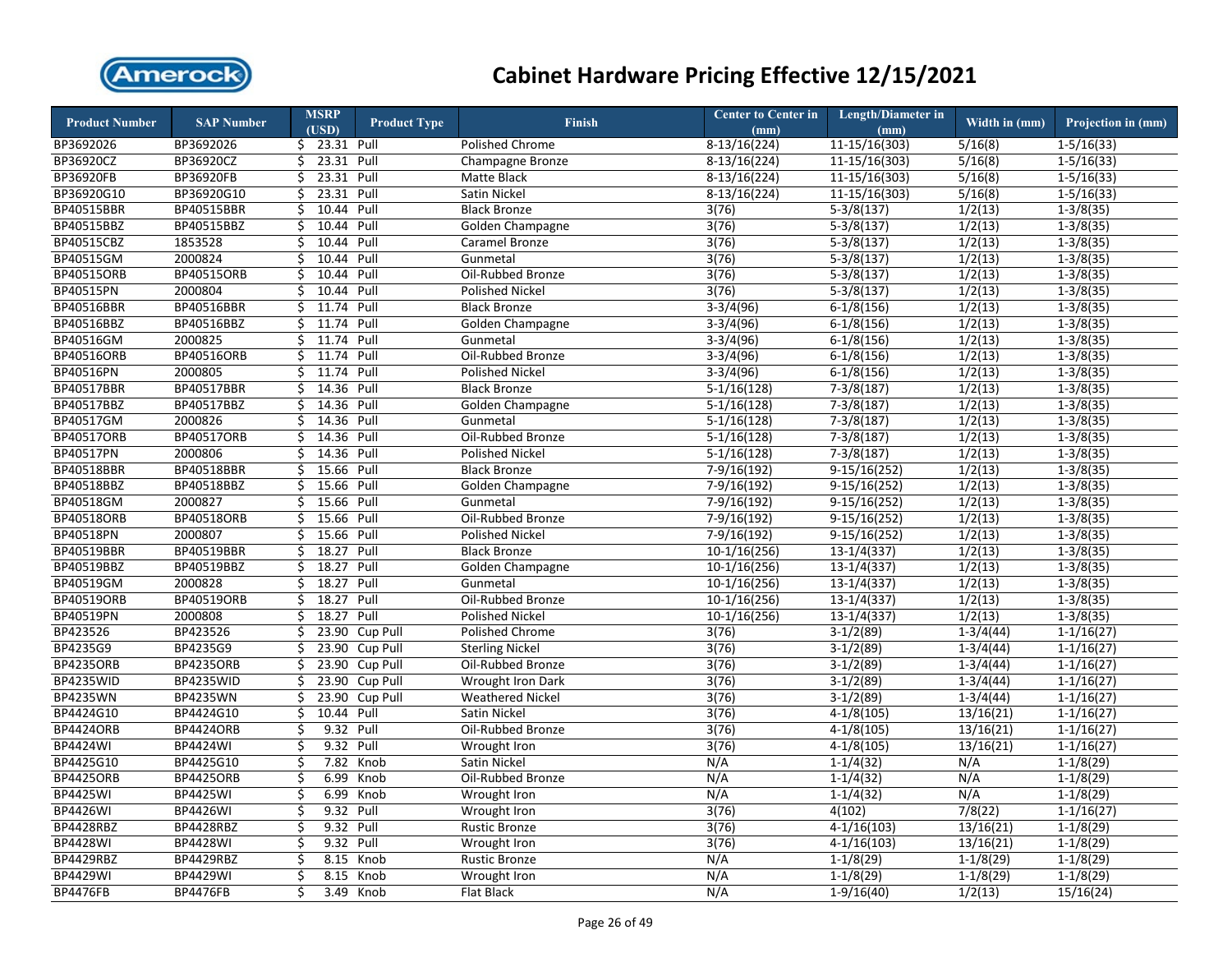

| (USD)<br>BP4476G10<br>BP4476G10<br>3.49 Knob<br>N/A<br>$1-9/16(40)$<br>1/2(13)<br>15/16(24)<br>Satin Nickel<br>\$<br>BP4478G10<br>BP4478G10<br>3.91<br>$3-3/4(96)$<br>$4-5/16(110)$<br>\$<br>Pull<br>Satin Nickel<br>13/16(21)<br>13/16(21)<br><b>BP4479FB</b><br><b>BP4479FB</b><br>\$<br>4.65<br>Pull<br>$3-3/4(96)$<br>$4-15/16(125)$<br>1/2(13)<br>15/16(24)<br>Flat Black<br>BP4479G10<br>BP4479G10<br>4.65<br>Pull<br>$3-3/4(96)$<br>$4-15/16(125)$<br>1/2(13)<br>15/16(24)<br>\$<br>Satin Nickel<br>BP4483R2<br>\$<br>8.99<br>$3-3/4(96)$<br>BP4483R2<br>Pull<br><b>Weathered Brass</b><br>$4 - 3/4(121)$<br>$1-1/16(27)$<br>$1 - 1/16(27)$<br>BP5260G9<br>BP5260G9<br>7.99<br>Pull<br>3/4(19)<br>\$<br>3(76)<br>$4 - 3/4(121)$<br>$1 - 1/16(27)$<br><b>Sterling Nickel</b><br>BP52994G10<br>7/16(11)<br>BP52994G10<br>Ś<br>4.65<br>Pull<br>$3-3/4(96)$<br>$4-9/16(116)$<br>$1-1/16(27)$<br>Satin Nickel<br>BP52995G10<br>\$<br>4.65 Pull<br>BP52995G10<br>Satin Nickel<br>$3-3/4(96)$<br>$4-15/16(125)$<br>9/16(14)<br>1(25)<br>3.91<br>BP52996G10<br>BP52996G10<br>\$<br>Pull<br>$3-3/4(96)$<br>$4-13/16(122)$<br>3/8(10)<br>$1-1/16(27)$<br>Satin Nickel<br>BP53000G10<br>BP53000G10<br>\$<br>3.03<br>Knob<br>N/A<br>Satin Nickel<br>N/A<br>$1 - 1/4(32)$<br>15/16(24)<br>BP53001FB<br>\$<br>3.38<br>$1-3/16(30)$<br>N/A<br>7/8(22)<br>BP53001FB<br>Knob<br>Flat Black<br>N/A<br>BP53001ORB<br>\$<br>3.03<br>Knob<br>N/A<br>N/A<br>7/8(22)<br>BP53001ORB<br>Oil-Rubbed Bronze<br>$1 - 3/16(30)$<br>N/A<br>BP53002G10<br>BP53002G10<br>\$<br>3.03<br>Knob<br><b>Satin Nickel</b><br>N/A<br>$1-3/16(30)$<br>$1-1/16(27)$<br>BP53002ORB<br>\$<br>N/A<br>BP53002ORB<br>3.03<br>Knob<br>Oil-Rubbed Bronze<br>N/A<br>$1 - 3/16(30)$<br>$1-1/16(27)$<br>BP5300326<br>BP5300326<br>\$<br>4.29<br>Pull<br>$3-3/4(96)$<br>$4-13/16(122)$<br>1/2(13)<br>$1-1/16(27)$<br><b>Polished Chrome</b><br>BP53003FB<br>BP53003FB<br>\$<br>4.29 Pull<br>Flat Black<br>$3-3/4(96)$<br>$4-13/16(122)$<br>1/2(13)<br>$1-1/16(27)$<br>BP53003G10<br>BP53003G10<br>3.84<br>$3-3/4(96)$<br>$4-13/16(122)$<br>1/2(13)<br>\$<br>Pull<br>Satin Nickel<br>$1-1/16(27)$<br>BP53003ORB<br>BP53003ORB<br>\$<br>3.84<br>Pull<br>$3-3/4(96)$<br>$4-13/16(122)$<br>1/2(13)<br>Oil-Rubbed Bronze<br>$1 - 1/16(27)$<br>$4-5/16(110)$<br>5/8(16)<br>BP53004G10<br>BP53004G10<br>\$<br>3.84<br>Pull<br>Satin Nickel<br>$3-3/4(96)$<br>$1-1/8(29)$<br>BP53004ORB<br>\$<br>3.84<br>Pull<br>$3-3/4(96)$<br>$4-5/16(110)$<br>5/8(16)<br>$1-1/8(29)$<br>Oil-Rubbed Bronze<br>BP5300526<br>\$<br>3.49<br>Knob<br>$1-1/4(32)$<br>N/A<br>$1-1/8(29)$<br>Polished Chrome<br>N/A<br>BP530053<br>$1-1/4(32)$<br>N/A<br>\$<br>3.49<br>Knob<br><b>Polished Brass</b><br>N/A<br>$1-1/8(29)$<br><b>BP53005AS</b><br>BP53005AS<br>\$<br>3.49<br>Knob<br><b>Antique Silver</b><br>N/A<br>$1-1/4(32)$<br>N/A<br>$1-1/8(29)$<br><b>BP53005BB</b><br>BP53005BB<br>\$<br>3.49<br>Knob<br><b>Burnished Brass</b><br>N/A<br>$1-1/4(32)$<br>N/A<br>$1-1/8(29)$<br>\$<br>3.49<br>N/A<br>BP53005CZ<br>BP53005CZ<br>Knob<br>N/A<br>$1-1/4(32)$<br>$1-1/8(29)$<br>Champagne Bronze<br>BP53005FB<br>BP53005FB<br>\$<br>3.49<br>Knob<br>N/A<br>$1-1/4(32)$<br>N/A<br>$1-1/8(29)$<br>Flat Black<br>BP53005G10<br>BP53005G10<br>\$<br>3.49<br>Satin Nickel<br>N/A<br>$1-1/4(32)$<br>N/A<br>Knob<br>$1 - 1/8(29)$<br>N/A<br>BP53005ORB<br>\$<br>N/A<br>$1-1/4(32)$<br>$1-1/8(29)$<br><b>BP53005ORB</b><br>3.49<br>Knob<br>Oil-Rubbed Bronze<br>2.32<br>$3-3/8(86)$<br>3/8(10)<br>BP5300626<br>BP5300626<br>\$<br>Pull<br><b>Polished Chrome</b><br>3(76)<br>$1-1/16(27)$<br>BP53006FB<br>BP53006FB<br>\$<br>2.32<br>Pull<br><b>Flat Black</b><br>3(76)<br>$3-3/8(86)$<br>3/8(10)<br>$1-1/16(27)$<br>BP53006G10<br>2.32<br>BP53006G10<br>\$<br>Pull<br>Satin Nickel<br>3(76)<br>$3-3/8(86)$<br>3/8(10)<br>$1-1/16(27)$<br><b>BP53006ORB</b><br><b>BP53006ORB</b><br>\$<br>2.32<br>Pull<br>$3-3/8(86)$<br>3/8(10)<br>$1-1/16(27)$<br>Oil-Rubbed Bronze<br>3(76)<br>\$<br>2.67 Pull<br>BP53007G10<br>BP53007G10<br>3(76)<br>$5-1/16(128)$<br>9/16(14)<br>15/16(24)<br>Satin Nickel<br>BP53008G10<br>BP53008G10<br>2.67<br>Pull<br>$4-13/16(122)$<br>5/8(16)<br>\$<br>Satin Nickel<br>3(76)<br>15/16(24)<br>BP53009G10<br>BP53009G10<br>\$<br>4.65<br>Pull<br>3(76)<br>$3-3/8(86)$<br>5/8(16)<br>Satin Nickel<br>$1 - 3/16(30)$<br>BP5301026<br>BP5301026<br>\$<br>5.01<br>Cup Pull<br><b>Polished Chrome</b><br>3(76)<br>$3-7/16(87)$<br>$1-5/8(41)$<br>1(25)<br>BP53010AS<br>BP53010AS<br>\$<br>5.01<br>$Cup$ Pull<br>$3-7/16(87)$<br>$1-5/8(41)$<br>1(25)<br><b>Antique Silver</b><br>3(76)<br>BP53010BBZ<br>\$<br>5.01 Cup Pull<br>$3-7/16(87)$<br>$1-5/8(41)$<br>1(25)<br>Golden Champagne<br>3(76)<br>BP53010BN<br>Ś<br>5.01 Cup Pull<br><b>Black Nickel</b><br>3(76)<br>$3-7/16(87)$<br>$1-5/8(41)$<br>1(25)<br><b>BP53010FB</b><br>\$<br>5.01 Cup Pull<br>BP53010FB<br>Flat Black<br>3(76)<br>$3-7/16(87)$<br>$1 - 5/8(41)$<br>1(25)<br>BP53010G10<br>BP53010G10<br>\$<br>5.01 Cup Pull<br>$3-7/16(87)$<br>$1-5/8(41)$<br>1(25)<br><b>Satin Nickel</b><br>3(76)<br>BP53010ORB<br>\$<br>5.60 Cup Pull<br>3(76)<br>$3-7/16(87)$<br>$1-5/8(41)$<br>1(25)<br>Oil-Rubbed Bronze<br>BP53010PN<br>\$<br>1(25)<br>BP53010PN<br>5.01<br>Cup Pull<br><b>Polished Nickel</b><br>3(76)<br>$3-7/16(87)$<br>$1 - 5/8(41)$<br>BP5301126<br>\$<br>N/A<br>N/A<br>BP5301126<br>3.49<br>Knob<br>Polished Chrome<br>$1 - 1/4(32)$<br>$1 - 3/16(30)$<br>N/A<br>BP53011FB<br>\$<br>3.49<br>Knob<br><b>Flat Black</b><br>N/A<br>$1-1/4(32)$<br>$1-3/16(30)$<br>BP53011G10<br>N/A<br>BP53011G10<br>\$<br>3.49<br>Knob<br>Satin Nickel<br>N/A<br>$1 - 1/4(32)$<br>$1 - 3/16(30)$<br>BP53011ORB<br>BP53011ORB<br>Ś<br>3.49<br>N/A<br>$1-1/4(32)$<br>N/A<br>Knob<br>Oil-Rubbed Bronze<br>$1 - 3/16(30)$ | <b>Product Number</b> | <b>SAP Number</b> | <b>MSRP</b> | <b>Product Type</b> | <b>Finish</b> | <b>Center to Center in</b> | <b>Length/Diameter in</b> | Width in $(mm)$ | Projection in (mm) |
|-------------------------------------------------------------------------------------------------------------------------------------------------------------------------------------------------------------------------------------------------------------------------------------------------------------------------------------------------------------------------------------------------------------------------------------------------------------------------------------------------------------------------------------------------------------------------------------------------------------------------------------------------------------------------------------------------------------------------------------------------------------------------------------------------------------------------------------------------------------------------------------------------------------------------------------------------------------------------------------------------------------------------------------------------------------------------------------------------------------------------------------------------------------------------------------------------------------------------------------------------------------------------------------------------------------------------------------------------------------------------------------------------------------------------------------------------------------------------------------------------------------------------------------------------------------------------------------------------------------------------------------------------------------------------------------------------------------------------------------------------------------------------------------------------------------------------------------------------------------------------------------------------------------------------------------------------------------------------------------------------------------------------------------------------------------------------------------------------------------------------------------------------------------------------------------------------------------------------------------------------------------------------------------------------------------------------------------------------------------------------------------------------------------------------------------------------------------------------------------------------------------------------------------------------------------------------------------------------------------------------------------------------------------------------------------------------------------------------------------------------------------------------------------------------------------------------------------------------------------------------------------------------------------------------------------------------------------------------------------------------------------------------------------------------------------------------------------------------------------------------------------------------------------------------------------------------------------------------------------------------------------------------------------------------------------------------------------------------------------------------------------------------------------------------------------------------------------------------------------------------------------------------------------------------------------------------------------------------------------------------------------------------------------------------------------------------------------------------------------------------------------------------------------------------------------------------------------------------------------------------------------------------------------------------------------------------------------------------------------------------------------------------------------------------------------------------------------------------------------------------------------------------------------------------------------------------------------------------------------------------------------------------------------------------------------------------------------------------------------------------------------------------------------------------------------------------------------------------------------------------------------------------------------------------------------------------------------------------------------------------------------------------------------------------------------------------------------------------------------------------------------------------------------------------------------------------------------------------------------------------------------------------------------------------------------------------------------------------------------------------------------------------------------------------------------------------------------------------------------------------------------------------------------------------------------------------------------------------------------------------------------------------------------------------------------------------------------------------------------------------------------------------------------------------------------------------------------------------------------------------------------------------------------------------------------------------------------------------------------------------------------------------------------------------------------------------------------------------------------------------------------------------------------------------------------------|-----------------------|-------------------|-------------|---------------------|---------------|----------------------------|---------------------------|-----------------|--------------------|
|                                                                                                                                                                                                                                                                                                                                                                                                                                                                                                                                                                                                                                                                                                                                                                                                                                                                                                                                                                                                                                                                                                                                                                                                                                                                                                                                                                                                                                                                                                                                                                                                                                                                                                                                                                                                                                                                                                                                                                                                                                                                                                                                                                                                                                                                                                                                                                                                                                                                                                                                                                                                                                                                                                                                                                                                                                                                                                                                                                                                                                                                                                                                                                                                                                                                                                                                                                                                                                                                                                                                                                                                                                                                                                                                                                                                                                                                                                                                                                                                                                                                                                                                                                                                                                                                                                                                                                                                                                                                                                                                                                                                                                                                                                                                                                                                                                                                                                                                                                                                                                                                                                                                                                                                                                                                                                                                                                                                                                                                                                                                                                                                                                                                                                                                                                                                                   |                       |                   |             |                     |               | (mm)                       | (mm)                      |                 |                    |
|                                                                                                                                                                                                                                                                                                                                                                                                                                                                                                                                                                                                                                                                                                                                                                                                                                                                                                                                                                                                                                                                                                                                                                                                                                                                                                                                                                                                                                                                                                                                                                                                                                                                                                                                                                                                                                                                                                                                                                                                                                                                                                                                                                                                                                                                                                                                                                                                                                                                                                                                                                                                                                                                                                                                                                                                                                                                                                                                                                                                                                                                                                                                                                                                                                                                                                                                                                                                                                                                                                                                                                                                                                                                                                                                                                                                                                                                                                                                                                                                                                                                                                                                                                                                                                                                                                                                                                                                                                                                                                                                                                                                                                                                                                                                                                                                                                                                                                                                                                                                                                                                                                                                                                                                                                                                                                                                                                                                                                                                                                                                                                                                                                                                                                                                                                                                                   |                       |                   |             |                     |               |                            |                           |                 |                    |
|                                                                                                                                                                                                                                                                                                                                                                                                                                                                                                                                                                                                                                                                                                                                                                                                                                                                                                                                                                                                                                                                                                                                                                                                                                                                                                                                                                                                                                                                                                                                                                                                                                                                                                                                                                                                                                                                                                                                                                                                                                                                                                                                                                                                                                                                                                                                                                                                                                                                                                                                                                                                                                                                                                                                                                                                                                                                                                                                                                                                                                                                                                                                                                                                                                                                                                                                                                                                                                                                                                                                                                                                                                                                                                                                                                                                                                                                                                                                                                                                                                                                                                                                                                                                                                                                                                                                                                                                                                                                                                                                                                                                                                                                                                                                                                                                                                                                                                                                                                                                                                                                                                                                                                                                                                                                                                                                                                                                                                                                                                                                                                                                                                                                                                                                                                                                                   |                       |                   |             |                     |               |                            |                           |                 |                    |
|                                                                                                                                                                                                                                                                                                                                                                                                                                                                                                                                                                                                                                                                                                                                                                                                                                                                                                                                                                                                                                                                                                                                                                                                                                                                                                                                                                                                                                                                                                                                                                                                                                                                                                                                                                                                                                                                                                                                                                                                                                                                                                                                                                                                                                                                                                                                                                                                                                                                                                                                                                                                                                                                                                                                                                                                                                                                                                                                                                                                                                                                                                                                                                                                                                                                                                                                                                                                                                                                                                                                                                                                                                                                                                                                                                                                                                                                                                                                                                                                                                                                                                                                                                                                                                                                                                                                                                                                                                                                                                                                                                                                                                                                                                                                                                                                                                                                                                                                                                                                                                                                                                                                                                                                                                                                                                                                                                                                                                                                                                                                                                                                                                                                                                                                                                                                                   |                       |                   |             |                     |               |                            |                           |                 |                    |
|                                                                                                                                                                                                                                                                                                                                                                                                                                                                                                                                                                                                                                                                                                                                                                                                                                                                                                                                                                                                                                                                                                                                                                                                                                                                                                                                                                                                                                                                                                                                                                                                                                                                                                                                                                                                                                                                                                                                                                                                                                                                                                                                                                                                                                                                                                                                                                                                                                                                                                                                                                                                                                                                                                                                                                                                                                                                                                                                                                                                                                                                                                                                                                                                                                                                                                                                                                                                                                                                                                                                                                                                                                                                                                                                                                                                                                                                                                                                                                                                                                                                                                                                                                                                                                                                                                                                                                                                                                                                                                                                                                                                                                                                                                                                                                                                                                                                                                                                                                                                                                                                                                                                                                                                                                                                                                                                                                                                                                                                                                                                                                                                                                                                                                                                                                                                                   |                       |                   |             |                     |               |                            |                           |                 |                    |
|                                                                                                                                                                                                                                                                                                                                                                                                                                                                                                                                                                                                                                                                                                                                                                                                                                                                                                                                                                                                                                                                                                                                                                                                                                                                                                                                                                                                                                                                                                                                                                                                                                                                                                                                                                                                                                                                                                                                                                                                                                                                                                                                                                                                                                                                                                                                                                                                                                                                                                                                                                                                                                                                                                                                                                                                                                                                                                                                                                                                                                                                                                                                                                                                                                                                                                                                                                                                                                                                                                                                                                                                                                                                                                                                                                                                                                                                                                                                                                                                                                                                                                                                                                                                                                                                                                                                                                                                                                                                                                                                                                                                                                                                                                                                                                                                                                                                                                                                                                                                                                                                                                                                                                                                                                                                                                                                                                                                                                                                                                                                                                                                                                                                                                                                                                                                                   |                       |                   |             |                     |               |                            |                           |                 |                    |
|                                                                                                                                                                                                                                                                                                                                                                                                                                                                                                                                                                                                                                                                                                                                                                                                                                                                                                                                                                                                                                                                                                                                                                                                                                                                                                                                                                                                                                                                                                                                                                                                                                                                                                                                                                                                                                                                                                                                                                                                                                                                                                                                                                                                                                                                                                                                                                                                                                                                                                                                                                                                                                                                                                                                                                                                                                                                                                                                                                                                                                                                                                                                                                                                                                                                                                                                                                                                                                                                                                                                                                                                                                                                                                                                                                                                                                                                                                                                                                                                                                                                                                                                                                                                                                                                                                                                                                                                                                                                                                                                                                                                                                                                                                                                                                                                                                                                                                                                                                                                                                                                                                                                                                                                                                                                                                                                                                                                                                                                                                                                                                                                                                                                                                                                                                                                                   |                       |                   |             |                     |               |                            |                           |                 |                    |
|                                                                                                                                                                                                                                                                                                                                                                                                                                                                                                                                                                                                                                                                                                                                                                                                                                                                                                                                                                                                                                                                                                                                                                                                                                                                                                                                                                                                                                                                                                                                                                                                                                                                                                                                                                                                                                                                                                                                                                                                                                                                                                                                                                                                                                                                                                                                                                                                                                                                                                                                                                                                                                                                                                                                                                                                                                                                                                                                                                                                                                                                                                                                                                                                                                                                                                                                                                                                                                                                                                                                                                                                                                                                                                                                                                                                                                                                                                                                                                                                                                                                                                                                                                                                                                                                                                                                                                                                                                                                                                                                                                                                                                                                                                                                                                                                                                                                                                                                                                                                                                                                                                                                                                                                                                                                                                                                                                                                                                                                                                                                                                                                                                                                                                                                                                                                                   |                       |                   |             |                     |               |                            |                           |                 |                    |
|                                                                                                                                                                                                                                                                                                                                                                                                                                                                                                                                                                                                                                                                                                                                                                                                                                                                                                                                                                                                                                                                                                                                                                                                                                                                                                                                                                                                                                                                                                                                                                                                                                                                                                                                                                                                                                                                                                                                                                                                                                                                                                                                                                                                                                                                                                                                                                                                                                                                                                                                                                                                                                                                                                                                                                                                                                                                                                                                                                                                                                                                                                                                                                                                                                                                                                                                                                                                                                                                                                                                                                                                                                                                                                                                                                                                                                                                                                                                                                                                                                                                                                                                                                                                                                                                                                                                                                                                                                                                                                                                                                                                                                                                                                                                                                                                                                                                                                                                                                                                                                                                                                                                                                                                                                                                                                                                                                                                                                                                                                                                                                                                                                                                                                                                                                                                                   |                       |                   |             |                     |               |                            |                           |                 |                    |
|                                                                                                                                                                                                                                                                                                                                                                                                                                                                                                                                                                                                                                                                                                                                                                                                                                                                                                                                                                                                                                                                                                                                                                                                                                                                                                                                                                                                                                                                                                                                                                                                                                                                                                                                                                                                                                                                                                                                                                                                                                                                                                                                                                                                                                                                                                                                                                                                                                                                                                                                                                                                                                                                                                                                                                                                                                                                                                                                                                                                                                                                                                                                                                                                                                                                                                                                                                                                                                                                                                                                                                                                                                                                                                                                                                                                                                                                                                                                                                                                                                                                                                                                                                                                                                                                                                                                                                                                                                                                                                                                                                                                                                                                                                                                                                                                                                                                                                                                                                                                                                                                                                                                                                                                                                                                                                                                                                                                                                                                                                                                                                                                                                                                                                                                                                                                                   |                       |                   |             |                     |               |                            |                           |                 |                    |
|                                                                                                                                                                                                                                                                                                                                                                                                                                                                                                                                                                                                                                                                                                                                                                                                                                                                                                                                                                                                                                                                                                                                                                                                                                                                                                                                                                                                                                                                                                                                                                                                                                                                                                                                                                                                                                                                                                                                                                                                                                                                                                                                                                                                                                                                                                                                                                                                                                                                                                                                                                                                                                                                                                                                                                                                                                                                                                                                                                                                                                                                                                                                                                                                                                                                                                                                                                                                                                                                                                                                                                                                                                                                                                                                                                                                                                                                                                                                                                                                                                                                                                                                                                                                                                                                                                                                                                                                                                                                                                                                                                                                                                                                                                                                                                                                                                                                                                                                                                                                                                                                                                                                                                                                                                                                                                                                                                                                                                                                                                                                                                                                                                                                                                                                                                                                                   |                       |                   |             |                     |               |                            |                           |                 |                    |
|                                                                                                                                                                                                                                                                                                                                                                                                                                                                                                                                                                                                                                                                                                                                                                                                                                                                                                                                                                                                                                                                                                                                                                                                                                                                                                                                                                                                                                                                                                                                                                                                                                                                                                                                                                                                                                                                                                                                                                                                                                                                                                                                                                                                                                                                                                                                                                                                                                                                                                                                                                                                                                                                                                                                                                                                                                                                                                                                                                                                                                                                                                                                                                                                                                                                                                                                                                                                                                                                                                                                                                                                                                                                                                                                                                                                                                                                                                                                                                                                                                                                                                                                                                                                                                                                                                                                                                                                                                                                                                                                                                                                                                                                                                                                                                                                                                                                                                                                                                                                                                                                                                                                                                                                                                                                                                                                                                                                                                                                                                                                                                                                                                                                                                                                                                                                                   |                       |                   |             |                     |               |                            |                           |                 |                    |
|                                                                                                                                                                                                                                                                                                                                                                                                                                                                                                                                                                                                                                                                                                                                                                                                                                                                                                                                                                                                                                                                                                                                                                                                                                                                                                                                                                                                                                                                                                                                                                                                                                                                                                                                                                                                                                                                                                                                                                                                                                                                                                                                                                                                                                                                                                                                                                                                                                                                                                                                                                                                                                                                                                                                                                                                                                                                                                                                                                                                                                                                                                                                                                                                                                                                                                                                                                                                                                                                                                                                                                                                                                                                                                                                                                                                                                                                                                                                                                                                                                                                                                                                                                                                                                                                                                                                                                                                                                                                                                                                                                                                                                                                                                                                                                                                                                                                                                                                                                                                                                                                                                                                                                                                                                                                                                                                                                                                                                                                                                                                                                                                                                                                                                                                                                                                                   |                       |                   |             |                     |               |                            |                           |                 |                    |
|                                                                                                                                                                                                                                                                                                                                                                                                                                                                                                                                                                                                                                                                                                                                                                                                                                                                                                                                                                                                                                                                                                                                                                                                                                                                                                                                                                                                                                                                                                                                                                                                                                                                                                                                                                                                                                                                                                                                                                                                                                                                                                                                                                                                                                                                                                                                                                                                                                                                                                                                                                                                                                                                                                                                                                                                                                                                                                                                                                                                                                                                                                                                                                                                                                                                                                                                                                                                                                                                                                                                                                                                                                                                                                                                                                                                                                                                                                                                                                                                                                                                                                                                                                                                                                                                                                                                                                                                                                                                                                                                                                                                                                                                                                                                                                                                                                                                                                                                                                                                                                                                                                                                                                                                                                                                                                                                                                                                                                                                                                                                                                                                                                                                                                                                                                                                                   |                       |                   |             |                     |               |                            |                           |                 |                    |
|                                                                                                                                                                                                                                                                                                                                                                                                                                                                                                                                                                                                                                                                                                                                                                                                                                                                                                                                                                                                                                                                                                                                                                                                                                                                                                                                                                                                                                                                                                                                                                                                                                                                                                                                                                                                                                                                                                                                                                                                                                                                                                                                                                                                                                                                                                                                                                                                                                                                                                                                                                                                                                                                                                                                                                                                                                                                                                                                                                                                                                                                                                                                                                                                                                                                                                                                                                                                                                                                                                                                                                                                                                                                                                                                                                                                                                                                                                                                                                                                                                                                                                                                                                                                                                                                                                                                                                                                                                                                                                                                                                                                                                                                                                                                                                                                                                                                                                                                                                                                                                                                                                                                                                                                                                                                                                                                                                                                                                                                                                                                                                                                                                                                                                                                                                                                                   |                       |                   |             |                     |               |                            |                           |                 |                    |
|                                                                                                                                                                                                                                                                                                                                                                                                                                                                                                                                                                                                                                                                                                                                                                                                                                                                                                                                                                                                                                                                                                                                                                                                                                                                                                                                                                                                                                                                                                                                                                                                                                                                                                                                                                                                                                                                                                                                                                                                                                                                                                                                                                                                                                                                                                                                                                                                                                                                                                                                                                                                                                                                                                                                                                                                                                                                                                                                                                                                                                                                                                                                                                                                                                                                                                                                                                                                                                                                                                                                                                                                                                                                                                                                                                                                                                                                                                                                                                                                                                                                                                                                                                                                                                                                                                                                                                                                                                                                                                                                                                                                                                                                                                                                                                                                                                                                                                                                                                                                                                                                                                                                                                                                                                                                                                                                                                                                                                                                                                                                                                                                                                                                                                                                                                                                                   |                       |                   |             |                     |               |                            |                           |                 |                    |
|                                                                                                                                                                                                                                                                                                                                                                                                                                                                                                                                                                                                                                                                                                                                                                                                                                                                                                                                                                                                                                                                                                                                                                                                                                                                                                                                                                                                                                                                                                                                                                                                                                                                                                                                                                                                                                                                                                                                                                                                                                                                                                                                                                                                                                                                                                                                                                                                                                                                                                                                                                                                                                                                                                                                                                                                                                                                                                                                                                                                                                                                                                                                                                                                                                                                                                                                                                                                                                                                                                                                                                                                                                                                                                                                                                                                                                                                                                                                                                                                                                                                                                                                                                                                                                                                                                                                                                                                                                                                                                                                                                                                                                                                                                                                                                                                                                                                                                                                                                                                                                                                                                                                                                                                                                                                                                                                                                                                                                                                                                                                                                                                                                                                                                                                                                                                                   |                       |                   |             |                     |               |                            |                           |                 |                    |
|                                                                                                                                                                                                                                                                                                                                                                                                                                                                                                                                                                                                                                                                                                                                                                                                                                                                                                                                                                                                                                                                                                                                                                                                                                                                                                                                                                                                                                                                                                                                                                                                                                                                                                                                                                                                                                                                                                                                                                                                                                                                                                                                                                                                                                                                                                                                                                                                                                                                                                                                                                                                                                                                                                                                                                                                                                                                                                                                                                                                                                                                                                                                                                                                                                                                                                                                                                                                                                                                                                                                                                                                                                                                                                                                                                                                                                                                                                                                                                                                                                                                                                                                                                                                                                                                                                                                                                                                                                                                                                                                                                                                                                                                                                                                                                                                                                                                                                                                                                                                                                                                                                                                                                                                                                                                                                                                                                                                                                                                                                                                                                                                                                                                                                                                                                                                                   |                       |                   |             |                     |               |                            |                           |                 |                    |
|                                                                                                                                                                                                                                                                                                                                                                                                                                                                                                                                                                                                                                                                                                                                                                                                                                                                                                                                                                                                                                                                                                                                                                                                                                                                                                                                                                                                                                                                                                                                                                                                                                                                                                                                                                                                                                                                                                                                                                                                                                                                                                                                                                                                                                                                                                                                                                                                                                                                                                                                                                                                                                                                                                                                                                                                                                                                                                                                                                                                                                                                                                                                                                                                                                                                                                                                                                                                                                                                                                                                                                                                                                                                                                                                                                                                                                                                                                                                                                                                                                                                                                                                                                                                                                                                                                                                                                                                                                                                                                                                                                                                                                                                                                                                                                                                                                                                                                                                                                                                                                                                                                                                                                                                                                                                                                                                                                                                                                                                                                                                                                                                                                                                                                                                                                                                                   |                       |                   |             |                     |               |                            |                           |                 |                    |
|                                                                                                                                                                                                                                                                                                                                                                                                                                                                                                                                                                                                                                                                                                                                                                                                                                                                                                                                                                                                                                                                                                                                                                                                                                                                                                                                                                                                                                                                                                                                                                                                                                                                                                                                                                                                                                                                                                                                                                                                                                                                                                                                                                                                                                                                                                                                                                                                                                                                                                                                                                                                                                                                                                                                                                                                                                                                                                                                                                                                                                                                                                                                                                                                                                                                                                                                                                                                                                                                                                                                                                                                                                                                                                                                                                                                                                                                                                                                                                                                                                                                                                                                                                                                                                                                                                                                                                                                                                                                                                                                                                                                                                                                                                                                                                                                                                                                                                                                                                                                                                                                                                                                                                                                                                                                                                                                                                                                                                                                                                                                                                                                                                                                                                                                                                                                                   |                       |                   |             |                     |               |                            |                           |                 |                    |
|                                                                                                                                                                                                                                                                                                                                                                                                                                                                                                                                                                                                                                                                                                                                                                                                                                                                                                                                                                                                                                                                                                                                                                                                                                                                                                                                                                                                                                                                                                                                                                                                                                                                                                                                                                                                                                                                                                                                                                                                                                                                                                                                                                                                                                                                                                                                                                                                                                                                                                                                                                                                                                                                                                                                                                                                                                                                                                                                                                                                                                                                                                                                                                                                                                                                                                                                                                                                                                                                                                                                                                                                                                                                                                                                                                                                                                                                                                                                                                                                                                                                                                                                                                                                                                                                                                                                                                                                                                                                                                                                                                                                                                                                                                                                                                                                                                                                                                                                                                                                                                                                                                                                                                                                                                                                                                                                                                                                                                                                                                                                                                                                                                                                                                                                                                                                                   | <b>BP53004ORB</b>     |                   |             |                     |               |                            |                           |                 |                    |
|                                                                                                                                                                                                                                                                                                                                                                                                                                                                                                                                                                                                                                                                                                                                                                                                                                                                                                                                                                                                                                                                                                                                                                                                                                                                                                                                                                                                                                                                                                                                                                                                                                                                                                                                                                                                                                                                                                                                                                                                                                                                                                                                                                                                                                                                                                                                                                                                                                                                                                                                                                                                                                                                                                                                                                                                                                                                                                                                                                                                                                                                                                                                                                                                                                                                                                                                                                                                                                                                                                                                                                                                                                                                                                                                                                                                                                                                                                                                                                                                                                                                                                                                                                                                                                                                                                                                                                                                                                                                                                                                                                                                                                                                                                                                                                                                                                                                                                                                                                                                                                                                                                                                                                                                                                                                                                                                                                                                                                                                                                                                                                                                                                                                                                                                                                                                                   | BP5300526             |                   |             |                     |               |                            |                           |                 |                    |
|                                                                                                                                                                                                                                                                                                                                                                                                                                                                                                                                                                                                                                                                                                                                                                                                                                                                                                                                                                                                                                                                                                                                                                                                                                                                                                                                                                                                                                                                                                                                                                                                                                                                                                                                                                                                                                                                                                                                                                                                                                                                                                                                                                                                                                                                                                                                                                                                                                                                                                                                                                                                                                                                                                                                                                                                                                                                                                                                                                                                                                                                                                                                                                                                                                                                                                                                                                                                                                                                                                                                                                                                                                                                                                                                                                                                                                                                                                                                                                                                                                                                                                                                                                                                                                                                                                                                                                                                                                                                                                                                                                                                                                                                                                                                                                                                                                                                                                                                                                                                                                                                                                                                                                                                                                                                                                                                                                                                                                                                                                                                                                                                                                                                                                                                                                                                                   | BP530053              |                   |             |                     |               |                            |                           |                 |                    |
|                                                                                                                                                                                                                                                                                                                                                                                                                                                                                                                                                                                                                                                                                                                                                                                                                                                                                                                                                                                                                                                                                                                                                                                                                                                                                                                                                                                                                                                                                                                                                                                                                                                                                                                                                                                                                                                                                                                                                                                                                                                                                                                                                                                                                                                                                                                                                                                                                                                                                                                                                                                                                                                                                                                                                                                                                                                                                                                                                                                                                                                                                                                                                                                                                                                                                                                                                                                                                                                                                                                                                                                                                                                                                                                                                                                                                                                                                                                                                                                                                                                                                                                                                                                                                                                                                                                                                                                                                                                                                                                                                                                                                                                                                                                                                                                                                                                                                                                                                                                                                                                                                                                                                                                                                                                                                                                                                                                                                                                                                                                                                                                                                                                                                                                                                                                                                   |                       |                   |             |                     |               |                            |                           |                 |                    |
|                                                                                                                                                                                                                                                                                                                                                                                                                                                                                                                                                                                                                                                                                                                                                                                                                                                                                                                                                                                                                                                                                                                                                                                                                                                                                                                                                                                                                                                                                                                                                                                                                                                                                                                                                                                                                                                                                                                                                                                                                                                                                                                                                                                                                                                                                                                                                                                                                                                                                                                                                                                                                                                                                                                                                                                                                                                                                                                                                                                                                                                                                                                                                                                                                                                                                                                                                                                                                                                                                                                                                                                                                                                                                                                                                                                                                                                                                                                                                                                                                                                                                                                                                                                                                                                                                                                                                                                                                                                                                                                                                                                                                                                                                                                                                                                                                                                                                                                                                                                                                                                                                                                                                                                                                                                                                                                                                                                                                                                                                                                                                                                                                                                                                                                                                                                                                   |                       |                   |             |                     |               |                            |                           |                 |                    |
|                                                                                                                                                                                                                                                                                                                                                                                                                                                                                                                                                                                                                                                                                                                                                                                                                                                                                                                                                                                                                                                                                                                                                                                                                                                                                                                                                                                                                                                                                                                                                                                                                                                                                                                                                                                                                                                                                                                                                                                                                                                                                                                                                                                                                                                                                                                                                                                                                                                                                                                                                                                                                                                                                                                                                                                                                                                                                                                                                                                                                                                                                                                                                                                                                                                                                                                                                                                                                                                                                                                                                                                                                                                                                                                                                                                                                                                                                                                                                                                                                                                                                                                                                                                                                                                                                                                                                                                                                                                                                                                                                                                                                                                                                                                                                                                                                                                                                                                                                                                                                                                                                                                                                                                                                                                                                                                                                                                                                                                                                                                                                                                                                                                                                                                                                                                                                   |                       |                   |             |                     |               |                            |                           |                 |                    |
|                                                                                                                                                                                                                                                                                                                                                                                                                                                                                                                                                                                                                                                                                                                                                                                                                                                                                                                                                                                                                                                                                                                                                                                                                                                                                                                                                                                                                                                                                                                                                                                                                                                                                                                                                                                                                                                                                                                                                                                                                                                                                                                                                                                                                                                                                                                                                                                                                                                                                                                                                                                                                                                                                                                                                                                                                                                                                                                                                                                                                                                                                                                                                                                                                                                                                                                                                                                                                                                                                                                                                                                                                                                                                                                                                                                                                                                                                                                                                                                                                                                                                                                                                                                                                                                                                                                                                                                                                                                                                                                                                                                                                                                                                                                                                                                                                                                                                                                                                                                                                                                                                                                                                                                                                                                                                                                                                                                                                                                                                                                                                                                                                                                                                                                                                                                                                   |                       |                   |             |                     |               |                            |                           |                 |                    |
|                                                                                                                                                                                                                                                                                                                                                                                                                                                                                                                                                                                                                                                                                                                                                                                                                                                                                                                                                                                                                                                                                                                                                                                                                                                                                                                                                                                                                                                                                                                                                                                                                                                                                                                                                                                                                                                                                                                                                                                                                                                                                                                                                                                                                                                                                                                                                                                                                                                                                                                                                                                                                                                                                                                                                                                                                                                                                                                                                                                                                                                                                                                                                                                                                                                                                                                                                                                                                                                                                                                                                                                                                                                                                                                                                                                                                                                                                                                                                                                                                                                                                                                                                                                                                                                                                                                                                                                                                                                                                                                                                                                                                                                                                                                                                                                                                                                                                                                                                                                                                                                                                                                                                                                                                                                                                                                                                                                                                                                                                                                                                                                                                                                                                                                                                                                                                   |                       |                   |             |                     |               |                            |                           |                 |                    |
|                                                                                                                                                                                                                                                                                                                                                                                                                                                                                                                                                                                                                                                                                                                                                                                                                                                                                                                                                                                                                                                                                                                                                                                                                                                                                                                                                                                                                                                                                                                                                                                                                                                                                                                                                                                                                                                                                                                                                                                                                                                                                                                                                                                                                                                                                                                                                                                                                                                                                                                                                                                                                                                                                                                                                                                                                                                                                                                                                                                                                                                                                                                                                                                                                                                                                                                                                                                                                                                                                                                                                                                                                                                                                                                                                                                                                                                                                                                                                                                                                                                                                                                                                                                                                                                                                                                                                                                                                                                                                                                                                                                                                                                                                                                                                                                                                                                                                                                                                                                                                                                                                                                                                                                                                                                                                                                                                                                                                                                                                                                                                                                                                                                                                                                                                                                                                   |                       |                   |             |                     |               |                            |                           |                 |                    |
|                                                                                                                                                                                                                                                                                                                                                                                                                                                                                                                                                                                                                                                                                                                                                                                                                                                                                                                                                                                                                                                                                                                                                                                                                                                                                                                                                                                                                                                                                                                                                                                                                                                                                                                                                                                                                                                                                                                                                                                                                                                                                                                                                                                                                                                                                                                                                                                                                                                                                                                                                                                                                                                                                                                                                                                                                                                                                                                                                                                                                                                                                                                                                                                                                                                                                                                                                                                                                                                                                                                                                                                                                                                                                                                                                                                                                                                                                                                                                                                                                                                                                                                                                                                                                                                                                                                                                                                                                                                                                                                                                                                                                                                                                                                                                                                                                                                                                                                                                                                                                                                                                                                                                                                                                                                                                                                                                                                                                                                                                                                                                                                                                                                                                                                                                                                                                   |                       |                   |             |                     |               |                            |                           |                 |                    |
|                                                                                                                                                                                                                                                                                                                                                                                                                                                                                                                                                                                                                                                                                                                                                                                                                                                                                                                                                                                                                                                                                                                                                                                                                                                                                                                                                                                                                                                                                                                                                                                                                                                                                                                                                                                                                                                                                                                                                                                                                                                                                                                                                                                                                                                                                                                                                                                                                                                                                                                                                                                                                                                                                                                                                                                                                                                                                                                                                                                                                                                                                                                                                                                                                                                                                                                                                                                                                                                                                                                                                                                                                                                                                                                                                                                                                                                                                                                                                                                                                                                                                                                                                                                                                                                                                                                                                                                                                                                                                                                                                                                                                                                                                                                                                                                                                                                                                                                                                                                                                                                                                                                                                                                                                                                                                                                                                                                                                                                                                                                                                                                                                                                                                                                                                                                                                   |                       |                   |             |                     |               |                            |                           |                 |                    |
|                                                                                                                                                                                                                                                                                                                                                                                                                                                                                                                                                                                                                                                                                                                                                                                                                                                                                                                                                                                                                                                                                                                                                                                                                                                                                                                                                                                                                                                                                                                                                                                                                                                                                                                                                                                                                                                                                                                                                                                                                                                                                                                                                                                                                                                                                                                                                                                                                                                                                                                                                                                                                                                                                                                                                                                                                                                                                                                                                                                                                                                                                                                                                                                                                                                                                                                                                                                                                                                                                                                                                                                                                                                                                                                                                                                                                                                                                                                                                                                                                                                                                                                                                                                                                                                                                                                                                                                                                                                                                                                                                                                                                                                                                                                                                                                                                                                                                                                                                                                                                                                                                                                                                                                                                                                                                                                                                                                                                                                                                                                                                                                                                                                                                                                                                                                                                   |                       |                   |             |                     |               |                            |                           |                 |                    |
|                                                                                                                                                                                                                                                                                                                                                                                                                                                                                                                                                                                                                                                                                                                                                                                                                                                                                                                                                                                                                                                                                                                                                                                                                                                                                                                                                                                                                                                                                                                                                                                                                                                                                                                                                                                                                                                                                                                                                                                                                                                                                                                                                                                                                                                                                                                                                                                                                                                                                                                                                                                                                                                                                                                                                                                                                                                                                                                                                                                                                                                                                                                                                                                                                                                                                                                                                                                                                                                                                                                                                                                                                                                                                                                                                                                                                                                                                                                                                                                                                                                                                                                                                                                                                                                                                                                                                                                                                                                                                                                                                                                                                                                                                                                                                                                                                                                                                                                                                                                                                                                                                                                                                                                                                                                                                                                                                                                                                                                                                                                                                                                                                                                                                                                                                                                                                   |                       |                   |             |                     |               |                            |                           |                 |                    |
|                                                                                                                                                                                                                                                                                                                                                                                                                                                                                                                                                                                                                                                                                                                                                                                                                                                                                                                                                                                                                                                                                                                                                                                                                                                                                                                                                                                                                                                                                                                                                                                                                                                                                                                                                                                                                                                                                                                                                                                                                                                                                                                                                                                                                                                                                                                                                                                                                                                                                                                                                                                                                                                                                                                                                                                                                                                                                                                                                                                                                                                                                                                                                                                                                                                                                                                                                                                                                                                                                                                                                                                                                                                                                                                                                                                                                                                                                                                                                                                                                                                                                                                                                                                                                                                                                                                                                                                                                                                                                                                                                                                                                                                                                                                                                                                                                                                                                                                                                                                                                                                                                                                                                                                                                                                                                                                                                                                                                                                                                                                                                                                                                                                                                                                                                                                                                   |                       |                   |             |                     |               |                            |                           |                 |                    |
|                                                                                                                                                                                                                                                                                                                                                                                                                                                                                                                                                                                                                                                                                                                                                                                                                                                                                                                                                                                                                                                                                                                                                                                                                                                                                                                                                                                                                                                                                                                                                                                                                                                                                                                                                                                                                                                                                                                                                                                                                                                                                                                                                                                                                                                                                                                                                                                                                                                                                                                                                                                                                                                                                                                                                                                                                                                                                                                                                                                                                                                                                                                                                                                                                                                                                                                                                                                                                                                                                                                                                                                                                                                                                                                                                                                                                                                                                                                                                                                                                                                                                                                                                                                                                                                                                                                                                                                                                                                                                                                                                                                                                                                                                                                                                                                                                                                                                                                                                                                                                                                                                                                                                                                                                                                                                                                                                                                                                                                                                                                                                                                                                                                                                                                                                                                                                   |                       |                   |             |                     |               |                            |                           |                 |                    |
|                                                                                                                                                                                                                                                                                                                                                                                                                                                                                                                                                                                                                                                                                                                                                                                                                                                                                                                                                                                                                                                                                                                                                                                                                                                                                                                                                                                                                                                                                                                                                                                                                                                                                                                                                                                                                                                                                                                                                                                                                                                                                                                                                                                                                                                                                                                                                                                                                                                                                                                                                                                                                                                                                                                                                                                                                                                                                                                                                                                                                                                                                                                                                                                                                                                                                                                                                                                                                                                                                                                                                                                                                                                                                                                                                                                                                                                                                                                                                                                                                                                                                                                                                                                                                                                                                                                                                                                                                                                                                                                                                                                                                                                                                                                                                                                                                                                                                                                                                                                                                                                                                                                                                                                                                                                                                                                                                                                                                                                                                                                                                                                                                                                                                                                                                                                                                   |                       |                   |             |                     |               |                            |                           |                 |                    |
|                                                                                                                                                                                                                                                                                                                                                                                                                                                                                                                                                                                                                                                                                                                                                                                                                                                                                                                                                                                                                                                                                                                                                                                                                                                                                                                                                                                                                                                                                                                                                                                                                                                                                                                                                                                                                                                                                                                                                                                                                                                                                                                                                                                                                                                                                                                                                                                                                                                                                                                                                                                                                                                                                                                                                                                                                                                                                                                                                                                                                                                                                                                                                                                                                                                                                                                                                                                                                                                                                                                                                                                                                                                                                                                                                                                                                                                                                                                                                                                                                                                                                                                                                                                                                                                                                                                                                                                                                                                                                                                                                                                                                                                                                                                                                                                                                                                                                                                                                                                                                                                                                                                                                                                                                                                                                                                                                                                                                                                                                                                                                                                                                                                                                                                                                                                                                   |                       |                   |             |                     |               |                            |                           |                 |                    |
|                                                                                                                                                                                                                                                                                                                                                                                                                                                                                                                                                                                                                                                                                                                                                                                                                                                                                                                                                                                                                                                                                                                                                                                                                                                                                                                                                                                                                                                                                                                                                                                                                                                                                                                                                                                                                                                                                                                                                                                                                                                                                                                                                                                                                                                                                                                                                                                                                                                                                                                                                                                                                                                                                                                                                                                                                                                                                                                                                                                                                                                                                                                                                                                                                                                                                                                                                                                                                                                                                                                                                                                                                                                                                                                                                                                                                                                                                                                                                                                                                                                                                                                                                                                                                                                                                                                                                                                                                                                                                                                                                                                                                                                                                                                                                                                                                                                                                                                                                                                                                                                                                                                                                                                                                                                                                                                                                                                                                                                                                                                                                                                                                                                                                                                                                                                                                   |                       |                   |             |                     |               |                            |                           |                 |                    |
|                                                                                                                                                                                                                                                                                                                                                                                                                                                                                                                                                                                                                                                                                                                                                                                                                                                                                                                                                                                                                                                                                                                                                                                                                                                                                                                                                                                                                                                                                                                                                                                                                                                                                                                                                                                                                                                                                                                                                                                                                                                                                                                                                                                                                                                                                                                                                                                                                                                                                                                                                                                                                                                                                                                                                                                                                                                                                                                                                                                                                                                                                                                                                                                                                                                                                                                                                                                                                                                                                                                                                                                                                                                                                                                                                                                                                                                                                                                                                                                                                                                                                                                                                                                                                                                                                                                                                                                                                                                                                                                                                                                                                                                                                                                                                                                                                                                                                                                                                                                                                                                                                                                                                                                                                                                                                                                                                                                                                                                                                                                                                                                                                                                                                                                                                                                                                   | BP53010BBZ            |                   |             |                     |               |                            |                           |                 |                    |
|                                                                                                                                                                                                                                                                                                                                                                                                                                                                                                                                                                                                                                                                                                                                                                                                                                                                                                                                                                                                                                                                                                                                                                                                                                                                                                                                                                                                                                                                                                                                                                                                                                                                                                                                                                                                                                                                                                                                                                                                                                                                                                                                                                                                                                                                                                                                                                                                                                                                                                                                                                                                                                                                                                                                                                                                                                                                                                                                                                                                                                                                                                                                                                                                                                                                                                                                                                                                                                                                                                                                                                                                                                                                                                                                                                                                                                                                                                                                                                                                                                                                                                                                                                                                                                                                                                                                                                                                                                                                                                                                                                                                                                                                                                                                                                                                                                                                                                                                                                                                                                                                                                                                                                                                                                                                                                                                                                                                                                                                                                                                                                                                                                                                                                                                                                                                                   | BP53010BN             |                   |             |                     |               |                            |                           |                 |                    |
|                                                                                                                                                                                                                                                                                                                                                                                                                                                                                                                                                                                                                                                                                                                                                                                                                                                                                                                                                                                                                                                                                                                                                                                                                                                                                                                                                                                                                                                                                                                                                                                                                                                                                                                                                                                                                                                                                                                                                                                                                                                                                                                                                                                                                                                                                                                                                                                                                                                                                                                                                                                                                                                                                                                                                                                                                                                                                                                                                                                                                                                                                                                                                                                                                                                                                                                                                                                                                                                                                                                                                                                                                                                                                                                                                                                                                                                                                                                                                                                                                                                                                                                                                                                                                                                                                                                                                                                                                                                                                                                                                                                                                                                                                                                                                                                                                                                                                                                                                                                                                                                                                                                                                                                                                                                                                                                                                                                                                                                                                                                                                                                                                                                                                                                                                                                                                   |                       |                   |             |                     |               |                            |                           |                 |                    |
|                                                                                                                                                                                                                                                                                                                                                                                                                                                                                                                                                                                                                                                                                                                                                                                                                                                                                                                                                                                                                                                                                                                                                                                                                                                                                                                                                                                                                                                                                                                                                                                                                                                                                                                                                                                                                                                                                                                                                                                                                                                                                                                                                                                                                                                                                                                                                                                                                                                                                                                                                                                                                                                                                                                                                                                                                                                                                                                                                                                                                                                                                                                                                                                                                                                                                                                                                                                                                                                                                                                                                                                                                                                                                                                                                                                                                                                                                                                                                                                                                                                                                                                                                                                                                                                                                                                                                                                                                                                                                                                                                                                                                                                                                                                                                                                                                                                                                                                                                                                                                                                                                                                                                                                                                                                                                                                                                                                                                                                                                                                                                                                                                                                                                                                                                                                                                   |                       |                   |             |                     |               |                            |                           |                 |                    |
|                                                                                                                                                                                                                                                                                                                                                                                                                                                                                                                                                                                                                                                                                                                                                                                                                                                                                                                                                                                                                                                                                                                                                                                                                                                                                                                                                                                                                                                                                                                                                                                                                                                                                                                                                                                                                                                                                                                                                                                                                                                                                                                                                                                                                                                                                                                                                                                                                                                                                                                                                                                                                                                                                                                                                                                                                                                                                                                                                                                                                                                                                                                                                                                                                                                                                                                                                                                                                                                                                                                                                                                                                                                                                                                                                                                                                                                                                                                                                                                                                                                                                                                                                                                                                                                                                                                                                                                                                                                                                                                                                                                                                                                                                                                                                                                                                                                                                                                                                                                                                                                                                                                                                                                                                                                                                                                                                                                                                                                                                                                                                                                                                                                                                                                                                                                                                   | BP53010ORB            |                   |             |                     |               |                            |                           |                 |                    |
|                                                                                                                                                                                                                                                                                                                                                                                                                                                                                                                                                                                                                                                                                                                                                                                                                                                                                                                                                                                                                                                                                                                                                                                                                                                                                                                                                                                                                                                                                                                                                                                                                                                                                                                                                                                                                                                                                                                                                                                                                                                                                                                                                                                                                                                                                                                                                                                                                                                                                                                                                                                                                                                                                                                                                                                                                                                                                                                                                                                                                                                                                                                                                                                                                                                                                                                                                                                                                                                                                                                                                                                                                                                                                                                                                                                                                                                                                                                                                                                                                                                                                                                                                                                                                                                                                                                                                                                                                                                                                                                                                                                                                                                                                                                                                                                                                                                                                                                                                                                                                                                                                                                                                                                                                                                                                                                                                                                                                                                                                                                                                                                                                                                                                                                                                                                                                   |                       |                   |             |                     |               |                            |                           |                 |                    |
|                                                                                                                                                                                                                                                                                                                                                                                                                                                                                                                                                                                                                                                                                                                                                                                                                                                                                                                                                                                                                                                                                                                                                                                                                                                                                                                                                                                                                                                                                                                                                                                                                                                                                                                                                                                                                                                                                                                                                                                                                                                                                                                                                                                                                                                                                                                                                                                                                                                                                                                                                                                                                                                                                                                                                                                                                                                                                                                                                                                                                                                                                                                                                                                                                                                                                                                                                                                                                                                                                                                                                                                                                                                                                                                                                                                                                                                                                                                                                                                                                                                                                                                                                                                                                                                                                                                                                                                                                                                                                                                                                                                                                                                                                                                                                                                                                                                                                                                                                                                                                                                                                                                                                                                                                                                                                                                                                                                                                                                                                                                                                                                                                                                                                                                                                                                                                   |                       |                   |             |                     |               |                            |                           |                 |                    |
|                                                                                                                                                                                                                                                                                                                                                                                                                                                                                                                                                                                                                                                                                                                                                                                                                                                                                                                                                                                                                                                                                                                                                                                                                                                                                                                                                                                                                                                                                                                                                                                                                                                                                                                                                                                                                                                                                                                                                                                                                                                                                                                                                                                                                                                                                                                                                                                                                                                                                                                                                                                                                                                                                                                                                                                                                                                                                                                                                                                                                                                                                                                                                                                                                                                                                                                                                                                                                                                                                                                                                                                                                                                                                                                                                                                                                                                                                                                                                                                                                                                                                                                                                                                                                                                                                                                                                                                                                                                                                                                                                                                                                                                                                                                                                                                                                                                                                                                                                                                                                                                                                                                                                                                                                                                                                                                                                                                                                                                                                                                                                                                                                                                                                                                                                                                                                   | BP53011FB             |                   |             |                     |               |                            |                           |                 |                    |
|                                                                                                                                                                                                                                                                                                                                                                                                                                                                                                                                                                                                                                                                                                                                                                                                                                                                                                                                                                                                                                                                                                                                                                                                                                                                                                                                                                                                                                                                                                                                                                                                                                                                                                                                                                                                                                                                                                                                                                                                                                                                                                                                                                                                                                                                                                                                                                                                                                                                                                                                                                                                                                                                                                                                                                                                                                                                                                                                                                                                                                                                                                                                                                                                                                                                                                                                                                                                                                                                                                                                                                                                                                                                                                                                                                                                                                                                                                                                                                                                                                                                                                                                                                                                                                                                                                                                                                                                                                                                                                                                                                                                                                                                                                                                                                                                                                                                                                                                                                                                                                                                                                                                                                                                                                                                                                                                                                                                                                                                                                                                                                                                                                                                                                                                                                                                                   |                       |                   |             |                     |               |                            |                           |                 |                    |
|                                                                                                                                                                                                                                                                                                                                                                                                                                                                                                                                                                                                                                                                                                                                                                                                                                                                                                                                                                                                                                                                                                                                                                                                                                                                                                                                                                                                                                                                                                                                                                                                                                                                                                                                                                                                                                                                                                                                                                                                                                                                                                                                                                                                                                                                                                                                                                                                                                                                                                                                                                                                                                                                                                                                                                                                                                                                                                                                                                                                                                                                                                                                                                                                                                                                                                                                                                                                                                                                                                                                                                                                                                                                                                                                                                                                                                                                                                                                                                                                                                                                                                                                                                                                                                                                                                                                                                                                                                                                                                                                                                                                                                                                                                                                                                                                                                                                                                                                                                                                                                                                                                                                                                                                                                                                                                                                                                                                                                                                                                                                                                                                                                                                                                                                                                                                                   |                       |                   |             |                     |               |                            |                           |                 |                    |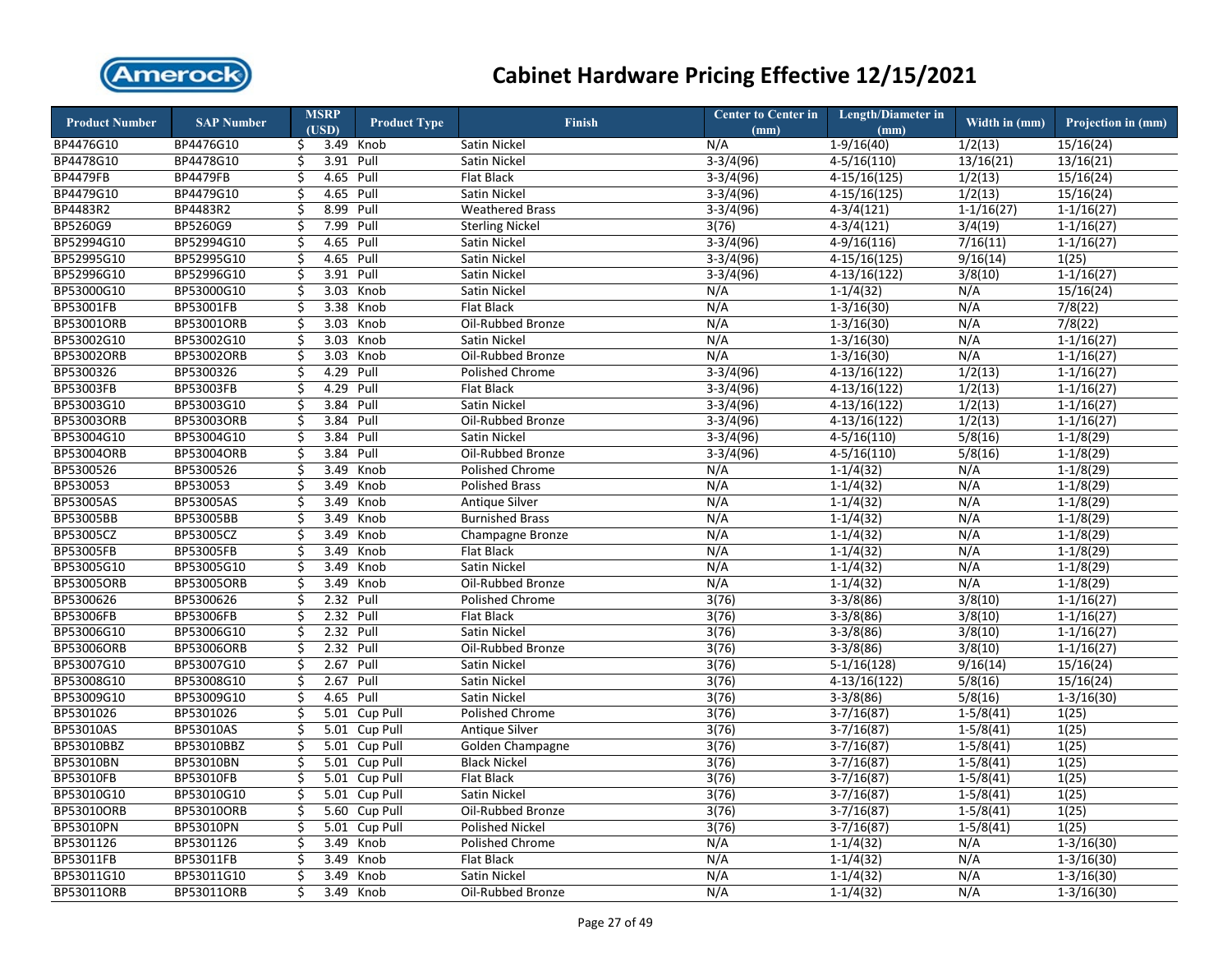

| <b>Product Number</b> | <b>SAP Number</b> |                         | <b>MSRP</b> | <b>Product Type</b> | <b>Finish</b>          | <b>Center to Center in</b> | Length/Diameter in | Width in (mm) | Projection in (mm) |
|-----------------------|-------------------|-------------------------|-------------|---------------------|------------------------|----------------------------|--------------------|---------------|--------------------|
|                       |                   |                         | (USD)       |                     |                        | (mm)                       | (mm)               |               |                    |
| BP5301226             | BP5301226         | \$                      |             | 3.03 Knob           | Polished Chrome        | N/A                        | $1-1/4(32)$        | N/A           | $1 - 1/16(27)$     |
| BP530123              | BP530123          | \$                      | 3.03        | Knob                | <b>Polished Brass</b>  | N/A                        | $1 - 1/4(32)$      | N/A           | $1 - 1/16(27)$     |
| BP53012AS             | BP53012AS         | Ś.                      | 3.03        | Knob                | <b>Antique Silver</b>  | N/A                        | $1 - 1/4(32)$      | N/A           | $1 - 1/16(27)$     |
| BP53012BN             | BP53012BN         | \$                      | 3.03        | Knob                | <b>Black Nickel</b>    | N/A                        | $1-1/4(32)$        | N/A           | $1-1/16(27)$       |
| BP53012FB             | BP53012FB         | \$                      | 3.03        | Knob                | <b>Flat Black</b>      | N/A                        | $1 - 1/4(32)$      | N/A           | $1-1/16(27)$       |
| BP53012G10            | BP53012G10        | \$                      | 3.03        | Knob                | Satin Nickel           | N/A                        | $1-1/4(32)$        | N/A           | $1 - 1/16(27)$     |
| BP53012ORB            | BP53012ORB        | $\overline{\mathsf{S}}$ | 3.03        | Knob                | Oil-Rubbed Bronze      | N/A                        | $1-1/4(32)$        | N/A           | $1 - 1/16(27)$     |
| BP5301326             | BP5301326         | \$                      | 3.49        | Pull                | Polished Chrome        | 3(76)                      | $3-3/8(86)$        | 9/16(14)      | $1 - 5/16(33)$     |
| BP53013FB             | BP53013FB         | \$                      | 3.49        | Pull                | <b>Flat Black</b>      | 3(76)                      | $3-3/8(86)$        | 9/16(14)      | $1 - 5/16(33)$     |
| BP53013G10            | BP53013G10        | \$                      | 3.49        | Pull                | Satin Nickel           | 3(76)                      | $3-3/8(86)$        | 9/16(14)      | $1-5/16(33)$       |
| BP53013ORB            | <b>BP53013ORB</b> | \$                      | 3.49        | Pull                | Oil-Rubbed Bronze      | 3(76)                      | $3-3/8(86)$        | 9/16(14)      | $1-5/16(33)$       |
| <b>BP53013PN</b>      | BP53013PN         | \$                      | 3.49        | Pull                | <b>Polished Nickel</b> | 3(76)                      | $3-3/8(86)$        | 9/16(14)      | $1-5/16(33)$       |
| BP5301426             | BP5301426         | \$                      | 3.49        | Knob                | Polished Chrome        | N/A                        | $1-3/8(35)$        | 1(25)         | $1-3/8(35)$        |
| BP53014FB             | BP53014FB         | \$                      | 3.49        | Knob                | <b>Flat Black</b>      | N/A                        | $1-3/8(35)$        | 1(25)         | $1-3/8(35)$        |
| BP53014G10            | BP53014G10        | \$                      | 3.49        | Knob                | Satin Nickel           | N/A                        | $1-3/8(35)$        | 1(25)         | $1-3/8(35)$        |
| BP53014ORB            | <b>BP53014ORB</b> | \$                      | 3.49        | Knob                | Oil-Rubbed Bronze      | N/A                        | $1-3/8(35)$        | 1(25)         | $1-3/8(35)$        |
| BP5301526             | BP5301526         | \$                      | 3.49        | Knob                | Polished Chrome        | N/A                        | $1-1/4(32)$        | N/A           | 15/16(24)          |
| <b>BP53015FB</b>      | BP53015FB         | \$                      | 3.49        | Knob                | Flat Black             | N/A                        | $1 - 1/4(32)$      | N/A           | 15/16(24)          |
| BP53015G10            | BP53015G10        | \$                      | 3.49        | Knob                | Satin Nickel           | N/A                        | $1-1/4(32)$        | N/A           | 15/16(24)          |
| BP53015ORB            | <b>BP53015ORB</b> | \$                      | 3.49        | Knob                | Oil-Rubbed Bronze      | N/A                        | $1 - 1/4(32)$      | N/A           | 15/16(24)          |
| BP53018G10            | BP53018G10        | \$                      | 4.19        | Knob                | Satin Nickel           | N/A                        | $1 - 3/8(35)$      | 1(25)         | $1-3/8(35)$        |
| <b>BP53018ORB</b>     | <b>BP53018ORB</b> | \$                      | 4.19        | Knob                | Oil-Rubbed Bronze      | N/A                        | $1 - 3/8(35)$      | 1(25)         | $1 - 3/8(35)$      |
| BP53019FB             | BP53019FB         | \$                      | 3.84        | Cup Pull            | Flat Black             | $2 - 1/2(64)$              | $3-3/16(81)$       | $1-1/8(29)$   | $1 - 1/16(27)$     |
| BP53019G10            | BP53019G10        | \$                      |             | 3.84 Cup Pull       | Satin Nickel           | $2 - 1/2(64)$              | $3-3/16(81)$       | $1-1/8(29)$   | $1 - 1/16(27)$     |
| <b>BP53029ART</b>     | <b>BP53029ART</b> | \$                      |             | 5.99 Knob           | <b>Antique Rust</b>    | N/A                        | $1 - 1/4(32)$      | 13/16(21)     | $1 - 3/16(30)$     |
| BP53029BBR            | BP53029BBR        | \$                      |             | 7.82 Knob           | <b>Black Bronze</b>    | N/A                        | $1 - 1/4(32)$      | 13/16(21)     | $1 - 3/16(30)$     |
| BP53029BBZ            | BP53029BBZ        | \$                      | 7.82        | Knob                | Golden Champagne       | N/A                        | $1 - 1/4(32)$      | 13/16(21)     | $1 - 3/16(30)$     |
| BP53029G10            | BP53029G10        | \$                      | 7.82        | Knob                | Satin Nickel           | N/A                        | $1-1/4(32)$        | 13/16(21)     | $1-3/16(30)$       |
| BP53029GB             | BP53029GB         | \$                      |             | 7.82 Knob           | <b>Gilded Bronze</b>   | N/A                        | $1-1/4(32)$        | 13/16(21)     | $1-3/16(30)$       |
| BP53029GM             | 2000747           | \$                      | 7.82        | Knob                | Gunmetal               | N/A                        | $1-1/4(32)$        | 13/16(21)     | $1-3/16(30)$       |
| BP53029ORB            | BP53029ORB        | \$                      |             | 7.82 Knob           | Oil-Rubbed Bronze      | N/A                        | $1-1/4(32)$        | 13/16(21)     | $1-3/16(30)$       |
| <b>BP53029PN</b>      | 2000729           | \$                      |             | 7.82 Knob           | <b>Polished Nickel</b> | N/A                        | $1-1/4(32)$        | 13/16(21)     | $1 - 3/16(30)$     |
| BP53029VB             | 1853601           | \$                      |             | 6.71 Knob           | Venetian Bronze        | N/A                        | $1 - 1/4(32)$      | 13/16(21)     | $1-3/16(30)$       |
| <b>BP53030BBR</b>     | BP53030BBR        | \$                      | 9.13        | Pull                | <b>Black Bronze</b>    | 3(76)                      | $3-3/4(96)$        | 11/16(17)     | $1 - 1/16(27)$     |
| BP53030BBZ            | BP53030BBZ        | \$                      | 9.13 Pull   |                     | Golden Champagne       | 3(76)                      | $3-3/4(96)$        | 11/16(17)     | $1 - 1/16(27)$     |
| BP53030G10            | BP53030G10        | \$                      | 9.13 Pull   |                     | Satin Nickel           | 3(76)                      | $3-3/4(96)$        | 11/16(17)     | $1-1/16(27)$       |
| BP53030GB             | BP53030GB         | \$                      | 9.13 Pull   |                     | Gilded Bronze          | 3(76)                      | $3-3/4(96)$        | 11/16(17)     | $1 - 1/16(27)$     |
| BP53030GM             | 2000749           | \$                      | 9.13 Pull   |                     | Gunmetal               | 3(76)                      | $3-3/4(96)$        | 11/16(17)     | $1 - 1/16(27)$     |
| <b>BP53030ORB</b>     | <b>BP53030ORB</b> | \$                      | 9.13        | Pull                | Oil-Rubbed Bronze      | 3(76)                      | $3-3/4(96)$        | 11/16(17)     | $1-1/16(27)$       |
| BP53030PN             | 2000731           | \$                      | 9.13 Pull   |                     | <b>Polished Nickel</b> | 3(76)                      | $3-3/4(96)$        | 11/16(17)     | $1 - 1/16(27)$     |
| BP53031BBR            | BP53031BBR        | \$                      | 10.44       | Pull                | <b>Black Bronze</b>    | $3-3/4(96)$                | $4-9/16(116)$      | 13/16(21)     | $1-1/8(29)$        |
| BP53031BBZ            | BP53031BBZ        | Ś.                      | 10.44 Pull  |                     | Golden Champagne       | $3-3/4(96)$                | $4-9/16(116)$      | 13/16(21)     | $1-1/8(29)$        |
| BP53031G10            | BP53031G10        | \$                      | 10.44       | Pull                | Satin Nickel           | $3-3/4(96)$                | $4-9/16(116)$      | 13/16(21)     | $1-1/8(29)$        |
| BP53031GB             | BP53031GB         | \$                      | 10.44       | Pull                | Gilded Bronze          | $3-3/4(96)$                | $4-9/16(116)$      | 13/16(21)     | $1-1/8(29)$        |
| BP53031GM             | 2000750           | Ś                       | 10.44       | Pull                | Gunmetal               | $3-3/4(96)$                | $4-9/16(116)$      | 13/16(21)     | $1-1/8(29)$        |
| BP53031ORB            | BP53031ORB        | Ś                       | 10.44       | Pull                | Oil-Rubbed Bronze      | $3-3/4(96)$                | $4-9/16(116)$      | 13/16(21)     | $1-1/8(29)$        |
| BP53031PN             | 2000732           | Ś.                      | 10.44 Pull  |                     | <b>Polished Nickel</b> | $3-3/4(96)$                | $4-9/16(116)$      | 13/16(21)     | $1-1/8(29)$        |
|                       |                   |                         |             |                     |                        |                            |                    |               |                    |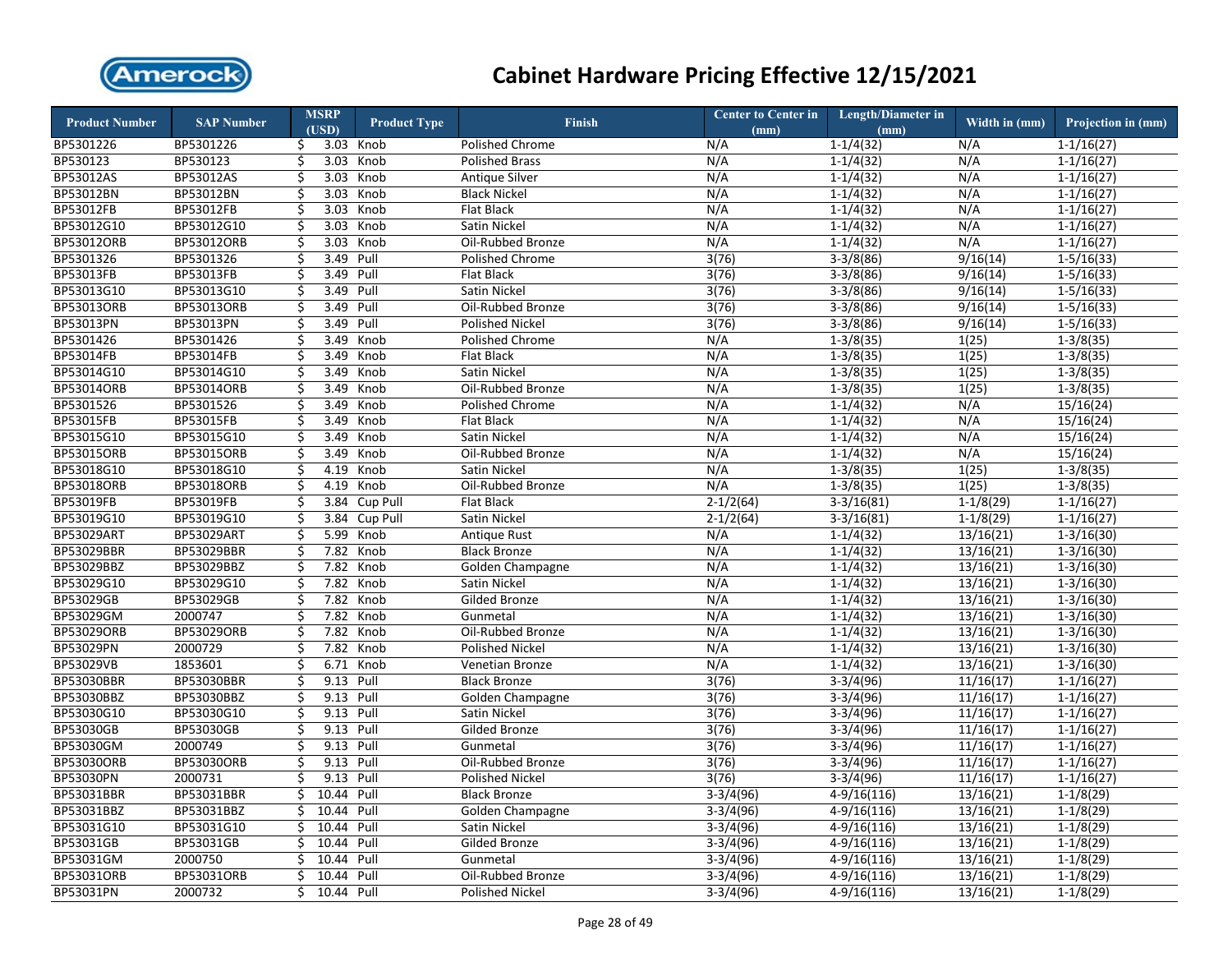

| <b>Product Number</b>   | <b>SAP Number</b>       | <b>MSRP</b><br>(USD) | <b>Product Type</b>                                | <b>Finish</b>                           | <b>Center to Center in</b> | <b>Length/Diameter in</b>      | Width in $(mm)$                | Projection in (mm)             |
|-------------------------|-------------------------|----------------------|----------------------------------------------------|-----------------------------------------|----------------------------|--------------------------------|--------------------------------|--------------------------------|
| BP53037WN               | BP53037WN               | 7.99<br>\$.          | Pull                                               | <b>Weathered Nickel</b>                 | (mm)<br>$3-3/4(96)$        | (mm)<br>$4-3/8(111)$           | 5/8(16)                        | $1 - 3/16(30)$                 |
| BP532254                | BP532254                | \$                   | 6.83 Knob                                          | White                                   | N/A                        | $1-1/2(38)$                    | N/A                            | $1-1/4(32)$                    |
| BP53470G10              | BP53470G10              | 4.65 Pull<br>\$      |                                                    | Satin Nickel                            | 3(76)                      | $3-3/4(96)$                    | 5/8(16)                        | $1-3/16(30)$                   |
| <b>BP53470ORB</b>       | BP53470ORB              | 4.65<br>\$           | Pull                                               | Oil-Rubbed Bronze                       | 3(76)                      | $3-3/4(96)$                    | 5/8(16)                        | $1 - 3/16(30)$                 |
| BP53471G10              | BP53471G10              | 4.19<br>\$           | Knob                                               | Satin Nickel                            | N/A                        | $1-1/4(32)$                    | N/A                            | $1-1/4(32)$                    |
| BP53471ORB              | BP53471ORB              | \$                   | 4.19 Knob                                          | Oil-Rubbed Bronze                       | N/A                        | $1-1/4(32)$                    | N/A                            | $1 - 1/4(32)$                  |
| <b>BP53529BBR</b>       | BP53529BBR              | 11.74<br>\$          | Pull                                               | <b>Black Bronze</b>                     | $5-1/16(128)$              | $5-7/8(149)$                   | 7/8(22)                        | $1-1/4(32)$                    |
| BP53529BBZ              | BP53529BBZ              | \$<br>11.74 Pull     |                                                    | Golden Champagne                        | $5-1/16(128)$              | $5-7/8(149)$                   | 7/8(22)                        | $1 - 1/4(32)$                  |
| BP53529G10              | BP53529G10              | 11.74<br>\$          | Pull                                               | Satin Nickel                            | $5-1/16(128)$              | $5-7/8(149)$                   | 7/8(22)                        | $1-1/4(32)$                    |
| BP53529GB               | BP53529GB               | 11.74 Pull<br>\$     |                                                    | Gilded Bronze                           | $5-1/16(128)$              | $5-7/8(149)$                   | 7/8(22)                        | $1-1/4(32)$                    |
| <b>BP53529GM</b>        | 2000751                 | 11.74<br>Ś.          | Pull                                               | Gunmetal                                | $5-1/16(128)$              | $5-7/8(149)$                   | 7/8(22)                        | $1-1/4(32)$                    |
| <b>BP53529ORB</b>       | <b>BP53529ORB</b>       | 11.74 Pull<br>\$     |                                                    | Oil-Rubbed Bronze                       | $5-1/16(128)$              | $5-7/8(149)$                   | 7/8(22)                        | $1 - 1/4(32)$                  |
| BP53529PN               | 2000733                 | Ś.<br>11.74          | Pull                                               | <b>Polished Nickel</b>                  | $5-1/16(128)$              | $5-7/8(149)$                   | 7/8(22)                        | $1-1/4(32)$                    |
| <b>BP53530BBR</b>       | <b>BP53530BBR</b>       | 13.05<br>\$          | Pull                                               | <b>Black Bronze</b>                     | $6 - 5/16(160)$            | $7-1/8(181)$                   | 7/8(22)                        | $1 - 7/16(37)$                 |
| BP53530BBZ              | BP53530BBZ              | 13.05<br>\$          | Pull                                               | Golden Champagne                        | $6-5/16(160)$              | $7-1/8(181)$                   | 7/8(22)                        | $1-7/16(37)$                   |
| BP53530G10              | BP53530G10              | 11.65 Pull<br>Ś.     |                                                    | Satin Nickel                            | $6 - 5/16(160)$            | $7-1/8(181)$                   | 7/8(22)                        | $1 - 7/16(37)$                 |
|                         |                         |                      |                                                    |                                         |                            |                                |                                |                                |
| BP53530GB               | BP53530GB               | 11.65 Pull<br>\$     |                                                    | Gilded Bronze                           | $6 - 5/16(160)$            | $7-1/8(181)$                   | 7/8(22)                        | $1 - 7/16(37)$                 |
| BP53530GM               | 2000752                 | 11.65<br>\$          | Pull                                               | Gunmetal                                | $6 - 5/16(160)$            | $7-1/8(181)$                   | 7/8(22)                        | $1 - 7/16(37)$                 |
| <b>BP53530ORB</b>       | <b>BP53530ORB</b>       | 11.65 Pull<br>\$     |                                                    | Oil-Rubbed Bronze                       | $6 - 5/16(160)$            | $7-1/8(181)$                   | 7/8(22)                        | $1 - 7/16(37)$                 |
| BP53530PN               | 2000734                 | 11.65<br>Ś.          | Pull                                               | <b>Polished Nickel</b>                  | $6 - 5/16(160)$            | $7-1/8(181)$                   | 7/8(22)                        | $1-7/16(37)$                   |
| BP53531BBR              | BP53531BBR              |                      | \$116.59 Appliance Pull                            | <b>Black Bronze</b>                     | 8(203)                     | $9-3/16(233)$                  | $1 - 3/16(30)$                 | $1-13/16(46)$                  |
| BP53531BBZ              | BP53531BBZ              |                      | \$116.59 Appliance Pull                            | Golden Champagne                        | 8(203)                     | $9-3/16(233)$                  | $1-3/16(30)$                   | $1-13/16(46)$                  |
| BP53531G10<br>BP53531GB | BP53531G10<br>BP53531GB |                      | \$116.59 Appliance Pull                            | Satin Nickel<br><b>Gilded Bronze</b>    | 8(203)                     | $9-3/16(233)$                  | $1 - 3/16(30)$                 | $1-13/16(46)$                  |
| <b>BP53531ORB</b>       | BP53531ORB              |                      | \$116.59 Appliance Pull<br>\$116.59 Appliance Pull | Oil-Rubbed Bronze                       | 8(203)                     | $9-3/16(233)$                  | $1-3/16(30)$                   | $1-13/16(46)$<br>$1-13/16(46)$ |
| BP53531PN               | BP53531PN               |                      | \$116.59 Appliance Pull                            | <b>Polished Nickel</b>                  | 8(203)<br>8(203)           | $9-3/16(233)$<br>$9-3/16(233)$ | $1 - 3/16(30)$<br>$1-3/16(30)$ |                                |
| <b>BP53532BBR</b>       | <b>BP53532BBR</b>       |                      | \$128.25 Appliance Pull                            |                                         |                            | $13-3/16(335)$                 | $1-1/4(32)$                    | $1-13/16(46)$<br>$1-15/16(49)$ |
| BP53532BBZ              | BP53532BBZ              |                      | \$128.25 Appliance Pull                            | <b>Black Bronze</b><br>Golden Champagne | 12(305)<br>12(305)         | $13-3/16(335)$                 | $1-1/4(32)$                    |                                |
| BP53532G10              | BP53532G10              |                      | \$128.25 Appliance Pull                            | Satin Nickel                            |                            | $13-3/16(335)$                 |                                | $1-15/16(49)$                  |
| BP53532GB               | BP53532GB               |                      | \$128.25 Appliance Pull                            | Gilded Bronze                           | 12(305)<br>12(305)         | $13-3/16(335)$                 | $1 - 1/4(32)$<br>$1-1/4(32)$   | $1-15/16(49)$<br>$1-15/16(49)$ |
| <b>BP53532ORB</b>       | BP53532ORB              |                      | \$128.25 Appliance Pull                            | Oil-Rubbed Bronze                       | 12(305)                    | 13-3/16(335)                   | $1-1/4(32)$                    | $1-15/16(49)$                  |
| <b>BP53532PN</b>        | <b>BP53532PN</b>        |                      | \$128.25 Appliance Pull                            | <b>Polished Nickel</b>                  | 12(305)                    | $13-3/16(335)$                 | $1-1/4(32)$                    | $1-15/16(49)$                  |
| <b>BP53533BBR</b>       | <b>BP53533BBR</b>       |                      | \$186.55 Appliance Pull                            | <b>Black Bronze</b>                     | 18(457)                    | 19-1/4(489)                    | $1 - 5/16(33)$                 | 2(51)                          |
| BP53533BBZ              | BP53533BBZ              |                      | \$186.55 Appliance Pull                            | Golden Champagne                        | 18(457)                    | 19-1/4(489)                    | $1 - 5/16(33)$                 | 2(51)                          |
| BP53533G10              | BP53533G10              |                      | \$186.55 Appliance Pull                            | Satin Nickel                            | 18(457)                    | 19-1/4(489)                    | $1 - 5/16(33)$                 | 2(51)                          |
| BP53533GB               | BP53533GB               |                      | \$186.55 Appliance Pull                            | Gilded Bronze                           | 18(457)                    | 19-1/4(489)                    | $1 - 5/16(33)$                 | 2(51)                          |
| <b>BP53533ORB</b>       | BP53533ORB              |                      | \$186.55 Appliance Pull                            | Oil-Rubbed Bronze                       | 18(457)                    | 19-1/4(489)                    | $1 - 5/16(33)$                 | 2(51)                          |
| BP53533PN               | BP53533PN               |                      | \$186.55 Appliance Pull                            | <b>Polished Nickel</b>                  | 18(457)                    | 19-1/4(489)                    | $1 - 5/16(33)$                 | 2(51)                          |
| BP535342BBR             | BP535342BBR             | 14.36 Knob<br>Ś.     |                                                    | <b>Black Bronze</b>                     | N/A                        | $1-1/2(38)$                    | 13/16(21)                      | $1-3/16(30)$                   |
| BP535342BBZ             | BP535342BBZ             | 14.36 Knob<br>\$     |                                                    | <b>Golden Champagne</b>                 | N/A                        | $1 - 1/2(38)$                  | 13/16(21)                      | $1 - 3/16(30)$                 |
| BP535342G10             | BP535342G10             | 14.36 Knob<br>Ś.     |                                                    | Satin Nickel                            | N/A                        | $1-1/2(38)$                    | 13/16(21)                      | $1-3/16(30)$                   |
| BP535342GB              | BP535342GB              | 14.36<br>\$          | Knob                                               | Gilded Bronze                           | N/A                        | $1 - 1/2(38)$                  | 13/16(21)                      | $1 - 3/16(30)$                 |
| BP535342GM              | 2000748                 | 14.36<br>Ś.          | Knob                                               | Gunmetal                                | N/A                        | $1-1/2(38)$                    | 13/16(21)                      | $1-3/16(30)$                   |
| BP535342ORB             | BP535342ORB             | 14.36<br>\$          | Knob                                               | Oil-Rubbed Bronze                       | N/A                        | $1-1/2(38)$                    | 13/16(21)                      | $1-3/16(30)$                   |
| BP535342PN              | 2000730                 | 12.82<br>Ś.          | Knob                                               | <b>Polished Nickel</b>                  | N/A                        | $1-1/2(38)$                    | 13/16(21)                      | $1-3/16(30)$                   |
| BP535342VB              | 1853609                 | 12.31<br>\$          | Knob                                               | <b>Venetian Bronze</b>                  | N/A                        | $1 - 1/2(38)$                  | 13/16(21)                      | $1-3/16(30)$                   |
| <b>BP53700BBR</b>       | <b>BP53700BBR</b>       | \$<br>6.99           | Knob                                               | <b>Black Bronze</b>                     | N/A                        | $1-3/16(30)$                   | N/A                            | $1 - 3/16(30)$                 |
|                         |                         |                      |                                                    |                                         |                            |                                |                                |                                |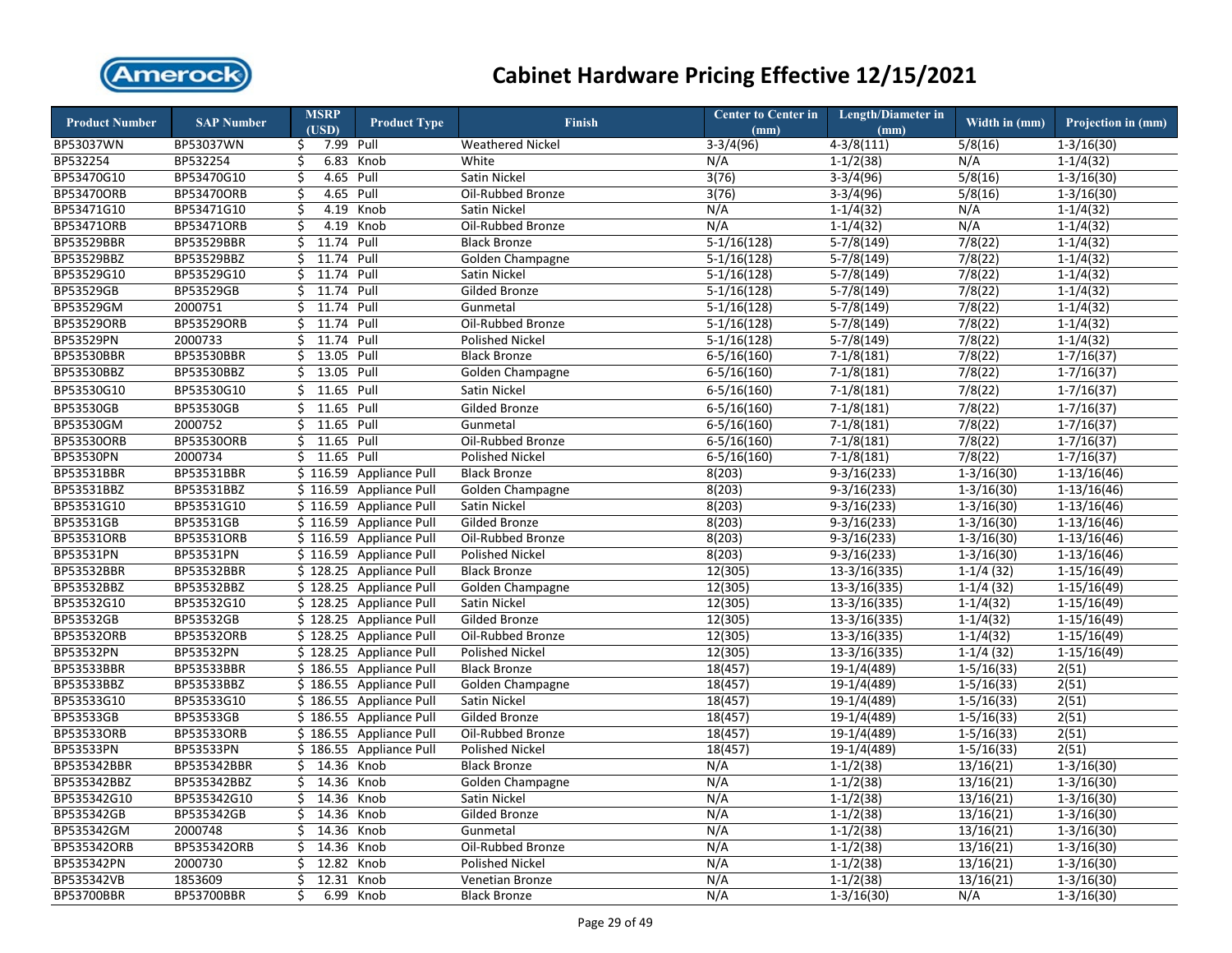

| <b>Product Number</b> | <b>SAP Number</b> |          | <b>MSRP</b><br>(USD) | <b>Product Type</b> | <b>Finish</b>           | Center to Center in<br>(mm) | Length/Diameter in<br>(mm) | Width in (mm)  | Projection in (mm) |
|-----------------------|-------------------|----------|----------------------|---------------------|-------------------------|-----------------------------|----------------------------|----------------|--------------------|
| BP53700BBZ            | BP53700BBZ        | \$.      | 6.99                 | Knob                | Golden Champagne        | N/A                         | $1 - 3/16(30)$             | N/A            | $1 - 3/16(30)$     |
| BP53700G10            | BP53700G10        | \$       | 6.99                 | Knob                | Satin Nickel            | N/A                         | $1 - 3/16(30)$             | N/A            | $1 - 3/16(30)$     |
| <b>BP53700ORB</b>     | <b>BP53700ORB</b> | Ś.       | 6.99                 | Knob                | Oil-Rubbed Bronze       | N/A                         | $1 - 3/16(30)$             | N/A            | $1 - 3/16(30)$     |
| <b>BP53700PN</b>      | BP53700PN         | \$       | 6.99                 | Knob                | <b>Polished Nickel</b>  | N/A                         | $1-3/16(30)$               | N/A            | $1-3/16(30)$       |
| BP53700WN             | BP53700WN         | \$       | 6.99                 | Knob                | <b>Weathered Nickel</b> | N/A                         | $1 - 3/16(30)$             | N/A            | $1 - 3/16(30)$     |
| BP53701BBR            | BP53701BBR        | \$       | 6.99                 | Pull                | <b>Black Bronze</b>     | 3(76)                       | $3-5/8(92)$                | 5/8(16)        | $1-1/8(29)$        |
| BP53701BBZ            | BP53701BBZ        | \$       | 6.99                 | Pull                | Golden Champagne        | 3(76)                       | $3-5/8(92)$                | 5/8(16)        | $1-1/8(29)$        |
| BP53701G10            | BP53701G10        | \$       | 6.99                 | Pull                | Satin Nickel            | 3(76)                       | $3-5/8(92)$                | 5/8(16)        | $1-1/8(29)$        |
| BP53701ORB            | BP53701ORB        | \$       | 6.99                 | Pull                | Oil-Rubbed Bronze       | 3(76)                       | $3-5/8(92)$                | 5/8(16)        | $1-1/8(29)$        |
| BP53701PN             | BP53701PN         | \$       | 6.99                 | Pull                | <b>Polished Nickel</b>  | 3(76)                       | $3-5/8(92)$                | 5/8(16)        | $1-1/8(29)$        |
| BP53701WN             | BP53701WN         | \$       | 6.99                 | Pull                | <b>Weathered Nickel</b> | 3(76)                       | $3-5/8(92)$                | 5/8(16)        | $1-1/8(29)$        |
| BP53702BBR            | BP53702BBR        | \$       | 8.15 Pull            |                     | <b>Black Bronze</b>     | $3-3/4(96)$                 | $4-7/16(113)$              | 5/8(16)        | $1-1/8(29)$        |
| BP53702BBZ            | BP53702BBZ        | \$       | 8.15                 | Pull                | Golden Champagne        | $3-3/4(96)$                 | $4-7/16(113)$              | 5/8(16)        | $1-1/8(29)$        |
| BP53702G10            | BP53702G10        | \$       | 8.15 Pull            |                     | Satin Nickel            | $3-3/4(96)$                 | $4-7/16(113)$              | 5/8(16)        | $1-1/8(29)$        |
| BP53702ORB            | BP53702ORB        | \$       | 8.15 Pull            |                     | Oil-Rubbed Bronze       | $3-3/4(96)$                 | $4-7/16(113)$              | 5/8(16)        | $1-1/8(29)$        |
| BP53702PN             | BP53702PN         | \$       | 8.15 Pull            |                     | <b>Polished Nickel</b>  | $3-3/4(96)$                 | $4-7/16(113)$              | 5/8(16)        | $1-1/8(29)$        |
| BP53702RB             | BP53702RB         |          | 8.15                 | Pull                | Roman Bronze            | $3-3/4(96)$                 | $4-7/16(113)$              | 5/8(16)        | $1-1/8(29)$        |
| BP53702WN             | BP53702WN         | \$<br>\$ | 8.15                 | Pull                | <b>Weathered Nickel</b> | $3-3/4(96)$                 |                            | 5/8(16)        |                    |
|                       |                   |          |                      |                     |                         |                             | $4 - 7/16(113)$            |                | $1-1/8(29)$        |
| BP53710G10            | BP53710G10        | \$       |                      | 5.36 Knob           | Satin Nickel            | N/A                         | $1 - 1/4(32)$              | N/A            | $1-1/8(29)$        |
| BP53710GPH            | BP53710GPH        | \$       | 5.36                 | Knob                | Graphite                | N/A                         | $1-1/4(32)$                | N/A            | $1-1/8(29)$        |
| BP53711G10            | BP53711G10        | \$       | 5.82 Pull            |                     | Satin Nickel            | 3(76)                       | 4(102)                     | $1 - 1/16(27)$ | $1 - 3/16(30)$     |
| BP53711GPH            | BP53711GPH        | \$       | 5.82                 | Pull                | Graphite                | 3(76)                       | 4(102)                     | $1 - 1/16(27)$ | $1 - 3/16(30)$     |
| BP53712G10            | BP53712G10        | \$       | 6.99                 | Pull                | Satin Nickel            | $3-3/4(96)$                 | $4-3/4(121)$               | $1 - 1/16(27)$ | $1 - 3/16(30)$     |
| BP53712GPH            | BP53712GPH        | \$       | 6.99                 | Pull                | Graphite                | $3-3/4(96)$                 | $4-3/4(121)$               | $1-1/16(27)$   | $1 - 3/16(30)$     |
| BP53713G10            | BP53713G10        | \$       | 8.15 Pull            |                     | Satin Nickel            | $5-1/16(128)$               | $6-1/16(154)$              | $1 - 1/16(27)$ | $1-1/4(32)$        |
| BP53713GPH            | BP53713GPH        | \$       | 8.15                 | Pull                | Graphite                | $5-1/16(128)$               | $6-1/16(154)$              | $1 - 1/16(27)$ | $1-1/4(32)$        |
| BP53714G10            | BP53714G10        | \$       | 9.32 Pull            |                     | Satin Nickel            | $6 - 5/16(160)$             | $7-5/16(186)$              | $1-1/16(27)$   | $1 - 5/16(33)$     |
| <b>BP53714GPH</b>     | BP53714GPH        | \$       | 9.32                 | Pull                | Graphite                | $6 - 5/16(160)$             | $7-5/16(186)$              | $1-1/16(27)$   | $1-5/16(33)$       |
| BP53715G10            | BP53715G10        | \$       | 6.99                 | Cup Pull            | Satin Nickel            | 3(76)                       | $4-1/2(114)$               | 7/8(22)        | 13/16(21)          |
| BP53715GPH            | BP53715GPH        | \$       | 6.99                 | Cup Pull            | Graphite                | 3(76)                       | $4-1/2(114)$               | 7/8(22)        | 13/16(21)          |
| BP53716G10            | BP53716G10        | \$       |                      | 8.15 Cup Pull       | Satin Nickel            | $3-3/4(96)$                 | $5-5/16(135)$              | 7/8(22)        | 13/16(21)          |
| <b>BP53716GPH</b>     | <b>BP53716GPH</b> | \$       | 8.15                 | Cup Pull            | Graphite                | $3-3/4(96)$                 | $5-5/16(135)$              | 7/8(22)        | 13/16(21)          |
| <b>BP53717BBR</b>     | <b>BP53717BBR</b> | \$       | 6.99                 | Knob                | <b>Black Bronze</b>     | N/A                         | $1 - 5/16(33)$             | 9/16(14)       | $1-1/16(27)$       |
| BP53717BBZ            | BP53717BBZ        | \$       | 6.99                 | Knob                | Golden Champagne        | N/A                         | $1 - 5/16(33)$             | 9/16(14)       | $1-1/16(27)$       |
| BP53717G10            | BP53717G10        | \$       | 6.99                 | Knob                | Satin Nickel            | N/A                         | $1 - 5/16(33)$             | 9/16(14)       | $1 - 1/16(27)$     |
| BP53717GPH            | BP53717GPH        | \$       | 6.99                 | Knob                | Graphite                | N/A                         | $1-5/16(33)$               | 9/16(14)       | $1-1/16(27)$       |
| <b>BP53717ORB</b>     | BP53717ORB        | \$       | 6.99                 | Knob                | Oil-Rubbed Bronze       | N/A                         | $1 - 5/16(33)$             | 9/16(14)       | $1 - 1/16(27)$     |
| BP53717PN             | BP53717PN         | \$       | 6.99                 | Knob                | Polished Nickel         | N/A                         | $1 - 5/16(33)$             | 9/16(14)       | $1 - 1/16(27)$     |
| <b>BP53718BBR</b>     | <b>BP53718BBR</b> | \$       | 6.99                 | Knob                | <b>Black Bronze</b>     | N/A                         | $1-3/16(30)$               | N/A            | $1-3/16(30)$       |
| BP53718BBZ            | BP53718BBZ        | \$       | 6.99                 | Knob                | Golden Champagne        | N/A                         | $1 - 3/16(30)$             | N/A            | $1 - 3/16(30)$     |
| BP53718G10            | BP53718G10        | \$       | 6.99                 | Knob                | Satin Nickel            | N/A                         | $1-3/16(30)$               | N/A            | $1 - 3/16(30)$     |
| BP53718GPH            | BP53718GPH        | \$       | 6.99                 | Knob                | Graphite                | N/A                         | $1 - 3/16(30)$             | N/A            | $1 - 3/16(30)$     |
| <b>BP53718ORB</b>     | <b>BP53718ORB</b> | \$       | 6.99                 | Knob                | Oil-Rubbed Bronze       | N/A                         | $1 - 3/16(30)$             | N/A            | $1 - 3/16(30)$     |
| BP53718PN             | BP53718PN         | \$       | 6.99                 | Knob                | Polished Nickel         | N/A                         | $1 - 3/16(30)$             | N/A            | $1 - 3/16(30)$     |
| BP53719BBR            | BP53719BBR        | \$       | 6.99                 | Pull                | <b>Black Bronze</b>     | 3(76)                       | $4-1/4(108)$               | 1/2(13)        | $1-1/4(32)$        |
| BP53719BBZ            | BP53719BBZ        | \$       | 6.99                 | Pull                | Golden Champagne        | 3(76)                       | $4-1/4(108)$               | 1/2(13)        | $1-1/4(32)$        |
| BP53719G10            | BP53719G10        | \$       | 6.99                 | Pull                | Satin Nickel            | 3(76)                       | $4-1/4(108)$               | 1/2(13)        | $1-1/4(32)$        |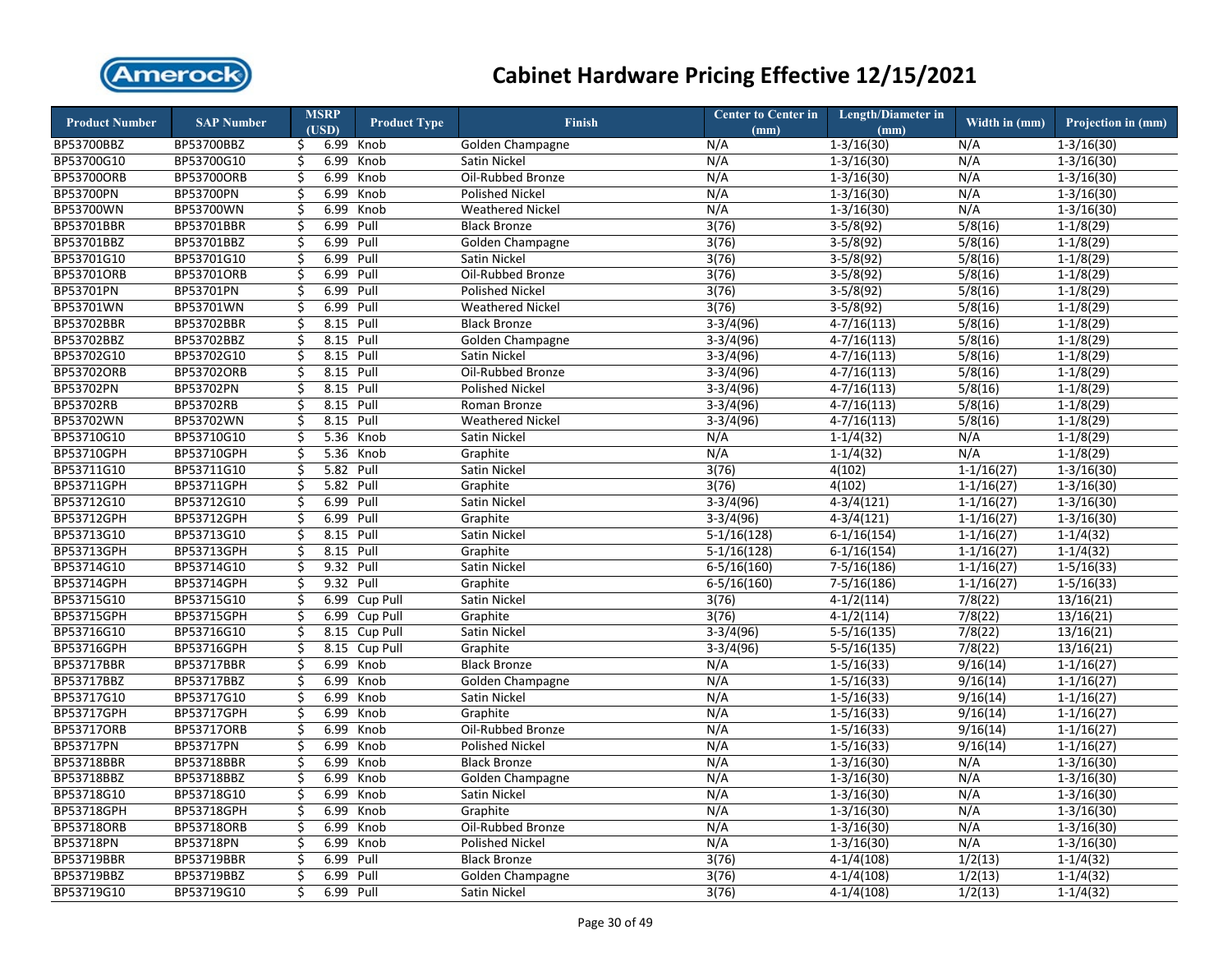

| <b>Product Number</b> | <b>SAP Number</b> | <b>MSRP</b>      | <b>Product Type</b>     | <b>Finish</b>           | <b>Center to Center in</b> | <b>Length/Diameter in</b> | Width in (mm)         | Projection in (mm)        |
|-----------------------|-------------------|------------------|-------------------------|-------------------------|----------------------------|---------------------------|-----------------------|---------------------------|
|                       |                   | (USD)            |                         |                         | (mm)                       | (mm)                      |                       |                           |
| BP53719GPH            | BP53719GPH        | 6.99 Pull<br>\$. |                         | Graphite                | 3(76)                      | $4-1/4(108)$              | 1/2(13)               | $1-1/4(32)$               |
| BP53719ORB            | BP53719ORB        | 6.99<br>\$       | Pull                    | Oil-Rubbed Bronze       | 3(76)                      | $4-1/4(108)$              | 1/2(13)               | $1-1/4(32)$               |
| BP53719PN             | BP53719PN         | 6.99 Pull<br>\$  |                         | <b>Polished Nickel</b>  | 3(76)                      | $4-1/4(108)$              | 1/2(13)               | $1-1/4(32)$               |
| <b>BP53720BBR</b>     | <b>BP53720BBR</b> | 9.32 Pull<br>\$  |                         | <b>Black Bronze</b>     | $3-3/4(96)$                | $5-1/16(128)$             | 9/16(14)              | $1 - 5/16(33)$            |
| BP53720BBZ            | BP53720BBZ        | 9.32 Pull<br>\$  |                         | Golden Champagne        | $3-3/4(96)$                | $5-1/16(128)$             | 9/16(14)              | $1 - 5/16(33)$            |
| BP53720G10            | BP53720G10        | 9.32 Pull<br>\$  |                         | Satin Nickel            | $3-3/4(96)$                | $5-1/16(128)$             | 9/16(14)              | $1 - 5/16(33)$            |
| <b>BP53720GPH</b>     | BP53720GPH        | 9.32 Pull<br>Ś.  |                         | Graphite                | $3-3/4(96)$                | $5-1/16(128)$             | 9/16(14)              | $1-5/16(33)$              |
| BP53720ORB            | <b>BP53720ORB</b> | \$<br>9.32 Pull  |                         | Oil-Rubbed Bronze       | $3-3/4(96)$                | $5-1/16(128)$             | $\overline{9}/16(14)$ | $1 - 5/16(33)$            |
| BP53720PN             | BP53720PN         | 9.32 Pull<br>\$  |                         | <b>Polished Nickel</b>  | $3-3/4(96)$                | $5-1/16(128)$             | 9/16(14)              | $1 - 5/16(33)$            |
| BP53721BBR            | BP53721BBR        | \$<br>10.48 Pull |                         | <b>Black Bronze</b>     | $5-1/16(128)$              | $6-1/4(159)$              | 9/16(14)              | $1 - 5/16(33)$            |
| BP53721BBZ            | BP53721BBZ        | 10.48<br>\$      | Pull                    | Golden Champagne        | $5-1/16(128)$              | $6-1/4(159)$              | 9/16(14)              | $1 - 5/16(33)$            |
| BP53721G10            | BP53721G10        | \$<br>10.48 Pull |                         | Satin Nickel            | $5-1/16(128)$              | $6-1/4(159)$              | 9/16(14)              | $1 - 5/16(33)$            |
| BP53721GPH            | BP53721GPH        | 10.48<br>\$      | Pull                    | Graphite                | $5-1/16(128)$              | $6-1/4(159)$              | 9/16(14)              | $1-5/16(33)$              |
| BP53721ORB            | BP53721ORB        | 10.48<br>\$      | Pull                    | Oil-Rubbed Bronze       | $5-1/16(128)$              | $6-1/4(159)$              | 9/16(14)              | $1-5/16(33)$              |
| BP53721PN             | BP53721PN         | \$<br>10.48      | Pull                    | <b>Polished Nickel</b>  | $5-1/16(128)$              | $6-1/4(159)$              | 9/16(14)              | $1-5/16(33)$              |
| <b>BP53722BBR</b>     | BP53722BBR        | Ś.<br>11.65 Pull |                         | <b>Black Bronze</b>     | $6 - 5/16(160)$            | $7-9/16(192)$             | 5/8(16)               | $1-3/8(35)$               |
| BP53722BBZ            | BP53722BBZ        | 11.65<br>\$      | Pull                    | Golden Champagne        | $6-5/16(160)$              | 7-9/16(192)               | 5/8(16)               | $1-3/8(35)$               |
| BP53722G10            | BP53722G10        | 11.65 Pull<br>\$ |                         | Satin Nickel            | $6 - 5/16(160)$            | $7-9/16(192)$             | 5/8(16)               | $1 - 3/8(35)$             |
| <b>BP53722GPH</b>     | BP53722GPH        | 11.65 Pull<br>\$ |                         | Graphite                | $6-5/16(160)$              | 7-9/16(192)               | 5/8(16)               | $1-3/8(35)$               |
| <b>BP53722ORB</b>     | BP53722ORB        | 11.65 Pull<br>Ś. |                         | Oil-Rubbed Bronze       | $6-5/16(160)$              | 7-9/16(192)               | 5/8(16)               | $1 - 3/8(35)$             |
| BP53722PN             | BP53722PN         | 11.65 Pull<br>\$ |                         | Polished Nickel         | $6-5/16(160)$              | 7-9/16(192)               | 5/8(16)               | $1-3/8(35)$               |
| BP53801BBR            | BP53801BBR        | Ś.               | 9.32 Cup Pull           | <b>Black Bronze</b>     | $3-3/4(96)$                | $4 - 3/8(111)$            | $1-5/16(33)$          | 1(25)                     |
| BP53801BBZ            | BP53801BBZ        | \$               | 9.32 Cup Pull           | Golden Champagne        | $3-3/4(96)$                | $4-3/8(111)$              | $1 - 5/16(33)$        | 1(25)                     |
| BP53801G10            | BP53801G10        | Ś.               | 9.32 Cup Pull           | <b>Satin Nickel</b>     | $3-3/4(96)$                | $4-3/8(111)$              | $1-5/16(33)$          | 1(25)                     |
| BP53801ORB            | BP53801ORB        | \$               | 9.32 Cup Pull           | Oil-Rubbed Bronze       | $3-3/4(96)$                | $4 - 3/8(111)$            | $1-5/16(33)$          | 1(25)                     |
| BP53801PN             | BP53801PN         | \$               | 9.32 Cup Pull           | <b>Polished Nickel</b>  | $3-3/4(96)$                | $4 - 3/8(111)$            | $1-5/16(33)$          | 1(25)                     |
| BP53801WN             | BP53801WN         | \$               | 9.32 Cup Pull           | <b>Weathered Nickel</b> | $3-3/4(96)$                | $4 - 3/8(111)$            | $1 - 5/16(33)$        | 1(25)                     |
| BP53802BBR            | BP53802BBR        | 9.32 Pull<br>\$  |                         | <b>Black Bronze</b>     | $5-1/16(128)$              | $5-11/16(144)$            | 11/16(17)             | $1 - 3/16(30)$            |
| BP53802BBZ            | BP53802BBZ        | 9.32 Pull<br>\$  |                         | Golden Champagne        | $5-1/16(128)$              | $5-11/16(144)$            | 11/16(17)             | $1 - 3/16(30)$            |
| BP53802G10            | BP53802G10        | 9.32 Pull<br>\$  |                         | <b>Satin Nickel</b>     | $5-1/16(128)$              | $5-11/16(144)$            | 11/16(17)             | $1-3/16(30)$              |
| <b>BP53802ORB</b>     | BP53802ORB        | 9.32 Pull<br>\$  |                         | Oil-Rubbed Bronze       | $5-1/16(128)$              | $5-11/16(144)$            | 11/16(17)             | $1-3/16(30)$              |
| BP53802PN             | BP53802PN         | \$<br>9.32 Pull  |                         | <b>Polished Nickel</b>  | $5-1/16(128)$              | $5-11/16(144)$            | 11/16(17)             | $1-3/16(30)$              |
| BP53802WN             | BP53802WN         | \$<br>9.32 Pull  |                         | <b>Weathered Nickel</b> | $5-1/16(128)$              | $5-11/16(144)$            | 11/16(17)             | $1 - 3/16(30)$            |
| <b>BP53803BBR</b>     | <b>BP53803BBR</b> | 10.48 Pull<br>\$ |                         | <b>Black Bronze</b>     | $6 - 5/16(160)$            | 7(178)                    | 11/16(17)             | $1 - 1/4(32)$             |
| BP53803BBZ            | BP53803BBZ        | 10.48 Pull<br>\$ |                         | Golden Champagne        | $6-5/16(160)$              | 7(178)                    | 11/16(17)             | $1-1/4(32)$               |
| BP53803G10            | BP53803G10        | 10.48 Pull<br>\$ |                         | Satin Nickel            | $6-5/16(160)$              | 7(178)                    | 11/16(17)             | $1-1/4(32)$               |
| BP53803ORB            | BP53803ORB        | 10.48 Pull<br>Ś. |                         | Oil-Rubbed Bronze       | $6 - 5/16(160)$            | 7(178)                    | 11/16(17)             | $1-1/4(32)$               |
| BP53803PN             | BP53803PN         | 10.48 Pull<br>\$ |                         | <b>Polished Nickel</b>  | $6 - 5/16(160)$            | 7(178)                    | 11/16(17)             | $1 - 1/4(32)$             |
| BP53803WN             | BP53803WN         | 10.48 Pull<br>Ś  |                         | <b>Weathered Nickel</b> | $6 - 5/16(160)$            | 7(178)                    | 11/16(17)             | $1 - 1/4(32)$             |
| BP53804BBR            | BP53804BBR        |                  | \$116.59 Appliance Pull | <b>Black Bronze</b>     | 8(203)                     | $8-7/8(225)$              | 7/8(22)               | $1 - 5/8(41)$             |
| BP53804BBZ            | BP53804BBZ        |                  | \$116.59 Appliance Pull | Golden Champagne        | 8(203)                     | $8-7/8(225)$              | 7/8(22)               | $1 - 5/8(41)$             |
| BP53804G10            | BP53804G10        |                  | \$116.59 Appliance Pull | Satin Nickel            | 8(203)                     | $8-7/8(225)$              | 7/8(22)               | $1 - 5/8(41)$             |
| <b>BP53804ORB</b>     | <b>BP53804ORB</b> |                  | \$116.59 Appliance Pull | Oil-Rubbed Bronze       | 8(203)                     | $8-7/8(225)$              | 7/8(22)               | $1 - 5/8(41)$             |
| BP53804PN             | BP53804PN         |                  | \$116.59 Appliance Pull | <b>Polished Nickel</b>  | 8(203)                     | $8-7/8(225)$              | 7/8(22)               | $1 - 5/8(41)$             |
| BP53804WN             | BP53804WN         |                  | \$116.59 Appliance Pull | <b>Weathered Nickel</b> | 8(203)                     | $8-7/8(225)$              | 7/8(22)               | $1-5/8(41)$               |
| <b>BP53805BBR</b>     | <b>BP53805BBR</b> |                  | \$128.25 Appliance Pull | <b>Black Bronze</b>     | 12(305)                    | 12-15/16(329)             | 1(25)                 | $\overline{1}$ -11/16(43) |
| BP53805BBZ            | BP53805BBZ        |                  | \$128.25 Appliance Pull | Golden Champagne        | 12(305)                    | 12-15/16(329)             | 1(25)                 | $1-11/16(43)$             |
|                       |                   |                  |                         |                         |                            |                           |                       |                           |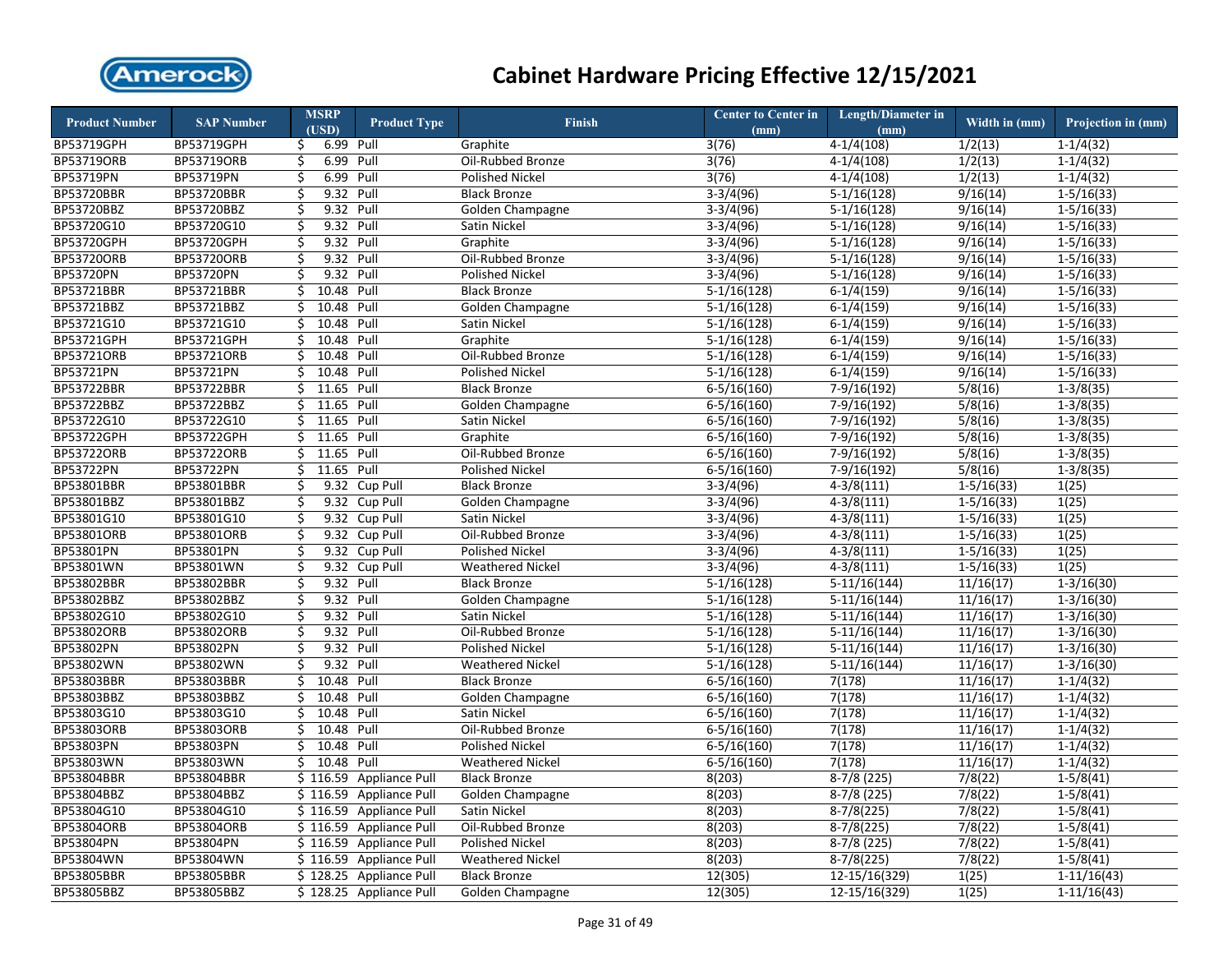

| <b>Product Number</b> | <b>SAP Number</b> | <b>MSRP</b><br>(USD) | <b>Product Type</b>     | <b>Finish</b>           | <b>Center to Center in</b><br>(mm) | <b>Length/Diameter in</b><br>(mm) | Width in (mm) | Projection in (mm) |
|-----------------------|-------------------|----------------------|-------------------------|-------------------------|------------------------------------|-----------------------------------|---------------|--------------------|
| BP53805G10            | BP53805G10        |                      | \$128.25 Appliance Pull | <b>Satin Nickel</b>     | 12(305)                            | 12-15/16(329)                     | 1(25)         | $1-11/16(43)$      |
| BP53805ORB            | BP53805ORB        | \$128.25             | <b>Appliance Pull</b>   | Oil-Rubbed Bronze       | 12(305)                            | 12-15/16(329)                     | 1(25)         | $1-11/16(43)$      |
| BP53805PN             | BP53805PN         |                      | \$128.25 Appliance Pull | <b>Polished Nickel</b>  | 12(305)                            | 12-15/16(329)                     | 1(25)         | $1-11/16(43)$      |
| BP53805WN             | BP53805WN         |                      | \$128.25 Appliance Pull | <b>Weathered Nickel</b> | 12(305)                            | 12-15/16(329)                     | 1(25)         | $1-11/16(43)$      |
| BP53806BBR            | <b>BP53806BBR</b> |                      | \$186.55 Appliance Pull | <b>Black Bronze</b>     | 18(457)                            | 19-1/4(489)                       | $1-1/4(32)$   | $1-13/16(46)$      |
| BP53806BBZ            | BP53806BBZ        |                      | \$186.55 Appliance Pull | Golden Champagne        | 18(457)                            | $19-1/4(489)$                     | $1-1/4(32)$   | $1-13/16(46)$      |
| BP53806G10            | BP53806G10        |                      | \$186.55 Appliance Pull | Satin Nickel            | 18(457)                            | 19-1/4(489)                       | $1-1/4(32)$   | $1-13/16(46)$      |
| <b>BP53806ORB</b>     | BP53806ORB        |                      | \$186.55 Appliance Pull | Oil-Rubbed Bronze       | 18(457)                            | 19-1/4(489)                       | $1 - 1/4(32)$ | $1-13/16(46)$      |
| BP53806PN             | BP53806PN         |                      | \$186.55 Appliance Pull | <b>Polished Nickel</b>  | 18(457)                            | 19-1/4(489)                       | $1-1/4(32)$   | $1-13/16(46)$      |
| BP53806WN             | BP53806WN         |                      | \$186.55 Appliance Pull | <b>Weathered Nickel</b> | 18(457)                            | 19-1/4(489)                       | $1-1/4(32)$   | $1-13/16(46)$      |
| BP538072BBR           | BP538072BBR       | $$11.65$ Knob        |                         | <b>Black Bronze</b>     | N/A                                | $1-5/8(41)$                       | N/A           | $1 - 1/2(38)$      |
| BP538072BBZ           | BP538072BBZ       | $$11.65$ Knob        |                         | Golden Champagne        | N/A                                | $1-5/8(41)$                       | N/A           | $1-1/2(38)$        |
| BP538072G10           | BP538072G10       | 11.65<br>\$          | Knob                    | Satin Nickel            | N/A                                | $1-5/8(41)$                       | N/A           | $1 - 1/2(38)$      |
| BP538072ORB           | BP538072ORB       | \$11.65              | Knob                    | Oil-Rubbed Bronze       | N/A                                | $1-5/8(41)$                       | N/A           | $1-1/2(38)$        |
| BP538072PN            | BP538072PN        | 11.65<br>\$          | Knob                    | <b>Polished Nickel</b>  | N/A                                | $1-5/8(41)$                       | N/A           | $1-1/2(38)$        |
| BP538072WN            | BP538072WN        | $$11.65$ Knob        |                         | <b>Weathered Nickel</b> | N/A                                | $1 - 5/8(41)$                     | N/A           | $1-1/2(38)$        |
| BP54001VB             | 1853591           | 89.99<br>\$          | <b>Appliance Pull</b>   | Venetian Bronze         | 8(203)                             | $11-11/16(297)$                   | 1(25)         | $1-5/8(41)$        |
| <b>BP54008BBR</b>     | BP54008BBR        |                      | \$117.52 Appliance Pull | <b>Black Bronze</b>     | 12(305)                            | 14-5/8(371)                       | 3/4(19)       | 2(51)              |
| BP54008BBZ            | BP54008BBZ        |                      | \$117.52 Appliance Pull | Golden Champagne        | 12(305)                            | $14 - 5/8(371)$                   | 3/4(19)       | 2(51)              |
| BP54008CSG9           | BP54008CSG9       |                      | $$41.78$ Appliance Pull | <b>Sterling Nickel</b>  | 12(305)                            | 14-5/8(371)                       | 3/4(19)       | 2(51)              |
| BP54008GM             | BP54008GM         |                      | \$117.52 Appliance Pull | Gunmetal                | 12(305)                            | 14-5/8(371)                       | 3/4(19)       | 2(51)              |
| <b>BP54008ORB</b>     | BP54008ORB        |                      | \$117.52 Appliance Pull | Oil-Rubbed Bronze       | 12(305)                            | $14 - 5/8(371)$                   | 3/4(19)       | 2(51)              |
| BP54008PN             | BP54008PN         |                      | \$117.52 Appliance Pull | <b>Polished Nickel</b>  | 12(305)                            | $14 - 5/8(371)$                   | 3/4(19)       | 2(51)              |
| BP54008SS             | BP54008SS         |                      | \$117.52 Appliance Pull | <b>Stainless Steel</b>  | 12(305)                            | 14-5/8(371)                       | 3/4(19)       | 2(51)              |
| BP54021G10            | BP54021G10        |                      | \$79.99 Appliance Pull  | Satin Nickel            | 12(305)                            | $13-1/4(337)$                     | $1 - 5/8(41)$ | $1 - 5/8(41)$      |
| BP54022G10            | BP54022G10        |                      | \$129.99 Appliance Pull | Satin Nickel            | 18(457)                            | 19-1/8(486)                       | $1-5/8(41)$   | $1-3/4(44)$        |
| BP54022GPH            | BP54022GPH        |                      | \$129.99 Appliance Pull | Graphite                | 18(457)                            | 19-1/8(486)                       | $1 - 5/8(41)$ | $1 - 3/4(44)$      |
| BP54023BBR            | BP54023BBR        |                      | \$116.59 Appliance Pull | <b>Black Bronze</b>     | 12(305)                            | $13-13/16(351)$                   | 3/4(19)       | $1-15/16(49)$      |
| BP54023BBZ            | BP54023BBZ        |                      | \$116.59 Appliance Pull | Golden Champagne        | 12(305)                            | $13-13/16(351)$                   | 3/4(19)       | $1-15/16(49)$      |
| BP54023G10            | BP54023G10        |                      | \$116.59 Appliance Pull | Satin Nickel            | 12(305)                            | 13-13/16(351)                     | 3/4(19)       | $1-15/16(49)$      |
| BP54023GPH            | BP54023GPH        |                      | \$116.59 Appliance Pull | Graphite                | 12(305)                            | $13-13/16(351)$                   | 3/4(19)       | $1-15/16(49)$      |
| BP54023ORB            | BP54023ORB        |                      | \$116.59 Appliance Pull | Oil-Rubbed Bronze       | 12(305)                            | $13-13/16(351)$                   | 3/4(19)       | $1-15/16(49)$      |
| BP54023PN             | BP54023PN         |                      | \$116.59 Appliance Pull | Polished Nickel         | $\overline{12(305)}$               | $13-13/16(351)$                   | 3/4(19)       | $1-15/16(49)$      |
| BP54024BBR            | BP54024BBR        |                      | \$174.89 Appliance Pull | <b>Black Bronze</b>     | 18(457)                            | 19-15/16(506)                     | 7/8(22)       | 2(51)              |
| BP54024BBZ            | BP54024BBZ        |                      | \$174.89 Appliance Pull | Golden Champagne        | 18(457)                            | 19-15/16(506)                     | 7/8(22)       | 2(51)              |
| BP54024G10            | BP54024G10        |                      | \$174.89 Appliance Pull | Satin Nickel            | 18(457)                            | 19-15/16(506)                     | 7/8(22)       | 2(51)              |
| <b>BP54024GPH</b>     | BP54024GPH        |                      | \$174.89 Appliance Pull | Graphite                | 18(457)                            | 19-15/16(506)                     | 7/8(22)       | 2(51)              |
| BP54024ORB            | BP54024ORB        |                      | \$174.89 Appliance Pull | Oil-Rubbed Bronze       | 18(457)                            | 19-15/16(506)                     | 7/8(22)       | 2(51)              |
| <b>BP54024PN</b>      | BP54024PN         |                      | \$174.89 Appliance Pull | <b>Polished Nickel</b>  | 18(457)                            | 19-15/16(506)                     | 7/8(22)       | 2(51)              |
| <b>BP54025BBR</b>     | BP54025BBR        |                      | \$182.82 Appliance Pull | <b>Black Bronze</b>     | 18(457)                            | $20 - 5/8(524)$                   | 3/4(19)       | 2(51)              |
| BP54025BBZ            | BP54025BBZ        |                      | \$182.82 Appliance Pull | Golden Champagne        | 18(457)                            | $20-5/8(524)$                     | 3/4(19)       | 2(51)              |
| <b>BP54025ORB</b>     | BP54025ORB        |                      | \$182.82 Appliance Pull | Oil-Rubbed Bronze       | 18(457)                            | $20-5/8(524)$                     | 3/4(19)       | 2(51)              |
| <b>BP54025PN</b>      | BP54025PN         |                      | \$182.82 Appliance Pull | <b>Polished Nickel</b>  | 18(457)                            | 20-5/8(524)                       | 3/4(19)       | 2(51)              |
| BP54025SS             | BP54025SS         |                      | \$182.82 Appliance Pull | <b>Stainless Steel</b>  | 18(457)                            | 20-5/8(524)                       | 3/4(19)       | 2(51)              |
| BP55220G10            | BP55220G10        | \$                   | 4.23 Knob               | Satin Nickel            | N/A                                | $2-5/8(67)$                       | 13/16(21)     | $1-5/16(33)$       |
| <b>BP55220ORB</b>     | BP55220ORB        | \$<br>4.23           | Knob                    | Oil-Rubbed Bronze       | N/A                                | $2 - 5/8(67)$                     | 13/16(21)     | $1 - 5/16(33)$     |
| <b>BP55220PN</b>      | <b>BP55220PN</b>  | \$                   | 4.23 Knob               | Polished Nickel         | N/A                                | $2-5/8(67)$                       | 13/16(21)     | $1-5/16(33)$       |
|                       |                   |                      |                         |                         |                                    |                                   |               |                    |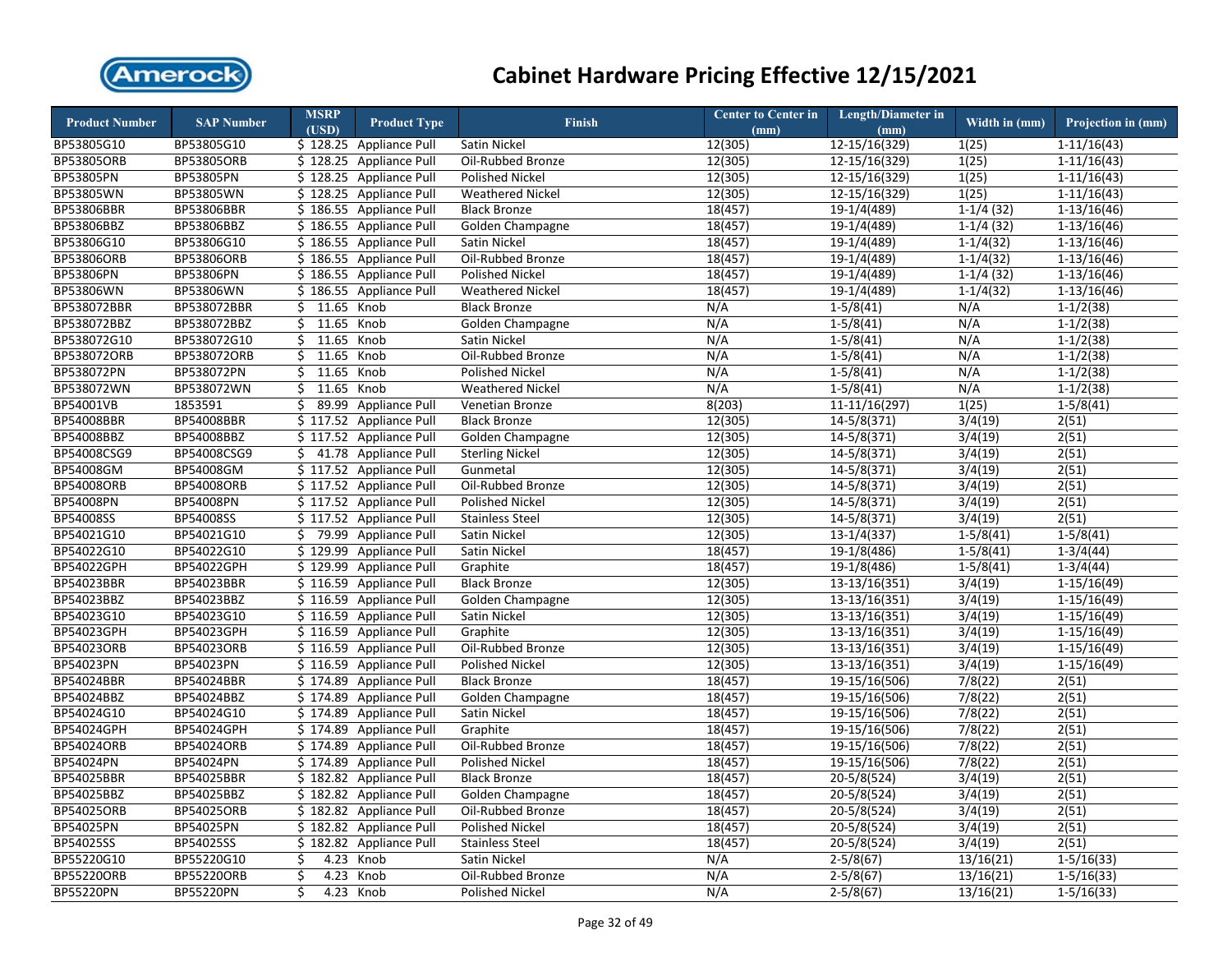

| <b>Product Number</b> | <b>SAP Number</b>  |                         | <b>MSRP</b><br>(USD) | <b>Product Type</b>   | <b>Finish</b>                | <b>Center to Center in</b><br>(mm) | <b>Length/Diameter in</b><br>(mm) | Width in (mm)  | Projection in (mm)       |
|-----------------------|--------------------|-------------------------|----------------------|-----------------------|------------------------------|------------------------------------|-----------------------------------|----------------|--------------------------|
| BP55220WN             | BP55220WN          | \$                      |                      | 4.23 Knob             | <b>Weathered Nickel</b>      | N/A                                | $2-5/8(67)$                       | 13/16(21)      | $1 - 5/16(33)$           |
| BP552212G10           | BP552212G10        | \$                      | 8.47                 | Knob                  | Satin Nickel                 | N/A                                | 3(76)                             | 15/16(24)      | $1-9/16(40)$             |
| <b>BP552212ORB</b>    | BP552212ORB        | $\varsigma$             | 8.47                 | Knob                  | Oil-Rubbed Bronze            | N/A                                | 3(76)                             | 15/16(24)      | $1-9/16(40)$             |
| BP552212PN            | BP552212PN         | \$                      | 8.47                 | Knob                  | <b>Polished Nickel</b>       | N/A                                | 3(76)                             | 15/16(24)      | $1-9/16(40)$             |
| BP552212WN            | BP552212WN         | \$                      | 8.47                 | Knob                  | <b>Weathered Nickel</b>      | N/A                                | 3(76)                             | 15/16(24)      | $1-9/16(40)$             |
| BP55222G10            | BP55222G10         | $\overline{\mathsf{S}}$ | 5.82 Pull            |                       | Satin Nickel                 | 3(76)                              | $3-5/8(92)$                       | 1/2(13)        | $1-1/4(32)$              |
| <b>BP55222ORB</b>     | BP55222ORB         | \$                      | 5.29 Pull            |                       | Oil-Rubbed Bronze            | 3(76)                              | $3-5/8(92)$                       | 1/2(13)        | $1-1/4(32)$              |
| BP55222PN             | BP55222PN          | \$                      | 5.29 Pull            |                       | <b>Polished Nickel</b>       | 3(76)                              | $3-5/8(92)$                       | 1/2(13)        | $1-1/4(32)$              |
| BP55222WN             | BP55222WN          | \$                      | 5.82                 | Pull                  | <b>Weathered Nickel</b>      | 3(76)                              | $3-5/8(92)$                       | 1/2(13)        | $1-1/4(32)$              |
| BP55223G10            | BP55223G10         | \$                      | 6.35 Pull            |                       | Satin Nickel                 | $3-3/4(96)$                        | $4-1/2(114)$                      | 5/8(16)        | $1-3/8(35)$              |
| BP55223ORB            | BP55223ORB         | \$                      | 6.35 Pull            |                       | Oil-Rubbed Bronze            | $3-3/4(96)$                        | $4-1/2(114)$                      | 5/8(16)        | $1-3/8(35)$              |
| <b>BP55223PN</b>      | <b>BP55223PN</b>   | $\overline{\mathsf{S}}$ | 6.35 Pull            |                       | <b>Polished Nickel</b>       | $3-3/4(96)$                        | $4-1/2(114)$                      | 5/8(16)        | $1-3/8(35)$              |
| BP55223WN             | BP55223WN          | \$                      | 6.35                 | Pull                  | <b>Weathered Nickel</b>      | $3-3/4(96)$                        | $4-1/2(114)$                      | 5/8(16)        | $1-3/8(35)$              |
| BP55224G10            | BP55224G10         | \$                      | 8.47 Pull            |                       | Satin Nickel                 | $5-1/16(128)$                      | $5-3/4(146)$                      | 3/4(19)        | $1-9/16(40)$             |
| <b>BP55224ORB</b>     | BP55224ORB         | \$                      | 8.47 Pull            |                       | Oil-Rubbed Bronze            | $5-1/16(128)$                      | $5-3/4(146)$                      | 3/4(19)        | $1-9/16(40)$             |
| <b>BP55224PN</b>      | BP55224PN          | \$                      | 8.47 Pull            |                       | <b>Polished Nickel</b>       | $5-1/16(128)$                      | $5-3/4(146)$                      | 3/4(19)        | $1-9/16(40)$             |
| <b>BP55224WN</b>      | BP55224WN          | \$                      | 8.47                 | Pull                  | <b>Weathered Nickel</b>      | $5-1/16(128)$                      | $5-3/4(146)$                      | 3/4(19)        | $1-9/16(40)$             |
| BP55225G10            | BP55225G10         | \$                      | 9.53 Pull            |                       | Satin Nickel                 | $6-5/16(160)$                      | $7-1/16(179)$                     | 13/16(21)      | $1-3/4(44)$              |
| <b>BP55225ORB</b>     | BP55225ORB         | \$                      | 9.53 Pull            |                       | Oil-Rubbed Bronze            | $6-5/16(160)$                      | $7-1/16(179)$                     | 13/16(21)      | $1-3/4(44)$              |
| BP55225PN             | BP55225PN          | \$                      | 9.53 Pull            |                       | <b>Polished Nickel</b>       | $6 - 5/16(160)$                    | $7-1/16(179)$                     | 13/16(21)      | $1-3/4(44)$              |
| BP55225WN             | BP55225WN          | \$                      | 9.53 Pull            |                       | <b>Weathered Nickel</b>      | $6 - 5/16(160)$                    | $7-1/16(179)$                     | 13/16(21)      | $1-3/4(44)$              |
| BP55226G10            | BP55226G10         | \$                      |                      | 59.99 Appliance Pull  | Satin Nickel                 | 8(203)                             | $8-15/16(227)$                    | 15/16(24)      | $2 - 1/16(52)$           |
| <b>BP55227WN</b>      | <b>BP55227WN</b>   | \$                      |                      | 79.99 Appliance Pull  | <b>Weathered Nickel</b>      | 12(305)                            | 13-1/16(332)                      | $1 - 1/16(27)$ | $2 - 7/16(62)$           |
| BP5524326             | BP5524326          | \$                      | 5.82 Pull            |                       | <b>Polished Chrome</b>       | $3-3/4(96)$                        | $4-3/16(106)$                     | 5/8(16)        | $\overline{1-7/1}$ 6(37) |
| <b>BP55243FB</b>      | <b>BP55243FB</b>   | $\overline{\mathsf{S}}$ | 5.82 Pull            |                       | <b>Matte Black</b>           | $3-3/4(96)$                        | $4 - 3/16(106)$                   | 5/8(16)        | $1-7/16(37)$             |
| BP55243G10            | BP55243G10         | \$                      | 5.82 Pull            |                       | Satin Nickel                 | $3-3/4(96)$                        | $4-3/16(106)$                     | 5/8(16)        | $1-7/16(37)$             |
| BP55243ORB            | BP55243ORB         | \$                      | 5.82 Pull            |                       | Oil-Rubbed Bronze            | $3-3/4(96)$                        | $4 - 3/16(106)$                   | 5/8(16)        | $1-7/16(37)$             |
| BP55243PN             | BP55243PN          | \$                      | 5.82 Pull            |                       | <b>Polished Nickel</b>       | $3-3/4(96)$                        | $4-3/16(106)$                     | 5/8(16)        | $1-7/16(37)$             |
| BP5524426             | BP5524426          | \$                      | 6.99                 | Pull                  | Polished Chrome              | $5-1/16(128)$                      | $5-9/16(141)$                     | 3/4(19)        | $1-9/16(40)$             |
| <b>BP55244FB</b>      | BP55244FB          | \$                      | 6.99                 | Pull                  | Matte Black                  | $5-1/16(128)$                      | $5-9/16(141)$                     | 3/4(19)        | $1-9/16(40)$             |
| BP55244G10            | BP55244G10         | \$                      | 6.99 Pull            |                       | Satin Nickel                 | $5-1/16(128)$                      | $5-9/16(141)$                     | 3/4(19)        | $1-9/16(40)$             |
| <b>BP55244ORB</b>     | BP55244ORB         | \$                      | 6.99                 | Pull                  | Oil-Rubbed Bronze            | $5-1/16(128)$                      | $5-9/16(141)$                     | 3/4(19)        | $1-9/16(40)$             |
| <b>BP55244PN</b>      | BP55244PN          | \$                      | 6.99 Pull            |                       | <b>Polished Nickel</b>       | $5-1/16(128)$                      | $5-9/16(141)$                     | 3/4(19)        | $1-9/16(40)$             |
| BP5524526             | BP5524526          | \$                      | 10.48 Pull           |                       | Polished Chrome              | $6-5/16(160)$                      | $6-7/8(175)$                      | 7/8(22)        | $1-3/4(44)$              |
| <b>BP55245FB</b>      | <b>BP55245FB</b>   | \$                      | 10.48 Pull           |                       | Matte Black                  | $6 - 5/16(160)$                    | $6-7/8(175)$                      | 7/8(22)        | $1-3/4(44)$              |
| BP55245G10            | BP55245G10         | \$                      | 10.48 Pull           |                       | Satin Nickel                 | $6 - 5/16(160)$                    | $6 - 7/8(175)$                    | 7/8(22)        | $1-3/4(44)$              |
| <b>BP55245ORB</b>     | <b>BP55245ORB</b>  | Ś.                      | 10.48 Pull           |                       | Oil-Rubbed Bronze            | $6 - 5/16(160)$                    | $6-7/8(175)$                      | 7/8(22)        | $1-3/4(44)$              |
| BP55245PN             | BP55245PN          | \$.                     | 10.48 Pull           |                       | <b>Polished Nickel</b>       | $6 - 5/16(160)$                    | $6-7/8(175)$                      | 7/8(22)        | $1-3/4(44)$              |
| BP55248G10            | BP55248G10         |                         | \$119.99             | <b>Appliance Pull</b> | <b>Satin Nickel</b>          | 18(457)                            | $18-15/16(481)$                   | $1-3/16(30)$   | $2 - 3/8(60)$            |
| BP55266CG10           | BP55266CG10        | \$                      |                      | 8.15 Knob             | Clear/Satin Nickel           | N/A                                | $1 - 1/16(27)$                    | N/A            | 3/4(19)                  |
| <b>BP55268CBBR</b>    | <b>BP55268CBBR</b> | \$                      | 10.48 Knob           |                       | Clear/Black Bronze           | N/A                                | $1 - 5/16(33)$                    | N/A            | $1-1/8(29)$              |
| BP55268CBBZ           | BP55268CBBZ        | \$                      | 10.48 Knob           |                       | Clear/Golden Champagne       | N/A                                | $1 - 5/16(33)$                    | N/A            | $1-1/8(29)$              |
| BP55268CG10           | BP55268CG10        | \$                      | 10.48 Knob           |                       | Clear/Satin Nickel           | N/A                                | $1-5/16(33)$                      | N/A            | $1-1/8(29)$              |
| <b>BP55268CGB</b>     | <b>BP55268CGB</b>  | \$                      | 10.48 Knob           |                       | Clear/Gilded Bronze          | N/A                                | $1 - 5/16(33)$                    | N/A            | $1-1/8(29)$              |
| <b>BP55268CORB</b>    | <b>BP55268CORB</b> | Ś.                      | 10.48                | Knob                  | Clear/Oil-Rubbed Bronze      | N/A                                | $1-5/16(33)$                      | N/A            | $1-1/8(29)$              |
| <b>BP55268CPN</b>     | <b>BP55268CPN</b>  | \$                      | 10.48                | Knob                  | <b>Clear/Polished Nickel</b> | N/A                                | $1 - 5/16(33)$                    | N/A            | $1-1/8(29)$              |
| <b>BP55270BBR</b>     | <b>BP55270BBR</b>  | \$                      |                      | 6.99 Knob             | <b>Black Bronze</b>          | N/A                                | $1-5/16(33)$                      | N/A            | $1-1/16(27)$             |
|                       |                    |                         |                      |                       |                              |                                    |                                   |                |                          |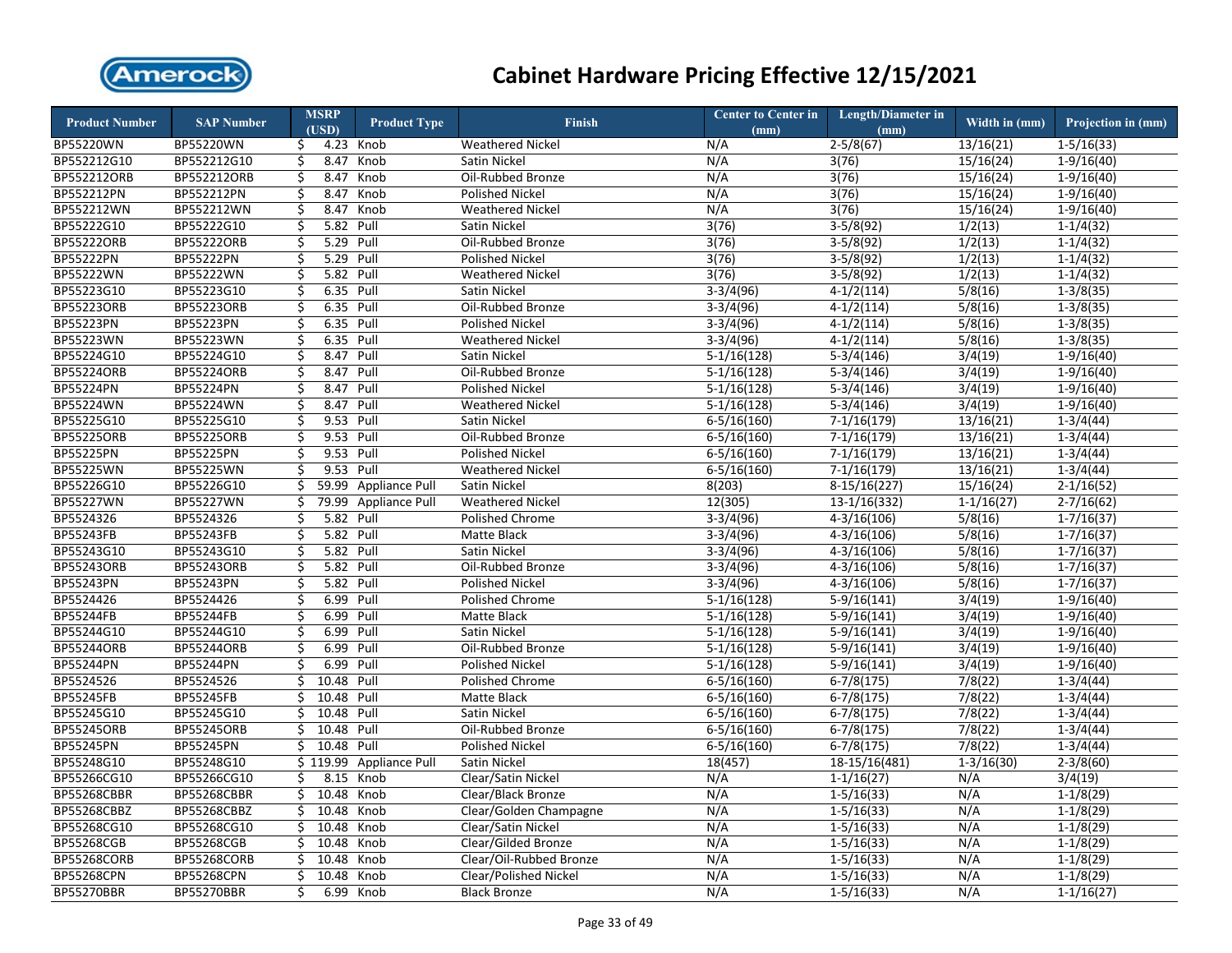

| <b>Product Number</b><br><b>SAP Number</b><br><b>Product Type</b><br><b>Finish</b><br>(USD)<br>(mm)<br>(mm)                      | Width in $(mm)$<br>Projection in (mm) |
|----------------------------------------------------------------------------------------------------------------------------------|---------------------------------------|
| BP55270BBZ<br>BP55270BBZ<br>6.99<br>N/A<br>$1 - 5/16(33)$<br>N/A<br>Knob<br>Golden Champagne<br>\$.                              | $1 - 1/16(27)$                        |
| BP55270G10<br>BP55270G10<br>\$<br>6.99<br>N/A<br>N/A<br>Knob<br>Satin Nickel<br>$1 - 5/16(33)$                                   | $1-1/16(27)$                          |
| BP55270GM<br>2000643<br>\$<br>6.99<br>Knob<br>Gunmetal<br>N/A<br>$1 - 5/16(33)$<br>N/A                                           | $1-1/16(27)$                          |
| <b>BP55270ORB</b><br><b>BP55270ORB</b><br>\$<br>6.99<br>Knob<br>Oil-Rubbed Bronze<br>N/A<br>$1 - 5/16(33)$<br>N/A                | $1 - 1/16(27)$                        |
| BP55270PN<br>2000607<br>\$<br>6.99<br>Knob<br>N/A<br>$1 - 5/16(33)$<br>N/A<br><b>Polished Nickel</b>                             | $1-1/16(27)$                          |
| BP55271BBR<br>BP55271BBR<br>\$<br>8.15 Knob<br><b>Black Bronze</b><br>N/A<br>$1-3/16(30)$<br>$1-3/16(30)$                        | $1 - 1/16(27)$                        |
| BP55271BBZ<br>BP55271BBZ<br>\$<br>8.15 Knob<br>N/A<br>Golden Champagne<br>$1 - 3/16(30)$<br>$1 - 3/16(30)$                       | $1-1/16(27)$                          |
| BP55271G10<br>BP55271G10<br>\$<br>8.15 Knob<br>N/A<br>$1-3/16(30)$<br>$1-3/16(30)$<br>Satin Nickel                               | $1 - 1/16(27)$                        |
| BP55271GM<br>\$<br>2000641<br>8.15<br>Knob<br>Gunmetal<br>N/A<br>$1 - 3/16(30)$<br>$1 - 3/16(30)$                                | $1 - 1/16(27)$                        |
| <b>BP55271ORB</b><br>BP55271ORB<br>\$<br>8.15 Knob<br>Oil-Rubbed Bronze<br>N/A<br>$1 - 3/16(30)$<br>$1 - 3/16(30)$               | $1 - 1/16(27)$                        |
| <b>BP55271PN</b><br>2000605<br>\$<br>8.15<br>Knob<br><b>Polished Nickel</b><br>N/A<br>$1-3/16(30)$<br>$1-3/16(30)$               | $1-1/16(27)$                          |
| <b>BP55272BBR</b><br>BP55272BBR<br>\$<br>10.48<br>Knob<br><b>Black Bronze</b><br>N/A<br>$1-5/8(41)$<br>N/A                       | $\overline{1-5/1}6(33)$               |
| BP55272BBZ<br>BP55272BBZ<br>10.48<br>Golden Champagne<br>$1-5/8(41)$<br>N/A<br>\$<br>Knob<br>N/A                                 | $1-5/16(33)$                          |
| BP55272G10<br>BP55272G10<br>\$<br>10.48<br>N/A<br>$1-5/8(41)$<br>N/A<br>Knob<br>Satin Nickel                                     | $1-5/16(33)$                          |
| <b>BP55272GM</b><br>2000642<br>\$<br>10.48<br>Gunmetal<br>N/A<br>N/A<br>Knob<br>$1 - 3/4(44)$                                    | $1-5/16(33)$                          |
| <b>BP55272ORB</b><br><b>BP55272ORB</b><br>\$<br>10.48<br>N/A<br>$1-5/8(41)$<br>N/A<br>Knob<br>Oil-Rubbed Bronze                  | $1-5/16(33)$                          |
| <b>BP55272PN</b><br>2000606<br>10.48<br>N/A<br>\$<br>Knob<br><b>Polished Nickel</b><br>N/A<br>$1-3/4(44)$                        | $1-5/16(33)$                          |
| <b>BP55273BBR</b><br><b>BP55273BBR</b><br>\$11.65<br>N/A<br>$1-1/2(38)$<br>$1-1/2(38)$<br>Knob<br><b>Black Bronze</b>            | $1-5/16(33)$                          |
| BP55273BBZ<br>BP55273BBZ<br>$1-1/2(38)$<br>\$<br>11.65<br>Golden Champagne<br>N/A<br>$1-1/2(38)$<br>Knob                         | $1-5/16(33)$                          |
| BP55273G10<br>\$11.65<br>BP55273G10<br>N/A<br>$1-1/2(38)$<br>$1-1/2(38)$<br>Knob<br>Satin Nickel                                 | $1-5/16(33)$                          |
| BP55273GM<br>2000640<br>\$11.65<br>N/A<br>$1-1/2(38)$<br>$1-1/2(38)$<br>Knob<br>Gunmetal                                         | $1 - 5/16(33)$                        |
| BP55273ORB<br>BP55273ORB<br>\$11.65<br>$1-1/2(38)$<br>$1-1/2(38)$<br>Knob<br>Oil-Rubbed Bronze<br>N/A                            | $1-5/16(33)$                          |
| <b>BP55273PN</b><br>11.65 Knob<br>2000604<br>\$<br><b>Polished Nickel</b><br>N/A<br>$1-1/2(38)$<br>$1-1/2(38)$                   | $1-5/16(33)$                          |
| <b>BP55274BBR</b><br><b>BP55274BBR</b><br>\$<br>8.15 Pendant<br><b>Black Bronze</b><br>N/A<br>$1-13/16(46)$<br>$1-3/8(35)$       | 5/8(16)                               |
| BP55274BBZ<br>\$<br>8.15 Pendant<br>BP55274BBZ<br>N/A<br>$1-13/16(46)$<br>$1-3/8(35)$<br>Golden Champagne                        | 5/8(16)                               |
| BP55274G10<br>BP55274G10<br>\$<br>8.15 Pendant<br>N/A<br>$1-13/16(46)$<br>$1-3/8(35)$<br>Satin Nickel                            | 5/8(16)                               |
| <b>BP55274GM</b><br>\$<br>2000644<br>8.15 Pendant<br>N/A<br>$1-13/16(46)$<br>$1-3/8(35)$<br>Gunmetal                             | 5/8(16)                               |
| <b>BP55274ORB</b><br><b>BP55274ORB</b><br>\$<br>Oil-Rubbed Bronze<br>N/A<br>$1-13/16(46)$<br>$1-3/8(35)$<br>8.15<br>Pendant      | 5/8(16)                               |
| BP55274PN<br>2000608<br>\$<br>$1-3/8(35)$<br>8.15 Pendant<br><b>Polished Nickel</b><br>N/A<br>$1-13/16(46)$                      | 5/8(16)                               |
| <b>BP55275BBR</b><br>BP55275BBR<br>\$<br>8.15 Pull<br><b>Black Bronze</b><br>3(76)<br>$3-3/4(96)$<br>9/16(14)                    | $1-1/16(27)$                          |
| BP55275BBZ<br>BP55275BBZ<br>\$<br>8.15 Pull<br>Golden Champagne<br>3(76)<br>$3-3/4(96)$<br>9/16(14)                              | $1-1/16(27)$                          |
| BP55275G10<br>BP55275G10<br>\$<br>8.15 Pull<br>3(76)<br>$3-3/4(96)$<br>9/16(14)<br>Satin Nickel                                  | $1-1/16(27)$                          |
| <b>BP55275GM</b><br>2000645<br>\$<br>8.15 Pull<br>Gunmetal<br>3(76)<br>$3-3/4(96)$<br>9/16(14)                                   | $1-1/16(27)$                          |
| <b>BP55275ORB</b><br><b>BP55275ORB</b><br>\$<br>8.15 Pull<br>Oil-Rubbed Bronze<br>3(76)<br>$3-3/4(96)$<br>9/16(14)               | $1-1/16(27)$                          |
| <b>BP55275PN</b><br>\$<br>2000609<br>8.15 Pull<br><b>Polished Nickel</b><br>3(76)<br>$3-3/4(96)$<br>9/16(14)                     | $1-1/16(27)$                          |
| <b>BP55276BBR</b><br><b>BP55276BBR</b><br>\$<br>9.32 Pull<br>$3-3/4(96)$<br>9/16(14)<br><b>Black Bronze</b><br>$4 - 5/8(117)$    | $1-3/16(30)$                          |
| <b>BP55276BBZ</b><br><b>BP55276BBZ</b><br>\$<br>9.32 Pull<br>$3-3/4(96)$<br>$4-5/8(117)$<br>9/16(14)<br>Golden Champagne         | $1-3/16(30)$                          |
| BP55276G10<br>BP55276G10<br>\$<br>9.32 Pull<br>Satin Nickel<br>$3-3/4(96)$<br>$4 - 5/8(117)$<br>9/16(14)                         | $1 - 3/16(30)$                        |
| <b>BP55276GM</b><br>2000646<br>\$<br>9.32 Pull<br>Gunmetal<br>$3-3/4(96)$<br>$4-5/8(117)$<br>9/16(14)                            | $1-3/16(30)$                          |
| <b>BP55276ORB</b><br>9.32 Pull<br><b>BP55276ORB</b><br>\$<br>Oil-Rubbed Bronze<br>$3-3/4(96)$<br>$4-5/8(117)$<br>9/16(14)        | $1-3/16(30)$                          |
| <b>BP55276PN</b><br>2000610<br>\$<br>9.32 Pull<br><b>Polished Nickel</b><br>$3-3/4(96)$<br>$4 - 5/8(117)$<br>9/16(14)            | $1 - 3/16(30)$                        |
| <b>BP55277BBR</b><br><b>BP55277BBR</b><br>\$<br>10.48 Pull<br>5/8(16)<br><b>Black Bronze</b><br>$5-1/16(128)$<br>$5-15/16(151)$  | $1 - 3/16(30)$                        |
| BP55277BBZ<br>10.48<br>5/8(16)<br>BP55277BBZ<br>\$<br>Pull<br>$5-1/16(128)$<br>$5-15/16(151)$<br>Golden Champagne                | $1-3/16(30)$                          |
| BP55277G10<br>BP55277G10<br>\$<br>10.48 Pull<br>5/8(16)<br>Satin Nickel<br>$5-1/16(128)$<br>$5-15/16(151)$                       | $1 - 3/16(30)$                        |
| <b>BP55277GM</b><br>2000647<br>Ś<br>10.48 Pull<br>Gunmetal<br>$5-1/16(128)$<br>$5-15/16(151)$<br>5/8(16)                         | $1 - 3/16(30)$                        |
| <b>BP55277ORB</b><br><b>BP55277ORB</b><br>Ś.<br>10.48<br>Pull<br>$5-1/16(128)$<br>$5-15/16(151)$<br>5/8(16)<br>Oil-Rubbed Bronze | $1 - 3/16(30)$                        |
| <b>BP55277PN</b><br>2000611<br>10.48 Pull<br>5/8(16)<br>Ś.<br><b>Polished Nickel</b><br>$5-1/16(128)$<br>$5-15/16(151)$          | $1-3/16(30)$                          |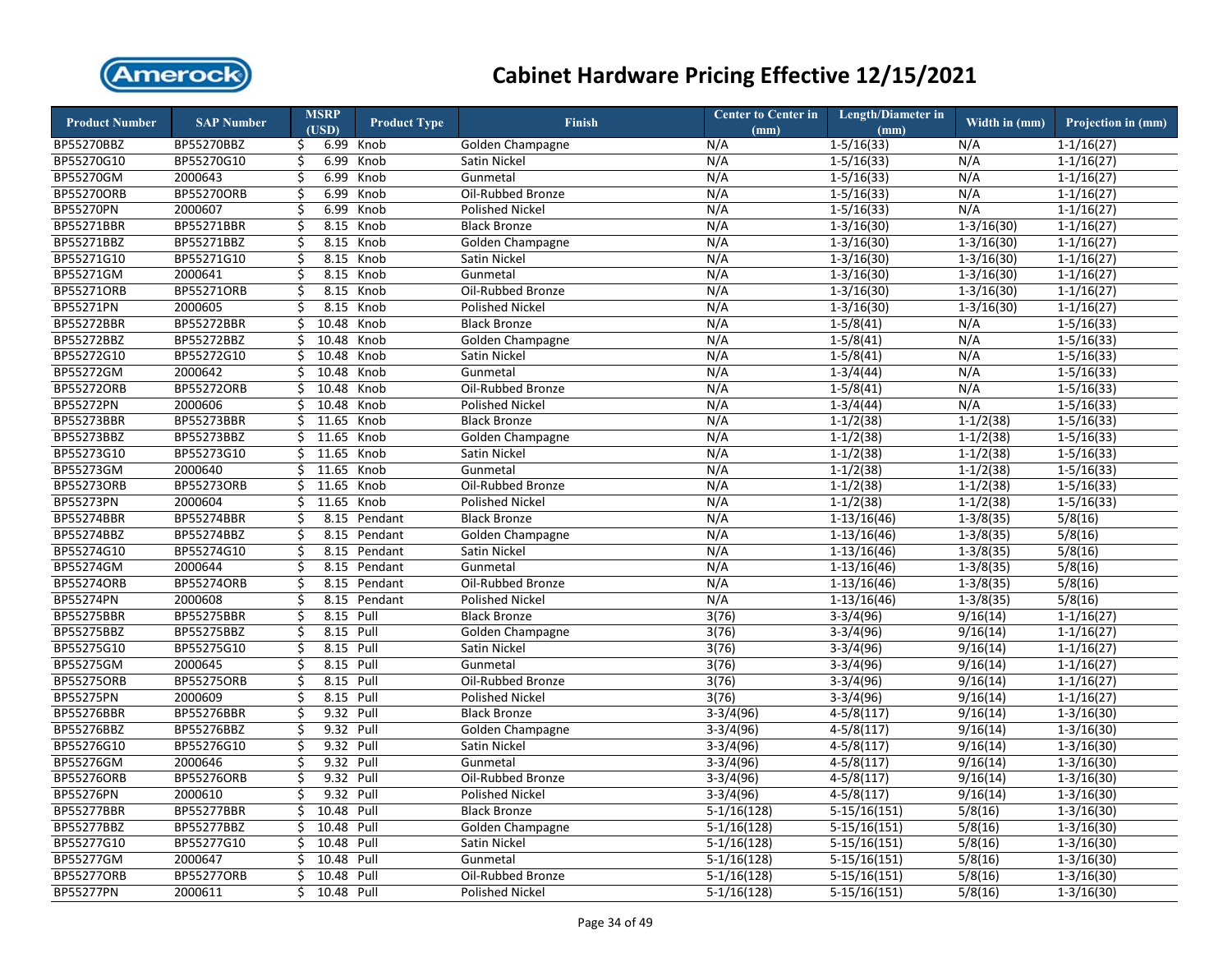

| <b>Product Number</b> | <b>SAP Number</b> | <b>MSRP</b>      | <b>Product Type</b>     | Finish                 | <b>Center to Center in</b> | <b>Length/Diameter in</b> | Width in (mm)     | Projection in (mm) |
|-----------------------|-------------------|------------------|-------------------------|------------------------|----------------------------|---------------------------|-------------------|--------------------|
|                       |                   | (USD)            |                         |                        | (mm)                       | (mm)                      |                   |                    |
| <b>BP55278BBR</b>     | <b>BP55278BBR</b> | \$ 11.65 Pull    |                         | <b>Black Bronze</b>    | $6 - 5/16(160)$            | $7-1/4(184)$              | 5/8(16)           | $1-1/4(32)$        |
| BP55278BBZ            | <b>BP55278BBZ</b> | 11.65 Pull<br>\$ |                         | Golden Champagne       | $6 - 5/16(160)$            | $7-1/4(184)$              | 5/8(16)           | $1-1/4(32)$        |
| BP55278G10            | BP55278G10        | 11.65<br>\$      | Pull                    | Satin Nickel           | $6 - 5/16(160)$            | $7-1/4(184)$              | 5/8(16)           | $1-1/4(32)$        |
| BP55278GM             | 2000648           | 11.65<br>\$      | Pull                    | Gunmetal               | $6-5/16(160)$              | $7-1/4(184)$              | 5/8(16)           | $1-1/4(32)$        |
| <b>BP55278ORB</b>     | <b>BP55278ORB</b> | 11.65<br>\$      | Pull                    | Oil-Rubbed Bronze      | $6-5/16(160)$              | $7-1/4(184)$              | 5/8(16)           | $1-1/4(32)$        |
| BP55278PN             | 2000612           | \$<br>11.65 Pull |                         | Polished Nickel        | $6 - 5/16(160)$            | $7-1/4(184)$              | 5/8(16)           | $1 - 1/4(32)$      |
| <b>BP55279BBR</b>     | <b>BP55279BBR</b> |                  | \$116.59 Appliance Pull | <b>Black Bronze</b>    | 8(203)                     | $9-3/8(238)$              | 3/4(19)           | $1-11/16(43)$      |
| <b>BP55279BBZ</b>     | BP55279BBZ        |                  | \$116.59 Appliance Pull | Golden Champagne       | 8(203)                     | $9-3/8(238)$              | 3/4(19)           | $1 - 11/16(43)$    |
| BP55279G10            | BP55279G10        |                  | \$116.59 Appliance Pull | <b>Satin Nickel</b>    | 8(203)                     | $9-3/8(238)$              | 3/4(19)           | $1-11/16(43)$      |
| <b>BP55279ORB</b>     | <b>BP55279ORB</b> |                  | \$116.59 Appliance Pull | Oil-Rubbed Bronze      | 8(203)                     | $9-3/8(238)$              | 3/4(19)           | $1 - 11/16(43)$    |
| <b>BP55279PN</b>      | <b>BP55279PN</b>  |                  | \$116.59 Appliance Pull | <b>Polished Nickel</b> | 8(203)                     | $9-3/8(238)$              | 3/4(19)           | $1 - 11/16(43)$    |
| <b>BP55280BBR</b>     | <b>BP55280BBR</b> |                  | \$128.25 Appliance Pull | <b>Black Bronze</b>    | 12(305)                    | $13-5/16(338)$            | 3/4(19)           | $1 - 11/16(43)$    |
| BP55280BBZ            | BP55280BBZ        |                  | \$128.25 Appliance Pull | Golden Champagne       | 12(305)                    | $13-3/16(338)$            | 3/4(19)           | $1-11/16(43)$      |
| BP55280G10            | BP55280G10        |                  | \$128.25 Appliance Pull | Satin Nickel           | 12(305)                    | 13-5/16(338)              | 3/4(19)           | $1-11/16(43)$      |
| <b>BP55280ORB</b>     | BP55280ORB        |                  | \$128.25 Appliance Pull | Oil-Rubbed Bronze      | 12(305)                    | $13-5/16(338)$            | 3/4(19)           | $1-11/16(43)$      |
| <b>BP55280PN</b>      | BP55280PN         |                  | \$128.25 Appliance Pull | <b>Polished Nickel</b> | 12(305)                    | $13-3/16(338)$            | 3/4(19)           | $1-11/16(43)$      |
| BP55281BBR            | BP55281BBR        |                  | \$186.55 Appliance Pull | <b>Black Bronze</b>    | 18(457)                    | $19-3/8(492)$             | 3/4(19)           | $1-11/16(43)$      |
| BP55281BBZ            | BP55281BBZ        |                  | \$186.55 Appliance Pull | Golden Champagne       | 18(457)                    | $19-3/8(492)$             | 3/4(19)           | $1-11/16(43)$      |
| BP55281G10            | BP55281G10        |                  | \$186.55 Appliance Pull | Satin Nickel           | 18(457)                    | $19-3/8(492)$             | 3/4(19)           | $1-11/16(43)$      |
| <b>BP55281ORB</b>     | <b>BP55281ORB</b> |                  | \$186.55 Appliance Pull | Oil-Rubbed Bronze      | 18(457)                    | $19-3/8(492)$             | 3/4(19)           | $1-11/16(43)$      |
| BP55281PN             | BP55281PN         |                  | \$186.55 Appliance Pull | <b>Polished Nickel</b> | 18(457)                    | $19-3/8(492)$             | 3/4(19)           | $1-11/16(43)$      |
| BP55311AP             | BP55311AP         | 10.48<br>Ś.      | Knob                    | <b>Aged Pewter</b>     | N/A                        | $1 - 3/8(35)$             | 11/16(17)         | $1-1/8(29)$        |
| BP55311BBR            | BP55311BBR        | 11.74 Knob<br>\$ |                         | <b>Black Bronze</b>    | N/A                        | $1-3/8(35)$               | 11/16(17)         | $1-1/8(29)$        |
| BP55311BBZ            | BP55311BBZ        | 11.74<br>Ś.      | Knob                    | Golden Champagne       | N/A                        | $1-3/8(35)$               | 11/16(17)         | $1-1/8(29)$        |
| BP55311DOB            | BP55311DOB        | \$<br>10.48      | Knob                    | Dark Oiled Bronze      | N/A                        | $1-3/8(35)$               | 11/16(17)         | $1-1/8(29)$        |
| BP55311G10            | BP55311G10        | \$<br>11.74      | Knob                    | Satin Nickel           | N/A                        | $1-3/8(35)$               | 11/16(17)         | $1-1/8(29)$        |
| BP55311PN             | BP55311PN         | \$<br>10.48      | Knob                    | Polished Nickel        | N/A                        | $1-3/8(35)$               | 11/16(17)         | $1-1/8(29)$        |
| BP55312AP             | BP55312AP         | \$<br>11.65      | Knob                    | <b>Aged Pewter</b>     | N/A                        | $1 - 3/16(30)$            | N/A               | $1 - 3/16(30)$     |
| BP55312BBR            | <b>BP55312BBR</b> | 13.05<br>\$      | Knob                    | <b>Black Bronze</b>    | N/A                        | $1 - 3/16(30)$            | N/A               | $1 - 3/16(30)$     |
| BP55312BBZ            | BP55312BBZ        | 13.05<br>\$      | Knob                    | Golden Champagne       | N/A                        | $1-3/16(30)$              | N/A               | $1-3/16(30)$       |
| BP55312DOB            | BP55312DOB        | 11.65<br>\$      | Knob                    | Dark Oiled Bronze      | N/A                        | $1-3/16(30)$              | N/A               | $1-3/16(30)$       |
| BP55312G10            | BP55312G10        | \$<br>11.65      | Knob                    | Satin Nickel           | N/A                        | $1-3/16(30)$              | N/A               | $1-3/16(30)$       |
| <b>BP55312PN</b>      | BP55312PN         | \$<br>11.65      | Knob                    | <b>Polished Nickel</b> | N/A                        | $1-3/16(30)$              | N/A               | $1-3/16(30)$       |
| BP55315AP             | BP55315AP         | 23.31<br>\$      | Latch                   | <b>Aged Pewter</b>     | N/A                        | $1-7/8(48)$               | $1-3/4(44)$       | $1 - 3/16(30)$     |
| BP55315DOB            | BP55315DOB        | \$<br>23.31      | Latch                   | Dark Oiled Bronze      | N/A                        | $1-7/8(48)$               | $1-3/4(44)$       | $1-3/16(30)$       |
| <b>BP55315PN</b>      | BP55315PN         | 23.31<br>\$      | Latch                   | <b>Polished Nickel</b> | N/A                        | $1-7/8(48)$               | $1-3/4(44)$       | $1-3/16(30)$       |
| BP55316AP             | BP55316AP         | 12.82<br>\$      | Pull                    | <b>Aged Pewter</b>     | 3(76)                      | $4-5/16(110)$             | 1/2(13)           | $1 - 1/16(27)$     |
| BP55316BBR            | BP55316BBR        | 14.36 Pull<br>\$ |                         | <b>Black Bronze</b>    | 3(76)                      | $4-5/16(110)$             | 1/2(13)           | $1 - 1/16(27)$     |
| BP55316BBZ            | BP55316BBZ        | 14.36<br>Ś.      | Pull                    | Golden Champagne       | 3(76)                      | $4 - 5/16(110)$           | 1/2(13)           | $1 - 1/16(27)$     |
| BP55316CBZ            | 1853559           | \$<br>12.82      | Pull                    | Caramel Bronze         | 3(76)                      | $4 - 5/16(110)$           | 1/2(13)           | $1 - 1/16(27)$     |
| <b>BP55316DOB</b>     | BP55316DOB        | 12.82 Pull<br>Ś. |                         | Dark Oiled Bronze      | 3(76)                      | $4-5/16(110)$             | 1/2(13)           | $1-1/16(27)$       |
| BP55316G10            | BP55316G10        | 14.36 Pull<br>Ś. |                         | Satin Nickel           | 3(76)                      | $4-5/16(110)$             | 1/2(13)           | $1 - 1/16(27)$     |
| BP55316PN             | BP55316PN         | 12.82<br>\$      | Pull                    | Polished Nickel        | 3(76)                      | $4 - 5/16(110)$           | 1/2(13)           | $1 - 1/16(27)$     |
| BP55317AP             | BP55317AP         | \$<br>13.98      | Pull                    | <b>Aged Pewter</b>     | $3-3/4(96)$                | $5-3/16(132)$             | $\sqrt{9/16(14)}$ | $1-1/8(29)$        |
| BP55317BBR            | BP55317BBR        | \$<br>15.66      | Pull                    | <b>Black Bronze</b>    | $3-3/4(96)$                | $5-3/16(132)$             | 9/16(14)          | $1-1/8(29)$        |
| BP55317BBZ            | BP55317BBZ        | 15.66<br>\$      | Pull                    | Golden Champagne       | $3-3/4(96)$                | $5-3/16(132)$             | 9/16(14)          | $1-1/8(29)$        |
| <b>BP55317DOB</b>     | BP55317DOB        | Ś.<br>13.98      | Pull                    | Dark Oiled Bronze      | $3-3/4(96)$                | $5-3/16(132)$             | 9/16(14)          | $1-1/8(29)$        |
|                       |                   |                  |                         |                        |                            |                           |                   |                    |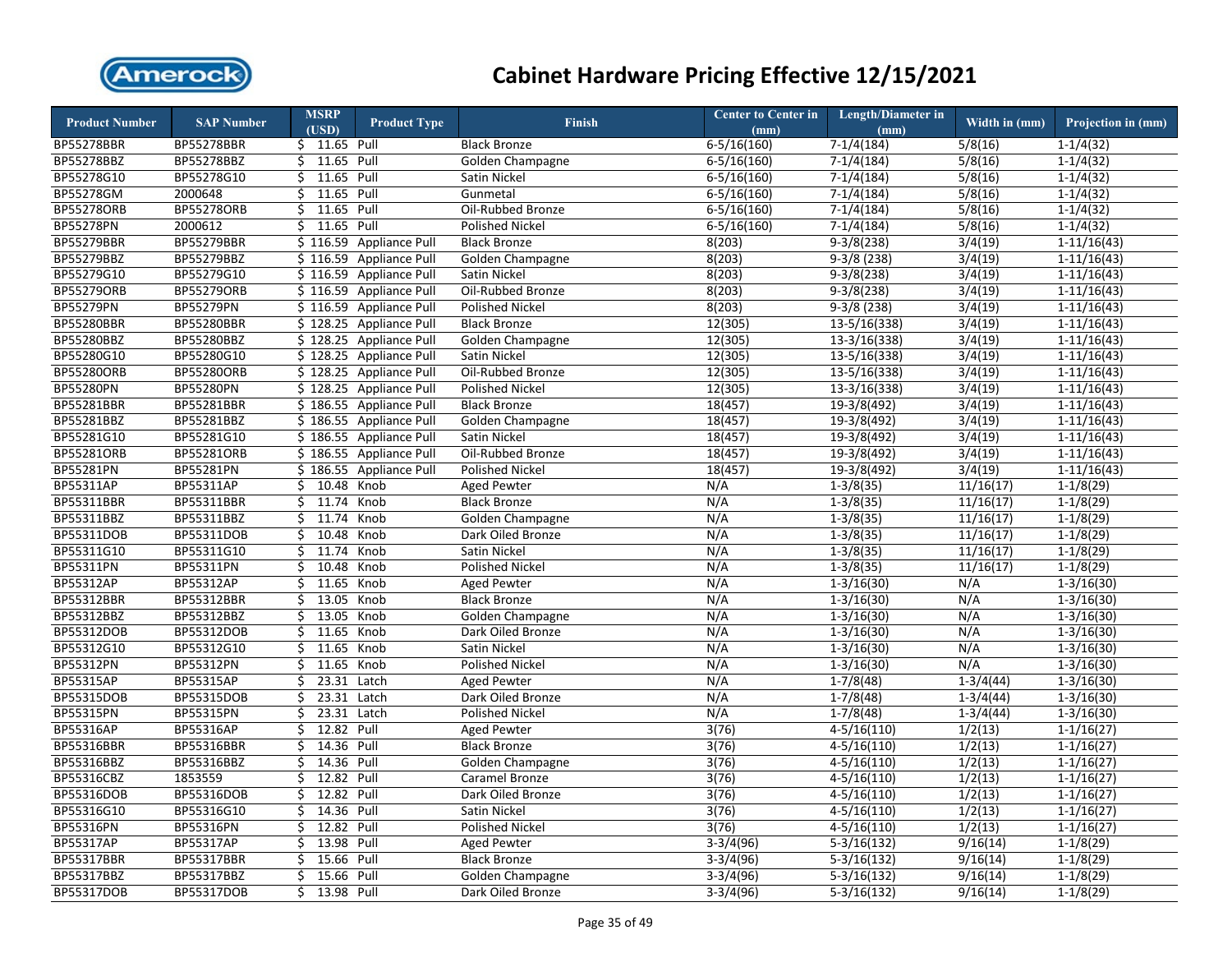

| <b>Product Number</b> | <b>SAP Number</b> | <b>MSRP</b>      | <b>Product Type</b>     | <b>Finish</b>          | <b>Center to Center in</b> | Length/Diameter in | Width in (mm)  | Projection in (mm) |
|-----------------------|-------------------|------------------|-------------------------|------------------------|----------------------------|--------------------|----------------|--------------------|
|                       |                   | (USD)            |                         |                        | (mm)                       | (mm)               |                |                    |
| BP55317G10            | BP55317G10        | \$ 15.66 Pull    |                         | Satin Nickel           | $3-3/4(96)$                | $5-3/16(132)$      | 9/16(14)       | $1-1/8(29)$        |
| BP55317PN             | BP55317PN         | $$13.98$ Pull    |                         | Polished Nickel        | $3-3/4(96)$                | $5-3/16(132)$      | 9/16(14)       | $1-1/8(29)$        |
| <b>BP55318AP</b>      | <b>BP55318AP</b>  | Ś.<br>13.52      | Cup Pull                | <b>Aged Pewter</b>     | $3-1/2(89)$                | 4(102)             | $1-1/8(29)$    | 3/4(19)            |
| <b>BP55318BBR</b>     | BP55318BBR        | \$               | 15.14 Cup Pull          | <b>Black Bronze</b>    | $3-1/2(89)$                | 4(102)             | $1-1/8(29)$    | 3/4(19)            |
| BP55318BBZ            | BP55318BBZ        | Ś.               | 15.14 Cup Pull          | Golden Champagne       | $3-1/2(89)$                | 4(102)             | $1-1/8(29)$    | 3/4(19)            |
| BP55318CBZ            | 1853561           | \$               | 11.59 Cup Pull          | Caramel Bronze         | $3-1/2(89)$                | 4(102)             | $1-1/8(29)$    | 3/4(19)            |
| <b>BP55318DOB</b>     | BP55318DOB        | 13.52<br>\$      | Cup Pull                | Dark Oiled Bronze      | $3-1/2(89)$                | 4(102)             | $1-1/8(29)$    | 3/4(19)            |
| BP55318G10            | BP55318G10        | \$               | 15.14 Cup Pull          | Satin Nickel           | $3-1/2(89)$                | 4(102)             | $1-1/8(29)$    | 3/4(19)            |
| BP55318PN             | BP55318PN         | \$               | 13.52 Cup Pull          | Polished Nickel        | $3-1/2(89)$                | 4(102)             | $1-1/8(29)$    | 3/4(19)            |
| <b>BP55319AP</b>      | BP55319AP         | \$<br>15.15      | Pull                    | <b>Aged Pewter</b>     | $5-1/16(128)$              | $6 - 5/8(168)$     | 5/8(16)        | $1-1/4(32)$        |
| <b>BP55319BBR</b>     | BP55319BBR        | \$<br>16.96 Pull |                         | <b>Black Bronze</b>    | $5-1/16(128)$              | $6-5/8(168)$       | 5/8(16)        | $1-1/4(32)$        |
| BP55319BBZ            | BP55319BBZ        | \$<br>16.96      | Pull                    | Golden Champagne       | $5-1/16(128)$              | $6-5/8(168)$       | 5/8(16)        | $1-1/4(32)$        |
| <b>BP55319DOB</b>     | BP55319DOB        | 15.15 Pull<br>\$ |                         | Dark Oiled Bronze      | $5-1/16(128)$              | $6-5/8(168)$       | 5/8(16)        | $1-1/4(32)$        |
| BP55319G10            | BP55319G10        | 16.96 Pull<br>\$ |                         | Satin Nickel           | $5-1/16(128)$              | $6-5/8(168)$       | 5/8(16)        | $1-1/4(32)$        |
| <b>BP55319PN</b>      | BP55319PN         | 15.15 Pull<br>\$ |                         | <b>Polished Nickel</b> | $5-1/16(128)$              | $6 - 5/8(168)$     | 5/8(16)        | $1-1/4(32)$        |
| <b>BP55321AP</b>      | BP55321AP         | 16.31 Pull<br>\$ |                         | <b>Aged Pewter</b>     | $6 - 5/16(160)$            | $8-9/16(217)$      | 11/16(17)      | $1-5/16(33)$       |
| <b>BP55321BBR</b>     | BP55321BBR        | 18.27<br>\$      | Pull                    | <b>Black Bronze</b>    | $6 - 5/16(160)$            | $8-9/16(217)$      | 11/16(17)      | $1-5/16(33)$       |
| BP55321BBZ            | BP55321BBZ        | 18.27 Pull<br>\$ |                         | Golden Champagne       | $6 - 5/16(160)$            | $8-9/16(217)$      | 11/16(17)      | $1 - 5/16(33)$     |
| BP55321CBZ            | 1853563           | \$<br>13.99 Pull |                         | Caramel Bronze         | $6 - 5/16(160)$            | $8-9/16(217)$      | 11/16(17)      | $1 - 5/16(33)$     |
| BP55321DOB            | BP55321DOB        | 16.31<br>\$      | Pull                    | Dark Oiled Bronze      | $6 - 5/16(160)$            | $8-9/16(217)$      | 11/16(17)      | $1-5/16(33)$       |
| BP55321G10            | BP55321G10        | 18.27 Pull<br>\$ |                         | Satin Nickel           | $6 - 5/16(160)$            | $8-9/16(217)$      | 11/16(17)      | $1 - 5/16(33)$     |
| <b>BP55321PN</b>      | BP55321PN         | 16.31<br>Ś.      | Pull                    | <b>Polished Nickel</b> | $6 - 5/16(160)$            | $8-9/16(217)$      | 11/16(17)      | $1 - 5/16(33)$     |
| <b>BP55322AP</b>      | BP55322AP         | \$139.91         | <b>Appliance Pull</b>   | <b>Aged Pewter</b>     | 8(203)                     | $10-7/16(265)$     | 7/8(22)        | $1 - 5/8(41)$      |
| <b>BP55322BBR</b>     | BP55322BBR        |                  | \$139.91 Appliance Pull | <b>Black Bronze</b>    | 8(203)                     | $10-7/16(265)$     | 7/8(22)        | $1 - 5/8(41)$      |
| BP55322BBZ            | BP55322BBZ        |                  | \$139.91 Appliance Pull | Golden Champagne       | 8(203)                     | $10-7/16(265)$     | 7/8(22)        | $1 - 5/8(41)$      |
| BP55322DOB            | BP55322DOB        |                  | \$139.91 Appliance Pull | Dark Oiled Bronze      | 8(203)                     | $10-7/16(265)$     | 7/8(22)        | $1-5/8(41)$        |
| BP55322G10            | BP55322G10        |                  | \$139.91 Appliance Pull | Satin Nickel           | 8(203)                     | 10-7/16(265)       | 7/8(22)        | $1-5/8(41)$        |
| BP55322PN             | BP55322PN         |                  | \$139.91 Appliance Pull | <b>Polished Nickel</b> | 8(203)                     | $10-7/16(265)$     | 7/8(22)        | $1-5/8(41)$        |
| <b>BP55323AP</b>      | BP55323AP         |                  | \$163.23 Appliance Pull | <b>Aged Pewter</b>     | 12(305)                    | $15-5/16(389)$     | 1(25)          | $1-13/16(46)$      |
| <b>BP55323BBR</b>     | <b>BP55323BBR</b> |                  | \$163.23 Appliance Pull | <b>Black Bronze</b>    | 12(305)                    | $15-5/16(389)$     | 1(25)          | $1-13/16(46)$      |
| BP55323BBZ            | BP55323BBZ        |                  | \$163.23 Appliance Pull | Golden Champagne       | 12(305)                    | $15-5/16(389)$     | 1(25)          | $1-13/16(46)$      |
| <b>BP55323DOB</b>     | <b>BP55323DOB</b> |                  | \$163.23 Appliance Pull | Dark Oiled Bronze      | 12(305)                    | $15-5/16(389)$     | 1(25)          | $1-13/16(46)$      |
| BP55323G10            | BP55323G10        |                  | \$163.23 Appliance Pull | Satin Nickel           | 12(305)                    | $15-5/16(389)$     | 1(25)          | $1-13/16(46)$      |
| BP55323PN             | BP55323PN         |                  | \$163.23 Appliance Pull | Polished Nickel        | 12(305)                    | 15-5/16(389)       | 1(25)          | $1-13/16(46)$      |
| <b>BP55324AP</b>      | BP55324AP         |                  | \$209.87 Appliance Pull | <b>Aged Pewter</b>     | 18(457)                    | $20 - 7/8(530)$    | $1-1/16(27)$   | $1-15/16(49)$      |
| BP55324BBR            | BP55324BBR        |                  | \$209.87 Appliance Pull | <b>Black Bronze</b>    | 18(457)                    | $20 - 7/8(530)$    | $1-1/16(27)$   | $1-15/16(49)$      |
| BP55324BBZ            | BP55324BBZ        |                  | \$209.87 Appliance Pull | Golden Champagne       | 18(457)                    | $20 - 7/8(530)$    | $1 - 1/16(27)$ | $1-15/16(49)$      |
| <b>BP55324DOB</b>     | <b>BP55324DOB</b> |                  | \$209.87 Appliance Pull | Dark Oiled Bronze      | 18(457)                    | $20 - 7/8(530)$    | $1 - 1/16(27)$ | $1-15/16(49)$      |
| BP55324G10            | BP55324G10        |                  | \$209.87 Appliance Pull | Satin Nickel           | 18(457)                    | $20 - 7/8(530)$    | $1 - 1/16(27)$ | $1-15/16(49)$      |
| <b>BP55324PN</b>      | BP55324PN         |                  | \$209.87 Appliance Pull | <b>Polished Nickel</b> | 18(457)                    | 20-7/8(530)        | $1 - 1/16(27)$ | $1-15/16(49)$      |
| BP55340BBR            | <b>BP55340BBR</b> | 6.99<br>\$       | Knob                    | <b>Black Bronze</b>    | N/A                        | $1-1/4(32)$        | 7/8(22)        | $1 - 3/16(30)$     |
| BP55340BBZ            | BP55340BBZ        | \$               | 6.99 Knob               | Golden Champagne       | N/A                        | $1 - 1/4(32)$      | 7/8(22)        | $1 - 3/16(30)$     |
| BP55340CBZ            | 1853574           | \$<br>5.99       | Knob                    | Caramel Bronze         | N/A                        |                    | 7/8(22)        |                    |
| BP55340G10            | BP55340G10        | 6.99             | Knob                    | Satin Nickel           | N/A                        | $1 - 1/4(32)$      | 7/8(22)        | $1 - 3/16(30)$     |
| <b>BP55340GB</b>      |                   | \$<br>\$         | Knob                    |                        |                            | $1 - 1/4(32)$      | 7/8(22)        | $1 - 3/16(30)$     |
|                       | BP55340GB         | 6.99             |                         | Gilded Bronze          | N/A                        | $1-1/4(32)$        |                | $1-3/16(30)$       |
| BP55340GM             | 2000679           | \$<br>6.99       | Knob                    | Gunmetal               | N/A                        | $1-1/4(32)$        | 7/8(22)        | $1 - 3/16(30)$     |
| BP55340ORB            | BP55340ORB        | \$<br>6.99       | Knob                    | Oil-Rubbed Bronze      | N/A                        | $1-1/4(32)$        | 7/8(22)        | $1-3/16(30)$       |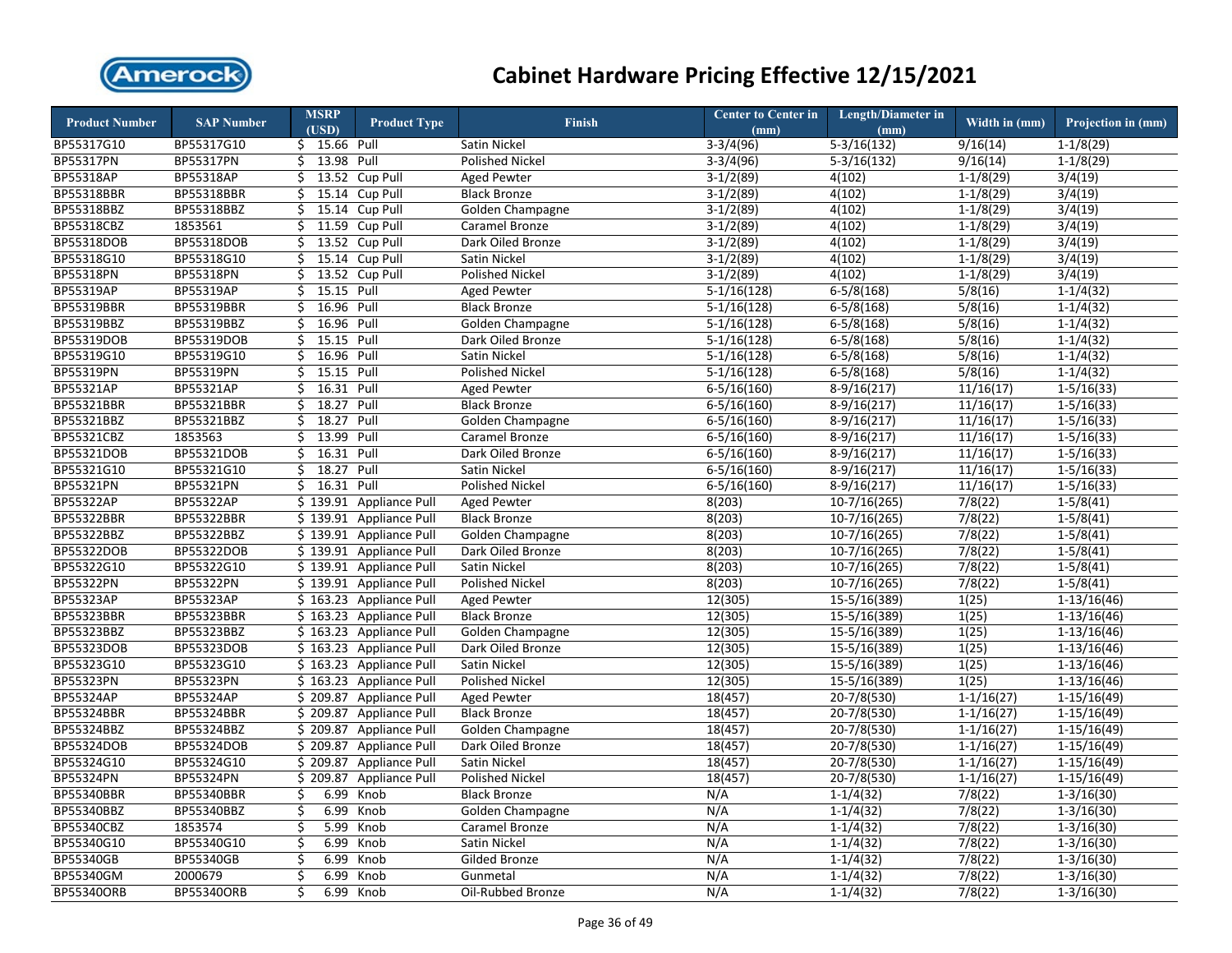

| <b>Product Number</b> | <b>SAP Number</b> | <b>MSRP</b>      | <b>Product Type</b>     | <b>Finish</b>          | Center to Center in | Length/Diameter in | Width in (mm) | Projection in (mm) |
|-----------------------|-------------------|------------------|-------------------------|------------------------|---------------------|--------------------|---------------|--------------------|
|                       |                   | (USD)            |                         |                        | (mm)                | (mm)               |               |                    |
| BP55340PN             | 2000658           | 6.99<br>\$.      | Knob                    | <b>Polished Nickel</b> | N/A                 | $1-1/4(32)$        | 7/8(22)       | $1 - 3/16(30)$     |
| BP55340VB             | 1853610           | 5.99<br>\$       | Knob                    | <b>Venetian Bronze</b> | N/A                 | $1 - 1/4(32)$      | 7/8(22)       | $1 - 3/16(30)$     |
| <b>BP55341ORB</b>     | BP55341ORB        | 6.99<br>Ś.       | Knob                    | Oil-Rubbed Bronze      | N/A                 | $1 - 1/4(32)$      | N/A           | $1-1/4(32)$        |
| BP55341PN             | 2000660           | \$<br>6.99       | Knob                    | Polished Nickel        | N/A                 | $1-1/4(32)$        | N/A           | $1-1/4(32)$        |
| <b>BP55342BBR</b>     | <b>BP55342BBR</b> | \$<br>6.99       | Knob                    | <b>Black Bronze</b>    | N/A                 | $1 - 1/4(32)$      | N/A           | $1 - 1/4(32)$      |
| BP55342BBZ            | BP55342BBZ        | \$<br>6.99       | Knob                    | Golden Champagne       | N/A                 | $1 - 1/4(32)$      | N/A           | $1 - 1/4(32)$      |
| BP55342G10            | BP55342G10        | \$<br>6.99       | Knob                    | Satin Nickel           | N/A                 | $1 - 1/4(32)$      | N/A           | $1 - 1/4(32)$      |
| BP55342GB             | BP55342GB         | \$<br>6.99       | Knob                    | Gilded Bronze          | N/A                 | $1 - 1/4(32)$      | N/A           | $1 - 1/4(32)$      |
| BP55342GM             | 2000680           | \$<br>6.99       | Knob                    | Gunmetal               | N/A                 | $1-1/4(32)$        | N/A           | $1-1/4(32)$        |
| <b>BP55342ORB</b>     | <b>BP55342ORB</b> | \$<br>6.99       | Knob                    | Oil-Rubbed Bronze      | N/A                 | $1 - 1/4(32)$      | N/A           | $1 - 1/4(32)$      |
| BP55342PN             | 2000659           | \$<br>6.99       | Knob                    | <b>Polished Nickel</b> | N/A                 | $1-1/4(32)$        | N/A           | $1-1/4(32)$        |
| BP55342VB             | 1853612           | \$<br>6.99       | Knob                    | Venetian Bronze        | N/A                 | $1-1/4(32)$        | N/A           | $1-1/4(32)$        |
| <b>BP55343BBR</b>     | <b>BP55343BBR</b> | \$<br>6.99       | Pull                    | <b>Black Bronze</b>    | 3(76)               | $3-11/16(94)$      | 9/16(14)      | $1 - 3/8(35)$      |
| BP55343BBZ            | BP55343BBZ        | \$<br>6.99       | Pull                    | Golden Champagne       | 3(76)               | $3-11/16(94)$      | 9/16(14)      | $1 - 3/8(35)$      |
| BP55343G10            | BP55343G10        | \$<br>6.99       | Pull                    | Satin Nickel           | 3(76)               | $3-11/16(94)$      | 9/16(14)      | $1 - 3/8(35)$      |
| <b>BP55343GB</b>      | BP55343GB         | \$<br>6.99       | Pull                    | Gilded Bronze          | 3(76)               | $3-11/16(94)$      | 9/16(14)      | $1 - 3/8(35)$      |
| BP55343GM             | 2000682           | \$<br>6.99       | Pull                    | Gunmetal               | 3(76)               | $3-11/16(94)$      | 9/16(14)      | $1 - 3/8(35)$      |
| BP55343ORB            | BP55343ORB        | \$<br>6.99       | Pull                    | Oil-Rubbed Bronze      | 3(76)               | $3-11/16(94)$      | 9/16(14)      | $1 - 3/8(35)$      |
| BP55343PN             | 2000661           | \$<br>6.99 Pull  |                         | <b>Polished Nickel</b> | 3(76)               | $3-11/16(94)$      | 9/16(14)      | $1-3/8(35)$        |
| BP55344BBR            | BP55344BBR        | 9.32 Pull<br>\$  |                         | <b>Black Bronze</b>    | $3-3/4(96)$         | $4 - 5/16(110)$    | 5/8(16)       | $1 - 7/16(37)$     |
| BP55344BBZ            | BP55344BBZ        | \$<br>9.32 Pull  |                         | Golden Champagne       | $3-3/4(96)$         | $4 - 5/16(110)$    | 5/8(16)       | $1 - 7/16(37)$     |
| BP55344G10            | BP55344G10        | \$<br>9.32 Pull  |                         | Satin Nickel           | $3-3/4(96)$         | $4 - 5/16(110)$    | 5/8(16)       | $1 - 7/16(37)$     |
| BP55344GB             | BP55344GB         | \$<br>9.32 Pull  |                         | Gilded Bronze          | $3-3/4(96)$         | $4 - 5/16(110)$    | 5/8(16)       | $1 - 7/16(37)$     |
| BP55344GM             | 2000683           | \$<br>9.32 Pull  |                         | Gunmetal               | $3-3/4(96)$         | $4-5/16(110)$      | 5/8(16)       | $1 - 7/16(37)$     |
| <b>BP55344ORB</b>     | <b>BP55344ORB</b> | \$<br>9.32 Pull  |                         | Oil-Rubbed Bronze      | $3-3/4(96)$         | $4 - 5/16(110)$    | 5/8(16)       | $1 - 7/16(37)$     |
| BP55344PN             | 2000662           | 9.32<br>\$       | Pull                    | <b>Polished Nickel</b> | $3-3/4(96)$         | $4 - 5/16(110)$    | 5/8(16)       | $1 - 7/16(37)$     |
| BP55346BBR            | BP55346BBR        | \$<br>10.48      | Pull                    | <b>Black Bronze</b>    | $5-1/16(128)$       | $5-5/8(143)$       | 11/16(17)     | $1-9/16(40)$       |
| BP55346BBZ            | BP55346BBZ        | \$<br>10.48      | Pull                    | Golden Champagne       | $5-1/16(128)$       | $5-5/8(143)$       | 11/16(17)     | $1-9/16(40)$       |
| BP55346G10            | BP55346G10        | \$<br>10.48      | Pull                    | Satin Nickel           | $5-1/16(128)$       | $5-5/8(143)$       | 11/16(17)     | $1-9/16(40)$       |
| BP55346GB             | BP55346GB         | Ś<br>10.48       | Pull                    | Gilded Bronze          | $5-1/16(128)$       | $5-5/8(143)$       | 11/16(17)     | $1-9/16(40)$       |
| BP55346GM             | 2000684           | \$<br>10.48      | Pull                    | Gunmetal               | $5-1/16(128)$       | $5-5/8(143)$       | 11/16(17)     | $1-9/16(40)$       |
| <b>BP55346ORB</b>     | BP55346ORB        | 10.48 Pull<br>\$ |                         | Oil-Rubbed Bronze      | $5-1/16(128)$       | $5-5/8(143)$       | 11/16(17)     | $1-9/16(40)$       |
| BP55346PN             | 2000663           | 10.48 Pull<br>Ś  |                         | <b>Polished Nickel</b> | $5-1/16(128)$       | $5-5/8(143)$       | 11/16(17)     | $1-9/16(40)$       |
| BP55347BBR            | <b>BP55347BBR</b> | 11.65<br>\$      | Pull                    | <b>Black Bronze</b>    | $6 - 5/16(160)$     | $6-13/16(173)$     | 3/4(19)       | $1-5/8(41)$        |
| BP55347BBZ            | BP55347BBZ        | 11.65<br>\$      | Pull                    | Golden Champagne       | $6 - 5/16(160)$     | $6-13/16(173)$     | 3/4(19)       | $1 - 5/8(41)$      |
| BP55347G10            | BP55347G10        | 11.65 Pull<br>\$ |                         | Satin Nickel           | $6 - 5/16(160)$     | $6-13/16(173)$     | 3/4(19)       | $1 - 5/8(41)$      |
| BP55347GB             | BP55347GB         | 11.65<br>Ś.      | Pull                    | Gilded Bronze          | $6 - 5/16(160)$     | $6-13/16(173)$     | 3/4(19)       | $1 - 5/8(41)$      |
| BP55347GM             | 2000685           | \$<br>11.65      | Pull                    | Gunmetal               | $6 - 5/16(160)$     | $6-13/16(173)$     | 3/4(19)       | $1 - 5/8(41)$      |
| BP55347ORB            | BP55347ORB        | 11.65 Pull<br>Ś. |                         | Oil-Rubbed Bronze      | $6 - 5/16(160)$     | $6-13/16(173)$     | 3/4(19)       | $1-5/8(41)$        |
| BP55347PN             | 2000664           | 11.65 Pull<br>Ś. |                         | <b>Polished Nickel</b> | $6 - 5/16(160)$     | $6-13/16(173)$     | 3/4(19)       | $1 - 5/8(41)$      |
| <b>BP55348BBR</b>     | <b>BP55348BBR</b> | \$116.59         | <b>Appliance Pull</b>   | <b>Black Bronze</b>    | 8(203)              | $8-13/16(224)$     | 1(25)         | $2 - 1/8(54)$      |
| BP55348BBZ            | BP55348BBZ        |                  | \$116.59 Appliance Pull | Golden Champagne       | 8(203)              | $8-13/16(224)$     | 1(25)         | $2 - 1/8(54)$      |
| BP55348G10            | BP55348G10        |                  | \$116.59 Appliance Pull | Satin Nickel           | 8(203)              | $8-13/16(224)$     | 1(25)         | $2 - 1/8(54)$      |
| BP55348GB             | BP55348GB         |                  | \$116.59 Appliance Pull | <b>Gilded Bronze</b>   | 8(203)              | $8-13/16(224)$     | 1(25)         | $2 - 1/8(54)$      |
| BP55348ORB            | BP55348ORB        |                  | \$116.59 Appliance Pull | Oil-Rubbed Bronze      | 8(203)              | $8-13/16(224)$     | 1(25)         | $2-1/8(54)$        |
| BP55348PN             | BP55348PN         |                  | \$116.59 Appliance Pull | <b>Polished Nickel</b> | 8(203)              | $8-13/16(224)$     | 1(25)         | $2 - 1/8(54)$      |
| <b>BP55349BBR</b>     | BP55349BBR        |                  | \$128.25 Appliance Pull | <b>Black Bronze</b>    | 12(305)             | $12 - 7/8(327)$    | $1-1/8(29)$   | $2-1/4(57)$        |
|                       |                   |                  |                         |                        |                     |                    |               |                    |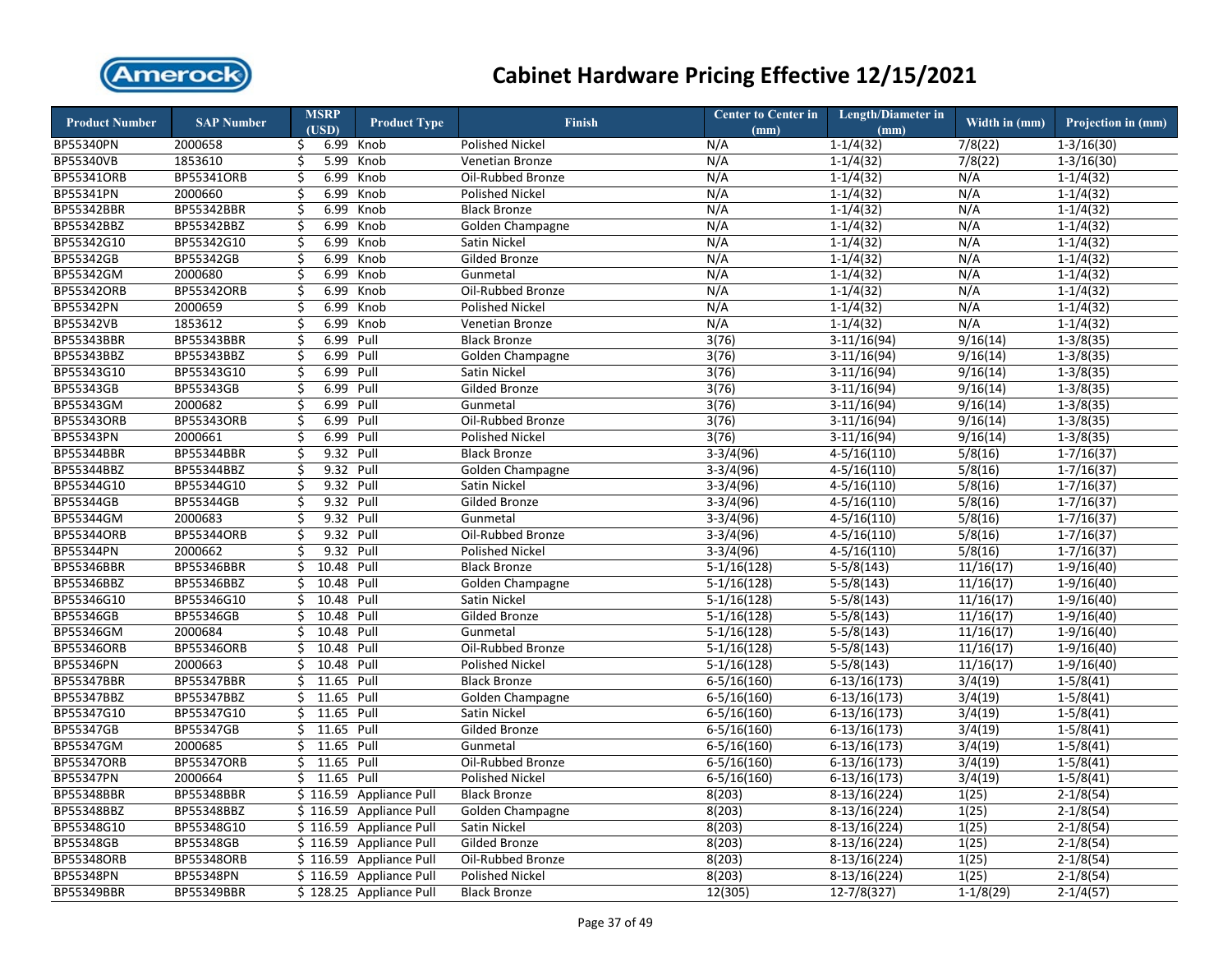

| <b>Product Number</b> | <b>SAP Number</b> | <b>MSRP</b>      | <b>Product Type</b>     | <b>Finish</b>          | <b>Center to Center in</b> | Length/Diameter in | Width in (mm)         | Projection in (mm) |
|-----------------------|-------------------|------------------|-------------------------|------------------------|----------------------------|--------------------|-----------------------|--------------------|
|                       |                   | (USD)            |                         |                        | (mm)                       | (mm)               |                       |                    |
| BP55349BBZ            | BP55349BBZ        |                  | \$128.25 Appliance Pull | Golden Champagne       | 12(305)                    | $12 - 7/8(327)$    | $1-1/8(29)$           | $2 - 1/4(57)$      |
| BP55349G10            | BP55349G10        |                  | \$128.25 Appliance Pull | Satin Nickel           | 12(305)                    | $12 - 7/8(327)$    | $1-1/8(29)$           | $2 - 1/4(57)$      |
| BP55349GB             | BP55349GB         |                  | \$128.25 Appliance Pull | <b>Gilded Bronze</b>   | 12(305)                    | 12-7/8(327)        | $1-1/8(29)$           | $2 - 1/4(57)$      |
| <b>BP55349ORB</b>     | BP55349ORB        |                  | \$128.25 Appliance Pull | Oil-Rubbed Bronze      | 12(305)                    | $12 - 7/8(327)$    | $1-1/8(29)$           | $2-1/4(57)$        |
| BP55349PN             | BP55349PN         |                  | \$128.25 Appliance Pull | <b>Polished Nickel</b> | 12(305)                    | $12 - 7/8(327)$    | $1-1/8(29)$           | $2-1/4(57)$        |
| <b>BP55350BBR</b>     | <b>BP55350BBR</b> |                  | \$186.55 Appliance Pull | <b>Black Bronze</b>    | 18(457)                    | $18-7/8(479)$      | $1 - 3/16(30)$        | $2 - 1/4(57)$      |
| BP55350BBZ            | BP55350BBZ        |                  | \$186.55 Appliance Pull | Golden Champagne       | 18(457)                    | $18-7/8(479)$      | $1-3/16(30)$          | $2 - 1/4(57)$      |
| BP55350G10            | BP55350G10        |                  | \$186.55 Appliance Pull | Satin Nickel           | 18(457)                    | $18-7/8(479)$      | $1 - 3/16(30)$        | $2 - 1/4(57)$      |
| BP55350GB             | BP55350GB         |                  | \$186.55 Appliance Pull | Gilded Bronze          | 18(457)                    | 18-7/8(479)        | $1 - 3/16(30)$        | $2 - 1/4(57)$      |
| <b>BP55350ORB</b>     | <b>BP55350ORB</b> |                  | \$186.55 Appliance Pull | Oil-Rubbed Bronze      | 18(457)                    | 18-7/8(479)        | $1 - 3/16(30)$        | $2 - 1/4(57)$      |
| BP55350PN             | BP55350PN         |                  | \$186.55 Appliance Pull | <b>Polished Nickel</b> | 18(457)                    | $18-7/8(479)$      | $1-3/16(30)$          | $2-1/4(57)$        |
| BP55360G10            | BP55360G10        | 6.99<br>\$       | Knob                    | Satin Nickel           | N/A                        | $1-1/8(29)$        | 5/8(16)               | $1-1/16(27)$       |
| BP55360GPH            | BP55360GPH        | \$<br>6.99       | Knob                    | Graphite               | N/A                        | $1-1/8(29)$        | 5/8(16)               | $1-1/16(27)$       |
| BP5536126             | BP5536126         | \$               | 8.15 Knob               | Polished Chrome        | N/A                        | $2-1/2(64)$        | 1/2(13)               | $1-9/16(40)$       |
| BP55361BBZ            | BP55361BBZ        | \$<br>8.15       | Knob                    | Golden Champagne       | N/A                        | $2-1/2(64)$        | 1/2(13)               | $1-9/16(40)$       |
| BP55361G10            | BP55361G10        | \$               | 8.15 Knob               | Satin Nickel           | N/A                        | $2-1/2(64)$        | 1/2(13)               | $1-9/16(40)$       |
| BP55361GPH            | BP55361GPH        | 8.15<br>\$       | Knob                    | Graphite               | N/A                        | $2 - 1/2(64)$      | 1/2(13)               | $1-9/16(40)$       |
| BP55361MB             | BP55361MB         | \$<br>8.15       | Knob                    | Matte Black            | N/A                        | $2-1/2(64)$        | 1/2(13)               | $1-9/16(40)$       |
| BP55361PN             | BP55361PN         | \$<br>8.15       | Knob                    | <b>Polished Nickel</b> | N/A                        | $2-1/2(64)$        | 1/2(13)               | $1-9/16(40)$       |
| BP5536226             | BP5536226         | \$               | 8.15 Knob               | Polished Chrome        | N/A                        | $1-1/4(32)$        | $1-1/4(32)$           | $1-1/16(27)$       |
| BP55362BBZ            | BP55362BBZ        | \$<br>8.15       | Knob                    | Golden Champagne       | N/A                        | $1-1/4(32)$        | $1-1/4(32)$           | $1 - 1/16(27)$     |
| BP55362G10            | BP55362G10        | \$<br>8.15       | Knob                    | Satin Nickel           | N/A                        | $1 - 1/4(32)$      | $1 - 1/4(32)$         | $1 - 1/16(27)$     |
| <b>BP55362GPH</b>     | BP55362GPH        | \$<br>8.15       | Knob                    | Graphite               | N/A                        | $1 - 1/4(32)$      | $1-1/4(32)$           | $1 - 1/16(27)$     |
| <b>BP55362MB</b>      | BP55362MB         | \$<br>8.15       | Knob                    | Matte Black            | N/A                        | $1 - 1/4(32)$      | $1-1/4(32)$           | $1-1/16(27)$       |
| <b>BP55362PN</b>      | BP55362PN         | \$               | 8.15 Knob               | Polished Nickel        | N/A                        | $1 - 1/4(32)$      | $1 - 1/4(32)$         | $1 - 1/16(27)$     |
| BP5536426             | BP5536426         | \$<br>8.15       | Pull                    | Polished Chrome        | 3(76)                      | $3-5/8(92)$        | 7/16(11)              | $1-1/8(29)$        |
| BP55364BBZ            | BP55364BBZ        | \$<br>8.15       | Pull                    | Golden Champagne       | 3(76)                      | $3-5/8(92)$        | 7/16(11)              | $1-1/8(29)$        |
| BP55364G10            | BP55364G10        | \$<br>8.15       | Pull                    | Satin Nickel           | 3(76)                      | $3-5/8(92)$        | 7/16(11)              | $1-1/8(29)$        |
| BP55364GPH            | BP55364GPH        | \$<br>8.15 Pull  |                         | Graphite               | 3(76)                      | $3-5/8(92)$        | 7/16(11)              | $1-1/8(29)$        |
| <b>BP55364MB</b>      | <b>BP55364MB</b>  | \$<br>8.15       | Pull                    | Matte Black            | 3(76)                      | $3-5/8(92)$        | 7/16(11)              | $1-1/8(29)$        |
| BP55364PN             | BP55364PN         | \$<br>8.15 Pull  |                         | Polished Nickel        | 3(76)                      | $3-5/8(92)$        | 7/16(11)              | $1-1/8(29)$        |
| BP5536526             | BP5536526         | \$<br>9.32 Pull  |                         | Polished Chrome        | $3-3/4(96)$                | $4-7/16(113)$      | 7/16(11)              | $1-3/16(30)$       |
| BP55365BBZ            | BP55365BBZ        | \$<br>9.32 Pull  |                         | Golden Champagne       | $3-3/4(96)$                | $4-7/16(113)$      | 7/16(11)              | $1 - 3/16(30)$     |
| BP55365G10            | BP55365G10        | 9.32 Pull<br>\$  |                         | Satin Nickel           | $3-3/4(96)$                | $4-7/16(113)$      | 7/16(11)              | $1-3/16(30)$       |
| <b>BP55365GPH</b>     | <b>BP55365GPH</b> | \$<br>9.32 Pull  |                         | Graphite               | $3-3/4(96)$                | $4-7/16(113)$      | 7/16(11)              | $1-3/16(30)$       |
| BP55365MB             | BP55365MB         | 9.32 Pull<br>\$  |                         | Matte Black            | $3-3/4(96)$                | $4-7/16(113)$      | 7/16(11)              | $1-3/16(30)$       |
| <b>BP55365PN</b>      | BP55365PN         | 9.32 Pull<br>Ś.  |                         | <b>Polished Nickel</b> | $3-3/4(96)$                | $4 - 7/16(113)$    | 7/16(11)              | $1 - 3/16(30)$     |
| BP5536726             | BP5536726         | 10.48 Pull<br>\$ |                         | Polished Chrome        | $5-1/16(128)$              | $5-11/16(144)$     | 7/16(11)              | $1 - 1/4(32)$      |
| BP55367BBZ            | BP55367BBZ        | 10.48<br>Ś       | Pull                    | Golden Champagne       | $5-1/16(128)$              | $5-11/16(144)$     | 7/16(11)              | $1-1/4(32)$        |
| BP55367G10            | BP55367G10        | 10.48 Pull<br>\$ |                         | Satin Nickel           | $5-1/16(128)$              | $5-11/16(144)$     | 7/16(11)              | $1 - 1/4(32)$      |
| BP55367GPH            | BP55367GPH        | 10.48<br>\$      | Pull                    | Graphite               | $5-1/16(128)$              | $5-11/16(144)$     | 7/16(11)              | $1-1/4(32)$        |
| BP55367MB             | BP55367MB         | 10.48<br>\$      | Pull                    | Matte Black            | $5-1/16(128)$              | $5-11/16(144)$     | 7/16(11)              | $1 - 1/4(32)$      |
| <b>BP55367PN</b>      | BP55367PN         | 10.48<br>\$      | Pull                    | Polished Nickel        | $5-1/16(128)$              | $5-11/16(144)$     | 7/16(11)              | $1 - 1/4(32)$      |
| BP5536826             | BP5536826         | 11.65<br>\$      | Pull                    | Polished Chrome        | $6 - 5/16(170)$            | 7(178)             | $\overline{7/16(11)}$ | $1 - 1/4(32)$      |
| BP55368BBZ            | BP55368BBZ        | Ś.<br>11.65      | Pull                    | Golden Champagne       | $6 - 5/16(170)$            | 7(178)             | 7/16(11)              | $1-1/4(32)$        |
| BP55368G10            | BP55368G10        | \$<br>11.65      | Pull                    | Satin Nickel           | $6 - 5/16(160)$            | 7(178)             | 7/16(11)              | $1 - 1/4(32)$      |
| BP55368GPH            | BP55368GPH        | Ś.<br>11.65 Pull |                         | Graphite               | $6-5/16(160)$              | 7(178)             | 7/16(11)              | $1-1/4(32)$        |
|                       |                   |                  |                         |                        |                            |                    |                       |                    |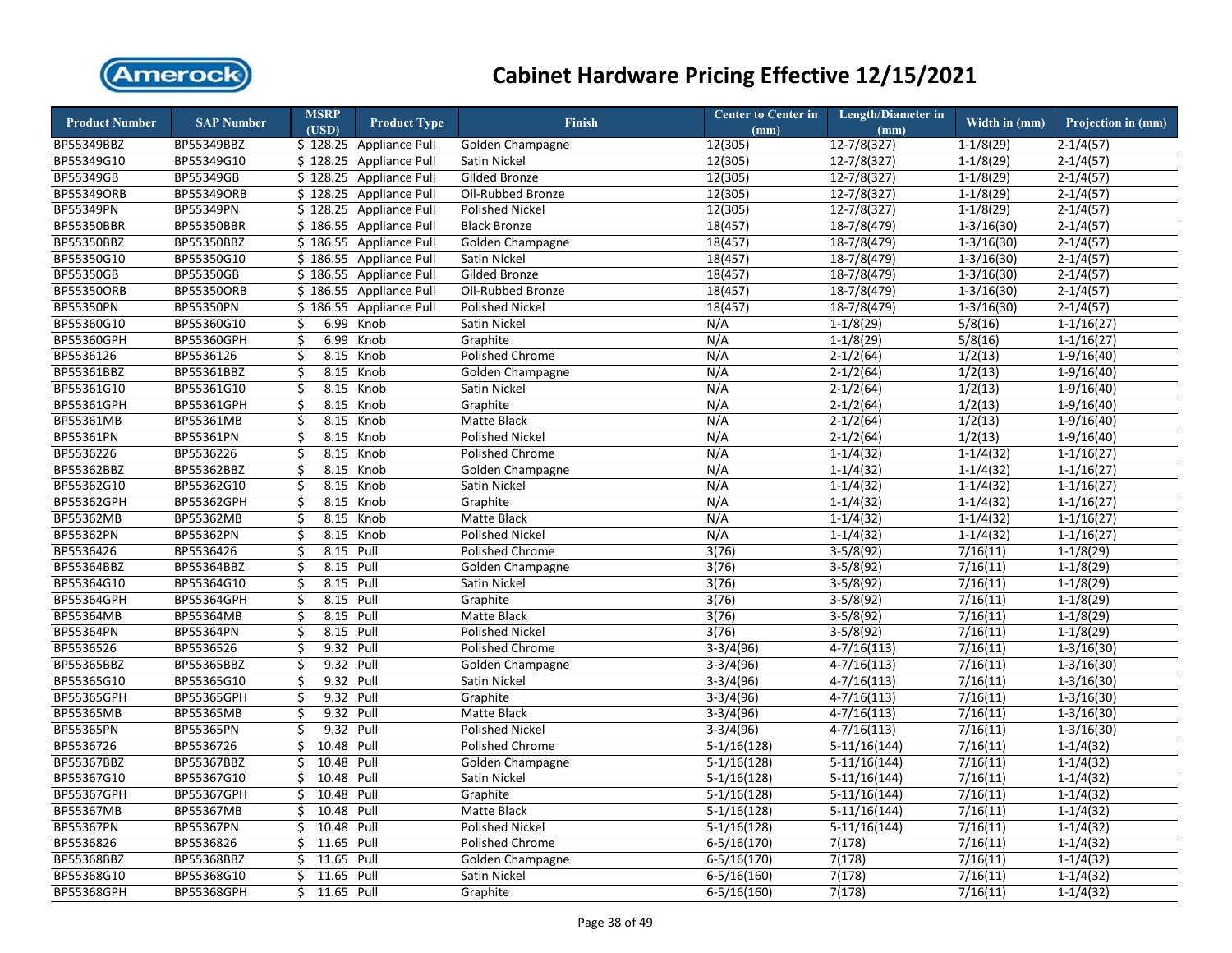

| <b>Product Number</b> | <b>SAP Number</b> | <b>MSRP</b><br>(USD) | <b>Product Type</b>   | Finish                 | Center to Center in<br>(mm) | <b>Length/Diameter in</b><br>(mm) | Width in (mm)  | Projection in (mm) |
|-----------------------|-------------------|----------------------|-----------------------|------------------------|-----------------------------|-----------------------------------|----------------|--------------------|
| BP55368MB             | BP55368MB         | \$ 11.65 Pull        |                       | Matte Black            | $6 - 5/16(170)$             | 7(178)                            | 7/16(11)       | $1-1/4(32)$        |
| BP55368PN             | <b>BP55368PN</b>  | $$11.65$ Pull        |                       | Polished Nickel        | $6 - 5/16(170)$             | 7(178)                            | 7/16(11)       | $1-1/4(32)$        |
| BP55369GPH            | BP55369GPH        | 99.99<br>Ś.          | <b>Appliance Pull</b> | Graphite               | 8(203)                      | $8-15/16(227)$                    | 11/16(17)      | $1-5/8(41)$        |
| BP55371GPH            | BP55371GPH        | \$159.99             | <b>Appliance Pull</b> | Graphite               | 18(457)                     | 19-1/8(486)                       | 11/16(17)      | $1-9/16(40)$       |
| BP554202SN            | BP554202SN        | \$12.99              | Knob                  | Satin Nickel Matte     | N/A                         | $1-3/4(44)$                       | N/A            | $1 - 3/16(30)$     |
| BP55421DOB            | BP55421DOB        | 10.59 Pull<br>\$     |                       | Dark Oiled Bronze      | 3(76)                       | $3-5/8(92)$                       | 7/8(22)        | $1 - 5/16(33)$     |
| BP55422DOB            | BP55422DOB        | 13.77<br>\$          | Pull                  | Dark Oiled Bronze      | $5-1/16(128)$               | $5-11/16(144)$                    | 15/16(24)      | $1-3/8(35)$        |
| BP55423DOB            | BP55423DOB        | \$<br>14.83          | Pull                  | Dark Oiled Bronze      | $6 - 5/16(160)$             | 7(178)                            | 1(25)          | $1-9/16(40)$       |
| <b>BP594AE</b>        | <b>BP594AE</b>    | \$<br>4.19           | Knob                  | Antique English        | N/A                         | $1-1/2(38)$                       | N/A            | 7/8(22)            |
| BP69151G10            | BP69151G10        | \$<br>2.32           | Knob                  | Satin Nickel           | N/A                         | $1-1/2(38)$                       | N/A            | 3/4(19)            |
| BP69153G10            | BP69153G10        | \$<br>3.03           | Pull                  | Satin Nickel           | 3(76)                       | $4-1/16(103)$                     | 7/16(11)       | 3/4(19)            |
| BP735AE               | BP735AE           | \$<br>4.65           | Pull                  | Antique English        | 3(76)                       | $4-13/16(122)$                    | 3/4(19)        | 3/4(19)            |
| BP76273R1             | BP76273R1         | 4.23<br>\$           | Pull                  | <b>Regency Brass</b>   | 3(76)                       | $5-1/4(133)$                      | 5/8(16)        | $1-1/16(27)$       |
| BP7631226D            | BP7631226D        | \$<br>5.30           | Pull                  | <b>Brushed Chrome</b>  | 4(102)                      | $4-5/16(110)$                     | 5/16(8)        | $1-1/4(32)$        |
| BP76312CS26D          | BP76312CS26D      | \$<br>2.48           | Pull                  | <b>Brushed Chrome</b>  | 4(102)                      | $4 - 5/16(110)$                   | 5/16(8)        | $1-1/4(32)$        |
| BP76312CSG10          | BP76312CSG10      | \$                   | 2.48 Pull             | Satin Nickel           | 4(102)                      | $4 - 5/16(110)$                   | 5/16(8)        | $1-1/4(32)$        |
| BP76313CS26D          | BP76313CS26D      | \$<br>2.33           | Pull                  | <b>Brushed Chrome</b>  | $3-3/4(96)$                 | $4-1/8(105)$                      | 5/16(8)        | $1-1/4(32)$        |
| BP76313CSG10          | BP76313CSG10      | \$<br>2.33           | Pull                  | Satin Nickel           | $3-3/4(96)$                 | $4-1/8(105)$                      | 5/16(8)        | $1-1/4(32)$        |
| BP766AE               | BP766AE           | \$                   | 5.36 Pull             | Antique English        | $2 - 1/2(64)$               | $4-7/8(124)$                      | $1-7/8(48)$    | 11/16(17)          |
| BP771G10              | BP771G10          | \$                   | 5.93 Knob             | Satin Nickel           | N/A                         | $1 - 5/16(33)$                    | N/A            | $1-1/8(29)$        |
| BP771RBZ              | BP771RBZ          | 5.59<br>\$           | Knob                  | <b>Rustic Bronze</b>   | N/A                         | $1 - 5/16(33)$                    | N/A            | $1-1/8(29)$        |
| BP771WI               | BP771WI           | Ś<br>6.52            | Knob                  | Wrought Iron           | N/A                         | $1 - 5/16(33)$                    | N/A            | $1-1/8(29)$        |
| BP776AE               | BP776AE           | \$<br>3.17           | Knob                  | Antique English        | N/A                         | $1 - 1/4(32)$                     | N/A            | 15/16(24)          |
| BP802PBK              | BP802PBK          | \$<br>1.86           | Knob                  | <b>Black</b>           | N/A                         | $1 - 1/4(32)$                     | N/A            | 13/16(21)          |
| BP802PW               | <b>BP802PW</b>    | \$                   | 1.86 Knob             | White                  | N/A                         | $1-1/4(32)$                       | N/A            | 13/16(21)          |
| BP803PBK              | BP803PBK          | \$<br>2.32           | Pull                  | <b>Black</b>           | 3(76)                       | $3-3/8(86)$                       | 3/8(10)        | $1-1/8(29)$        |
| BP803PW               | <b>BP803PW</b>    | \$<br>2.32           | Pull                  | White                  | 3(76)                       | $3-3/8(86)$                       | 3/8(10)        | $1-1/8(29)$        |
| <b>BP811WD</b>        | <b>BP811WD</b>    | \$<br>3.45           | Knob                  | Unfinished             | N/A                         | $1-1/4(32)$                       | N/A            | 15/16(24)          |
| <b>BP812WD</b>        | BP812WD           | \$<br>3.45           | Knob                  | Unfinished             | N/A                         | 1(25)                             | N/A            | 7/8(22)            |
| <b>BP813WD</b>        | <b>BP813WD</b>    | \$<br>3.45           | Knob                  | Unfinished             | N/A                         | $1-1/2(38)$                       | N/A            | 7/8(22)            |
| <b>BP814WD</b>        | <b>BP814WD</b>    | \$<br>4.94           | Knob                  | Polished Chrome        | N/A                         | 2(51)                             | N/A            | 1(25)              |
| BP85326               | BP85326           | \$<br>6.99           | Knob                  | Polished Chrome        | N/A                         | $1-3/16(30)$                      | N/A            | 1(25)              |
| BP853BN               | BP853BN           | \$<br>6.99           | Knob                  | <b>Black Nickel</b>    | N/A                         | $1-3/16(30)$                      | N/A            | 1(25)              |
| BP853G9               | BP853G9           | \$<br>6.99           | Knob                  | <b>Sterling Nickel</b> | N/A                         | $1 - 3/16(30)$                    | N/A            | 1(25)              |
| BP86526D              | BP86526D          | \$                   | 4.24 Pull             | <b>Brushed Chrome</b>  | 3(76)                       | $3-5/16(84)$                      | 5/16(8)        | $1-1/4(32)$        |
| BP865CS26             | BP865CS26         | \$                   | 2.08 Pull             | Polished Chrome        | 3(76)                       | $3-5/16(84)$                      | 5/16(8)        | $1-1/4(32)$        |
| BP865CS26D            | BP865CS26D        | 2.08<br>\$           | Pull                  | <b>Brushed Chrome</b>  | 3(76)                       | $3-5/16(84)$                      | 5/16(8)        | $1-1/4(32)$        |
| BP865CSG10            | BP865CSG10        | 2.08<br>\$           | Pull                  | Satin Nickel           | 3(76)                       | $3-5/16(84)$                      | 5/16(8)        | $1-1/4(32)$        |
| BP865G10              | BP865G10          | \$<br>4.37           | Pull                  | Satin Nickel           | 3(76)                       | $3-5/16(84)$                      | 5/16(8)        | $1-1/4(32)$        |
| <b>BP867CS26D</b>     | BP867CS26D        | \$<br>2.20           | Pull                  | <b>Brushed Chrome</b>  | $3-1/2(89)$                 | $3-13/16(97)$                     | 5/16(8)        | $1-1/4(32)$        |
| BP867CSG10            | BP867CSG10        | \$<br>2.20           | Pull                  | Satin Nickel           | $3-1/2(89)$                 | $3-13/16(97)$                     | 5/16(8)        | $1-1/4(32)$        |
| <b>BP874BN</b>        | <b>BP874BN</b>    | \$                   | 8.15 Pull             | <b>Black Nickel</b>    | 3(76)                       | $5-1/16(128)$                     | 5/8(16)        | 1(25)              |
| BP874G9               | BP874G9           | \$<br>8.15           | Pull                  | <b>Sterling Nickel</b> | 3(76)                       | $5-1/16(128)$                     | 5/8(16)        | 1(25)              |
| BP874PWT              | BP874PWT          | \$<br>6.99           | Pull                  | Pewter                 | 3(76)                       | $5-1/16(128)$                     | 5/8(16)        | 1(25)              |
| BP888AE               | BP888AE           | \$<br>5.36           | Knob                  | Antique English        | N/A                         | $1-1/4(32)$                       | $2 - 3/16(56)$ | 9/16(14)           |
| BP9337G10             | BP9337G10         | \$<br>8.47           | Pull                  | Satin Nickel           | 3(76)                       | 4(102)                            | 3/8(10)        | $1-1/8(29)$        |
| BP9338G10             | BP9338G10         | Ś<br>6.99            | Knob                  | Satin Nickel           | N/A                         | $1-1/8(29)$                       | N/A            | $1-1/2(38)$        |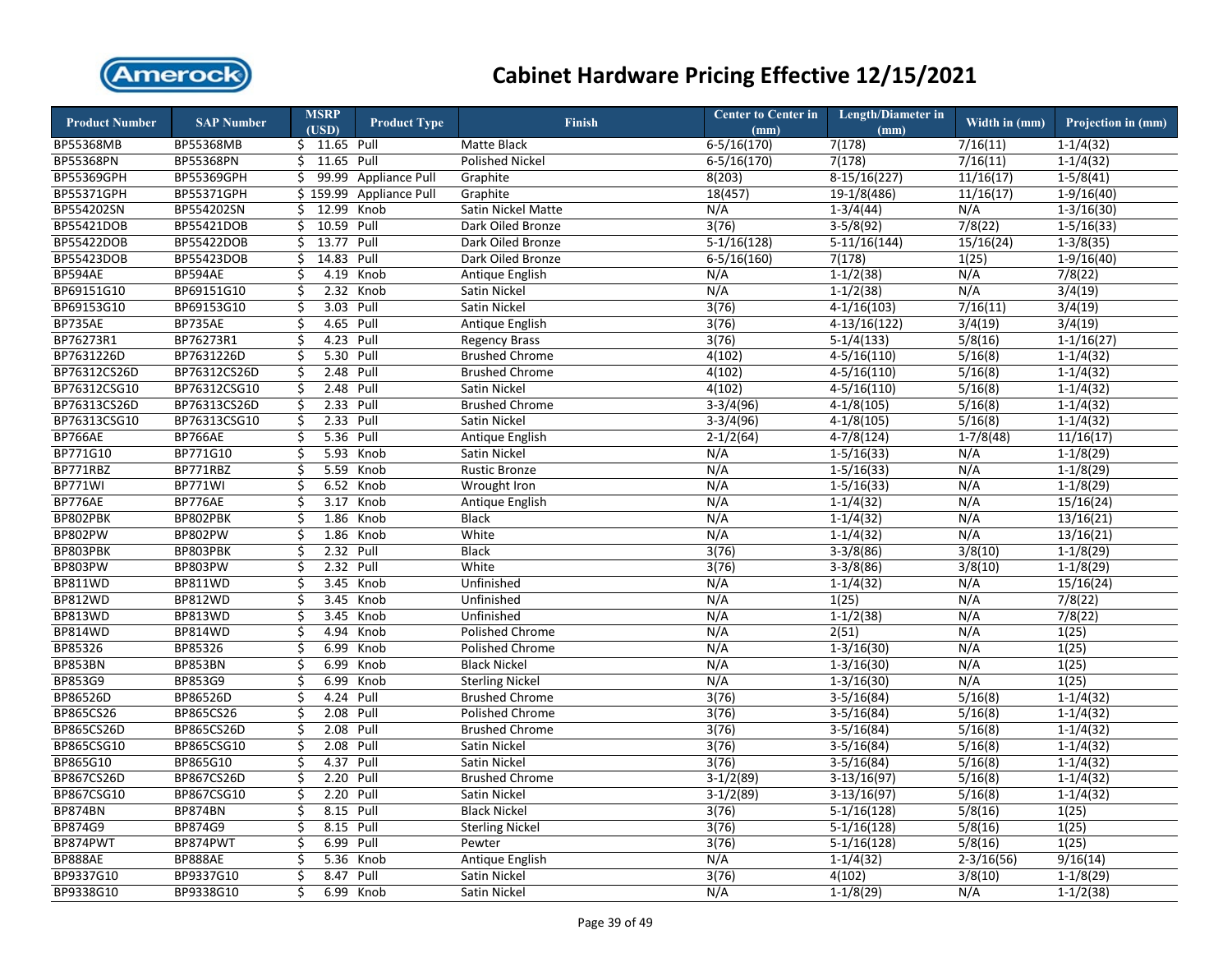

| <b>Product Number</b> | <b>SAP Number</b>  |     | <b>MSRP</b><br>(USD) | <b>Product Type</b>   | <b>Finish</b>                       | <b>Center to Center in</b><br>(mm) | <b>Length/Diameter in</b><br>(mm) | Width in (mm) | Projection in (mm) |
|-----------------------|--------------------|-----|----------------------|-----------------------|-------------------------------------|------------------------------------|-----------------------------------|---------------|--------------------|
| <b>BP9339ORB</b>      | <b>BP9339ORB</b>   | \$. |                      | 5.99 Knob             | Oil-Rubbed Bronze                   | N/A                                | $1-1/8(29)$                       | 5/8(16)       | $1 - 1/2(38)$      |
| <b>BP9362BBR</b>      | BP9362BBR          | \$. | 12.82 Pull           |                       | <b>Black Bronze</b>                 | $5-1/16(128)$                      | $7-13/16(198)$                    | 1/2(13)       | $1-3/16(30)$       |
| BP9362BBZ             | BP9362BBZ          | Ś.  | 12.82 Pull           |                       | Golden Champagne                    | $5-1/16(128)$                      | $7-13/16(198)$                    | 1/2(13)       | $1 - 3/16(30)$     |
| BP9362G10             | BP9362G10          | \$  | 12.82 Pull           |                       | Satin Nickel                        | $5-1/16(128)$                      | $7-13/16(198)$                    | 1/2(13)       | $1 - 3/16(30)$     |
| BP9362ORB             | <b>BP9362ORB</b>   | Ś.  | 12.82 Pull           |                       | Oil-Rubbed Bronze                   | $5-1/16(128)$                      | 7-13/16(198)                      | 1/2(13)       | $1 - 3/16(30)$     |
| <b>BP9362PN</b>       | <b>BP9362PN</b>    | \$  | 12.82 Pull           |                       | <b>Polished Nickel</b>              | $5-1/16(128)$                      | 7-13/16(198)                      | 1/2(13)       | $1-3/16(30)$       |
| <b>BP9365ART</b>      | BP9365ART          | Ś.  | 10.44                | Cup Pull              | Antique Rust                        | $2 - 1/2(64)$                      | $4-1/16(103)$                     | $1-1/4(32)$   | 1(25)              |
| BP9365G10             | BP9365G10          | \$  | 10.44                | Cup Pull              | Satin Nickel                        | $2 - 1/2(64)$                      | $4-1/16(103)$                     | $1 - 1/4(32)$ | 1(25)              |
| <b>BP9365ORB</b>      | <b>BP9365ORB</b>   | \$  | 10.44                | Cup Pull              | Oil-Rubbed Bronze                   | $2-1/2(64)$                        | $4-1/16(103)$                     | $1-1/4(32)$   | 1(25)              |
| TEN1387G10            | TEN1387G10         | \$  | 53.52 Knob           |                       | Satin Nickel                        | N/A                                | $1 - 1/4(32)$                     | N/A           | $1 - 1/16(27)$     |
| <b>TEN14403SCH</b>    | 1875423            | \$  | 26.70 Knob           |                       | <b>Brushed Chrome</b>               | N/A                                | $1-5/16(33)$                      | N/A           | 15/16(24)          |
| TEN1586G10            | TEN1586G10         | \$  | 69.84                | Knob                  | Satin Nickel                        | N/A                                | $1 - 5/16(33)$                    | N/A           | 1(25)              |
| <b>TEN1586ORB</b>     | <b>TEN1586ORB</b>  | \$  | 69.84                | Knob                  | Oil-Rubbed Bronze                   | N/A                                | $1-5/16(33)$                      | N/A           | 1(25)              |
| TEN174G10             | TEN174G10          | \$  | 46.52 Pull           |                       | Satin Nickel                        | 3(76)                              | $5-1/8(130)$                      | 5/8(16)       | 1(25)              |
| TEN174ORB             | TEN174ORB          | \$  | 46.52 Pull           |                       | Oil-Rubbed Bronze                   | 3(76)                              | $5-1/8(130)$                      | 5/8(16)       | 1(25)              |
| TEN26201G10           | TEN26201G10        | \$  | 69.84 Pull           |                       | Satin Nickel                        | 3(76)                              | $5-1/4(133)$                      | 3/8(10)       | $1-1/16(27)$       |
| TEN52994G10           | TEN52994G10        | \$  | 46.52 Pull           |                       | Satin Nickel                        | $3-3/4(96)$                        | $4-9/16(116)$                     | 7/16(11)      | $1-1/16(27)$       |
| TEN53002G10           | TEN53002G10        | \$  | 30.20 Knob           |                       | Satin Nickel                        | N/A                                | $1 - 3/16(30)$                    | N/A           | $1 - 1/16(27)$     |
| <b>TEN53002ORB</b>    | <b>TEN53002ORB</b> | \$  | 30.20 Knob           |                       | Oil-Rubbed Bronze                   | N/A                                | $1 - 3/16(30)$                    | N/A           | $1 - 1/16(27)$     |
| TEN53003G10           | TEN53003G10        | Ś.  | 38.36 Pull           |                       | Satin Nickel                        | $3-3/4(96)$                        | $4-13/16(122)$                    | 1/2(13)       | $1 - 1/16(27)$     |
| <b>TEN53003ORB</b>    | <b>TEN53003ORB</b> | \$  | 38.36 Pull           |                       | Oil-Rubbed Bronze                   | $3-3/4(96)$                        | $4-13/16(122)$                    | 1/2(13)       | $1-1/16(27)$       |
| TEN53005G10           | TEN53005G10        | Ś.  | 34.86 Knob           |                       | <b>Satin Nickel</b>                 | N/A                                | $1-1/4(32)$                       | N/A           | $1-1/8(29)$        |
| <b>TEN53005ORB</b>    | <b>TEN53005ORB</b> | \$  | 34.86                | Knob                  | Oil-Rubbed Bronze                   | N/A                                | $1-1/4(32)$                       | N/A           | $1-1/8(29)$        |
| TEN53007G10           | 1887668            | \$  | 26.70                | Pull                  | Satin Nickel                        | 3(76)                              | $5-1/16(128)$                     | 9/16(14)      | 15/16(24)          |
| TEN341326             | 1875357            | \$  | 27.55 Knob           |                       | Polished Chrome                     | N/A                                | $1 - 1/2(38)$                     | $1 - 1/2(38)$ | 5/8(16)            |
| TEN341626             | 1875359            | \$  | 26.81                | Pull                  | Polished Chrome                     | 3(76)                              | $4-1/16(103)$                     | 3/8(10)       | 3/4(19)            |
| <b>TEN53011ORB</b>    | 1875415            | \$  | 34.86 Knob           |                       | Oil-Rubbed Bronze                   | N/A                                | $1-1/4(32)$                       | N/A           | $1 - 3/16(30)$     |
| <b>TEN53013ORB</b>    | 1875417            | \$  | 34.86                | Pull                  | Oil-Rubbed Bronze                   | 3(76)                              | $3-3/8(86)$                       | 9/16(14)      | $1-5/16(33)$       |
| TEN95130G             | 1875419            | \$  | 27.55 Knob           |                       | White/Satin Nickel                  | N/A                                | $1 - 3/16(30)$                    | $1-3/16(30)$  | $1-1/8(29)$        |
| TEN53018G10           | TEN53018G10        | \$  | 41.86                | Knob                  | Satin Nickel                        | N/A                                | $1 - 3/8(35)$                     | 1(25)         | $1-3/8(35)$        |
| TEN69151G10           | 1887678            | \$  | 23.20                | Knob                  | Satin Nickel                        | N/A                                | $1-1/2(38)$                       | N/A           | 3/4(19)            |
| TEN69153G10           | 1887681            | \$  | 30.20                | Pull                  | Satin Nickel                        | 3(76)                              | $4-1/16(103)$                     | 7/16(11)      | 3/4(19)            |
| TEN902WHT             | 1875421            | \$  | 21.09 Knob           |                       | White                               | N/A                                | $1 - 5/16(33)$                    | N/A           | $1-1/16(27)$       |
| <b>TMPDOOR</b>        | <b>TMPDOOR</b>     | \$  | 7.74                 | Cabinet Door          | N/A                                 | N/A                                | N/A                               | N/A           | N/A                |
| TMPDRWR               | <b>TMPDRWR</b>     | Ś.  | 7.74                 | <b>Cabinet Drawer</b> | N/A                                 | N/A                                | N/A                               | N/A           | N/A                |
| <b>TMPMULTI</b>       | <b>TMPMULTI</b>    | \$  | 15.04                | Cabinet Door/Dray N/A |                                     | N/A                                | N/A                               | N/A           | N/A                |
| BP67BGLWHT            | BP67BGLWHT         | Ś.  | 17.48 Knob           |                       | <b>Brushed Gold/White</b>           |                                    | $2-5/8(67)$                       | 1/2(13)       | $1-3/16(30)$       |
| BP67BGLMB             | BP67BGLMB          | \$  | 17.48 Knob           |                       | <b>Brushed Gold/Matte Black</b>     |                                    | $2-5/8(67)$                       | 1/2(13)       | $1 - 3/16(30)$     |
| BP67BGLBCR            | BP67BGLBCR         | Ś.  | 17.48                | Knob                  | <b>Brushed Gold/Black Chrome</b>    |                                    | $2-5/8(67)$                       | 1/2(13)       | $1 - 3/16(30)$     |
| BP6726BMB             | <b>BP6726BMB</b>   | \$  | 17.48 Knob           |                       | Polished Chrome/Brushed Matte Black |                                    | $2 - 5/8(67)$                     | 1/2(13)       | $1 - 3/16(30)$     |
| BP6726WHT             | BP6726WHT          | Ś.  | 17.48                | Knob                  | Polished Chrome/White               |                                    | $2 - 5/8(67)$                     | 1/2(13)       | $1-3/16(30)$       |
| BP6726BCR             | BP6726BCR          | \$  | 17.48                | Knob                  | Polished Chrome/Black Chrome        |                                    | $2 - 5/8(67)$                     | 1/2(13)       | $1 - 3/16(30)$     |
| BP6726G10             | BP6726G10          | Ś   | 17.48                | Knob                  | Polished Chrome/Satin Nickel        |                                    | $2-5/8(67)$                       | 1/2(13)       | $1 - 3/16(30)$     |
| BP67MBMB              | BP67MBMB           | Ś.  | 17.48 Knob           |                       | Matte Black/Matte Black             |                                    | $2-5/8(67)$                       | 1/2(13)       | $1 - 3/16(30)$     |
| BP77896BGLWHT         | BP77896BGLWHT      | \$  | 20.39 Pull           |                       | <b>Brushed Gold/White</b>           | $3-3/4(96)$                        | $6-1/2(165)$                      | 1/2(13)       | $1 - 3/16(30)$     |
| BP77896BGLMB          | BP77896BGLMB       | \$  | 20.39 Pull           |                       | <b>Brushed Gold/Matte Black</b>     | $3-3/4(96)$                        | $6-1/2(165)$                      | 1/2(13)       | $1 - 3/16(30)$     |
| BP77896BGLBCR         | BP77896BGLBCR      | \$. | 20.39 Pull           |                       | <b>Brushed Gold/Black Chrome</b>    | $3-3/4(96)$                        | $6-1/2(165)$                      | 1/2(13)       | $1-3/16(30)$       |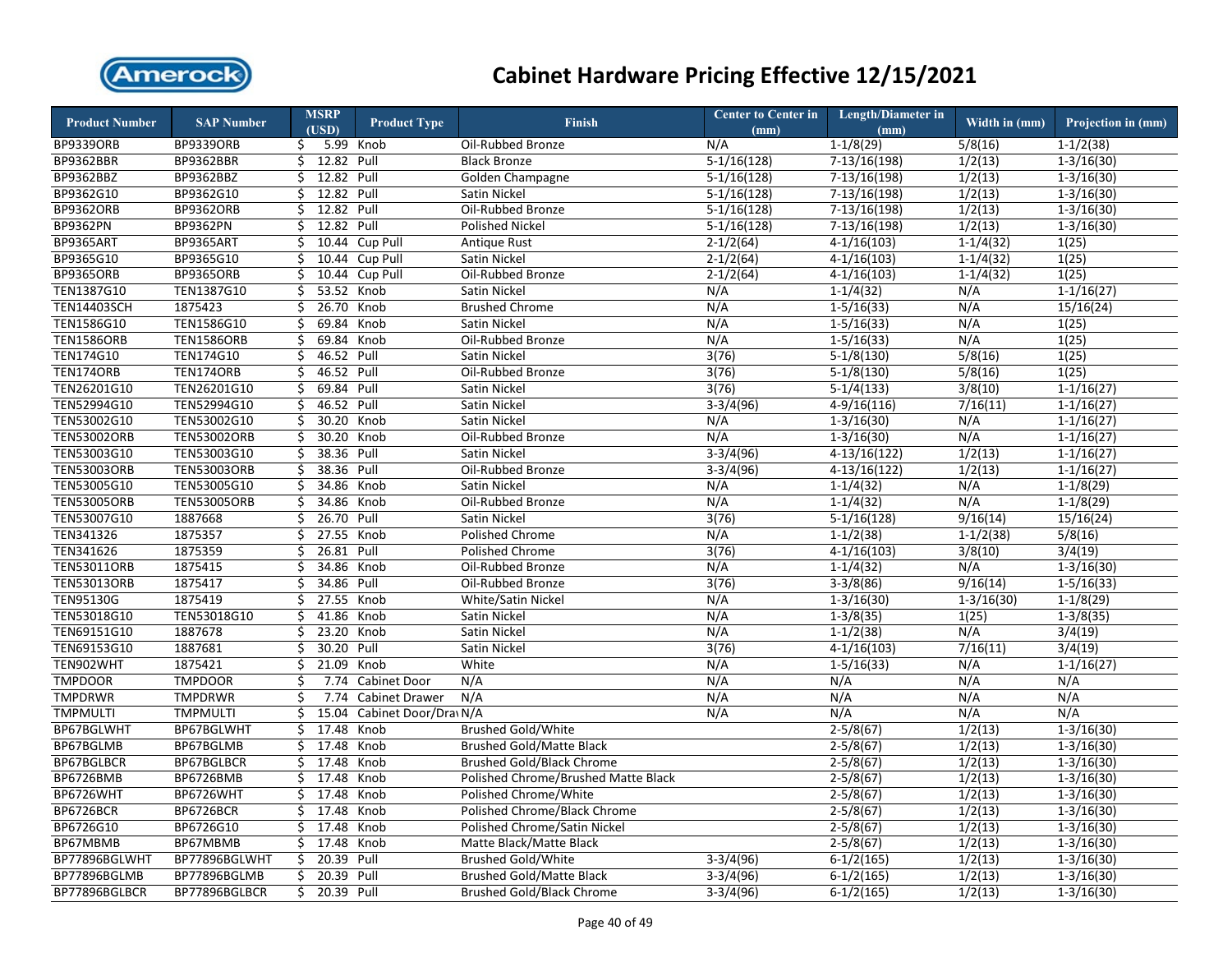

| <b>Product Number</b> | <b>SAP Number</b>  |                        | <b>MSRP</b>              | <b>Product Type</b> | <b>Finish</b>                       | <b>Center to Center in</b> | <b>Length/Diameter in</b> | Width in $(mm)$ | Projection in (mm)      |
|-----------------------|--------------------|------------------------|--------------------------|---------------------|-------------------------------------|----------------------------|---------------------------|-----------------|-------------------------|
|                       |                    |                        | (USD)                    |                     |                                     | (mm)                       | (mm)                      |                 |                         |
| BP7789626BMB          | BP7789626BMB       |                        | \$ 20.39 Pull            |                     | Polished Chrome/Brushed Matte Black | $3-3/4(96)$                | $6-1/2(165)$              | 1/2(13)         | $1-3/16(30)$            |
| BP7789626WHT          | BP7789626WHT       |                        | \$ 20.39 Pull            |                     | Polished Chrome/White               | $3-3/4(96)$                | $6-1/2(165)$              | 1/2(13)         | $1 - 3/16(30)$          |
| BP7789626BCR          | BP7789626BCR       | Ś.                     | 20.39 Pull               |                     | Polished Chrome/Black Chrome        | $3-3/4(96)$                | $6-1/2(165)$              | 1/2(13)         | $1 - 3/16(30)$          |
| BP7789626G10          | BP7789626G10       | \$                     | 20.39 Pull               |                     | Polished Chrome/Satin Nickel        | $3-3/4(96)$                | $6-1/2(165)$              | 1/2(13)         | $1 - 3/16(30)$          |
| <b>BP77896MBMB</b>    | <b>BP77896MBMB</b> | \$.                    | 20.39 Pull               |                     | Matte Black/Matte Black             | $3-3/4(96)$                | $6-1/2(165)$              | 1/2(13)         | $1 - 3/16(30)$          |
| BP778128BGLWHT        | BP778128BGLWHT     | Ś.                     | 23.31 Pull               |                     | <b>Brushed Gold/White</b>           | $5-1/16(128)$              | 7-13/16(198)              | 1/2(13)         | $1 - 3/16(30)$          |
| BP778128BGLMB         | BP778128BGLMB      | $\overline{\varsigma}$ | 23.31 Pull               |                     | <b>Brushed Gold/Matte Black</b>     | $5-1/16(128)$              | 7-13/16(198)              | 1/2(13)         | $1 - 3/16(30)$          |
| BP778128BGLBCR        | BP778128BGLBCR     |                        | \$ 23.31 Pull            |                     | <b>Brushed Gold/Black Chrome</b>    | $5-1/16(128)$              | 7-13/16(198)              | 1/2(13)         | $1 - 3/16(30)$          |
| BP77812826BMB         | BP77812826BMB      | \$                     | 23.31 Pull               |                     | Polished Chrome/Brushed Matte Black | $5-1/16(128)$              | 7-13/16(198)              | 1/2(13)         | $1 - 3/16(30)$          |
| BP77812826WHT         | BP77812826WHT      |                        | \$ 23.31 Pull            |                     | Polished Chrome/White               | $5-1/16(128)$              | 7-13/16(198)              | 1/2(13)         | $1 - 3/16(30)$          |
| BP77812826BCR         | BP77812826BCR      | \$                     | 23.31 Pull               |                     | Polished Chrome/Black Chrome        | $5-1/16(128)$              | $7-13/16(198)$            | 1/2(13)         | $1-3/16(30)$            |
| BP77812826G10         | BP77812826G10      |                        | $$23.31$ Pull            |                     | Polished Chrome/Satin Nickel        | $5-1/16(128)$              | $7-13/16(198)$            | 1/2(13)         | $1-3/16(30)$            |
| BP778128MBMB          | BP778128MBMB       | \$                     | 23.31 Pull               |                     | Matte Black/Matte Black             | $5-1/16(128)$              | 7-13/16(198)              | 1/2(13)         | $1-3/16(30)$            |
| BP778160BGLWHT        | BP778160BGLWHT     | \$                     | 26.22 Pull               |                     | <b>Brushed Gold/White</b>           | $6-5/16(160)$              | $9-1/16(230)$             | 1/2(13)         | $1-3/16(30)$            |
| BP778160BGLMB         | BP778160BGLMB      | \$                     | 26.22 Pull               |                     | <b>Brushed Gold/Matte Black</b>     | $6-5/16(160)$              | $9-1/16(230)$             | 1/2(13)         | $1-3/16(30)$            |
| BP778160BGLBCR        | BP778160BGLBCR     | \$                     | 26.22 Pull               |                     | <b>Brushed Gold/Black Chrome</b>    | $6 - 5/16(160)$            | $9-1/16(230)$             | 1/2(13)         | $1 - 3/16(30)$          |
| BP77816026BMB         | BP77816026BMB      | \$                     | 26.22 Pull               |                     | Polished Chrome/Brushed Matte Black | $6 - 5/16(160)$            | $9-1/16(230)$             | 1/2(13)         | $1-3/16(30)$            |
| BP77816026WHT         | BP77816026WHT      | \$                     | 26.22 Pull               |                     | Polished Chrome/White               | $6 - 5/16(160)$            | $9-1/16(230)$             | 1/2(13)         | $1 - 3/16(30)$          |
| BP77816026BCR         | BP77816026BCR      | \$                     | 26.22 Pull               |                     | Polished Chrome/Black Chrome        | $6 - 5/16(160)$            | $9-1/16(230)$             | 1/2(13)         | $1 - 3/16(30)$          |
| BP77816026G10         | BP77816026G10      | \$                     | 26.22 Pull               |                     | Polished Chrome/Satin Nickel        | $6 - 5/16(160)$            | $9-1/16(230)$             | 1/2(13)         | $1 - 3/16(30)$          |
| BP778160MBMB          | BP778160MBMB       | \$                     | 26.22 Pull               |                     | Matte Black/Matte Black             | $6 - 5/16(160)$            | $9-1/16(230)$             | 1/2(13)         | $1 - 3/16(30)$          |
| BP778192BGLWHT        | BP778192BGLWHT     | \$                     | 29.14 Pull               |                     | <b>Brushed Gold/White</b>           | 7-9/16(192)                | $10-1/4(260)$             | 1/2(13)         | $1 - 3/16(30)$          |
| BP778192BGLMB         | BP778192BGLMB      | \$                     | 29.14 Pull               |                     | <b>Brushed Gold/Matte Black</b>     | 7-9/16(192)                | $10-1/4(260)$             | 1/2(13)         | $1 - 3/16(30)$          |
| BP778192BGLBCR        | BP778192BGLBCR     | \$                     | 29.14 Pull               |                     | <b>Brushed Gold/Black Chrome</b>    | 7-9/16(192)                | $10-1/4(260)$             | 1/2(13)         | $1 - 3/16(30)$          |
| BP77819226BMB         | BP77819226BMB      | \$                     | 29.14 Pull               |                     | Polished Chrome/Brushed Matte Black | 7-9/16(192)                | $10-1/4(260)$             | 1/2(13)         | $1 - 3/16(30)$          |
| BP77819226WHT         | BP77819226WHT      | \$                     | 29.14 Pull               |                     | Polished Chrome/White               | 7-9/16(192)                | $10-1/4(260)$             | 1/2(13)         | $1 - 3/16(30)$          |
| BP77819226BCR         | BP77819226BCR      |                        | \$ 29.14 Pull            |                     | Polished Chrome/Black Chrome        | 7-9/16(192)                | $10-1/4(260)$             | 1/2(13)         | $1 - 3/16(30)$          |
| BP77819226G10         | BP77819226G10      | \$                     | 29.14 Pull               |                     | Polished Chrome/Satin Nickel        | 7-9/16(192)                | $10-1/4(260)$             | 1/2(13)         | $1-3/16(30)$            |
| BP778192MBMB          | BP778192MBMB       | \$.                    | 29.14 Pull               |                     | Matte Black/Matte Black             | 7-9/16(192)                | $10-1/4(260)$             | 1/2(13)         | $1-3/16(30)$            |
| BP778256BGLWHT        | BP778256BGLWHT     | \$                     | 36.42 Pull               |                     | <b>Brushed Gold/White</b>           | $10-1/16(256)$             | $12-3/4(324)$             | 1/2(13)         | $1-3/16(30)$            |
| BP778256BGLMB         | BP778256BGLMB      |                        | \$ 36.42 Pull            |                     | <b>Brushed Gold/Matte Black</b>     | $10-1/16(256)$             | $12-3/4(324)$             | 1/2(13)         | $1-3/16(30)$            |
| BP778256BGLBCR        | BP778256BGLBCR     | \$                     | 36.42 Pull               |                     | <b>Brushed Gold/Black Chrome</b>    | $10-1/16(256)$             | 12-3/4(324)               | 1/2(13)         | $1-3/16(30)$            |
| BP77825626BMB         | BP77825626BMB      | \$                     | 36.42 Pull               |                     | Polished Chrome/Brushed Matte Black | 10-1/16(256)               | $12 - 3/4(324)$           | 1/2(13)         | $\overline{1-3/1}6(30)$ |
| BP77825626WHT         | BP77825626WHT      | \$                     | 36.42 Pull               |                     | Polished Chrome/White               | $10-1/16(256)$             | 12-3/4(324)               | 1/2(13)         | $1 - 3/16(30)$          |
| BP77825626BCR         | BP77825626BCR      | \$                     | 36.42 Pull               |                     | Polished Chrome/Black Chrome        | $10-1/16(256)$             | 12-3/4(324)               | 1/2(13)         | $1 - 3/16(30)$          |
| BP77825626G10         | BP77825626G10      | \$                     | 36.42 Pull               |                     | Polished Chrome/Satin Nickel        | 10-1/16(256)               | 12-3/4(324)               | 1/2(13)         | $1 - 3/16(30)$          |
| BP778256MBMB          | BP778256MBMB       | \$.                    | 36.42 Pull               |                     | Matte Black/Matte Black             | $10-1/16(256)$             | $12 - 3/4(324)$           | 1/2(13)         | $1 - 3/16(30)$          |
| BP741416SCSC          | BP741416SCSC       | \$                     | 21.85 Pull               |                     | Silver Champagne                    | 5/8(16)                    | $3-3/16(81)$              | 3/8(10)         | $1 - 3/16(30)$          |
| BP741416MGMG          | BP741416MGMG       | \$                     | 21.85 Pull               |                     | Matte Gold                          | 5/8(16)                    | $3-3/16(81)$              | 3/8(10)         | $1 - 3/16(30)$          |
| BP741416MBMB          | BP741416MBMB       | \$                     | 21.85 Pull               |                     | Matte Black                         | 5/8(16)                    | $3-3/16(81)$              | 3/8(10)         | $1 - 3/16(30)$          |
| <b>BP741416PNPN</b>   | BP741416PNPN       | \$                     | 21.85 Pull               |                     | <b>Polished Nickel</b>              | 5/8(16)                    | $3-3/16(81)$              | 3/8(10)         | $1 - 3/16(30)$          |
| BP741416MBSC          | BP741416MBSC       |                        | $\frac{1}{2}$ 21.85 Pull |                     | Matte Black/Silver Champagne        | 5/8(16)                    | $3-3/16(81)$              | 3/8(10)         | $1 - 3/16(30)$          |
| BP741416MBMG          | BP741416MBMG       | \$                     | 21.85 Pull               |                     | Matte Black/Matte Gold              | 5/8(16)                    | $3-3/16(81)$              | 3/8(10)         | $1 - 3/16(30)$          |
| BP741416MBPN          | BP741416MBPN       |                        | \$ 21.85 Pull            |                     | Matte Black/Polished Nickel         | 5/8(16)                    | $3-3/16(81)$              | 3/8(10)         | $1 - 3/16(30)$          |
| BP741496SCSC          | BP741496SCSC       | \$                     | 29.14 Pull               |                     | Silver Champagne                    | $3-3/4(96)$                | $6-15/16(176)$            | 3/8(10)         | $1-3/16(30)$            |
| BP741496MGMG          | BP741496MGMG       | \$                     | 29.14 Pull               |                     | Matte Gold                          | $3-3/4(96)$                | $6-15/16(176)$            | 3/8(10)         | $1 - 3/16(30)$          |
| BP741496MBMB          | BP741496MBMB       | Ś.                     | 29.14 Pull               |                     | Matte Black                         | $3-3/4(96)$                | $6-15/16(176)$            | 3/8(10)         | $1-3/16(30)$            |
|                       |                    |                        |                          |                     |                                     |                            |                           |                 |                         |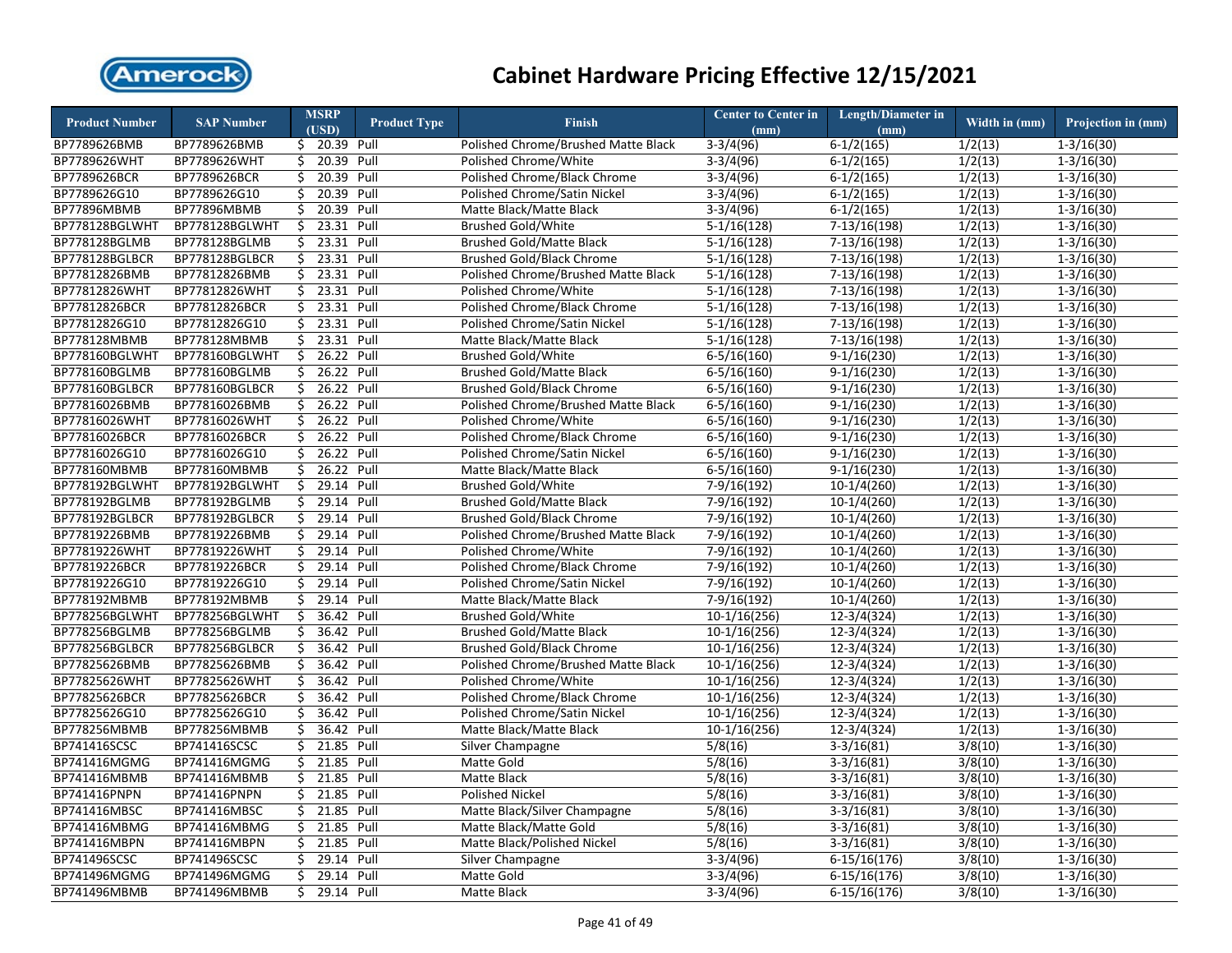

| <b>Product Number</b>          | <b>SAP Number</b>              |    | <b>MSRP</b><br>(USD)   | <b>Product Type</b> | <b>Finish</b>                                          | <b>Center to Center in</b> | <b>Length/Diameter in</b> | Width in $(mm)$ | Projection in (mm) |
|--------------------------------|--------------------------------|----|------------------------|---------------------|--------------------------------------------------------|----------------------------|---------------------------|-----------------|--------------------|
| BP741496PNPN                   | BP741496PNPN                   |    | $\frac{1}{29.14}$ Pull |                     | <b>Polished Nickel</b>                                 | (mm)<br>$3-3/4(96)$        | (mm)<br>$6-15/16(176)$    | 3/8(10)         | $1-3/16(30)$       |
| BP741496MBSC                   | BP741496MBSC                   | \$ | 29.14 Pull             |                     | Matte Black/Silver Champagne                           | $3-3/4(96)$                | $6-15/16(176)$            | 3/8(10)         | $1-3/16(30)$       |
| BP741496MBMG                   | BP741496MBMG                   | \$ | 29.14 Pull             |                     | Matte Black/Matte Gold                                 | $3-3/4(96)$                | $6-15/16(176)$            | 3/8(10)         | $1-3/16(30)$       |
| BP741496MBPN                   | BP741496MBPN                   | \$ | 29.14 Pull             |                     | Matte Black/Polished Nickel                            | $3-3/4(96)$                | $6-15/16(176)$            | 3/8(10)         | $1 - 3/16(30)$     |
| BP7414128SCSC                  | BP7414128SCSC                  | \$ | 32.05                  | Pull                | Silver Champagne                                       | $5-1/16(128)$              | $8-3/16(208)$             | 3/8(10)         | $1 - 3/16(30)$     |
| BP7414128MGMG                  | BP7414128MGMG                  | \$ | 32.05                  | Pull                | <b>Matte Gold</b>                                      | $5-1/16(128)$              | $8-3/16(208)$             | 3/8(10)         | $1 - 3/16(30)$     |
| BP7414128MBMB                  | BP7414128MBMB                  | \$ | 32.05                  | Pull                | <b>Matte Black</b>                                     | $5-1/16(128)$              | $8-3/16(208)$             | 3/8(10)         | $1 - 3/16(30)$     |
|                                |                                | \$ | 32.05 Pull             |                     | <b>Polished Nickel</b>                                 |                            |                           | 3/8(10)         |                    |
| BP7414128PNPN<br>BP7414128MBSC | BP7414128PNPN<br>BP7414128MBSC | \$ | 32.05                  | Pull                |                                                        | $5-1/16(128)$              | $8-3/16(208)$             | 3/8(10)         | $1 - 3/16(30)$     |
| BP7414128MBMG                  | BP7414128MBMG                  | \$ | 32.05                  | Pull                | Matte Black/Silver Champagne<br>Matte Black/Matte Gold | $5-1/16(128)$              | $8-3/16(208)$             | 3/8(10)         | $1 - 3/16(30)$     |
|                                |                                |    | 32.05                  | Pull                |                                                        | $5-1/16(128)$              | $8-3/16(208)$             | 3/8(10)         | $1 - 3/16(30)$     |
| BP7414128MBPN                  | BP7414128MBPN                  | \$ |                        |                     | Matte Black/Polished Nickel                            | $5-1/16(128)$              | $8-3/16(208)$             | 3/8(10)         | $1-3/16(30)$       |
| BP7414160SCSC                  | BP7414160SCSC                  | \$ | 36.42 Pull             |                     | Silver Champagne                                       | $6 - 5/16(160)$            | $9-7/16(240)$             |                 | $1 - 3/16(30)$     |
| BP7414160MGMG                  | BP7414160MGMG                  | \$ | 36.42 Pull             |                     | Matte Gold                                             | $6 - 5/16(160)$            | $9-7/16(240)$             | 3/8(10)         | $1-3/16(30)$       |
| BP7414160MBMB                  | BP7414160MBMB                  | \$ | 36.42 Pull             |                     | <b>Matte Black</b>                                     | $6 - 5/16(160)$            | $9-7/16(240)$             | 3/8(10)         | $1-3/16(30)$       |
| BP7414160PNPN                  | BP7414160PNPN                  | \$ | 36.42 Pull             |                     | Polished Nickel                                        | $6 - 5/16(160)$            | $9-7/16(240)$             | 3/8(10)         | $1-3/16(30)$       |
| BP7414160MBSC                  | BP7414160MBSC                  | \$ | 36.42 Pull             |                     | Matte Black/Silver Champagne                           | $6 - 5/16(160)$            | $9-7/16(240)$             | 3/8(10)         | $1 - 3/16(30)$     |
| BP7414160MBMG                  | BP7414160MBMG                  | \$ | 36.42 Pull             |                     | Matte Black/Matte Gold                                 | $6 - 5/16(160)$            | $9-7/16(240)$             | 3/8(10)         | $1-3/16(30)$       |
| BP7414160MBPN                  | BP7414160MBPN                  | \$ | 36.42 Pull             |                     | Matte Black/Polished Nickel                            | $6 - 5/16(160)$            | $9-7/16(240)$             | 3/8(10)         | $1 - 3/16(30)$     |
| BP7414192SCSC                  | BP7414192SCSC                  | \$ | 40.80 Pull             |                     | Silver Champagne                                       | $7-9/16(192)$              | $10-11/16(271)$           | 3/8(10)         | $1-3/16(30)$       |
| BP7414192MGMG                  | BP7414192MGMG                  | Ŝ. | 40.80 Pull             |                     | Matte Gold                                             | 7-9/16(192)                | 10-11/16(271)             | 3/8(10)         | $1 - 3/16(30)$     |
| BP7414192MBMB                  | BP7414192MBMB                  | \$ | 40.80 Pull             |                     | Matte Black                                            | 7-9/16(192)                | 10-11/16(271)             | 3/8(10)         | $1 - 3/16(30)$     |
| BP7414192PNPN                  | BP7414192PNPN                  | Ś. | 40.80                  | Pull                | <b>Polished Nickel</b>                                 | 7-9/16(192)                | 10-11/16(271)             | 3/8(10)         | $1-3/16(30)$       |
| BP7414192MBSC                  | BP7414192MBSC                  | Ś. | 40.80 Pull             |                     | Matte Black/Silver Champagne                           | 7-9/16(192)                | 10-11/16(271)             | 3/8(10)         | $1 - 3/16(30)$     |
| BP7414192MBMG                  | BP7414192MBMG                  | \$ | 40.80                  | Pull                | Matte Black/Matte Gold                                 | 7-9/16(192)                | 10-11/16(271)             | 3/8(10)         | $1 - 3/16(30)$     |
| BP7414192MBPN                  | BP7414192MBPN                  | Ś. | 40.80 Pull             |                     | Matte Black/Polished Nickel                            | 7-9/16(192)                | 10-11/16(271)             | 3/8(10)         | $1 - 3/16(30)$     |
| BP7414256SCSC                  | BP7414256SCSC                  | Ś. | 52.46                  | Pull                | Silver Champagne                                       | $10-1/16(256)$             | $13-3/16(335)$            | 3/8(10)         | $1-3/16(30)$       |
| BP7414256MGMG                  | BP7414256MGMG                  | \$ | 52.46 Pull             |                     | Matte Gold                                             | $10-1/16(256)$             | 13-3/16(335)              | 3/8(10)         | $1 - 3/16(30)$     |
| BP7414256MBMB                  | BP7414256MBMB                  | \$ | 52.46                  | Pull                | <b>Matte Black</b>                                     | $10-1/16(256)$             | $13-3/16(335)$            | 3/8(10)         | $1-3/16(30)$       |
| BP7414256PNPN                  | BP7414256PNPN                  | Ś. | 52.46                  | Pull                | <b>Polished Nickel</b>                                 | $10-1/16(256)$             | 13-3/16(335)              | 3/8(10)         | $1 - 3/16(30)$     |
| BP7414256MBSC                  | BP7414256MBSC                  | \$ | 52.46                  | Pull                | Matte Black/Silver Champagne                           | $10-1/16(256)$             | $13-3/16(335)$            | 3/8(10)         | $1-3/16(30)$       |
| BP7414256MBMG                  | BP7414256MBMG                  | \$ | 52.46 Pull             |                     | Matte Black/Matte Gold                                 | $10-1/16(256)$             | 13-3/16(335)              | 3/8(10)         | $1 - 3/16(30)$     |
| BP7414256MBPN                  | BP7414256MBPN                  | \$ | 52.46 Pull             |                     | Matte Black/Polished Nickel                            | $10-1/16(256)$             | $13-3/16(335)$            | 3/8(10)         | $1-3/16(30)$       |
| BP7414320SCSC                  | BP7414320SCSC                  | \$ | 64.12 Pull             |                     | Silver Champagne                                       | 12-5/8(320)                | 15-3/4(400)               | 3/8(10)         | $1 - 3/16(30)$     |
| BP7414320MGMG                  | BP7414320MGMG                  | \$ | 64.12 Pull             |                     | Matte Gold                                             | $12 - 5/8(320)$            | $15-3/4(400)$             | 3/8(10)         | $1-3/16(30)$       |
| BP7414320MBMB                  | BP7414320MBMB                  | \$ | 64.12 Pull             |                     | Matte Black                                            | $12 - 5/8(320)$            | $15-3/4(400)$             | 3/8(10)         | $1-3/16(30)$       |
| BP7414320PNPN                  | BP7414320PNPN                  | \$ | 64.12 Pull             |                     | Polished Nickel                                        | $12 - 5/8(320)$            | $15-3/4(400)$             | 3/8(10)         | $1 - 3/16(30)$     |
| BP7414320MBSC                  | BP7414320MBSC                  | \$ | 64.12 Pull             |                     | Matte Black/Silver Champagne                           | $12 - 5/8(320)$            | $15-3/4(400)$             | 3/8(10)         | $1 - 3/16(30)$     |
| BP7414320MBMG                  | BP7414320MBMG                  | Ś. | 64.12 Pull             |                     | Matte Black/Matte Gold                                 | $12 - 5/8(320)$            | $15-3/4(400)$             | 3/8(10)         | $1 - 3/16(30)$     |
| BP7414320MBPN                  | BP7414320MBPN                  | \$ | 64.12 Pull             |                     | Matte Black/Polished Nickel                            | $12 - 5/8(320)$            | $15-3/4(400)$             | 3/8(10)         | $1 - 3/16(30)$     |
| BP196732SCSC                   | BP196732SCSC                   | \$ | 21.85 Knob             |                     | Silver Champagne                                       |                            | $1 - 1/4(32)$             | $1 - 1/4(32)$   | 7/8(22)            |
| BP196732MGMG                   | BP196732MGMG                   | \$ | 21.85                  | Knob                | Matte Gold                                             |                            | $1-1/4(32)$               | $1-1/4(32)$     | 7/8(22)            |
| BP196732MBMB                   | BP196732MBMB                   | \$ | 21.85 Knob             |                     | Matte Black                                            |                            | $1 - 1/4(32)$             | $1 - 1/4(32)$   | 7/8(22)            |
| BP196732PNPN                   | BP196732PNPN                   | \$ | 21.85                  | Knob                | Polished Nickel                                        |                            | $1 - 1/4(32)$             | $1 - 1/4(32)$   | 7/8(22)            |
| BP196732MBSC                   | BP196732MBSC                   | \$ | 21.85                  | Knob                | Matte Black/Silver Champagne                           |                            | $1 - 1/4(32)$             | $1 - 1/4(32)$   | 7/8(22)            |
| BP196732MBMG                   | BP196732MBMG                   | \$ | 21.85                  | Knob                | Matte Black/Matte Gold                                 |                            | $1-1/4(32)$               | $1-1/4(32)$     | 7/8(22)            |
| BP196732MBPN                   | BP196732MBPN                   | \$ | 21.85                  | Knob                | Matte Black/Polished Nickel                            |                            | $1 - 1/4(32)$             | $1 - 1/4(32)$   | 7/8(22)            |
| BP1013226                      | BP1013226                      | Ś. | 21.85 Pull             |                     | Polished Chrome                                        | $1 - 1/4(32)$              | $1-15/16(49)$             | $1-15/16(49)$   | $1-1/8(29)$        |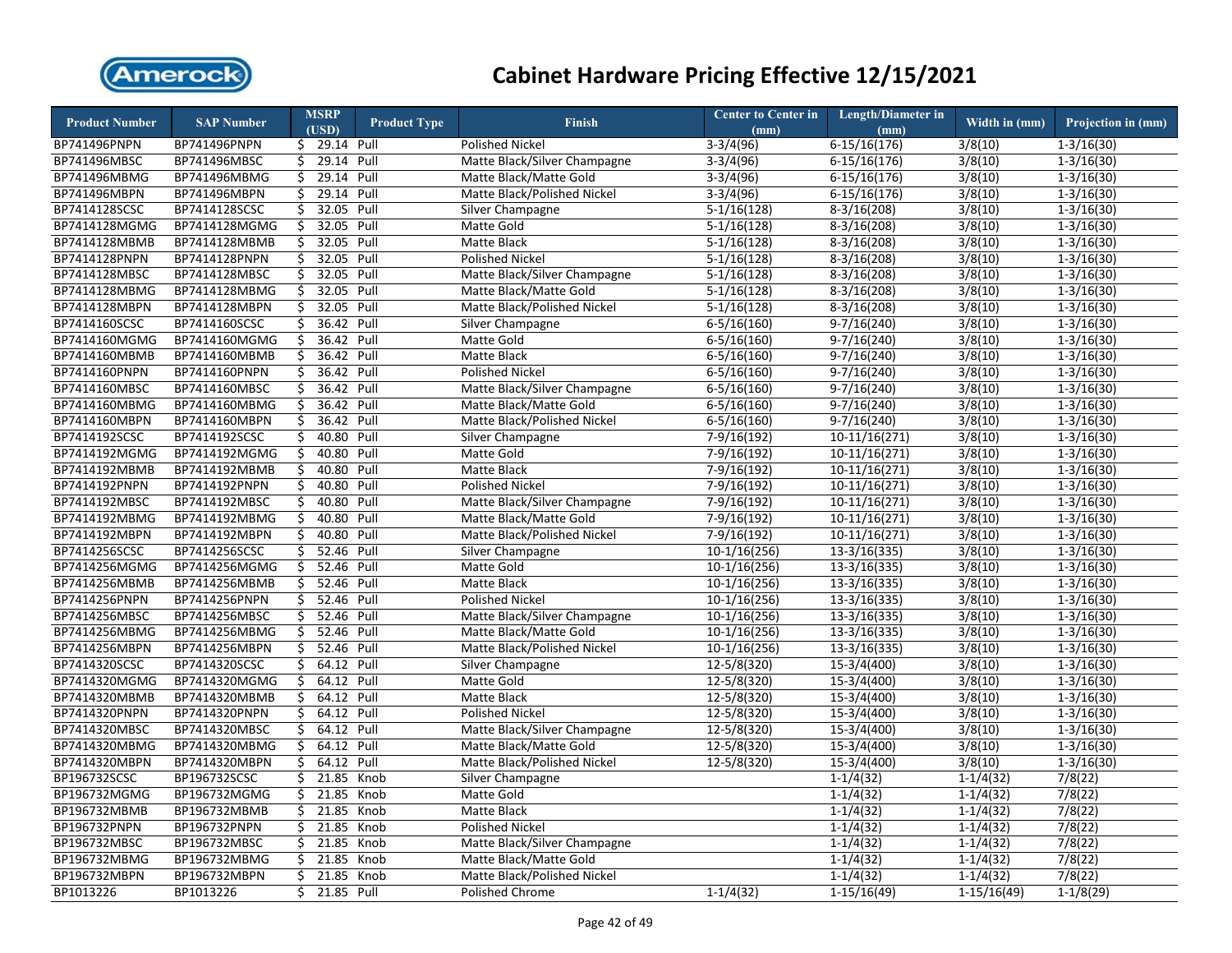

| <b>Product Number</b> | <b>SAP Number</b> |     | <b>MSRP</b><br>(USD) | <b>Product Type</b> | <b>Finish</b>           | <b>Center to Center in</b><br>(mm) | <b>Length/Diameter in</b><br>(mm) | Width in (mm)           | Projection in (mm) |
|-----------------------|-------------------|-----|----------------------|---------------------|-------------------------|------------------------------------|-----------------------------------|-------------------------|--------------------|
| BP10132G10            | BP10132G10        |     | \$ 21.85 Pull        |                     | Satin Nickel            | $1-1/4(32)$                        | $1-15/16(49)$                     | $1-15/16(49)$           | $1-1/8(29)$        |
| <b>BP10132MB</b>      | <b>BP10132MB</b>  | \$  | 21.85 Pull           |                     | Matte Black             | $1-1/4(32)$                        | $1-15/16(49)$                     | $1-15/16(49)$           | $1-1/8(29)$        |
| BP10132BGL            | BP10132BGL        | \$  | 21.85                | Pull                | <b>Brushed Gold</b>     | $1-1/4(32)$                        | $1-15/16(49)$                     | $1-15/16(49)$           | $1-1/8(29)$        |
| BP10132BCR            | BP10132BCR        | \$  | 21.85                | Pull                | <b>Black Chrome</b>     | $1-1/4(32)$                        | $1-15/16(49)$                     | $1-15/16(49)$           | $1-1/8(29)$        |
| BP10039626            | BP10039626        | \$  | 23.31 Pull           |                     | Polished Chrome         | $3-3/4(96)$                        | $4 - 7/16(113)$                   | $1-1/16(27)$            | $1-1/16(27)$       |
| BP100396G10           | BP100396G10       | \$  | 23.31 Pull           |                     | Satin Nickel            | $3-3/4(96)$                        | $4-7/16(113)$                     | $1-1/16(27)$            | $1 - 1/16(27)$     |
| BP100396MB            | BP100396MB        | Ś.  | 23.31                | Pull                | <b>Matte Black</b>      | $3-3/4(96)$                        | $4-7/16(113)$                     | $1-1/16(27)$            | $1-1/16(27)$       |
| BP100396BGL           | BP100396BGL       | \$  | 23.31 Pull           |                     | <b>Brushed Gold</b>     | $3-3/4(96)$                        | $4-7/16(113)$                     | $\overline{1-1/1}6(27)$ | $1-1/16(27)$       |
| BP100396BCR           | BP100396BCR       | \$  | 23.31                | Pull                | <b>Black Chrome</b>     | $3-3/4(96)$                        | $4 - 7/16(113)$                   | $1 - 1/16(27)$          | $1 - 1/16(27)$     |
| BP100312826           | BP100312826       | \$  | 26.22                | Pull                | <b>Polished Chrome</b>  | $5-1/16(128)$                      | $5-11/16(144)$                    | $1 - 1/16(27)$          | $1 - 1/16(27)$     |
| BP1003128G10          | BP1003128G10      | \$  | 26.22                | Pull                | Satin Nickel            | $5-1/16(128)$                      | $5-11/16(144)$                    | $1 - 1/16(27)$          | $1 - 1/16(27)$     |
| BP1003128MB           | BP1003128MB       | \$  | 26.22 Pull           |                     | Matte Black             | $5-1/16(128)$                      | $5-11/16(144)$                    | $1 - 1/16(27)$          | $1 - 1/16(27)$     |
| BP1003128BGL          | BP1003128BGL      | \$  | 26.22 Pull           |                     | <b>Brushed Gold</b>     | $5-1/16(128)$                      | $5-11/16(144)$                    | $1-1/16(27)$            | $1-1/16(27)$       |
| BP1003128BCR          | BP1003128BCR      | \$  | 26.22 Pull           |                     | <b>Black Chrome</b>     | $5-1/16(128)$                      | $5-11/16(144)$                    | $1 - 1/16(27)$          | $1-1/16(27)$       |
| BP100316026           | BP100316026       | \$  | 29.14 Pull           |                     | <b>Polished Chrome</b>  | $6-5/16(160)$                      | 7(178)                            | $1-1/16(27)$            | $1-1/16(27)$       |
| BP1003160G10          | BP1003160G10      | Ś.  | 29.14 Pull           |                     | Satin Nickel            | $6 - 5/16(160)$                    | 7(178)                            | $1-1/16(27)$            | $1-1/16(27)$       |
| BP1003160MB           | BP1003160MB       | \$  | 29.14 Pull           |                     | Matte Black             | $6 - 5/16(160)$                    | 7(178)                            | $1-1/16(27)$            | $1-1/16(27)$       |
| BP1003160BGL          | BP1003160BGL      | \$  | 29.14 Pull           |                     | <b>Brushed Gold</b>     | $6-5/16(160)$                      | 7(178)                            | $1-1/16(27)$            | $1-1/16(27)$       |
| BP1003160BCR          | BP1003160BCR      | \$  | 29.14 Pull           |                     | <b>Black Chrome</b>     | $6 - 5/16(160)$                    | 7(178)                            | $1-1/16(27)$            | $1-1/16(27)$       |
| BP36810G10            | BP36810G10        | \$  | 16.02 Knob           |                     | Satin Nickel            |                                    | $1-9/16(40)$                      | $1-9/16(40)$            | 3/4(19)            |
| BP36810BBZ            | BP36810BBZ        | \$  | 16.02                | Knob                | Golden Champagne        |                                    | $1-9/16(40)$                      | $1-9/16(40)$            | 3/4(19)            |
| BP36810MB             | BP36810MB         | Ś.  | 16.02                | Knob                | Matte Black             |                                    | $1-9/16(40)$                      | $1-9/16(40)$            | 3/4(19)            |
| <b>BP36810GM</b>      | BP36810GM         | \$  | 16.02                | Knob                | Gunmetal                |                                    | $1-9/16(40)$                      | $1-9/16(40)$            | 3/4(19)            |
| BP36810PN             | BP36810PN         | Ś.  | 16.02                | Knob                | Polished Nickel         |                                    | $1-9/16(40)$                      | $1-9/16(40)$            | 3/4(19)            |
| BP36811G10            | BP36811G10        | \$  | 16.02                | <b>Finger Pull</b>  | Satin Nickel            | $1-1/4(32)$                        | $1-11/16(43)$                     | 1(25)                   | 7/8(22)            |
| BP36811BBZ            | BP36811BBZ        | \$  | 16.02                | <b>Finger Pull</b>  | Golden Champagne        | $1-1/4(32)$                        | $1-11/16(43)$                     | 1(25)                   | 7/8(22)            |
| BP36811MB             | BP36811MB         | \$  |                      | 16.02 Finger Pull   | Matte Black             | $1-1/4(32)$                        | $1-11/16(43)$                     | 1(25)                   | $\sqrt{7/8}$ (22)  |
| BP36811GM             | BP36811GM         | \$  |                      | 16.02 Finger Pull   | Gunmetal                | $1-1/4(32)$                        | $1-11/16(43)$                     | 1(25)                   | 7/8(22)            |
| BP36811PN             | BP36811PN         | \$  | 16.02                | Finger Pull         | <b>Polished Nickel</b>  | $1 - 1/4(32)$                      | $1-11/16(43)$                     | 1(25)                   | 7/8(22)            |
| BP36812G10            | BP36812G10        | \$  | 17.48                | Pull                | Satin Nickel            | $3-3/4(96)$                        | $4 - 3/16(106)$                   | 1(25)                   | 7/8(22)            |
| BP36812BBZ            | BP36812BBZ        | \$. | 17.48                | Pull                | Golden Champagne        | $3-3/4(96)$                        | $4 - 3/16(106)$                   | 1(25)                   | 7/8(22)            |
| BP36812MB             | BP36812MB         | \$  | 17.48                | Pull                | Matte Black             | $3-3/4(96)$                        | $4-3/16(106)$                     | 1(25)                   | 7/8(22)            |
| BP36812GM             | BP36812GM         | Ś.  | 17.48                | Pull                | Gunmetal                | $3-3/4(96)$                        | $4 - 3/16(106)$                   | 1(25)                   | 7/8(22)            |
| <b>BP36812PN</b>      | BP36812PN         | \$  | 17.48                | Pull                | Polished Nickel         | $3-3/4(96)$                        | $4-3/16(106)$                     | 1(25)                   | 7/8(22)            |
| BP36813G10            | BP36813G10        | \$  | 21.85 Pull           |                     | Satin Nickel            | $5-1/16(128)$                      | $5-7/16(138)$                     | 1(25)                   | 7/8(22)            |
| BP36813BBZ            | BP36813BBZ        | \$  | 21.85                | Pull                | Golden Champagne        | $5-1/16(128)$                      | $5-7/16(138)$                     | 1(25)                   | 7/8(22)            |
| BP36813MB             | BP36813MB         | \$  | 21.85                | Pull                | Matte Black             | $5-1/16(128)$                      | $5-7/16(138)$                     | 1(25)                   | 7/8(22)            |
| BP36813GM             | BP36813GM         | \$  | 21.85                | Pull                | Gunmetal                | $5-1/16(128)$                      | $5-7/16(138)$                     | 1(25)                   | 7/8(22)            |
| BP36813PN             | BP36813PN         | Ś.  | 21.85                | Pull                | <b>Polished Nickel</b>  | $5-1/16(128)$                      | $5 - 7/16(138)$                   | 1(25)                   | 7/8(22)            |
| BP36814G10            | BP36814G10        | \$  | 26.22                | Pull                | Satin Nickel            | $6 - 5/16(160)$                    | $6-11/16(170)$                    | 1(25)                   | 7/8(22)            |
| BP36814BBZ            | BP36814BBZ        | Ś.  | 26.22 Pull           |                     | <b>Golden Champagne</b> | $6-5/16(160)$                      | $6-11/16(170)$                    | 1(25)                   | 7/8(22)            |
| BP36814MB             | BP36814MB         | \$  | 26.22                | Pull                | Matte Black             | $6 - 5/16(160)$                    | $6-11/16(170)$                    | 1(25)                   | 7/8(22)            |
| BP36814GM             | BP36814GM         | \$  | 26.22                | Pull                | Gunmetal                | $6 - 5/16(160)$                    | $6-11/16(170)$                    | 1(25)                   | 7/8(22)            |
| BP36814PN             | BP36814PN         | \$  | 26.22                | Pull                | Polished Nickel         | $6 - 5/16(160)$                    | $6-11/16(170)$                    | 1(25)                   | $\sqrt{7/8(22)}$   |
| BP36815G10            | BP36815G10        | \$  | 30.59                | Pull                | Satin Nickel            | $7-9/16(192)$                      | $7-15/16(202)$                    | 1(25)                   | 7/8(22)            |
| BP36815BBZ            | BP36815BBZ        | \$  | 30.59                | Pull                | Golden Champagne        | 7-9/16(192)                        | 7-15/16(202)                      | 1(25)                   | 7/8(22)            |
| BP36815MB             | BP36815MB         | \$  | 30.59 Pull           |                     | Matte Black             | 7-9/16(192)                        | 7-15/16(202)                      | 1(25)                   | 7/8(22)            |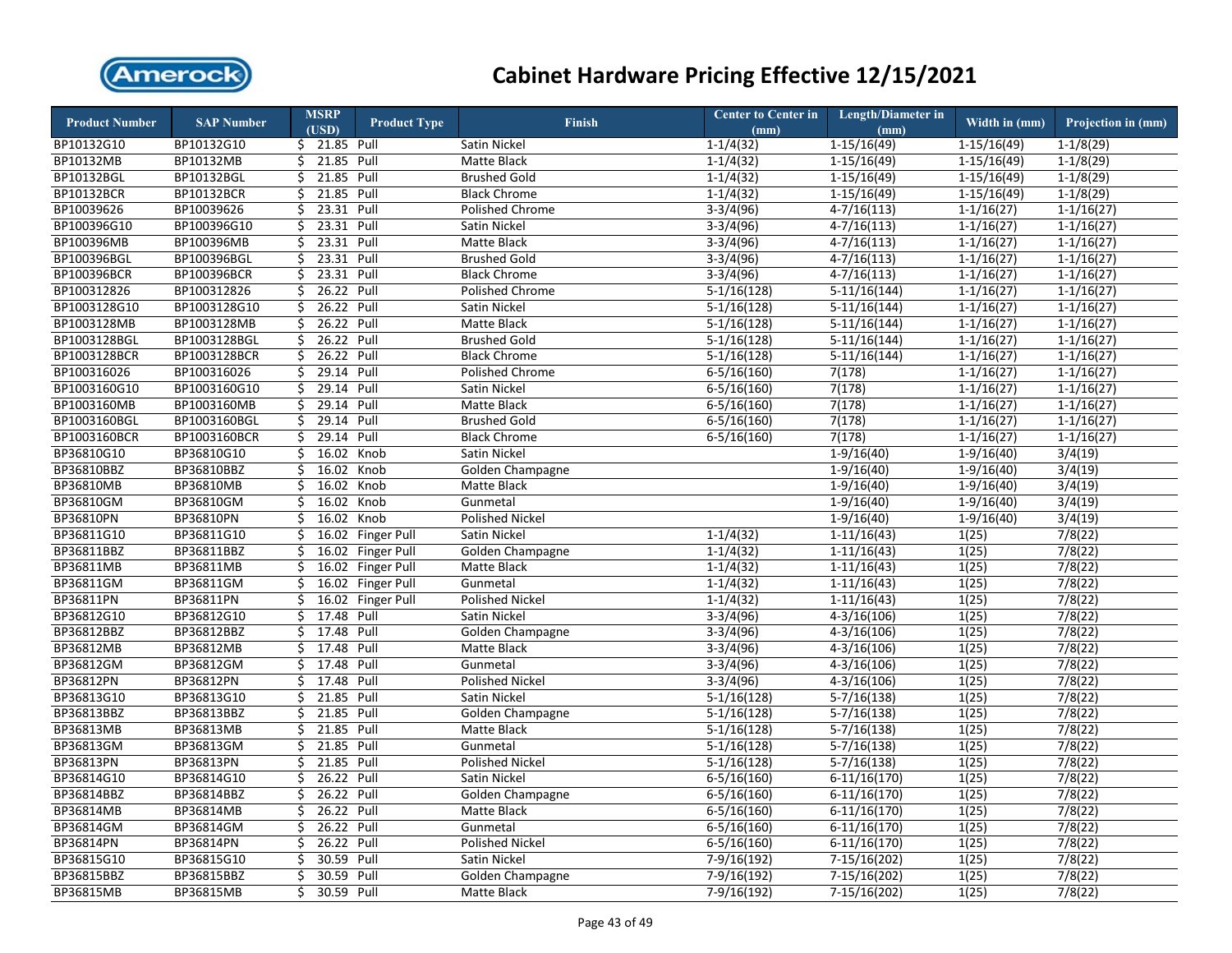

| <b>Product Number</b> | <b>SAP Number</b> | <b>MSRP</b>      | <b>Product Type</b> | <b>Finish</b>          | <b>Center to Center in</b> | <b>Length/Diameter in</b> | Width in (mm)  | Projection in (mm)     |
|-----------------------|-------------------|------------------|---------------------|------------------------|----------------------------|---------------------------|----------------|------------------------|
|                       |                   | (USD)            |                     |                        | (mm)                       | (mm)                      |                |                        |
| BP36815GM             | BP36815GM         | \$ 30.59 Pull    |                     | Gunmetal               | $7-9/16(192)$              | $7-15/16(202)$            | 1(25)          | 7/8(22)                |
| BP36815PN             | BP36815PN         | 30.59<br>\$      | Pull                | <b>Polished Nickel</b> | $7-9/16(192)$              | $7-15/16(202)$            | 1(25)          | 7/8(22)                |
| BP36816G10            | BP36816G10        | \$               | 36.42 Pull          | Satin Nickel           | $10-1/16(256)$             | $10-7/16(265)$            | 1(25)          | 7/8(22)                |
| BP36816BBZ            | BP36816BBZ        | \$               | 36.42 Pull          | Golden Champagne       | $10-1/16(256)$             | $10-7/16(265)$            | 1(25)          | 7/8(22)                |
| BP36816MB             | BP36816MB         | \$               | 36.42 Pull          | Matte Black            | $10-1/16(256)$             | $10-7/16(265)$            | 1(25)          | 7/8(22)                |
| BP36816GM             | BP36816GM         | \$               | 36.42 Pull          | Gunmetal               | $10-1/16(256)$             | $10-7/16(265)$            | 1(25)          | 7/8(22)                |
| BP36816PN             | BP36816PN         | Ś<br>36.42       | Pull                | Polished Nickel        | $10-1/16(256)$             | $10-7/16(265)$            | 1(25)          | 7/8(22)                |
| BP36830G10            | BP36830G10        | 17.48<br>\$      | Pull                | Satin Nickel           | $3-3/4(96)$                | $4-1/2(114)$              | 11/16(17)      | $\overline{15}/16(24)$ |
| BP36830BBZ            | BP36830BBZ        | 17.48<br>\$      | Pull                | Golden Champagne       | $3-3/4(96)$                | $4-1/2(114)$              | 11/16(17)      | 15/16(24)              |
| <b>BP36830MB</b>      | <b>BP36830MB</b>  | \$<br>17.48      | Pull                | Matte Black            | $3-3/4(96)$                | $4-1/2(114)$              | 11/16(17)      | 15/16(24)              |
| BP36830GM             | BP36830GM         | 17.48<br>Ś.      | Pull                | Gunmetal               | $3-3/4(96)$                | $4-1/2(114)$              | 11/16(17)      | 15/16(24)              |
| BP36830PN             | BP36830PN         | 17.48<br>\$      | Pull                | <b>Polished Nickel</b> | $3-3/4(96)$                | $4-1/2(114)$              | 11/16(17)      | 15/16(24)              |
| BP36831G10            | BP36831G10        | 21.85<br>\$      | Pull                | Satin Nickel           | $5-1/16(128)$              | $5-3/4(146)$              | 11/16(17)      | 15/16(24)              |
| BP36831BBZ            | BP36831BBZ        | \$<br>21.85      | Pull                | Golden Champagne       | $5-1/16(128)$              | $5-3/4(146)$              | 11/16(17)      | 15/16(24)              |
| <b>BP36831MB</b>      | BP36831MB         | Ś<br>21.85       | Pull                | Matte Black            | $5-1/16(128)$              | $5-3/4(146)$              | 11/16(17)      | 15/16(24)              |
| BP36831GM             | BP36831GM         | 21.85<br>\$      | Pull                | Gunmetal               | $5-1/16(128)$              | $5-3/4(146)$              | 11/16(17)      | 15/16(24)              |
| BP36831PN             | BP36831PN         | \$<br>21.85      | Pull                | <b>Polished Nickel</b> | $5-1/16(128)$              | $5-3/4(146)$              | 11/16(17)      | 15/16(24)              |
| BP36832G10            | BP36832G10        | \$               | 26.22 Pull          | Satin Nickel           | $6 - 5/16(160)$            | 7(178)                    | 11/16(17)      | 15/16(24)              |
| BP36832BBZ            | BP36832BBZ        | \$               | 26.22 Pull          | Golden Champagne       | $6-5/16(160)$              | 7(178)                    | 11/16(17)      | 15/16(24)              |
| BP36832MB             | BP36832MB         | Ś.               | 26.22 Pull          | Matte Black            | $6 - 5/16(160)$            | 7(178)                    | 11/16(17)      | 15/16(24)              |
| BP36832GM             | BP36832GM         | \$               | 26.22 Pull          | Gunmetal               | $6 - 5/16(160)$            | 7(178)                    | 11/16(17)      | 15/16(24)              |
| BP36832PN             | BP36832PN         | Ś.<br>26.22      | Pull                | Polished Nickel        | $6 - 5/16(160)$            | 7(178)                    | 11/16(17)      | 15/16(24)              |
| BP36833G10            | BP36833G10        | 30.59<br>Ś.      | Pull                | Satin Nickel           | $7-9/16(192)$              | $8-1/4(210)$              | 11/16(17)      | 15/16(24)              |
| BP36833BBZ            | BP36833BBZ        | \$<br>30.59      | Pull                | Golden Champagne       | 7-9/16(192)                | $8-1/4(210)$              | 11/16(17)      | 15/16(24)              |
| BP36833MB             | BP36833MB         | 30.59<br>\$      | Pull                | Matte Black            | 7-9/16(192)                | $8-1/4(210)$              | 11/16(17)      | 15/16(24)              |
| <b>BP36833GM</b>      | BP36833GM         | 30.59<br>Ś.      | Pull                | Gunmetal               | 7-9/16(192)                | $8-1/4(210)$              | 11/16(17)      | 15/16(24)              |
| BP36833PN             | BP36833PN         | 30.59<br>\$      | Pull                | <b>Polished Nickel</b> | $7-9/16(192)$              | $8-1/4(210)$              | 11/16(17)      | 15/16(24)              |
| BP36834G10            | BP36834G10        | 36.42<br>Ś.      | Pull                | Satin Nickel           | $10-1/16(256)$             | $10-3/4(273)$             | 11/16(17)      | 15/16(24)              |
| BP36834PN             | BP36834PN         | 36.42<br>Ś.      | Pull                | <b>Polished Nickel</b> | $10-1/16(256)$             | $10-3/4(273)$             | 11/16(17)      | 15/16(24)              |
| BP36834MB             | <b>BP36834MB</b>  | 36.42<br>Ś       | Pull                | Matte Black            | $10-1/16(256)$             | $10-3/4(273)$             | 11/16(17)      | 15/16(24)              |
| BP36834BBZ            | BP36834BBZ        | \$               | 36.42 Pull          | Golden Champagne       | $10-1/16(256)$             | $10-3/4(273)$             | 11/16(17)      | 15/16(24)              |
| BP36834GM             | BP36834GM         | 36.42<br>\$      | Pull                | Gunmetal               | $10-1/16(256)$             | $10-3/4(273)$             | 11/16(17)      | 15/16(24)              |
| BP36820G10            | BP36820G10        | 17.48<br>\$      | Knob                | Satin Nickel           |                            | $1 - 3/16(30)$            | $1 - 3/16(30)$ | 1(25)                  |
| BP36820BBZ            | BP36820BBZ        | 17.48<br>\$      | Knob                | Golden Champagne       |                            | $1-3/16(30)$              | $1-3/16(30)$   | 1(25)                  |
| <b>BP36820MB</b>      | <b>BP36820MB</b>  | 17.48<br>Ś.      | Knob                | Matte Black            |                            | $1-3/16(30)$              | $1 - 3/16(30)$ | 1(25)                  |
| BP36820GM             | BP36820GM         | 17.48<br>\$      | Knob                | Gunmetal               |                            | $1-3/16(30)$              | $1 - 3/16(30)$ | 1(25)                  |
| BP36820PN             | BP36820PN         | 17.48<br>Ś.      | Knob                | Polished Nickel        |                            | $1-3/16(30)$              | $1-3/16(30)$   | 1(25)                  |
| BP36821G10            | BP36821G10        | 17.48<br>Ś.      | Knob                | Satin Nickel           |                            | $1-3/16(30)$              | $1-3/16(30)$   | 1(25)                  |
| BP36821BBZ            | BP36821BBZ        | 17.48<br>Ś.      | Knob                | Golden Champagne       |                            | $1 - 3/16(30)$            | $1 - 3/16(30)$ | 1(25)                  |
| BP36821MB             | BP36821MB         | 17.48<br>Ś.      | Knob                | Matte Black            |                            | $1 - 3/16(30)$            | $1 - 3/16(30)$ | 1(25)                  |
| BP36821GM             | BP36821GM         | Ś.<br>17.48      | Knob                | Gunmetal               |                            | $1-3/16(30)$              | $1 - 3/16(30)$ | 1(25)                  |
| BP36821PN             | BP36821PN         | \$               | 17.48 Knob          | Polished Nickel        |                            | $1 - 3/16(30)$            | $1 - 3/16(30)$ | 1(25)                  |
| BP36822G10            | BP36822G10        | 23.31<br>\$      | Pull                | Satin Nickel           | $3-3/4(96)$                | $4-15/16(125)$            | $1 - 3/16(30)$ | 1(25)                  |
| BP36822BBZ            | BP36822BBZ        | 23.31<br>\$      | Pull                | Golden Champagne       | $3-3/4(96)$                | $\overline{4-15/16(125)}$ | $1 - 3/16(30)$ | 1(25)                  |
| <b>BP36822MB</b>      | BP36822MB         | 23.31<br>Ś       | Pull                | Matte Black            | $3-3/4(96)$                | $4-15/16(125)$            | $1 - 3/16(30)$ | 1(25)                  |
| BP36822GM             | BP36822GM         | 23.31 Pull<br>\$ |                     | Gunmetal               | $3-3/4(96)$                | $4-15/16(125)$            | $1 - 3/16(30)$ | 1(25)                  |
| BP36822PN             | BP36822PN         | Ś.<br>23.31 Pull |                     | <b>Polished Nickel</b> | $3-3/4(96)$                | $4-15/16(125)$            | $1-3/16(30)$   | 1(25)                  |
|                       |                   |                  |                     |                        |                            |                           |                |                        |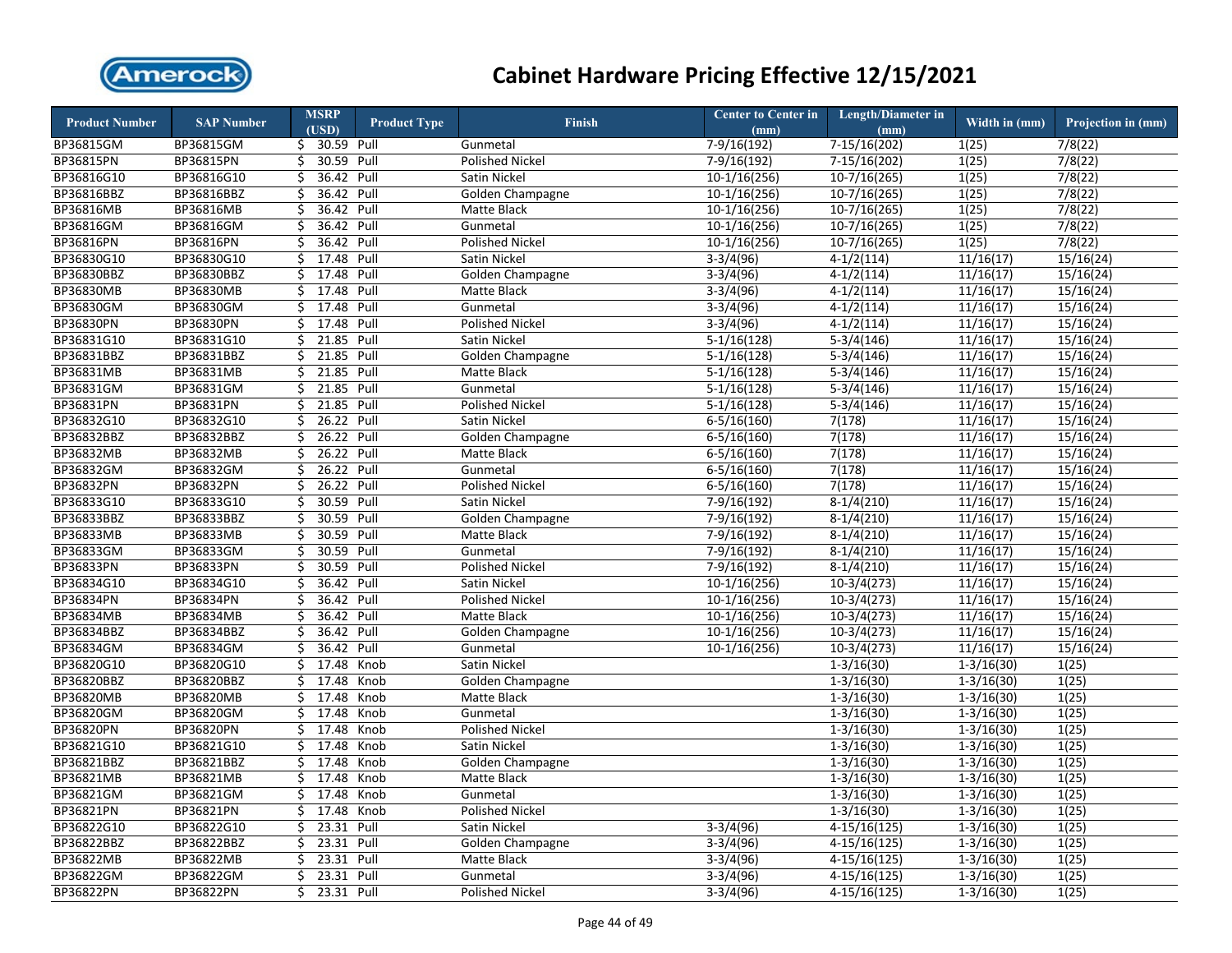

| <b>Product Number</b> | <b>SAP Number</b> | <b>MSRP</b>   | <b>Product Type</b> | Finish                 | <b>Center to Center in</b>          | <b>Length/Diameter in</b> | Width in $(mm)$       | Projection in (mm) |
|-----------------------|-------------------|---------------|---------------------|------------------------|-------------------------------------|---------------------------|-----------------------|--------------------|
|                       |                   | (USD)         |                     |                        | (mm)                                | (mm)                      |                       |                    |
| BP36823G10            | BP36823G10        | \$ 29.14 Pull |                     | Satin Nickel           | $\overline{5-1/16(128)}$            | $6-3/16(157)$             | $1 - 3/16(30)$        | 1(25)              |
| BP36823BBZ            | BP36823BBZ        | \$            | 29.14 Pull          | Golden Champagne       | $5-1/16(128)$                       | $6 - 3/16(157)$           | $1-3/16(30)$          | 1(25)              |
| BP36823MB             | BP36823MB         | \$            | 29.14 Pull          | Matte Black            | $5-1/16(128)$                       | $6 - 3/16(157)$           | $1-3/16(30)$          | 1(25)              |
| BP36823GM             | BP36823GM         | Ś             | 29.14 Pull          | Gunmetal               | $5-1/16(128)$                       | $6 - 3/16(157)$           | $1 - 3/16(30)$        | 1(25)              |
| BP36823PN             | BP36823PN         | \$            | 29.14 Pull          | Polished Nickel        | $5-1/16(128)$                       | $6 - 3/16(157)$           | $1 - 3/16(30)$        | 1(25)              |
| BP36824G10            | BP36824G10        | 34.97<br>\$   | Pull                | Satin Nickel           | $6 - 5/16(160)$                     | $7 - 7/16(189)$           | $1 - 3/16(30)$        | 1(25)              |
| BP36824BBZ            | BP36824BBZ        | 34.97<br>Ś.   | Pull                | Golden Champagne       | $6 - 5/16(160)$                     | $7 - 7/16(189)$           | $1-3/16(30)$          | 1(25)              |
| BP36824MB             | BP36824MB         | 34.97<br>\$   | Pull                | Matte Black            | $6 - 5/16(160)$                     | $7-7/16(189)$             | $1-3/16(30)$          | 1(25)              |
| BP36824GM             | BP36824GM         | \$<br>34.97   | Pull                | Gunmetal               | $6 - 5/16(160)$                     | $7 - 7/16(189)$           | $1 - 3/16(30)$        | 1(25)              |
| BP36824PN             | BP36824PN         | \$<br>34.97   | Pull                | <b>Polished Nickel</b> | $6 - 5/16(160)$                     | $7-7/16(189)$             | $1-3/16(30)$          | 1(25)              |
| BP36825G10            | BP36825G10        | \$            | 43.71 Pull          | Satin Nickel           | 7-9/16(192)                         | $8-3/4(222)$              | $1 - 3/16(30)$        | 1(25)              |
| BP36825BBZ            | BP36825BBZ        | \$            | 43.71 Pull          | Golden Champagne       | 7-9/16(192)                         | $8-3/4(222)$              | $1 - 3/16(30)$        | 1(25)              |
| BP36825MB             | BP36825MB         | 43.71<br>\$   | Pull                | <b>Matte Black</b>     | $7-9/16(192)$                       | $8-3/4(222)$              | $1-3/16(30)$          | 1(25)              |
| BP36825GM             | BP36825GM         | \$<br>43.71   | Pull                | Gunmetal               | $7-9/16(192)$                       | $8-3/4(222)$              | $1 - 3/16(30)$        | 1(25)              |
| BP36825PN             | BP36825PN         | Ś<br>43.71    | Pull                | Polished Nickel        | $7-9/16(192)$                       | $8-3/4(222)$              | $1-3/16(30)$          | 1(25)              |
| BP36826G10            | BP36826G10        | Ś.            | 58.29 Pull          | <b>Satin Nickel</b>    | $10-1/16(256)$                      | $11 - 1/4(286)$           | $1-3/16(30)$          | 1(25)              |
| BP36826BBZ            | BP36826BBZ        | 58.29<br>\$   | Pull                | Golden Champagne       | $10-1/16(256)$                      | $11-1/4(286)$             | $1 - 3/16(30)$        | 1(25)              |
| BP36826MB             | BP36826MB         | \$<br>58.29   | Pull                | Matte Black            | $10-1/16(256)$                      | $11-1/4(286)$             | $1-3/16(30)$          | 1(25)              |
| BP36826GM             | BP36826GM         | 58.29<br>\$   | Pull                | Gunmetal               | $10-1/16(256)$                      | $11-1/4(286)$             | $1-3/16(30)$          | 1(25)              |
| BP36826PN             | BP36826PN         | 58.29<br>\$   | Pull                | <b>Polished Nickel</b> | $10-1/16(256)$                      | $11-1/4(286)$             | $1 - 3/16(30)$        | 1(25)              |
| BP36758BBZ            | BP36758BBZ        | \$            | 9.32 Knobs          | Golden Champagne       | N/A                                 | $1-1/4(32)$               | $1-1/4(32)$           | 1(25)              |
| BP36763BBZ            | BP36763BBZ        | 16.31<br>Ś.   | <b>Cup Pulls</b>    | Golden Champagne       | 5-1/16 & 6-5/16(126 $\{7-7/16(189)$ |                           | $1-1/2(38)$           | 15/16(24)          |
| BP36762BBZ            | BP36762BBZ        | \$<br>11.65   | <b>Cup Pulls</b>    | Golden Champagne       | 3 & 3-3/4(76 & 96)                  | $4 - 7/8(124)$            | $1-1/2(38)$           | 15/16(24)          |
| BP36760BBZ            | BP36760BBZ        | Ś.            | 15.15 Pulls         | Golden Champagne       | $5-1/16(128)$                       | $5-13/16(148)$            | 9/16(14)              | 15/16(24)          |
| BP36761BBZ            | BP36761BBZ        | 19.81<br>\$   | Pulls               | Golden Champagne       | 7-9/16(192)                         | $\frac{8-5}{16(211)}$     | $\overline{9}/16(14)$ | $1-1/8(29)$        |
| BP36759BBZ            | BP36759BBZ        | \$            | 10.48 Pulls         | Golden Champagne       | $3-3/4(96)$                         | $4-9/16(116)$             | 9/16(14)              | 15/16(24)          |
| BP36764G10            | BP36764G10        | 9.32<br>\$    | Pulls               | Satin Nickel           | 3(76)                               | $3-3/4(96)$               | 9/16(14)              | 15/16(24)          |
| BP36764ORB            | <b>BP36764ORB</b> | \$<br>9.32    | Pulls               | Oil-Rubbed Bronze      | 3(76)                               | $3-3/4(96)$               | 9/16(14)              | 15/16(24)          |
| BP3676426             | BP3676426         | \$<br>9.32    | Pulls               | Polished Chrome        | 3(76)                               | $3-3/4(96)$               | 9/16(14)              | 15/16(24)          |
| BP36764FB             | BP36764FB         | \$<br>9.32    | Pulls               | Matte Black            | 3(76)                               | $3-3/4(96)$               | 9/16(14)              | 15/16(24)          |
| BP36764BBZ            | BP36764BBZ        | \$<br>9.32    | Pulls               | Golden Champagne       | 3(76)                               | $3-3/4(96)$               | 9/16(14)              | 15/16(24)          |
| BP36764CZ             | BP36764CZ         | \$<br>9.32    | Pulls               | Champagne Bronze       | 3(76)                               | $3-3/4(96)$               | 9/16(14)              | 15/16(24)          |
| BP36887BBZ            | BP36887BBZ        | Ś.            | 13.98 Pulls         | Golden Champagne       | $3-3/4(96)$                         | $4-9/16(116)$             | 9/16(14)              | $1 - 3/8(35)$      |
| BP36888BBZ            | BP36888BBZ        | 18.65<br>\$   | Pulls               | Golden Champagne       | $5-1/16(128)$                       | $5-13/16(148)$            | 9/16(14)              | $1 - 3/8(35)$      |
| <b>BP36889BBZ</b>     | BP36889BBZ        | 20.98<br>\$   | Pulls               | Golden Champagne       | $6 - 5/16(160)$                     | $7-1/16(179)$             | 9/16(14)              | $1 - 3/8(35)$      |
| BP36890BBZ            | BP36890BBZ        | \$            | 25.64 Pulls         | Golden Champagne       | $8-13/16(224)$                      | $9-9/16(243)$             | 9/16(14)              | $1-3/8(35)$        |
| BP11287BBZ            | BP11287BBZ        | 8.15<br>\$    | Knobs               | Golden Champagne       | N/A                                 | $1 - 1/4(32)$             | $1 - 1/4(32)$         | $1 - 1/4(32)$      |
| BP22439BBZ            | BP22439BBZ        | \$<br>11.65   | <b>Cup Pulls</b>    | Golden Champagne       | $5-1/16(128)$                       | $6-3/8(162)$              | $1 - 5/16(33)$        | 15/16(24)          |
| BP36891G10            | BP36891G10        | Ś.<br>11.65   | Pulls               | Satin Nickel           | 3(76)                               | $3-3/4(96)$               | 9/16(14)              | $1-3/8(35)$        |
| <b>BP36891ORB</b>     | BP36891ORB        | 11.65<br>\$   | Pulls               | Oil-Rubbed Bronze      | 3(76)                               | $3-3/4(96)$               | 9/16(14)              | $1-3/8(35)$        |
| BP3689126             | BP3689126         | 11.65<br>Ś.   | Pulls               | <b>Polished Chrome</b> | 3(76)                               | $3-3/4(96)$               | 9/16(14)              | $1-3/8(35)$        |
| BP36891FB             | BP36891FB         | Ś.<br>11.65   | Pulls               | Matte Black            | 3(76)                               | $3-3/4(96)$               | 9/16(14)              | $1 - 3/8(35)$      |
| BP36891BBZ            | BP36891BBZ        | \$<br>11.65   | Pulls               | Golden Champagne       | 3(76)                               | $3-3/4(96)$               | 9/16(14)              | $1 - 3/8(35)$      |
| BP36891CZ             | BP36891CZ         | 11.65<br>\$   | Pulls               | Champagne Bronze       | 3(76)                               | $3-3/4(96)$               | 9/16(14)              | $1 - 3/8(35)$      |
| BP36570BBZ            | BP36570BBZ        | \$<br>6.40    | Pulls               | Golden Champagne       | $3-3/4(96)$                         | $4-1/8(105)$              | 3/8(10)               | $1-3/16(30)$       |
| BP36571BBZ            | BP36571BBZ        | \$<br>7.57    | Pulls               | Golden Champagne       | $5-1/16(128)$                       | $5 - 7/16(138)$           | 3/8(10)               | $1 - 3/16(30)$     |
| BP36572BBZ            | BP36572BBZ        | \$<br>8.73    | Pulls               | Golden Champagne       | $6 - 5/16(160)$                     | $6-11/16(170)$            | 3/8(10)               | $1 - 3/16(30)$     |
|                       |                   |               |                     |                        |                                     |                           |                       |                    |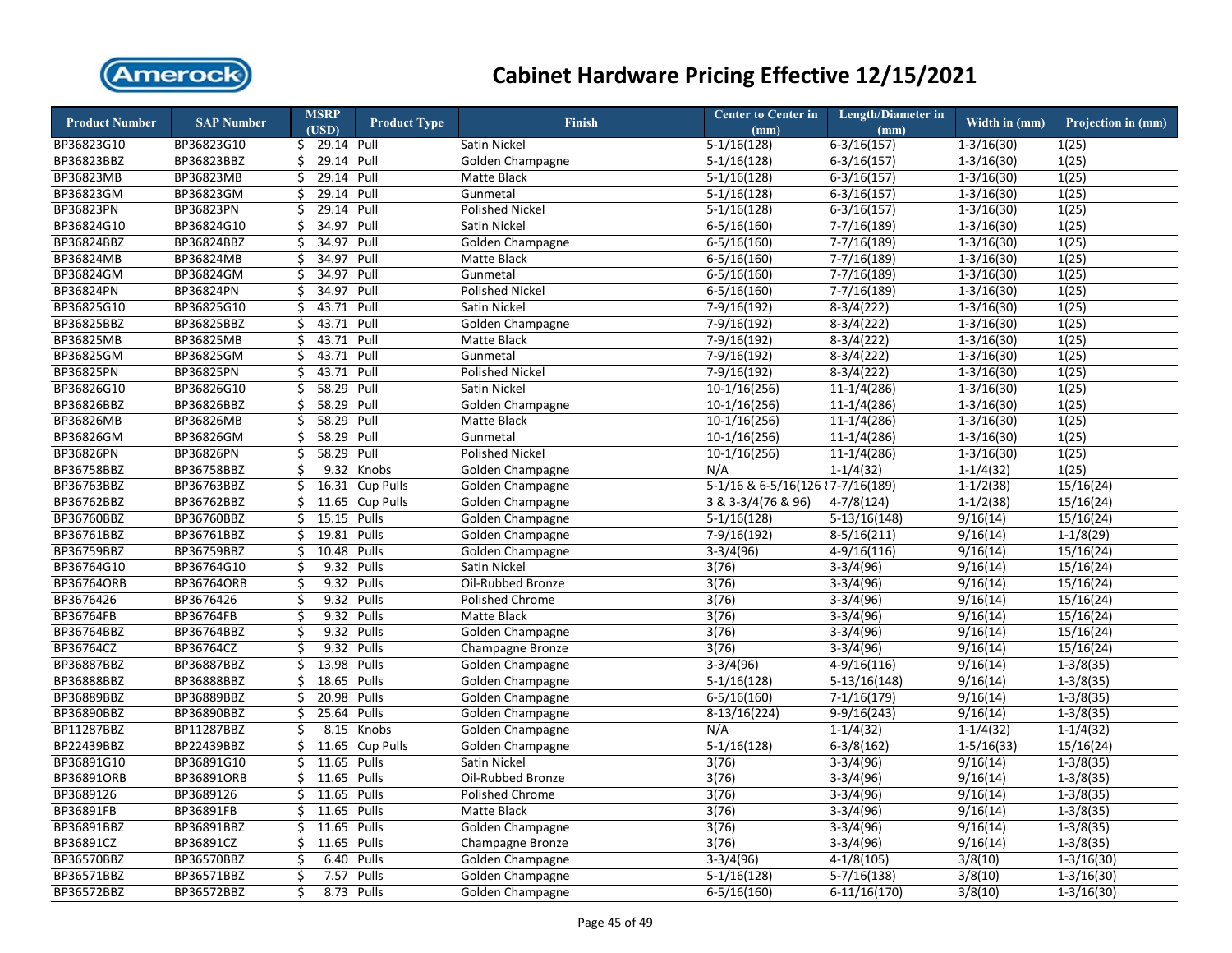

| <b>Product Number</b> | <b>SAP Number</b> |                         | <b>MSRP</b>    | <b>Product Type</b> | <b>Finish</b>                      | <b>Center to Center in</b> | <b>Length/Diameter in</b>   | Width in (mm)        | Projection in (mm) |
|-----------------------|-------------------|-------------------------|----------------|---------------------|------------------------------------|----------------------------|-----------------------------|----------------------|--------------------|
|                       |                   |                         | (USD)          |                     |                                    | (mm)                       | (mm)                        |                      |                    |
| BP36909BBZ            | BP36909BBZ        |                         | $$15.73$ Pulls |                     | Golden Champagne                   | $8-13/16(224)$             | $9-3/16(233)$               | 3/8(10)              | $1-3/16(30)$       |
| BP36905BBZ            | BP36905BBZ        | \$                      |                | 5.82 Knobs          | Golden Champagne                   | N/A                        | $1 - 3/16(30)$              | $1-3/16(30)$         | 1(25)              |
| BP36905PN             | BP36905PN         | \$                      |                | 5.82 Knobs          | <b>Polished Nickel</b>             | N/A                        | $1 - 3/16(30)$              | $1 - 3/16(30)$       | 1(25)              |
| BP36578G10            | BP36578G10        | \$                      |                | 4.65 Pulls          | Satin Nickel                       | 3(76)                      | $3-3/8(86)$                 | 3/8(10)              | $1-3/16(30)$       |
| <b>BP36578ORB</b>     | BP36578ORB        | \$                      | 4.65 Pulls     |                     | Oil-Rubbed Bronze                  | 3(76)                      | $3-3/8(86)$                 | 3/8(10)              | $1 - 3/16(30)$     |
| BP3657826             | BP3657826         | \$                      | 4.65 Pulls     |                     | Polished Chrome                    | 3(76)                      | $3-3/8(86)$                 | 3/8(10)              | $1 - 3/16(30)$     |
| BP36578FB             | BP36578FB         | $\overline{\mathsf{S}}$ | 4.65 Pulls     |                     | Matte Black                        | 3(76)                      | $3-3/8(86)$                 | 3/8(10)              | $1 - 3/16(30)$     |
| BP36578BBZ            | BP36578BBZ        | \$                      | 6.40           | Pulls               | Golden Champagne                   | 3(76)                      | $3-3/8(86)$                 | 3/8(10)              | $1 - 3/16(30)$     |
| BP36578CZ             | BP36578CZ         | \$                      | 4.65           | Pulls               | Champagne Bronze                   | 3(76)                      | $3-3/8(86)$                 | 3/8(10)              | $1 - 3/16(30)$     |
| <b>BP36578PN</b>      | BP36578PN         | \$                      | 4.65           | Pulls               | <b>Polished Nickel</b>             | 3(76)                      | $3-3/8(86)$                 | 3/8(10)              | $1 - 3/16(30)$     |
| BP5534026             | BP5534026         | \$                      | 6.99           | Knobs               | <b>Polished Chrome</b>             | N/A                        | $1-1/4(32)$                 | 7/8(22)              | $1-3/16(30)$       |
| BP5534226             | BP5534226         | \$                      | 6.99           | Knobs               | Polished Chrome                    | N/A                        | $1-1/4(32)$                 | N/A                  | $1-1/4(32)$        |
| BP5534326             | BP5534326         | \$                      | 6.99           | Pulls               | Polished Chrome                    | 3(76)                      | $3-11/16(94)$               | 9/16(14)             | $1-3/8(35)$        |
| BP5534426             | BP5534426         | \$                      | 9.32 Pulls     |                     | Polished Chrome                    | $3-3/4(96)$                | $4 - 5/16(110)$             | 5/8(16)              | $1-7/16(37)$       |
| BP5534626             | BP5534626         | \$                      | 10.48 Pulls    |                     | Polished Chrome                    | $5-1/16(128)$              | $5-5/8(143)$                | 11/16(17)            | $1-9/16(40)$       |
| BP5534726             | BP5534726         | \$                      | 11.65 Pulls    |                     | Polished Chrome                    | $6-5/16(160)$              | $6-13/16(173)$              | 3/4(19)              | $1 - 5/8(41)$      |
| BP55340CZ             | BP55340CZ         | \$                      | 6.99           | Knobs               | Champagne Bronze                   | N/A                        | $1-1/4(32)$                 | 7/8(22)              | $1-3/16(30)$       |
| BP55342CZ             | BP55342CZ         | \$                      | 6.99           | Knobs               | Champagne Bronze                   | N/A                        | $1-1/4(32)$                 | N/A                  | $1-1/4(32)$        |
| BP55343CZ             | BP55343CZ         | \$                      | 6.99           | Pulls               | Champagne Bronze                   | 3(76)                      | $3-11/16(94)$               | 9/16(14)             | $1-3/8(35)$        |
| BP55344CZ             | BP55344CZ         | \$                      | 9.32 Pulls     |                     | Champagne Bronze                   | $3-3/4(96)$                | $4 - 5/16(110)$             | 5/8(16)              | $1 - 7/16(37)$     |
| BP55346CZ             | BP55346CZ         | \$                      | 10.48          | Pulls               | Champagne Bronze                   | $5-1/16(128)$              | $5-5/8(143)$                | 11/16(17)            | $1-9/16(40)$       |
| <b>BP55347CZ</b>      | BP55347CZ         | \$                      | 11.65          | Pulls               | Champagne Bronze                   | $6 - 5/16(160)$            | $6-13/16(173)$              | 3/4(19)              | $1-5/8(41)$        |
| BP5302926             | BP5302926         | \$                      | 7.82           | Knobs               | Polished Chrome                    | N/A                        | $1 - 1/4(32)$               | 13/16(21)            | $1 - 3/16(30)$     |
| BP5303026             | BP5303026         | \$                      | 9.13 Pulls     |                     | Polished Chrome                    | 3(76)                      | $3-3/4(96)$                 | 11/16(17)            | $1 - 1/16(27)$     |
| BP5303126             | BP5303126         | \$                      | 10.44 Pulls    |                     | <b>Polished Chrome</b>             | $3-3/4(96)$                | $4-9/16(116)$               | 13/16(21)            | $1-1/8(29)$        |
| BP5352926             | BP5352926         | \$                      | 11.74          | Pulls               | Polished Chrome                    | $5-1/16(128)$              | $5-7/8(149)$                | 7/8(22)              | $1-1/4(32)$        |
| BP5353026             | BP5353026         | \$                      | 13.05          | Pulls               | <b>Polished Chrome</b>             | $6 - 5/16(160)$            | $7-1/8(181)$                | 7/8(22)              | $1 - 7/16(37)$     |
| BP53534226            | BP53534226        | \$                      | 14.36          | Knobs               | Polished Chrome                    | N/A                        | $1-1/2(38)$                 | 13/16(21)            | $1-3/16(30)$       |
| BP53029CZ             | BP53029CZ         | \$                      | 7.82           | Knobs               | Champagne Bronze                   | N/A                        | $1-1/4(32)$                 | 13/16(21)            | $1-3/16(30)$       |
| BP53030CZ             | BP53030CZ         | \$                      | 9.13           | Pulls               | Champagne Bronze                   | 3(76)                      | $3-3/4(96)$                 | 11/16(17)            | $1-1/16(27)$       |
| BP53031CZ             | BP53031CZ         | \$                      | 10.44 Pulls    |                     | Champagne Bronze                   | $3-3/4(96)$                | $4-9/16(116)$               | 13/16(21)            | $1-1/8(29)$        |
| BP53529CZ             | BP53529CZ         | \$                      | 11.74 Pulls    |                     | Champagne Bronze                   | $5-1/16(128)$              | $5-7/8(149)$                | 7/8(22)              | $1-1/4(32)$        |
| <b>BP53530CZ</b>      | BP53530CZ         | \$                      | 13.05          | Pulls               | Champagne Bronze                   | $6 - 5/16(160)$            | $7-1/8(181)$                | 7/8(22)              | $1-7/16(37)$       |
| BP535342CZ            | BP535342CZ        | \$                      | 14.36          | Knobs               | Champagne Bronze                   | N/A                        | $1-1/2(38)$                 | 13/16(21)            | $1 - 3/16(30)$     |
| BP5527026             | BP5527026         | \$                      | 6.99           | Knobs               | Polished Chrome                    | N/A                        | $1 - 5/16(33)$              | N/A                  | $1 - 1/16(27)$     |
| BP5527126             | BP5527126         | \$                      |                | 8.15 Knobs          | Polished Chrome                    | N/A                        | $1-3/16(30)$                | $1 - 3/16(30)$       | $1 - 1/16(27)$     |
| BP5527226             | BP5527226         | \$                      |                | 10.48 Knobs         | Polished Chrome                    | N/A                        | $1-5/8(41)$                 | N/A                  | $1 - 5/16(33)$     |
| BP5527326             | BP5527326         | \$                      | 11.65          | Knobs               | Polished Chrome                    | N/A                        | $1-1/2(38)$                 | $1-1/2(38)$          | $1 - 5/16(33)$     |
| BP5527426             | BP5527426         | \$                      |                | 8.15 Pendant        | Polished Chrome                    | N/A                        | $1-13/16(46)$               | $1-3/8(35)$          | 5/8(16)            |
| BP5527526             | BP5527526         |                         | 8.15 Pulls     |                     |                                    |                            |                             |                      |                    |
| BP5527626             | BP5527626         | \$<br>\$                | 9.32 Pulls     |                     | Polished Chrome<br>Polished Chrome | 3(76)<br>$3-3/4(96)$       | $3-3/4(96)$<br>$4-5/8(117)$ | 9/16(14)<br>9/16(14) | $1 - 1/16(27)$     |
|                       |                   |                         |                |                     |                                    |                            |                             |                      | $1 - 3/16(30)$     |
| BP5527726             | BP5527726         | \$                      | 10.48 Pulls    |                     | <b>Polished Chrome</b>             | $5-1/16(128)$              | $5-15/16(151)$              | 5/8(16)              | $1 - 3/16(30)$     |
| BP5527826             | BP5527826         | \$                      | 11.65          | Pulls               | Polished Chrome                    | $6 - 5/16(160)$            | $7-1/4(184)$                | 5/8(16)              | $1-1/4(32)$        |
| BP55270CZ             | BP55270CZ         | \$                      | 6.99           | Knobs               | Champagne Bronze                   | N/A                        | $1 - 5/16(33)$              | N/A                  | $1 - 1/16(27)$     |
| BP55271CZ             | BP55271CZ         | \$                      | 8.15           | Knobs               | Champagne Bronze                   | N/A                        | $1-3/16(30)$                | $1 - 3/16(30)$       | $1-1/16(27)$       |
| BP55272CZ             | BP55272CZ         | \$                      |                | 10.48 Knobs         | Champagne Bronze                   | N/A                        | $1 - 5/8(41)$               | N/A                  | $1-5/16(33)$       |
| BP55273CZ             | BP55273CZ         | Ś.                      |                | 11.65 Knobs         | Champagne Bronze                   | N/A                        | $1-1/2(38)$                 | $1-1/2(38)$          | $1-5/16(33)$       |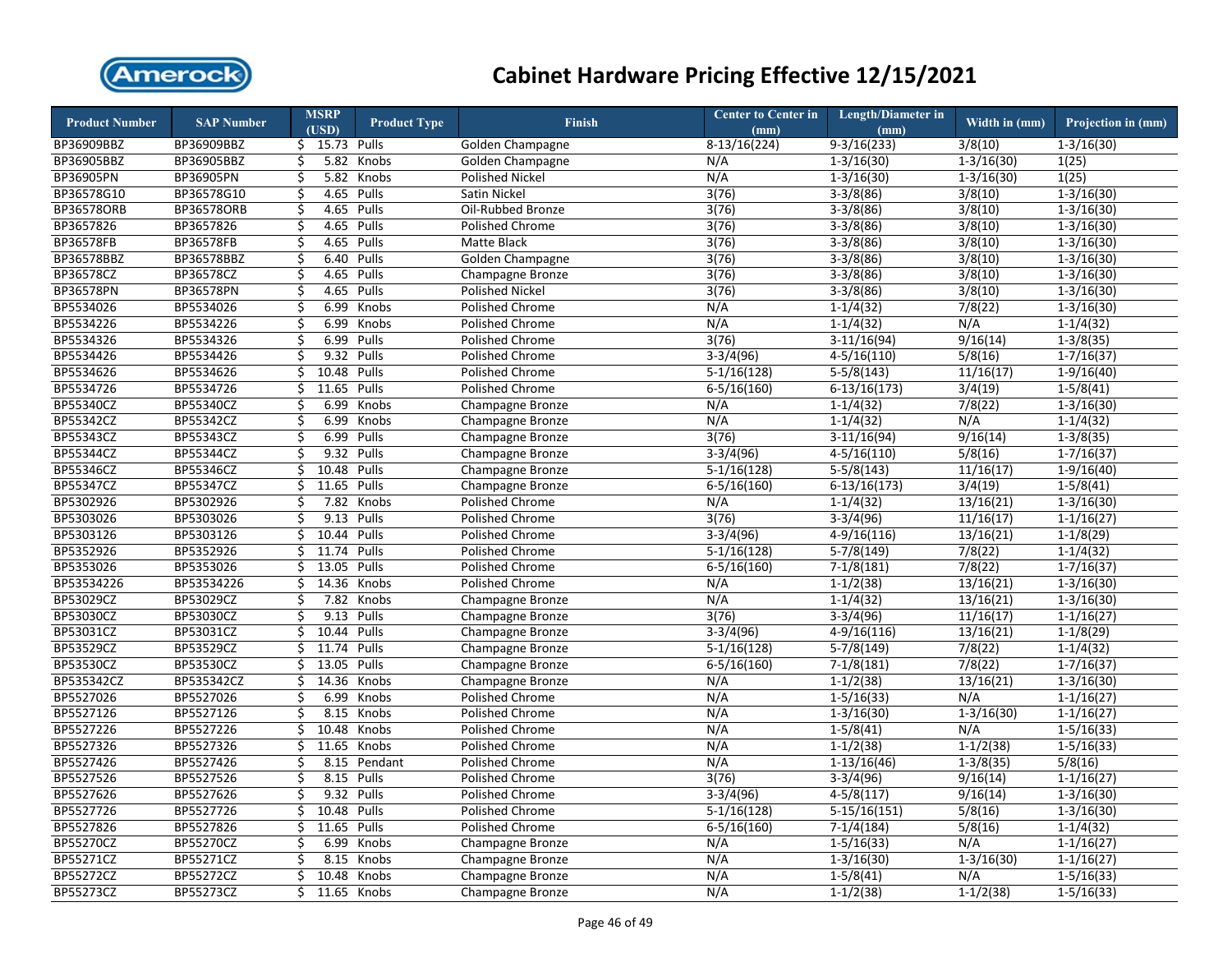

| <b>Product Number</b> | <b>SAP Number</b> |     | <b>MSRP</b><br>(USD) | <b>Product Type</b> | <b>Finish</b>          | <b>Center to Center in</b><br>(mm) | <b>Length/Diameter in</b><br>(mm) | Width in (mm)        | Projection in (mm) |
|-----------------------|-------------------|-----|----------------------|---------------------|------------------------|------------------------------------|-----------------------------------|----------------------|--------------------|
| BP55274CZ             | BP55274CZ         | \$  |                      | 8.15 Pendant        | Champagne Bronze       | N/A                                | $1-13/16(46)$                     | $1-3/8(35)$          | 5/8(16)            |
| <b>BP55275CZ</b>      | <b>BP55275CZ</b>  | \$  | 8.15                 | Pulls               | Champagne Bronze       | 3(76)                              | $3-3/4(96)$                       | 9/16(14)             | $1-1/16(27)$       |
| BP55276CZ             | BP55276CZ         | \$  | 9.32                 | Pulls               | Champagne Bronze       | $3-3/4(96)$                        | $4-5/8(117)$                      | 9/16(14)             | $1 - 3/16(30)$     |
| BP55277CZ             | BP55277CZ         | \$  | 10.48 Pulls          |                     | Champagne Bronze       | $5-1/16(128)$                      | $5-15/16(151)$                    | 5/8(16)              | $1 - 3/16(30)$     |
| BP55278CZ             | BP55278CZ         | \$  | 11.65                | Pulls               | Champagne Bronze       | $6 - 5/16(160)$                    | $7-1/4(184)$                      | 5/8(16)              | $1-1/4(32)$        |
| BP5531126             | BP5531126         | \$  | 11.74                | Knobs               | <b>Polished Chrome</b> | N/A                                | $1-3/8(35)$                       | 11/16(17)            | $1-1/8(29)$        |
| BP5531226             | BP5531226         | Ś.  | 13.05                | Knobs               | <b>Polished Chrome</b> | N/A                                | $1-3/16(30)$                      | N/A                  | $1 - 3/16(30)$     |
| BP5531626             | BP5531626         | \$  | 14.36 Pulls          |                     | Polished Chrome        | 3(76)                              | $4 - 5/16(110)$                   | $\overline{1/2(13)}$ | $1 - 1/16(27)$     |
| BP5531726             | BP5531726         | Ś.  | 15.66                | Pulls               | Polished Chrome        | $3-3/4(96)$                        | $5-3/16(132)$                     | 9/16(14)             | $1-1/8(29)$        |
| BP5531826             | BP5531826         | \$  | 15.14                | <b>Cup Pulls</b>    | Polished Chrome        | $3-1/2(89)$                        | 4(102)                            | $1-1/8(29)$          | 3/4(19)            |
| BP5531926             | BP5531926         | \$  | 16.96                | Pulls               | <b>Polished Chrome</b> | $5-1/16(128)$                      | $6 - 5/8(168)$                    | 5/8(16)              | $1 - 1/4(32)$      |
| BP5532126             | BP5532126         | \$  | 18.27                | Pulls               | Polished Chrome        | $6 - 5/16(160)$                    | $8-9/16(217)$                     | 11/16(17)            | $1 - 5/16(33)$     |
| BP55311CZ             | BP55311CZ         | Ś.  | 11.74                | Knobs               | Champagne Bronze       | N/A                                | $1-3/8(35)$                       | 11/16(17)            | $1-1/8(29)$        |
| BP55312CZ             | BP55312CZ         | \$  | 13.05                | Knobs               | Champagne Bronze       | N/A                                | $1 - 3/16(30)$                    | N/A                  | $1 - 3/16(30)$     |
| BP55316CZ             | BP55316CZ         | \$  | 14.36                | Pulls               | Champagne Bronze       | 3(76)                              | $4-5/16(110)$                     | 1/2(13)              | $1-1/16(27)$       |
| BP55317CZ             | BP55317CZ         | Ś.  | 15.66                | Pulls               | Champagne Bronze       | $3-3/4(96)$                        | $5-3/16(132)$                     | 9/16(14)             | $1-1/8(29)$        |
| BP55318CZ             | BP55318CZ         | \$  | 15.14                | <b>Cup Pulls</b>    | Champagne Bronze       | $3-1/2(89)$                        | 4(102)                            | $1-1/8(29)$          | 3/4(19)            |
| BP55319CZ             | BP55319CZ         | \$  | 16.96                | Pulls               | Champagne Bronze       | $5-1/16(128)$                      | $6-5/8(168)$                      | 5/8(16)              | $1-1/4(32)$        |
| BP55321CZ             | BP55321CZ         | \$  | 18.27                | Pulls               | Champagne Bronze       | $6 - 5/16(160)$                    | $8-9/16(217)$                     | 11/16(17)            | $1-5/16(33)$       |
| BP36601MB             | BP36601MB         | \$  | 11.65                | Knobs               | Matte Black            | N/A                                | $1-1/4(32)$                       | 1(25)                | $1 - 3/16(30)$     |
| BP36602MB             | BP36602MB         | \$  | 13.98                | Knobs               | Matte Black            | N/A                                | $1-1/2(38)$                       | $1-1/4(32)$          | $1-3/8(35)$        |
| BP36605MB             | BP36605MB         | Ś.  | 15.15                | Pulls               | Matte Black            | $3-3/4(96)$                        | $5-5/16(135)$                     | $1-1/16(27)$         | $1 - 7/16(37)$     |
| BP36606MB             | BP36606MB         | \$  | 16.31                | Pulls               | Matte Black            | $5-1/16(128)$                      | $6-9/16(167)$                     | $1 - 1/16(27)$       | $1-7/16(37)$       |
| BP36607MB             | BP36607MB         | Ś.  | 17.48                | Pulls               | Matte Black            | $6 - 5/16(160)$                    | 7-13/16(198)                      | $1-1/16(27)$         | $1-7/16(37)$       |
| BP36601CZ             | BP36601CZ         | \$  | 11.65                | Knobs               | Champagne Bronze       | N/A                                | $1-1/4(32)$                       | 1(25)                | $1 - 3/16(30)$     |
| BP36602CZ             | BP36602CZ         | \$  | 13.98                | Knobs               | Champagne Bronze       | N/A                                | $1-1/2(38)$                       | $1-1/4(32)$          | $1-3/8(35)$        |
| BP36605CZ             | BP36605CZ         | \$  | 15.15                | Pulls               | Champagne Bronze       | $3-3/4(96)$                        | $5-5/16(135)$                     | $1 - 1/16(27)$       | $1 - 7/16(37)$     |
| BP36606CZ             | BP36606CZ         | \$  | 16.31                | Pulls               | Champagne Bronze       | $5-1/16(128)$                      | $6-9/16(167)$                     | $1 - 1/16(27)$       | $1 - 7/16(37)$     |
| BP36607CZ             | BP36607CZ         | \$  | 17.48                | Pulls               | Champagne Bronze       | $6 - 5/16(160)$                    | 7-13/16(198)                      | $1 - 1/16(27)$       | $1 - 7/16(37)$     |
| BP36601BBZ            | BP36601BBZ        | Ś.  | 11.65                | Knobs               | Golden Champagne       | N/A                                | $1-1/4(32)$                       | 1(25)                | $1-3/16(30)$       |
| BP36602BBZ            | BP36602BBZ        | \$. | 13.98                | Knobs               | Golden Champagne       | N/A                                | $1-1/2(38)$                       | $1-1/4(32)$          | $1-3/8(35)$        |
| BP36605BBZ            | BP36605BBZ        | \$  | 15.15                | Pulls               | Golden Champagne       | $3-3/4(96)$                        | $5-5/16(135)$                     | $1-1/16(27)$         | $1-7/16(37)$       |
| BP36606BBZ            | BP36606BBZ        | Ś.  | 16.31                | Pulls               | Golden Champagne       | $\overline{5-1}/16(128)$           | 6-9/16(167)                       | $1 - 1/16(27)$       | $1-7/16(37)$       |
| BP36607BBZ            | BP36607BBZ        | \$  | 17.48                | Pulls               | Golden Champagne       | $6 - 5/16(160)$                    | $7-13/16(198)$                    | $1 - 1/16(27)$       | $1 - 7/16(37)$     |
| BP3660126             | BP3660126         | \$  | 11.65                | Knobs               | Polished Chrome        | N/A                                | $1-1/4(32)$                       | 1(25)                | $1-3/16(30)$       |
| BP3660226             | BP3660226         | \$  | 13.98                | Knobs               | Polished Chrome        | N/A                                | $1-1/2(38)$                       | $1-1/4(32)$          | $1-3/8(35)$        |
| BP3660526             | BP3660526         | \$  | 15.15                | Pulls               | Polished Chrome        | $3-3/4(96)$                        | $5-5/16(135)$                     | $1 - 1/16(27)$       | $1 - 7/16(37)$     |
| BP3660626             | BP3660626         | \$  | 16.31                | Pulls               | Polished Chrome        | $5-1/16(128)$                      | $6-9/16(167)$                     | $1-1/16(27)$         | $1 - 7/16(37)$     |
| BP3660726             | BP3660726         | Ś.  | 17.48                | Pulls               | <b>Polished Chrome</b> | $6 - 5/16(160)$                    | $7-13/16(198)$                    | $1 - 1/16(27)$       | $1 - 7/16(37)$     |
| BP36600G10            | BP36600G10        | \$  | 13.98                | Pulls               | Satin Nickel           | 3(76)                              | $4-1/2(114)$                      | $1 - 1/16(27)$       | $1 - 7/16(37)$     |
| BP36600ORB            | BP36600ORB        | Ś.  | 13.98                | Pulls               | Oil-Rubbed Bronze      | 3(76)                              | $4-1/2(114)$                      | $1 - 1/16(27)$       | $1 - 7/16(37)$     |
| BP36600GM             | BP36600GM         | \$  | 13.98                | Pulls               | Gunmetal               | 3(76)                              | $4-1/2(114)$                      | $1 - 1/16(27)$       | $1 - 7/16(37)$     |
| BP36600CZ             | BP36600CZ         | \$  | 13.98                | Pulls               | Champagne Bronze       | 3(76)                              | $4-1/2(114)$                      | $1 - 1/16(27)$       | $1 - 7/16(37)$     |
| BP36600BBZ            | BP36600BBZ        | \$  | 13.98                | Pulls               | Golden Champagne       | 3(76)                              | $4-1/2(114)$                      | $1 - 1/16(27)$       | $1 - 7/16(37)$     |
| BP36600FB             | BP36600FB         | \$  | 13.98                | Pulls               | Matte Black            | 3(76)                              | $4-1/2(114)$                      | $1-1/16(27)$         | $1-7/16(37)$       |
| BP3660026             | BP3660026         | Ś.  | 13.98                | Pulls               | <b>Polished Chrome</b> | 3(76)                              | $4-1/2(114)$                      | $1 - 1/16(27)$       | $1 - 7/16(37)$     |
| BP36651CCZ            | BP36651CCZ        | Ś.  | 16.07                | Knobs               | Clear/Champagne Bronze | N/A                                | $1-3/4(44)$                       | 1(25)                | $1-3/16(30)$       |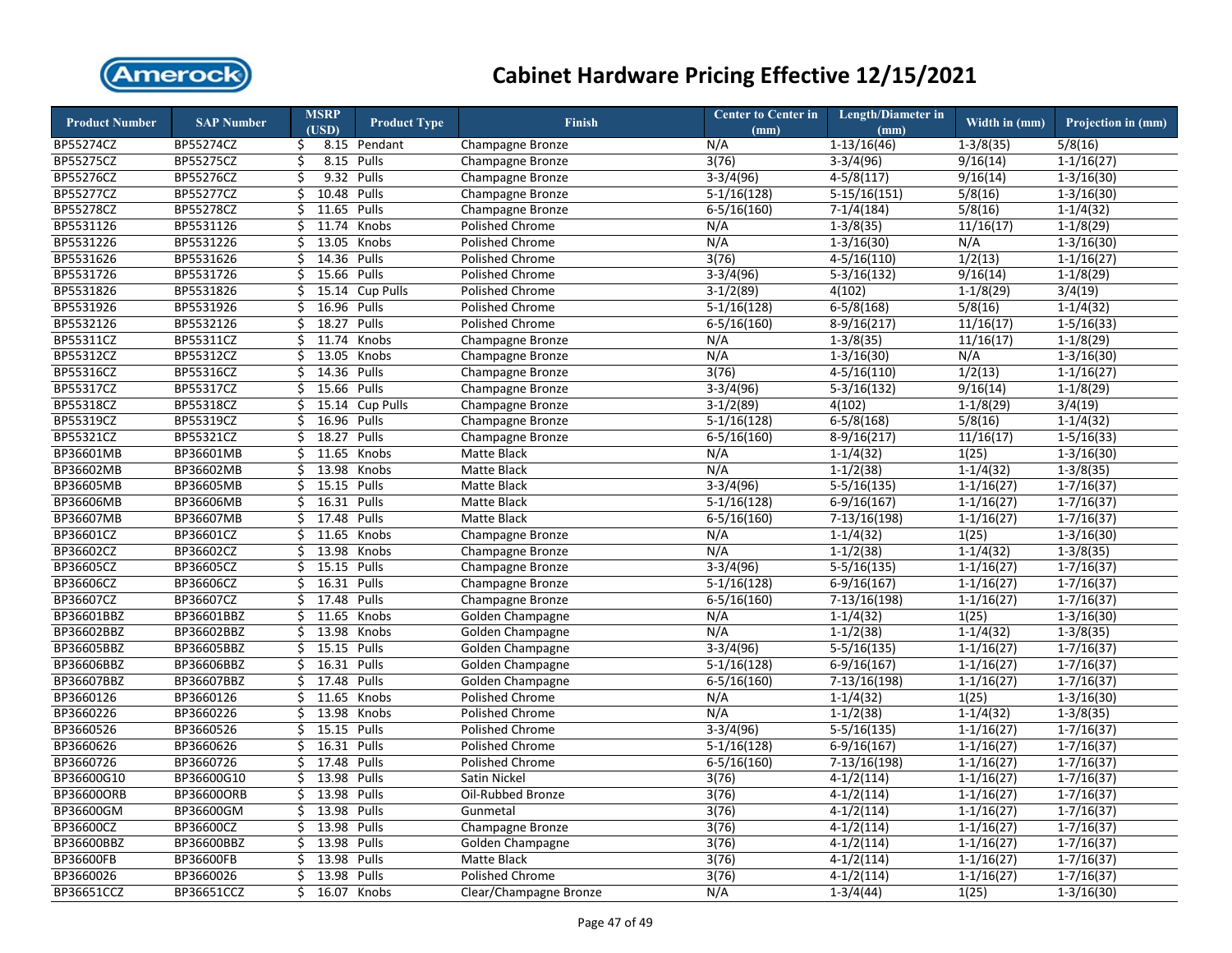

| 1(25)<br>\$ 16.07 Knobs<br>$1-3/4(44)$<br>N/A<br>BP36652CCZ<br>BP36652CCZ<br>Clear/Champagne Bronze<br>N/A<br>\$16.07<br>$1-3/8(35)$<br>BP36653CCZ<br>BP36653CCZ<br>Knobs<br>Clear/Champagne Bronze<br>N/A<br>$1-3/8(35)$<br>$1 - 5/16(33)$<br>32.60<br>BP36654CCZ<br>BP36654CCZ<br>Ś.<br>Pulls<br>$3-3/4(96)$<br>$5-5/16(135)$<br>3/4(19)<br>$1 - 1/2(38)$<br>Clear/Champagne Bronze<br>BP36655CCZ<br>BP36655CCZ<br>39.13<br>Pulls<br>$5-1/16(128)$<br>$6-9/16(167)$<br>3/4(19)<br>$1-1/2(38)$<br>\$<br>Clear/Champagne Bronze<br>45.65<br>Pulls<br>BP36656CCZ<br>BP36656CCZ<br>Ś.<br>Clear/Champagne Bronze<br>$6 - 5/16(160)$<br>$7-7/8(200)$<br>3/4(19)<br>$1-1/2(38)$<br>\$<br>16.07<br>Knobs<br>1(25)<br>BP36651C26<br>BP36651C26<br>Clear/Polished Chrome<br>N/A<br>$1 - 3/4(44)$<br>$1 - 3/16(30)$<br>N/A<br>1(25)<br>BP36652C26<br>BP36652C26<br>Ś.<br>16.07<br>Knobs<br>Clear/Polished Chrome<br>N/A<br>$1-3/4(44)$<br>BP36653C26<br>16.07<br>$1-3/8(35)$<br>BP36653C26<br>Ŝ.<br>Knobs<br>Clear/Polished Chrome<br>N/A<br>$1 - 3/8(35)$<br>$1 - 5/16(33)$<br>32.60<br>3/4(19)<br>BP36654C26<br>BP36654C26<br>Ś.<br>Pulls<br>$3-3/4(96)$<br>$5-5/16(135)$<br>Clear/Polished Chrome<br>$1 - 1/2(38)$<br>BP36655C26<br>BP36655C26<br>Ś.<br>39.13 Pulls<br>Clear/Polished Chrome<br>$5-1/16(128)$<br>6-9/16(167)<br>3/4(19)<br>$1 - 1/2(38)$<br>45.65 Pulls<br>BP36656C26<br>BP36656C26<br>\$<br>Clear/Polished Chrome<br>$6 - 5/16(160)$<br>$7-7/8(200)$<br>3/4(19)<br>$1-1/2(38)$<br><b>BP36659CBBR</b><br><b>BP36659CBBR</b><br>27.42<br>\$<br>Pulls<br>Clear/Black Bronze<br>3(76)<br>$4-9/16(116)$<br>3/4(19)<br>$1 - 1/2(38)$<br>BP36659CBBZ<br>BP36659CBBZ<br>Ś.<br>27.42<br>Pulls<br>Clear/Golden Champagne<br>3(76)<br>$4-9/16(116)$<br>3/4(19)<br>$1-1/2(38)$<br>27.42 Pulls<br>BP36659CG10<br>BP36659CG10<br>\$<br>Clear/Satin Nickel<br>3(76)<br>$4-9/16(116)$<br>3/4(19)<br>$1-1/2(38)$<br>BP36659CGM<br>BP36659CGM<br>\$<br>27.42 Pulls<br>Clear/Gunmetal<br>$4-9/16(116)$<br>3/4(19)<br>$1-1/2(38)$<br>3(76)<br>27.42 Pulls<br><b>BP36659CORB</b><br>BP36659CORB<br>\$<br>Clear/Oil-Rubbed Bronze<br>3(76)<br>$4-9/16(116)$<br>3/4(19)<br>$1-1/2(38)$<br>27.42 Pulls<br>BP36659CCZ<br>BP36659CCZ<br>\$<br>Clear/Champagne Bronze<br>3(76)<br>$4-9/16(116)$<br>3/4(19)<br>$1-1/2(38)$<br>27.42 Pulls<br>BP36659C26<br>BP36659C26<br>Ś.<br>3/4(19)<br>$1-1/2(38)$<br>Clear/Polished Chrome<br>3(76)<br>$4-9/16(116)$<br>BP36659CPN<br>BP36659CPN<br>27.42<br>Pulls<br>Clear/Polished Nickel<br>$4-9/16(116)$<br>3/4(19)<br>$1-1/2(38)$<br>Ś.<br>3(76)<br>BP36642CZ<br>11.65<br>5/8(16)<br>BP36642CZ<br>Ś.<br>Knobs<br>Champagne Bronze<br>N/A<br>$2 - 1/2(64)$<br>$1 - 7/16(37)$<br>BP36643CZ<br>\$<br>15.15 Pulls<br>5/8(16)<br>BP36643CZ<br>Champagne Bronze<br>$3-3/4(96)$<br>$6 - 5/16(160)$<br>$1 - 7/16(37)$<br>BP36644CZ<br>18.65 Pulls<br>5/8(16)<br>BP36644CZ<br>Ś.<br>$5-1/16(128)$<br>$7-1/2(191)$<br>$1 - 7/16(37)$<br>Champagne Bronze<br>22.14 Pulls<br>BP36645CZ<br>BP36645CZ<br>\$<br>5/8(16)<br>Champagne Bronze<br>$6 - 5/16(160)$<br>$8-3/4(222)$<br>$1 - 7/16(37)$<br>BP3664226<br>BP3664226<br>Ś.<br>11.65 Knobs<br>$2-1/2(64)$<br>5/8(16)<br><b>Polished Chrome</b><br>N/A<br>$1 - 7/16(37)$<br>BP3664326<br>BP3664326<br>Ś.<br>15.15 Pulls<br>5/8(16)<br>Polished Chrome<br>$3-3/4(96)$<br>$6 - 5/16(160)$<br>$1 - 7/16(37)$<br>BP3664426<br>BP3664426<br>Ś.<br>18.65<br>Pulls<br>Polished Chrome<br>$5-1/16(128)$<br>$7-1/2(191)$<br>5/8(16)<br>$1 - 7/16(37)$<br>BP3664526<br>BP3664526<br>22.14<br>\$<br>Pulls<br>Polished Chrome<br>$6 - 5/16(160)$<br>$8-3/4(222)$<br>5/8(16)<br>$1 - 7/16(37)$<br>BP36646G10<br>BP36646G10<br>Ś.<br>13.98 Pulls<br>Satin Nickel<br>$5-7/16(138)$<br>5/8(16)<br>$1-7/16(37)$<br>3(76)<br>BP36646ORB<br>BP36646ORB<br>\$<br>13.98<br>Pulls<br>Oil-Rubbed Bronze<br>3(76)<br>$5-7/16(138)$<br>5/8(16)<br>$1-7/16(37)$<br>13.98<br>Pulls<br>5/8(16)<br>BP36646BBR<br>BP36646BBR<br>\$<br><b>Black Bronze</b><br>3(76)<br>$5 - 7/16(138)$<br>$1 - 7/16(37)$<br>BP36646BBZ<br>BP36646BBZ<br>Ś.<br>13.98<br>Pulls<br>$5-7/16(138)$<br>5/8(16)<br>$1-7/16(37)$<br>Golden Champagne<br>3(76)<br>5/8(16)<br>BP36646PN<br>BP36646PN<br>\$<br>13.98 Pulls<br><b>Polished Nickel</b><br>3(76)<br>$5-7/16(138)$<br>$1 - 7/16(37)$<br>13.98<br>BP3664626<br>BP3664626<br>Ś.<br>Pulls<br>Polished Chrome<br>$5-7/16(138)$<br>5/8(16)<br>3(76)<br>$1 - 7/16(37)$<br>BP36646CZ<br>BP36646CZ<br>13.98<br>Pulls<br>$5 - 7/16(138)$<br>5/8(16)<br>Ś.<br>Champagne Bronze<br>3(76)<br>$1 - 7/16(37)$<br>BP19009CZ<br>BP19009CZ<br>Ś.<br>7.82<br>Knobs<br>N/A<br>$1-15/16(49)$<br>1/2(13)<br>$1 - 3/8(35)$<br>Champagne Bronze<br>BP19014CZ<br>BP19014CZ<br>19.58<br>1/2(13)<br>\$<br>Pulls<br>Champagne Bronze<br>12-5/8(320)<br>15-3/4(400)<br>$1-3/8(35)$<br>26.10<br>BP19016CZ<br>BP19016CZ<br>\$<br>Pulls<br>18-7/8(480)<br>$22-1/16(560)$<br>1/2(13)<br>$1-3/8(35)$<br>Champagne Bronze<br>10.44<br>BP40515CZ<br>BP40515CZ<br>\$<br>Pulls<br>Champagne Bronze<br>3(76)<br>$5-3/8(137)$<br>1/2(13)<br>$1-3/8(35)$<br>BP40516CZ<br>BP40516CZ<br>Ś.<br>11.74<br>Pulls<br>$3-3/4(96)$<br>1/2(13)<br>Champagne Bronze<br>$6-1/8(156)$<br>$1-3/8(35)$<br>BP40517CZ<br>BP40517CZ<br>Ś.<br>14.36 Pulls<br>1/2(13)<br>Champagne Bronze<br>$5-1/16(128)$<br>$7-3/8(187)$<br>$1 - 3/8(35)$<br>BP40518CZ<br>BP40518CZ<br>Ś<br>15.66<br>Pulls<br>7-9/16(192)<br>$9-15/16(252)$<br>1/2(13)<br>$1 - 3/8(35)$<br>Champagne Bronze<br>BP40519CZ<br>BP40519CZ<br>\$<br>18.27<br>Pulls<br>$10-1/16(256)$<br>$13-1/4(337)$<br>1/2(13)<br>$1-3/8(35)$<br>Champagne Bronze<br>BP1900926<br>BP1900926<br>$1-15/16(49)$<br>1/2(13)<br>$1-3/8(35)$<br>\$<br>7.82<br>Knobs<br>Polished Chrome<br>N/A<br>BP1901426<br>BP1901426<br>\$<br>19.58 Pulls<br><b>Polished Chrome</b><br>$12 - 5/8(320)$<br>$15-3/4(400)$<br>1/2(13)<br>$1-3/8(35)$<br>26.10 Pulls<br>1/2(13)<br>BP1901626<br>BP1901626<br>\$<br><b>Polished Chrome</b><br>18-7/8(480)<br>22-1/16(560)<br>$1 - 3/8(35)$<br>BP4051526<br>BP4051526<br>Ś.<br>10.44<br>Pulls<br>3(76)<br>$5-3/8(137)$<br>1/2(13)<br>Polished Chrome<br>$1-3/8(35)$<br>\$ 11.74 Pulls<br><b>Polished Chrome</b> | <b>Product Number</b> | <b>SAP Number</b> | <b>MSRP</b><br>(USD) | <b>Product Type</b> | <b>Finish</b> | <b>Center to Center in</b><br>(mm) | <b>Length/Diameter in</b><br>(mm) | Width in (mm) | Projection in (mm) |
|------------------------------------------------------------------------------------------------------------------------------------------------------------------------------------------------------------------------------------------------------------------------------------------------------------------------------------------------------------------------------------------------------------------------------------------------------------------------------------------------------------------------------------------------------------------------------------------------------------------------------------------------------------------------------------------------------------------------------------------------------------------------------------------------------------------------------------------------------------------------------------------------------------------------------------------------------------------------------------------------------------------------------------------------------------------------------------------------------------------------------------------------------------------------------------------------------------------------------------------------------------------------------------------------------------------------------------------------------------------------------------------------------------------------------------------------------------------------------------------------------------------------------------------------------------------------------------------------------------------------------------------------------------------------------------------------------------------------------------------------------------------------------------------------------------------------------------------------------------------------------------------------------------------------------------------------------------------------------------------------------------------------------------------------------------------------------------------------------------------------------------------------------------------------------------------------------------------------------------------------------------------------------------------------------------------------------------------------------------------------------------------------------------------------------------------------------------------------------------------------------------------------------------------------------------------------------------------------------------------------------------------------------------------------------------------------------------------------------------------------------------------------------------------------------------------------------------------------------------------------------------------------------------------------------------------------------------------------------------------------------------------------------------------------------------------------------------------------------------------------------------------------------------------------------------------------------------------------------------------------------------------------------------------------------------------------------------------------------------------------------------------------------------------------------------------------------------------------------------------------------------------------------------------------------------------------------------------------------------------------------------------------------------------------------------------------------------------------------------------------------------------------------------------------------------------------------------------------------------------------------------------------------------------------------------------------------------------------------------------------------------------------------------------------------------------------------------------------------------------------------------------------------------------------------------------------------------------------------------------------------------------------------------------------------------------------------------------------------------------------------------------------------------------------------------------------------------------------------------------------------------------------------------------------------------------------------------------------------------------------------------------------------------------------------------------------------------------------------------------------------------------------------------------------------------------------------------------------------------------------------------------------------------------------------------------------------------------------------------------------------------------------------------------------------------------------------------------------------------------------------------------------------------------------------------------------------------------------------------------------------------------------------------------------------------------------------------------------------------------------------------------------------------------------------------------------------------------------------------------------------------------------------------------------------------------------------------------------------------------------------------------------------------------------------------------------------------------------------------------------------------------------------------------------------------------------------------------------------------------------------------------------------------------------------------------------------------------------------------------------------------------------------------------------------------------------------------------------------------------------------------------------------------------------------------------|-----------------------|-------------------|----------------------|---------------------|---------------|------------------------------------|-----------------------------------|---------------|--------------------|
|                                                                                                                                                                                                                                                                                                                                                                                                                                                                                                                                                                                                                                                                                                                                                                                                                                                                                                                                                                                                                                                                                                                                                                                                                                                                                                                                                                                                                                                                                                                                                                                                                                                                                                                                                                                                                                                                                                                                                                                                                                                                                                                                                                                                                                                                                                                                                                                                                                                                                                                                                                                                                                                                                                                                                                                                                                                                                                                                                                                                                                                                                                                                                                                                                                                                                                                                                                                                                                                                                                                                                                                                                                                                                                                                                                                                                                                                                                                                                                                                                                                                                                                                                                                                                                                                                                                                                                                                                                                                                                                                                                                                                                                                                                                                                                                                                                                                                                                                                                                                                                                                                                                                                                                                                                                                                                                                                                                                                                                                                                                                                                                                                                                                                                                                                                                                                                                                                                                                                                                                                                                                                                                                                                                          |                       |                   |                      |                     |               |                                    |                                   |               |                    |
|                                                                                                                                                                                                                                                                                                                                                                                                                                                                                                                                                                                                                                                                                                                                                                                                                                                                                                                                                                                                                                                                                                                                                                                                                                                                                                                                                                                                                                                                                                                                                                                                                                                                                                                                                                                                                                                                                                                                                                                                                                                                                                                                                                                                                                                                                                                                                                                                                                                                                                                                                                                                                                                                                                                                                                                                                                                                                                                                                                                                                                                                                                                                                                                                                                                                                                                                                                                                                                                                                                                                                                                                                                                                                                                                                                                                                                                                                                                                                                                                                                                                                                                                                                                                                                                                                                                                                                                                                                                                                                                                                                                                                                                                                                                                                                                                                                                                                                                                                                                                                                                                                                                                                                                                                                                                                                                                                                                                                                                                                                                                                                                                                                                                                                                                                                                                                                                                                                                                                                                                                                                                                                                                                                                          |                       |                   |                      |                     |               |                                    |                                   |               |                    |
|                                                                                                                                                                                                                                                                                                                                                                                                                                                                                                                                                                                                                                                                                                                                                                                                                                                                                                                                                                                                                                                                                                                                                                                                                                                                                                                                                                                                                                                                                                                                                                                                                                                                                                                                                                                                                                                                                                                                                                                                                                                                                                                                                                                                                                                                                                                                                                                                                                                                                                                                                                                                                                                                                                                                                                                                                                                                                                                                                                                                                                                                                                                                                                                                                                                                                                                                                                                                                                                                                                                                                                                                                                                                                                                                                                                                                                                                                                                                                                                                                                                                                                                                                                                                                                                                                                                                                                                                                                                                                                                                                                                                                                                                                                                                                                                                                                                                                                                                                                                                                                                                                                                                                                                                                                                                                                                                                                                                                                                                                                                                                                                                                                                                                                                                                                                                                                                                                                                                                                                                                                                                                                                                                                                          |                       |                   |                      |                     |               |                                    |                                   |               |                    |
|                                                                                                                                                                                                                                                                                                                                                                                                                                                                                                                                                                                                                                                                                                                                                                                                                                                                                                                                                                                                                                                                                                                                                                                                                                                                                                                                                                                                                                                                                                                                                                                                                                                                                                                                                                                                                                                                                                                                                                                                                                                                                                                                                                                                                                                                                                                                                                                                                                                                                                                                                                                                                                                                                                                                                                                                                                                                                                                                                                                                                                                                                                                                                                                                                                                                                                                                                                                                                                                                                                                                                                                                                                                                                                                                                                                                                                                                                                                                                                                                                                                                                                                                                                                                                                                                                                                                                                                                                                                                                                                                                                                                                                                                                                                                                                                                                                                                                                                                                                                                                                                                                                                                                                                                                                                                                                                                                                                                                                                                                                                                                                                                                                                                                                                                                                                                                                                                                                                                                                                                                                                                                                                                                                                          |                       |                   |                      |                     |               |                                    |                                   |               |                    |
|                                                                                                                                                                                                                                                                                                                                                                                                                                                                                                                                                                                                                                                                                                                                                                                                                                                                                                                                                                                                                                                                                                                                                                                                                                                                                                                                                                                                                                                                                                                                                                                                                                                                                                                                                                                                                                                                                                                                                                                                                                                                                                                                                                                                                                                                                                                                                                                                                                                                                                                                                                                                                                                                                                                                                                                                                                                                                                                                                                                                                                                                                                                                                                                                                                                                                                                                                                                                                                                                                                                                                                                                                                                                                                                                                                                                                                                                                                                                                                                                                                                                                                                                                                                                                                                                                                                                                                                                                                                                                                                                                                                                                                                                                                                                                                                                                                                                                                                                                                                                                                                                                                                                                                                                                                                                                                                                                                                                                                                                                                                                                                                                                                                                                                                                                                                                                                                                                                                                                                                                                                                                                                                                                                                          |                       |                   |                      |                     |               |                                    |                                   |               |                    |
|                                                                                                                                                                                                                                                                                                                                                                                                                                                                                                                                                                                                                                                                                                                                                                                                                                                                                                                                                                                                                                                                                                                                                                                                                                                                                                                                                                                                                                                                                                                                                                                                                                                                                                                                                                                                                                                                                                                                                                                                                                                                                                                                                                                                                                                                                                                                                                                                                                                                                                                                                                                                                                                                                                                                                                                                                                                                                                                                                                                                                                                                                                                                                                                                                                                                                                                                                                                                                                                                                                                                                                                                                                                                                                                                                                                                                                                                                                                                                                                                                                                                                                                                                                                                                                                                                                                                                                                                                                                                                                                                                                                                                                                                                                                                                                                                                                                                                                                                                                                                                                                                                                                                                                                                                                                                                                                                                                                                                                                                                                                                                                                                                                                                                                                                                                                                                                                                                                                                                                                                                                                                                                                                                                                          |                       |                   |                      |                     |               |                                    |                                   |               |                    |
|                                                                                                                                                                                                                                                                                                                                                                                                                                                                                                                                                                                                                                                                                                                                                                                                                                                                                                                                                                                                                                                                                                                                                                                                                                                                                                                                                                                                                                                                                                                                                                                                                                                                                                                                                                                                                                                                                                                                                                                                                                                                                                                                                                                                                                                                                                                                                                                                                                                                                                                                                                                                                                                                                                                                                                                                                                                                                                                                                                                                                                                                                                                                                                                                                                                                                                                                                                                                                                                                                                                                                                                                                                                                                                                                                                                                                                                                                                                                                                                                                                                                                                                                                                                                                                                                                                                                                                                                                                                                                                                                                                                                                                                                                                                                                                                                                                                                                                                                                                                                                                                                                                                                                                                                                                                                                                                                                                                                                                                                                                                                                                                                                                                                                                                                                                                                                                                                                                                                                                                                                                                                                                                                                                                          |                       |                   |                      |                     |               |                                    |                                   |               |                    |
|                                                                                                                                                                                                                                                                                                                                                                                                                                                                                                                                                                                                                                                                                                                                                                                                                                                                                                                                                                                                                                                                                                                                                                                                                                                                                                                                                                                                                                                                                                                                                                                                                                                                                                                                                                                                                                                                                                                                                                                                                                                                                                                                                                                                                                                                                                                                                                                                                                                                                                                                                                                                                                                                                                                                                                                                                                                                                                                                                                                                                                                                                                                                                                                                                                                                                                                                                                                                                                                                                                                                                                                                                                                                                                                                                                                                                                                                                                                                                                                                                                                                                                                                                                                                                                                                                                                                                                                                                                                                                                                                                                                                                                                                                                                                                                                                                                                                                                                                                                                                                                                                                                                                                                                                                                                                                                                                                                                                                                                                                                                                                                                                                                                                                                                                                                                                                                                                                                                                                                                                                                                                                                                                                                                          |                       |                   |                      |                     |               |                                    |                                   |               |                    |
|                                                                                                                                                                                                                                                                                                                                                                                                                                                                                                                                                                                                                                                                                                                                                                                                                                                                                                                                                                                                                                                                                                                                                                                                                                                                                                                                                                                                                                                                                                                                                                                                                                                                                                                                                                                                                                                                                                                                                                                                                                                                                                                                                                                                                                                                                                                                                                                                                                                                                                                                                                                                                                                                                                                                                                                                                                                                                                                                                                                                                                                                                                                                                                                                                                                                                                                                                                                                                                                                                                                                                                                                                                                                                                                                                                                                                                                                                                                                                                                                                                                                                                                                                                                                                                                                                                                                                                                                                                                                                                                                                                                                                                                                                                                                                                                                                                                                                                                                                                                                                                                                                                                                                                                                                                                                                                                                                                                                                                                                                                                                                                                                                                                                                                                                                                                                                                                                                                                                                                                                                                                                                                                                                                                          |                       |                   |                      |                     |               |                                    |                                   |               |                    |
|                                                                                                                                                                                                                                                                                                                                                                                                                                                                                                                                                                                                                                                                                                                                                                                                                                                                                                                                                                                                                                                                                                                                                                                                                                                                                                                                                                                                                                                                                                                                                                                                                                                                                                                                                                                                                                                                                                                                                                                                                                                                                                                                                                                                                                                                                                                                                                                                                                                                                                                                                                                                                                                                                                                                                                                                                                                                                                                                                                                                                                                                                                                                                                                                                                                                                                                                                                                                                                                                                                                                                                                                                                                                                                                                                                                                                                                                                                                                                                                                                                                                                                                                                                                                                                                                                                                                                                                                                                                                                                                                                                                                                                                                                                                                                                                                                                                                                                                                                                                                                                                                                                                                                                                                                                                                                                                                                                                                                                                                                                                                                                                                                                                                                                                                                                                                                                                                                                                                                                                                                                                                                                                                                                                          |                       |                   |                      |                     |               |                                    |                                   |               |                    |
|                                                                                                                                                                                                                                                                                                                                                                                                                                                                                                                                                                                                                                                                                                                                                                                                                                                                                                                                                                                                                                                                                                                                                                                                                                                                                                                                                                                                                                                                                                                                                                                                                                                                                                                                                                                                                                                                                                                                                                                                                                                                                                                                                                                                                                                                                                                                                                                                                                                                                                                                                                                                                                                                                                                                                                                                                                                                                                                                                                                                                                                                                                                                                                                                                                                                                                                                                                                                                                                                                                                                                                                                                                                                                                                                                                                                                                                                                                                                                                                                                                                                                                                                                                                                                                                                                                                                                                                                                                                                                                                                                                                                                                                                                                                                                                                                                                                                                                                                                                                                                                                                                                                                                                                                                                                                                                                                                                                                                                                                                                                                                                                                                                                                                                                                                                                                                                                                                                                                                                                                                                                                                                                                                                                          |                       |                   |                      |                     |               |                                    |                                   |               |                    |
|                                                                                                                                                                                                                                                                                                                                                                                                                                                                                                                                                                                                                                                                                                                                                                                                                                                                                                                                                                                                                                                                                                                                                                                                                                                                                                                                                                                                                                                                                                                                                                                                                                                                                                                                                                                                                                                                                                                                                                                                                                                                                                                                                                                                                                                                                                                                                                                                                                                                                                                                                                                                                                                                                                                                                                                                                                                                                                                                                                                                                                                                                                                                                                                                                                                                                                                                                                                                                                                                                                                                                                                                                                                                                                                                                                                                                                                                                                                                                                                                                                                                                                                                                                                                                                                                                                                                                                                                                                                                                                                                                                                                                                                                                                                                                                                                                                                                                                                                                                                                                                                                                                                                                                                                                                                                                                                                                                                                                                                                                                                                                                                                                                                                                                                                                                                                                                                                                                                                                                                                                                                                                                                                                                                          |                       |                   |                      |                     |               |                                    |                                   |               |                    |
|                                                                                                                                                                                                                                                                                                                                                                                                                                                                                                                                                                                                                                                                                                                                                                                                                                                                                                                                                                                                                                                                                                                                                                                                                                                                                                                                                                                                                                                                                                                                                                                                                                                                                                                                                                                                                                                                                                                                                                                                                                                                                                                                                                                                                                                                                                                                                                                                                                                                                                                                                                                                                                                                                                                                                                                                                                                                                                                                                                                                                                                                                                                                                                                                                                                                                                                                                                                                                                                                                                                                                                                                                                                                                                                                                                                                                                                                                                                                                                                                                                                                                                                                                                                                                                                                                                                                                                                                                                                                                                                                                                                                                                                                                                                                                                                                                                                                                                                                                                                                                                                                                                                                                                                                                                                                                                                                                                                                                                                                                                                                                                                                                                                                                                                                                                                                                                                                                                                                                                                                                                                                                                                                                                                          |                       |                   |                      |                     |               |                                    |                                   |               |                    |
|                                                                                                                                                                                                                                                                                                                                                                                                                                                                                                                                                                                                                                                                                                                                                                                                                                                                                                                                                                                                                                                                                                                                                                                                                                                                                                                                                                                                                                                                                                                                                                                                                                                                                                                                                                                                                                                                                                                                                                                                                                                                                                                                                                                                                                                                                                                                                                                                                                                                                                                                                                                                                                                                                                                                                                                                                                                                                                                                                                                                                                                                                                                                                                                                                                                                                                                                                                                                                                                                                                                                                                                                                                                                                                                                                                                                                                                                                                                                                                                                                                                                                                                                                                                                                                                                                                                                                                                                                                                                                                                                                                                                                                                                                                                                                                                                                                                                                                                                                                                                                                                                                                                                                                                                                                                                                                                                                                                                                                                                                                                                                                                                                                                                                                                                                                                                                                                                                                                                                                                                                                                                                                                                                                                          |                       |                   |                      |                     |               |                                    |                                   |               |                    |
|                                                                                                                                                                                                                                                                                                                                                                                                                                                                                                                                                                                                                                                                                                                                                                                                                                                                                                                                                                                                                                                                                                                                                                                                                                                                                                                                                                                                                                                                                                                                                                                                                                                                                                                                                                                                                                                                                                                                                                                                                                                                                                                                                                                                                                                                                                                                                                                                                                                                                                                                                                                                                                                                                                                                                                                                                                                                                                                                                                                                                                                                                                                                                                                                                                                                                                                                                                                                                                                                                                                                                                                                                                                                                                                                                                                                                                                                                                                                                                                                                                                                                                                                                                                                                                                                                                                                                                                                                                                                                                                                                                                                                                                                                                                                                                                                                                                                                                                                                                                                                                                                                                                                                                                                                                                                                                                                                                                                                                                                                                                                                                                                                                                                                                                                                                                                                                                                                                                                                                                                                                                                                                                                                                                          |                       |                   |                      |                     |               |                                    |                                   |               |                    |
|                                                                                                                                                                                                                                                                                                                                                                                                                                                                                                                                                                                                                                                                                                                                                                                                                                                                                                                                                                                                                                                                                                                                                                                                                                                                                                                                                                                                                                                                                                                                                                                                                                                                                                                                                                                                                                                                                                                                                                                                                                                                                                                                                                                                                                                                                                                                                                                                                                                                                                                                                                                                                                                                                                                                                                                                                                                                                                                                                                                                                                                                                                                                                                                                                                                                                                                                                                                                                                                                                                                                                                                                                                                                                                                                                                                                                                                                                                                                                                                                                                                                                                                                                                                                                                                                                                                                                                                                                                                                                                                                                                                                                                                                                                                                                                                                                                                                                                                                                                                                                                                                                                                                                                                                                                                                                                                                                                                                                                                                                                                                                                                                                                                                                                                                                                                                                                                                                                                                                                                                                                                                                                                                                                                          |                       |                   |                      |                     |               |                                    |                                   |               |                    |
|                                                                                                                                                                                                                                                                                                                                                                                                                                                                                                                                                                                                                                                                                                                                                                                                                                                                                                                                                                                                                                                                                                                                                                                                                                                                                                                                                                                                                                                                                                                                                                                                                                                                                                                                                                                                                                                                                                                                                                                                                                                                                                                                                                                                                                                                                                                                                                                                                                                                                                                                                                                                                                                                                                                                                                                                                                                                                                                                                                                                                                                                                                                                                                                                                                                                                                                                                                                                                                                                                                                                                                                                                                                                                                                                                                                                                                                                                                                                                                                                                                                                                                                                                                                                                                                                                                                                                                                                                                                                                                                                                                                                                                                                                                                                                                                                                                                                                                                                                                                                                                                                                                                                                                                                                                                                                                                                                                                                                                                                                                                                                                                                                                                                                                                                                                                                                                                                                                                                                                                                                                                                                                                                                                                          |                       |                   |                      |                     |               |                                    |                                   |               |                    |
|                                                                                                                                                                                                                                                                                                                                                                                                                                                                                                                                                                                                                                                                                                                                                                                                                                                                                                                                                                                                                                                                                                                                                                                                                                                                                                                                                                                                                                                                                                                                                                                                                                                                                                                                                                                                                                                                                                                                                                                                                                                                                                                                                                                                                                                                                                                                                                                                                                                                                                                                                                                                                                                                                                                                                                                                                                                                                                                                                                                                                                                                                                                                                                                                                                                                                                                                                                                                                                                                                                                                                                                                                                                                                                                                                                                                                                                                                                                                                                                                                                                                                                                                                                                                                                                                                                                                                                                                                                                                                                                                                                                                                                                                                                                                                                                                                                                                                                                                                                                                                                                                                                                                                                                                                                                                                                                                                                                                                                                                                                                                                                                                                                                                                                                                                                                                                                                                                                                                                                                                                                                                                                                                                                                          |                       |                   |                      |                     |               |                                    |                                   |               |                    |
|                                                                                                                                                                                                                                                                                                                                                                                                                                                                                                                                                                                                                                                                                                                                                                                                                                                                                                                                                                                                                                                                                                                                                                                                                                                                                                                                                                                                                                                                                                                                                                                                                                                                                                                                                                                                                                                                                                                                                                                                                                                                                                                                                                                                                                                                                                                                                                                                                                                                                                                                                                                                                                                                                                                                                                                                                                                                                                                                                                                                                                                                                                                                                                                                                                                                                                                                                                                                                                                                                                                                                                                                                                                                                                                                                                                                                                                                                                                                                                                                                                                                                                                                                                                                                                                                                                                                                                                                                                                                                                                                                                                                                                                                                                                                                                                                                                                                                                                                                                                                                                                                                                                                                                                                                                                                                                                                                                                                                                                                                                                                                                                                                                                                                                                                                                                                                                                                                                                                                                                                                                                                                                                                                                                          |                       |                   |                      |                     |               |                                    |                                   |               |                    |
|                                                                                                                                                                                                                                                                                                                                                                                                                                                                                                                                                                                                                                                                                                                                                                                                                                                                                                                                                                                                                                                                                                                                                                                                                                                                                                                                                                                                                                                                                                                                                                                                                                                                                                                                                                                                                                                                                                                                                                                                                                                                                                                                                                                                                                                                                                                                                                                                                                                                                                                                                                                                                                                                                                                                                                                                                                                                                                                                                                                                                                                                                                                                                                                                                                                                                                                                                                                                                                                                                                                                                                                                                                                                                                                                                                                                                                                                                                                                                                                                                                                                                                                                                                                                                                                                                                                                                                                                                                                                                                                                                                                                                                                                                                                                                                                                                                                                                                                                                                                                                                                                                                                                                                                                                                                                                                                                                                                                                                                                                                                                                                                                                                                                                                                                                                                                                                                                                                                                                                                                                                                                                                                                                                                          |                       |                   |                      |                     |               |                                    |                                   |               |                    |
|                                                                                                                                                                                                                                                                                                                                                                                                                                                                                                                                                                                                                                                                                                                                                                                                                                                                                                                                                                                                                                                                                                                                                                                                                                                                                                                                                                                                                                                                                                                                                                                                                                                                                                                                                                                                                                                                                                                                                                                                                                                                                                                                                                                                                                                                                                                                                                                                                                                                                                                                                                                                                                                                                                                                                                                                                                                                                                                                                                                                                                                                                                                                                                                                                                                                                                                                                                                                                                                                                                                                                                                                                                                                                                                                                                                                                                                                                                                                                                                                                                                                                                                                                                                                                                                                                                                                                                                                                                                                                                                                                                                                                                                                                                                                                                                                                                                                                                                                                                                                                                                                                                                                                                                                                                                                                                                                                                                                                                                                                                                                                                                                                                                                                                                                                                                                                                                                                                                                                                                                                                                                                                                                                                                          |                       |                   |                      |                     |               |                                    |                                   |               |                    |
|                                                                                                                                                                                                                                                                                                                                                                                                                                                                                                                                                                                                                                                                                                                                                                                                                                                                                                                                                                                                                                                                                                                                                                                                                                                                                                                                                                                                                                                                                                                                                                                                                                                                                                                                                                                                                                                                                                                                                                                                                                                                                                                                                                                                                                                                                                                                                                                                                                                                                                                                                                                                                                                                                                                                                                                                                                                                                                                                                                                                                                                                                                                                                                                                                                                                                                                                                                                                                                                                                                                                                                                                                                                                                                                                                                                                                                                                                                                                                                                                                                                                                                                                                                                                                                                                                                                                                                                                                                                                                                                                                                                                                                                                                                                                                                                                                                                                                                                                                                                                                                                                                                                                                                                                                                                                                                                                                                                                                                                                                                                                                                                                                                                                                                                                                                                                                                                                                                                                                                                                                                                                                                                                                                                          |                       |                   |                      |                     |               |                                    |                                   |               |                    |
|                                                                                                                                                                                                                                                                                                                                                                                                                                                                                                                                                                                                                                                                                                                                                                                                                                                                                                                                                                                                                                                                                                                                                                                                                                                                                                                                                                                                                                                                                                                                                                                                                                                                                                                                                                                                                                                                                                                                                                                                                                                                                                                                                                                                                                                                                                                                                                                                                                                                                                                                                                                                                                                                                                                                                                                                                                                                                                                                                                                                                                                                                                                                                                                                                                                                                                                                                                                                                                                                                                                                                                                                                                                                                                                                                                                                                                                                                                                                                                                                                                                                                                                                                                                                                                                                                                                                                                                                                                                                                                                                                                                                                                                                                                                                                                                                                                                                                                                                                                                                                                                                                                                                                                                                                                                                                                                                                                                                                                                                                                                                                                                                                                                                                                                                                                                                                                                                                                                                                                                                                                                                                                                                                                                          |                       |                   |                      |                     |               |                                    |                                   |               |                    |
|                                                                                                                                                                                                                                                                                                                                                                                                                                                                                                                                                                                                                                                                                                                                                                                                                                                                                                                                                                                                                                                                                                                                                                                                                                                                                                                                                                                                                                                                                                                                                                                                                                                                                                                                                                                                                                                                                                                                                                                                                                                                                                                                                                                                                                                                                                                                                                                                                                                                                                                                                                                                                                                                                                                                                                                                                                                                                                                                                                                                                                                                                                                                                                                                                                                                                                                                                                                                                                                                                                                                                                                                                                                                                                                                                                                                                                                                                                                                                                                                                                                                                                                                                                                                                                                                                                                                                                                                                                                                                                                                                                                                                                                                                                                                                                                                                                                                                                                                                                                                                                                                                                                                                                                                                                                                                                                                                                                                                                                                                                                                                                                                                                                                                                                                                                                                                                                                                                                                                                                                                                                                                                                                                                                          |                       |                   |                      |                     |               |                                    |                                   |               |                    |
|                                                                                                                                                                                                                                                                                                                                                                                                                                                                                                                                                                                                                                                                                                                                                                                                                                                                                                                                                                                                                                                                                                                                                                                                                                                                                                                                                                                                                                                                                                                                                                                                                                                                                                                                                                                                                                                                                                                                                                                                                                                                                                                                                                                                                                                                                                                                                                                                                                                                                                                                                                                                                                                                                                                                                                                                                                                                                                                                                                                                                                                                                                                                                                                                                                                                                                                                                                                                                                                                                                                                                                                                                                                                                                                                                                                                                                                                                                                                                                                                                                                                                                                                                                                                                                                                                                                                                                                                                                                                                                                                                                                                                                                                                                                                                                                                                                                                                                                                                                                                                                                                                                                                                                                                                                                                                                                                                                                                                                                                                                                                                                                                                                                                                                                                                                                                                                                                                                                                                                                                                                                                                                                                                                                          |                       |                   |                      |                     |               |                                    |                                   |               |                    |
|                                                                                                                                                                                                                                                                                                                                                                                                                                                                                                                                                                                                                                                                                                                                                                                                                                                                                                                                                                                                                                                                                                                                                                                                                                                                                                                                                                                                                                                                                                                                                                                                                                                                                                                                                                                                                                                                                                                                                                                                                                                                                                                                                                                                                                                                                                                                                                                                                                                                                                                                                                                                                                                                                                                                                                                                                                                                                                                                                                                                                                                                                                                                                                                                                                                                                                                                                                                                                                                                                                                                                                                                                                                                                                                                                                                                                                                                                                                                                                                                                                                                                                                                                                                                                                                                                                                                                                                                                                                                                                                                                                                                                                                                                                                                                                                                                                                                                                                                                                                                                                                                                                                                                                                                                                                                                                                                                                                                                                                                                                                                                                                                                                                                                                                                                                                                                                                                                                                                                                                                                                                                                                                                                                                          |                       |                   |                      |                     |               |                                    |                                   |               |                    |
|                                                                                                                                                                                                                                                                                                                                                                                                                                                                                                                                                                                                                                                                                                                                                                                                                                                                                                                                                                                                                                                                                                                                                                                                                                                                                                                                                                                                                                                                                                                                                                                                                                                                                                                                                                                                                                                                                                                                                                                                                                                                                                                                                                                                                                                                                                                                                                                                                                                                                                                                                                                                                                                                                                                                                                                                                                                                                                                                                                                                                                                                                                                                                                                                                                                                                                                                                                                                                                                                                                                                                                                                                                                                                                                                                                                                                                                                                                                                                                                                                                                                                                                                                                                                                                                                                                                                                                                                                                                                                                                                                                                                                                                                                                                                                                                                                                                                                                                                                                                                                                                                                                                                                                                                                                                                                                                                                                                                                                                                                                                                                                                                                                                                                                                                                                                                                                                                                                                                                                                                                                                                                                                                                                                          |                       |                   |                      |                     |               |                                    |                                   |               |                    |
|                                                                                                                                                                                                                                                                                                                                                                                                                                                                                                                                                                                                                                                                                                                                                                                                                                                                                                                                                                                                                                                                                                                                                                                                                                                                                                                                                                                                                                                                                                                                                                                                                                                                                                                                                                                                                                                                                                                                                                                                                                                                                                                                                                                                                                                                                                                                                                                                                                                                                                                                                                                                                                                                                                                                                                                                                                                                                                                                                                                                                                                                                                                                                                                                                                                                                                                                                                                                                                                                                                                                                                                                                                                                                                                                                                                                                                                                                                                                                                                                                                                                                                                                                                                                                                                                                                                                                                                                                                                                                                                                                                                                                                                                                                                                                                                                                                                                                                                                                                                                                                                                                                                                                                                                                                                                                                                                                                                                                                                                                                                                                                                                                                                                                                                                                                                                                                                                                                                                                                                                                                                                                                                                                                                          |                       |                   |                      |                     |               |                                    |                                   |               |                    |
|                                                                                                                                                                                                                                                                                                                                                                                                                                                                                                                                                                                                                                                                                                                                                                                                                                                                                                                                                                                                                                                                                                                                                                                                                                                                                                                                                                                                                                                                                                                                                                                                                                                                                                                                                                                                                                                                                                                                                                                                                                                                                                                                                                                                                                                                                                                                                                                                                                                                                                                                                                                                                                                                                                                                                                                                                                                                                                                                                                                                                                                                                                                                                                                                                                                                                                                                                                                                                                                                                                                                                                                                                                                                                                                                                                                                                                                                                                                                                                                                                                                                                                                                                                                                                                                                                                                                                                                                                                                                                                                                                                                                                                                                                                                                                                                                                                                                                                                                                                                                                                                                                                                                                                                                                                                                                                                                                                                                                                                                                                                                                                                                                                                                                                                                                                                                                                                                                                                                                                                                                                                                                                                                                                                          |                       |                   |                      |                     |               |                                    |                                   |               |                    |
|                                                                                                                                                                                                                                                                                                                                                                                                                                                                                                                                                                                                                                                                                                                                                                                                                                                                                                                                                                                                                                                                                                                                                                                                                                                                                                                                                                                                                                                                                                                                                                                                                                                                                                                                                                                                                                                                                                                                                                                                                                                                                                                                                                                                                                                                                                                                                                                                                                                                                                                                                                                                                                                                                                                                                                                                                                                                                                                                                                                                                                                                                                                                                                                                                                                                                                                                                                                                                                                                                                                                                                                                                                                                                                                                                                                                                                                                                                                                                                                                                                                                                                                                                                                                                                                                                                                                                                                                                                                                                                                                                                                                                                                                                                                                                                                                                                                                                                                                                                                                                                                                                                                                                                                                                                                                                                                                                                                                                                                                                                                                                                                                                                                                                                                                                                                                                                                                                                                                                                                                                                                                                                                                                                                          |                       |                   |                      |                     |               |                                    |                                   |               |                    |
|                                                                                                                                                                                                                                                                                                                                                                                                                                                                                                                                                                                                                                                                                                                                                                                                                                                                                                                                                                                                                                                                                                                                                                                                                                                                                                                                                                                                                                                                                                                                                                                                                                                                                                                                                                                                                                                                                                                                                                                                                                                                                                                                                                                                                                                                                                                                                                                                                                                                                                                                                                                                                                                                                                                                                                                                                                                                                                                                                                                                                                                                                                                                                                                                                                                                                                                                                                                                                                                                                                                                                                                                                                                                                                                                                                                                                                                                                                                                                                                                                                                                                                                                                                                                                                                                                                                                                                                                                                                                                                                                                                                                                                                                                                                                                                                                                                                                                                                                                                                                                                                                                                                                                                                                                                                                                                                                                                                                                                                                                                                                                                                                                                                                                                                                                                                                                                                                                                                                                                                                                                                                                                                                                                                          |                       |                   |                      |                     |               |                                    |                                   |               |                    |
|                                                                                                                                                                                                                                                                                                                                                                                                                                                                                                                                                                                                                                                                                                                                                                                                                                                                                                                                                                                                                                                                                                                                                                                                                                                                                                                                                                                                                                                                                                                                                                                                                                                                                                                                                                                                                                                                                                                                                                                                                                                                                                                                                                                                                                                                                                                                                                                                                                                                                                                                                                                                                                                                                                                                                                                                                                                                                                                                                                                                                                                                                                                                                                                                                                                                                                                                                                                                                                                                                                                                                                                                                                                                                                                                                                                                                                                                                                                                                                                                                                                                                                                                                                                                                                                                                                                                                                                                                                                                                                                                                                                                                                                                                                                                                                                                                                                                                                                                                                                                                                                                                                                                                                                                                                                                                                                                                                                                                                                                                                                                                                                                                                                                                                                                                                                                                                                                                                                                                                                                                                                                                                                                                                                          |                       |                   |                      |                     |               |                                    |                                   |               |                    |
|                                                                                                                                                                                                                                                                                                                                                                                                                                                                                                                                                                                                                                                                                                                                                                                                                                                                                                                                                                                                                                                                                                                                                                                                                                                                                                                                                                                                                                                                                                                                                                                                                                                                                                                                                                                                                                                                                                                                                                                                                                                                                                                                                                                                                                                                                                                                                                                                                                                                                                                                                                                                                                                                                                                                                                                                                                                                                                                                                                                                                                                                                                                                                                                                                                                                                                                                                                                                                                                                                                                                                                                                                                                                                                                                                                                                                                                                                                                                                                                                                                                                                                                                                                                                                                                                                                                                                                                                                                                                                                                                                                                                                                                                                                                                                                                                                                                                                                                                                                                                                                                                                                                                                                                                                                                                                                                                                                                                                                                                                                                                                                                                                                                                                                                                                                                                                                                                                                                                                                                                                                                                                                                                                                                          |                       |                   |                      |                     |               |                                    |                                   |               |                    |
|                                                                                                                                                                                                                                                                                                                                                                                                                                                                                                                                                                                                                                                                                                                                                                                                                                                                                                                                                                                                                                                                                                                                                                                                                                                                                                                                                                                                                                                                                                                                                                                                                                                                                                                                                                                                                                                                                                                                                                                                                                                                                                                                                                                                                                                                                                                                                                                                                                                                                                                                                                                                                                                                                                                                                                                                                                                                                                                                                                                                                                                                                                                                                                                                                                                                                                                                                                                                                                                                                                                                                                                                                                                                                                                                                                                                                                                                                                                                                                                                                                                                                                                                                                                                                                                                                                                                                                                                                                                                                                                                                                                                                                                                                                                                                                                                                                                                                                                                                                                                                                                                                                                                                                                                                                                                                                                                                                                                                                                                                                                                                                                                                                                                                                                                                                                                                                                                                                                                                                                                                                                                                                                                                                                          |                       |                   |                      |                     |               |                                    |                                   |               |                    |
|                                                                                                                                                                                                                                                                                                                                                                                                                                                                                                                                                                                                                                                                                                                                                                                                                                                                                                                                                                                                                                                                                                                                                                                                                                                                                                                                                                                                                                                                                                                                                                                                                                                                                                                                                                                                                                                                                                                                                                                                                                                                                                                                                                                                                                                                                                                                                                                                                                                                                                                                                                                                                                                                                                                                                                                                                                                                                                                                                                                                                                                                                                                                                                                                                                                                                                                                                                                                                                                                                                                                                                                                                                                                                                                                                                                                                                                                                                                                                                                                                                                                                                                                                                                                                                                                                                                                                                                                                                                                                                                                                                                                                                                                                                                                                                                                                                                                                                                                                                                                                                                                                                                                                                                                                                                                                                                                                                                                                                                                                                                                                                                                                                                                                                                                                                                                                                                                                                                                                                                                                                                                                                                                                                                          |                       |                   |                      |                     |               |                                    |                                   |               |                    |
|                                                                                                                                                                                                                                                                                                                                                                                                                                                                                                                                                                                                                                                                                                                                                                                                                                                                                                                                                                                                                                                                                                                                                                                                                                                                                                                                                                                                                                                                                                                                                                                                                                                                                                                                                                                                                                                                                                                                                                                                                                                                                                                                                                                                                                                                                                                                                                                                                                                                                                                                                                                                                                                                                                                                                                                                                                                                                                                                                                                                                                                                                                                                                                                                                                                                                                                                                                                                                                                                                                                                                                                                                                                                                                                                                                                                                                                                                                                                                                                                                                                                                                                                                                                                                                                                                                                                                                                                                                                                                                                                                                                                                                                                                                                                                                                                                                                                                                                                                                                                                                                                                                                                                                                                                                                                                                                                                                                                                                                                                                                                                                                                                                                                                                                                                                                                                                                                                                                                                                                                                                                                                                                                                                                          |                       |                   |                      |                     |               |                                    |                                   |               |                    |
|                                                                                                                                                                                                                                                                                                                                                                                                                                                                                                                                                                                                                                                                                                                                                                                                                                                                                                                                                                                                                                                                                                                                                                                                                                                                                                                                                                                                                                                                                                                                                                                                                                                                                                                                                                                                                                                                                                                                                                                                                                                                                                                                                                                                                                                                                                                                                                                                                                                                                                                                                                                                                                                                                                                                                                                                                                                                                                                                                                                                                                                                                                                                                                                                                                                                                                                                                                                                                                                                                                                                                                                                                                                                                                                                                                                                                                                                                                                                                                                                                                                                                                                                                                                                                                                                                                                                                                                                                                                                                                                                                                                                                                                                                                                                                                                                                                                                                                                                                                                                                                                                                                                                                                                                                                                                                                                                                                                                                                                                                                                                                                                                                                                                                                                                                                                                                                                                                                                                                                                                                                                                                                                                                                                          |                       |                   |                      |                     |               |                                    |                                   |               |                    |
|                                                                                                                                                                                                                                                                                                                                                                                                                                                                                                                                                                                                                                                                                                                                                                                                                                                                                                                                                                                                                                                                                                                                                                                                                                                                                                                                                                                                                                                                                                                                                                                                                                                                                                                                                                                                                                                                                                                                                                                                                                                                                                                                                                                                                                                                                                                                                                                                                                                                                                                                                                                                                                                                                                                                                                                                                                                                                                                                                                                                                                                                                                                                                                                                                                                                                                                                                                                                                                                                                                                                                                                                                                                                                                                                                                                                                                                                                                                                                                                                                                                                                                                                                                                                                                                                                                                                                                                                                                                                                                                                                                                                                                                                                                                                                                                                                                                                                                                                                                                                                                                                                                                                                                                                                                                                                                                                                                                                                                                                                                                                                                                                                                                                                                                                                                                                                                                                                                                                                                                                                                                                                                                                                                                          |                       |                   |                      |                     |               |                                    |                                   |               |                    |
|                                                                                                                                                                                                                                                                                                                                                                                                                                                                                                                                                                                                                                                                                                                                                                                                                                                                                                                                                                                                                                                                                                                                                                                                                                                                                                                                                                                                                                                                                                                                                                                                                                                                                                                                                                                                                                                                                                                                                                                                                                                                                                                                                                                                                                                                                                                                                                                                                                                                                                                                                                                                                                                                                                                                                                                                                                                                                                                                                                                                                                                                                                                                                                                                                                                                                                                                                                                                                                                                                                                                                                                                                                                                                                                                                                                                                                                                                                                                                                                                                                                                                                                                                                                                                                                                                                                                                                                                                                                                                                                                                                                                                                                                                                                                                                                                                                                                                                                                                                                                                                                                                                                                                                                                                                                                                                                                                                                                                                                                                                                                                                                                                                                                                                                                                                                                                                                                                                                                                                                                                                                                                                                                                                                          |                       |                   |                      |                     |               |                                    |                                   |               |                    |
|                                                                                                                                                                                                                                                                                                                                                                                                                                                                                                                                                                                                                                                                                                                                                                                                                                                                                                                                                                                                                                                                                                                                                                                                                                                                                                                                                                                                                                                                                                                                                                                                                                                                                                                                                                                                                                                                                                                                                                                                                                                                                                                                                                                                                                                                                                                                                                                                                                                                                                                                                                                                                                                                                                                                                                                                                                                                                                                                                                                                                                                                                                                                                                                                                                                                                                                                                                                                                                                                                                                                                                                                                                                                                                                                                                                                                                                                                                                                                                                                                                                                                                                                                                                                                                                                                                                                                                                                                                                                                                                                                                                                                                                                                                                                                                                                                                                                                                                                                                                                                                                                                                                                                                                                                                                                                                                                                                                                                                                                                                                                                                                                                                                                                                                                                                                                                                                                                                                                                                                                                                                                                                                                                                                          |                       |                   |                      |                     |               |                                    |                                   |               |                    |
|                                                                                                                                                                                                                                                                                                                                                                                                                                                                                                                                                                                                                                                                                                                                                                                                                                                                                                                                                                                                                                                                                                                                                                                                                                                                                                                                                                                                                                                                                                                                                                                                                                                                                                                                                                                                                                                                                                                                                                                                                                                                                                                                                                                                                                                                                                                                                                                                                                                                                                                                                                                                                                                                                                                                                                                                                                                                                                                                                                                                                                                                                                                                                                                                                                                                                                                                                                                                                                                                                                                                                                                                                                                                                                                                                                                                                                                                                                                                                                                                                                                                                                                                                                                                                                                                                                                                                                                                                                                                                                                                                                                                                                                                                                                                                                                                                                                                                                                                                                                                                                                                                                                                                                                                                                                                                                                                                                                                                                                                                                                                                                                                                                                                                                                                                                                                                                                                                                                                                                                                                                                                                                                                                                                          |                       |                   |                      |                     |               |                                    |                                   |               |                    |
|                                                                                                                                                                                                                                                                                                                                                                                                                                                                                                                                                                                                                                                                                                                                                                                                                                                                                                                                                                                                                                                                                                                                                                                                                                                                                                                                                                                                                                                                                                                                                                                                                                                                                                                                                                                                                                                                                                                                                                                                                                                                                                                                                                                                                                                                                                                                                                                                                                                                                                                                                                                                                                                                                                                                                                                                                                                                                                                                                                                                                                                                                                                                                                                                                                                                                                                                                                                                                                                                                                                                                                                                                                                                                                                                                                                                                                                                                                                                                                                                                                                                                                                                                                                                                                                                                                                                                                                                                                                                                                                                                                                                                                                                                                                                                                                                                                                                                                                                                                                                                                                                                                                                                                                                                                                                                                                                                                                                                                                                                                                                                                                                                                                                                                                                                                                                                                                                                                                                                                                                                                                                                                                                                                                          |                       |                   |                      |                     |               |                                    |                                   |               |                    |
|                                                                                                                                                                                                                                                                                                                                                                                                                                                                                                                                                                                                                                                                                                                                                                                                                                                                                                                                                                                                                                                                                                                                                                                                                                                                                                                                                                                                                                                                                                                                                                                                                                                                                                                                                                                                                                                                                                                                                                                                                                                                                                                                                                                                                                                                                                                                                                                                                                                                                                                                                                                                                                                                                                                                                                                                                                                                                                                                                                                                                                                                                                                                                                                                                                                                                                                                                                                                                                                                                                                                                                                                                                                                                                                                                                                                                                                                                                                                                                                                                                                                                                                                                                                                                                                                                                                                                                                                                                                                                                                                                                                                                                                                                                                                                                                                                                                                                                                                                                                                                                                                                                                                                                                                                                                                                                                                                                                                                                                                                                                                                                                                                                                                                                                                                                                                                                                                                                                                                                                                                                                                                                                                                                                          |                       |                   |                      |                     |               |                                    |                                   |               |                    |
|                                                                                                                                                                                                                                                                                                                                                                                                                                                                                                                                                                                                                                                                                                                                                                                                                                                                                                                                                                                                                                                                                                                                                                                                                                                                                                                                                                                                                                                                                                                                                                                                                                                                                                                                                                                                                                                                                                                                                                                                                                                                                                                                                                                                                                                                                                                                                                                                                                                                                                                                                                                                                                                                                                                                                                                                                                                                                                                                                                                                                                                                                                                                                                                                                                                                                                                                                                                                                                                                                                                                                                                                                                                                                                                                                                                                                                                                                                                                                                                                                                                                                                                                                                                                                                                                                                                                                                                                                                                                                                                                                                                                                                                                                                                                                                                                                                                                                                                                                                                                                                                                                                                                                                                                                                                                                                                                                                                                                                                                                                                                                                                                                                                                                                                                                                                                                                                                                                                                                                                                                                                                                                                                                                                          |                       |                   |                      |                     |               |                                    |                                   |               |                    |
|                                                                                                                                                                                                                                                                                                                                                                                                                                                                                                                                                                                                                                                                                                                                                                                                                                                                                                                                                                                                                                                                                                                                                                                                                                                                                                                                                                                                                                                                                                                                                                                                                                                                                                                                                                                                                                                                                                                                                                                                                                                                                                                                                                                                                                                                                                                                                                                                                                                                                                                                                                                                                                                                                                                                                                                                                                                                                                                                                                                                                                                                                                                                                                                                                                                                                                                                                                                                                                                                                                                                                                                                                                                                                                                                                                                                                                                                                                                                                                                                                                                                                                                                                                                                                                                                                                                                                                                                                                                                                                                                                                                                                                                                                                                                                                                                                                                                                                                                                                                                                                                                                                                                                                                                                                                                                                                                                                                                                                                                                                                                                                                                                                                                                                                                                                                                                                                                                                                                                                                                                                                                                                                                                                                          |                       |                   |                      |                     |               |                                    |                                   |               |                    |
|                                                                                                                                                                                                                                                                                                                                                                                                                                                                                                                                                                                                                                                                                                                                                                                                                                                                                                                                                                                                                                                                                                                                                                                                                                                                                                                                                                                                                                                                                                                                                                                                                                                                                                                                                                                                                                                                                                                                                                                                                                                                                                                                                                                                                                                                                                                                                                                                                                                                                                                                                                                                                                                                                                                                                                                                                                                                                                                                                                                                                                                                                                                                                                                                                                                                                                                                                                                                                                                                                                                                                                                                                                                                                                                                                                                                                                                                                                                                                                                                                                                                                                                                                                                                                                                                                                                                                                                                                                                                                                                                                                                                                                                                                                                                                                                                                                                                                                                                                                                                                                                                                                                                                                                                                                                                                                                                                                                                                                                                                                                                                                                                                                                                                                                                                                                                                                                                                                                                                                                                                                                                                                                                                                                          |                       |                   |                      |                     |               |                                    |                                   |               |                    |
|                                                                                                                                                                                                                                                                                                                                                                                                                                                                                                                                                                                                                                                                                                                                                                                                                                                                                                                                                                                                                                                                                                                                                                                                                                                                                                                                                                                                                                                                                                                                                                                                                                                                                                                                                                                                                                                                                                                                                                                                                                                                                                                                                                                                                                                                                                                                                                                                                                                                                                                                                                                                                                                                                                                                                                                                                                                                                                                                                                                                                                                                                                                                                                                                                                                                                                                                                                                                                                                                                                                                                                                                                                                                                                                                                                                                                                                                                                                                                                                                                                                                                                                                                                                                                                                                                                                                                                                                                                                                                                                                                                                                                                                                                                                                                                                                                                                                                                                                                                                                                                                                                                                                                                                                                                                                                                                                                                                                                                                                                                                                                                                                                                                                                                                                                                                                                                                                                                                                                                                                                                                                                                                                                                                          | BP4051626             | BP4051626         |                      |                     |               | $3-3/4(96)$                        | $6-1/8(156)$                      | 1/2(13)       | $1-3/8(35)$        |